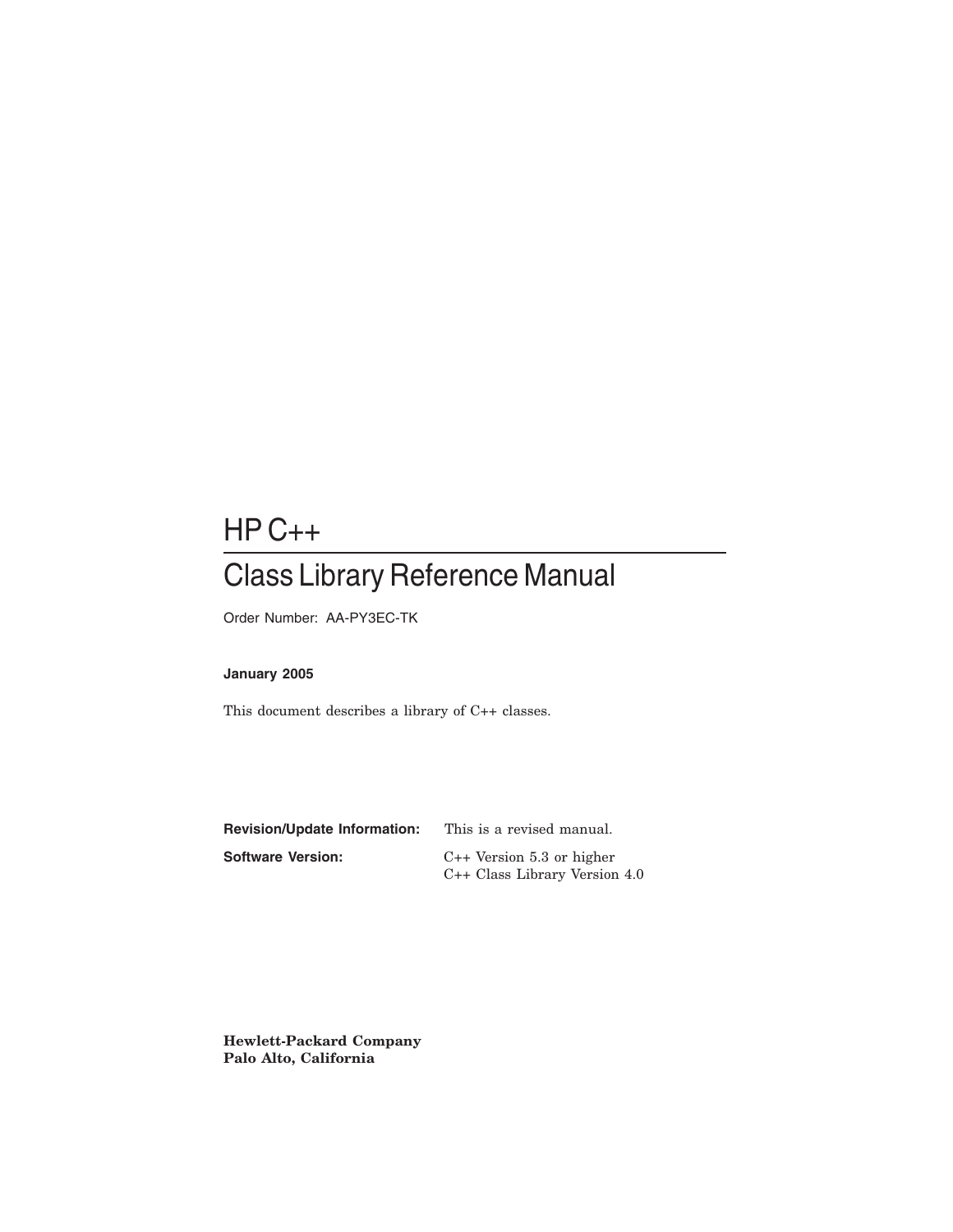#### **First Printing, September 1992 Revised, January 2005**

© Copyright 2005 Hewlett-Packard Development Company, L.P.

Confidential computer software. Valid license from HP required for possession, use or copying. Consistent with FAR 12.211 and 12.212, Commercial Computer Software, Computer Software Documentation, and Technical Data for Commercial Items are licensed to the U.S. Government under vendor's standard commercial license.

The information contained herein is subject to change without notice. The only warranties for HP products and services are set forth in the express warranty statements accompanying such products and services. Nothing herein should be construed as constituting an additional warranty. HP shall not be liable for technical or editorial errors or omissions contained herein.

UNIX® is a registered trademark of The Open Group.

X/Open® is a registered trademark of X/Open Company Ltd. in the UK and other countries.

Intel® and Itanium® are trademarks or registered trademarks of Intel Corporation or its subsidiaries in the United States and other countries.

This document is available on CD–ROM.

ZK6026

This document was prepared using DECdocument, Version 3.3-1n.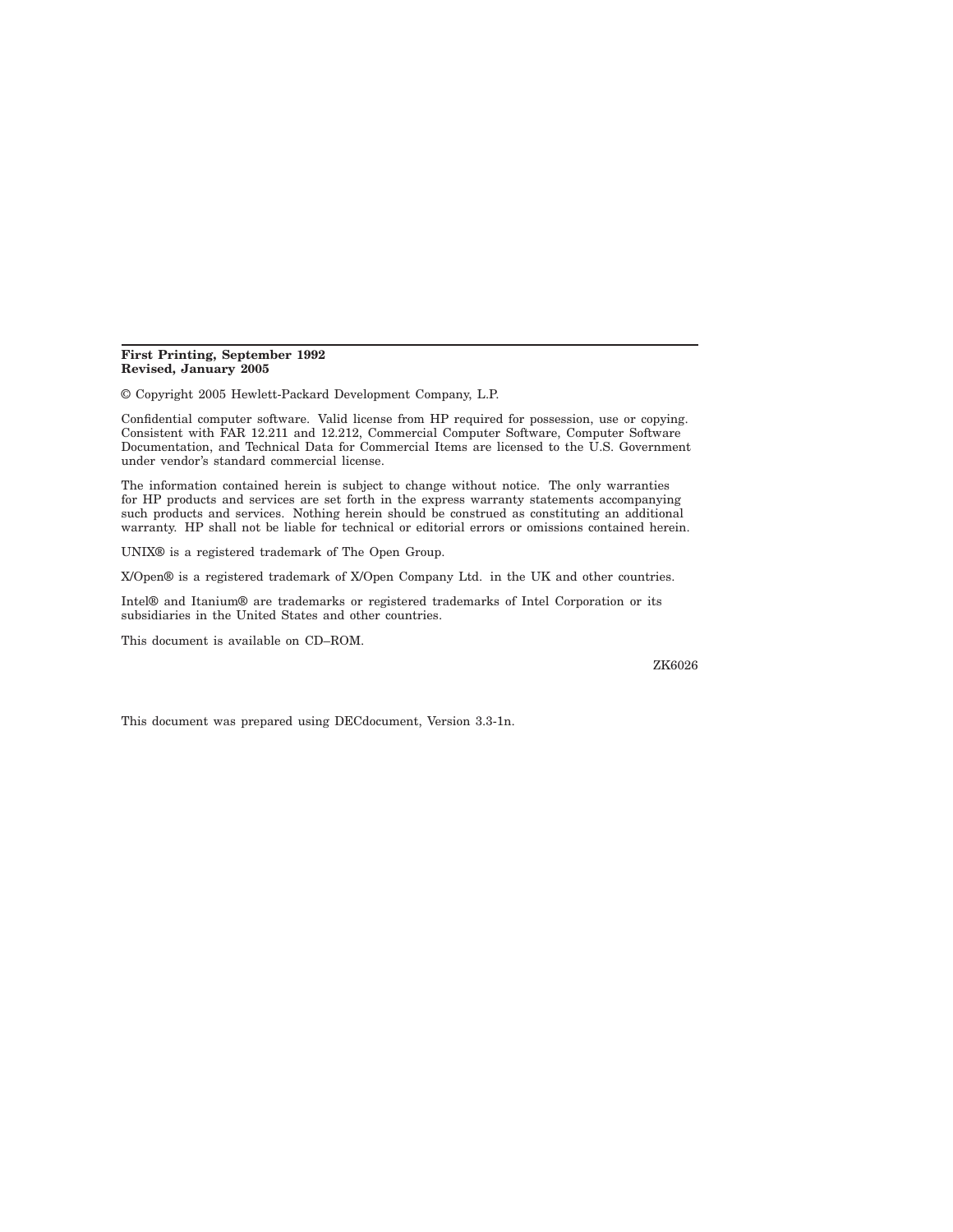# **Contents**

|                                                             | vii                                                                                                                             |
|-------------------------------------------------------------|---------------------------------------------------------------------------------------------------------------------------------|
| <b>Overview</b>                                             |                                                                                                                                 |
| 11<br>1.2<br>Using RMS Attributes with iostreams<br>1.3     | $1 - 1$<br>$1 - 2$<br>$1 - 3$                                                                                                   |
| complex Package<br>$2^{\circ}$                              |                                                                                                                                 |
|                                                             | $2 - 2$<br>$2 - 3$<br>$2 - 9$                                                                                                   |
| 3 generic Package                                           |                                                                                                                                 |
|                                                             | $3 - 3$                                                                                                                         |
| iostream Package<br>4                                       |                                                                                                                                 |
| $IAPP(TYPE) class  \ldots  \ldots  \ldots  \ldots  \ldots $ | $4 - 4$<br>$4 - 11$<br>$4 - 15$<br>$4 - 18$<br>$4 - 19$<br>$4 - 22$<br>$4 - 24$<br>$4 - 25$<br>$4 - 27$<br>$4 - 37$<br>$4 - 38$ |
|                                                             | iostream_withassign class                                                                                                       |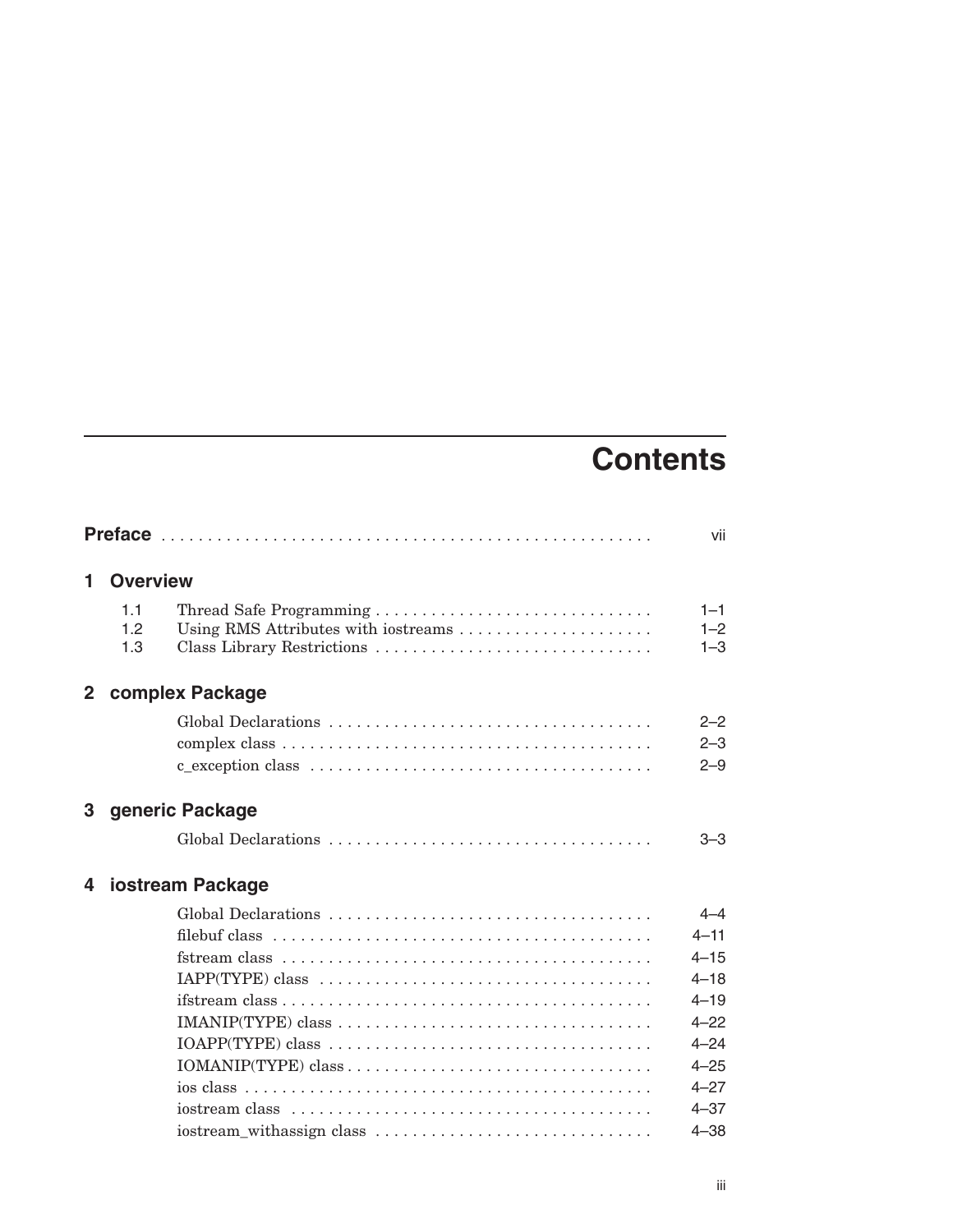|                |                                                                                                 | $4 - 40$ |
|----------------|-------------------------------------------------------------------------------------------------|----------|
|                |                                                                                                 | $4 - 46$ |
|                |                                                                                                 | $4 - 48$ |
|                |                                                                                                 | $4 - 50$ |
|                |                                                                                                 | $4 - 51$ |
|                | OMANIP(TYPE) class                                                                              | $4 - 54$ |
|                |                                                                                                 | $4 - 56$ |
|                |                                                                                                 | $4 - 61$ |
|                |                                                                                                 | $4 - 63$ |
|                |                                                                                                 | $4 - 65$ |
|                |                                                                                                 | $4 - 66$ |
|                |                                                                                                 | $4 - 68$ |
|                |                                                                                                 | $4 - 70$ |
|                |                                                                                                 | $4 - 72$ |
|                | strstream $class \dots \dots \dots \dots \dots \dots \dots \dots \dots \dots \dots \dots \dots$ | $4 - 81$ |
|                |                                                                                                 | $4 - 83$ |
| 5              | <b>Messages Package</b>                                                                         |          |
|                |                                                                                                 | $5 - 2$  |
| 6              | <b>Mutex Package</b>                                                                            |          |
|                |                                                                                                 | $6 - 2$  |
| $\overline{7}$ | <b>Objection Package</b>                                                                        |          |
|                |                                                                                                 | $7 - 2$  |
|                |                                                                                                 | $7 - 3$  |
| 8              | <b>Stopwatch Package</b>                                                                        |          |
|                |                                                                                                 | $8 - 2$  |
|                |                                                                                                 |          |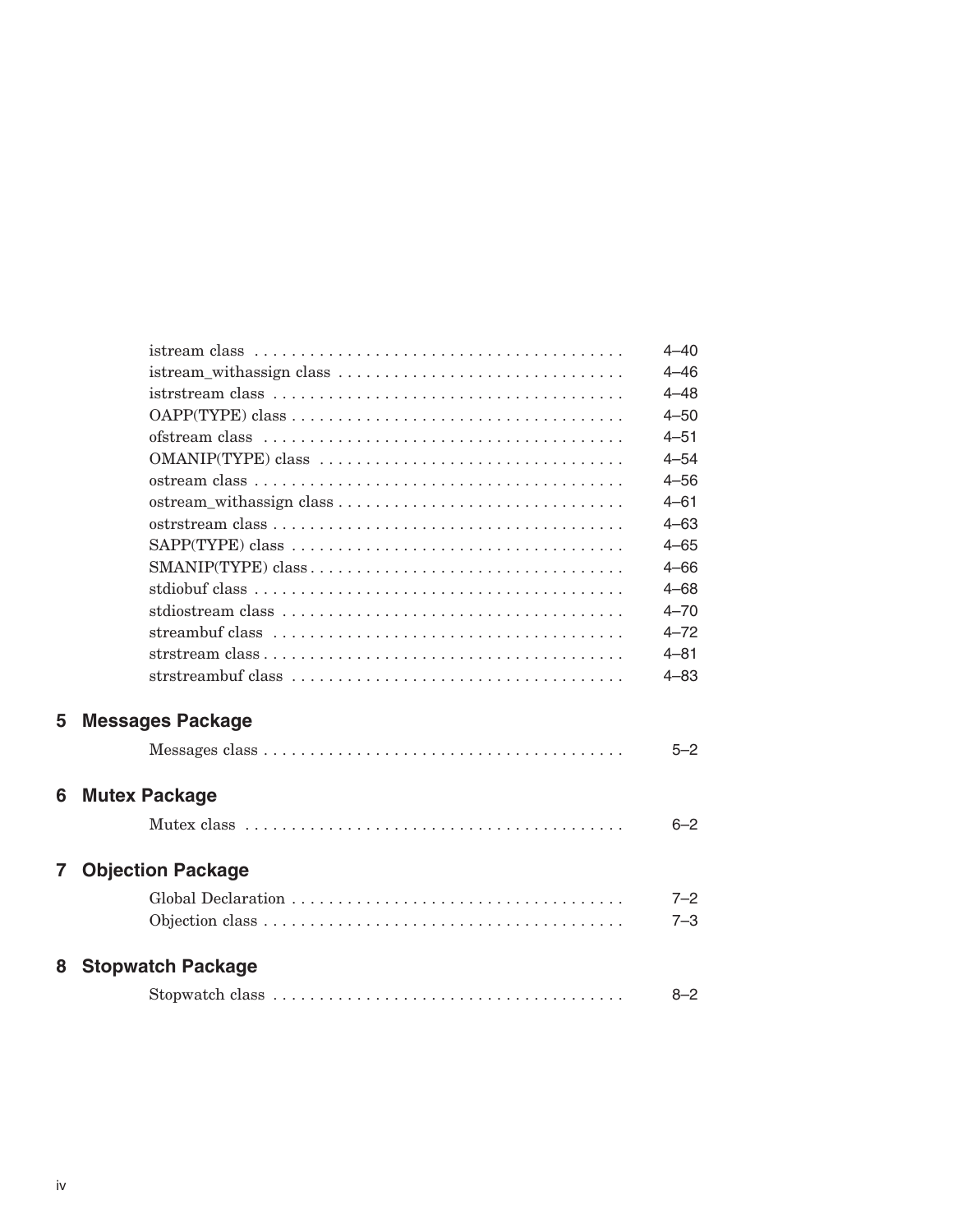## **9 String Package**

|  |  | $9 - 2$ |
|--|--|---------|
|--|--|---------|

## **10 task Package**

| $10 - 3$  |
|-----------|
| $10 - 7$  |
| $10 - 9$  |
| $10 - 12$ |
| $10 - 15$ |
| $10 - 19$ |
| $10 - 23$ |
| $10 - 27$ |
| $10 - 29$ |
| $10 - 34$ |
| $10 - 39$ |
| $10 - 42$ |

## **11 vector Package**

| $stack(TYPE) class \dots \dots \dots \dots \dots \dots \dots \dots \dots \dots \dots \dots \dots$ | $11 - 3$ |
|---------------------------------------------------------------------------------------------------|----------|
| $vector(TYPE) class \dots \dots \dots \dots \dots \dots \dots \dots \dots \dots \dots \dots$      | 11–6     |

## **Index**

## **Figures**

| $-4 - 1$ | Inheritance Diagram for the iostream Package | $4 - 2$  |
|----------|----------------------------------------------|----------|
| $10 - 1$ | Inheritance Diagram for the task Package     | $10 - 2$ |

## **Tables**

| Conventions Used in this Manual |  |
|---------------------------------|--|
|---------------------------------|--|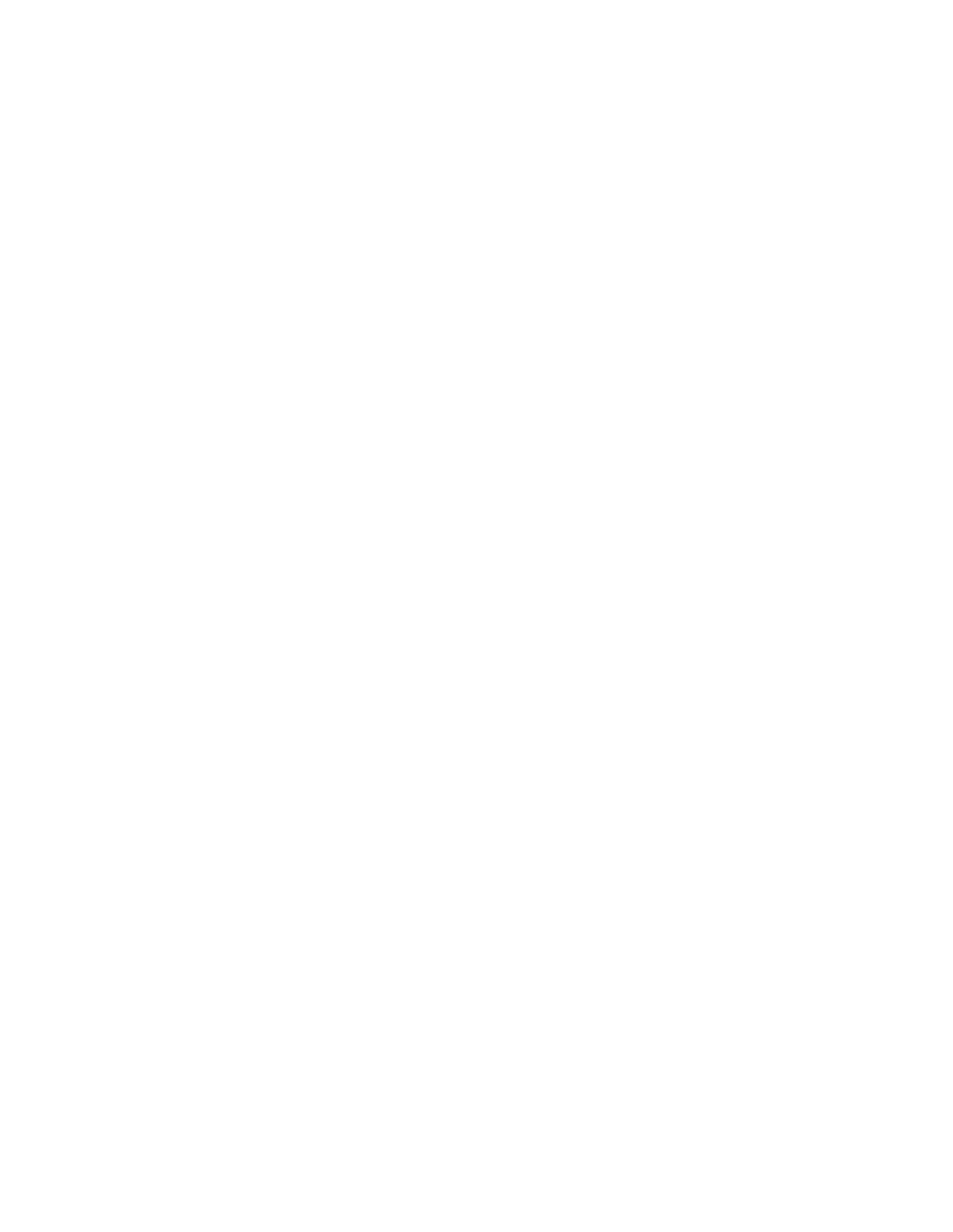## **Preface**

This manual describes the library of classes supplied with C++ Version 7.1 for *OpenVMS* systems. It contains detailed information on members of these classes (including member functions) and information on other associated functions, variables, and macros.

## **Intended Audience**

This manual is intended for experienced programmers who have a basic understanding of the C++ language, and who are using C++ with the *OpenVMS* operating system in either a single or multiple platform environment. Some familiarity with the operating system is assumed.

## **Document Structure**

This manual consists of an introductory chapter and 10 chapters describing each of the packages of predefined classes supplied with the C++ compiler.

## **Associated Documents**

The following documents contain information related to this manual:

• *Using HP C++ for OpenVMS*

This manual supplies information needed to use C++ on OpenVMS systems.

• Stroustrup, Bjarne. *Stroustrup, The C++ Programming Language, 3rd Edition, Addison-Wesley, 1997*. Reading, Massachusetts. Addison-Wesley, 1997.

This text combines a user guide and language reference manual.

• Stroustrup, Bjarne and Margaret Ellis. *The Annotated C++ Reference Manual*. Reading, Massachusetts. Addison-Wesley, 1990.

This text contains the current language definition of C++.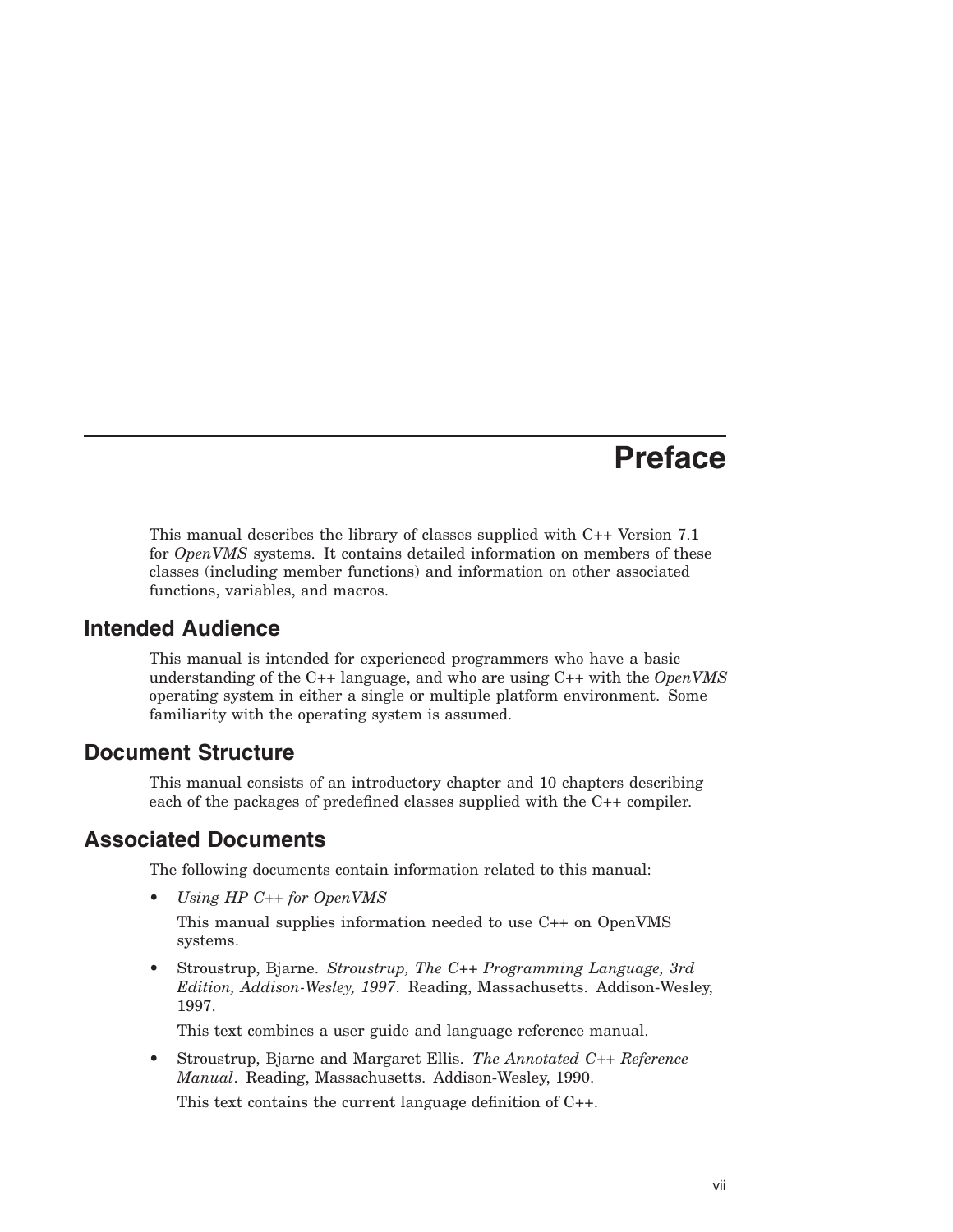- *C Run-Time Library Reference Manual for OpenVMS Systems* This manual describes C run-time library routines that are supported for  $C++$ .
- *HP C++ Installation Guide for OpenVMS*

This guide supplies information needed to ensure that the C++ Class Library installs correctly on OpenVMS systems and is accessible to the C++ compiler.

## **Conventions**

The following product names may appear in this manual:

- HP OpenVMS Industry Standard 64 for Integrity Servers
- OpenVMS I64
- I64

All three names (the longer form and the two abbreviated forms) refer to the version of the OpenVMS operating system that runs on the Intel® Itanium® architecture.

Table 1 lists the conventions used in this manual.

| <b>Conventions</b>                        | <b>Meaning</b>                                                                                                                                                                                                                |
|-------------------------------------------|-------------------------------------------------------------------------------------------------------------------------------------------------------------------------------------------------------------------------------|
| class complex $\{$                        | A vertical ellipsis indicates that some<br>intervening program code or output is not<br>shown. Only the more pertinent material is<br>shown in the example.                                                                   |
| ,                                         | A horizontal ellipsis in a syntax description<br>indicates that you can enter additional<br>parameters, options, or values. A comma<br>preceding the ellipsis indicates that successive<br>items must be separated by commas. |
| The complex class<br>The $qet()$ function | Monospaced type denotes the names of $C_{++}$<br>language elements, and also the names<br>of classes, members, and nonmembers.<br>Monospaced type is also used in text to reference<br>code elements displayed in examples.   |
|                                           | (continued on next page)                                                                                                                                                                                                      |

**Table 1 Conventions Used in this Manual**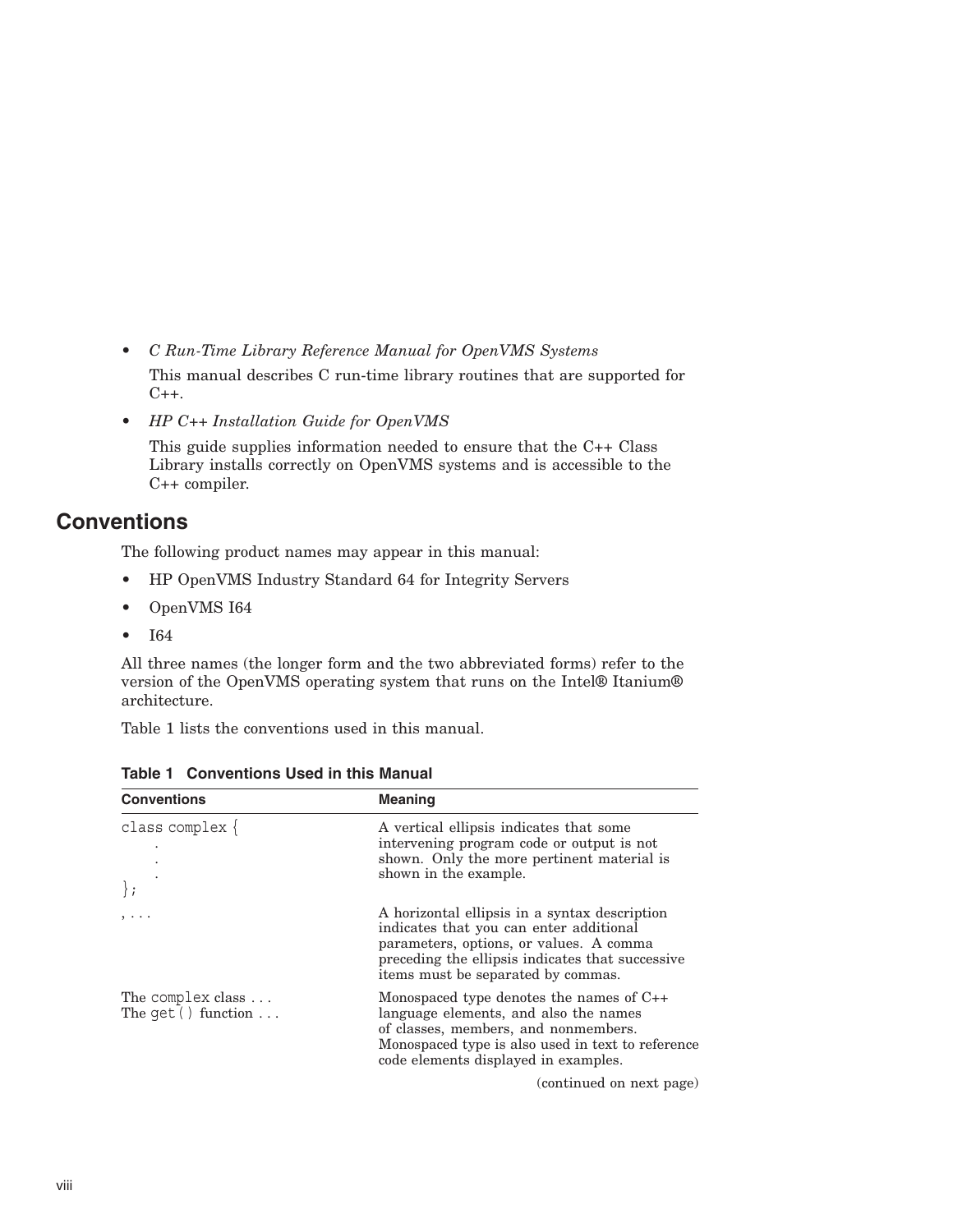| <b>Conventions</b> | <b>Meaning</b>                                                                                           |
|--------------------|----------------------------------------------------------------------------------------------------------|
| italic             | Italic type denotes the names of variables<br>that appear as parameters or in arguments<br>to functions. |
| <b>holdface</b>    | Boldface type in text indicates the first instance<br>of terms defined in text.                          |

**Table 1 (Cont.) Conventions Used in this Manual**

## **Reader's Comments**

You may send your comments or suggestions regarding this manual, or any C++ document, by electronic mail to the following Internet address:

c\_docs@hp.com.

## **Changes for C++ Version 7.1 for OpenVMS I64**

The following class library changes apply to C++ Version 7.1 and higher for OpenVMS I64 systems:

- The tasks and complex packages have been removed. The recommended replacements are the pthreads routines and complex template class, respectively, from the C++ standard library.
- In the String class, the char $*($  ) operator, which converts String to a pointer to char, has been removed. The String class has a const char\*( ) operator, which can be used instead of the removed one.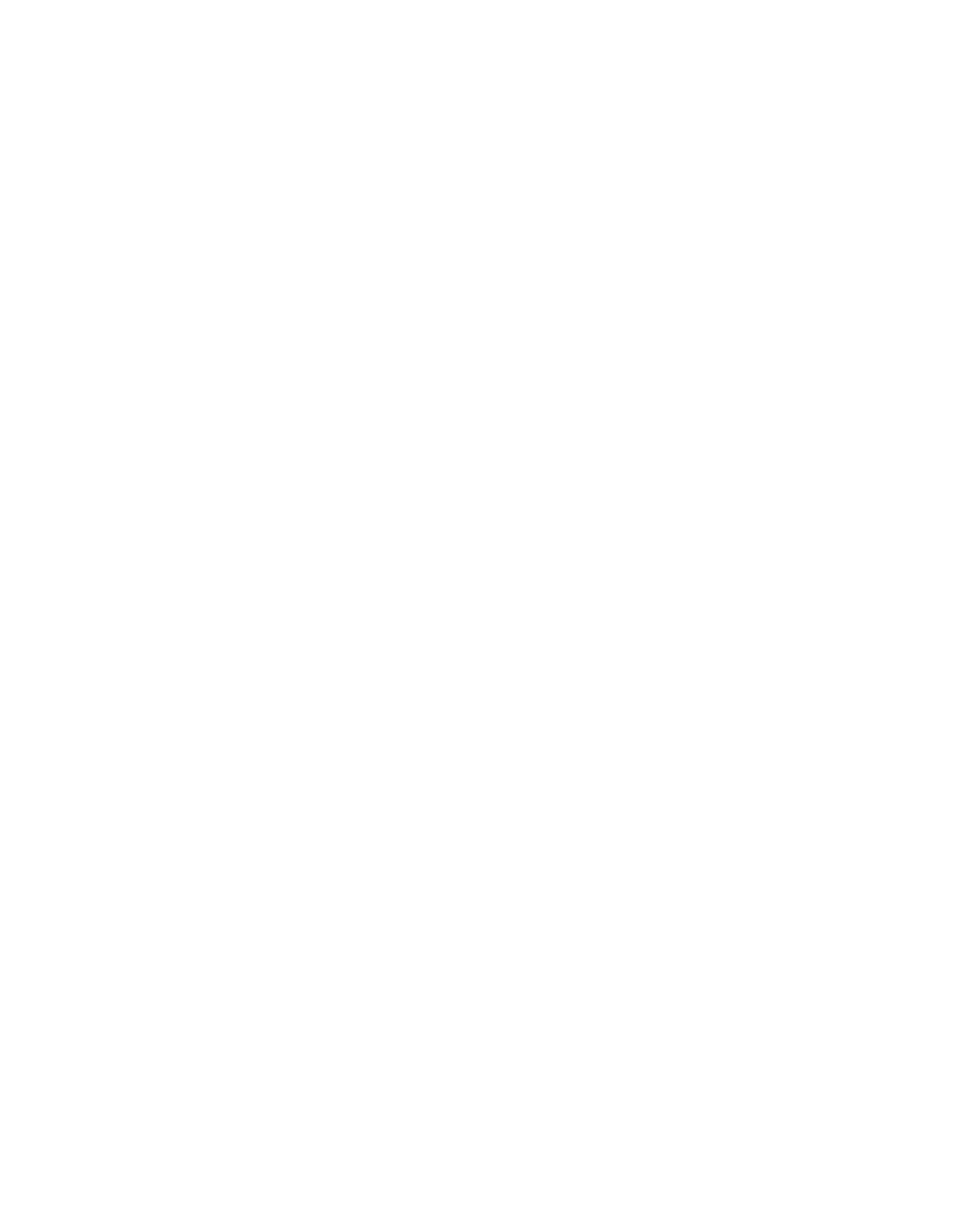# **1 Overview**

The C++ Class Library is a set of headers and other files implementing a collection of basic C++ classes. In the library, these classes are arranged in functionally related groups called **packages**.

The C++ Class Library makes use of other run-time libraries.

**Note** \_\_\_\_

Identifiers beginning with cxxl or CXXL are reserved for the C++ Class Library and should not be used by customer programs except as specified in this manual.

Error message examples in this manual are displayed without their OpenVMS facility, error severity, or message identification code prefixes. You can achieve this result by entering the following DCL command:

\$ set message/nofac/nosev/noid

## **1.1 Thread Safe Programming**

Developers of multithreaded applications should note the following:

- Internal class library data is thread safe; multiple threads can access the C++ Class Library simultaneously without compromising the integrity of the internal data.
- The predefined stream objects, cerr, cin, clog, and cout are thread safe. However, you need to provide synchronization around sequences of operations on these objects. For more information on synchronizing access to the predefined stream objects, see Chapter 4.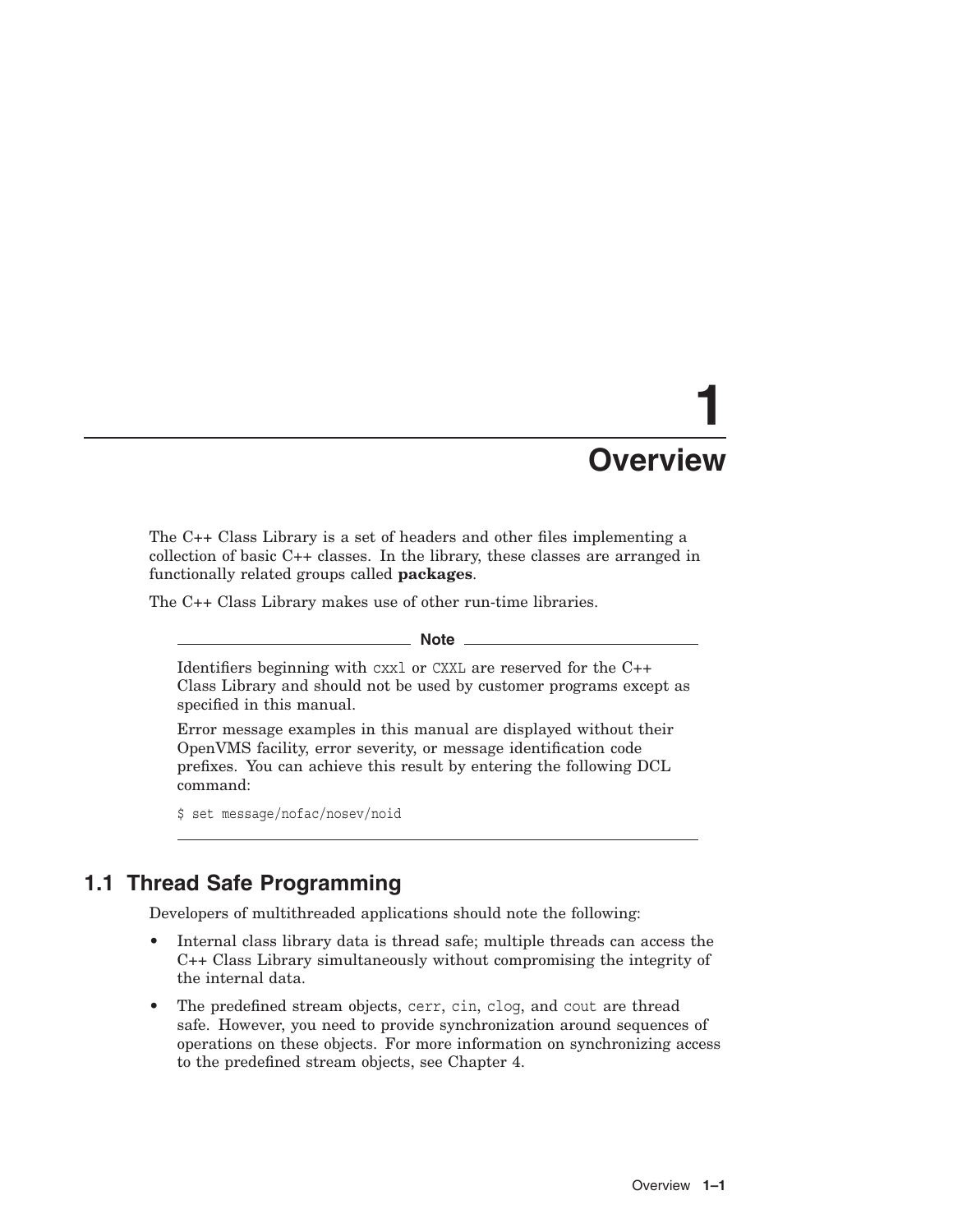#### **Overview 1.1 Thread Safe Programming**

- User-defined objects are not thread safe; users must provide synchronization for such objects if they are shared between threads. For more information on synchronizing access to user-defined objects, see Chapter 6.
- The ios class member function sync with stdio() is not thread safe; if your application calls this function, the call must come before any threads use the predefined stream objects: cerr, cin, clog, or cout.
- Generation of error messages within the vector package is not thread safe; the package uses static data members to handle the current error message and there is no synchronization between threads. HP recommends that you define a single Mutex object to synchronize all use of the vector package.
- The task package is not thread safe; only one task can execute at a time.

## **1.2 Using RMS Attributes with iostreams**

The Class Library class fstream constructors amd open( ) member function do not support different RMS attributes, for example, creating a stream-lf file.

To work around this restriction, use the C library creat( ) or open( ) call, which returns a file descriptor, and then use the fstream constructor, which accepts a file descriptor as its argument. For example:

```
#include <fstream.hxx>
int main()
{
 int fp;
  // use either creat or open
 1/if ( !(fp= creat("output file.test", 0, "rfm=stmlf")) )
 if ( !(fp= open("output_file.test", O_WRONLY | O_CREAT | O_TRUNC , 0,
"rfm=stmlf")) )
    perror("open");
  ofstream output_file(fp); // use special constructor which takes
                            // a file descriptor as argument
  // \dots}
```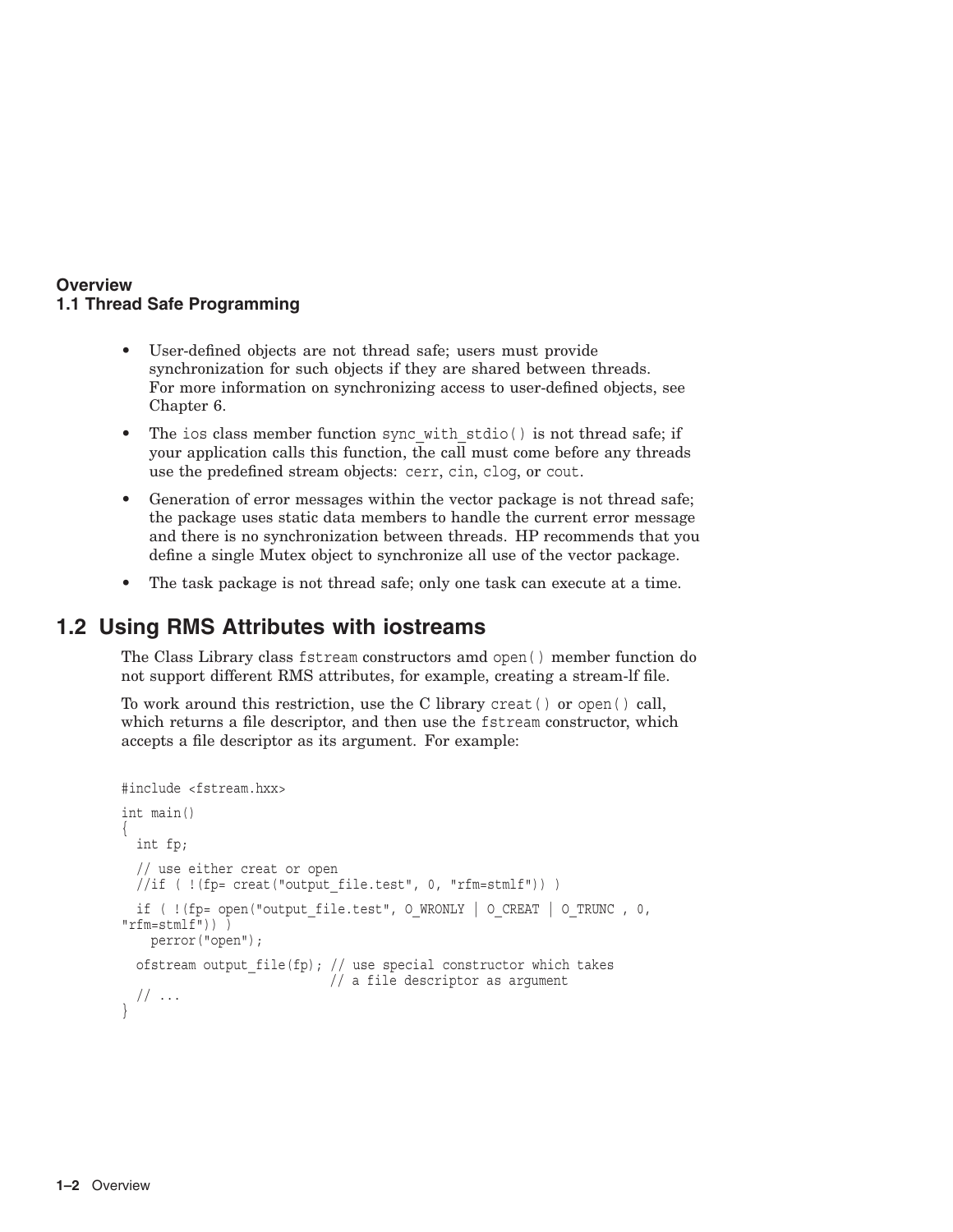#### **Overview 1.3 Class Library Restrictions**

## **1.3 Class Library Restrictions**

The following are restrictions in the C++ Class Library:

• No Class Library support for 128-bit long doubles

The Class Library does not include support for 128-bit long doubles.

• Conflict with redefinition of clear ()

If your program includes both <curses.h> and <iostream.hxx>, *HP C++* might fail to compile your program because clear( ) is defined by both header files. In <curses.h>, clear( ) is defined as a macro whereas in <iostream.hxx> clear( ) is defined as a member function.

Workarounds:

If your program does not use either clear( ) or uses the <curses.h> clear( ), include the <iostream.hxx> header first, followed by <curses.h>.

If your program uses the  $ios::clear()$  function, undefine the clear() macro directly after the #include <curses.h> statement.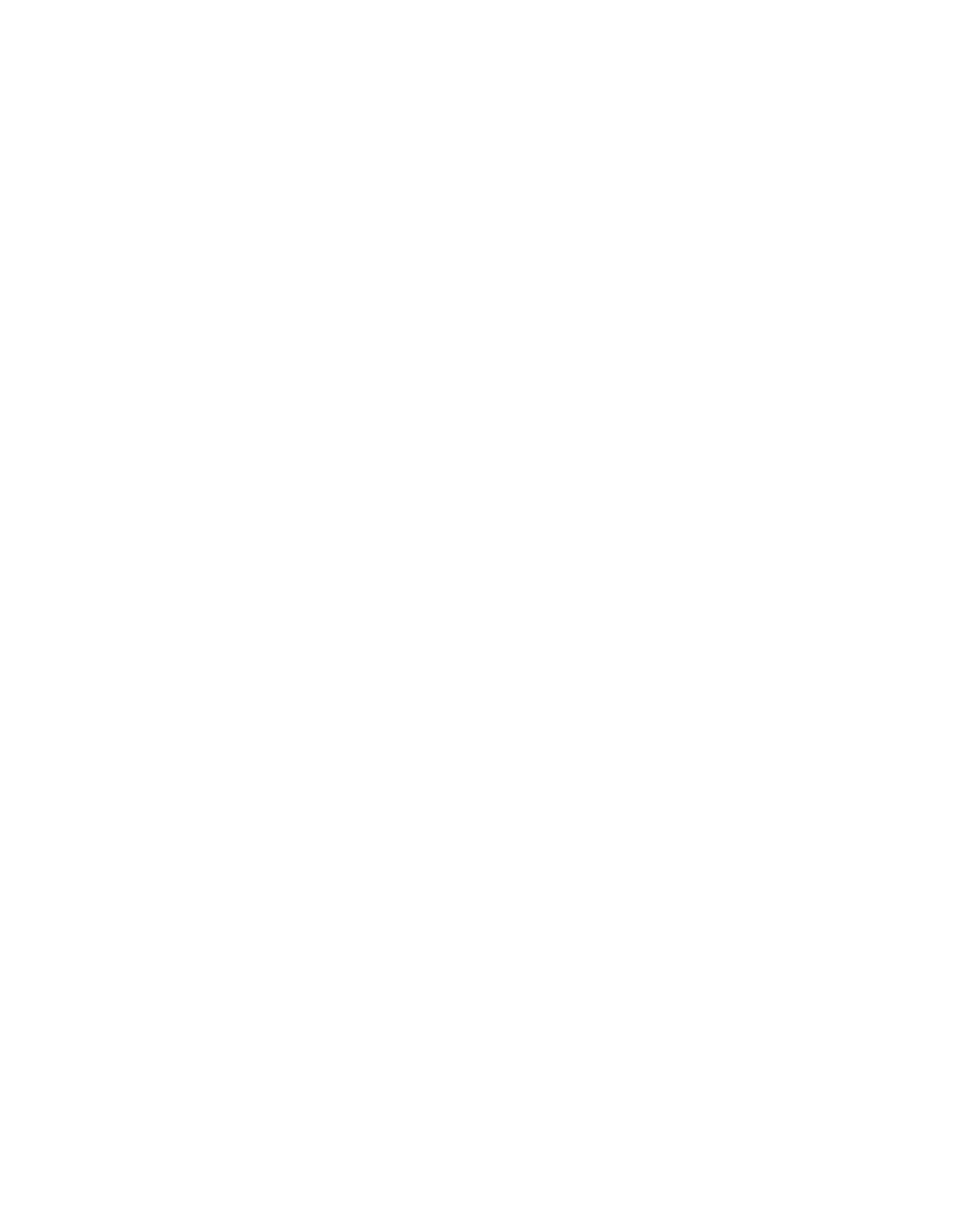# **2 complex Package**

#### **Note**

The complex package is supported on VAX and Alpha platforms. It is not supported on OpenVMS I64 systems. The recommended replacement is the complex template class from the C++ standard library.

The complex package provides ways to perform arithmetical operations, such as initialization, assignment, input, and output, on complex values (that is, numbers with a real part and an imaginary part). Additionally, this package supports operations that are unique to complex values, such as principal argument operations, conjugate operations, and conversions to and from polar coordinates.

With the c\_exception class and its c\_exception function, the complex package also provides a mechanism for reporting and handling complex arithmetical errors.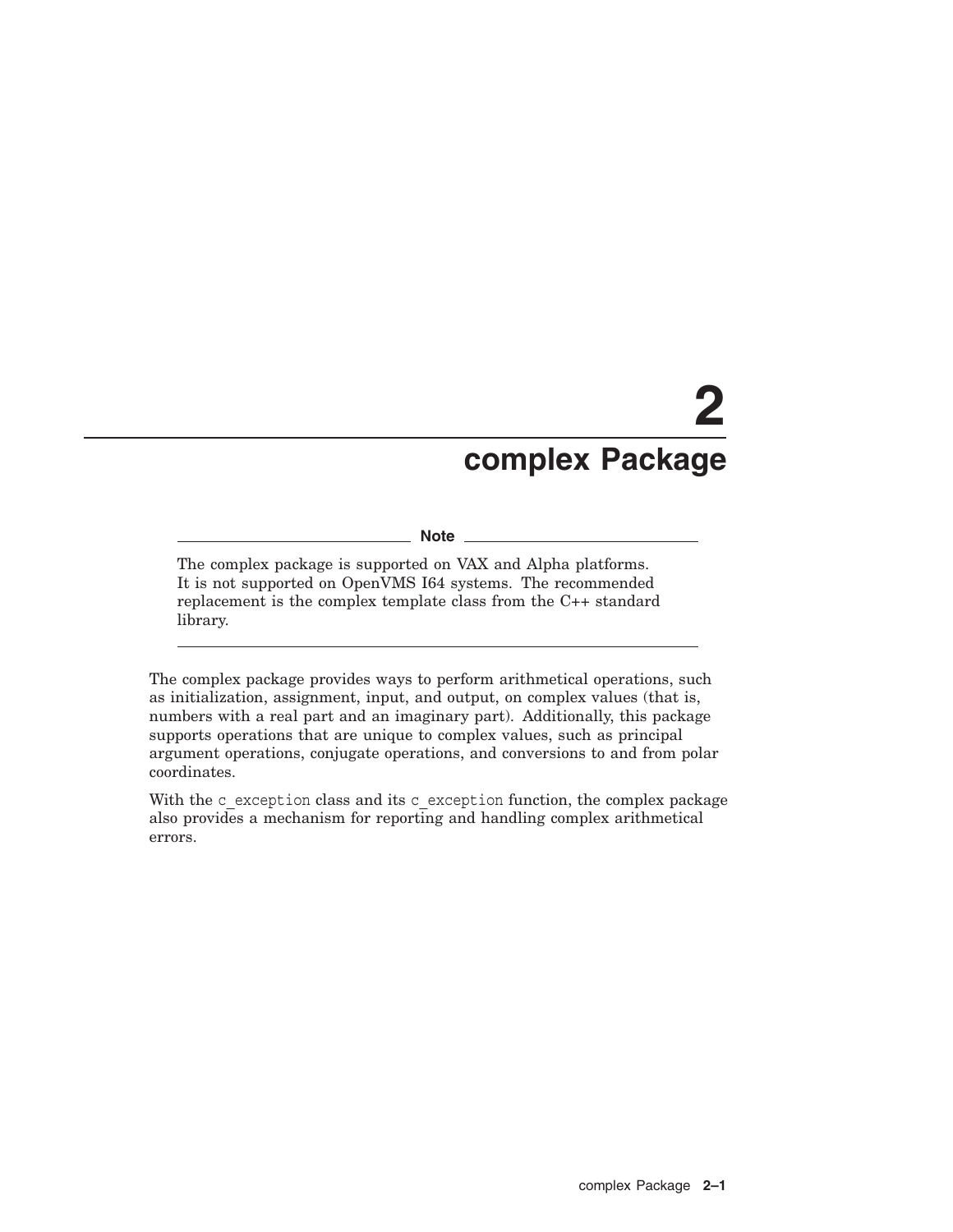## **Global Declarations**

These declarations are used by the complex package but they are not members of the complex class.

#### **Header**

#include <complex.hxx>

#### **Alternative Header**

#include <complex.h>

### **Declarations**

```
typedef int (*cxxl p_complex_error_t)(c_exception &error_information);
static const complex zero (0, 0);
cxxl p_complex_error_t set_complex_error(cxxl_p_complex_error_t
p \overline{\text{complex error}};
```
#### **Type**

#### **cxxl\_p\_complex\_error\_t**

Is the type of the complex\_error function.

#### **Data**

#### **static const complex\_zero (0, 0)**

Is a constant object of type complex and value 0 created in each module that uses the complex package.

#### **Function**

#### **cxxl\_p\_complex\_error\_t set\_complex\_error (cxxl\_p\_complex\_error\_t p\_complex\_error)**

Causes the function pointed to by p\_complex\_error to be called instead of the complex error function on subsequent complex arithmetical errors. If set complex error() previously has not been called, then it returns 0; otherwise, it returns the address of the last function passed to it.

See the Other Function section of c\_exception class for a description of the error-handling function.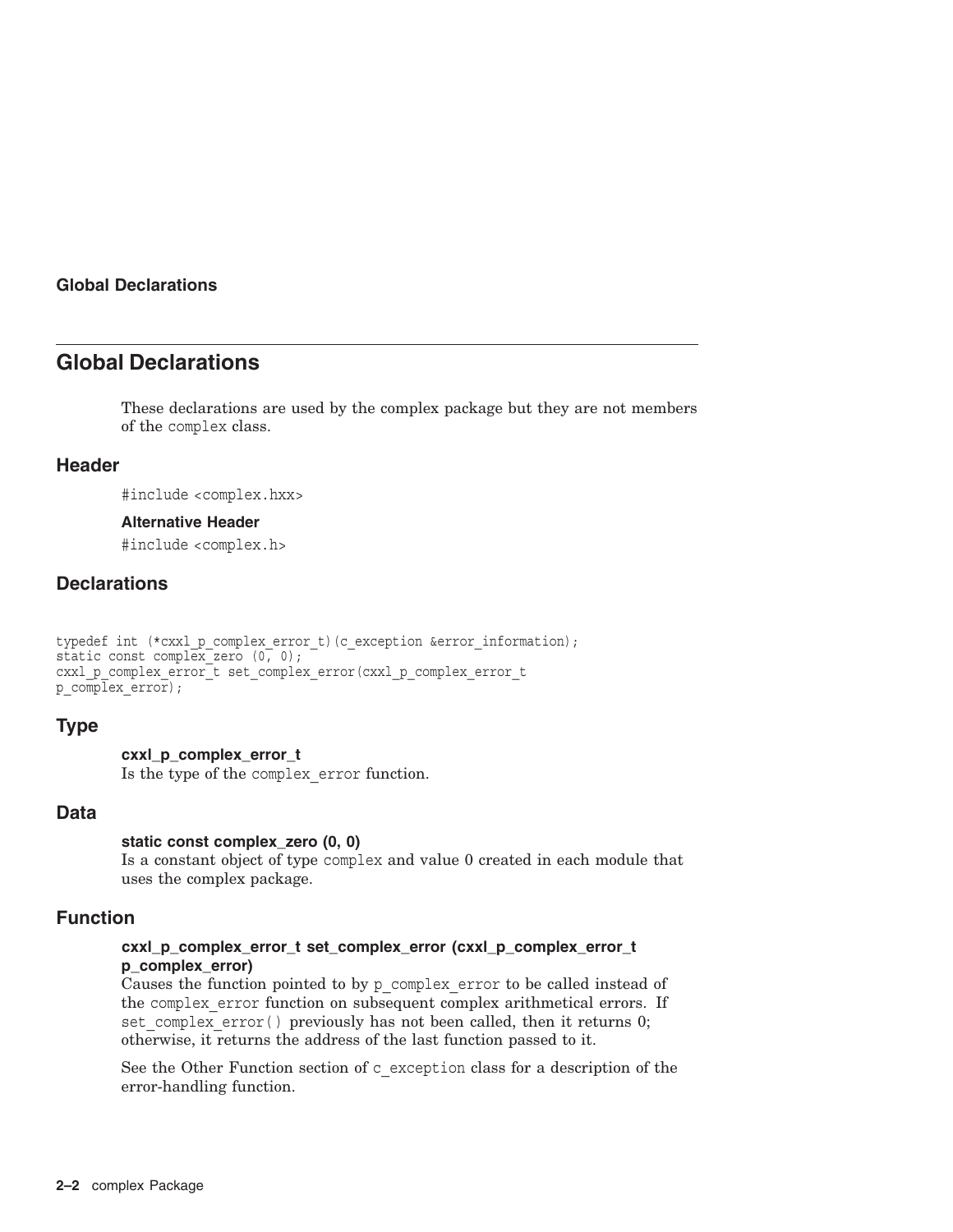#### **complex class**

Provides a representation of, and lets you perform operations on, complex values.

#### **Header**

#include <complex.hxx>

#### **Alternative Header**

#include <complex.h>

#### **Declaration**

{

```
class complex
    friend complex polar(double, double = 0);
    friend double abs(const complex &);
   friend double norm(const complex &);
   friend double arg(const complex &);
   friend double arg1(const complex &);
   friend complex conj(const complex &);
    friend complex sin(const complex &);
    friend complex sinh(const complex \&); // c exception OVERFLOW
    friend complex cos(const complex &);
    friend complex cosh(const complex \&); // c exception OVERFLOW
   friend complex tan(const complex &);
   friend complex tanh(const complex &);
   friend double imag(const complex &);
    friend double real(const complex &);
    friend complex log(const complex &); // c_exception SING
    // c_exception OVERFLOW UNDERFLOW
    friend complex exp(const complex &);
    friend complex pow(double, const complex &);
    friend complex pow(const complex &, int);
    friend complex pow(const complex &, double);
   friend complex pow(const complex &, const complex &);
   friend complex sqrt(const complex &);
   friend complex sqr(const complex &);
   friend complex operator-(const complex &);
    friend complex operator+(const complex &, const complex &);
    friend complex operator-(const complex &, const complex &);
    friend complex operator*(const complex &, const complex &);
    friend complex operator/(const complex &, const complex &);
   friend int openator = (const \ complex \&, const \ complex \&);<br>friend int operator!=(const complex &, const \ complex \&);operator!=(const complex \&, const complex \&);
   friend ostream &operator<<(ostream &, const complex &);
```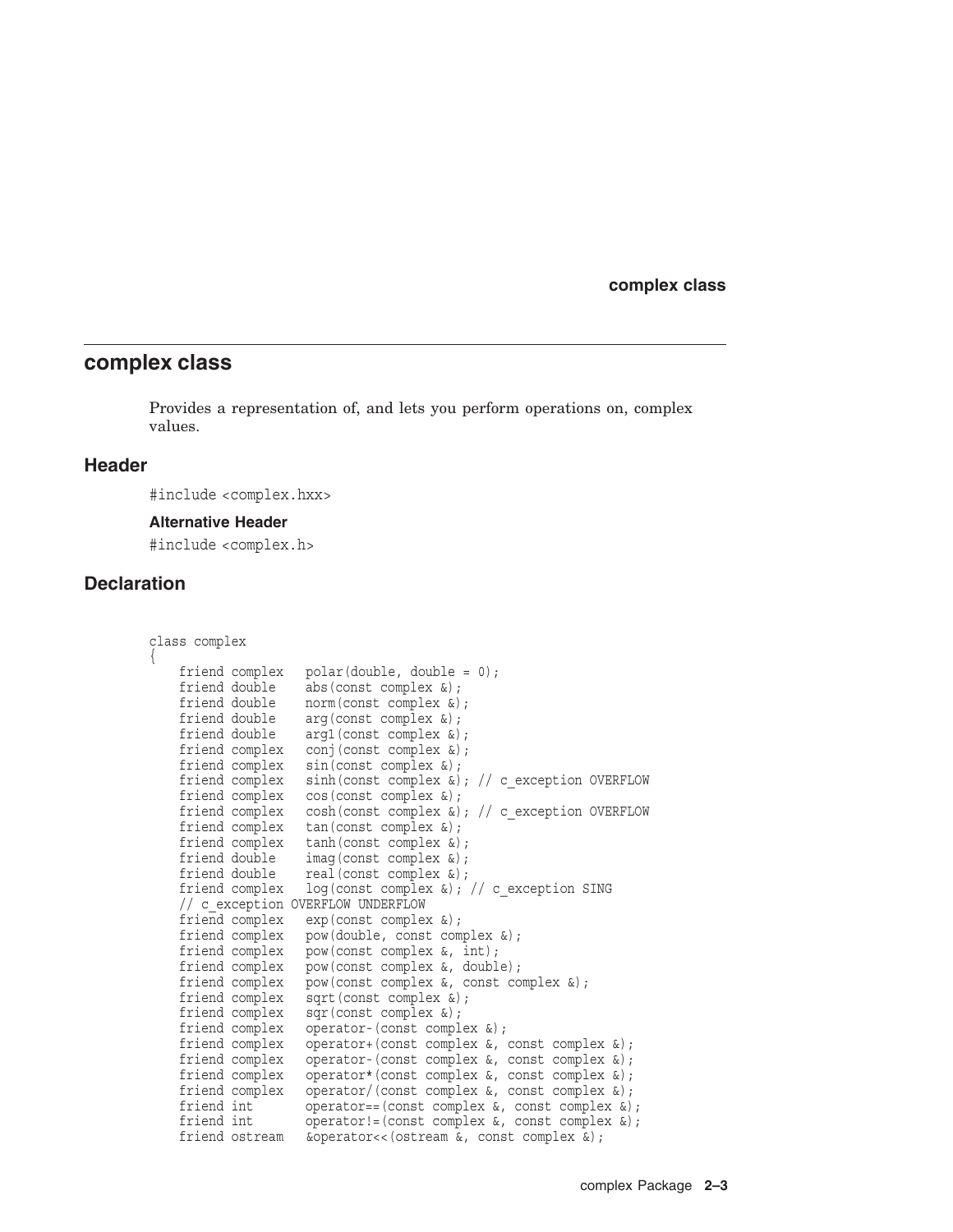```
friend istream &operator>>(istream &, complex &);
public:
                                                          complex(double, double = 0);
                                                          complex();
           inline complex &operator-=(const complex &);
          \begin{minipage}[c]{0.9\linewidth} \begin{minipage}[c]{0.9\linewidth} \begin{minipage}[c]{0.9\linewidth} \begin{minipage}[c]{0.9\linewidth} \end{minipage}[c]{0.9\linewidth} \begin{minipage}[c]{0.9\linewidth} \end{minipage}[c]{\text{topplex}} & \begin{minipage}[c]{0.9\linewidth} \end{minipage}[c]{0.9\linewidth} \end{minipage}[c]{0.9\linewidth} \end{minipage}[c]{\text{toplex}} & \begin{minipage}[c]{0.9\linewidth} \end{minipage}[c]{0.9\linewidth} \end{minipage}[c]{0.9\linewidth} \end{minipage}[c\&operator*{operator}=(\text{const} \text{ complex } \&);
           complex \&\text{operator}/=(\text{const} \text{ complex } \&);
};
```
#### **Description**

This class contains methods to perform complex value operations. These include arithmetical, assignment, and comparison operators for complex values; Cartesian and polar coordinates; mixed-mode arithmetic; and mathematical functions for complex values equivalent to standard mathematical functions.

#### **Exception Handling**

When a complex arithmetical error is detected, a c exception object is created with one of the following values for type:

| Value     | <b>Error Description</b>          |  |
|-----------|-----------------------------------|--|
| OVERFLOW  | Value too large to be represented |  |
| SING      | Function undefined for argument   |  |
| UNDERFLOW | Value too small to be represented |  |

This object is then passed to the complex error function (see the c\_exception class).

#### **Constructors and Destructors**

#### **complex( )**

Constructs and initializes a complex value to 0.

#### **complex(double x, double y = 0)**

Constructs and initializes a complex value from Cartesian coordinates.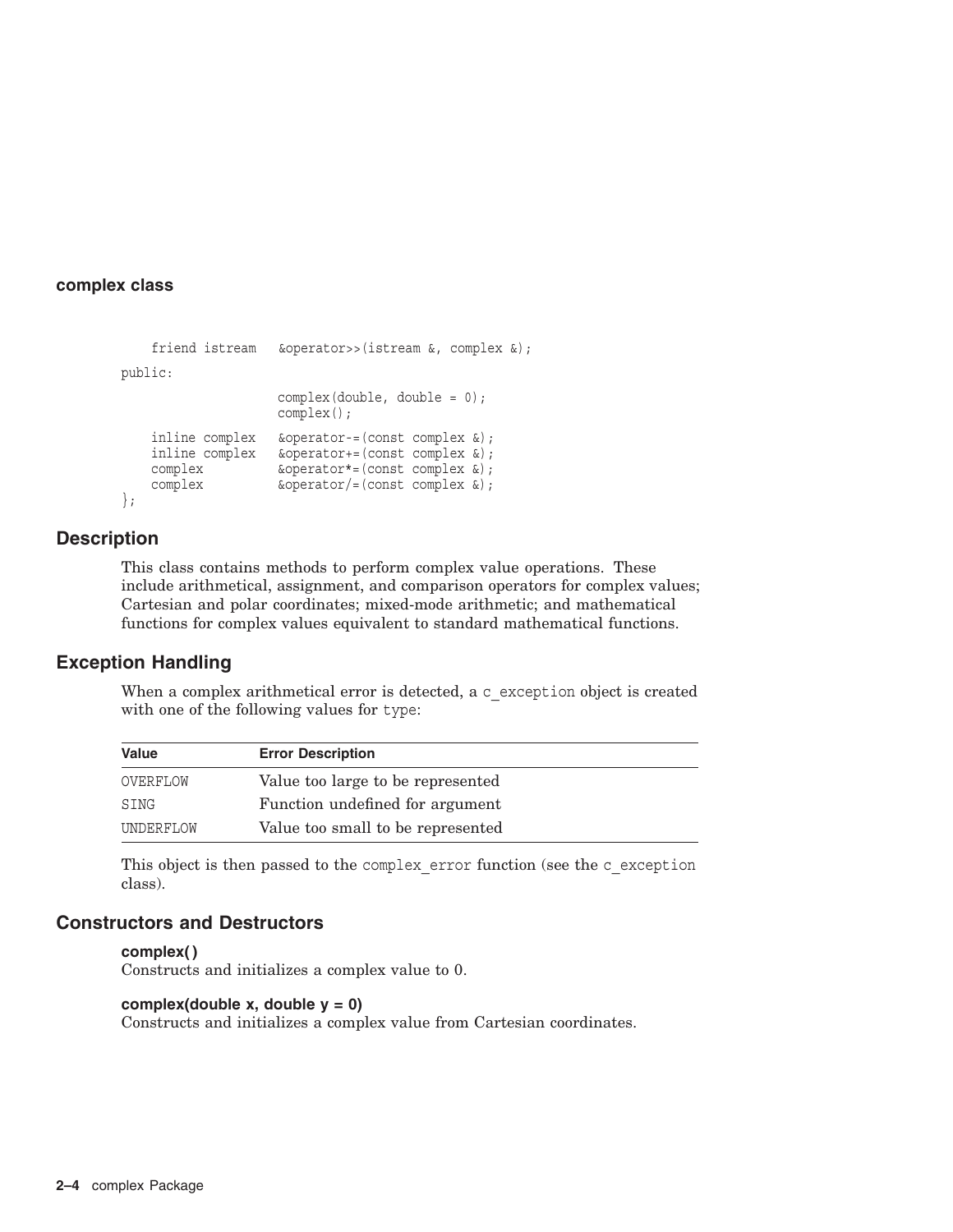#### **Overloaded Operators**

**complex operator + (const complex &z1, const complex &z2)** Returns the arithmetical sum of the complex values *z1* and *z2*.

#### **complex operator – (const complex &z1)**

Returns the arithmetical negation of a complex value.

#### **complex operator – (const complex &z1, const complex &z2)**

Returns the arithmetical difference of complex values. That is, *z2* is subtracted from *z1*.

#### **complex operator \* (const complex &z1, const complex &z2)**

Returns the arithmetical product of the complex values *z1* and *z2*.

#### **complex operator / (const complex &z1, const complex &z2)**

Returns the arithmetical quotient of complex values. That is, *z1* is divided by *z2*.

#### **inline complex &operator += (const complex &z1)**

Assigns the arithmetical sum of complex values to the complex object on the left side of an equation. That is, *z1*+=*z2* is equivalent to *z1*=*z1*+*z2*.

#### **inline complex &operator –= (const complex &z1)**

Assigns the arithmetical difference of two complex numbers to the complex object on the left side of an equation. That is,  $z1-z2$  is equivalent to  $z1=z1-z2$ .

#### **complex &operator \*= (const complex &z2)**

Assigns the arithmetical product of two complex numbers to the complex object on the left side of an equation. That is,  $z1^* = z2$  is equivalent to  $z1 = z1^*z2$ .

#### **complex &operator /= (const complex &z2)**

Assigns the arithmetical quotient of two complex numbers to the complex object on the left side of an equation. That is,  $z1/z2$  is equivalent to  $z1=z1/z2$ .

#### **ostream &operator << (ostream &s, const complex &z1)**

Sends a complex value to an output stream in the format (real, imag). It returns the left argument *s*.

#### **istream &operator >> (istream &s, complex &z1)**

Takes a complex value from an input stream. The numbers may be of the forms (real,imag) or (real), where real and imag are what the iostream library accepts for parameters of type double. The iostream library also determines how to handle white space. This operator returns the left argument *s*. The following input format omissions will cause an error: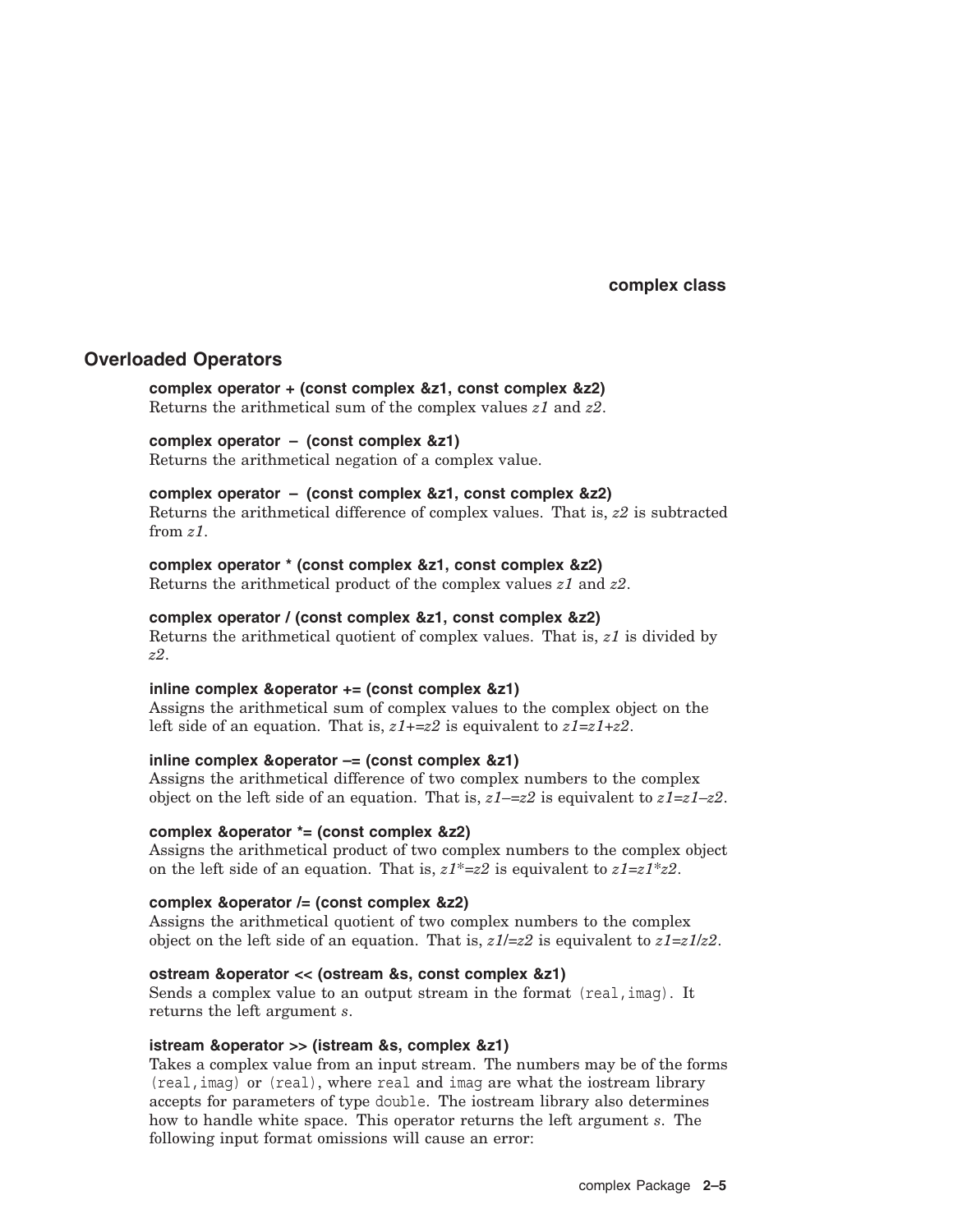- Parenthesis missing before a complex value
- Comma missing before the imaginary part of a complex value, if any
- Parenthesis missing after the complex value

#### **int operator = = (const complex &z1, const complex &z2)**

Compares two complex values and returns a nonzero value if the two numbers are equal; otherwise, it returns 0.

#### **int operator != (const complex &z1, const complex &z2)**

Compares two complex values and returns a nonzero value if the two numbers are not equal; otherwise, it returns 0.

#### **Other Functions**

#### **double abs(const complex &z1)**

Returns the absolute value (magnitude) of a complex value.

#### **double arg(const complex &z1)**

Returns the angle, in radians, of a complex value. The result is normalized such that it is greater than or equal to 0, and less than  $2 * \pi$ .

#### **double arg1(const complex &z1)**

Returns the principal value of the angle, in radians, of a complex value. The result is normalized such that it is greater than  $-\pi$ , and less than or equal to  $\pi$ .

#### **complex conj(const complex &z1)**

Returns the conjugate of a complex value; that is, if the number is (real, imag), then the result is (real, -imag).

#### **complex cos(const complex &z1)**

Returns the cosine of a complex value.

#### **complex cosh(const complex &z1)**

Returns the hyperbolic cosine of a complex value. The value of real(*z1*) must be small enough so that exp(real(*z1*)) does not overflow; otherwise, the function creates a c\_exception object and invokes the complex error function.

#### **complex exp(const complex &z1)**

Returns the value of e (2.71828...) raised to the power of a complex value. The conditions described for cosh( ) must be met; otherwise, it creates a c\_exception object and invokes the complex\_error function.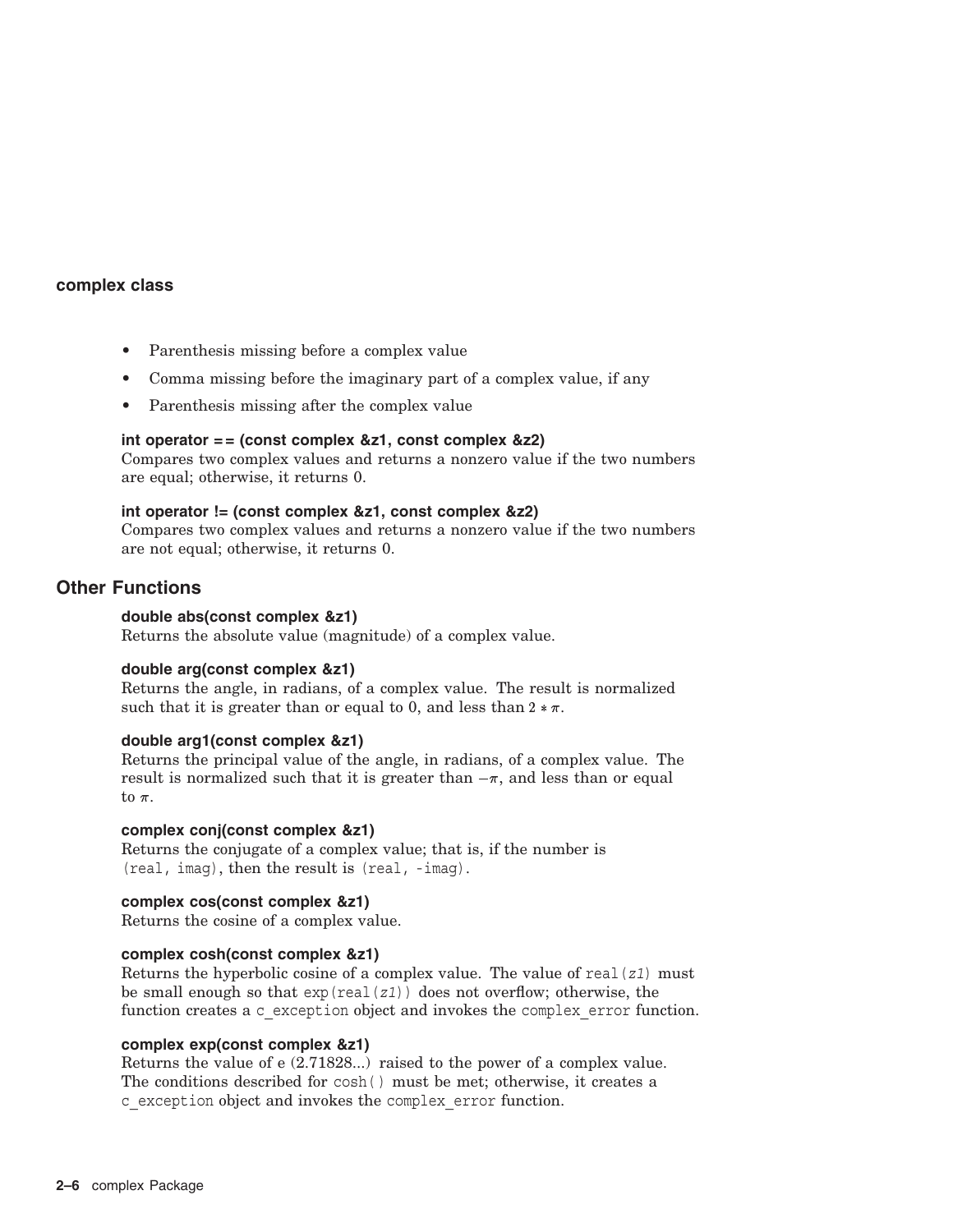#### **double imag(const complex &z1)**

Returns the imaginary part of a complex value.

#### **complex log(const complex &z1)**

Returns the natural logarithm (base e, 2.71828...) of a complex value. The conditions described for cosh( ) must be met; otherwise, it creates a c\_exception object and invokes the complex\_error function.

**double norm(const complex &z1)**

Returns the square of the absolute value (magnitude) of a complex value.

#### **complex polar(double rho, double theta = 0)**

Creates a complex value given a pair of polar coordinates (magnitude *rho* and angle *theta*, in radians).

**complex pow(const complex &z1, int i2)** Returns the value of *z1* raised to the power of *i2*.

**complex pow(const complex &z1, double x2)**

Returns the value of *z1* raised to the power of *x2*.

#### **complex pow(double z1, const complex &z2)**

Returns the value of *z1* raised to the power of *z2*.

#### **complex pow(const complex &z1, const complex &z2)**

Returns the value of *z1* raised to the power of *z2*.

### **double real(const complex &z1)**

Returns the real part of a complex value.

#### **complex sin(const complex &z1)**

Returns the sine of a complex value.

#### **complex sinh(const complex &z1)**

Returns the hyperbolic sine of a complex value. The conditions described for cosh( ) must be met; otherwise, it creates a c\_exception object and invokes the complex\_error function.

**complex sqr(const complex &z1)** Returns the square of a complex value.

#### **complex sqrt(const complex &z1)**

Returns the square root of a complex value.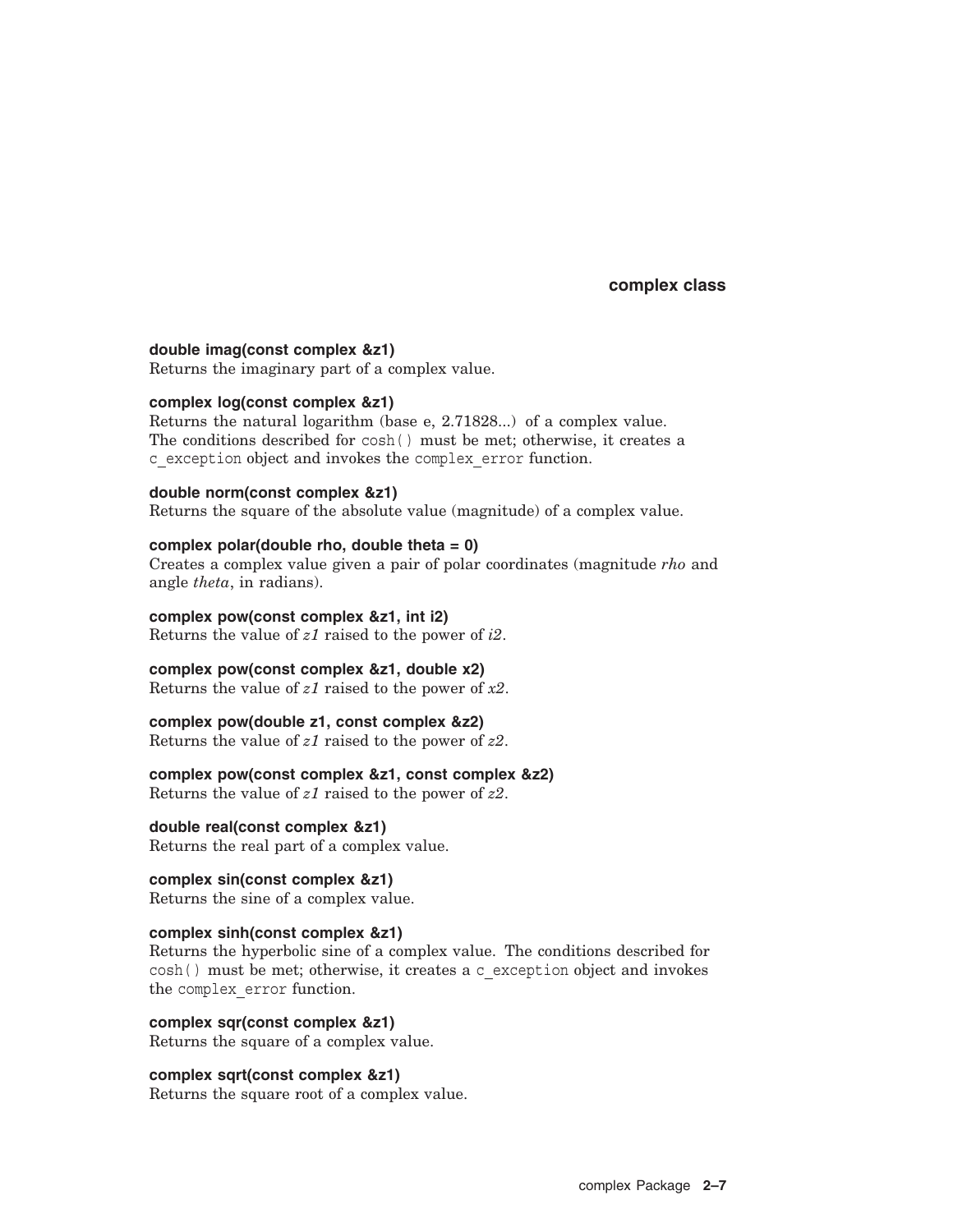#### **complex tan(const complex &z1)**

Returns the tangent of a complex value.

#### **complex tanh(const complex &z1)**

Returns the hyperbolic tangent of a complex value. The conditions described for cosh( ) must be met; otherwise, it creates a c\_exception object and invokes the complex\_error function.

#### **Examples**

1. complex zz(3,-5);

Declares zz to be a complex object and initializes it to the value of real part 3 and imaginary part -5.

2. complex myarray[30];

Declares an array of 30 complex objects, all initialized to (0,0).

```
3. complex zz;
   while (! (cin >> zz) . eof())cout << zz << endl;
```
Reads a stream of complex values [for example, (3.400000,5.000000)] and writes them in the default format [for example, (3.4, 5)].

```
4. complex cc = complex (3.4,5);cout << real(cc) << ""+" << imag(cc) << ""+";
```
Prints out 3.4 as the real part of a complex object and 5 as the imaginary part. The result is 3.4+5\*i.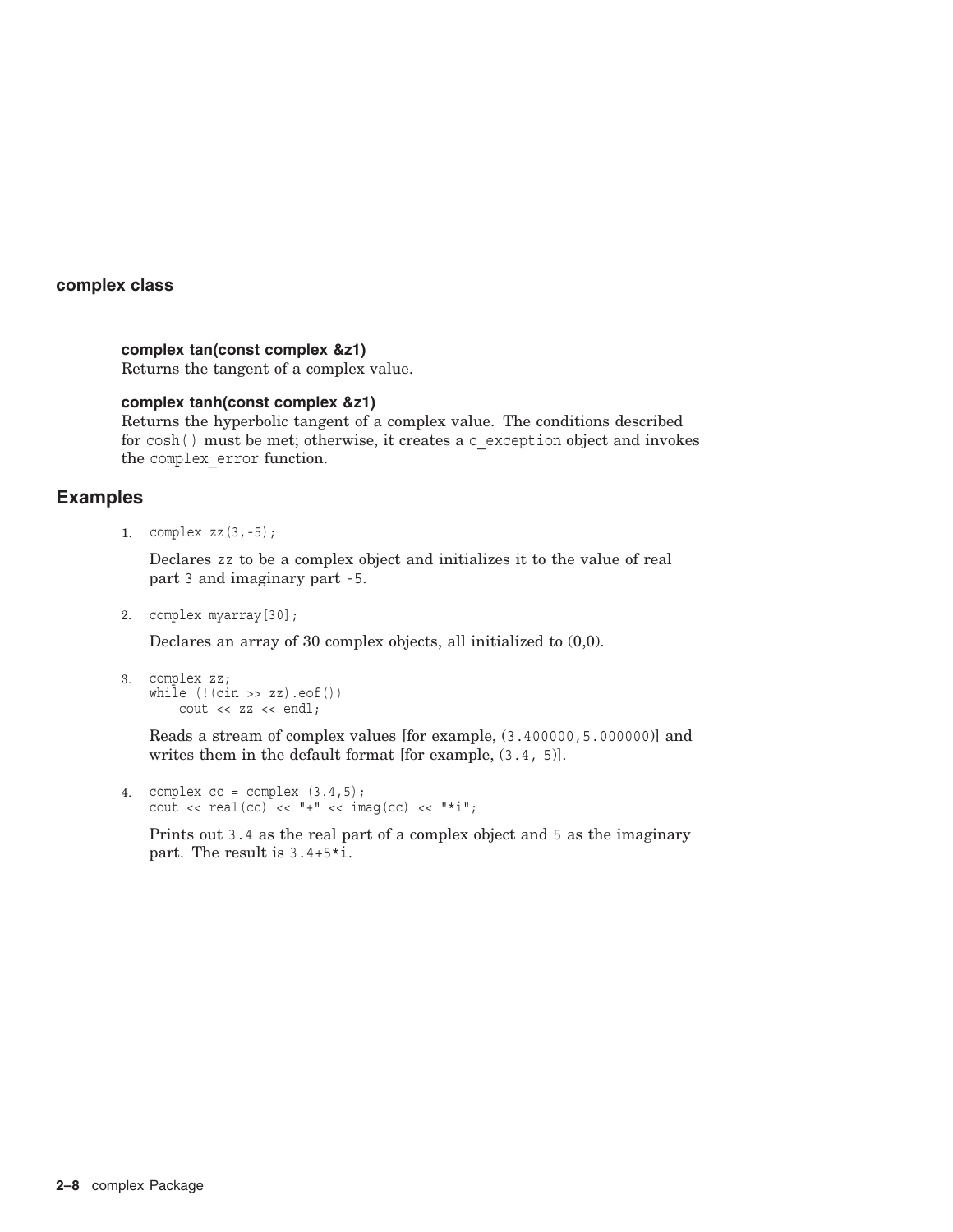**c\_exception class**

## **c\_exception class**

Contains information on a complex arithmetical exception.

#### **Header**

#include <complex.hxx>

#### **Alternative Header**

#include <complex.h>

## **Declaration**

```
class c_exception
{
   friend complex exp(const complex &);
  friend complex sinh(const complex &);
   friend complex cosh(const complex &);
   friend complex log(const complex &);
   friend int complex_error(c_exception &);
public:
   int type;
   char *name;
   complex arg1;
   complex arg2;
   complex retval;
public:
   c_exception(char *, const complex &, const
   complex \& = complex zero);
};
```
### **Description**

Objects of this class handle exceptions for complex arithmetic. This includes information on functions, parameters, error types, and default return values.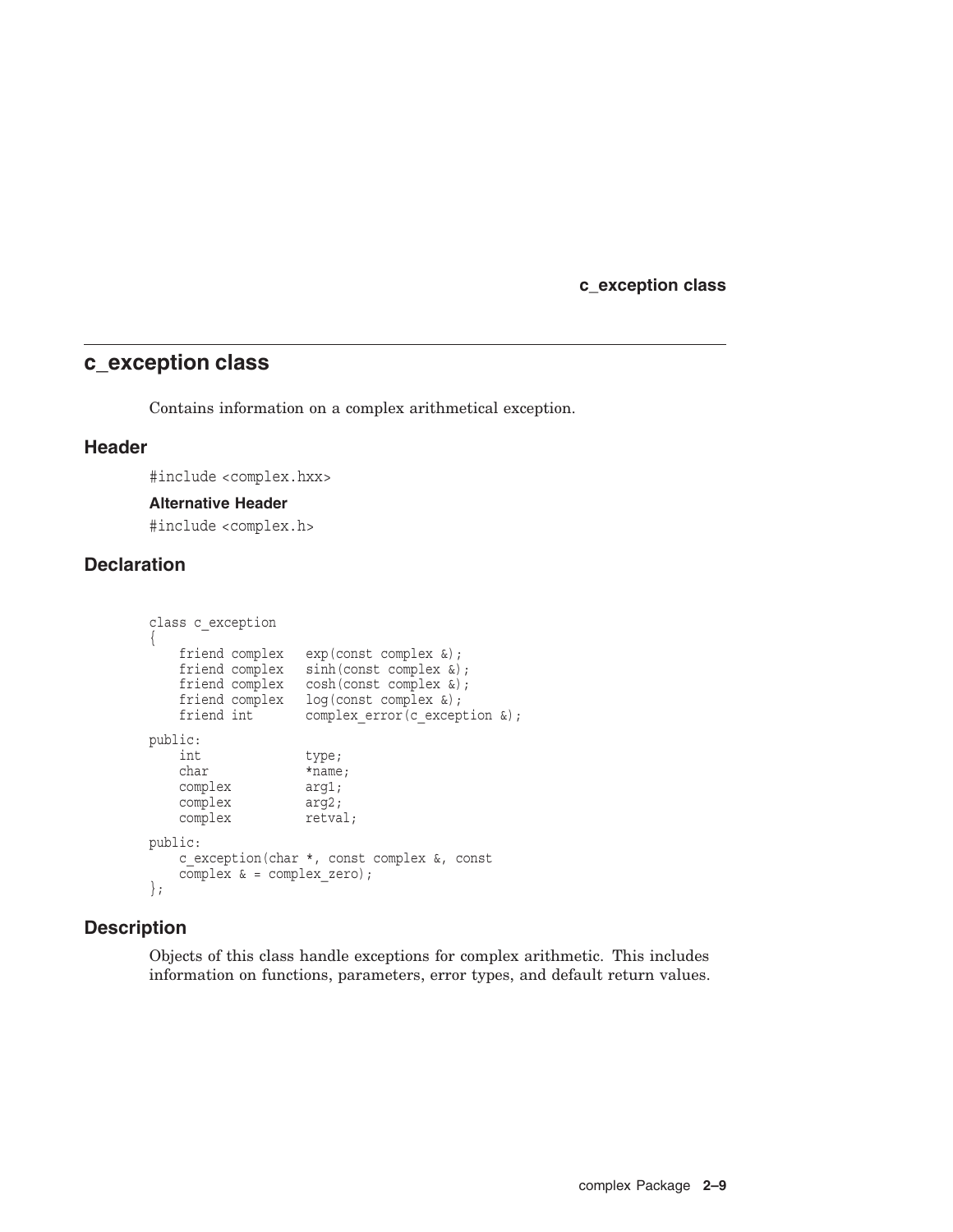#### **c\_exception class**

#### **Data Members**

#### **complex arg1**

Is the left argument of the function that incurred the error.

#### **complex arg2**

Is the right argument of the function that incurred the error.

#### **char \*name**

Is the name of the function that incurred the error.

#### **complex retval**

Is the value to be returned by the function that incurred the error. You may use the complex error(c exception  $\&$ ) function to change this value.

#### **int type**

Is one of these kinds of error: SING, OVERFLOW, or UNDERFLOW.

### **Constructor**

#### **c\_exception(char \*function\_name, const complex &function\_arg1, const complex &function\_arg2 = complex\_zero)**

Constructs a complex arithmetical exception object, with reference to the name and arguments of the function that incurred the error.

### **Other Function**

#### **int complex\_error (c\_exception &error\_information)**

Is the default error-handling function that is called by certain complex arithmetical functions in this package (namely, cosh, exp, log, and sinh) when those functions detect an arithmetical error. You may replace this function with your own function that takes an identical parameter list and returns a value as specified in the following table:

| <b>Return Value from Error-</b><br>handling Function | <b>Action Taken by Complex Arithmetical Function</b>                              |
|------------------------------------------------------|-----------------------------------------------------------------------------------|
|                                                      | Set the global value errno; if the error type is<br>SING, print an error message. |
| non 0                                                | Do not set errno; do not print an error<br>message.                               |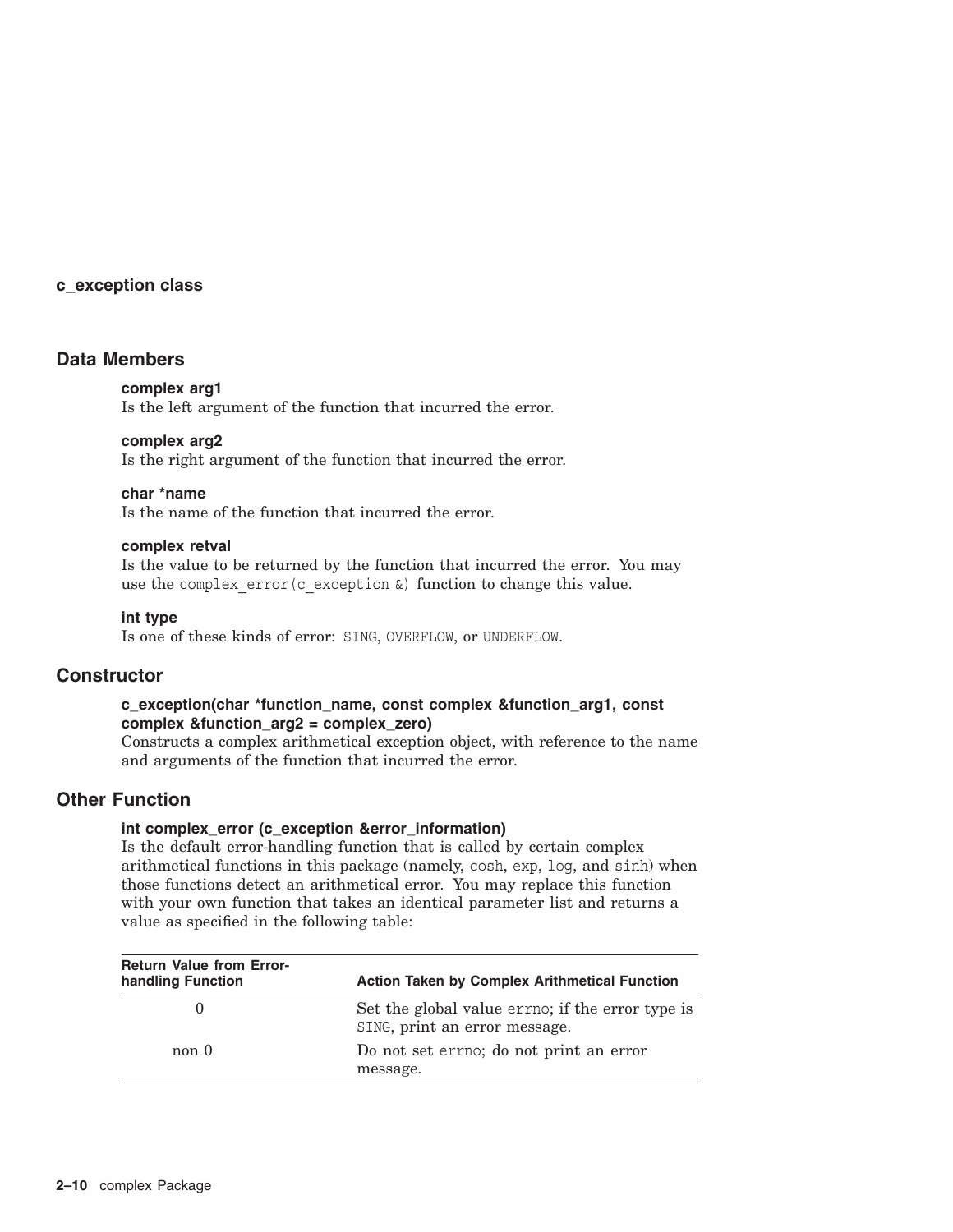### **c\_exception class**

To substitute your own error-handling function, pass a pointer to your function to the set\_complex\_error function. (See the Function section under Global Declarations for the complex package.)

The complex arithmetical functions that invoke the error handling function always return the value specified in *error\_information*.retval. Your errorhandling function may set this value.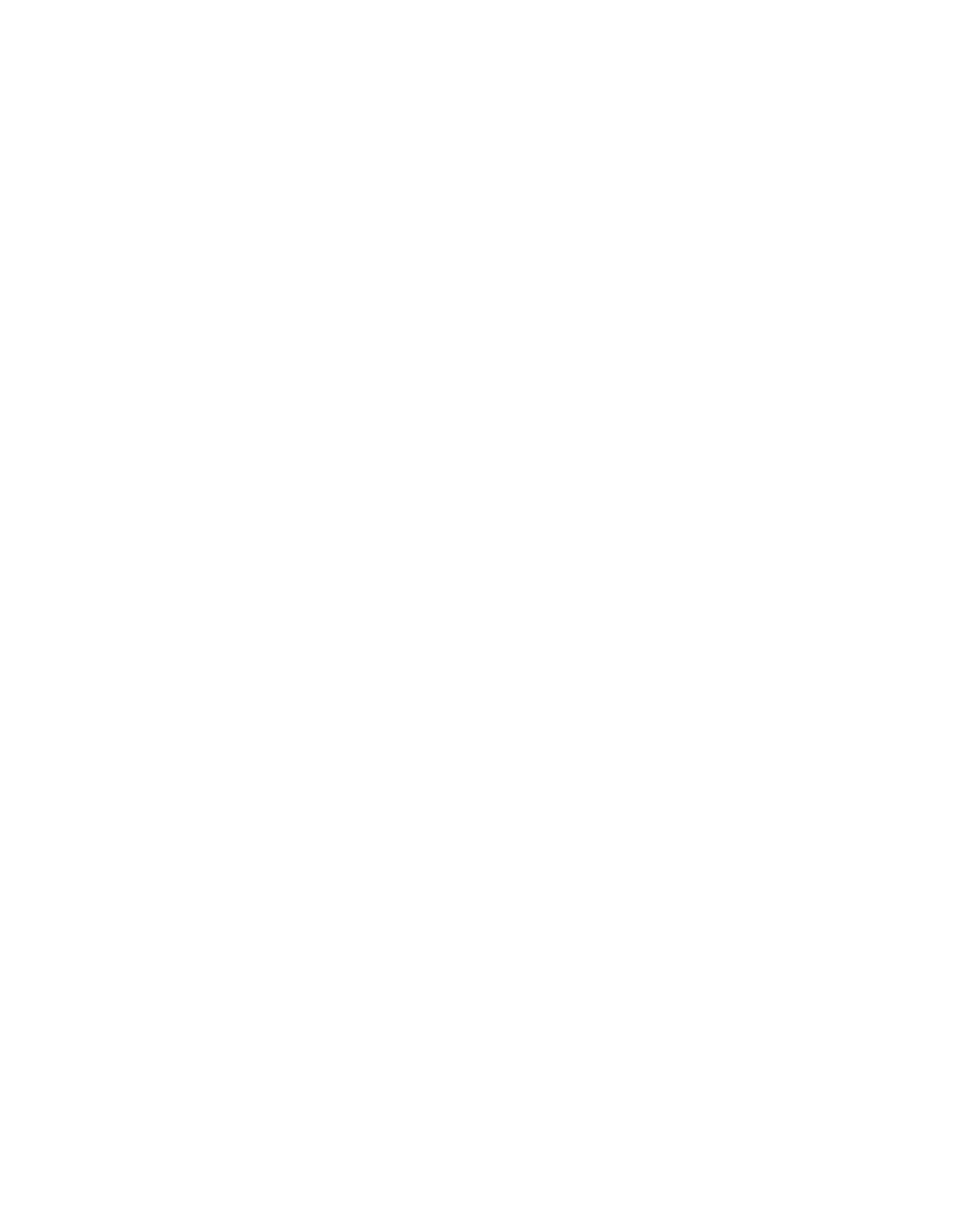# **3 generic Package**

The generic package provides ways to simulate parameterized types by allowing the instantiation of class declarations using the macro facilities of the C++ preprocessor. You can use the generic package to construct container classes. The actual types of the data members are passed at compile time as parameters to the class when you use the class name.

To declare a generic type:

1. Define a name for the class and specify the number of type parameters:

#define YOUR\_CLASS\_NAME(TYPE\_PARAMETER\_NAME) name2(TYPE\_PARAMETER\_NAME, YOUR\_CLASS\_NAME)

To specify two type parameters, use the name3 macro.

2. Define the class body as a macro:

#define YOUR CLASS NAMEdeclare(TYPE PARAMETER NAME) class  $\{ \ldots \}$ ; #define YOUR CLASS NAMEimplement (TYPE PARAMETER NAME) . . .

3. Declare the actual class:

declare(YOUR\_CLASS\_NAME, ACTUAL\_TYPE\_NAME)

By substituting one or another class of *ACTUAL\_TYPE\_NAME*, you can declare multiple instances of the generic class template with various component types. For example, depending on the type parameter you use, you can declare such types as *list of* int*s*, *list of* String*s*, or *list of lists of* String*s*.

If it is not a type name, *ACTUAL\_TYPE\_NAME* must be a typedef name.

You must do this in each compilation unit that uses the parameterized type with a given parameter.

4. Define the functions or static data of the actual class.

implement(YOUR\_CLASS\_NAME, ACTUAL\_TYPE\_NAME)

You must do this once in each program that uses the parameterized type with a given parameter.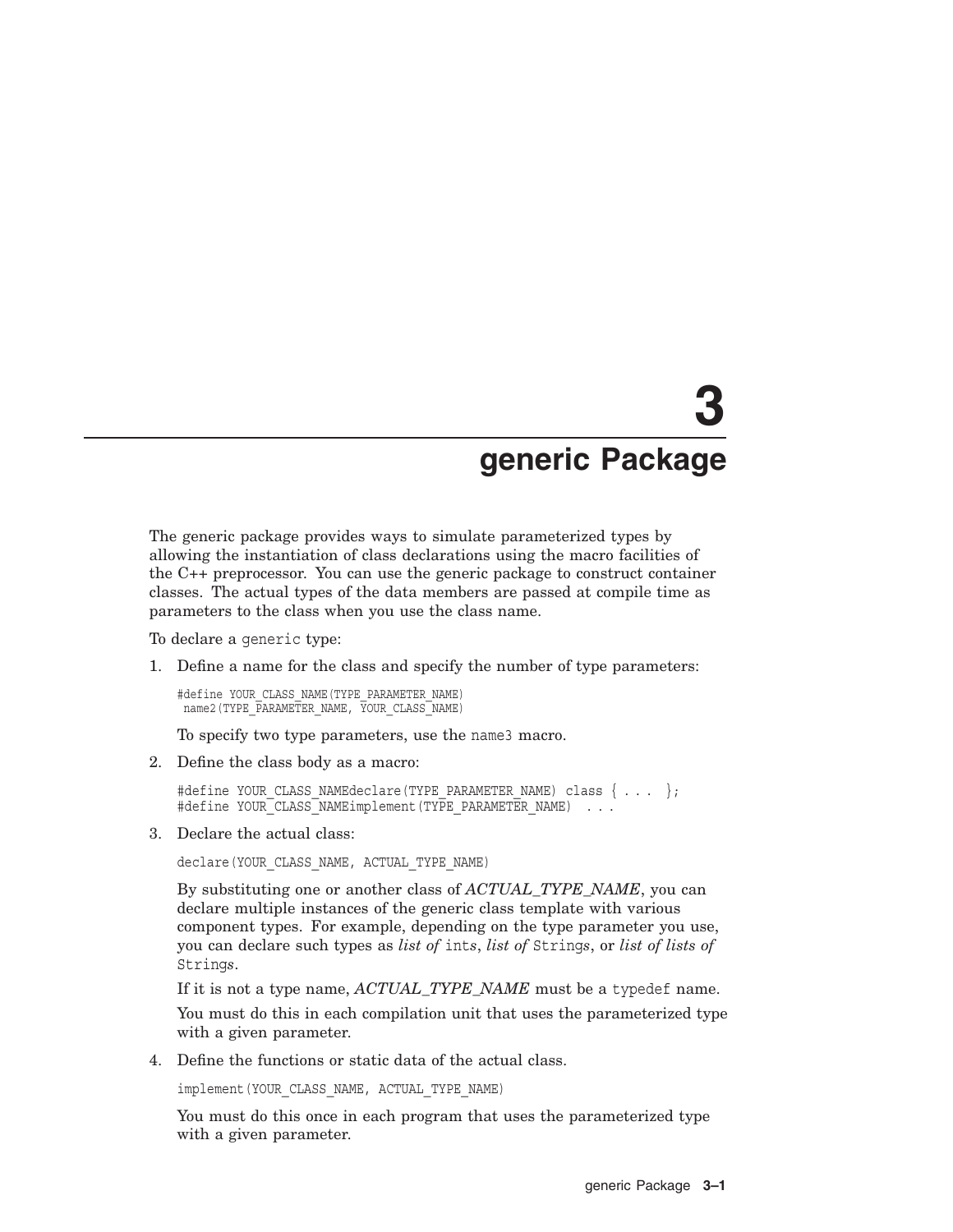5. Declare an instance of the class you have declared by specifying objects of type *YOUR\_CLASS\_NAME(ACTUAL\_TYPE\_NAME)*, as follows:

YOUR\_CLASS\_NAME(ACTUAL\_TYPE\_NAME) object1, object2;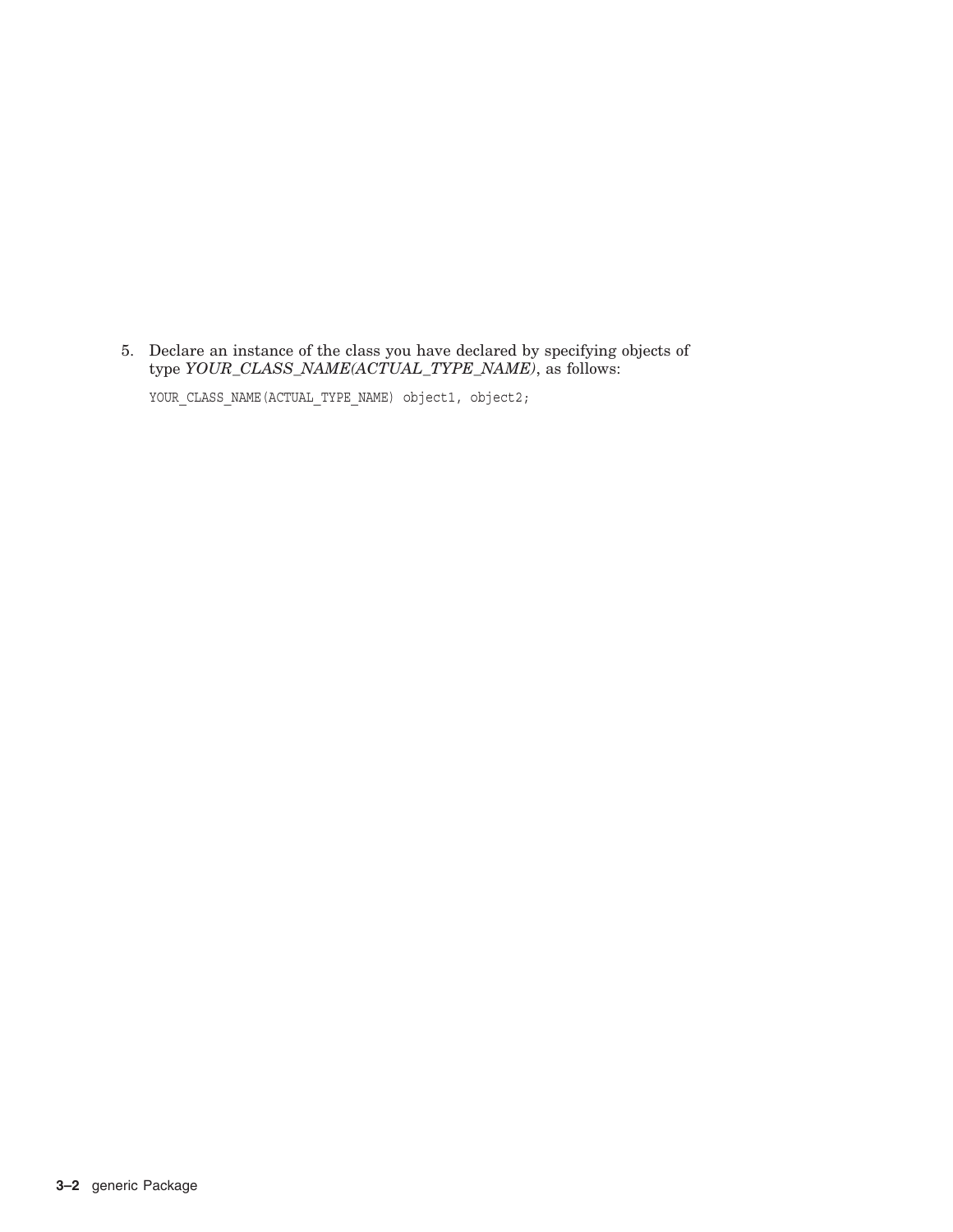## **Global Declarations**

These declarations are used by the generic package but they are not members of any class.

#### **Header**

#include <generic.hxx>

#### **Alternative Header**

#include <generic.h>

#### **Compile-Time Parameters**

*TYPE*, *TYPE1*, *TYPE2*—The types for which this class is parameterized; *TYPE*, *TYPE1*, or *TYPE2* must be an identifier. *CLASS*—The class that is parameterized. For a vector of integers, for example, *CLASS* is vector and *TYPE* is int.

#### **Declarations**

typedef int (\*GPT)(int, char \*); int qenericerror(int n, char \*msq);

#### **Type**

#### **GPT**

Is a pointer to a generic error-handling function.

#### **Function**

#### **int genericerror (int n, char \*msg)**

Is the default error-handling function; it prints an error number (*n*) and message (*msg*) on cerr and calls abort( ).

#### **Macros**

Macros provide preprocessor facilities for simulating parameterized types. The following macros are defined for the generic package: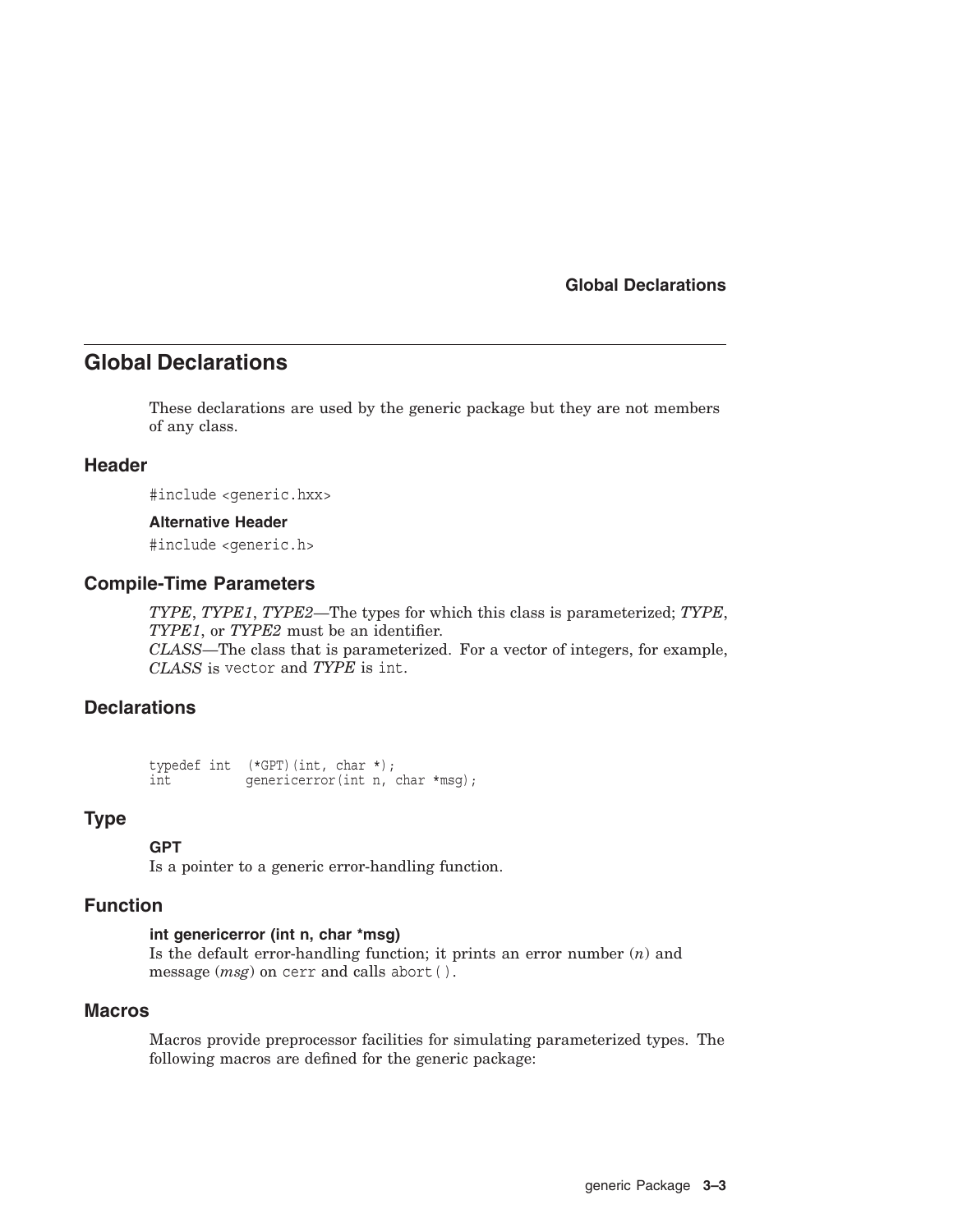#### **callerror(CLASS, TYPE, N, S)**

Calls the current error handler for a given instance of a parameterized class. *CLASS* denotes the name of the generic class (for example, vector). *TYPE* denotes the type parameter for which to instantiate the generic class (for example, int to get a vector of integers); the type must be an identifier (for example, char\* is not valid). *N* denotes the first argument to pass to the error handler; the default is the function genericerror(int, char\*). *S* denotes the second argument to pass to the error handler.

#### **declare(CLASS, TYPE)**

Declares the class specified by a macro with the name of the generic class. The word declare follows the class name (for example, vectordeclare). It also defines the inline member functions of the class. *CLASS* denotes the name of the generic class (for example, vector). *TYPE* denotes the type parameter for which to instantiate the generic class (for example, int to get a vector of integers). The type must be an identifier (for example, char\* is not valid).

#### **declare2(CLASS, TYPE1,TYPE2)**

Declares the class specified by a macro with the name of the generic class. The name is followed by the word declare2. The declare2 macro differs from the declare macro only in that you use it to declare two type parameters, *TYPE1* and *TYPE2*.

#### **errorhandler(CLASS, TYPE)**

Is the name of the pointer to the error handler for a given instance of a parameterized class (for example, intvectorhandler to handle errors for a vector of integers). *CLASS* denotes the name of the generic class (for example, vector). *TYPE* denotes the type parameter for which to instantiate the generic class (for example, int to get a vector of integers). The type must be an identifier (for example, char\* is not valid).

#### **implement(CLASS, TYPE)**

Defines the noninline member functions of a class, specified by a macro with the name of the generic class. The name is followed by the word implement (for example, vectorimplement). The implement macro takes the same arguments as the declare macro.

#### **implement2(CLASS, TYPE1,TYPE2)**

Defines the noninline member functions of a class, specified by a macro with the name of the generic class. The name is followed by the word implement2. The implement2 macro differs from the implement macro only in that you use it to declare two type parameters, *TYPE1* and *TYPE2*.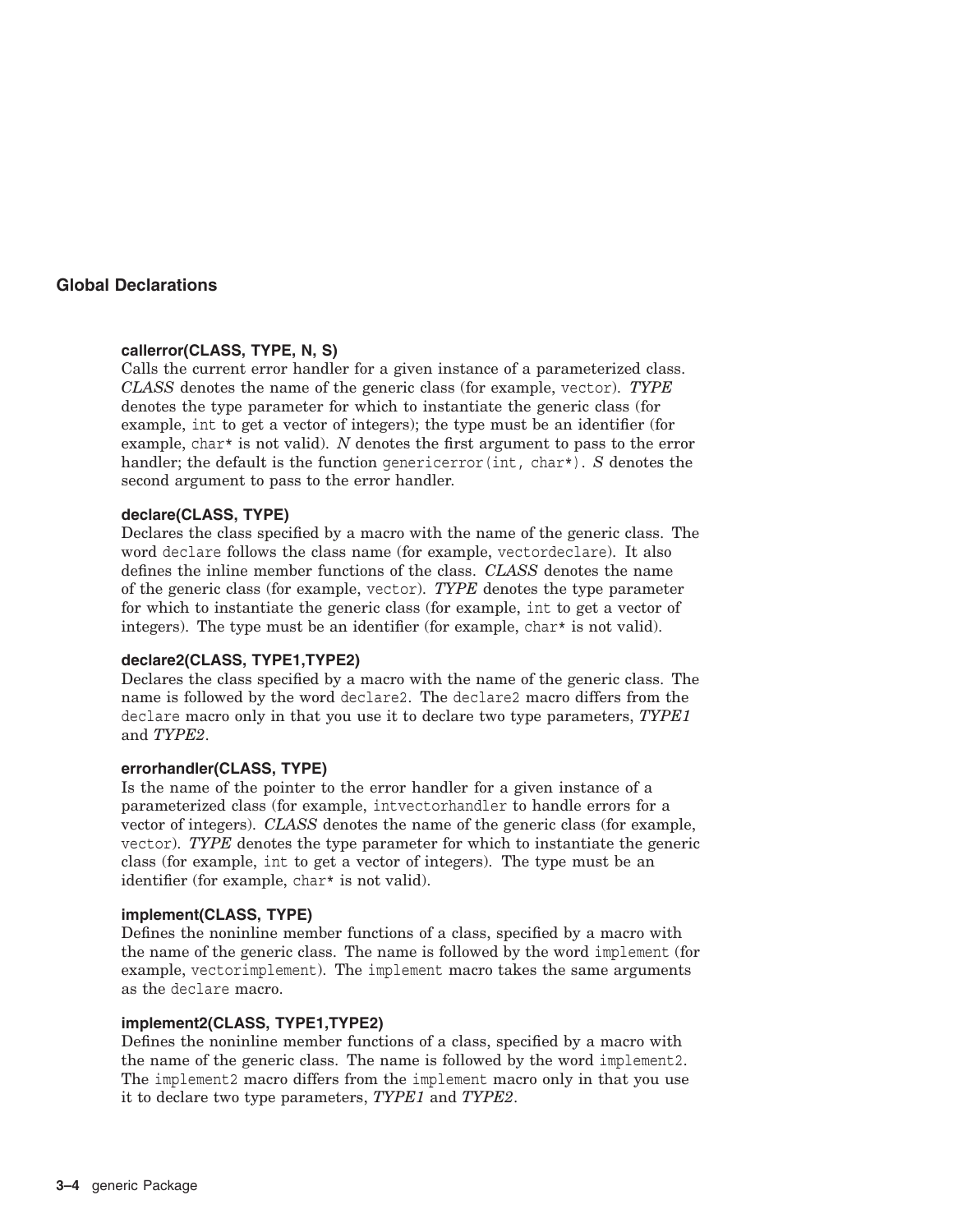#### **name2(S1,S2)**

Concatenates two identifier segments to form a new identifier using the ## operator.

#### **name3(S1,S2,S3)**

Concatenates three identifier segments to form a new identifier using the ## operator.

#### **name4(S1,S2,S3,S4)**

Concatenates four identifier segments to form a new identifier using the ## operator.

#### **set\_handler(CLASS, TYPE, HANDLER)**

Specifies a function as the current error handler for a given instance of a parameterized class. Initially, the error-handling function is set to genericerror(int, char\*). *CLASS* denotes the name of the generic class (for example, vector). *TYPE* denotes the type parameter for which to instantiate the generic class (for example, int to get a vector of integers); the type must be an identifier (for example, char\* is not valid). *HANDLER* denotes a pointer to the function you want to set to the new error handler. Also, you can use the set handler macro in a function declaration or definition.

#### **Example**

The following program shows the use of the genericerror function and associated macros:

```
extern "C"
{
#include <stdlib.h>
#include <stddef.h>
#include <stdio.h>
}
#include <generic.hxx>
#define my vector(T) name2(T, my vector)
```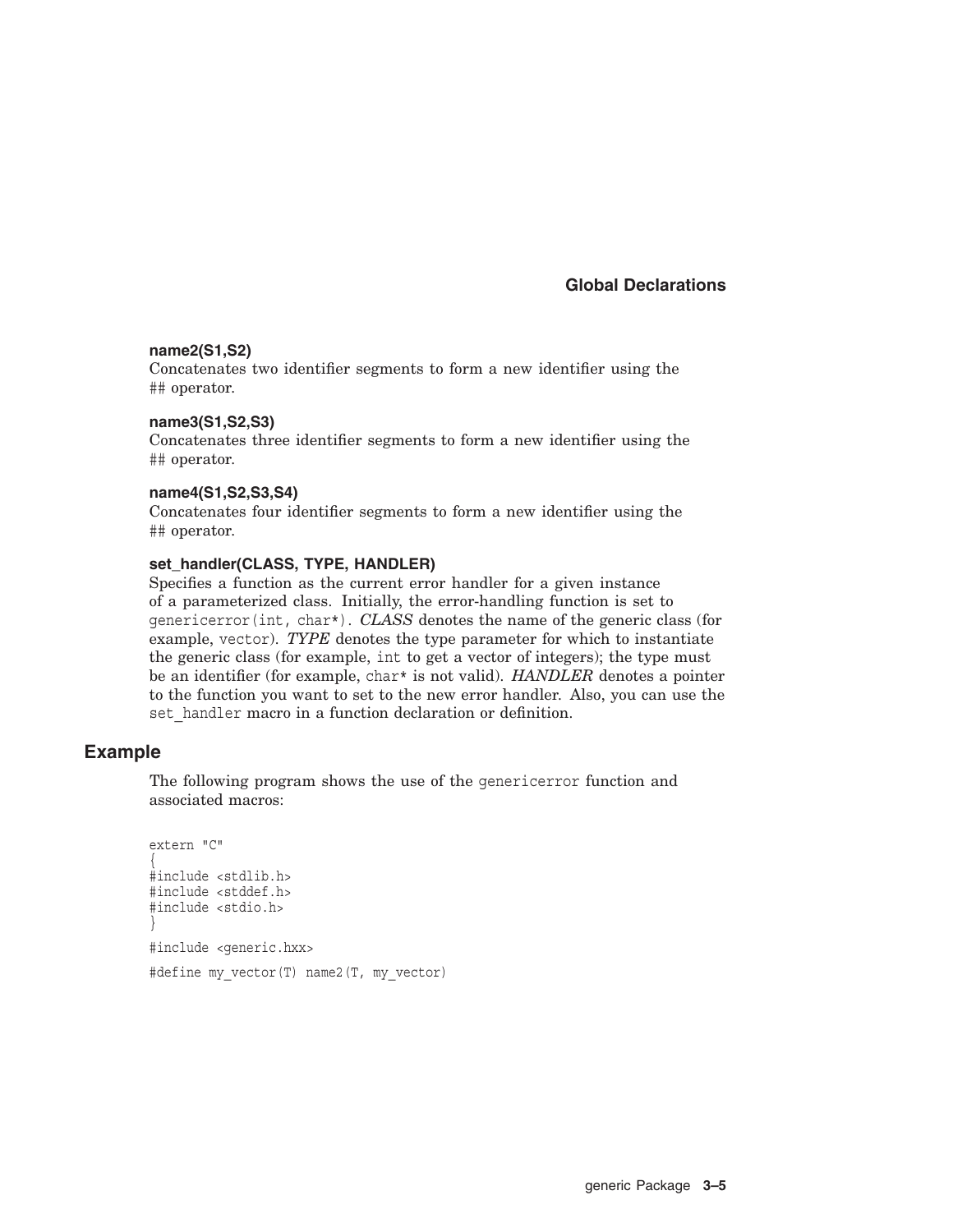```
// Declare a vector of objects of type T (the class and extern data)
#define my vectordeclare(T) \setminusclass my_vector(T) \
     \{\ \ \}private: \
         int s; \setminusT * p; \ \ \ \backslashpublic: \ \ \ \ \ \my vector(T)(int); \setminus~\simmy vector(T)(); \
         T & Operator [] (int); \setminus\}; \
    extern GPT errorhandler(my_vector, T); \
    extern GPT set handler(my_vector, T, GPT);
// Implement a vector of objects of type T
// (Define the functions and global data)
#define my_vectorimplement(T) \
    my\_vector(T):my\_vector(T) (int size) \
     \left\{ \begin{array}{c} \overline{ \end{array} \right\}s = size; \setminusp = new T[size]; \
    } \
    my\_vector(T)::-my\_vector(T)() \ \ \ \ \ \ \\{ \ \ \}delete[] p; \
    } \
    T &my_vector(T)::operator[](int i) \
     \{ \ \ \backslashif(i < 0 || i >= s) \setminus\{ \ \ \}callerror(my vector, T, i, "Index out of bounds"); \setminusstatic T error object; \setminusreturn error \overline{obj}ect; \
         } \
         return p[i]; \
    } \
    GPT errorhandler(my vector, T) = &genericerror; \
    GPT set_handler(my_vector, T, GPT new_genericerror) \
     \{ \ \ \setGPT old_genericerror = errorhandler(my_vector, T); \
         errorhandler(my_vector, T) = new qenericerror; \
         return old_genericerror; \ }
// Declare and implement vector of int
declare(my_vector, int)
implement(my_vector, int)
```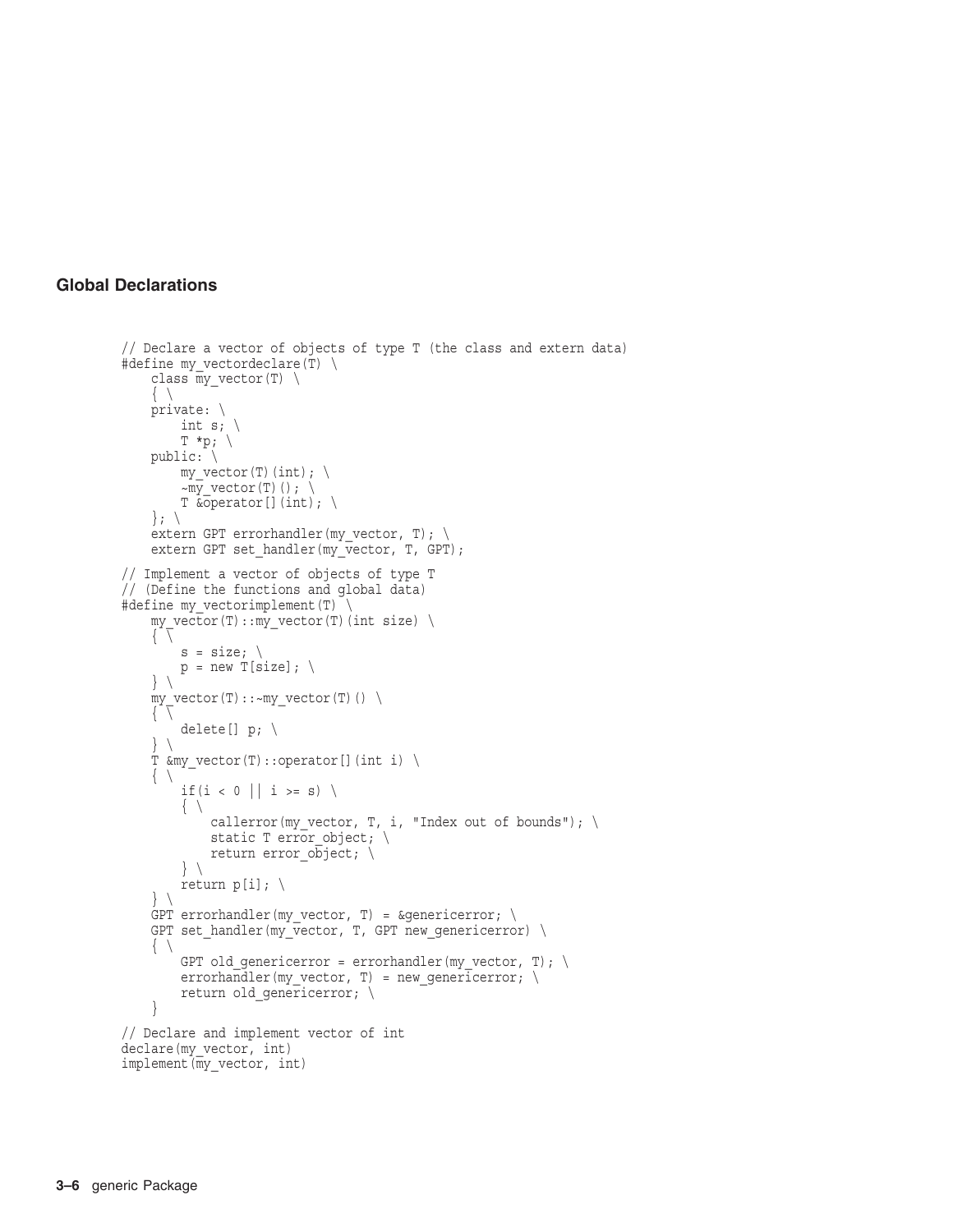```
// Error-handling function
my_handler(
   int n,
    char *msg
    )
{
    fflush(stderr);
    printf("in my handler(%d,\"%s\")\n", n, msg);
    fflush(stdout);
   return 0;
}
int main(int argc, char *argv[])
{
    my vector(int) v1(10);
    GPT old error handler;
    // Set the handler to a function that does not abort
    old_error_handler = set_handler(my_vector, int, &my_handler);
    v1[\overline{1}2345] = 0;
    // Restore the handler and cause an error
    // This should abort
    old error handler = set handler(my vector, int, old error handler);
    v1[12345] = 0;
    return EXIT_SUCCESS; }
```
## **See Also**

vector Package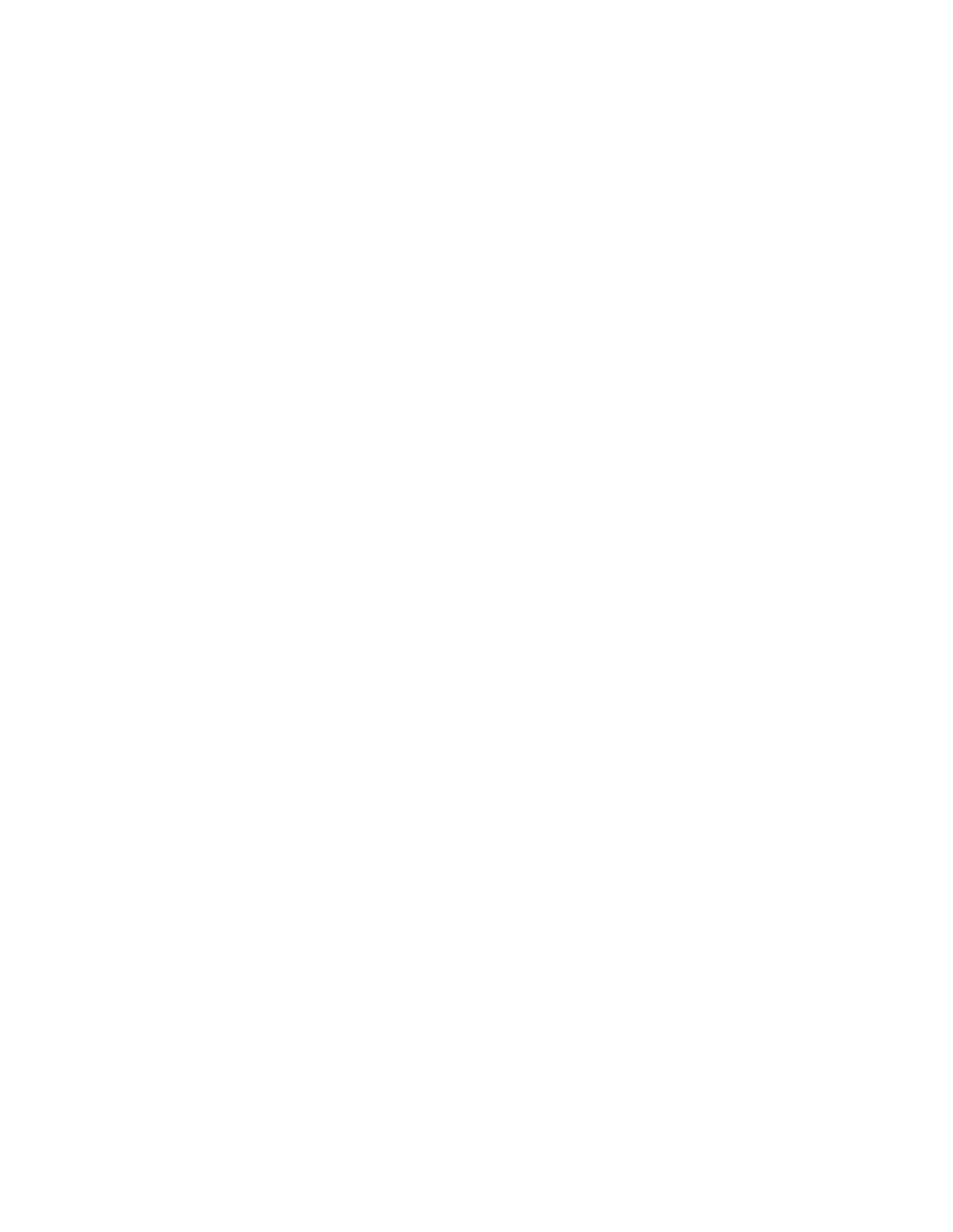# **4 iostream Package**

Classes in the iostream package provide methods to handle input and output streams, including reading and writing built-in data types. You also can extend certain methods described here to handle class types.

This package includes, among others, the classes ios and streambuf, and the subclasses derived from these base classes. Figure 4–1 shows the inheritance structure of the iostream package. In the diagram, arrows point from the base classes to derived classes.

The istream (input stream) class supports input operations (extractions); the ostream (output stream) class supports output operations (insertions). The iostream class derives from both istream and ostream, and supports both extractions and insertions.

The following stream objects are predefined:

- cin An istream\_withassign object linked to standard input
- cout An ostream\_withassign object linked to standard output
- cerr An ostream\_withassign object linked to standard error that supports unbuffered output
- clog An ostream\_withassign object linked to standard error that supports buffered output

To generate output, you apply the insertion operator  $\left(\langle \cdot \rangle\right)$  to cout, as shown in the following example:

cout << "Hello\n" ;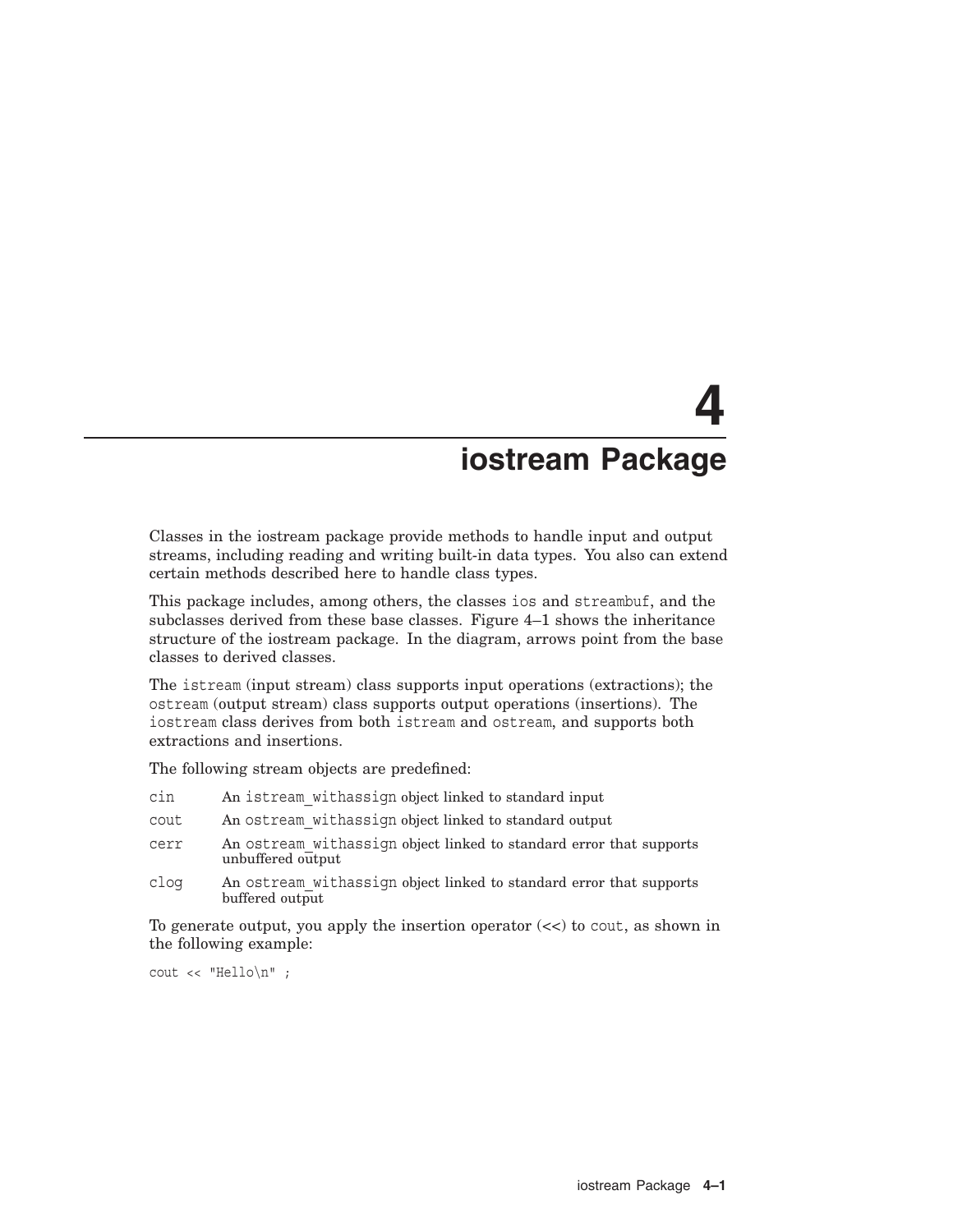

#### **Figure 4–1 Inheritance Diagram for the iostream Package**

Obtaining input is similar to generating output, except that you apply the extraction operator  $(\gg)$  to cin, as shown in the following example:

int eye, jay ;  $\sin$  >> eye >> jay ;

If you include these fragments of code in a program, your system expects users to type in two integer values (for eye and jay) from a terminal. The iostream package supplies predefined extraction and insertion operators for all built-in data types, including char\*.

This package also supports file manipulation. To connect a specific file to your program, instantiate one of the following class types: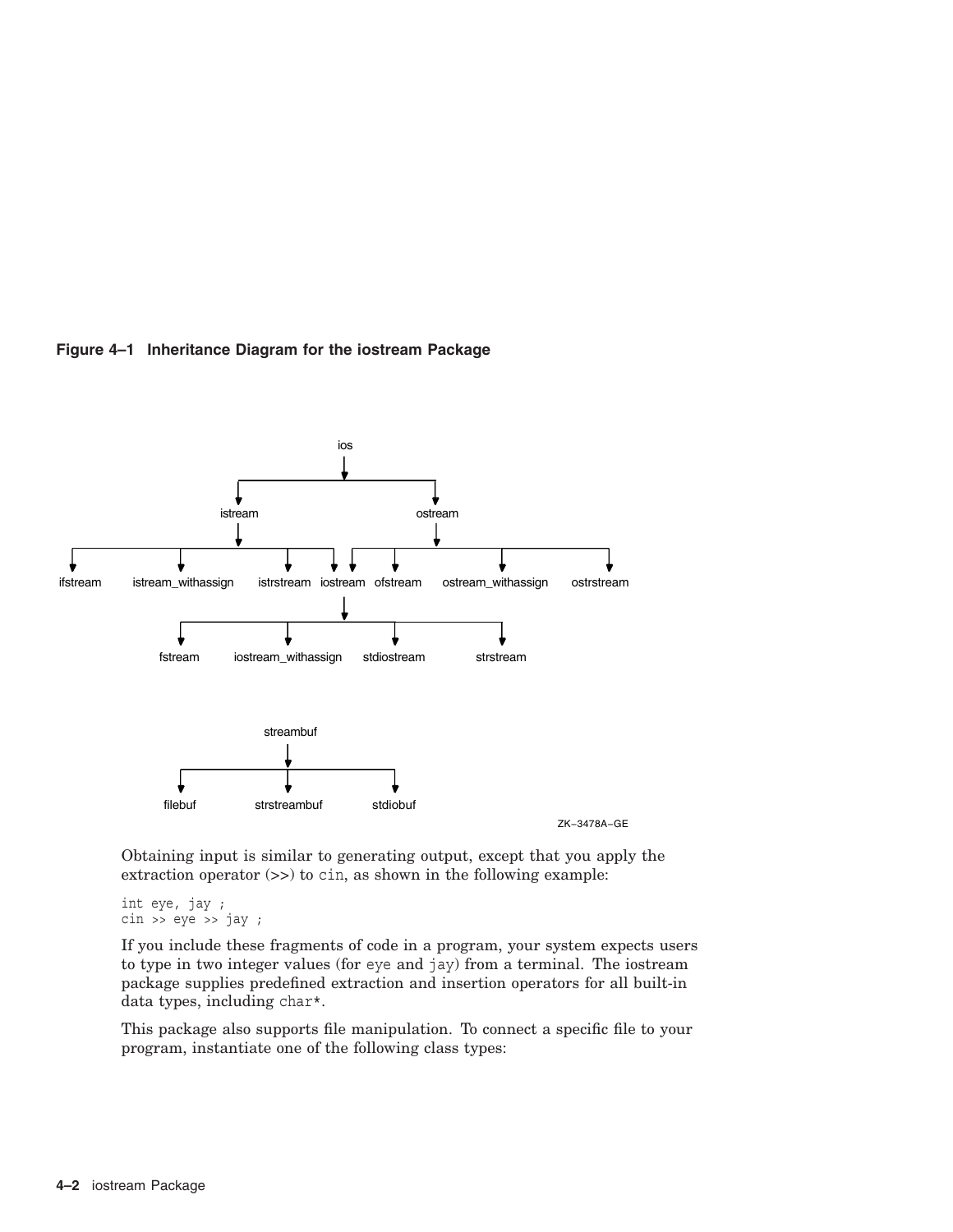ifstream (for file input) ofstream (for file output) fstream (for both input and output)

To format within character arrays, the iostream package includes the following associated class types:

istrstream (for fetching characters from an array) ostrstream (for storing characters into an array) strstream (for both fetching and storing characters into an array)

**Note**

On systems with IEEE floating-point arithmetic, certain values may be printed as symbols for Infinity (for example, INF) or Not a Number (for example, NaN).

### **Deriving Your Own Class from ios**

If you derive your own class from the ios class, or from one of its derived classes, the ios subobject must be initialized properly during instantiation. Specifically, you must ensure that the streambuf pointer within the ios subobject is valid.

To do this, you can specify the ios (streambuf  $\star$ ) constructor as a member initializer for your class constructor. Optionally, you can call the ios::init(streambuf \*) member function.

### **Thread Safety**

The predefined stream objects, cerr, cin, clog, and cout are thread safe only for individual calls into the C++ Class Library. You must provide synchronization around sequences of calls. For more information on synchronizing access to predefined stream objects, see the section on Global Declarations in this chapter.

User-defined stream objects are not thread safe, so you must provide synchronization around individual calls as well as sequences of calls. For more information on synchronizing access to user-defined objects, see Chapter 6 and the section on Global Declarations in this chapter.

The ios member function sync with stdio() is not thread safe. If your application calls this function, it must make the call before any threads use cerr, cin, clog, or cout.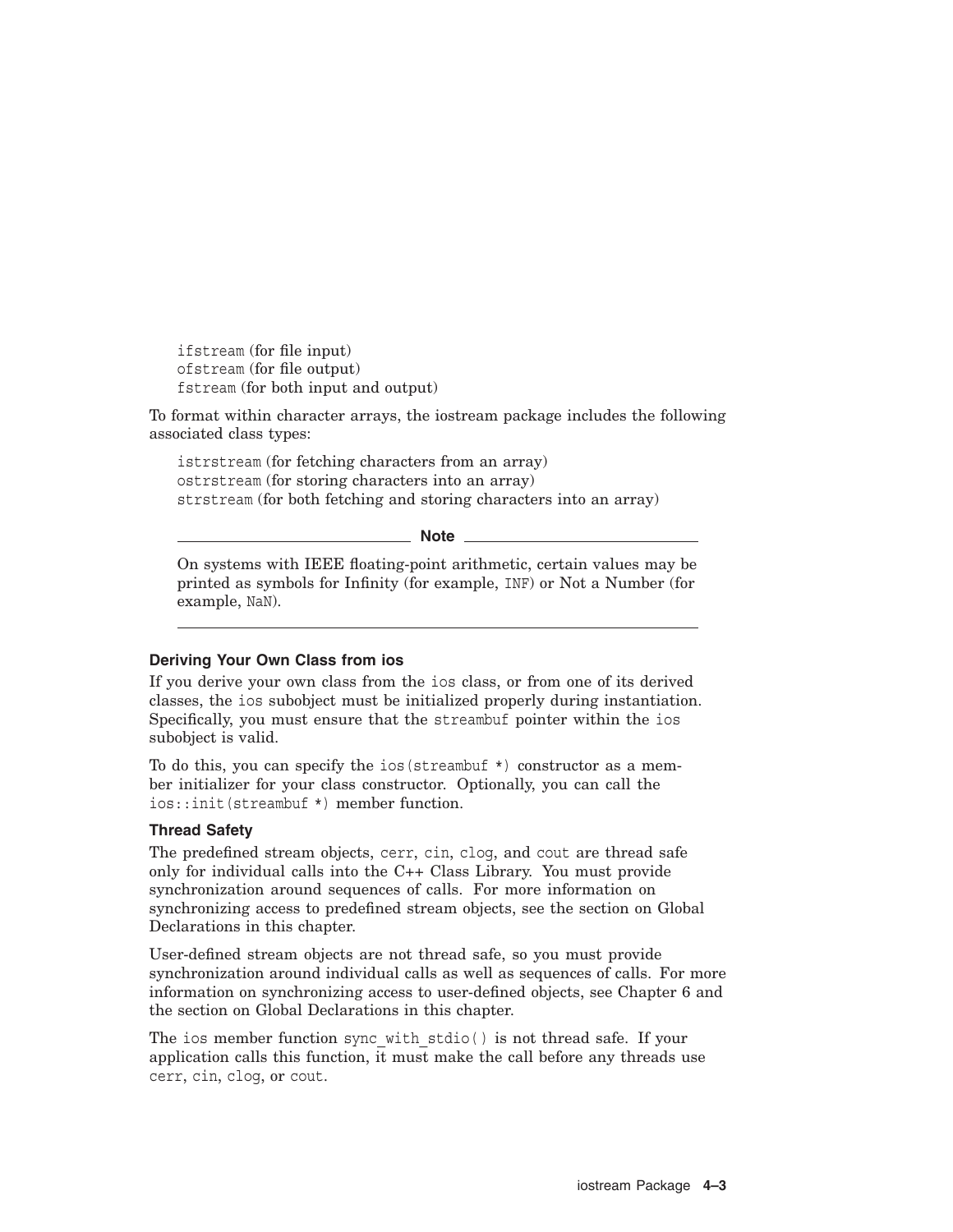# **Global Declarations**

These declarations are used by the iostream package but they are not members of any class.

## **Header**

#include <iostream.hxx>

## **Alternative Header**

#include <iostream.h>

## **Declarations**

| typedef long | streamoff             |
|--------------|-----------------------|
| typedef long | streampos             |
| ios          | &dec(ios &s);         |
| ios          | $\&$ hex(ios $\&$ s); |
| ios          | &oct(ios &s);         |
| ios          | &lock(ios &s);        |
| ios          | &unlock(ios &s);      |
| istream      | &ws(istream &i);      |
| ostream      | &endl(ostream &o);    |
| ostream      | &ends(ostream &o);    |
| ostream      | &flush(ostream &o);   |

# **Types**

### **typedef long streamoff**

Is the type representing a character offset into a stream. For more information, see the description of the seekoff and seekpos functions in the streambuf class.

### **typedef long streampos**

Is the type representing a character position in a stream. For more information, see the description of the seekoff and seekpos functions in the streambuf class.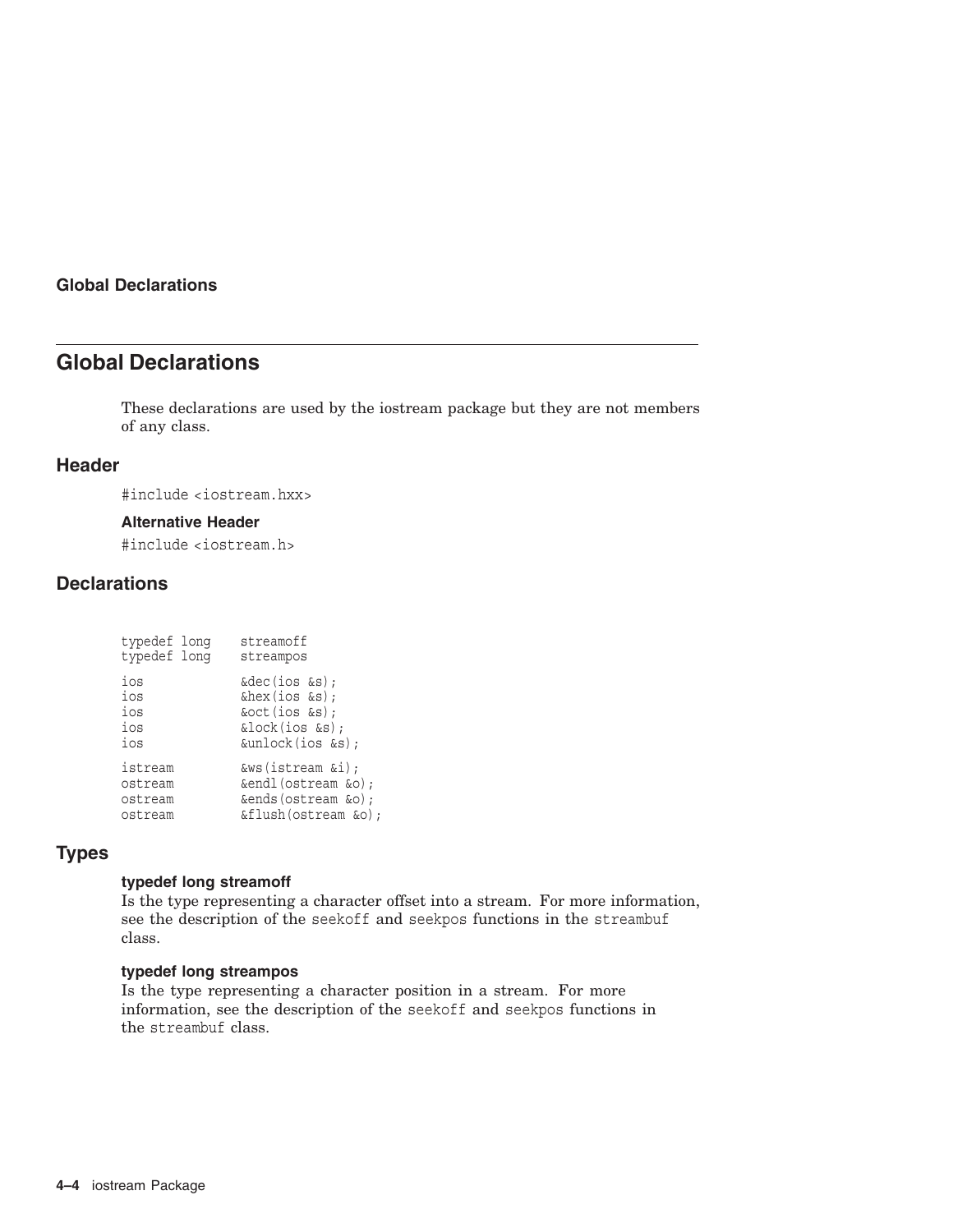## **Manipulators**

The following functions insert values into a stream, extract values from a stream, or specify the conversion base format. For more information on the conversion base format flags, see the ios class.

### **ios &dec(ios &s)**

Sets the conversion base format for *s* to decimal, essentially clearing the ios::oct and ios::hex flags and setting the ios::dec flag.

### **ios &hex(ios &s)**

Sets the conversion base format for *s* to hexadecimal, essentially clearing the ios::oct and ios::dec flags and setting the ios::hex flag.

### **ios &oct(ios &s)**

Sets the conversion base format for *s* to octal, essentially clearing the ios: : dec and ios::hex flags and setting the ios::oct flag.

#### **istream &ws(istream &i)**

Extracts (skips) white-space characters from *i*.

### **ostream &endl(ostream &o)**

Ends a line by inserting a new-line character into *o* and flushing *o*.

### **ostream &ends(ostream &o)**

Ends a string by inserting a null '/0' character into *o*.

#### **ostream &flush(ostream &o)**

Flushes *o*.

## **Synchronizing Access to Predefined Stream Objects**

The following unparameterized manipulators are for use in synchronizing access to the predefined stream objects, cerr, cin, clog, and cout:

#### **ios &lock(ios &s)**

Locks *s* if *s* is one of the predefined stream objects.

#### **ios &unlock(ios &s)**

Unlocks *s* if *s* is one of the predefined stream objects.

If your application needs to lock two or more of these objects at the same time, your application must adhere to the following locking order: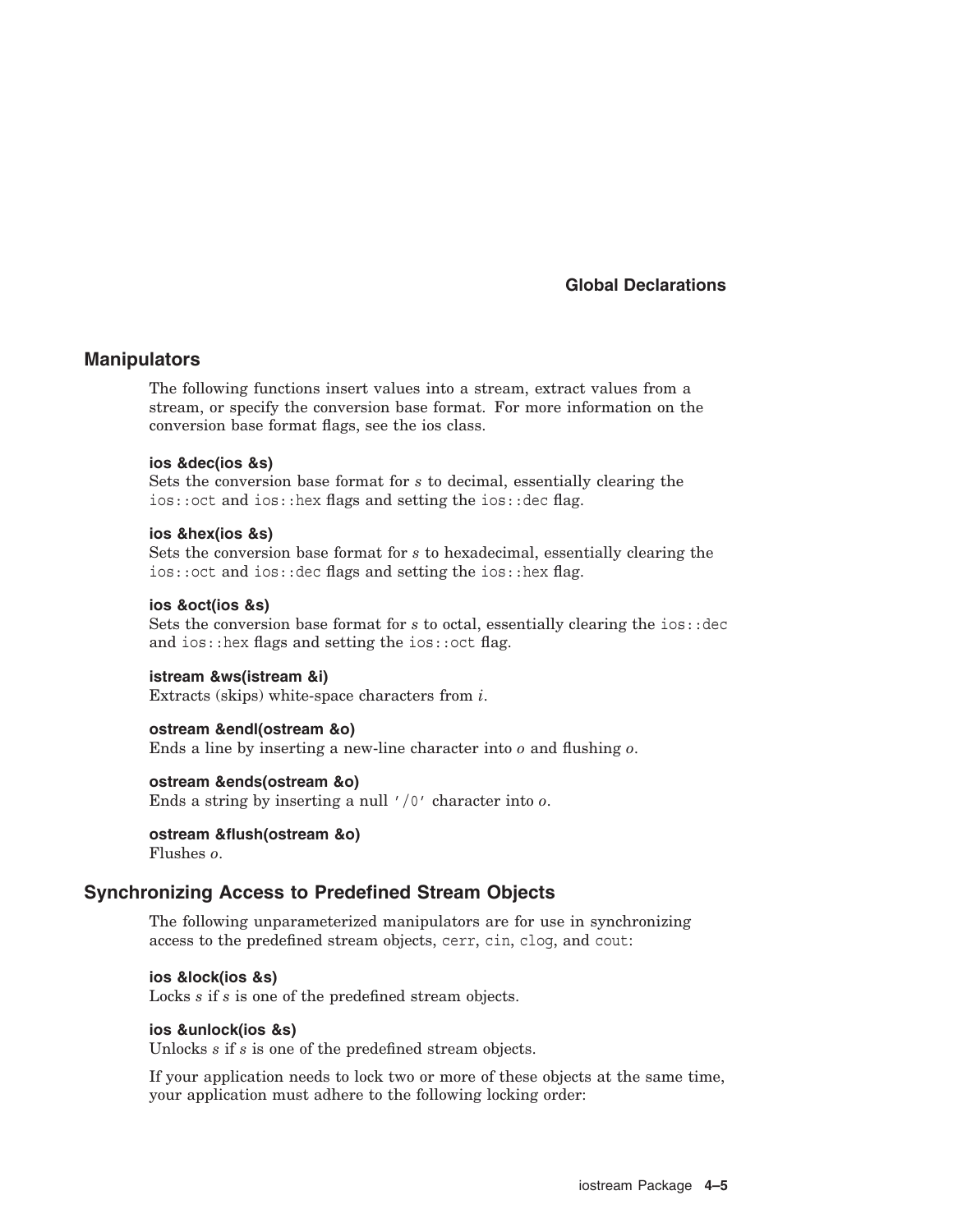- 1. cin
- 2. cerr
- 3. clog
- 4. cout

For example, if your application needs to lock both cerr and cout, lock cerr first and cout second. The unlocking order is not important.

Keep in mind that when your application calls a member function for a predefined stream object, the member function will typically lock the object for the duration of the call. Therefore, if your application has locked one of the stream objects and then uses another, this use must also adhere to the predefined locking order. For example, your application should not send output to cerr while cout is locked.

The locking order necessarily matches the default **ties** between the stream objects as follows:

cin is tied to cout cerr is tied to cout clog is tied to cout cout has no ties

Any input/output operation on a stream object causes the iostream package to flush the object to which it is tied. Thus, an output to cerr flushes cout.

## **Examples**

```
1. #include <iostream.hxx>
    #include <iomanip.hxx>
    int main ()
    {
       int value = 10;
       cout \langle hex \langle value \langle /\rangle'; // Change the base conversion format to
                                        // hexadecimal; note that the default is
                                        // decimal as set by the ios constructors.
       cout << value << ','; \frac{1}{\sqrt{2}} The base conversion format set in the
                                        // previous line is still active.
```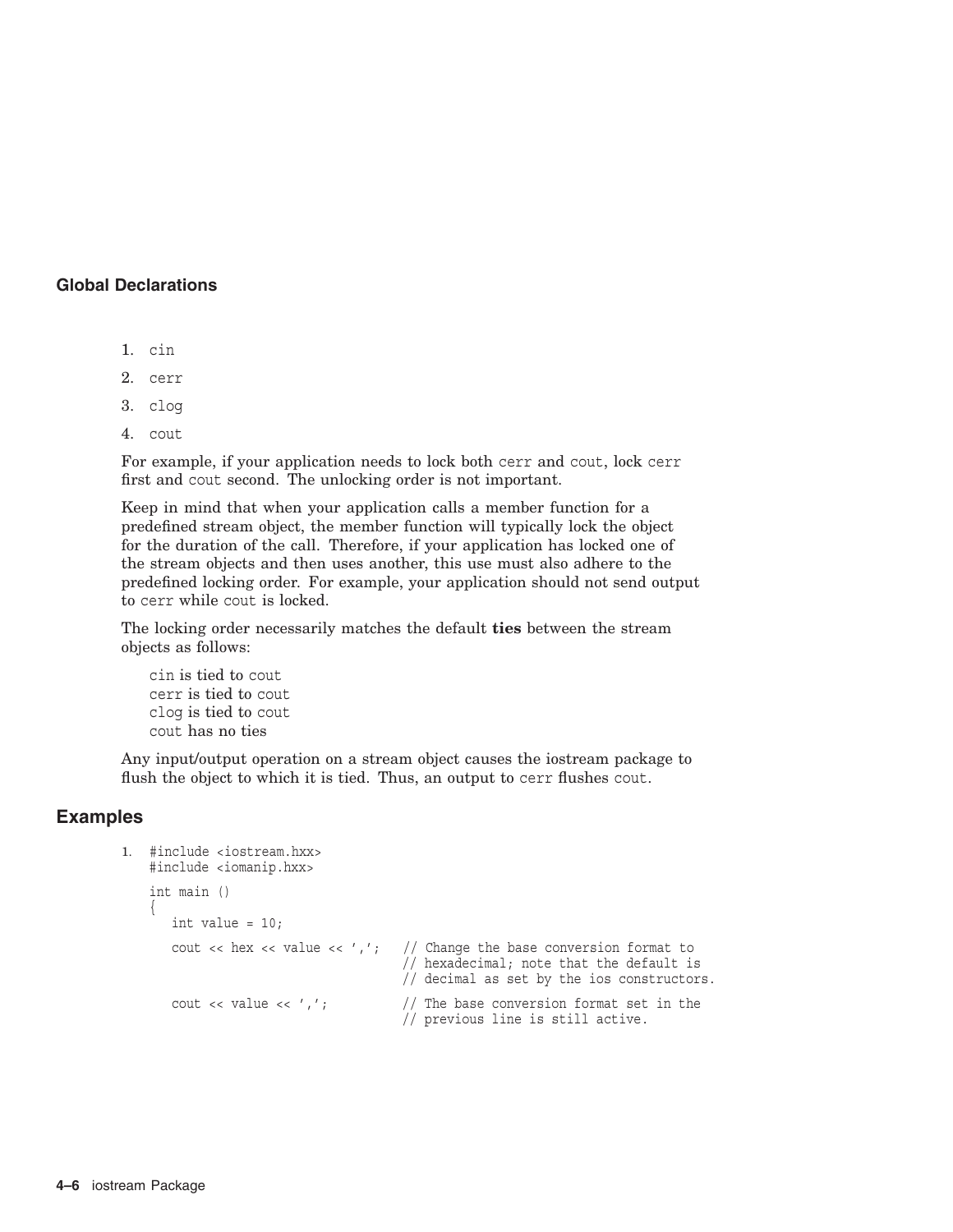```
cout << dec << value << endl; // Change the base conversion format to
                                      // decimal; lastly, insert a new-line
                                      // character into the stream and flush
                                      // cout.
      return 0;
   }
   The output is a,a,10.
2. #include <string.hxx>
   #include <iostream.hxx>
   void print_name(String &name)
    {
      cout << lock << "Hello, " << name << endl << unlock;
    }
```
This synchronizes access to the cout object so that the "Hello, ", name, and new-line character are written to cout as a single unit. If you do not use the lock and unlock manipulators in this example, another thread could possibly insert its own text into cout in the midst of your output.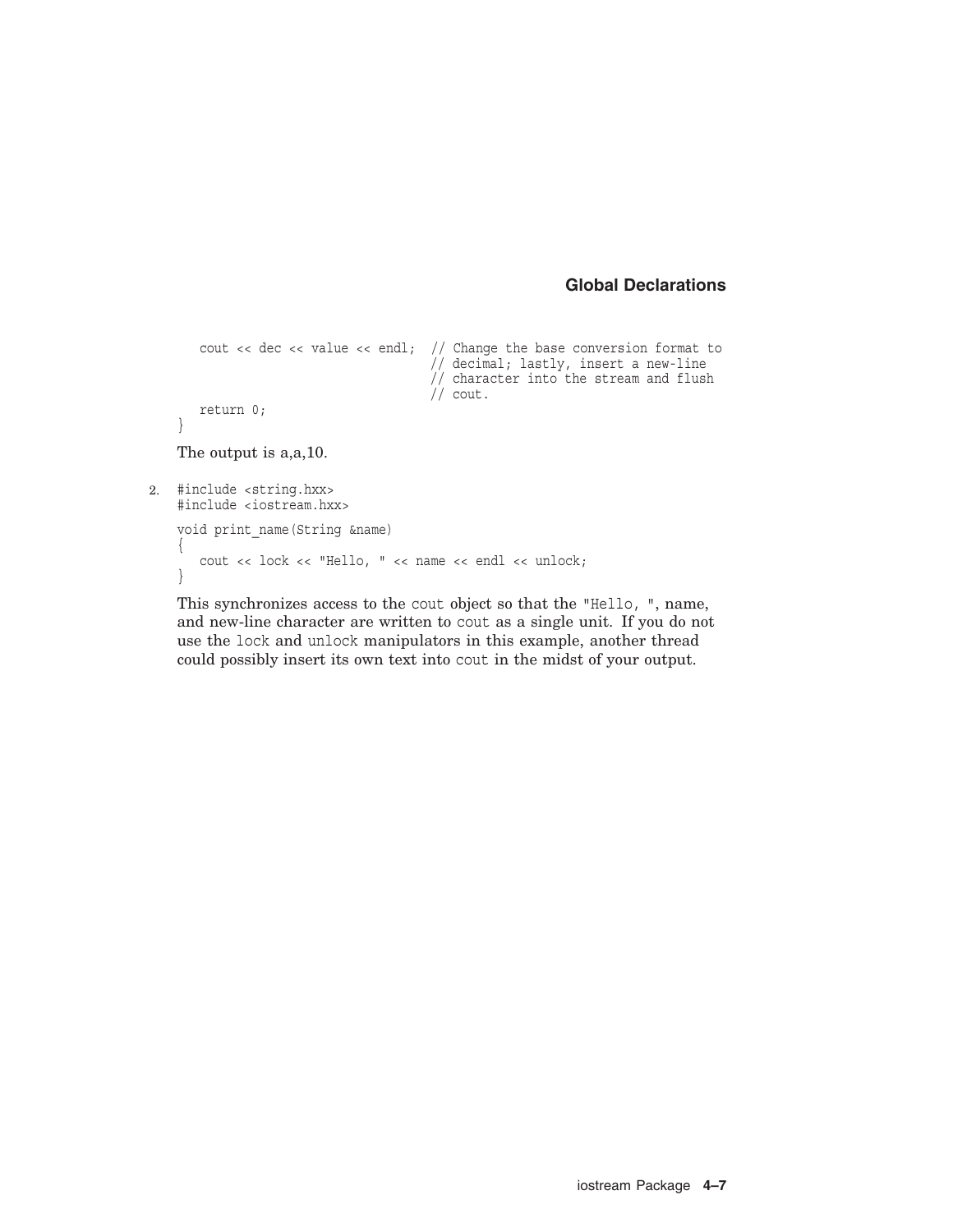## **Header**

#include <iomanip.hxx>

### **Alternative Header**

#include <iomanip.h>

## **Declarations**

| SMANIP(long)      | resetiosflags(long); |
|-------------------|----------------------|
| SMANIP (long)     | setiosflags(long);   |
| SMANIP(int)       | setfill(int);        |
| SMANIP(int)       | setprecision(int);   |
| SMANIP(int)       | setw(int w);         |
| SMANIPREF (Mutex) | lock (Mutex &m)      |
| SMANIPREF (Mutex) | unlock (Mutex &m)    |

## **Functions**

These functions are used for extending the iostream package with user-defined parameterized manipulators.

## **SMANIP(long) resetiosflags(long x)**

In the stream (ios or a stream derived from ios), clears the format flags denoted by *x*.

### **SMANIP(int) setfill(int x)**

Sets the fill character to be the value specified by  $x$ . The fill character is a data member of the ios class; however, setting it with this function affects only output streams.

### **SMANIP(long) setiosflags(long x)**

In the stream (ios or a stream derived from ios), turns on the format flags denoted by *x*. If you are setting a flag that is part of a collection (for example, basefield), note that this manipulator does *not* clear the other flags in the collection.

### **SMANIP(int) setprecision(int x)**

Sets the variable that controls the number of digits inserted by the floatingpoint inserter to be *x*. This variable is a data member of the ios class; however, setting it with this function affects only output streams.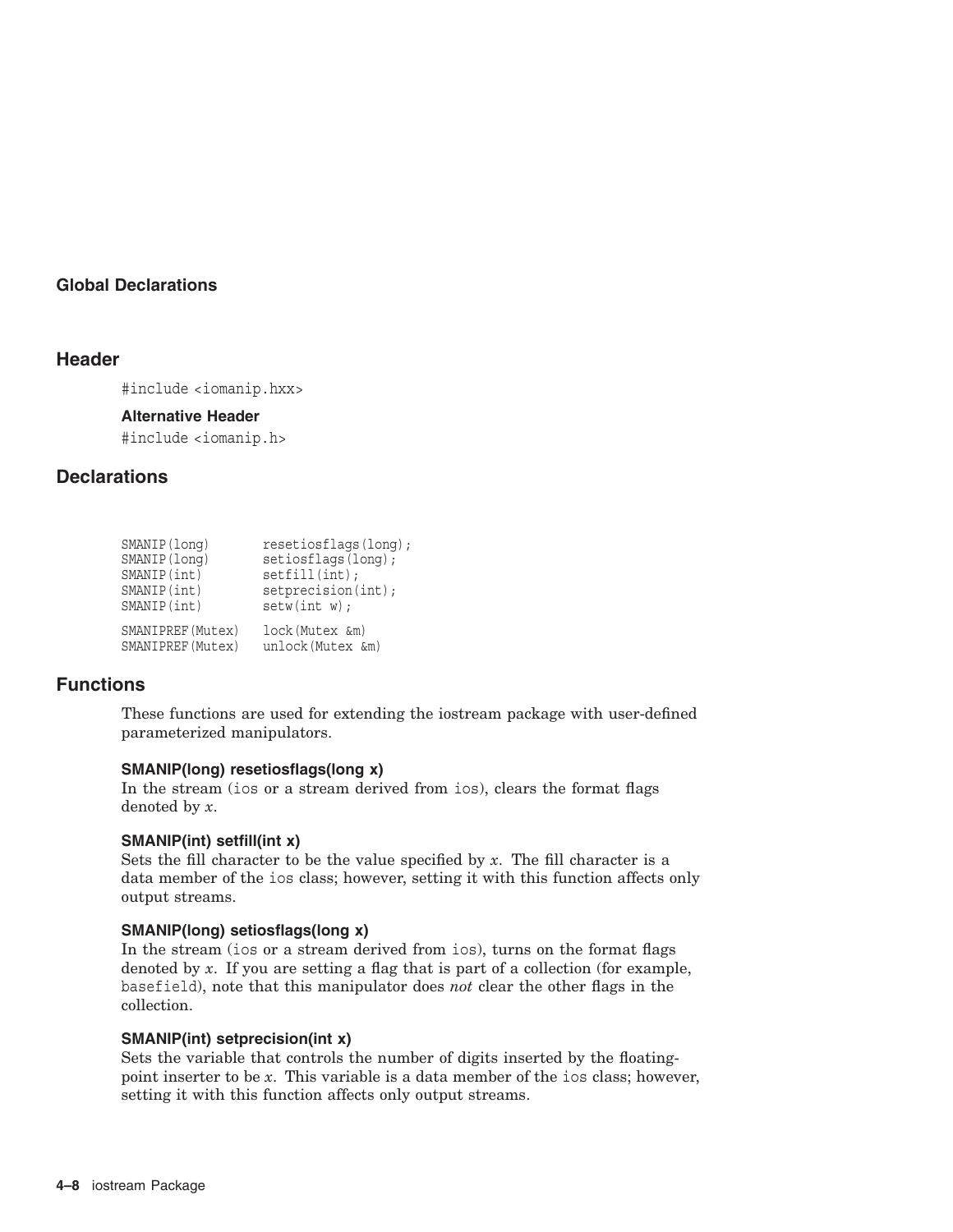### **SMANIP(int) setw(int w)**

In the stream (ios or a stream derived from ios), sets the field width of the stream to *w*.

## **Synchronizing Access to User-Defined Stream Objects**

The following parameterized manipulators are for use in synchronizing access to user-defined stream objects. To use these manipulators, you must first define a Mutex object, which you then pass to the manipulator. The association of a Mutex object with a stream object is not enforced by the iostream package. This association is enforced only by you, the programmer. Refer to Chapter 6 for information on the Mutex class.

### **SMANIPREF(Mutex) lock(Mutex &m)**

Locks the recursive Mutex represented by *m*.

#### **SMANIPREF(Mutex) unlock(Mutex &m)**

Unlocks the recursive Mutex represented by *m*.

## **Examples**

```
1. char c;
   cin >> resetiosflags(ios::skipws)
       >> C>> setiosflags(ios::skipws);
```
Turns off the flag (resets it to 0) that tells the extractor  $(>)$  to skip leading white space and then turns that flag back on again (sets it to 1).

```
2. \text{cout.fill} (*)
          cout.setf(ios::left,ios::adjustfield);
          cout << setw(6) << 23 << ",";
          cout.fill(%);
           cout.setf(ios::right,ios::adjustfield);
           cout \langle setw(4) \langle 34 \langle \rangle \langle \langle \rangle \langle \rangle \langle \rangle \langle \rangle \langle \rangle \langle \rangle \langle \rangle \langle \rangle \langle \rangle \langle \rangle \langle \rangle \langle \rangle \langle \rangle \langle \rangle \langle \rangle \langle \rangle \langle \rangle \langle \rangle
```
Places padding characters (specified by the fill state variable) after the first number and before the second number. The output is  $23***$ ,  $8834$ .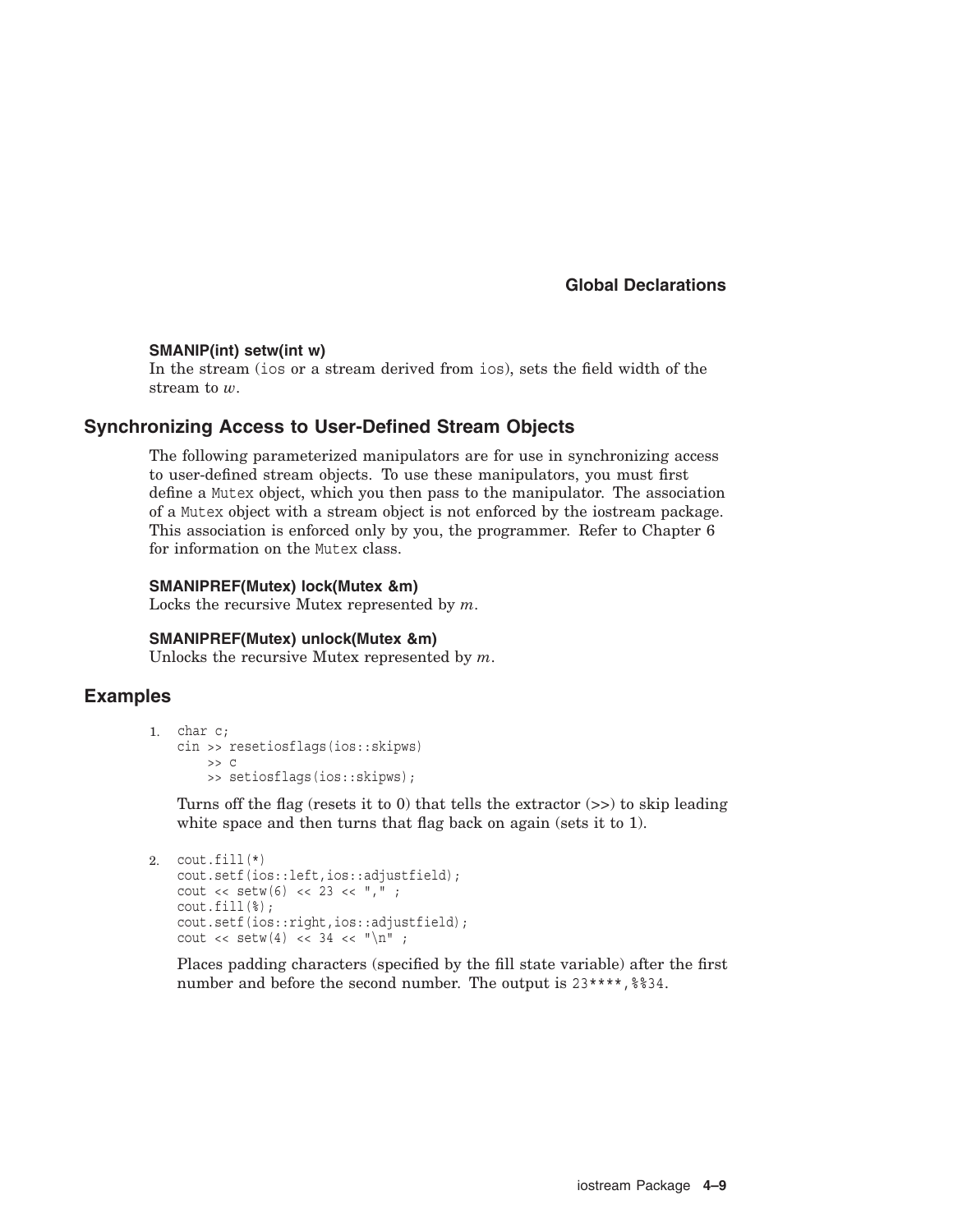```
3. #include <string.hxx>
   #include <fstream.hxx>
   #include <mutex.hxx>
   #include <iomanip.hxx>
   main ()
    {
      String name("Henry");
      void print name (String &, ostream &, Mutex &);
      ofstream mystream(1);
      Mutex mystream lock;
      print_name(name, mystream, mystream_lock);
      return 0;}
      void print name(String &name, ostream &stream, Mutex &stream lock)
    {
          stream << lock(stream_lock) << "Hello, " << name << endl
                << unlock(stream_lock); }
```
This example associates a Mutex object with a stream object to synchronize access to the stream. The Mutex is locked before using the stream and then unlocked afterwards. For the synchronization to work properly, each thread that uses this stream must perform the same lock/unlock sequence with the same Mutex.

## **See Also**

IMANIP(TYPE) class IOMANIP(TYPE) class OMANIP(TYPE) class SMANIP(TYPE) class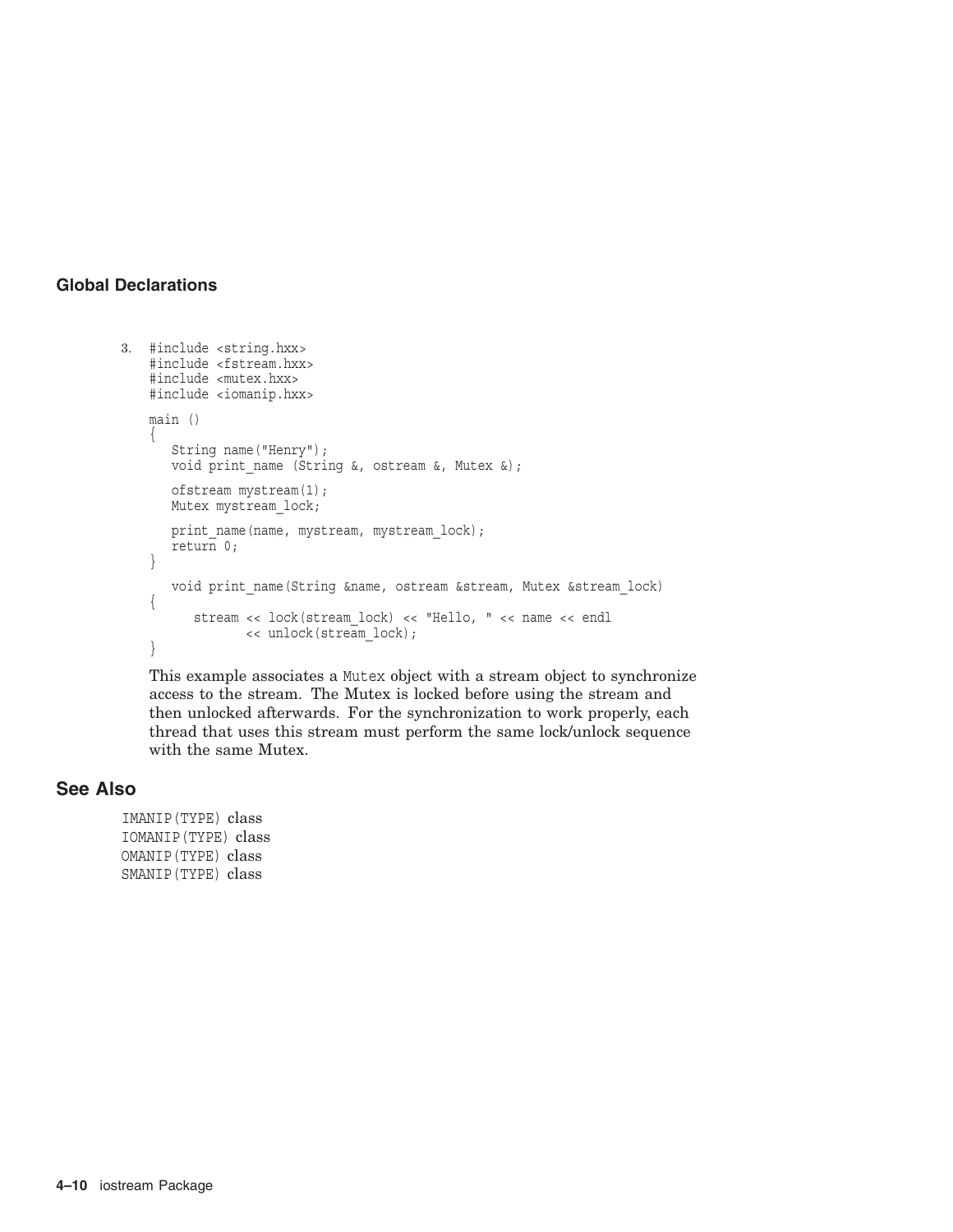# **filebuf class**

Provides a data buffer abstraction for input/output facilities through file descriptors.

## **Header**

#include <fstream.hxx>

#### **Alternative Header**

#include <fstream.h>

## **Declaration**

```
class filebuf: public streambuf
\{public:
    static const int openprot;
                                  filebuf();
                                  filebuf(int fd);
                                  filebuf(int fd, char *p, int len);
                                  ~-filebuf();
     filebuf *attach(int fd);<br>filebuf *close();
     filebuf \starclose();<br>int \begin{array}{c} \text{if } d(); \end{array}int fd();<br>int is ope
     int<br>
filebuf \begin{array}{c} \text{is\_open}(); \\ \text{filebuf} \end{array}*open(const char *name, int mode,
                                  int prot = openprot);
     virtual int overflow(int = EOF);<br>virtual streampos seekoff(streamoff, seekor
     virtual streampos seekoff(streamoff, seek_dir, int mode);<br>virtual streampos seekpos(streampos, int mode);
                                  seekpos(streampos, int mode);
     virtual streambuf *setbuf(char *p, int len);<br>virtual int sync();
     virtual int<br>virtual int
                                  underflow();
};
```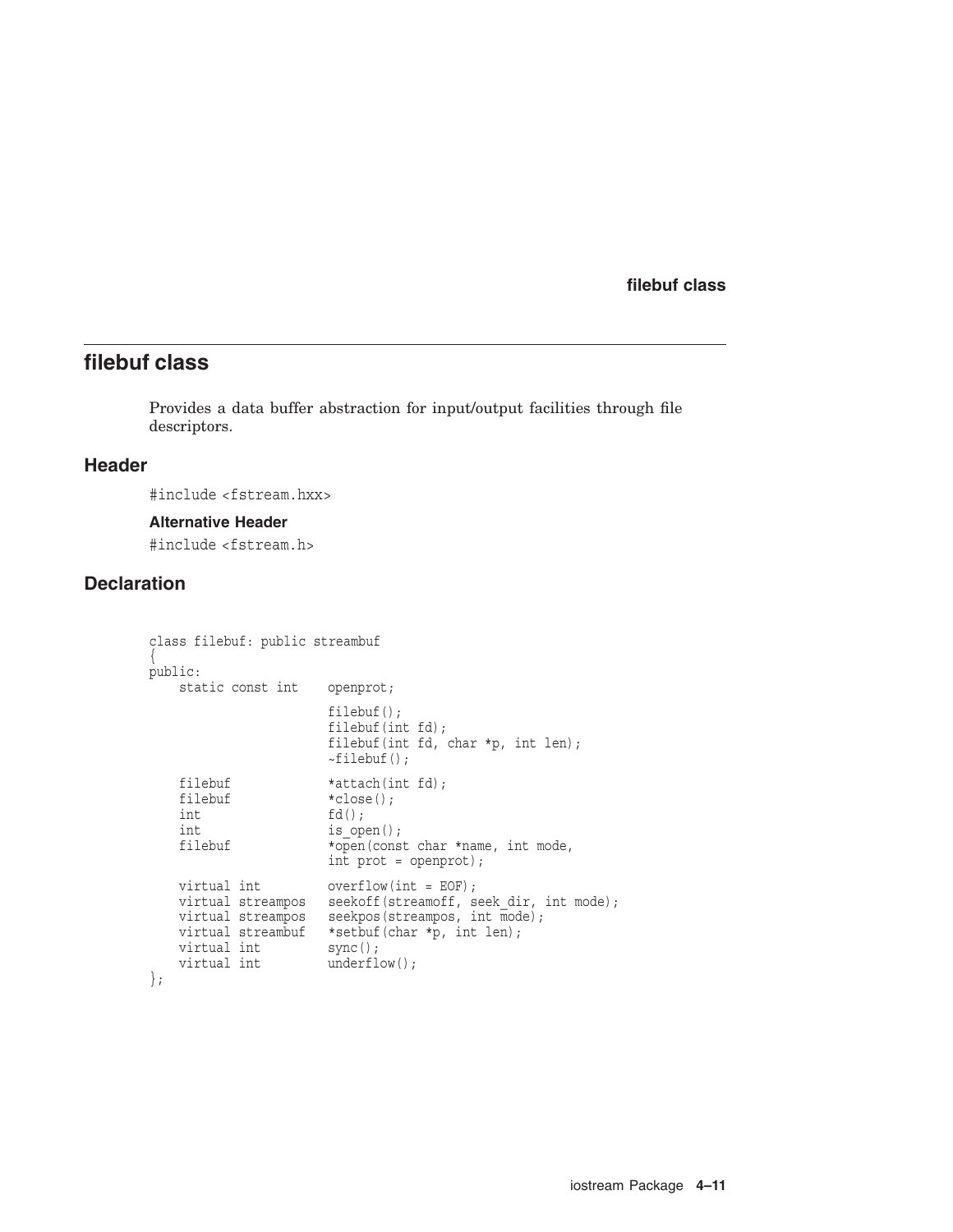## **Description**

This class specializes the streambuf class to use a file as a repository of characters. Writing to the file consumes characters; reading from the file produces characters. Files that allow searches are said to be seekable. When a file is readable and writable, the filebuf object permits character insertion and extraction.

If your program expects a buffer to be allocated when none was allocated, then the iostream package allocates a default buffer with a length specified by BUFSIZ as defined in stdio.h. The package then issues the following warning:

Warning; a null pointer to streambuf was passed to ios::init()

## **Data Member**

#### **const int openprot = 0644**

Provides default protection for the open( ) function. (For an explanation of the file protection, see the *C Run-Time Library Reference Manual*.)

## **Constructors and Destructors**

### **filebuf( )**

Constructs a filebuf object that is initially closed.

#### **filebuf(int fd)**

Constructs a filebuf object connected to file descriptor *fd*.

#### **filebuf(int fd, char \*p, int len)**

Constructs a filebuf object connected to file descriptor *fd*, which is initialized to use the reserve area (buffer) starting at *p* and containing *len* bytes.

### **~filebuf( )**

Deletes a filebuf object.

## **Member Functions**

#### **filebuf \*attach(int fd)**

Connects the filebuf object to an open file whose descriptor is passed through the *fd* argument. It normally returns a reference to the filebuf object, but returns 0 if the filebuf object is connected to an open file.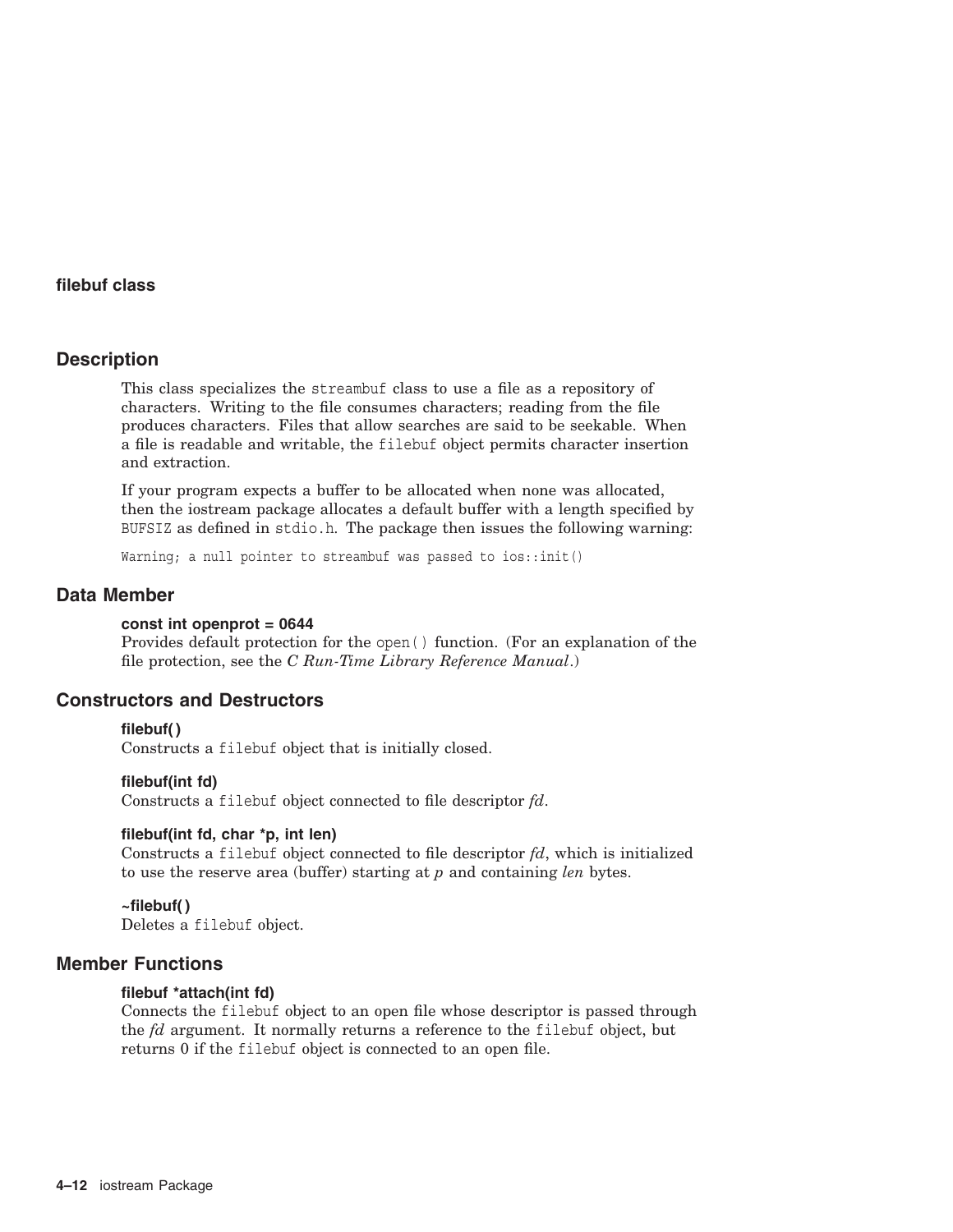### **filebuf \*close( )**

Flushes any waiting output, closes the file descriptor, and disconnects a filebuf object. Unless an error occurs, the filebuf object's error state will be cleared. The close( ) function returns the address of the filebuf object unless errors occur, in which case this function returns 0. Even if errors occur, close( ) leaves the file descriptor and filebuf object closed.

### **int fd( )**

Returns the file descriptor associated with a filebuf object. If the filebuf object is closed, fd returns EOF.

### **int is\_open( )**

Returns a nonzero value when a filebuf object is connected to a file descriptor; otherwise, it returns 0.

#### **filebuf \*open(const char \*name, int mode, int prot)**

Opens a file with the name specified by *name* and connects a filebuf object to it. If the file does not exist, the function tries to create it with the protection mode *prot* unless ios::nocreate is specified in *mode*. By default, *prot* is filebuf::openprot.

The function fails if the filebuf object is open. The open( ) function normally returns the address of the filebuf object, but returns 0 if an error occurs. The members of open mode are bits that may be joined together by or (because this joining takes an int, open( ) takes an int rather than an open\_mode argument). For an explanation of the meanings of these bits in open\_mode, see the Enumerated Types section for the ios class.

#### **virtual int overflow(int c)**

Called to consume characters in classes derived from streambuf. If *c* is not EOF, this function must also either save *c* or consume it. Although it can be called at other times, this function usually is called when the put area is full and an attempt is being made to store a new character. The normal action is to consume the characters between pbase() and  $pptr()$ , call setp() to establish a new put area, and (if  $c$  != EOF) store  $c$  using sputc(). A call to overflow(c) should return EOF to indicate an error; otherwise, it should return something else.

#### **virtual streampos seekoff(streamoff off, seek\_dir dir, int mode)**

Moves the get pointer, put pointer, or both as designated by the *off* and *dir* arguments. It may fail if the file does not support seeking, or if the attempted motion is otherwise invalid (for example, attempting to seek a position before the beginning of the file). The *off* argument is interpreted as a count relative to the place in the file specified by *dir*. The *mode* argument is ignored. A call to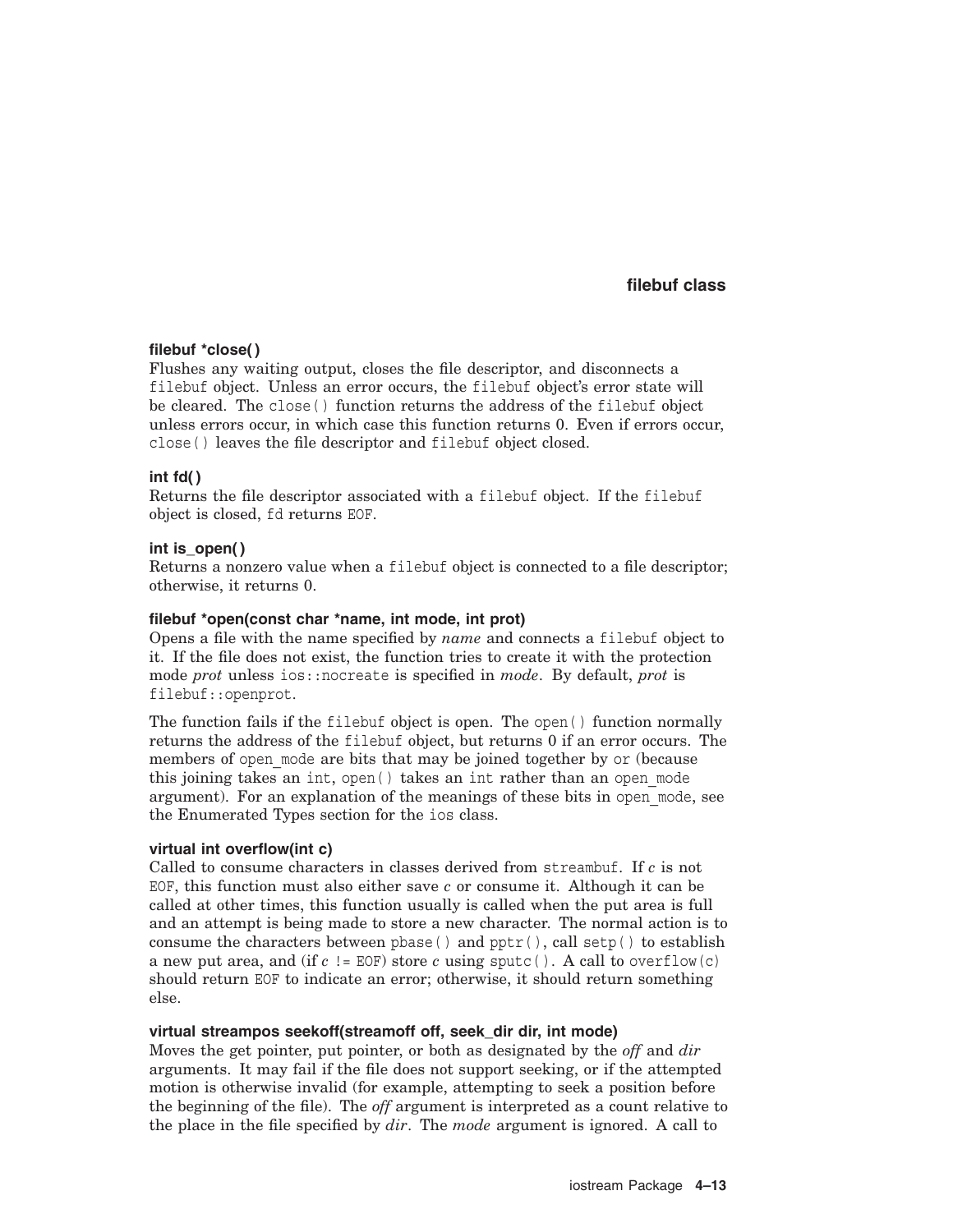seekoff() returns the new position or EOF if a failure occurs. After a failure, the position of the file is undefined.

### **virtual streampos seekpos(streampos pos, int mode)**

Moves the file to a position *pos*. The *mode* argument is ignored. The function normally returns *pos* but it returns EOF on failure.

### **virtual streambuf \*setbuf(char \*p, int len)**

Sets up the reserve area as the number of bytes specified in the second argument, beginning at the pointer specified in the first argument. If the pointer is null, or the number of bytes is less than 1, the filebuf object is unbuffered. This function normally returns a pointer to the filebuf object; however, if the filebuf object is open and a buffer is allocated, then no changes are made to the reserve area and to the buffering status, and setbuf( ) returns 0.

#### **virtual int sync( )**

Tries to get the state of the get pointer, the put pointer, or both, to agree (synchronize) with the state of the file to which the filebuf object is connected. This means that the function may write characters to the file if some of the characters have been buffered for output, or the function may try to reposition (seek) the file if characters have been read and buffered for input. Normally sync( ) returns 0, but it returns EOF if synchronization is not possible.

When certain characters must be written together, the program should use setbuf( $)$  (or a constructor) to ensure that the reserve area is at least as large as the number of characters to be written together. Your program can then call sync(), store the characters, and then call sync() once again.

#### **virtual int underflow( )**

Called in classes derived from streambuf to supply characters for fetching; that is, to create a condition in which the get area is not empty. If the function is called when characters occupy the get area, it should create a nonempty area and return the next character (which it should also leave in the get area). If no more characters are available, underflow( ) should return EOF and leave an empty get area.

## **See Also**

ios class streambuf class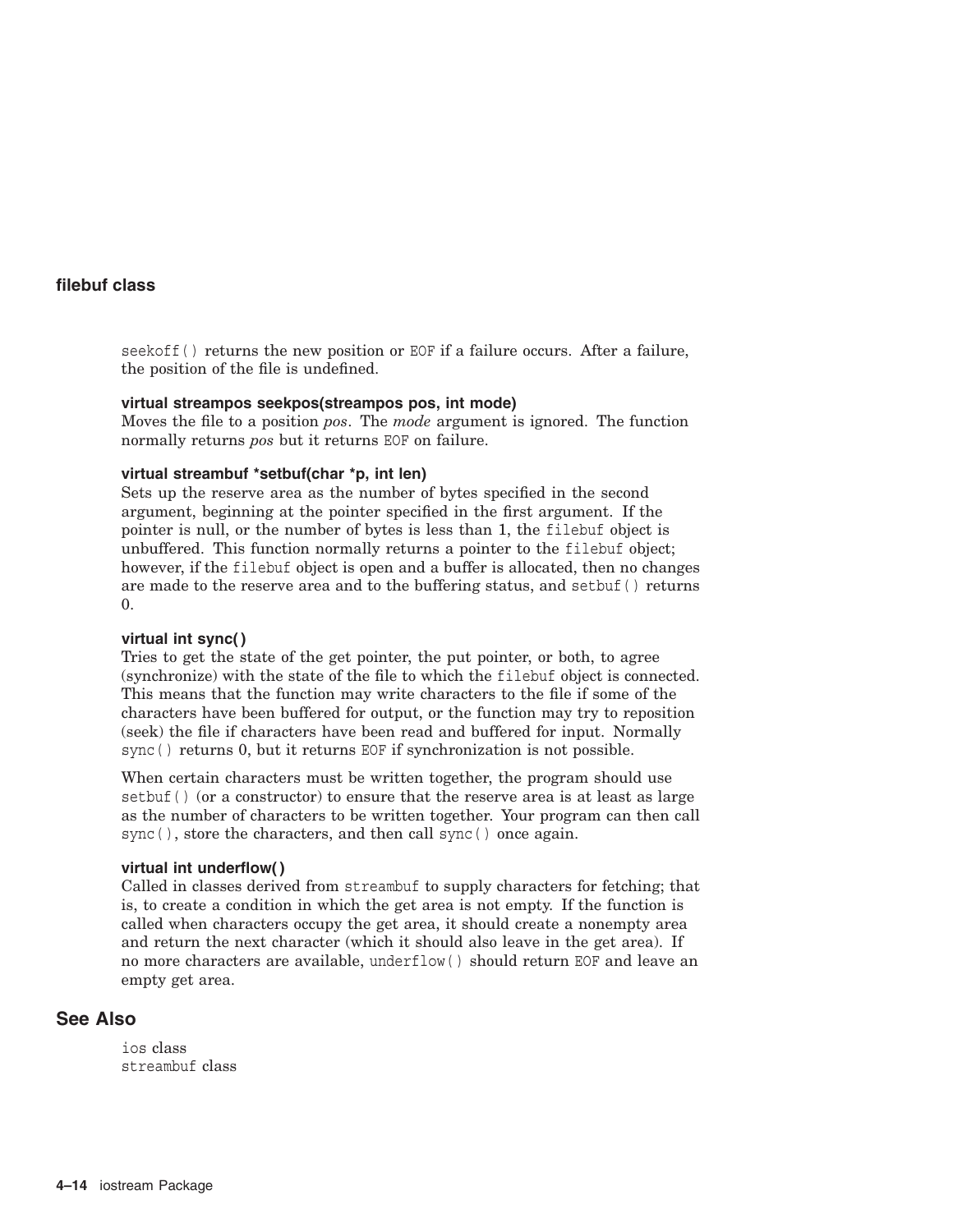**fstream class**

## **fstream class**

Supports formatted and unformatted input from and output to files.

## **Header File**

#include <fstream.hxx>

#### **Alternative Header**

#include <fstream.h>

# **Declaration**

```
class fstream: public iostream
\{public:
                  fstream();
                  fstream(const char *name, int mode,
                       int prot = filebuf::openprot);
                  fstream(int fd);
                  fstream(int fd, char *p, int len);
                  ~\simfstream();
    void attach(int fd);<br>void close();
                  close();
    void open(const char *name, int mode,
                      int prot = filebuf::openprot) ;
    filebuf *rdbuf();<br>void setbuf(ch
                  setbuf(char *p, int len);
};
```
## **Description**

This class specializes the iostream class to files by using a filebuf object to do the input and output. Your program can perform common operations, such as opening and closing files, without explicitly mentioning filebuf objects.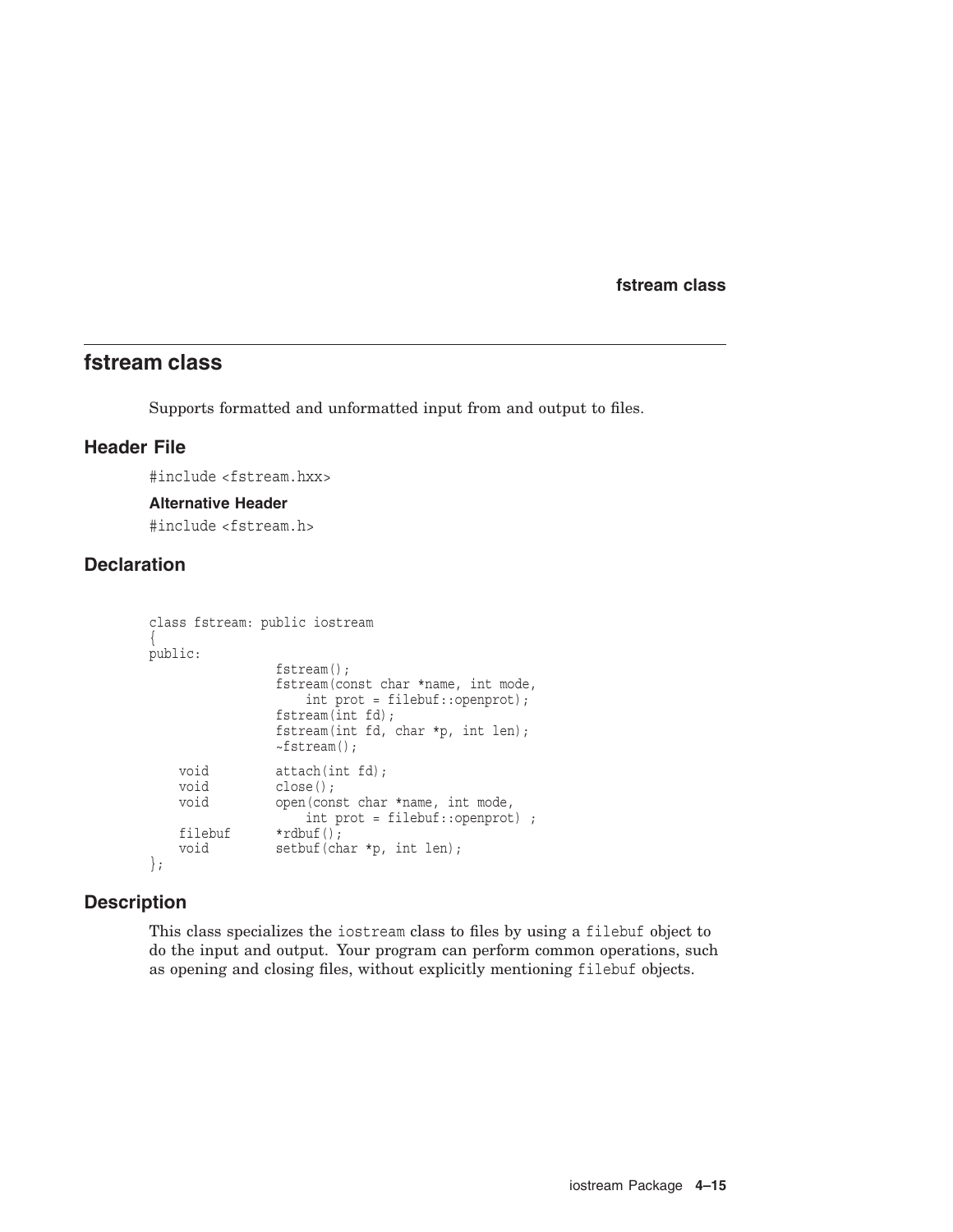### **fstream class**

## **Constructors and Destructors**

### **fstream( )**

Constructs an unopened fstream object.

### **fstream(int fd)**

Constructs an fstream object connected to the file whose descriptor is passed through the *fd* argument. The file must be open.

### **fstream(int fd, char \*p, int len)**

Constructs an fstream object connected to a file whose descriptor is passed through the *fd* argument, and also initializes the associated filebuf object to use the *len* bytes starting at *p* as the reserve area. If *p* is null or *len* is 0, the filebuf object is unbuffered.

#### **fstream(const char \*name, int mode, int prot)**

Constructs an fstream object and opens the file specified by the *name* argument. The *mode* and *prot* arguments specify the file open mode and protection. By default, *prot* is filebuf::openprot. If the open action fails, the error state (io state) of the constructed fstream object indicates failure.

#### **~fstream( )**

Deletes an fstream object.

## **Member Functions**

#### **void attach(int fd)**

Connects an fstream object to a file whose descriptor is passed through the *fd* argument. A failure occurs when the fstream object is connected to a file, in which case ios::failbit is set in the filebuf object's error state.

#### **void close( )**

Closes any associated filebuf object and consequently breaks the connection of the fstream object to the file. The error state of the fstream object is cleared except on failure. A failure occurs when the call to the filebuf object's close( ) function fails.

#### **void open(const char \*name, int mode, int prot)**

Opens a file with the file name specified by *name* and connects the fstream object to it. If the file does not exist, the function tries to create it with the protection specified by the *prot* argument unless ios::nocreate is set. By default, *prot* is filebuf::openprot.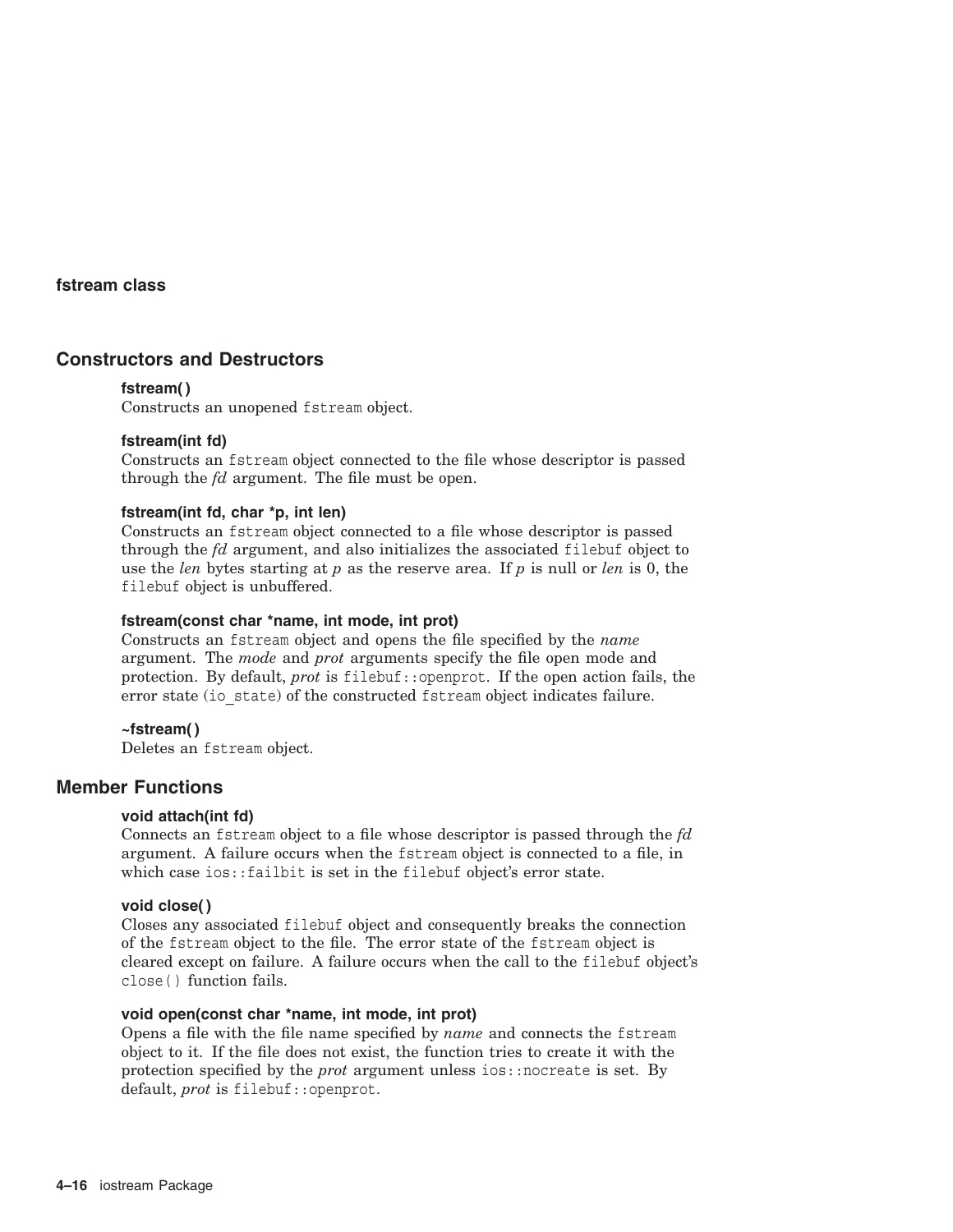## **fstream class**

Failure occurs if the fstream object is open or when the call to the filebuf object's open( ) function fails, in which case ios::failbit is set in the filebuf object error state. The members of open\_mode are bits that may be joined together by or (because this joining takes an int, open( ) takes an int rather than an open mode argument). For an explanation of the meanings of these bits in open\_mode, see the Enumerated Types section for the ios class.

#### **filebuf \*rdbuf( )**

Returns a pointer to the filebuf object associated with the fstream object. This function has the same meaning as  $ios::rdbuf()$ , but has a different type.

### **void setbuf(char \*p, int len)**

Calls the associated filebuf object setbuf( ) function to request space for a reserve area. A failure occurs if the filebuf object is open or if the call to rdbuf( )->setbuf fails for any other reason.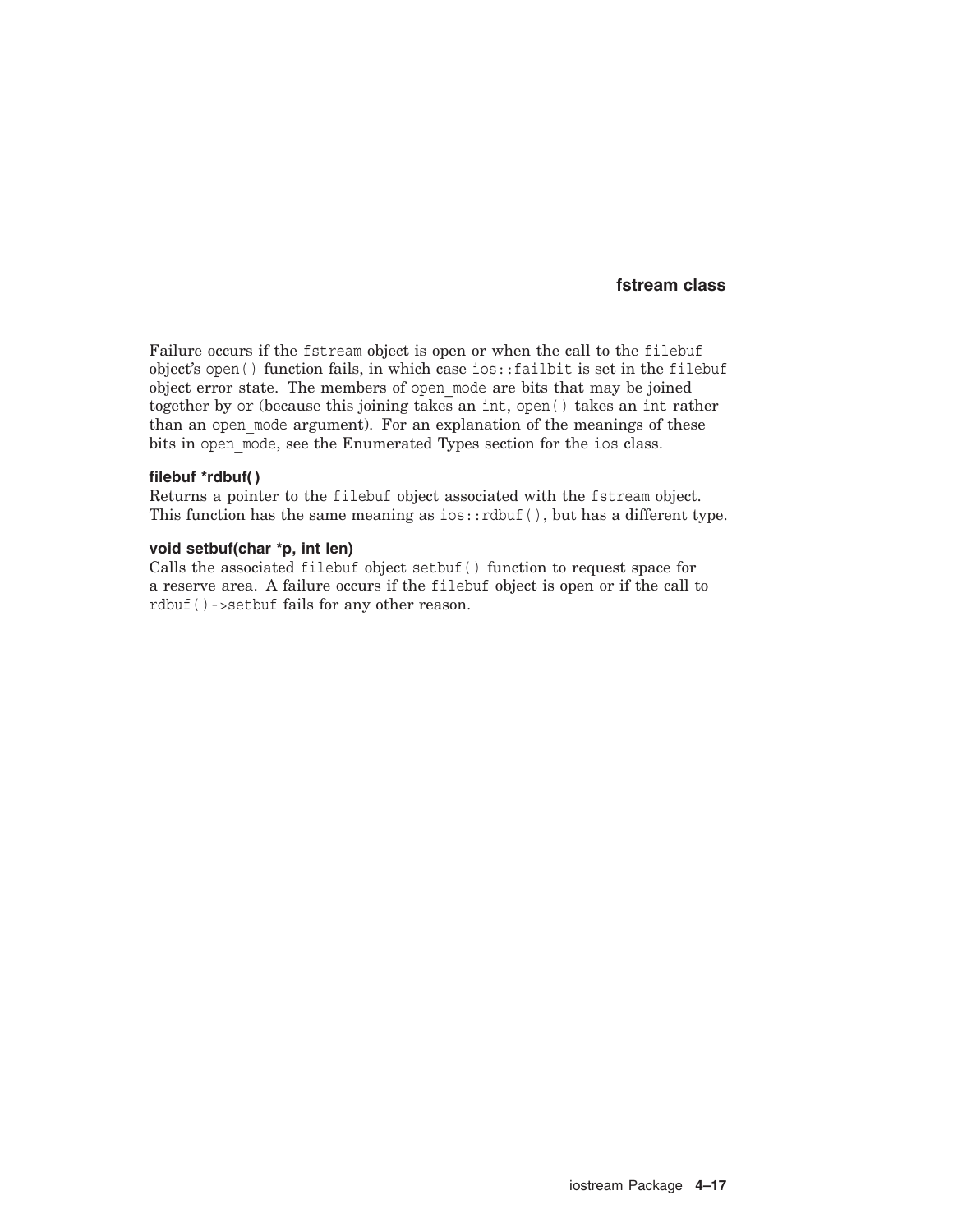## **IAPP(TYPE) class**

# **IAPP(TYPE) class**

For an istream object, declares predefined parameterized applicators.

## **Header File**

#include <iomanip.hxx>

### **Alternative Header**

#include <iomanip.h>

## **Compile-Time Parameter**

*TYPE*—The type of the istream object. It must be an identifier.

## **Declaration**

```
class IAPP(TYPE)
\{public:
   IAPP(TYPE)(istream &(*f)(istream &, TYPE));
    IMANIP(TYPE) operator()(TYPE a);
};
```
## **Constructor**

## **IAPP(TYPE) (istream &(\*f) (istream &, TYPE))**

Creates an applicator; *\*f* is the left operand of the insertion operator.

## **Operator**

## **IMANIP(TYPE) operator ( ) (TYPE a)**

Casts an object of type *a* into a manipulator function for an istream object.

## **See Also**

IMANIP(TYPE) class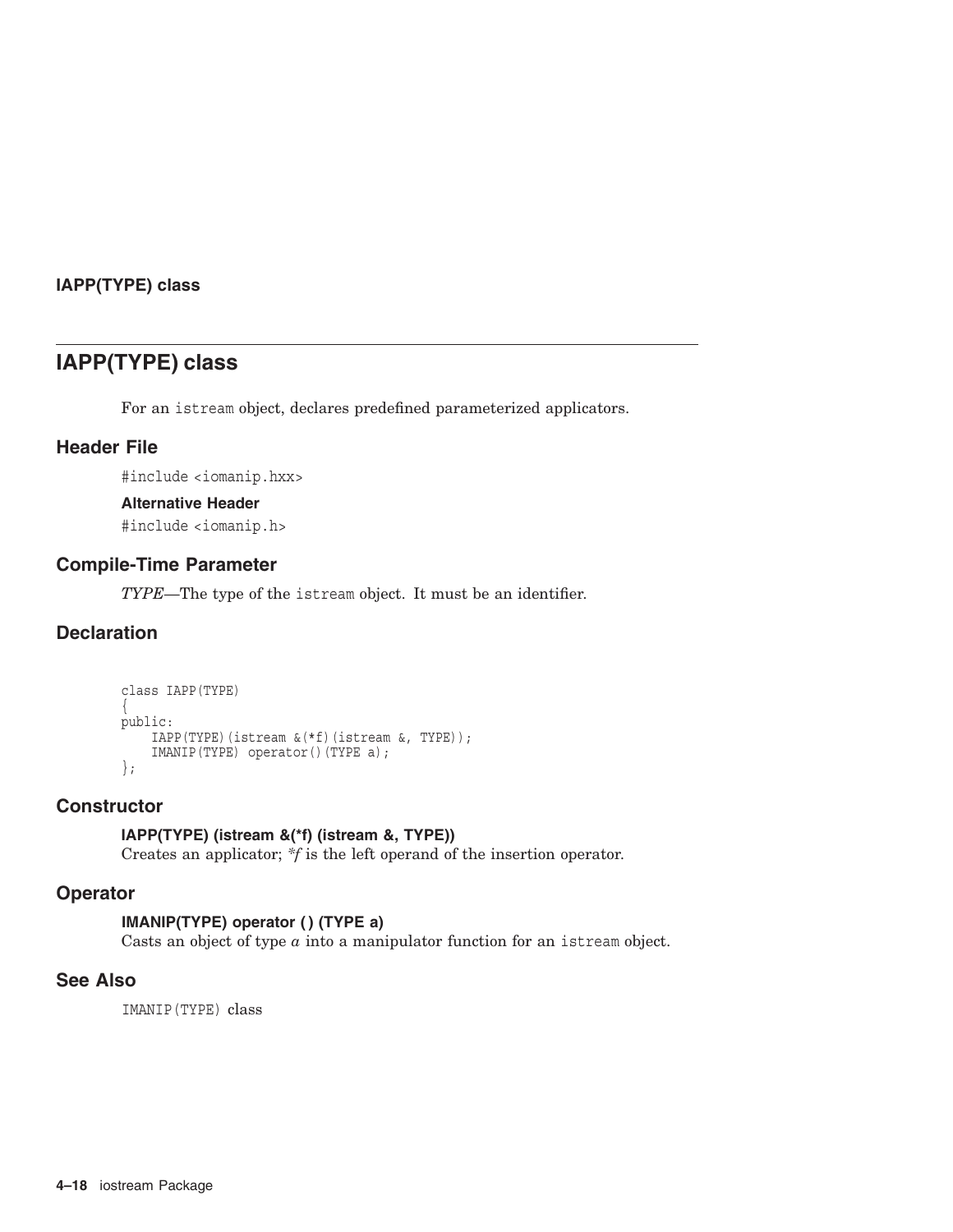**ifstream class**

# **ifstream class**

Supports formatted and unformatted input from files.

## **Header File**

#include <fstream.hxx>

### **Alternative Header**

#include <fstream.h>

# **Declaration**

```
class ifstream: public istream
\{public:
                 ifstream();
                 ifstream(const char *name, int mode = ios::in,
                       int prot = filebuf::openprot);
                 ifstream(int fd);
                 ifstream(int fd, char *p, int len);
                 \simifstream();
    void attach(int fd);<br>void close();
                 close();
    void open(const char *name, int mode = ios::in,
                      int prot = filebuf::openprot);
    filebuf *rdbuf();<br>void setbuf(cha
                 setbuf(char *p, int len);
};
```
## **Description**

This class specializes the istream class to files by using a filebuf object to do the input. Your program can perform common operations, such as opening and closing files, without explicitly mentioning filebuf objects.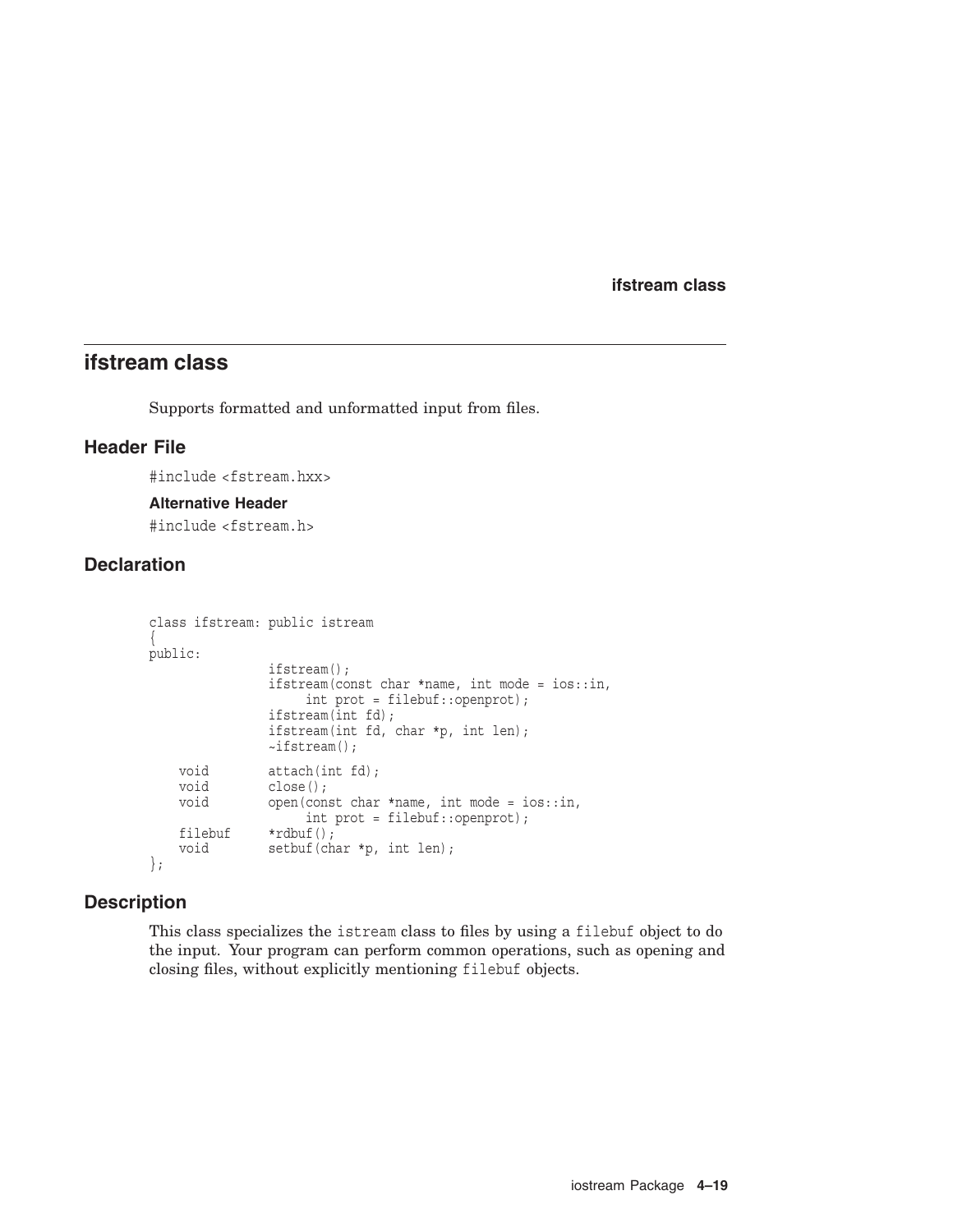## **ifstream class**

## **Constructors and Destructors**

### **ifstream( )**

Constructs an unopened ifstream object.

### **ifstream(int fd)**

Constructs an ifstream object connected to a file whose descriptor is passed through the *fd* argument. The file must already be open.

### **ifstream(int fd, char \*p, int len)**

Constructs an ifstream object connected to a file whose descriptor is passed through the *fd* argument, and also initializes the associated filebuf object to use the *len* bytes starting at *p* as the reserve area. If *p* is null or *len* is 0, the filebuf object is unbuffered.

## **ifstream(const char \*name, int mode, int prot)**

Constructs an ifstream object and opens the file with the file name specified by *name*. The *mode* and *prot* arguments specify the file open mode and protection. By default, *prot* is filebuf::openprot. If the open fails, the error state (io state) of the constructed ifstream object indicates failure.

### **~ifstream( )**

Deletes an ifstream object.

## **Member Functions**

#### **void attach(int fd)**

Connects an ifstream object to a file whose descriptor is passed through the *fd* argument. A failure occurs when the ifstream object is connected to a file, in which case ios::failbit is set in the ifstream object error state.

#### **void close( )**

Closes any associated filebuf object and consequently breaks the connection of the ifstream object to the file. The error state of the fstream object is cleared except on failure. A failure occurs when the call to the filebuf object's close( ) function fails.

#### **void open(const char \*name, int mode, int prot)**

Opens a file specified by the *name* argument and connects the ifstream object to it. If the file does not exist, the function tries to create it with the protection specified by the *prot* argument unless ios::nocreate is set. By default, *prot* is filebuf::openprot.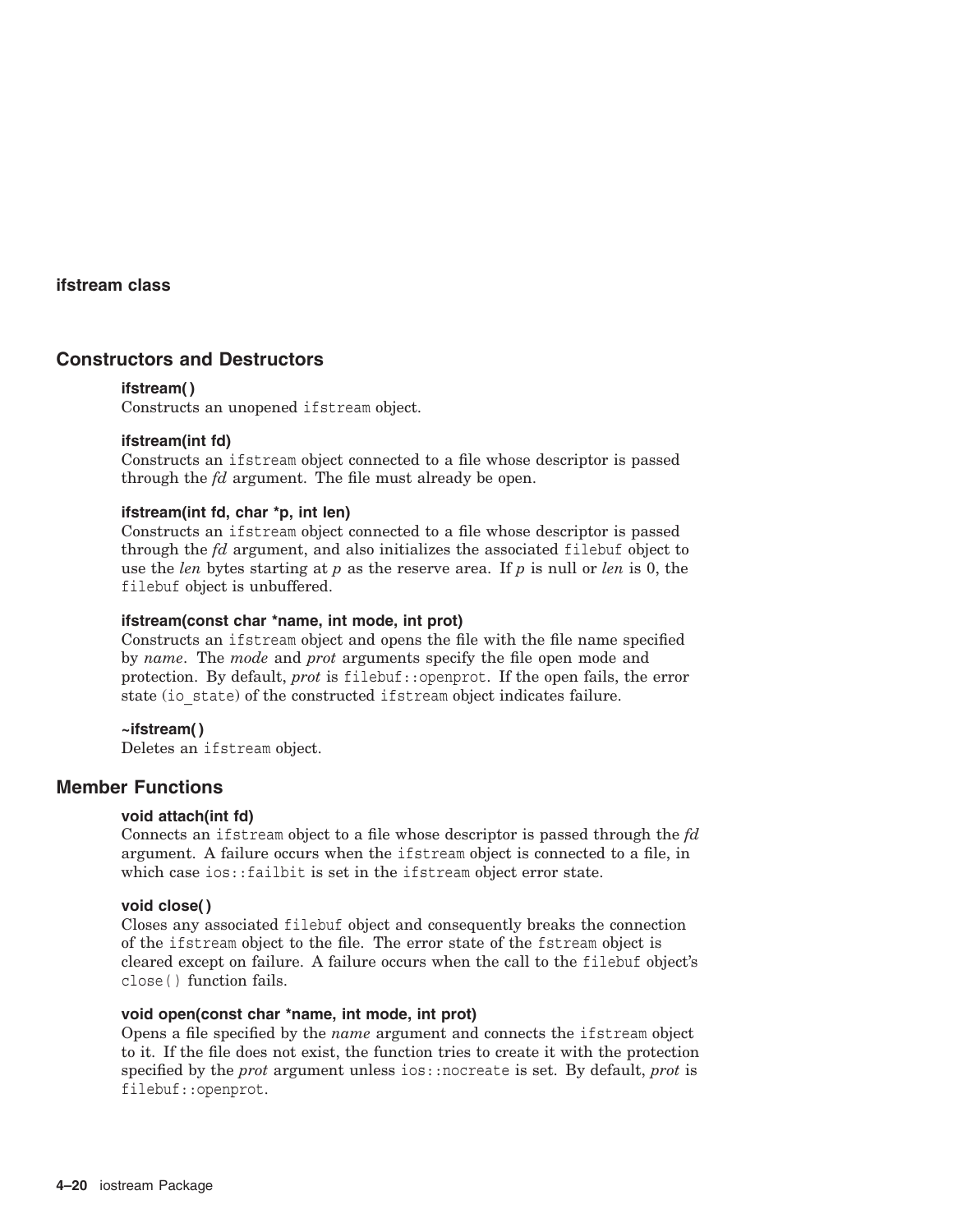### **ifstream class**

Failure occurs if the ifstream object is open or when the call to the filebuf object open( ) function fails, in which case ios::failbit is set in the filebuf object error state. The members of open\_mode are bits that may be joined together by or (because this joining takes an int, open( ) takes an int rather than an open mode argument). For an explanation of the meanings of these bits in open\_mode, see the Enumerated Types section for the ios class.

#### **filebuf \*rdbuf( )**

Returns a pointer to the filebuf object associated with the ifstream object. This function has the same meaning as  $ios::rdbuf()$  but has a different type.

#### **void setbuf(char \*p, int len)**

Calls the associated filebuf object setbuf( ) function to request space for a reserve area. A failure occurs if the filebuf object is open or if the call to rdbuf( )->setbuf fails for any other reason.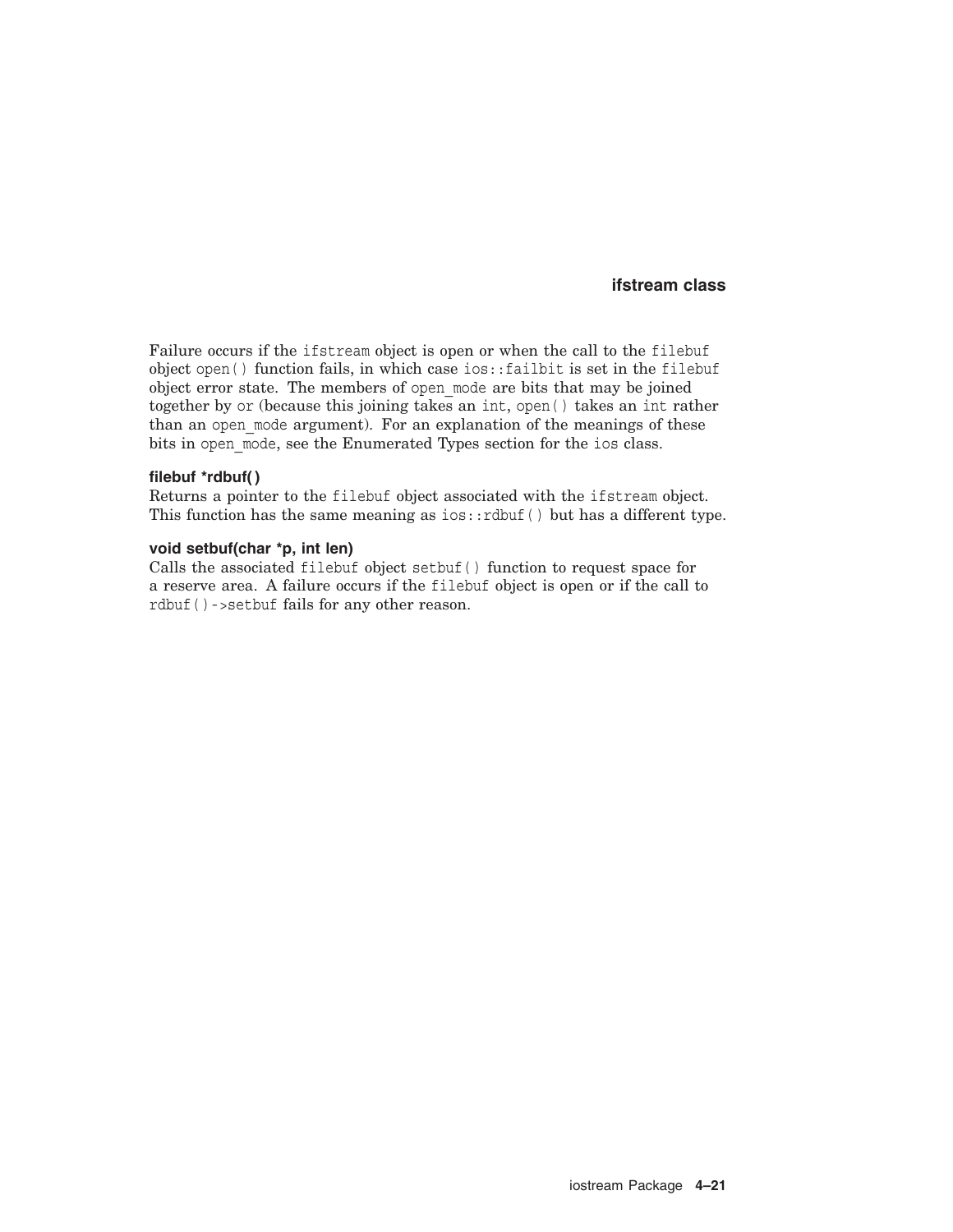## **IMANIP(TYPE) class**

# **IMANIP(TYPE) class**

For an istream object, declares the predefined parameterized manipulators and provides macros for user-defined parameterized manipulators.

## **Header File**

#include <iomanip.hxx>

### **Alternative Header**

#include <iomanip.h>

## **Compile-Time Parameter**

*TYPE*—The type of the istream object. It must be an identifier.

## **Declaration**

```
class IMANIP(TYPE)
\{public:
    IMANIP(TYPE)(istream &(*f)(istream &, TYPE), TYPE a);
    friend istream &operator>>(istream &s, IMANIP(TYPE) &m);
};
```
## **Description**

These manipulators serve the istream class by producing some useful effect, such as embedding a function call in an expression containing a series of insertions and extractions. You also can use manipulators to shorten the long names and sequences of operations required by the iostream class.

In its simplest form, a manipulator takes an istream& argument, operates on it in some way, and returns it.

## **Constructor**

### **IMANIP(TYPE)(istream &(\*f)(istream &, TYPE), TYPE a)**

Creates a manipulator; *\*f* is the left operand of the extractor operator.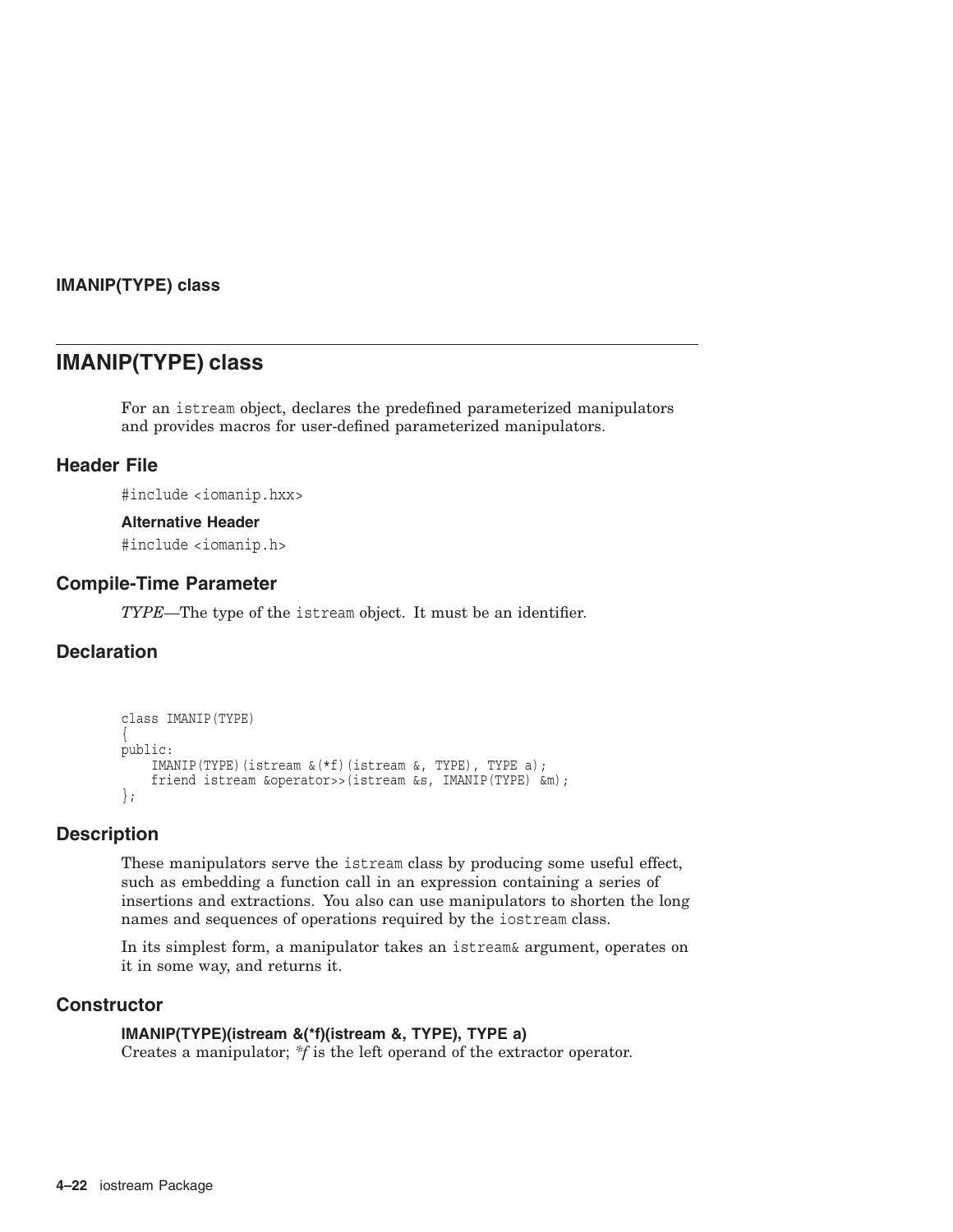**IMANIP(TYPE) class**

# **Operator**

**istream &operator >> (istream &s, IMANIP(TYPE) &m)** Takes data from an istream object.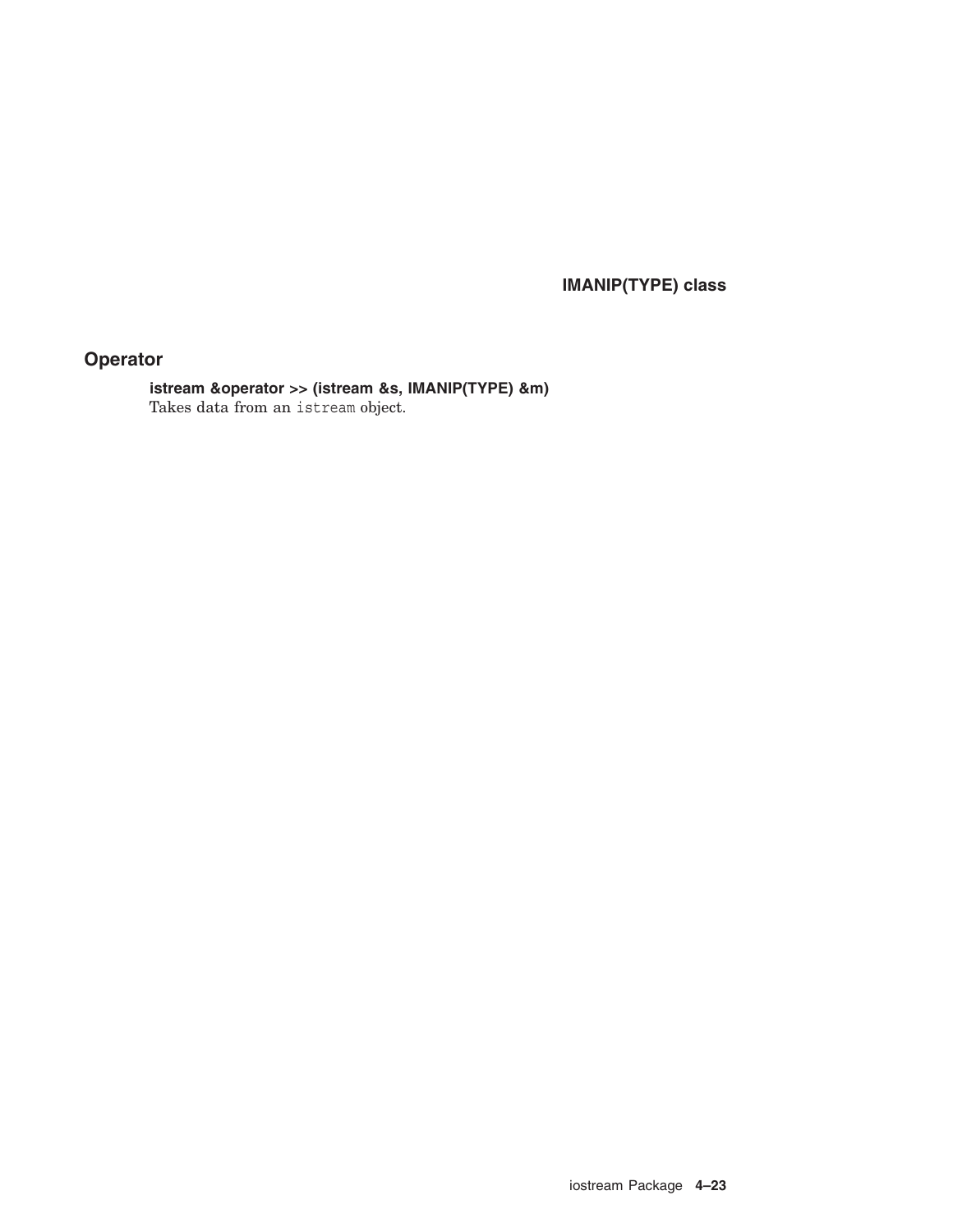## **IOAPP(TYPE) class**

# **IOAPP(TYPE) class**

For an iostream object, declares predefined parameterized applicators.

## **Header File**

#include <iomanip.hxx>

## **Alternative Header**

#include <iomanip.h>

## **Compile-Time Parameter**

*TYPE*—The type of the iostream object. It must be an identifier.

# **Declaration**

```
class IOAPP(TYPE)
\{public:
   IOAPP(TYPE)(iostream &(*f)(iostream &, TYPE));
    IOMANIP(TYPE) operator()(TYPE a);
};
```
## **Constructor**

**IOAPP(TYPE)(iostream &(\*f)(iostream &, TYPE))** Creates an applicator.

## **Operator**

## **IOMANIP(TYPE) operator ( ) (TYPE a)**

Casts an object of type *a* into a manipulator function for an iostream object.

## **See Also**

IOMANIP(TYPE) class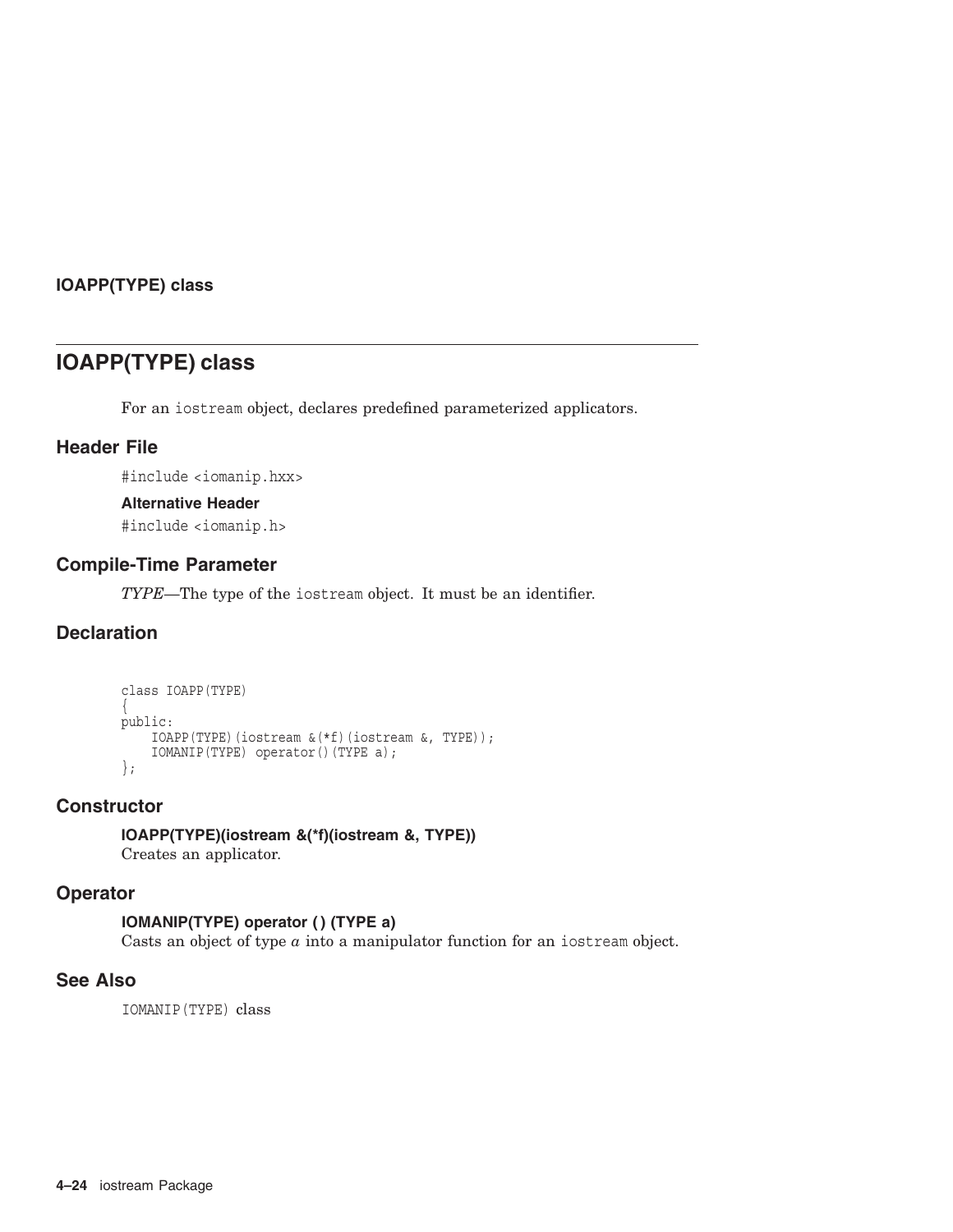## **IOMANIP(TYPE) class**

# **IOMANIP(TYPE) class**

For an iostream object, declares predefined parameterized manipulators and provides macros for user-defined parameterized manipulators.

## **Header File**

#include <iomanip.hxx>

#### **Alternative Header**

#include <iomanip.h>

## **Compile-Time Parameter**

*TYPE*—The type of the iostream object. It must be an identifier.

## **Declaration**

```
class IOMANIP(TYPE)
\{public:
    IOMANIP(TYPE)(iostream &(*f)(iostream &, TYPE), TYPE a);
    friend istream &operator>>(iostream &s, IOMANIP(TYPE) &m);
    friend ostream &operator<<(iostream &s, IOMANIP(TYPE) &m);
};
IOMANIPdeclare(int);
IOMANIPdeclare(long);
```
## **Description**

These manipulators serve the iostream class by producing some useful effect, such as embedding a function call in an expression containing a series of insertions and extractions. You can also use manipulators to shorten the long names and sequences of operations required by the iostream class.

In its simplest form, a manipulator takes an iostream& argument, operates on it in some way, and returns it.

Two ios manipulators for using Mutex objects, lock and unlock, come in both parameterized and unparameterized forms. The parameterized manipulators let users synchronize iostream objects, the parameter being a user-defined Mutex object. To use parameterized manipulators, you must include iomanip.hxx. Unparameterized manipulators let users synchronize the predefined stream objects: cerr, cin, clog, and cout.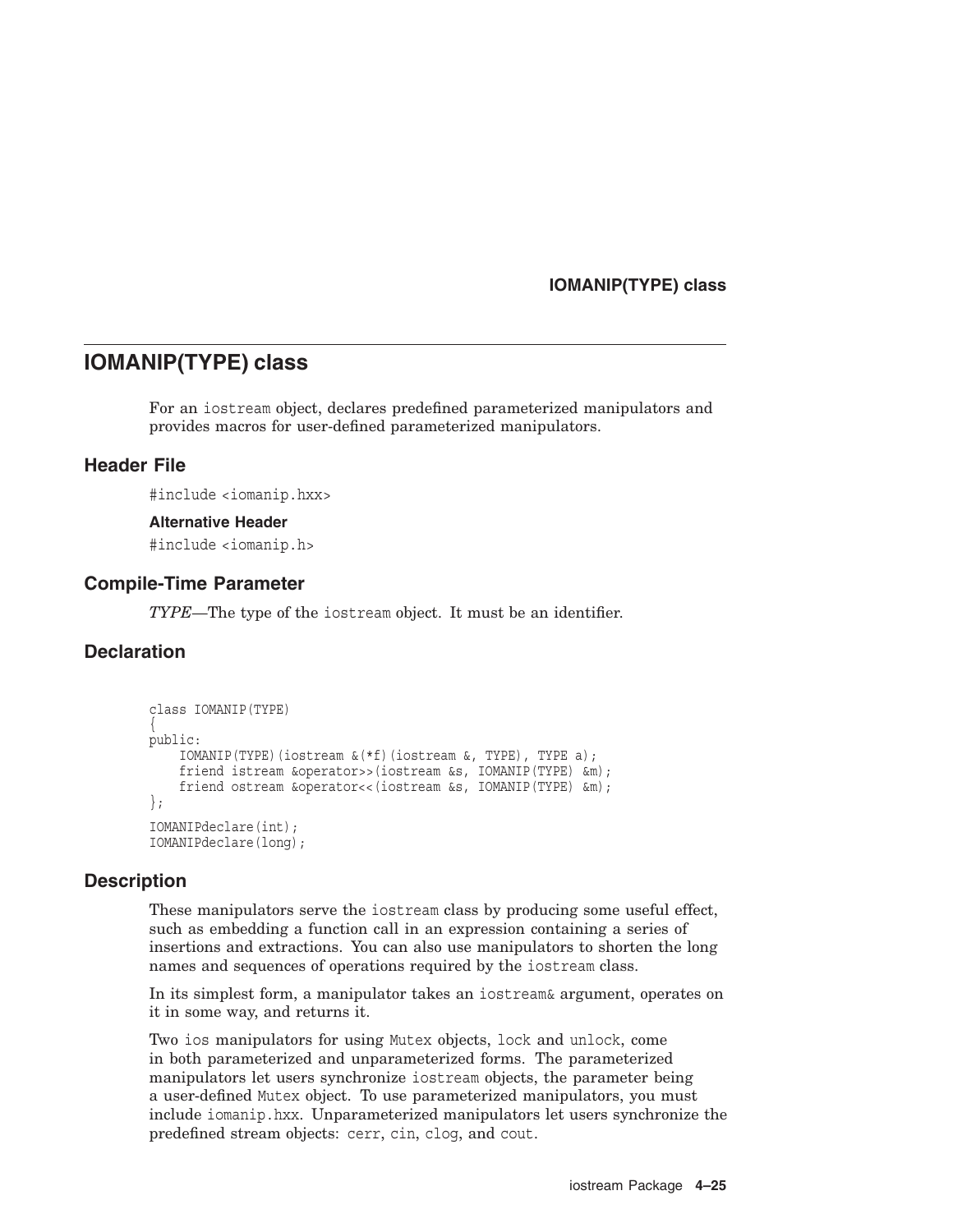## **IOMANIP(TYPE) class**

For examples of using the lock and unlock manipulators, see Chapter 6 and the section on Global Declarations in this chapter.

## **Constructor**

**IOMANIP(TYPE)(iostream &(\*f)(iostream &, TYPE), TYPE a)** Creates a manipulator.

### **Macro**

### **IOMANIPdeclare(TYPE)**

Declares the manipulators (and the manipulator classes) that have an operator( ) member function for type *TYPE*.

## **Operators**

### **ostream &operator << (iostream &s, IOMANIP(TYPE) &m)** Sends data to an iostream object.

## **istream &operator >> (iostream &s, IOMANIP(TYPE) &m)**

Takes data from an iostream object.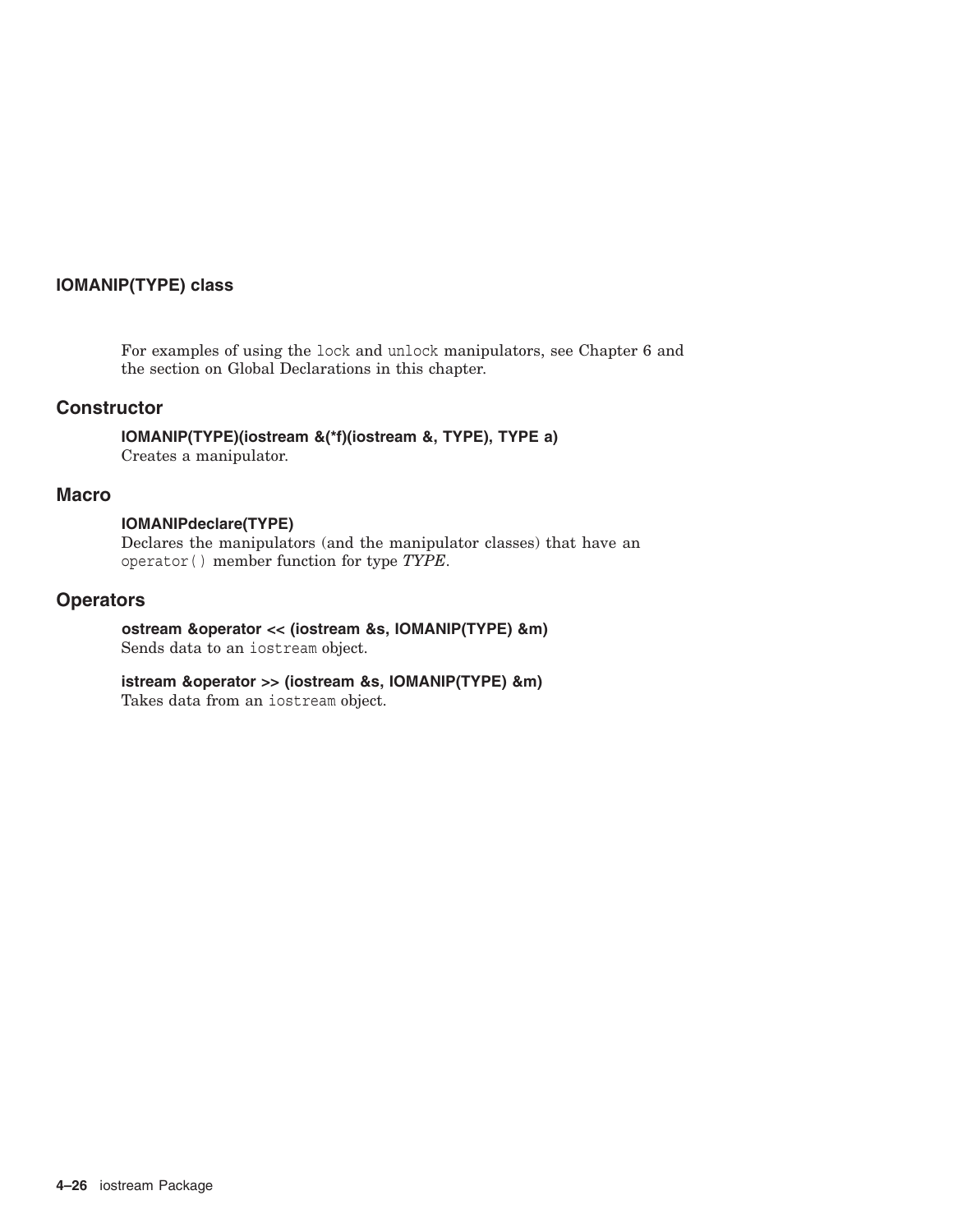# **ios class**

Contains state variables common to most of the other classes in the iostream package.

## **Header**

#include <iostream.hxx>

#### **Alternative Header**

#include <iostream.h>

## **Declaration**

```
class ios
\{public:<br>enum io state
                         { goodbit = 0, eofbit = 01,
                           failbit = 02, badbit = 04 };
    enum open_mode \{ in = 01, out = 02, ate = 04,app = 010, trunc = 020,
                           \text{nocreate} = 040, \text{ noreplace} = 0100;enum seek dir \{ \text{beg} = 0, \text{ cur} = 01, \text{end} = 02 \};enum { skipws = 01,
                            left = 02, right = 04, internal = 010,
                            dec = 020, oct = 040, hex = 0100,
                            showbase = 0200, showpoint = 0400,
                           uppercase = 01000,
                           showpos = 02000,
                           scientific = 04000, fixed = 010000,unitbuf = 020000, stdio = 040000 };
    static const long basefield;<br>static const long adjustfield;
    static const long
    static const long floatfield;
                         ios(streambuf *);
    virtual \simios();
```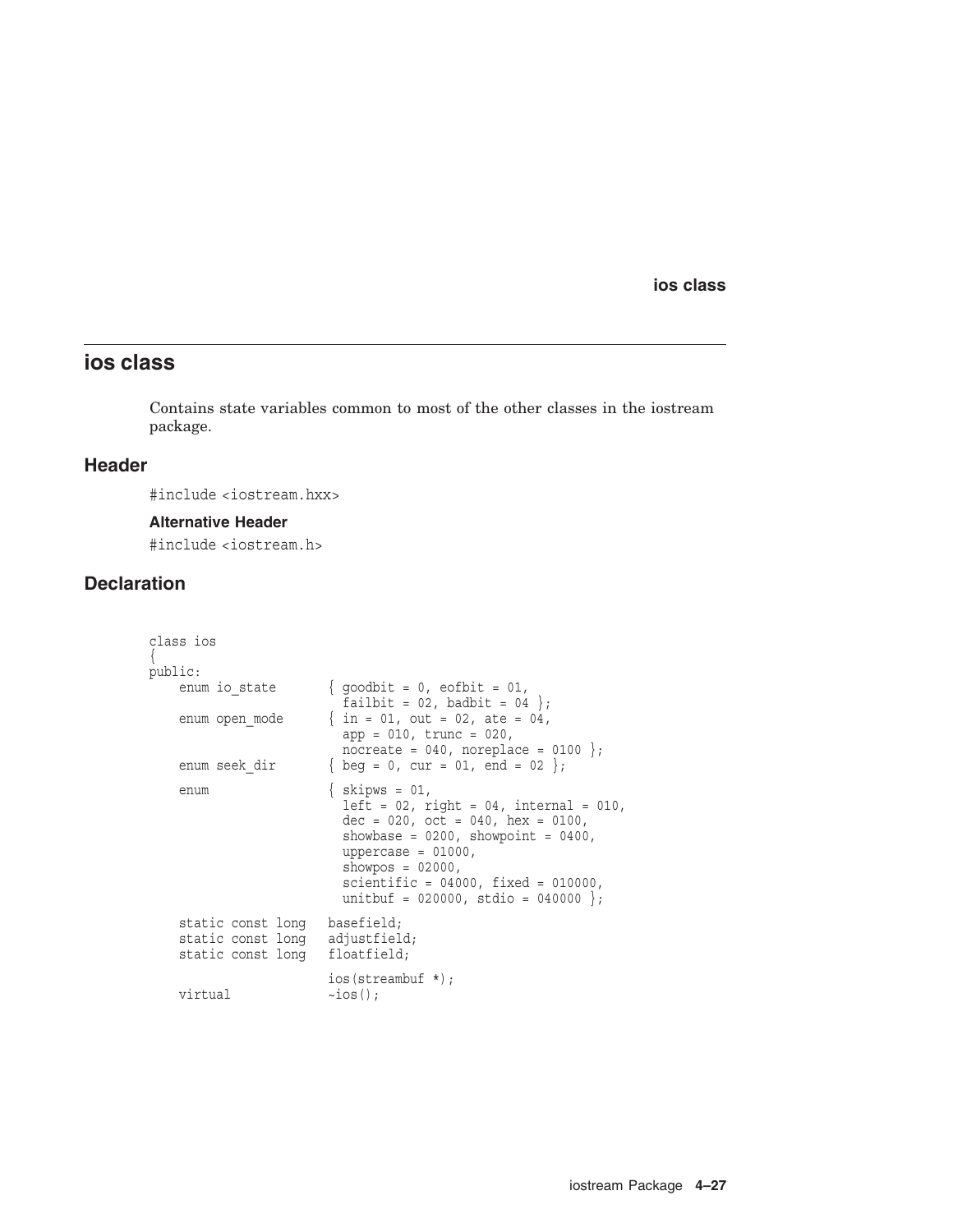| inline int  |                  | bad() const;                    |
|-------------|------------------|---------------------------------|
| static long |                  | $bitalloc()$ ;                  |
| inline void |                  | $clear(int state = 0);$         |
| inline int  |                  | $\cot()$ const;                 |
| inline int  |                  | fail() const;                   |
| inline char |                  | $fill()$ const;                 |
| char        |                  | $fill(char)$ ;                  |
| inline long |                  | flags() const;                  |
| long        |                  | flags(long);                    |
| inline int  |                  | good() const;                   |
| long        |                  | $\&$ iword $(int);$             |
| inline int  |                  | operator! ();                   |
| inline      |                  | operator void $*()$ ;           |
| inline int  |                  | precision() const;              |
| int         |                  | precision(int);                 |
| void        |                  | *&pword(int);                   |
|             | inline streambuf | $*rdbuf()$ ;                    |
| inline int  |                  | rdstate() const;                |
| long        |                  | setf(long setbits, long field); |
| long        |                  | setf(long);                     |
| static void |                  | sync with $stdio()$ ;           |
|             | inline ostream   | *tie() const;                   |
| ostream     |                  | $*$ tie(ostream *);             |
| long        |                  | unsetf(long);                   |
| inline int  |                  | width() const;                  |
| int         |                  | width(int n);                   |
| static int  |                  | $x$ alloc $()$ ;                |
| protected:  |                  |                                 |
|             |                  | $ios()$ ;                       |
| void        |                  | init(Stringmath>                |
| inline void |                  | setstate(int state);            |
| $\}$ ;      |                  |                                 |

# **Description**

Classes derived from the ios class provide an interface for transferring formatted and unformatted information into and out of streambuf objects.

# **Enumerated Types**

## **io\_state**

Represents a collection of bits (flags) that describe the internal error states of an object. The values are as follows:

| qoodbit | No errors occurred.                                     |
|---------|---------------------------------------------------------|
| eofbit  | End-of-file encountered during an extraction operation. |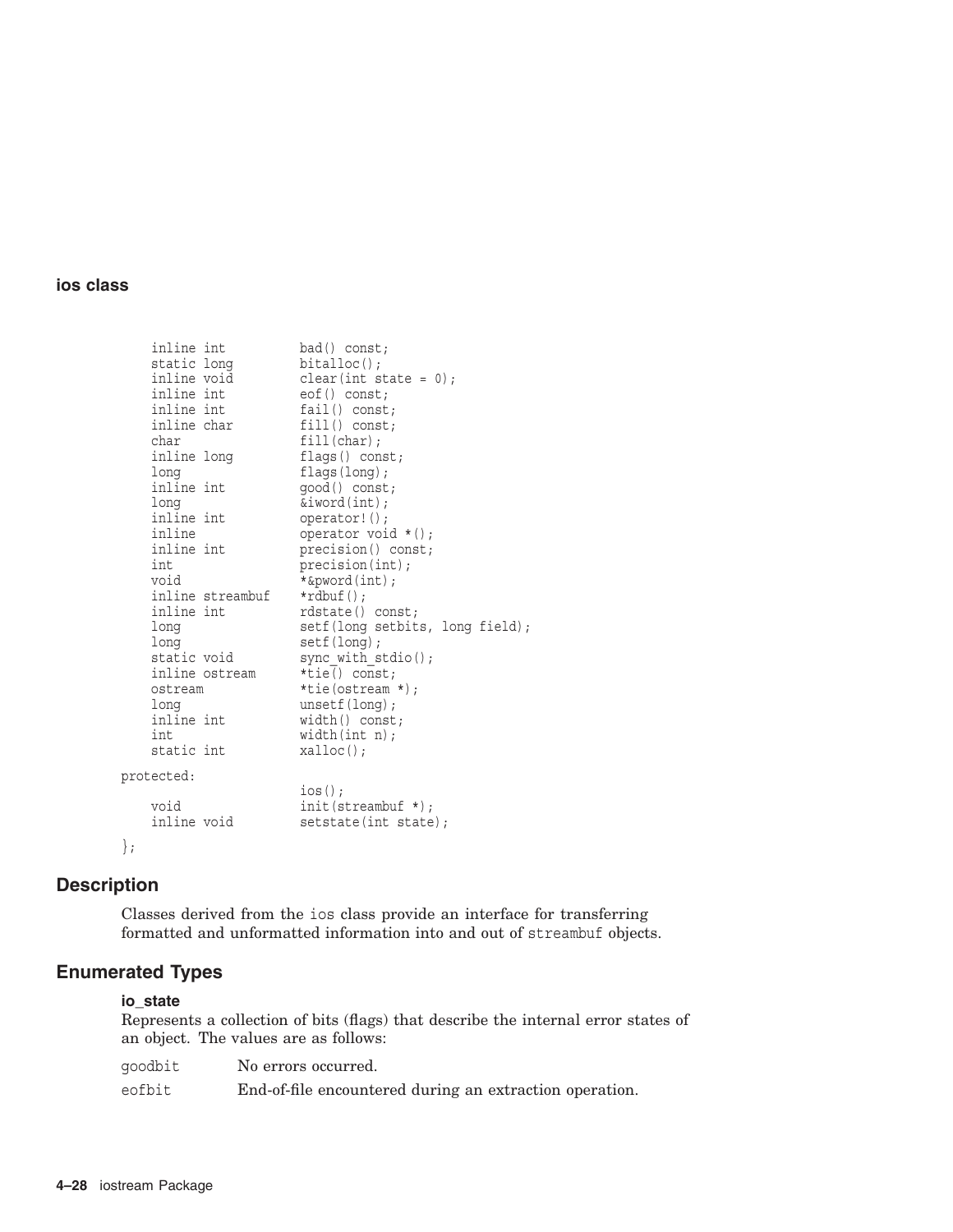| failbit | Extraction or conversion failed but the stream is still usable. |
|---------|-----------------------------------------------------------------|
| badbit  | A severe error, usually in an operation on the associated       |
|         | streambuf object, from which recovery is unlikely.              |

### **open\_mode**

Represents a collection of bits (flags) for specifying the mode of the open( ) function. Use this data type with objects of the fstream, ifstream, and ofstream classes. The values are as follows:

| app       | Performs a seek to the end-of-file. This appends to the end<br>of the file any subsequent data written to the file. $ios::app$<br>implies ios::out.                                                                                                                                                                                                  |
|-----------|------------------------------------------------------------------------------------------------------------------------------------------------------------------------------------------------------------------------------------------------------------------------------------------------------------------------------------------------------|
| ate       | Performs a seek to the end-of-file during an open () operation.<br>ios:: ate does not imply ios:: out.                                                                                                                                                                                                                                               |
| in        | Opens the file for input. Constructions and open operations of<br>ifstream objects imply ios::in. For fstream objects, ios::in<br>signifies that input operations should be allowed if possible.<br>Including $ios$ :: in in the modes of an ofstream object is<br>legal, implying that the original file (if it exists) should not be<br>truncated. |
| out       | Opens the file for output. Constructions and open operations<br>of ofstream objects imply ios::out. For fstream objects,<br>ios::out indicates that output operations are allowed.                                                                                                                                                                   |
| trunc     | Truncates (discards) the contents of the file (if it exists).<br>$ios::true$ is implied if $ios::out$ is specified (including<br>implicit specification for of stream objects), and neither<br>$ios::app$ nor $ios::ate$ is specified.                                                                                                               |
| nocreate  | Causes an open () operation to fail if the file does not exist.                                                                                                                                                                                                                                                                                      |
| noreplace | Causes an open () operation to fail if the file exists.                                                                                                                                                                                                                                                                                              |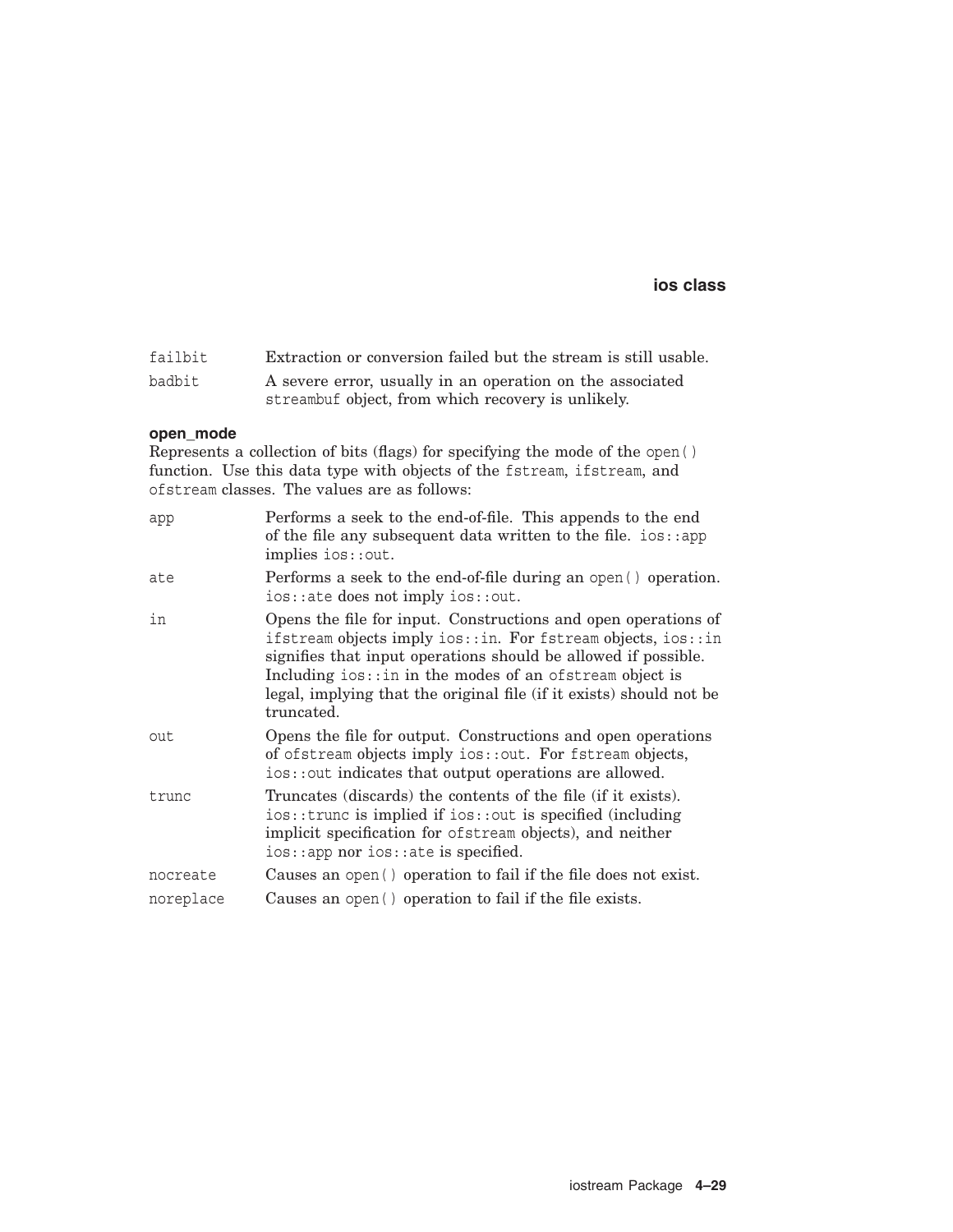### **seek\_dir**

Represents a collection of bits for positioning get and put pointers. Use this data type with functions of the filebuf, istream, ostream, and streambuf classes. The values are as follows:

| bea | Indicates the beginning of the stream         |
|-----|-----------------------------------------------|
| cur | Indicates the current position                |
| end | Indicates the end of the stream (end-of-file) |

## **Data Members**

### **const long adjustfield**

Collectively specifies the flags (bits) that control padding (left, right, and internal).

**const long basefield** Collectively specifies the flags that control base conversion (dec, hex, and oct).

### **const long floatfield**

Collectively specifies the flags that control floating-point value conversion (fixed and scientific).

**Note**

When you set a flag that is part of adjustfield, basefield, or floatfield, you must ensure that the other flags within the collection are cleared. Only one flag within the collection should be set at any one time.

Be aware that the setiosflags(flag) manipulator and the setf(flag) member function set only the flag or flags that you specify. If the flag you specify is part of a collection, these do not clear the other flags in the collection.

The setf(flag, field) member function is useful for setting fields within a collection. Also, the hex, oct, and dec manipulators do ensure that the other flags within the basefield collection are cleared.

## **Constructors and Destructors**

#### **ios( )**

Constructs an ios object with the effect undefined. It lets derived classes inherit the ios class as a virtual base class. The object is initialized with the following default values: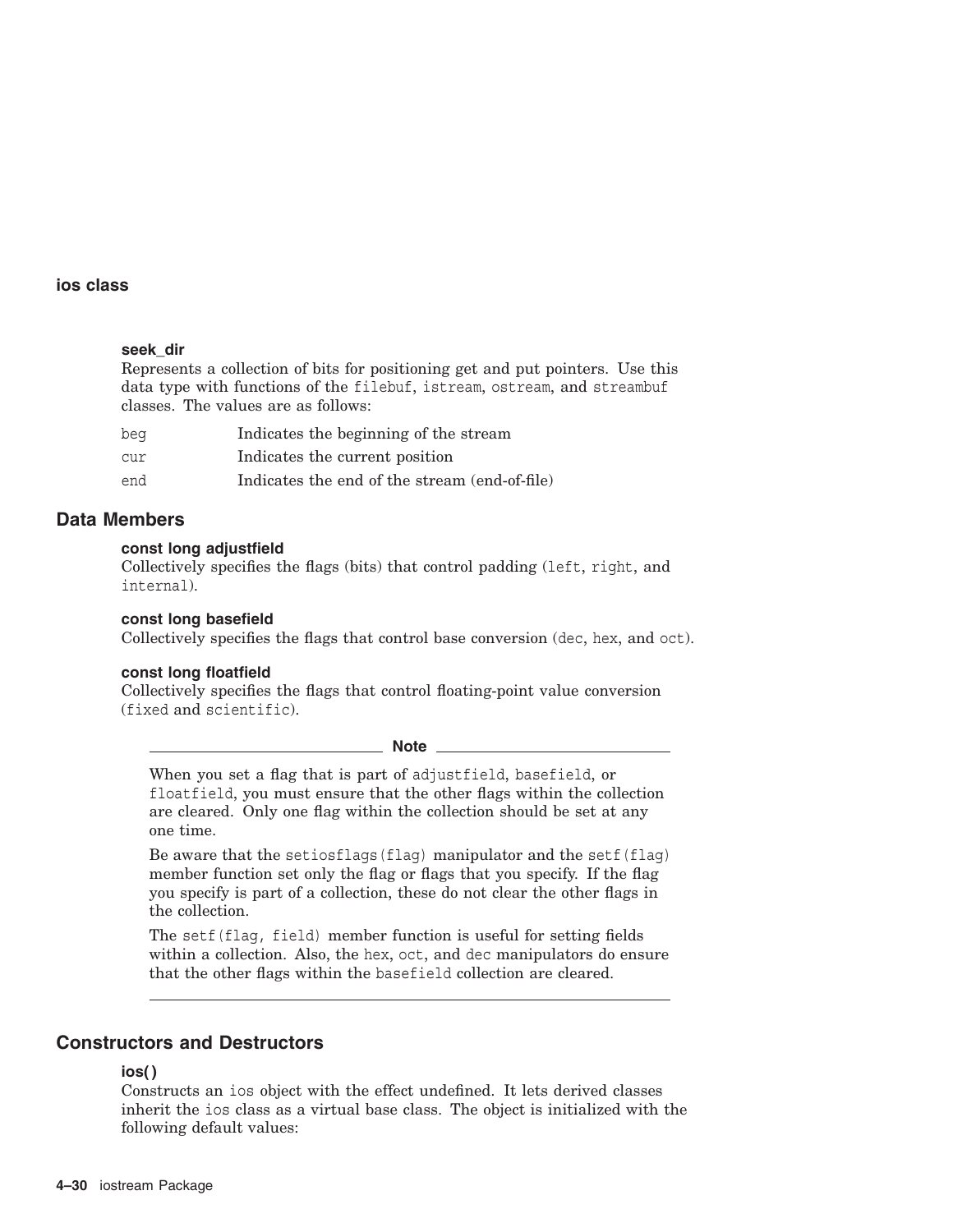| <b>Element</b> | <b>Default Value</b>     |
|----------------|--------------------------|
| fill()         | The space character      |
| flags()        | ios:: dec   ios:: skipws |
| precision()    | 6                        |
| rdstate()      | ios::goodbit             |
| width()        |                          |

#### **ios(streambuf \*b)**

Constructs an ios object, associating the constructed ios object with the streambuf object pointed to by *b*. The object is initialized with the same default values as the ios( ) constructor.

### **virtual ~ios( )**

Deletes an ios object.

## **Overloaded Operators**

When defined, the following operators allow convenient checking of the error state of an ios.

#### **int operator !( )**

Returns nonzero if failbit or badbit is set in the error state, which allows the use of such expressions as if  $(!cin)$ ....

### **int operator void \*( )**

Converts an ios object to a pointer so that it can be compared to 0. The conversion returns a nonzero value (not meant for further use) if neither failbit nor badbit is set in the error state. This allows the use of such expressions as if  $(cin)$ ... and if  $(cin \gg x)$ ....

## **Other Member Functions**

#### **int bad( ) const**

Returns a nonzero value if badbit is set in the error state; otherwise, it returns 0. This usually indicates that some operation on rdbuf( ) has failed, and that continued operations on the associated streambuf object may not be possible.

### **long bitalloc( )**

Returns a long integer with a single, previously unallocated bit set. This gives you an additional flag should you need one (to pass to ios::set( ), for example).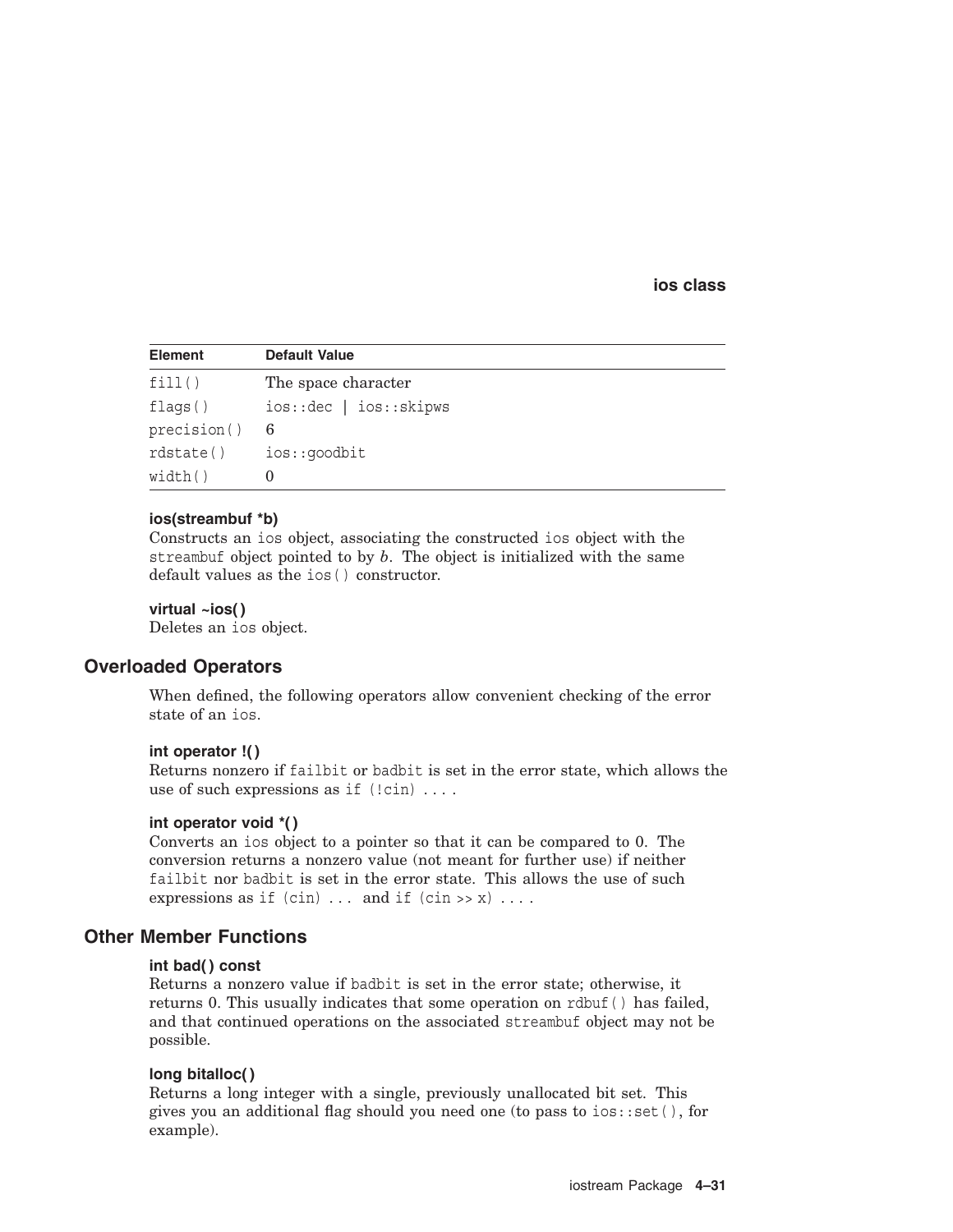### **void clear(int state)**

Stores an integer value as the error state. A 0 value clears all bits.

### **int eof( ) const**

Returns a nonzero value if eofbit is set in the error state; otherwise, it returns 0. This bit is usually set during an extraction and when an end-of-file has been encountered.

### **int fail( ) const**

Returns a nonzero value if either badbit or failbit is set in the error state; otherwise, it returns 0. This usually indicates that some extraction or conversion operation has failed, but that the stream remains usable; once failbit clears, operations on the stream can usually continue.

### **char fill( ) const**

Returns the variable currently used as the fill (padding) character.

#### **char fill(char c)**

Sets *c* as the fill (padding) character if one is needed (see width ( )) and returns the previous value. The default fill character is a space. The right, left, and internal flags determine positioning of the fill character. A parameterized manipulator, setfill, is also available for setting the fill character.

### **long flags( ) const**

Returns the current format flags.

### **long flags(long f)**

Resets all the format flags to those specified in *f* and returns the previous settings. The flags are as follows:

| skipws                    | For scalar operations, instructs the arithmetical extractor to<br>skip white space before beginning conversion. As a precaution<br>against looping, arithmetical extractors signal an error if the<br>next character is white space and the skip variable is not set.                                                                                                                                                                                                                                                             |
|---------------------------|-----------------------------------------------------------------------------------------------------------------------------------------------------------------------------------------------------------------------------------------------------------------------------------------------------------------------------------------------------------------------------------------------------------------------------------------------------------------------------------------------------------------------------------|
| left<br>right<br>internal | Control padding of values. The left flag adds a fill character<br>after a value, right adds a fill character before a value, and<br>internal adds a fill character after any leading sign or base<br>indication, but before the value. Right-adjustment is the<br>default if none of these flags are set. The fields are collectively<br>identified by the static member ios::adjustfield. The fill<br>character is controlled by the fill () function and the width<br>after the padding is controlled by the width () function. |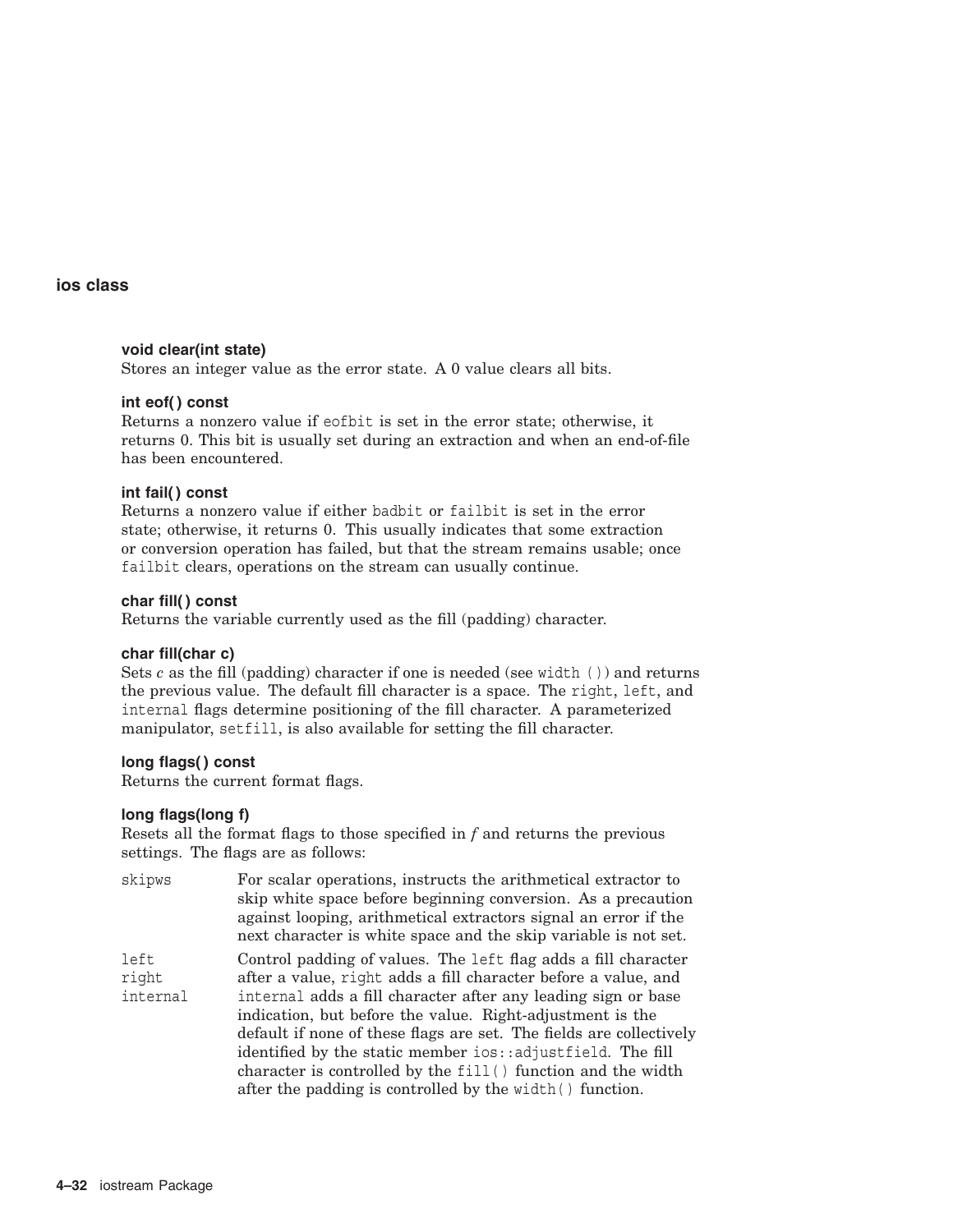| dec<br>oct<br>hex   | Control the conversion base of a value. Insertions are in<br>decimal if none of these flags are set. Extractions follow<br>C++ lexical conventions for integral constants. The flags are<br>collectively identified by the static member ios: : basefield.<br>The manipulators hex, dec, and oct are also available for<br>setting the conversion base.                                                                                                                                                                                                                                                                                                                                                                                                                                                                                                            |
|---------------------|--------------------------------------------------------------------------------------------------------------------------------------------------------------------------------------------------------------------------------------------------------------------------------------------------------------------------------------------------------------------------------------------------------------------------------------------------------------------------------------------------------------------------------------------------------------------------------------------------------------------------------------------------------------------------------------------------------------------------------------------------------------------------------------------------------------------------------------------------------------------|
| showbase            | Converts insertions to an external form that can be read<br>according to the C++ lexical conventions for integral constants.<br>By default, showbase is not set.                                                                                                                                                                                                                                                                                                                                                                                                                                                                                                                                                                                                                                                                                                   |
| showpos             | Inserts a plus sign $(+)$ into a decimal conversion of a positive<br>integral value.                                                                                                                                                                                                                                                                                                                                                                                                                                                                                                                                                                                                                                                                                                                                                                               |
| uppercase           | Uses an uppercase X for hexadecimal conversion when<br>showbase is set, or uses uppercase $E$ to print floating-point<br>numbers in scientific notation. By default, uppercase is not<br>set.                                                                                                                                                                                                                                                                                                                                                                                                                                                                                                                                                                                                                                                                      |
| showpoint           | Specifies that trailing zeros and decimal points appear in the<br>result of a floating-point conversion.                                                                                                                                                                                                                                                                                                                                                                                                                                                                                                                                                                                                                                                                                                                                                           |
| scientific<br>fixed | Control the format to which a floating-point value is converted<br>for insertion into a stream. These two flags are collectively<br>identified by the static member ios::floatfield. The<br>scientific flag converts the value using scientific notation,<br>with one digit before the decimal point. Depending on the<br>uppercase flag, an E or an e introduces the exponent. The<br>fixed flag converts the value to decimal notation. For both<br>flags, the precision function determines the number of digits<br>following the decimal point (6 is the default). If neither flag is<br>set, then scientific notation is used only if the exponent from<br>the conversion is less than $-4$ or greater than the precision. If<br>showpoint is not set, trailing zeros are removed from the result<br>and a decimal point appears only if followed by a digit. |
| unitbuf             | Causes ostream:: osfx() to perform a flush after each<br>insertion. Unit buffering constitutes a performance<br>compromise between buffered and unbuffered output.                                                                                                                                                                                                                                                                                                                                                                                                                                                                                                                                                                                                                                                                                                 |
| stdio               | Causes ostream:: osfx() to flush stdout and stderr after<br>each insertion.                                                                                                                                                                                                                                                                                                                                                                                                                                                                                                                                                                                                                                                                                                                                                                                        |

# **int good( ) const**

Returns a nonzero value if the error state has no bits set; otherwise, it returns 0.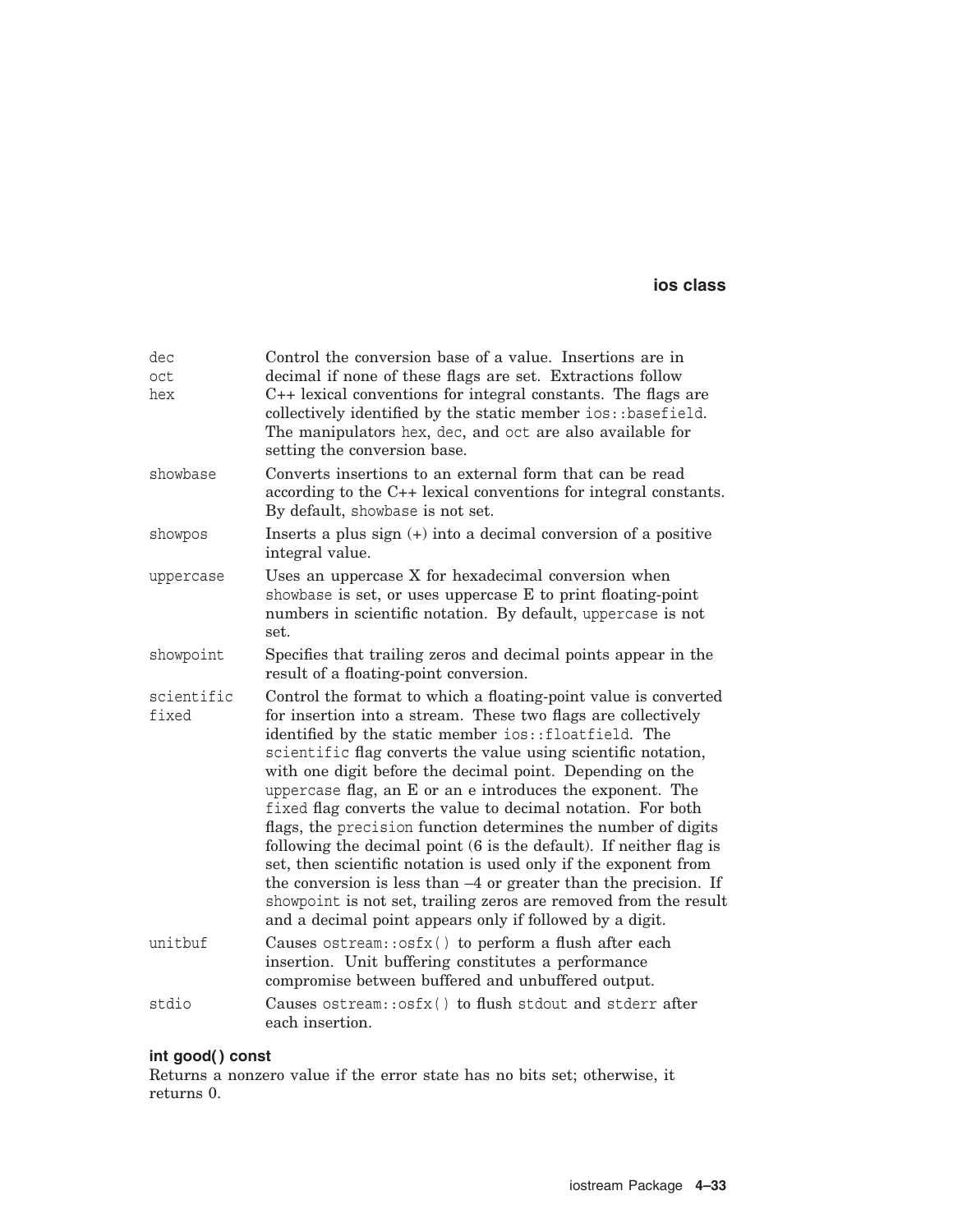### **void init(streambuf \*b)**

Initializes the ios object; intended for use by classes derived from ios.

## **long& iword(int i)**

Returns a reference to the *i*th user-defined word, where *i* is an index into an array of words allocated by  $ios::x$ alloc. <sup>1</sup>

### **int precision( ) const**

Returns the precision format state variable.

### **int precision(int i)**

Sets the precision format state variable to *i* and returns the previous value. The variable controls the number of significant digits inserted by the floatingpoint inserter. The default is 6. A parameterized manipulator, setprecision, is also available for setting the precision.

### **void \*&ios::pword(int i)**

Returns a reference to the *i*th user-defined word, where *i* is an index into an array of words allocated by ios::xalloc. This function differs from iword( ) only in type.

### **streambuf \*ios::rdbuf( )**

Returns a pointer to the streambuf object that was associated with an ios object when the ios object was constructed.

### **int rdstate( ) const**

Returns the current error state.

### **long setf(long setbits)**

Makes available to the streambuf object associated with an ios object the format flags marked in *setbits* and returns the previous settings. A parameterized manipulator, setiosflags, performs the same function. If you are setting a flag that is part of a collection (for example, basefield), note that this manipulator does *not* clear the other flags in the collection.

### **long setf(long setbits, long field)**

Clears, in the streambuf object associated with an ios object, the format flags specified by *field*, then resets these flags to the settings marked in *setbits*. It returns the previous settings. Specifying 0 in *setbits* clears all the bits specified in *field*, as does the parameterized manipulator, resetioflags.

 $1$  This function references a single array that is shared among all instances of ios objects. This differs from the HP UNIX operating system, where this function references the array that is specific to the ios instance.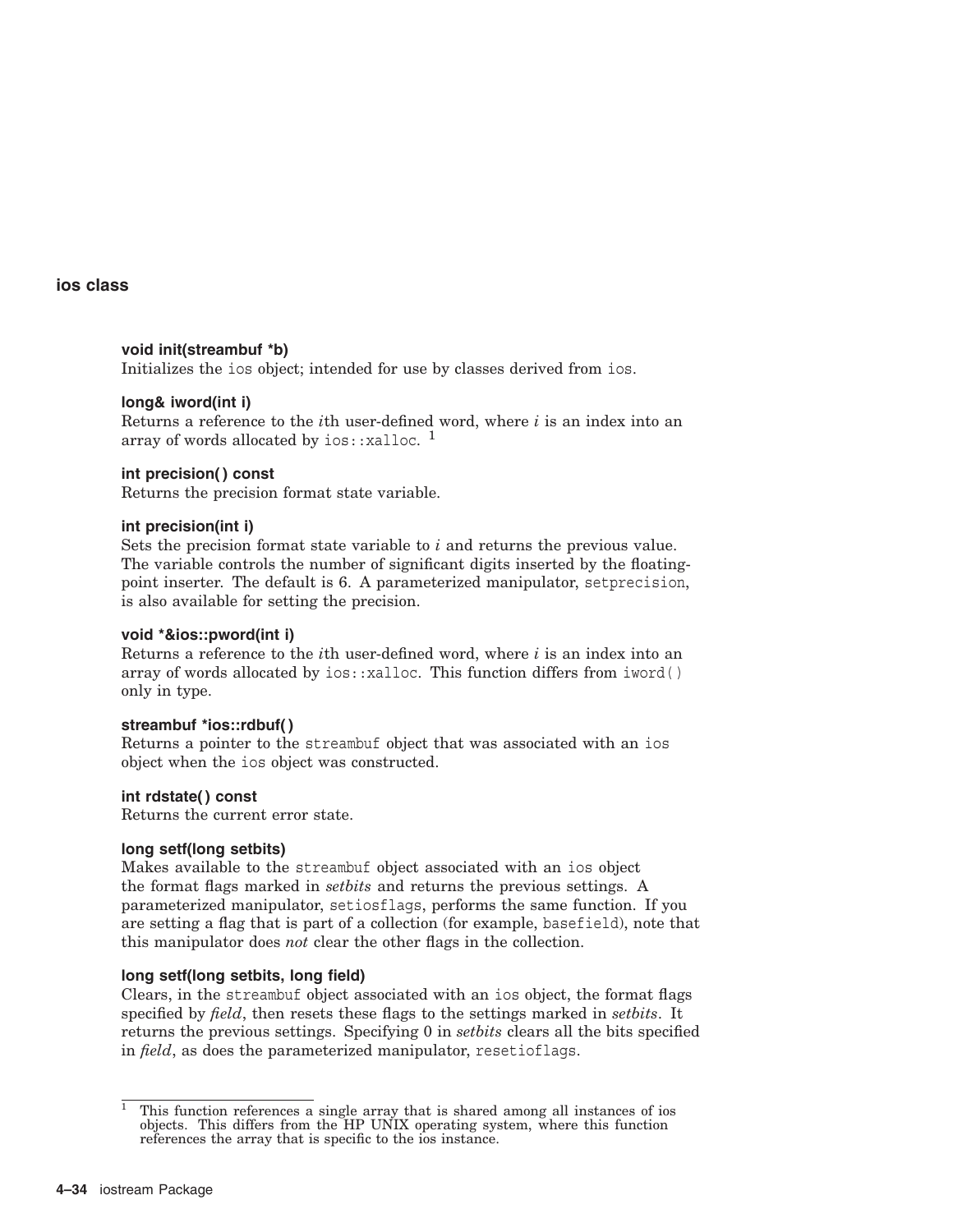### **void setstate(int state)**

Changes only the bits specified in the state argument.

### **void sync\_with\_stdio( )**

Solves problems that arise with mixing stdio and iostream objects. When first called, the sync with  $stdi\circ()$  function resets the standard iostream functions (cin, cout, cerr, and clog) to be streams using stdiobuf objects. Subsequently, input and output using these streams may be mixed with input and output using the corresponding FILE parameters (stdin, stdout, and stderr), and properly synchronized. The sync with stdio() function makes cout and cerr unit buffered (see ios::unitbut and ios::stdio). Invoking sync with stdio() degrades performance variably; the shorter the strings being inserted, the greater the degradation.

### **ostream \*ios::tie( ) const**

Returns the tie variable (see the following member function description).

### **ostream \*ios::tie(ostream \*osp)**

Sets the tie variable to *osp* and returns its previous value. The tie variable supports automatic flushing of ios objects. The ios object that the tie variable points at is flushed if the variable is not null, and an ios object either needs more characters or has characters to be consumed. By default, cin is initially tied to cout so that attempts to get more characters from standard input result in flushing standard output. Additionally, cerr and clog are tied to cout by default. By default, the tie variable is set to 0 for other ios objects.

#### **long unsetf(long setbits)**

Unsets, in the streambuf object associated with an ios object, the bits set in *setbits*; it returns the previous settings.

#### **int width( ) const**

Returns the field-width format variable (see the following member function description). The field width setting within the ios class is ignored during single character output: operator<<(char) and operator<<(unsigned char).

#### **int width(int n)**

Sets the field-width format variable to *n* and returns the previous value. The field width specifies a minimum number of characters for inserters. When the variable is 0 (the default), inserters insert only as many characters as needed to represent the value being inserted. When the variable is nonzero, and the value being inserted needs fewer than field-width characters to be represented, inserters insert at least that many characters using the fill character to pad the value. Numeric inserters do not truncate values even if the value being inserted is more than field-width characters. After each insertion or extraction,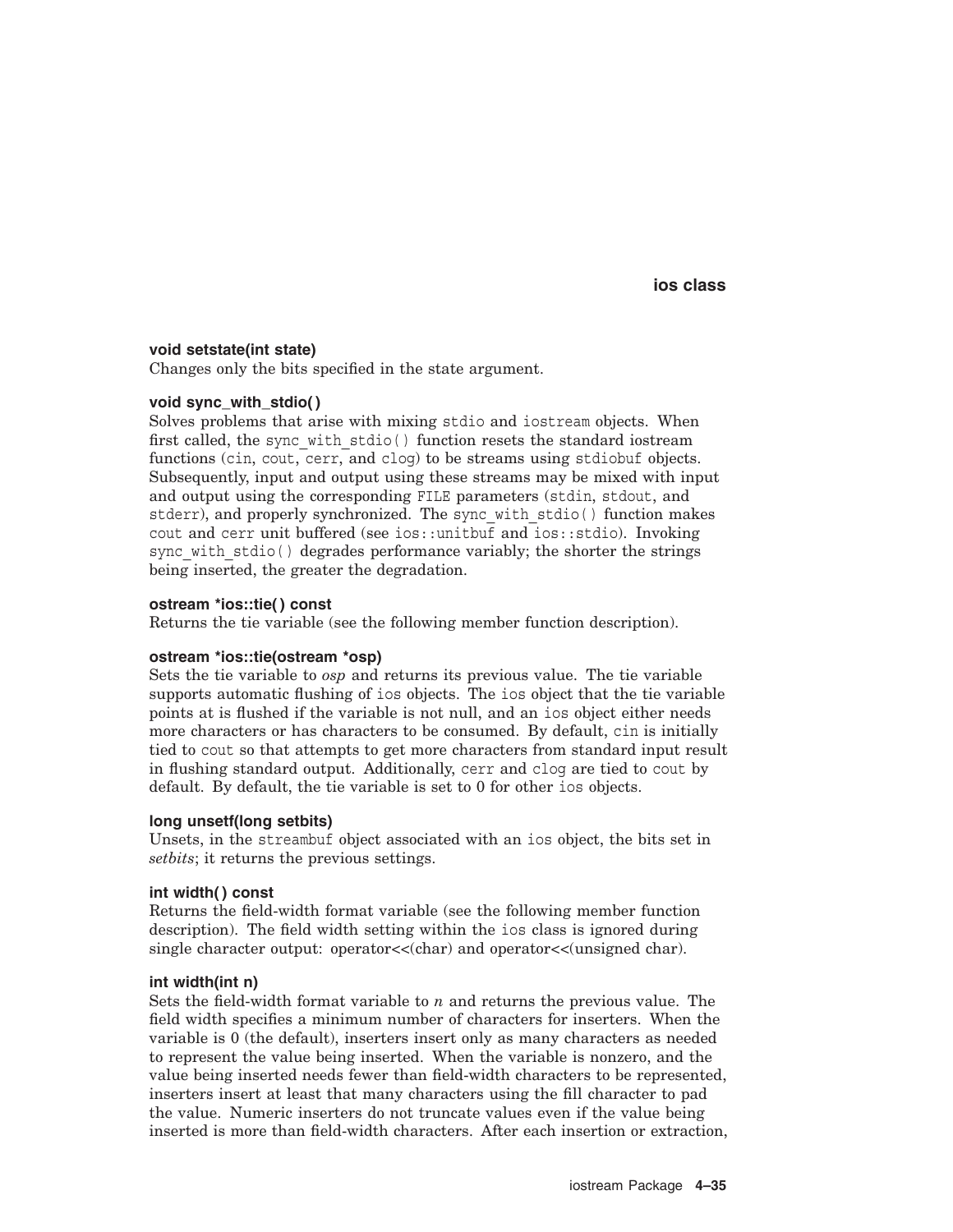the field-width format variable resets to 0. A parameterized manipulator, setw, is also available for setting the field width.

### **int xalloc( )**

Returns a previously unused index into an array of words available for use by derived classes as format state variables.<sup>1</sup>

## **Examples**

#### 1. cout.width(6); cout  $<< x << " " << y;$

Outputs x in at least six characters, but uses only as many characters as needed for the separating space and y.

In the following examples, mystrm is an ios object.

2. mystrm.clear(ios::badbit|s.rdstate())

Sets the badbit member of the io state enumerated data type without clearing previously set bits.

3. mystrm.setf(ios::hex,ios::basefield)

Changes the conversion base in mystrm to be hexadecimal.

 $1$  This function references a single array that is shared among all instances of ios objects. This differs from the HP UNIX operating system, where this function references the array that is specific to the ios instance.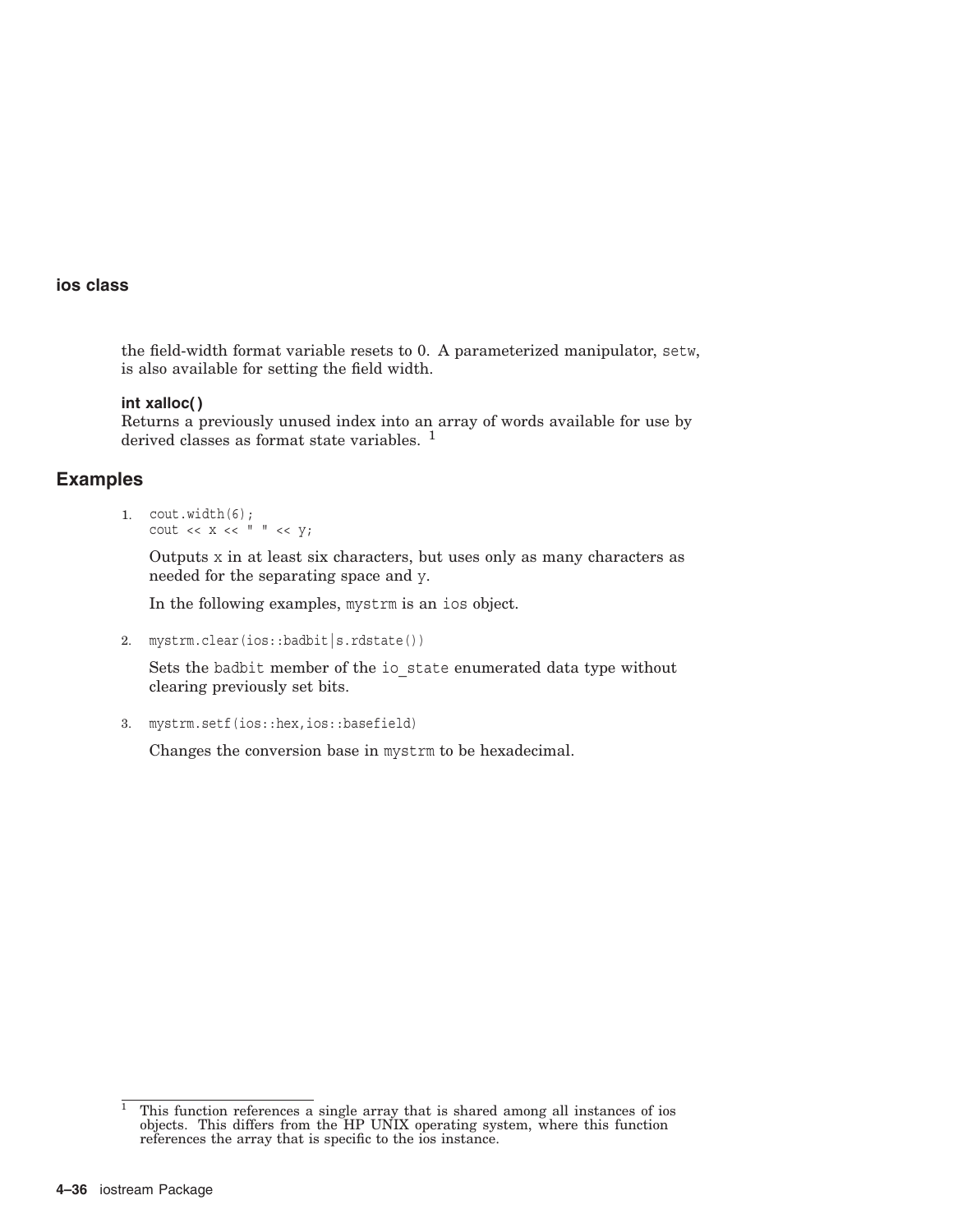**iostream class**

# **iostream class**

Provides the means to both insert into and extract from a single sequence of characters.

## **Header File**

#include <iostream.hxx>

#### **Alternative Header**

#include <iostream.h>

## **Declaration**

```
class iostream: public istream, public ostream
\{public:
              iostream(streambuf *);
   virtual ~iostream();
protected:
              iostream();
};
```
## **Description**

This class combines the istream and ostream classes. You use it to carry out bidirectional operations (inserting into and extracting from a single sequence of characters).

## **Constructors and Destructors**

### **iostream( )**

Constructs an iostream object, in undefined form, to enable inheritance by derived classes.

#### **iostream(streambuf \*b)**

Constructs an iostream object. It initializes ios state variables and associates the iostream object with the streambuf object pointed to by *b*.

### **virtual ~iostream( )**

Deletes an iostream object.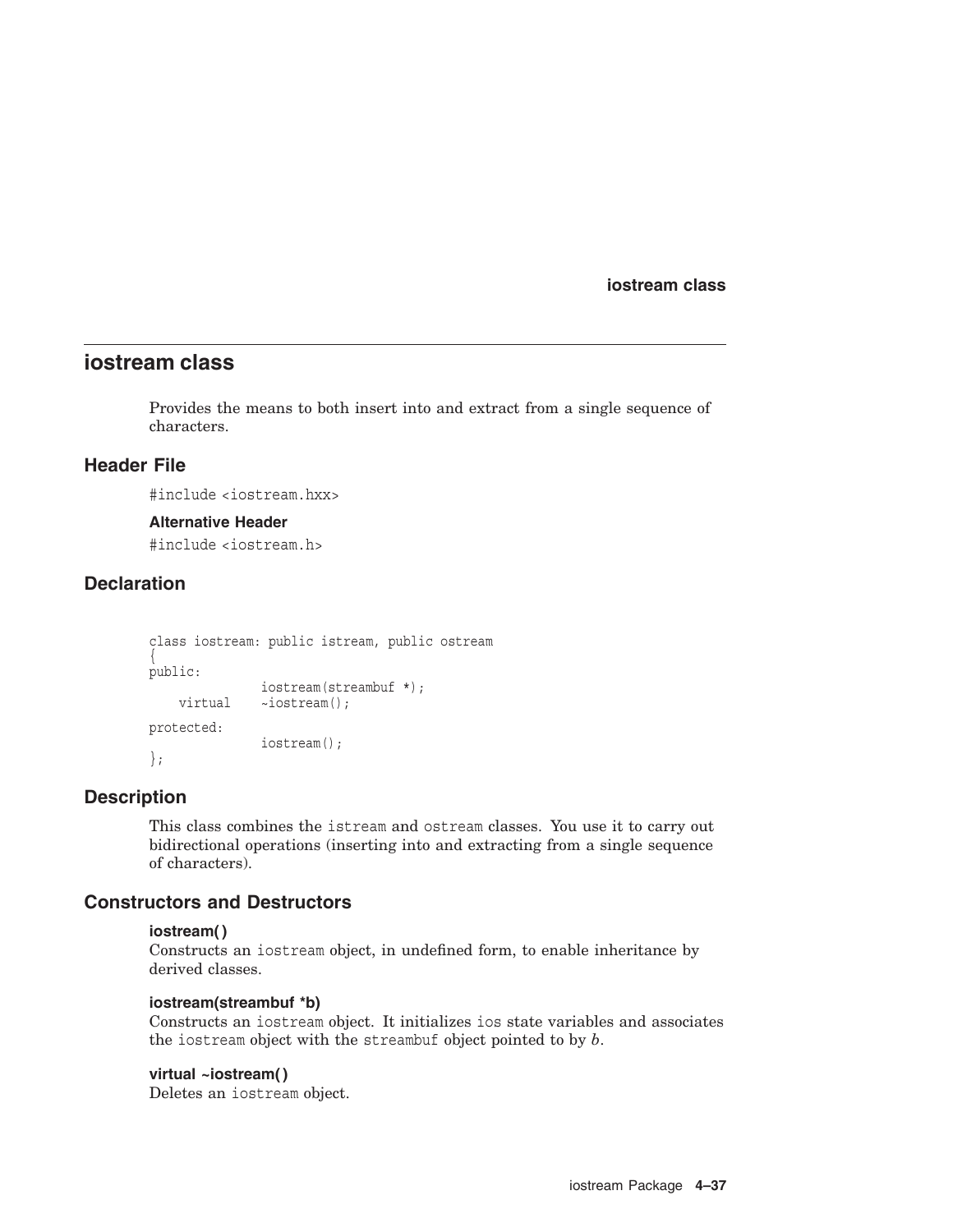### **iostream\_withassign class**

# **iostream\_withassign class**

Adds an assignment operator and a constructor with no operands to the iostream class.

## **Header File**

#include <iostream.hxx>

### **Alternative Header**

#include <iostream.h>

## **Declaration**

```
class iostream_withassign: public iostream
\{public:
                  iostream withassign();
   virtual ~iostream_withassign();
   iostream withassign &operator=(iostream &);
   iostream_withassign &operator=(streambuf *); };
```
## **Description**

This class adds an assignment operator and a constructor with no operands to the iostream class.

## **Constructors and Destructors**

```
iostream_withassign( )
Constructs an iostream_withassign object; it does no initialization.
```
## **virtual ~iostream\_withassign( )**

Deletes an iostream\_withassign object; no user action is required.

## **Overloaded Operators**

## **iostream\_withassign &operator = (iostream &)**

Associates iostream->rdbuf( ) with an iostream\_withassign object and initializes the entire state of that object.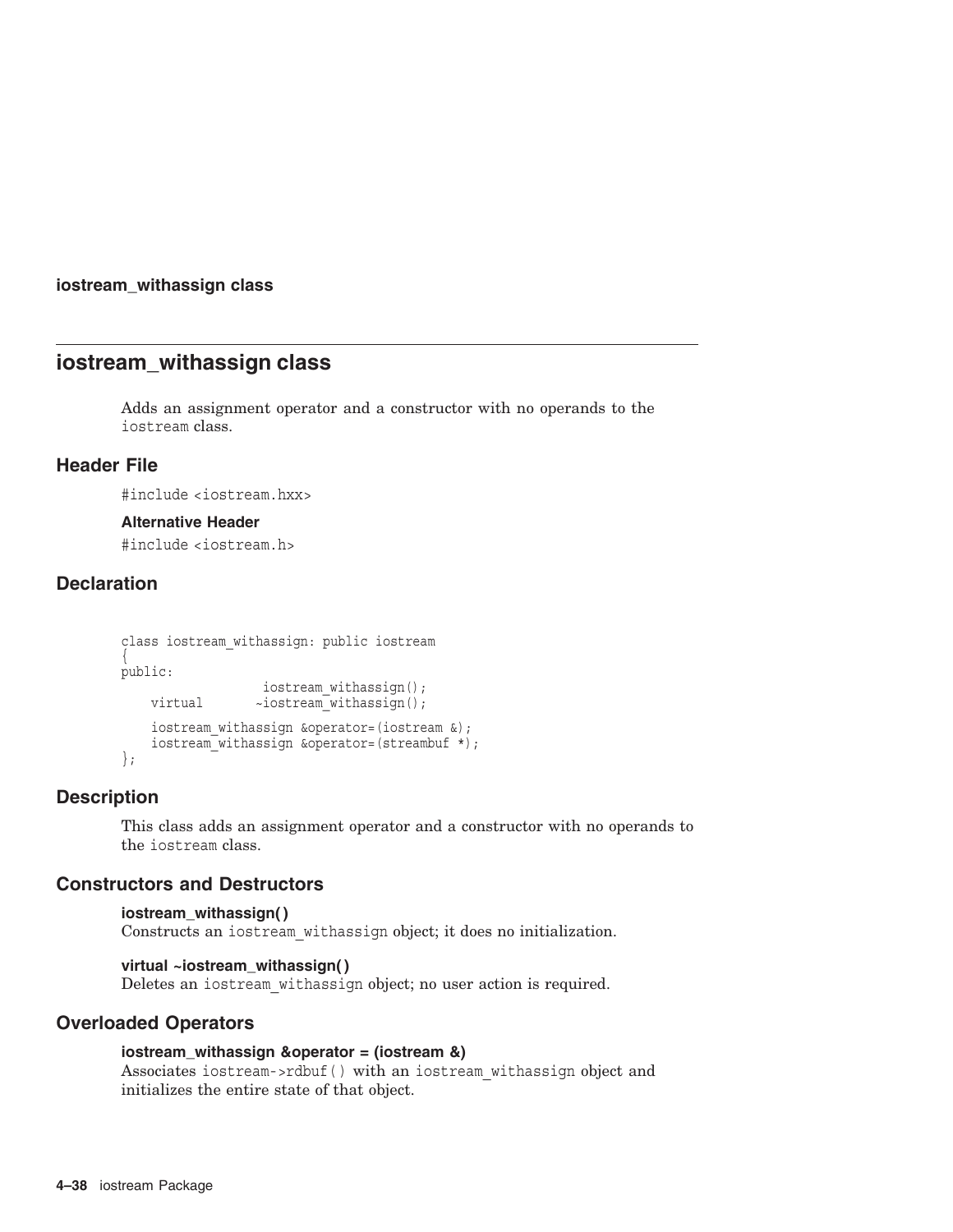**iostream\_withassign class**

## **iostream\_withassign &operator = (streambuf \*)**

Associates streambuf\* with an iostream\_withassign object and initializes the entire state of that object.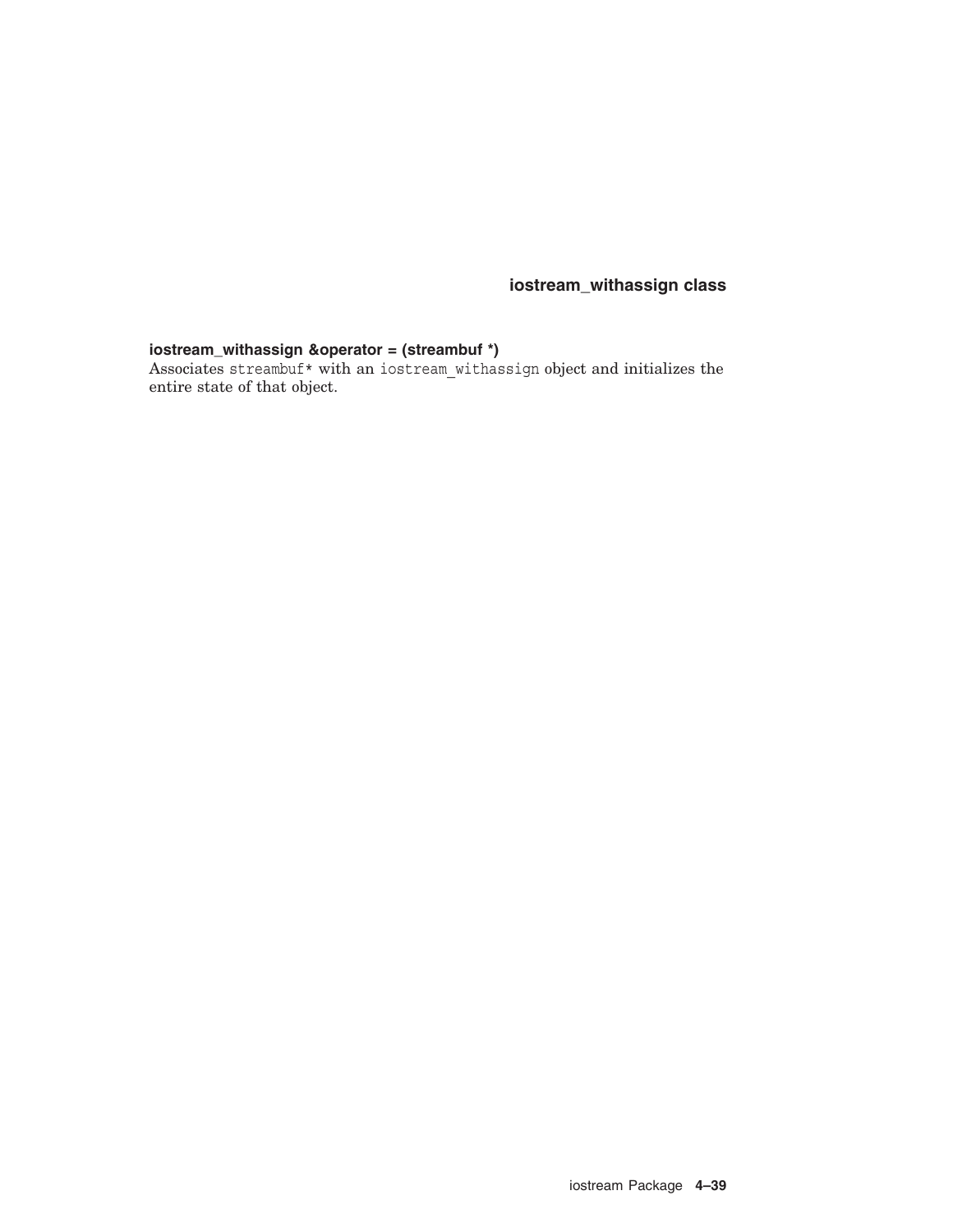# **istream class**

Supports interpretation of characters extracted from an associated streambuf object.

# **Header File**

#include <iostream.hxx>

## **Alternative Header**

#include <iostream.h>

# **Declaration**

| class istream : virtual public ios |  |                                                                                 |
|------------------------------------|--|---------------------------------------------------------------------------------|
| public:                            |  |                                                                                 |
|                                    |  | $\text{istream}(\text{streambut }*)$ ;                                          |
| virtual                            |  | $\sim$ istream $()$ ;                                                           |
| inline int                         |  | $qcount()$ ;                                                                    |
| istream                            |  | &get(char *ptr, int len,<br>char delim = $'\n\langle n' \rangle$ ;              |
| istream                            |  | &get (unsigned char *ptr, int len,<br>char delim = $\langle \n\rangle$ n');     |
| istream                            |  | $\&$ qet(char $\&$ );                                                           |
| inline istream                     |  | $\&$ qet(unsiqned char $\&$ );                                                  |
| istream                            |  | $\&$ qet(streambuf &sb, char delim = '\n');                                     |
| int                                |  | $qet()$ ;                                                                       |
| istream                            |  | &getline(char *ptr, int len,                                                    |
| istream                            |  | &getline(unsigned char *ptr, int len,<br>char delim = $'\n\langle n' \rangle$ ; |
| istream                            |  | $\text{\&{}ignore(int len = 1,$<br>int delim = $)$ ;                            |
| int                                |  | $ipfx(int need = 0);$                                                           |
| void                               |  | $isfx()$ ;                                                                      |
| int                                |  | $\text{peak}()$ ;                                                               |
| istream                            |  | &putback(char);                                                                 |
| istream                            |  | $\&$ read(char *s, int n);                                                      |
| inline istream                     |  | &read(unsigned char *s, int n);                                                 |
| istream                            |  | &seekg(streampos);                                                              |
| istream                            |  | &seekg(streamoff, seek dir);                                                    |
| void                               |  | skipwhite();                                                                    |
| int                                |  | $sync()$ ;                                                                      |
| streampos                          |  | $tellq()$ ;                                                                     |
| istream                            |  | &operator>>(char *);                                                            |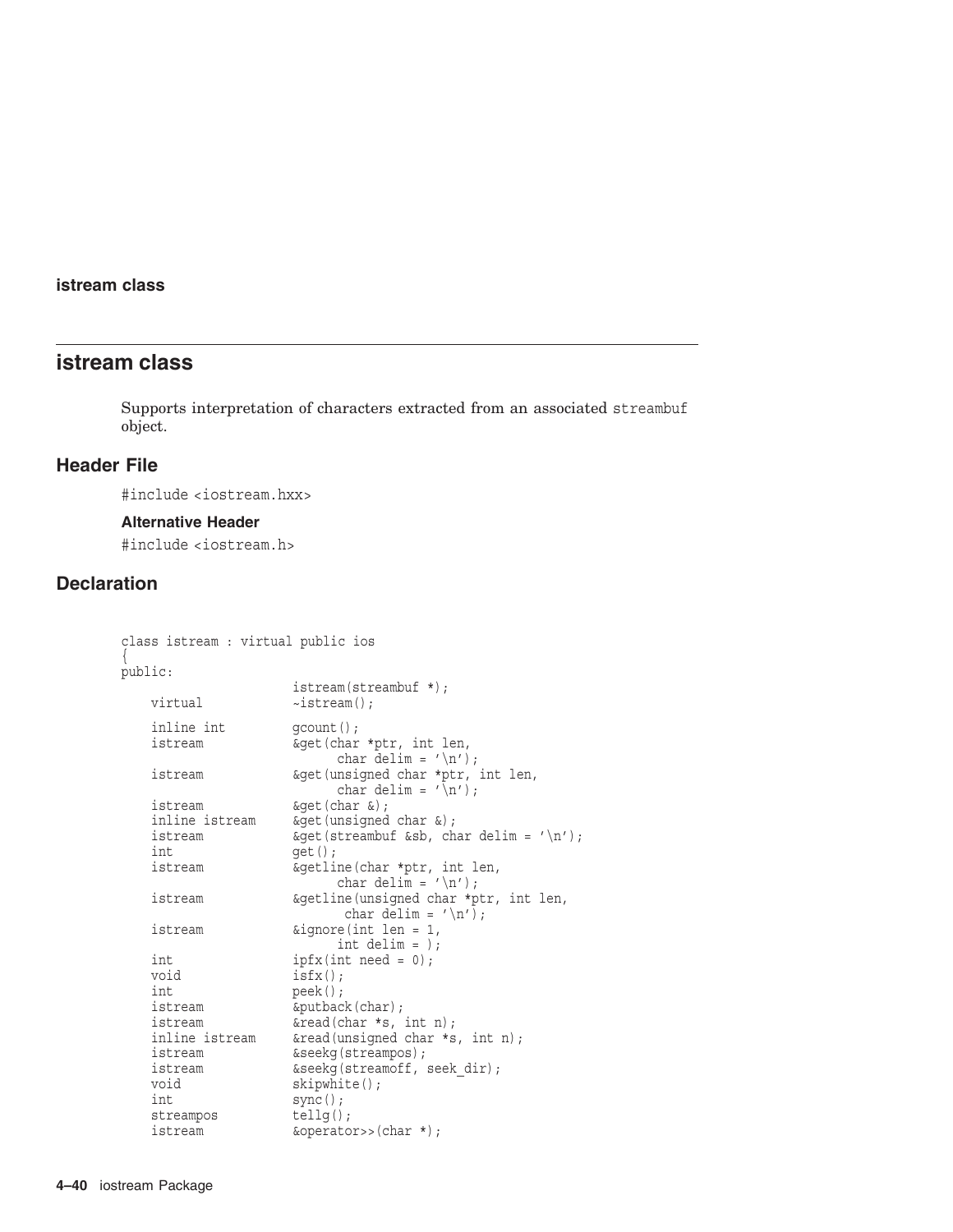```
istream \&\text{operator}>>(char \&);
    istream \&\text{operator}>>(short \&);
    istream \&\text{operator}>>(\text{int }&);istream &operator>>(long &);
    istream &operator>>(float &);
    istream &operator>>(double &);
    istream &operator>>(unsigned char *);
   istream \&\text{operator}>> (unsigned char \&\text{)};
   istream \& operator>>(unsigned short \&);
   istream \&operatorname{operator} \&operatorname{operator} \&operatorname{operator} \&\text{int } \&\text{;}istream &\text{coperators}>(\text{unsigned long }&);istream \&overline{\text{operators}}>(streambuf *);
    inline istream \& operator>>(istream \&(*f)(istream \&));
    istream &operator>>(ios &(*f)(ios &));
protected:
                       istream();
};
```
# **Description**

This class provides facilities for formatted and unformatted extraction from streambuf objects.

## **Constructors and Destructors**

### **istream(streambuf \*sb)**

Constructs an istream object. It initializes ios state variables and associates the istream object with the buffer pointed to by *sb*.

### **virtual ~istream( )**

Deletes an istream object.

## **Overloaded Operators**

The following operators are all formatted input extractors. Given the expression *ins* >> *x*, these operators extract characters from *ins* and convert them to the variable *x*. The argument to the operator determines the type of *x*. Extractions are performed only if a call to  $ipfx(0)$  returns a nonzero value. Errors are indicated by setting the error state of *ins*. ios::failbit means that characters in *ins* did not represent the required type. ios::badbit means that attempts to extract characters failed. *ins* is always returned. The details of conversion depend on the values of the *ins* object format state flags and variables, and the type of *x*. Extractions that use width reset it to 0; otherwise, the extraction operators do not change the value of the istream object format state.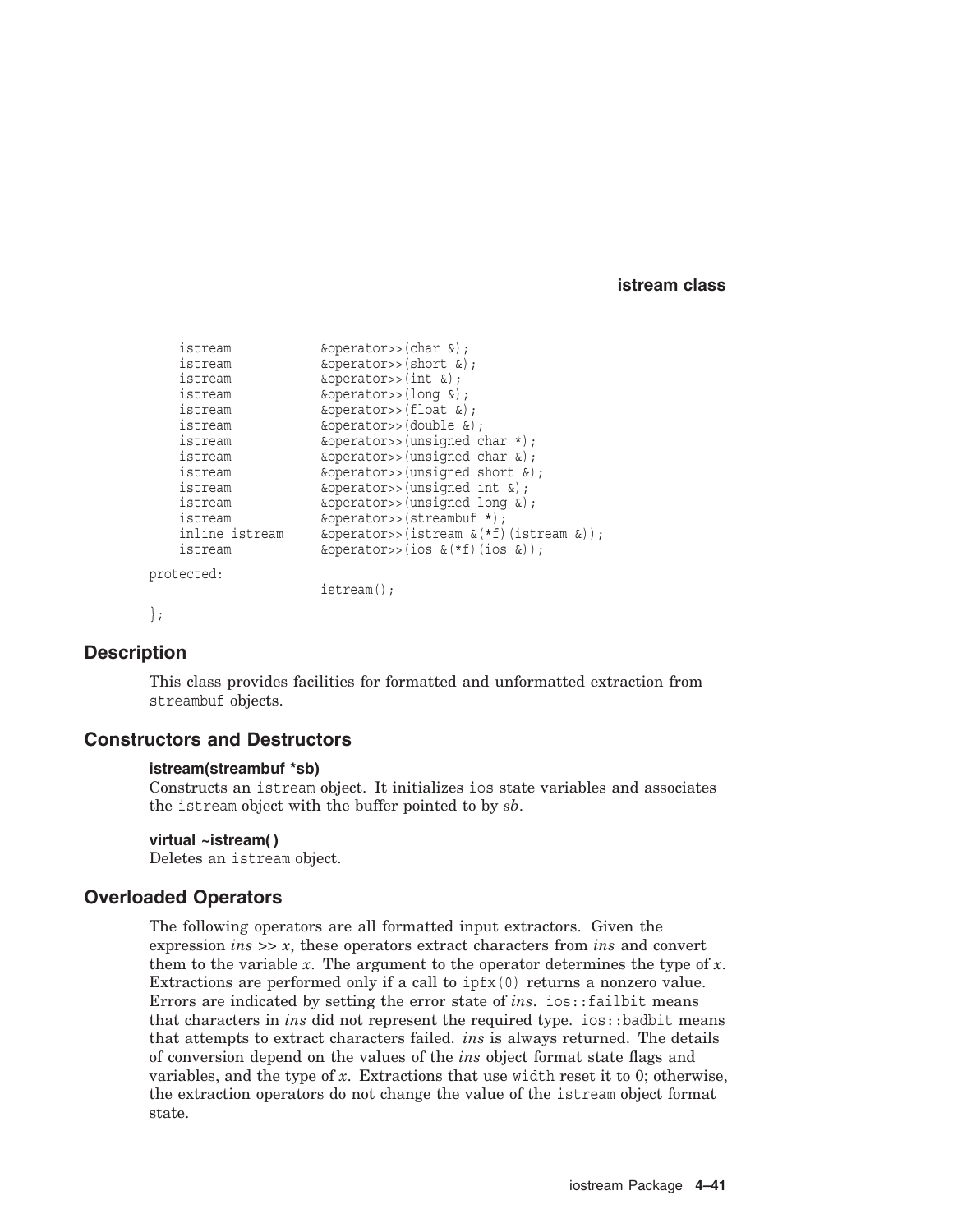**istream &operator >> (char &x) istream &operator >> (unsigned char &x)** Extracts a character and stores it in *x*.

# **istream &operator >> (char \*x)**

## **istream &operator >> (unsigned char \*x)**

Extracts characters and stores them in the array pointed at by *x*, until a white-space character is found in the iostream object. The action leaves the terminating white-space character in the iostream object. If the iostream object's width( ) is nonzero, it is taken to be the size of the array and no more than width( $)$ –1 characters are extracted. A terminating null character  $('\n\circ')$ is always stored, even if nothing else is done because of the iostream object's error state. The iostream object's width( ) is reset to 0.

- **istream &operator >> (short &x)**
- **istream &operator >> (int &x)**
- **istream &operator >> (long &x)**
- **istream &operator >> (unsigned short &x)**
- **istream &operator >> (unsigned int &x)**
- **istream &operator >> (unsigned long &x)**

Extracts characters and converts them to an integral value according to the conversion specified in the iostream object's format flags. Converted values are stored in  $x$ . The first character can be a sign  $(-$  or  $+$ ). After that, the conversion is octal if ios::oct is set in the iostream object's flags, decimal if ios::dec is set, or hexadecimal if ios::hex is set.

The first nondigit that is left in the iostream object terminates the conversion. If no conversion base flag is set, the conversion proceeds according to C++ lexical conventions: if the first characters (after the optional sign) are 0x or 0X, the conversion is hexadecimal; if the first character is 0, the conversion is octal; otherwise, the conversion is decimal. If no digits are available (not counting the 0 in 0x or 0X during hex conversion), ios::failbit is set.

## **istream &operator >> (float &x) istream &operator >> (double &x)**

Extracts characters and converts them according to C++ syntax for a float value or a double value. Converted values are stored in *x*. If no digits are available in the iostream object, or if the iostream object does not begin with a well formed floating-point or double number, ios::failbit is set.

## **istream &operator >> (streambuf \*b)**

Keeps getting characters from ios and inserting them into the buffer *b* until EOF is reached, if  $ios::ipfx(0)$  returns nonzero. Always returns the iostream object.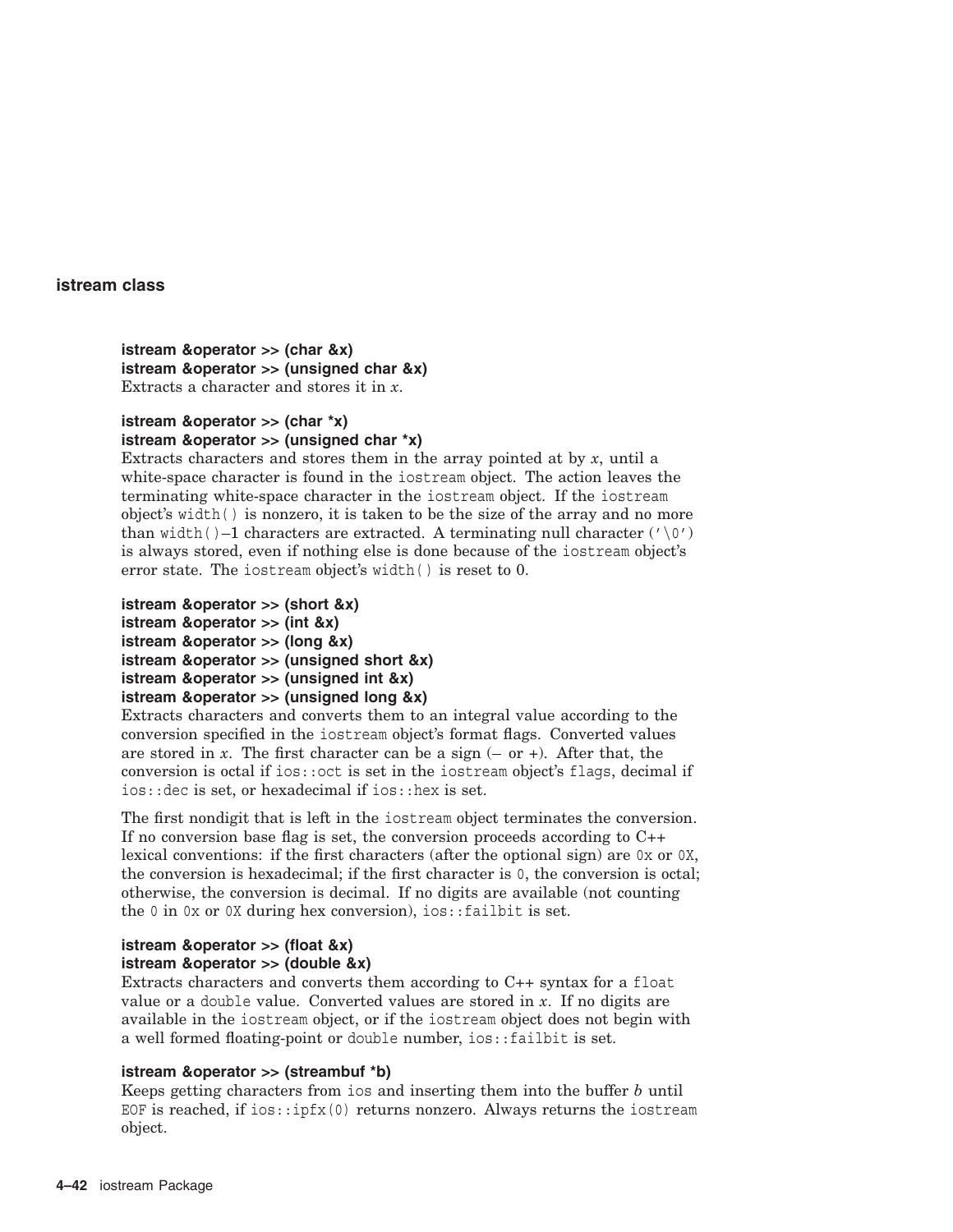## **istream &operator >> (ios &(\*f)(ios &))**

Calls an ios object manipulator function *f* for an istream object.

## **istream &operator >> (istream &(\*f)(istream &))**

Calls an istream object manipulator function *f* for an istream object.

## **Other Member Functions**

The unformatted input extractors, get, getline, ignore, and read, are among these functions. Before performing any extractions, these extractors, plus the unformatted function peek (which returns the next character without extracting it), call ipfx(1) and proceed only if a nonzero value is returned.

## **int gcount( )**

Returns the number of characters extracted by the last unformatted input function (get, getline, ignore, and read). Note that formatted input functions can call unformatted input functions and also reset this number.

## **int get( )**

Extracts a character and returns it, or returns EOF if the extraction encounters the end-of-file. It never sets ios::failbit.

## **istream &get(char &ptr)**

**istream &get(unsigned char &ptr)** Extracts a single character and stores it in &*ptr*.

## **istream &get(char \*ptr, int len, char delim) istream &get(unsigned char \*ptr, int len, char delim)**

Extracts characters and stores them in the byte array beginning at *ptr* and extending for *len* bytes. Extraction stops when any of the following conditions are met:

- The extractor encounters *delim* (*delim* is left in the istream object and not stored.)
- The istream object has no more characters.
- The array has only one byte left.

The function stores a terminating null, even if it does not extract any characters because of its error status. The extraction sets ios::failbit only if it reaches an end-of-file before storing any characters.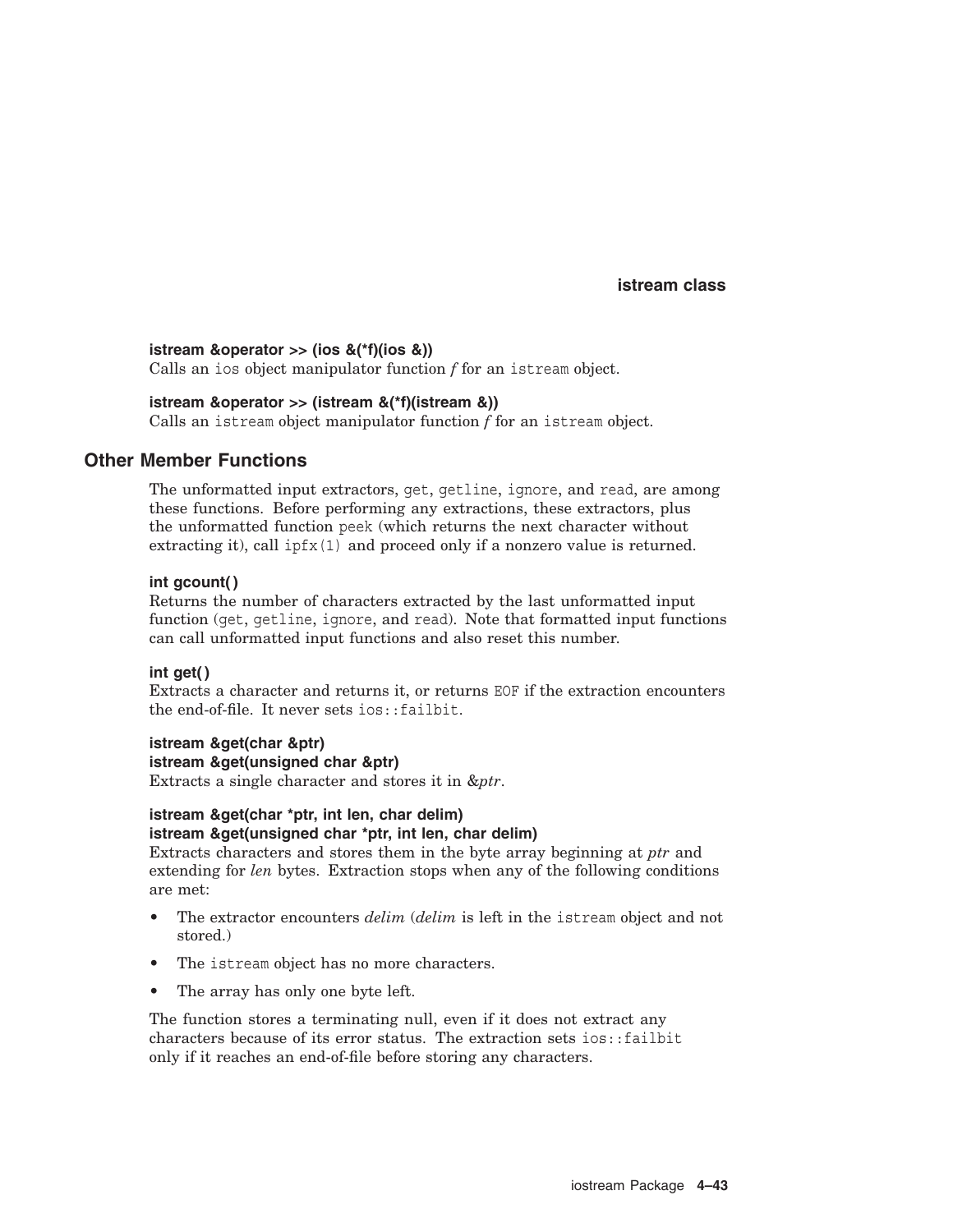## **istream &get(streambuf &sb, char delim)**

Extracts characters from an istream object rdbuf( ) function and stores them into *sb*. It stops if it encounters the end-of-file, if a store into *sb* fails, or if it encounters *delim* (which it leaves in the istream object). The function sets ios::failbit if the extraction stops because the store operation into *sb* fails.

# **istream &getline(char \*ptr, int len, char delim)**

## **istream &getline(unsigned char \*ptr, int len, char delim)**

Functions the same as  $qet(char *, int, char)$  except that these extract a terminating *delim* character from an istream object. If *delim* occurs when exactly *len* characters have been extracted, a filled array is considered to be the cause of the termination and the extraction leaves this *delim* in the istream object.

### **istream &ignore(int len, int delim)**

Extracts and discards up to *len* characters. Extraction stops prematurely if *delim* is extracted or the end-of-file is reached. If *delim* is EOF, it can never cause termination.

## **int ipfx(int need)**

Returns 0 if the error state of an istream object is nonzero. If necessary (and if it is not null), the function flushes any ios tied to the istream object (see the description of ios::tie( )). Flushing is considered necessary if *need* is set to 0 or if fewer than *need* characters are immediately available. If ios::skipws is set in the istream object's flags( ) function, and *need* is 0, then the function extracts the leading white-space characters from the istream object. The function returns 0 if an error occurs while skipping white space; otherwise, it returns a nonzero value.

### **void isfx( )**

Performs input suffix operations (used for internal processing).

### **int peek( )**

Begins by calling  $ipfx(1)$ . If that call returns 0, or if the istream object is at the end-of-file, the function returns EOF. Otherwise, it returns the next character without extracting it.

### **istream &putback(char c)**

Tries to back up an istream object rdbuf( ) function. *c* must be the character before the get pointer belonging to the istream object rdbuf( ). (Unless some other activity is modifying the istream object rdbuf( ), this is the last character extracted from the istream object.) If *c* is not the character before the get pointer, the effect of the function is undefined; the backup may fail and set the error state. The putback function is a member of the istream object,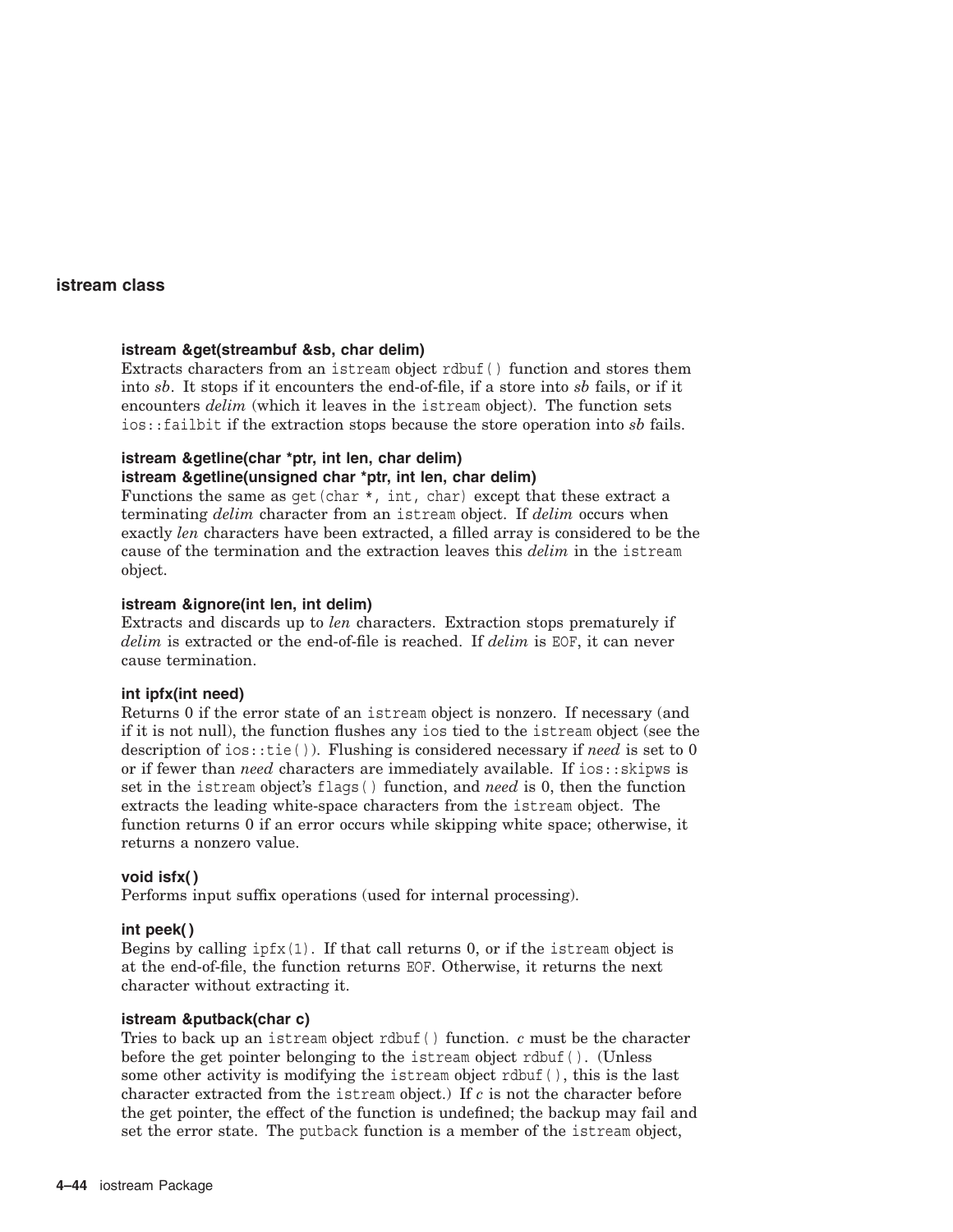but it never extracts characters so it does not call ipfx. However, it returns without doing anything if the error state is nonzero.

### **istream &read(char \*s, int n) istream &read(unsigned char \*s, int n)**

Extracts *n* characters and stores them in the array begining at *s*. If it reaches the end-of-file before extracting *n* characters, the function stores whatever it can extract and sets ios::failbit. To determine the number of characters extracted, use the istream gcount ( ) function.

### **istream &seekg(streampos) istream &seekg(streamoff, seek\_dir)**

Repositions the get pointer of an istream object rdbuf( ) function.

## **int sync( )**

Establishes consistency between internal data structures and the external source of characters. Calls an istream object rdbuf ()->sync(), which is a virtual function, so the details depend on the derived class. Returns EOF to indicate errors.

## **void skipwhite( )**

Skips extracted white-space characters.

## **streampos tellg( )**

Returns the current position of the get pointer of an istream object rdbuf( ) function.

# **Examples**

1. char c; cin.get(c);

Extracts a single character from cin.

2. tmp.seekg(10,ios::cur)

Moves the point in a file from which information is read forward 10 bytes.

# **See Also**

ios class istream\_withassign class istrstream class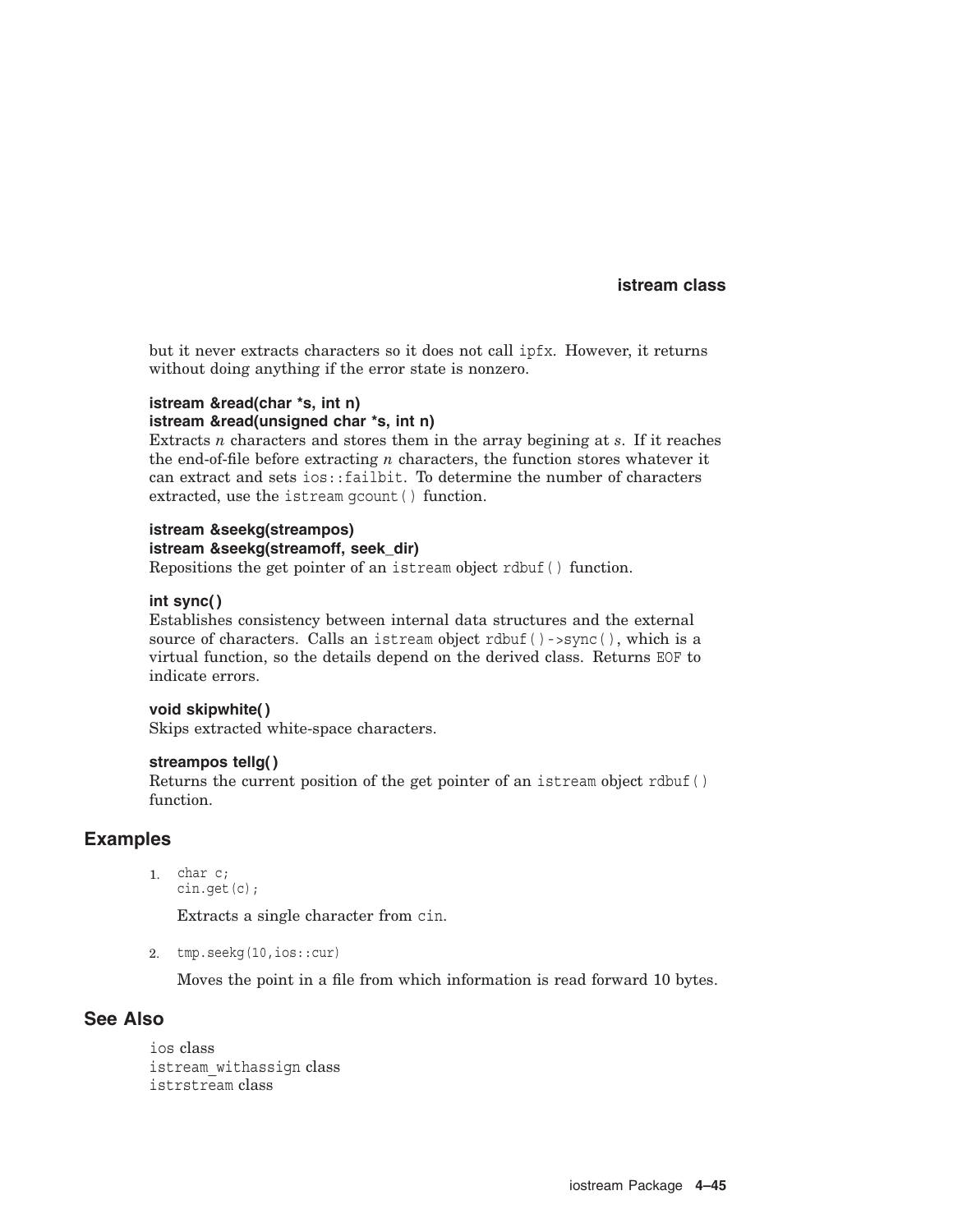## **istream\_withassign class**

# **istream\_withassign class**

Adds an assignment operator and a constructor with no operands to the istream class.

## **Header File**

#include <iostream.hxx>

## **Alternative Header**

#include <iostream.h>

# **Declaration**

```
class istream_withassign: public istream
{
public:
                        istream withassign();
   virtual ~istream withassign();
   istream_withassign &operator=(istream &);
   istream<sup>-</sup>withassign &operator=(streambuf *);
};
```
## **Description**

This class adds an assignment operator and a constructor with no operands to the istream class.

## **Constructors and Destructors**

```
istream_withassign( )
Constructs an istream_withassign object; it does no initialization.
```
## **virtual ~istream\_withassign( )**

Deletes an istream\_withassign object; no user action is required.

## **Overloaded Operators**

## **istream\_withassign &operator = (istream &s)**

Associates an istream object's rdbuf () function with an istream withassign object and initializes the entire state of that object.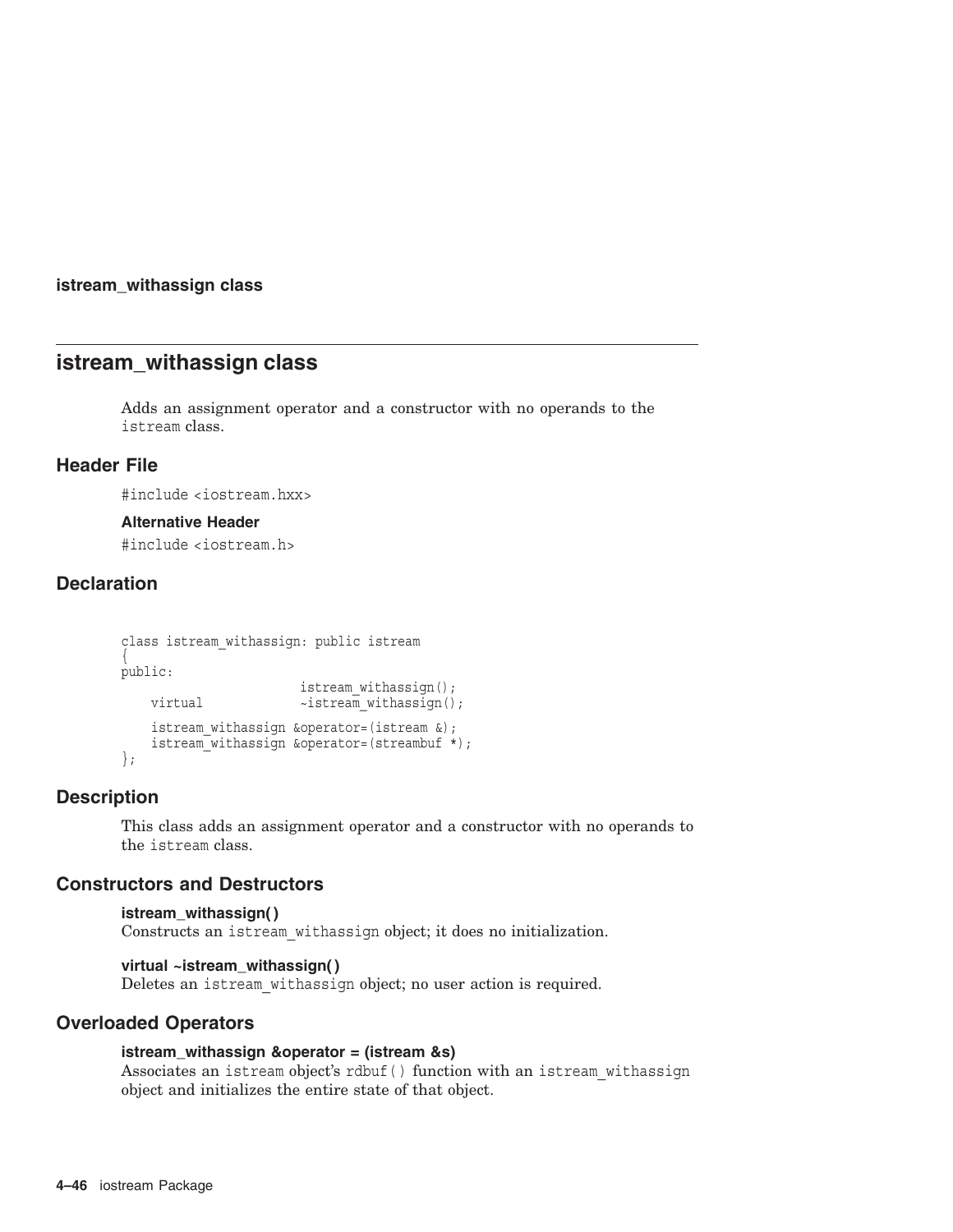**istream\_withassign class**

## **istream\_withassign &operator = (streambuf \*sb)**

Associates *sb* with an istream\_withassign object and initializes the entire state of that object.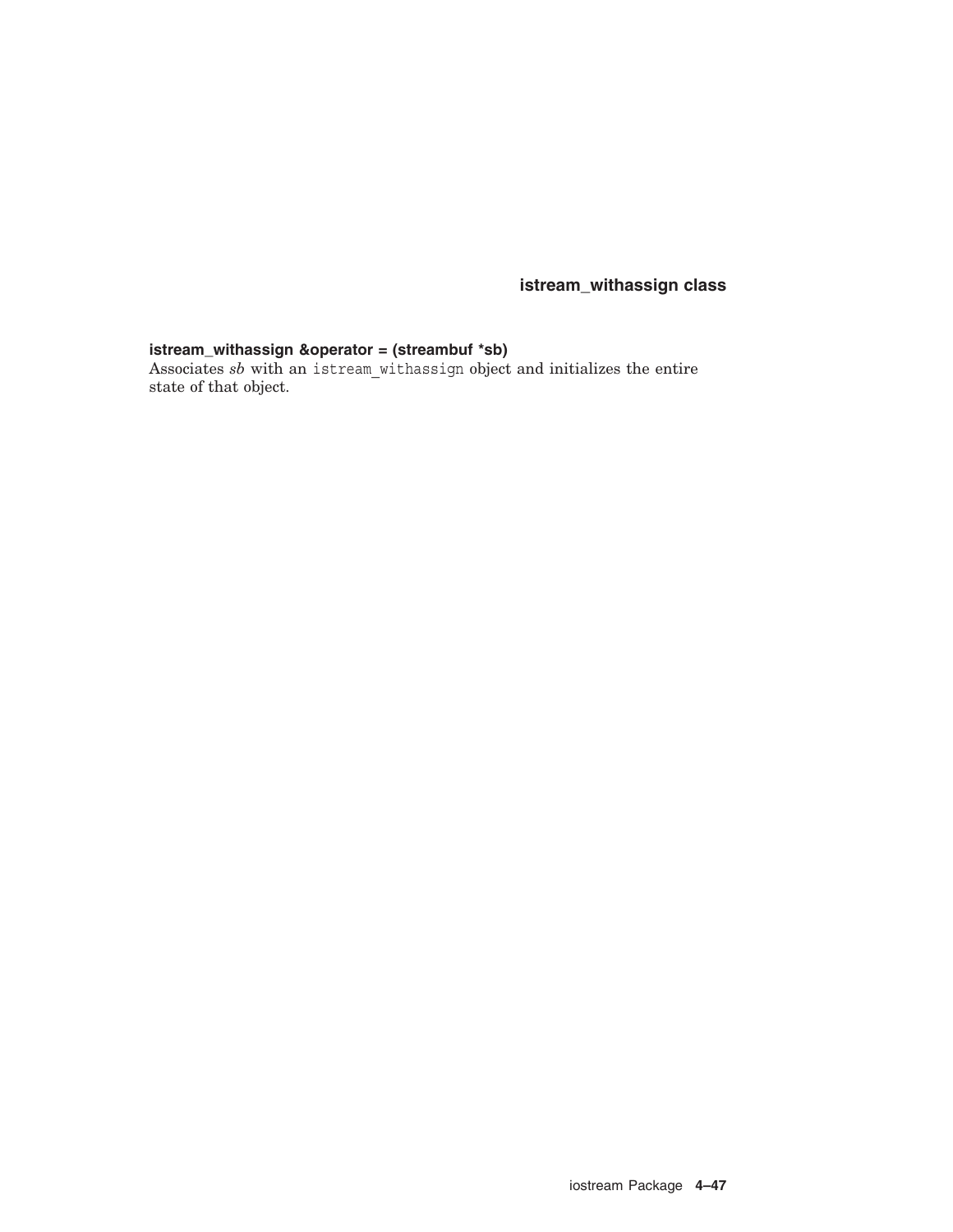## **istrstream class**

# **istrstream class**

Specializes the istream class to perform extractions from arrays of bytes in memory.

# **Header File**

#include <strstream.hxx>

### **Alternative Header**

#include <strstream.h>

# **Declaration**

```
class istrstream: public istream
{
public:
                       istrstream(char *);
                       istrstream(char *, int);
   strstreambuf *rdbuf();
};
```
## **Description**

Objects of this class perform in-core extractions from arrays of bytes in memory.

# **Constructors and Destructors**

## **istrstream(char \*cp)**

Constructs an istrstream object and fetches characters from the (null terminated) string *cp*. The terminating null character does not become part of the sequence. Seeks (istream::seekg( )) are permitted within the allocated space.

# **istrstream(char \*cp, int len)**

Constructs an istrstream object and fetches characters from the array beginning at *cp* and extending for *len* bytes. Seeks (istream::seekg( )) are permitted anywhere within that array.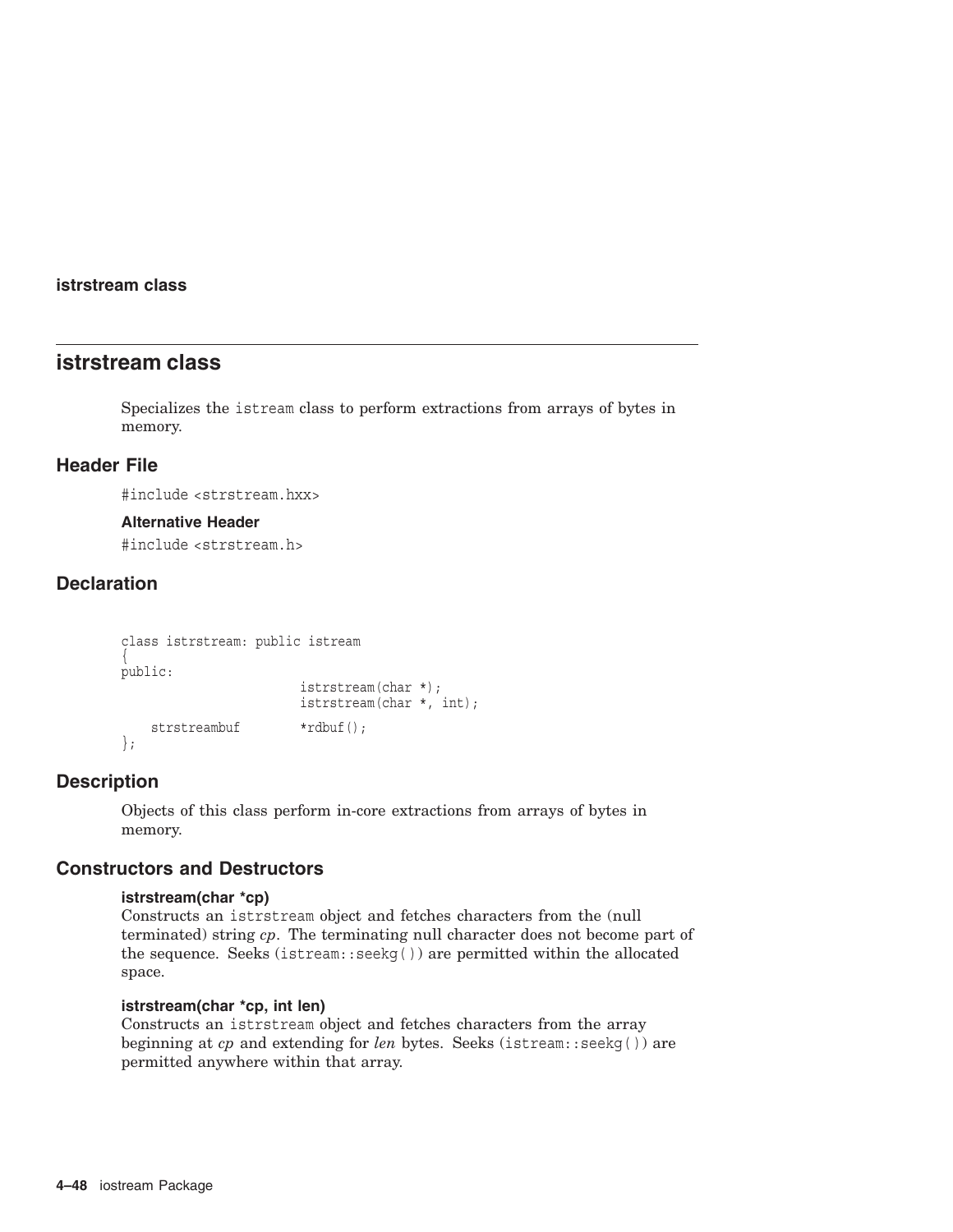**istrstream class**

# **Member Function**

## **strstreambuf \*rdbuf( )**

Returns the strstreambuf object associated with the istrstream object.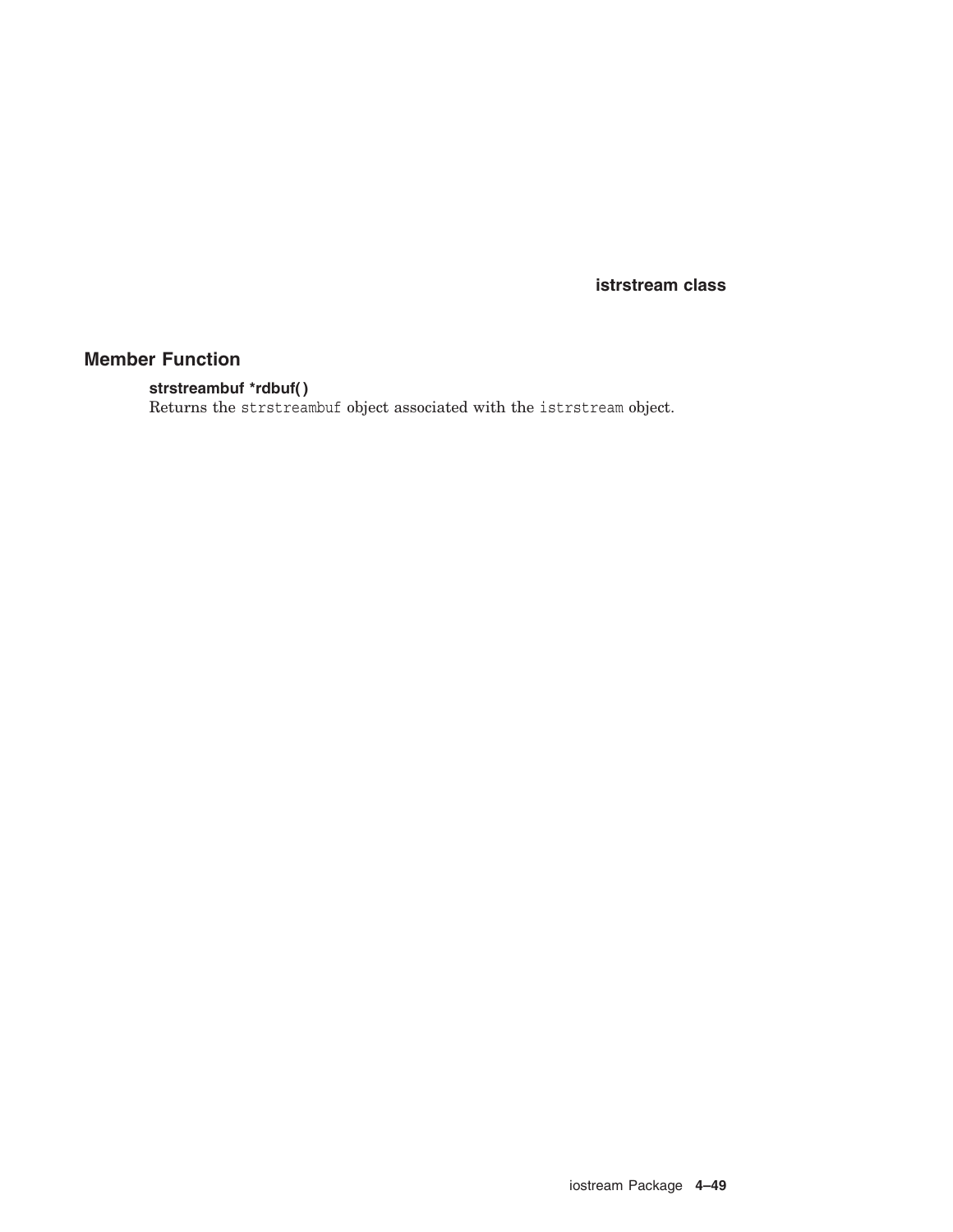# **OAPP(TYPE) class**

# **OAPP(TYPE) class**

For an ostream object, declares predefined parameterized applicators.

# **Header File**

#include <iomanip.hxx>

## **Alternative Header**

#include <iomanip.h>

# **Compile-Time Parameter**

*TYPE*—The type of the ostream object. It must be an identifier.

# **Declaration**

```
class OAPP(TYPE)
{
public:
   OAPP(TYPE)(ostream \&(*f)(ostream \&, TYPE));
    OMANIP(TYPE) operator()(TYPE a);
};
```
## **Constructor**

**OAPP(TYPE)(ostream &(\*f)(ostream &, TYPE))** Creates an applicator.

# **Operator**

## **OMANIP(TYPE) operator ( ) (TYPE a)**

Casts an object of type *a* into a manipulator function for an ostream object.

# **See Also**

OMANIP(TYPE) class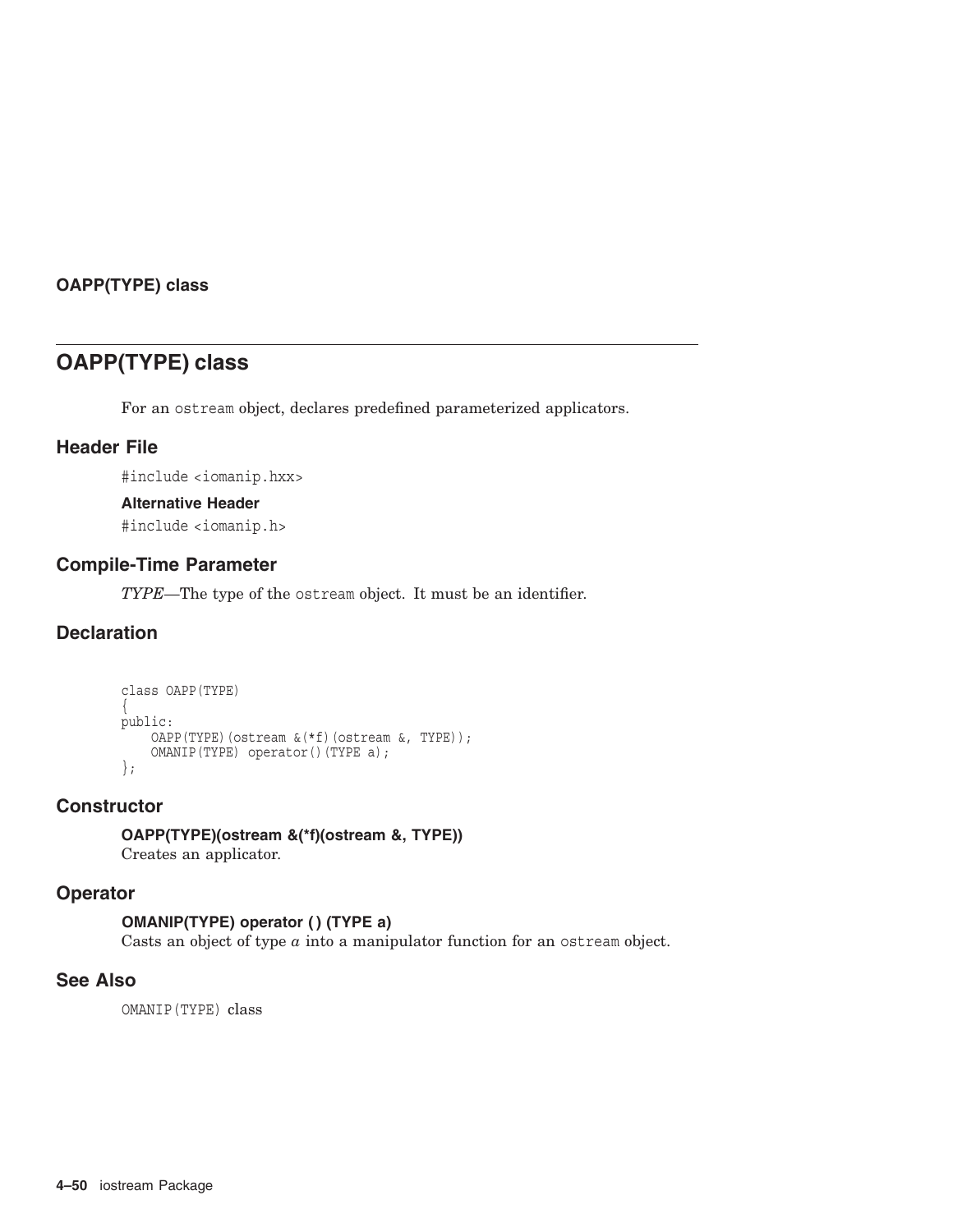# **ofstream class**

Supports output to files.

## **Header File**

#include <fstream.hxx>

## **Alternative Header**

#include <fstream.h>

# **Declaration**

```
class ofstream: public ostream
{
public:
                 ofstream();
                 ofstream(const char *name, int mode = ios::out,
                          int prot = filebuf::openprot);
                  ofstream(int fd);
                  ofstream(int fd, char *p, int len);
                 ~ofstream();
    void attach(int fd);<br>void close();
                 close();
    void open(const char *name, int mode = ios::out,
                         int prot = filebuf::openprot);
    filebuf *rdbuf();<br>void setbuf(ch;
                 setbuf(char *p, int len);
};
```
## **Description**

This class specializes the ostream class to files using a filebuf object to do the output. Your program can perform common operations, such as opening and closing files, without explicitly mentioning filebuf objects.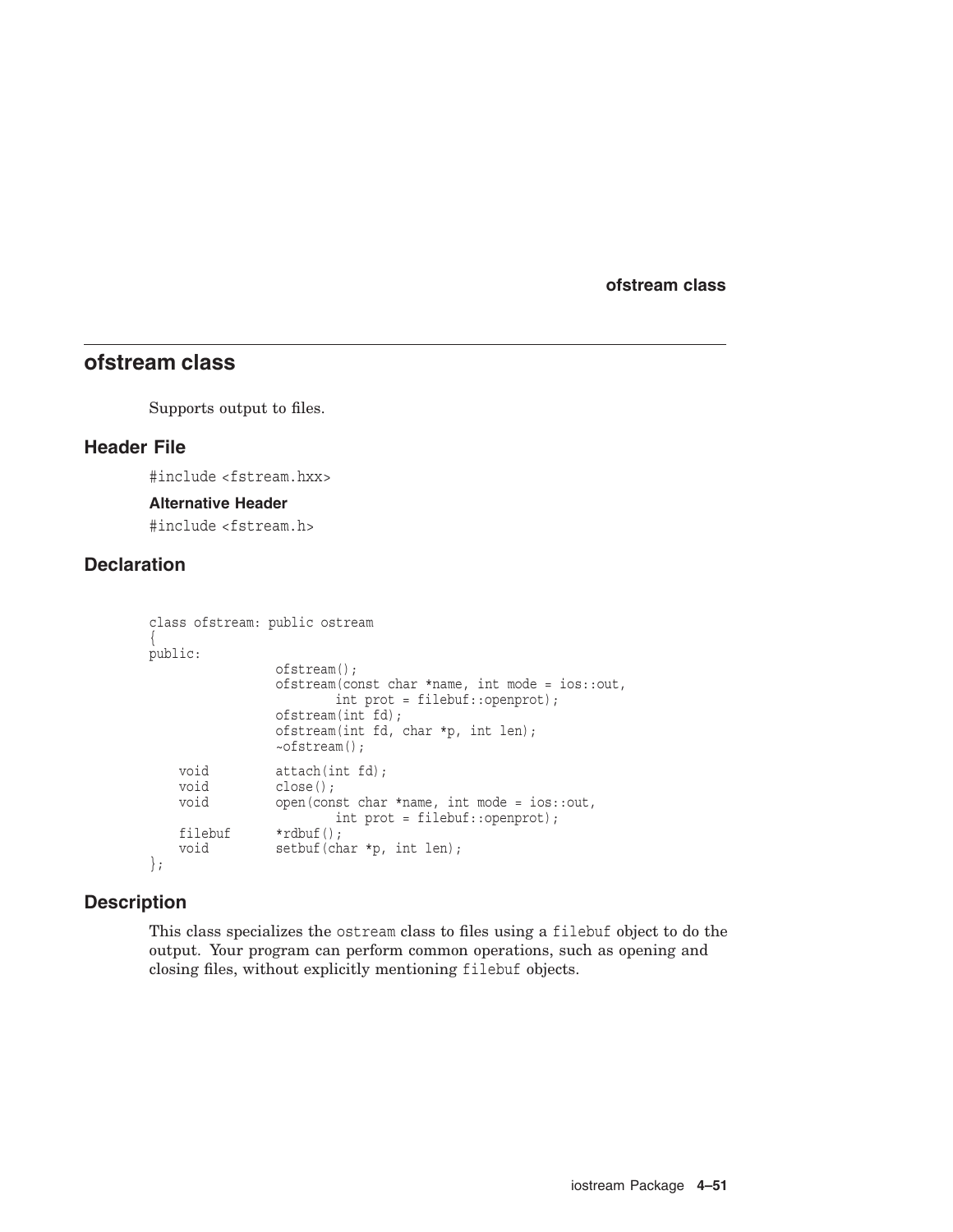# **Constructors and Destructors**

### **ofstream( )**

Constructs an unopened ofstream object.

## **ofstream(int fd)**

Constructs an ofstream object connected to a file whose descriptor is passed through the *fd* argument. The file must already be open.

### **ofstream(int fd, char \*p, int len)**

Constructs an ofstream object connected to a file whose descriptor is passed through the *fd* argument, and also initializes the associated filebuf object to use the *len* bytes starting at *p* as the reserve area. If *p* is null or *len* is 0, the filebuf object is unbuffered.

## **ofstream(const char \*name, int mode, int prot)**

Constructs an ofstream object and opens the file specified by the *name* argument. The *mode* and *prot* arguments specify the file open mode and protection. By default, *prot* is filebuf::openprot. If the open fails, the error state (io state) of the constructed of stream object indicates failure.

## **~ofstream( )**

Deletes an ofstream object.

## **Member Functions**

### **void attach(int fd)**

Connects an ofstream object to a file whose descriptor is passed through the *fd* argument. A failure occurs when the ifstream object is connected to a file, in which case ios::failbit is set in the ofstream object error state.

### **void close( )**

Closes any associated filebuf object and consequently breaks the connection of the ofstream object to the file. The error state of the ofstream object is cleared except on failure. A failure occurs when the call to the filebuf object close( ) function fails.

### **void open(const char \*name, int mode, int prot)**

Opens a file specified by the *name* argument and connects the ofstream object to it. If the file does not exist, the function tries to create it with the protection specified by the *prot* argument unless ios::nocreate is set. By default, *prot* is filebuf::openprot.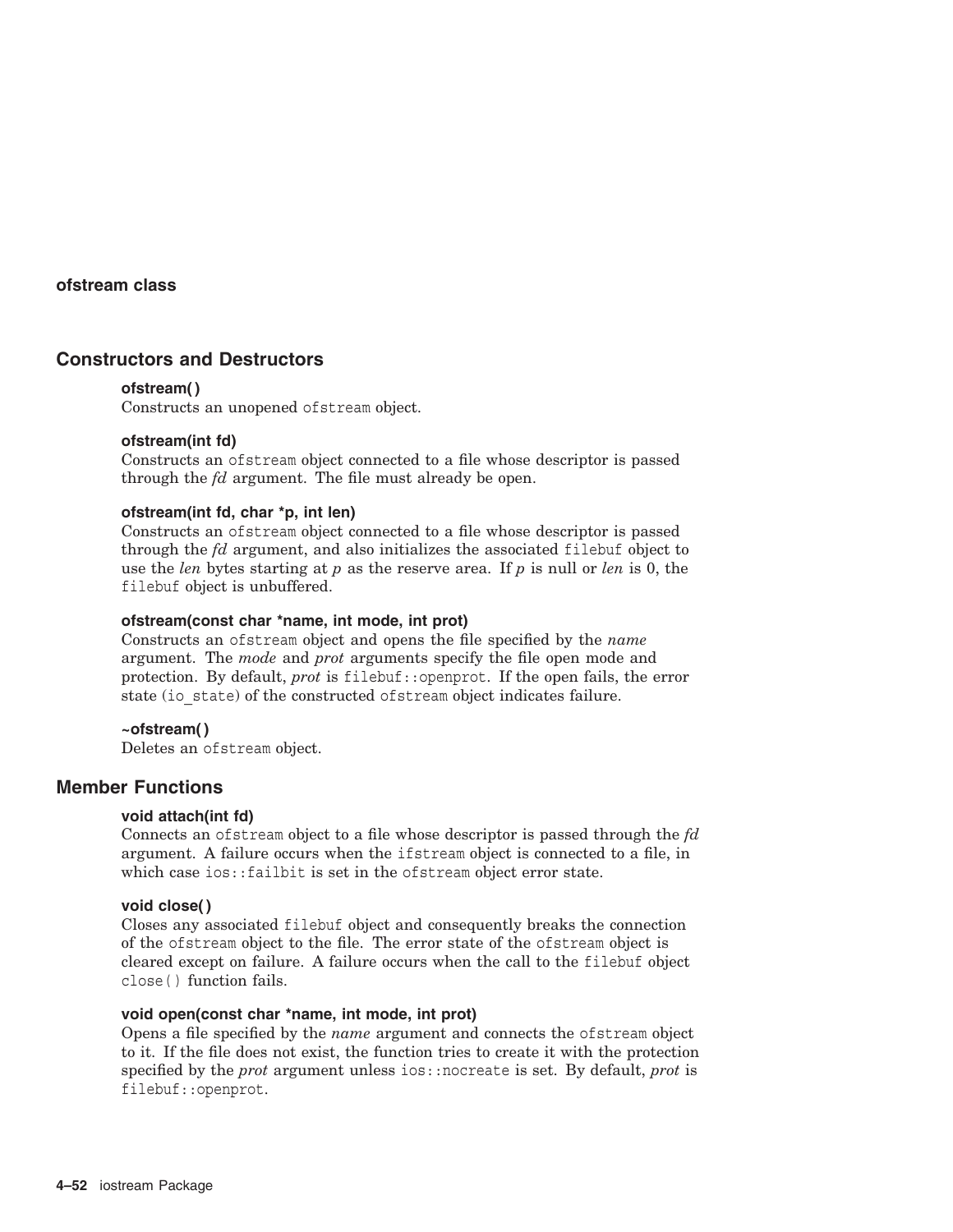Failure occurs if the ofstream object is open or when the call to the filebuf object open( ) function fails, in which case ios::failbit is set in the filebuf object's error state. The members of open\_mode are bits that may be joined together by or (and because this joining takes an int, open( ) takes an int rather than an open mode argument). For an explanation of the meanings of these bits in open mode, see the Enumerated Types section for the ios class.

### **filebuf \*rdbuf( )**

Returns a pointer to the filebuf object associated with the ofstream object. This function has the same meaning as  $ios::rdbuf()$ , but has a different type.

### **void setbuf(char \*p, int len)**

Calls the associated filebuf object setbuf( ) function to request space for a reserve area. A failure occurs if the filebuf object is open or if the call to rdbuf( )->setbuf fails for any other reason.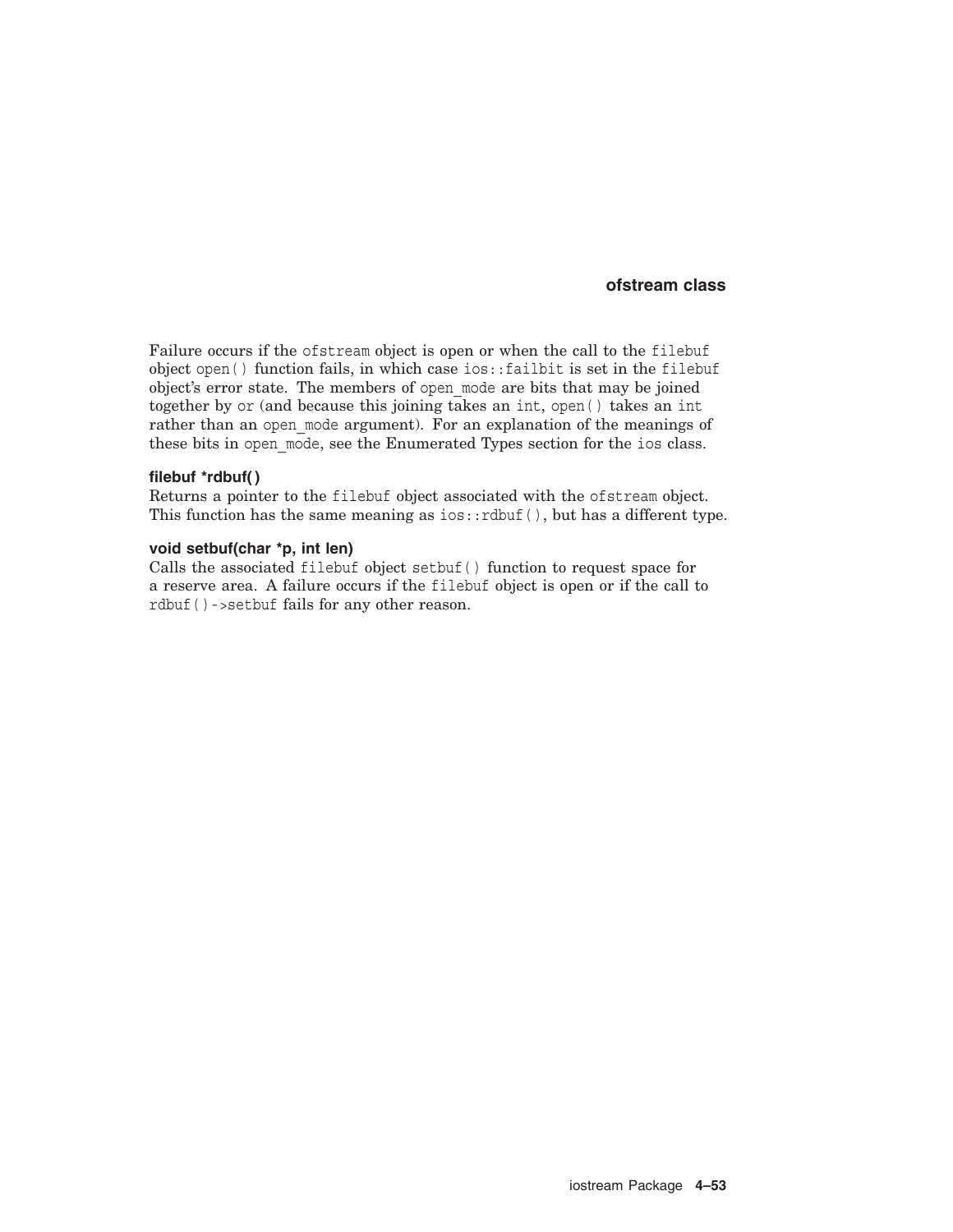## **OMANIP(TYPE) class**

# **OMANIP(TYPE) class**

For an ostream object, declares predefined parameterized manipulators and provides macros for user-defined parameterized manipulators.

# **Header File**

#include <iomanip.hxx>

## **Alternative Header**

#include <iomanip.h>

## **Compile-Time Parameter**

*TYPE*—The type of the ostream object. It must be an identifier.

# **Declaration**

```
class OMANIP(TYPE)
{
public:
    OMANIP(TYPE)(ostream &(*f)(ostream &, TYPE), T a );
    friend ostream &operator<<(ostream & s, OMANIP(TYPE) &m);
};
```
## **Description**

These manipulators serve the ostream class by producing some useful effect, such as embedding a function call in an expression containing a series of insertions and extractions. You also can use manipulators to shorten the long names and sequences of operations required by the ostream class.

In its simplest form, a manipulator takes an ostream& argument, operates on it in some way, and returns it.

# **Constructor**

**OMANIP(TYPE)(ostream &(\*f)(ostream &, TYPE), T a )** Creates a manipulator.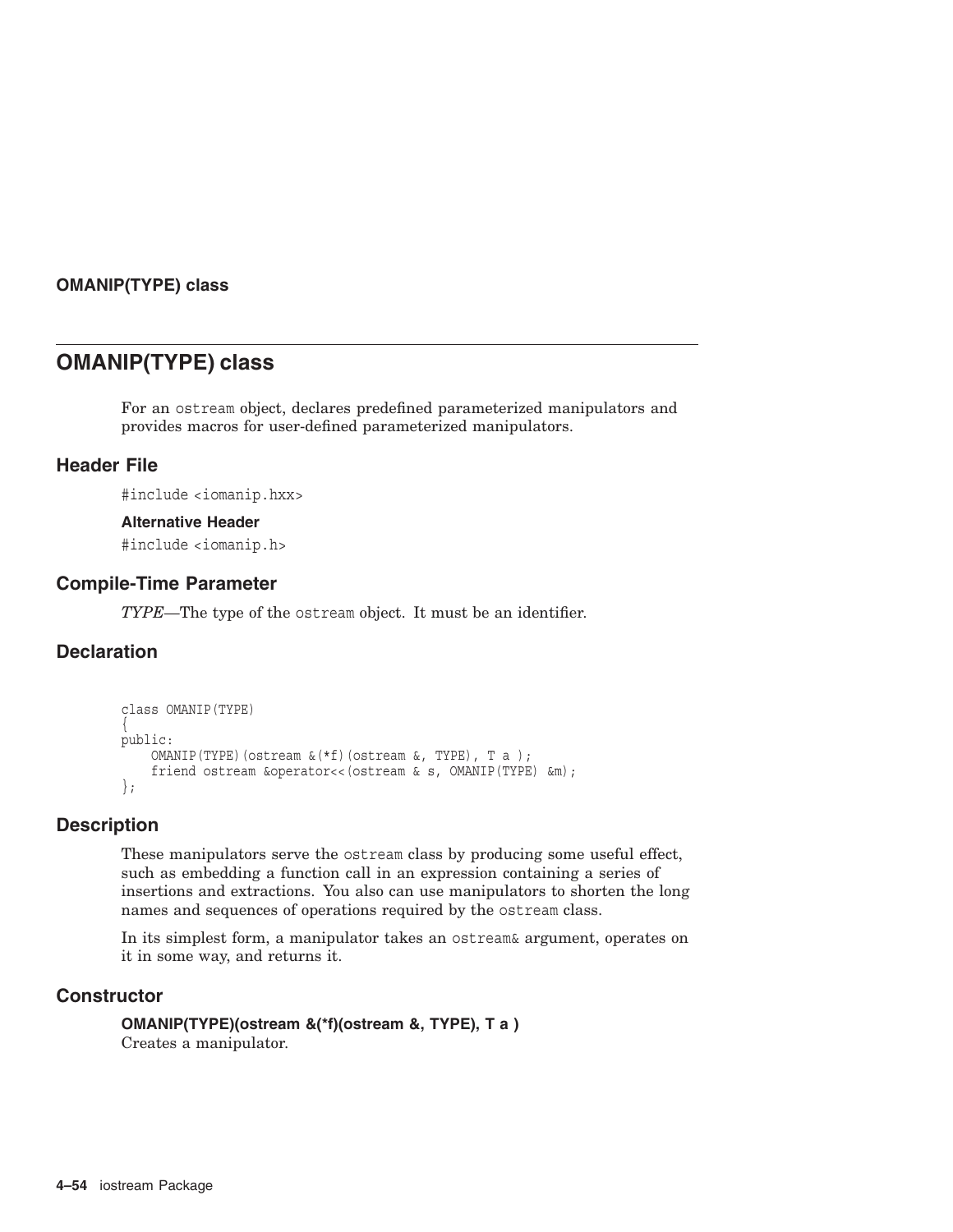**OMANIP(TYPE) class**

# **Operator**

**ostream &operator << (ostream & s, OMANIP(TYPE) &m)** Sends data to an ostream object.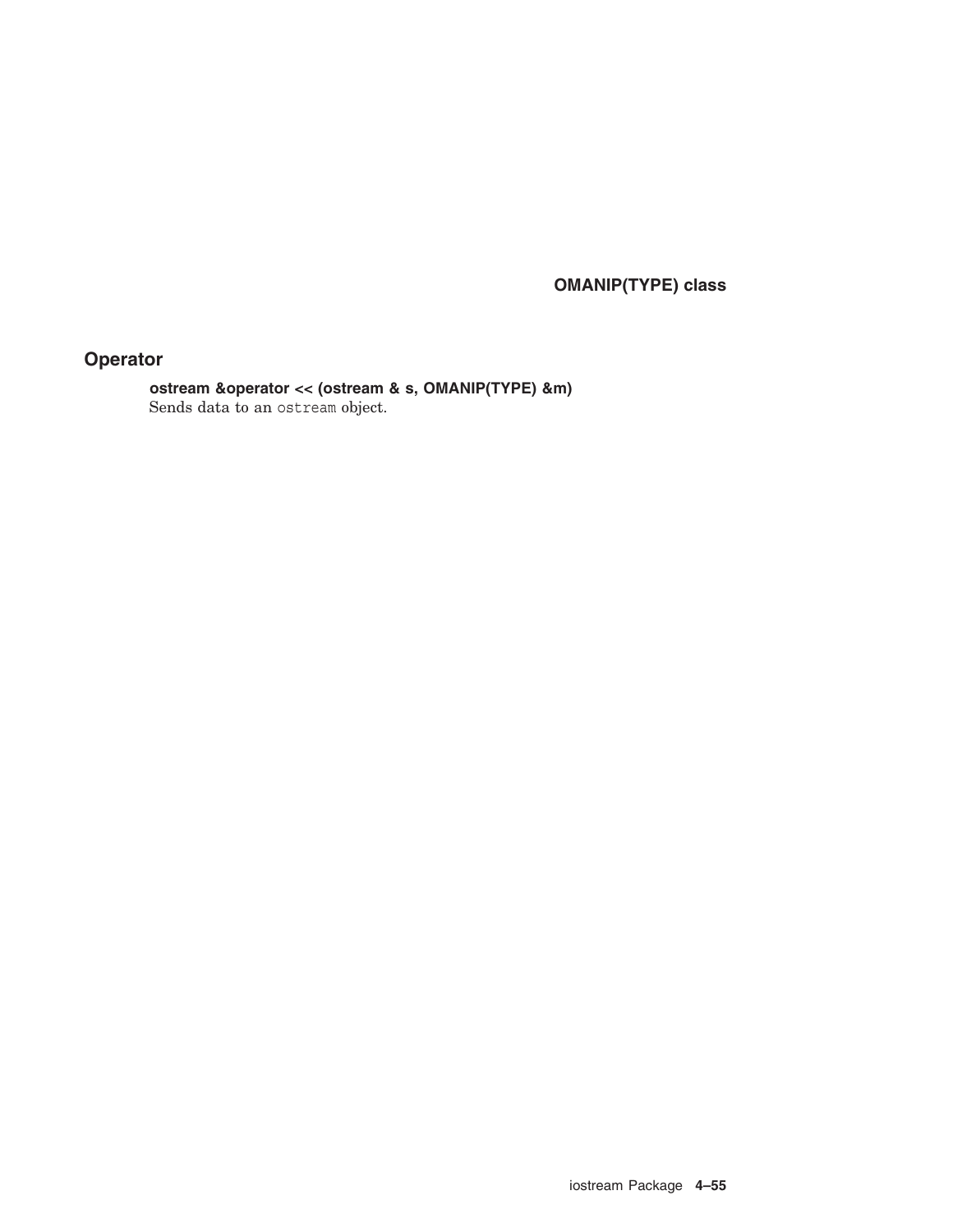# **ostream class**

Supports insertion into streambuf objects.

# **Header File**

#include <iostream.hxx>

## **Alternative Header**

#include <iostream.h>

# **Declaration**

```
class ostream : virtual public ios
{
public:
                      ostream(streambuf *);
   virtual \simostream();
   ostream &flush();
   int opfx();<br>void osfx();
                    osfx();
    ostream &put(char c);
    ostream &seekp(streampos);
    ostream &seekp(streamoff, seek_dir);
    streampos tellp();
    ostream &write(const char *ptr, int n);
    inline ostream &write(const unsigned char *ptr, int n);
    ostream &operator<<(const char *);
    ostream &operator<<(char);
    inline ostream &operator<<(short);
    ostream &operator<<(int);
    ostream &operator<<(long);
    ostream &operator<<(float);
   ostream &operator<<(double);
   ostream &operator<<(const unsigned char *);
    inline ostream &operator<<(unsigned char);
    inline ostream &operator<<(unsigned short);
    ostream &operator<<(unsigned int);
   ostream &operator<<(unsigned long);
   ostream \&operator < (void *);ostream \&\text{operator}\\&\times(\text{stream}\&\{\star\})\;;\nonumber\\ inline ostream \&\text{operator}\\&\times(\text{system}\&\{\star\})\&\text{operator}(<x) (ostream \&(*f) (ostream \&));
   ostream \&\text{operator}(<\text{ios }\&(*f)(\text{ios }\&));
```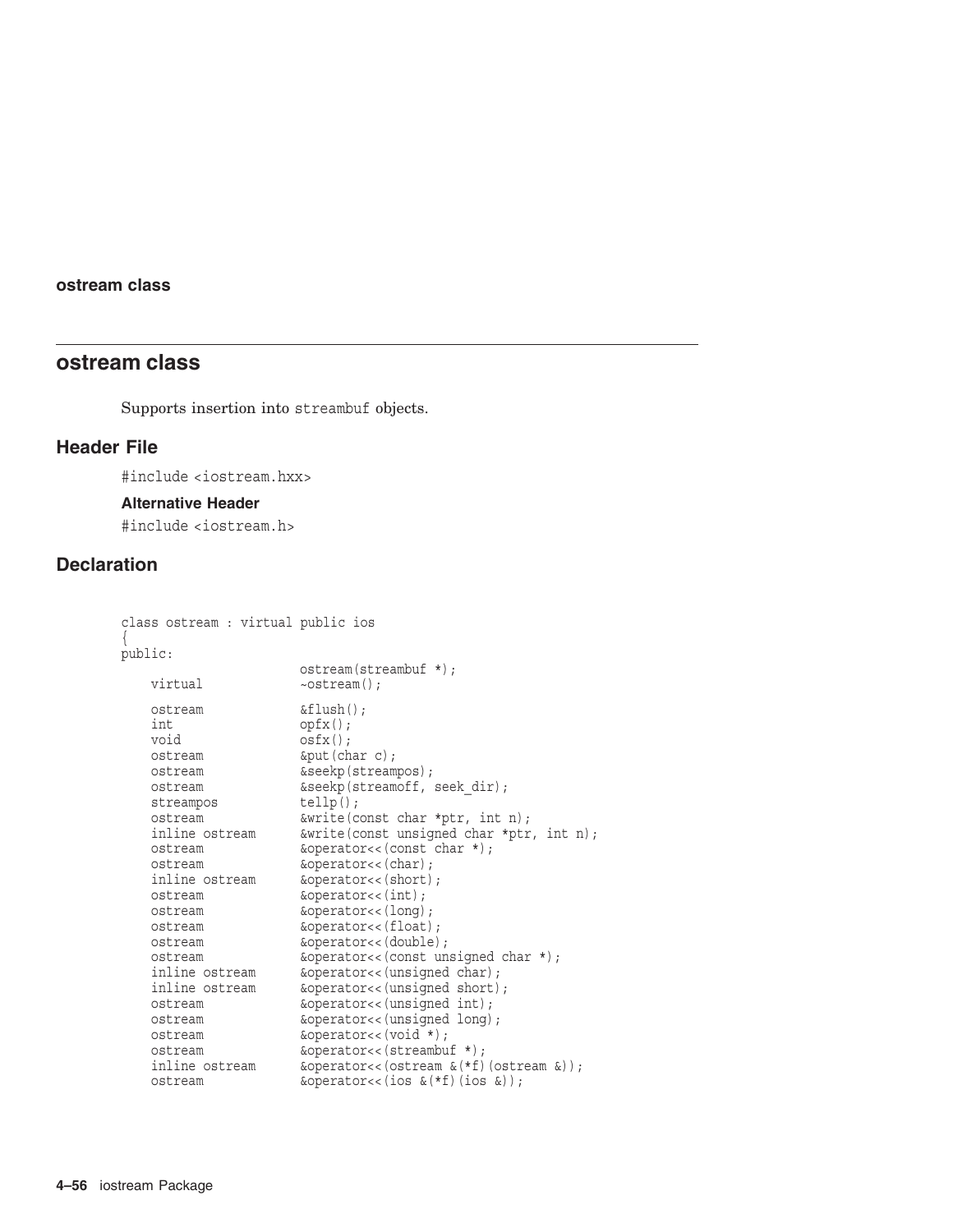```
protected:
                         ostream();
};
```
# **Description**

Objects of this class perform formatted and unformatted insertions into streambuf objects.

## **Constructors and Destructors**

### **ostream(streambuf \*b)**

Constructs an istream object. It initializes ios state variables and associates the buffer *b* with the ostream object.

### **virtual ~ostream( )**

Deletes an ostream object.

## **Overloaded Operators**

The following operators are all formatted output inserters. Given the expression *outs*  $\langle x, x \rangle$  these operators insert into *outs*.rdbuf() a sequence of characters representing *x*. The argument to the operator determines the type of *x*. Insertions are performed after a call to *outs*.opfx( ) only if that call returns nonzero. Errors are indicated by setting the error state of the ostream object. The ostream object is always returned.

Conversion of  $x$  to a sequence of characters depends on the type of  $x$  and on the values of the ostream object's format state flags and variables. Padding occurs after this representation is determined. If  $width()$  is greater than 0, and the representation contains fewer than width( ) characters, then the function adds enough fill( ) characters to bring the total number of characters to  $ios::width()$ . If  $ios::left()$  is set, the sequence is left-adjusted; that is, the function puts the padding after the sequence of characters. If ios:: $\text{right}( )$  is set, the padding is added before the character sequence. If ios::internal() is set, the padding is added after any leading sign or base indication and before the characters that represent the value.  $i \circ s : \text{width}( )$  is reset to 0 but all other format variables are unchanged. The full sequence (padding plus representation) is inserted into the ostream object rdbuf( ) function.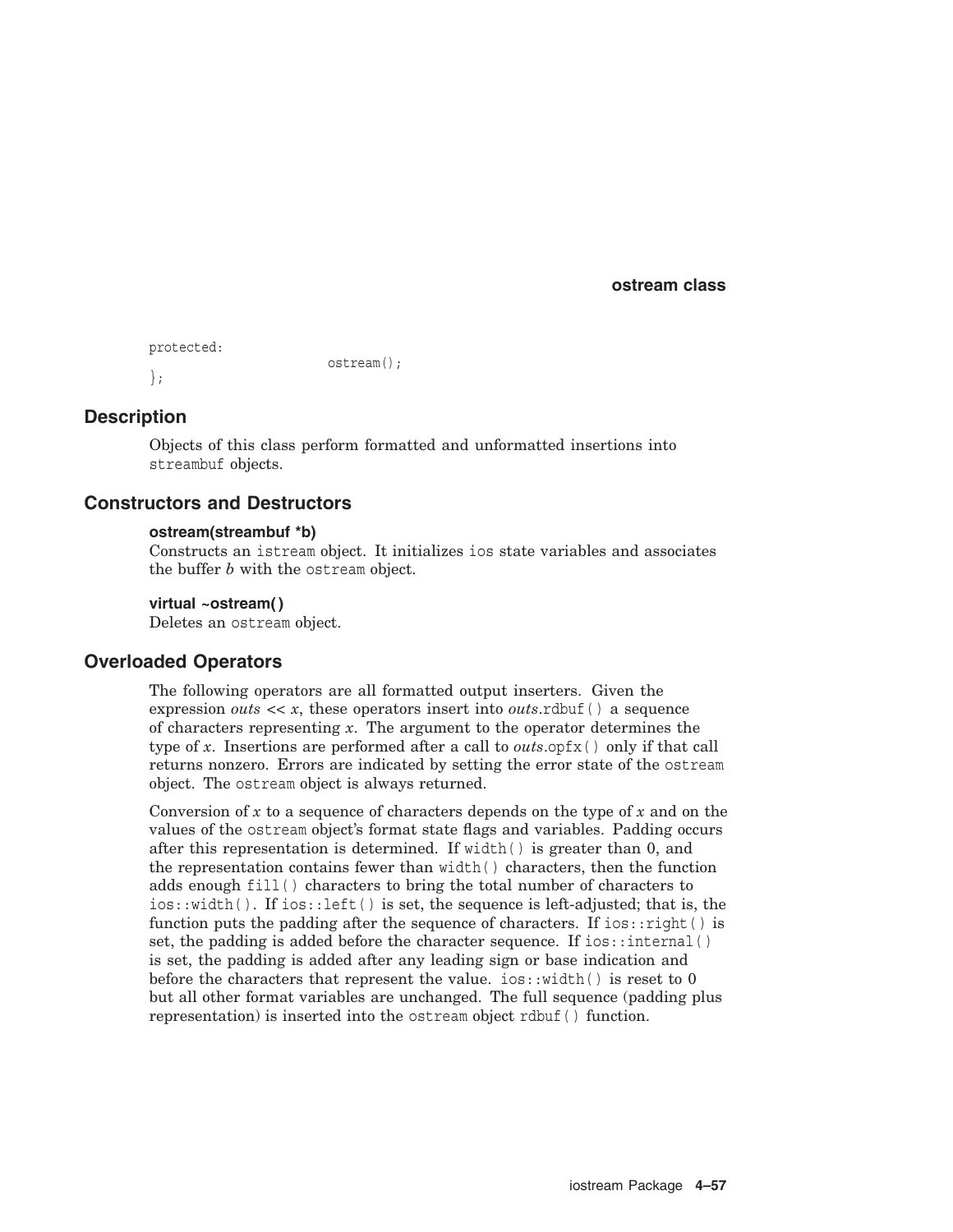```
ostream &operator << (char x)
ostream &operator << (unsigned char x)
Inserts a character x. No special conversion is needed.
```

```
ostream &operator << (const char *x)
ostream &operator << (const unsigned char *x)
Inserts a sequence of characters up to (but not including) the terminating null
of the string that x points at.
```

```
ostream &operator << (short x)
ostream &operator << (int x)
ostream &operator << (long x)
ostream &operator << (unsigned short x)
ostream &operator << (unsigned int x)
ostream &operator << (unsigned long x)
Inserts characters as follows:
```
- If  $x$  is positive, the representation contains a sequence of octal digits if ios::oct is set in the ios object format flags, decimal digits if ios::dec is set, or hexadecimal digits if  $i \circ s$ : hex is set. If none of these flags are set, the conversion defaults to decimal.
- If *x* is negative, decimal conversion includes a minus sign  $(-)$  followed by decimal digits.
- If  $x$  is positive and ios:  $:$  showpos is set, decimal conversion includes a plus sign (+) followed by decimal digits.
- Conversions other than decimal treat all values as unsigned.
- If ios::showbase is set, the hexadecimal representation contains 0x before the hexadecimal digits or  $0X$  if ios:: uppercase is set; the octal representation contains a leading 0.

# **ostream &operator << (float x) ostream &operator << (double x)**

Converts the arguments according to the current values of the ostream object's precision( ) function, the ostream object's width( ) function, and the ostream object's format flags: ios::scientific, ios::fixed, and ios::uppercase. The default value for the ostream object's precision( ) function is 6. If neither ios::scientific nor ios::fixed is set, the value of *x* determines whether the representation uses scientific or fixed notation.

## **ostream &operator << (void \*v)**

Converts pointers to integral values and then converts them to hexadecimal numbers as if ios:: showbase was set.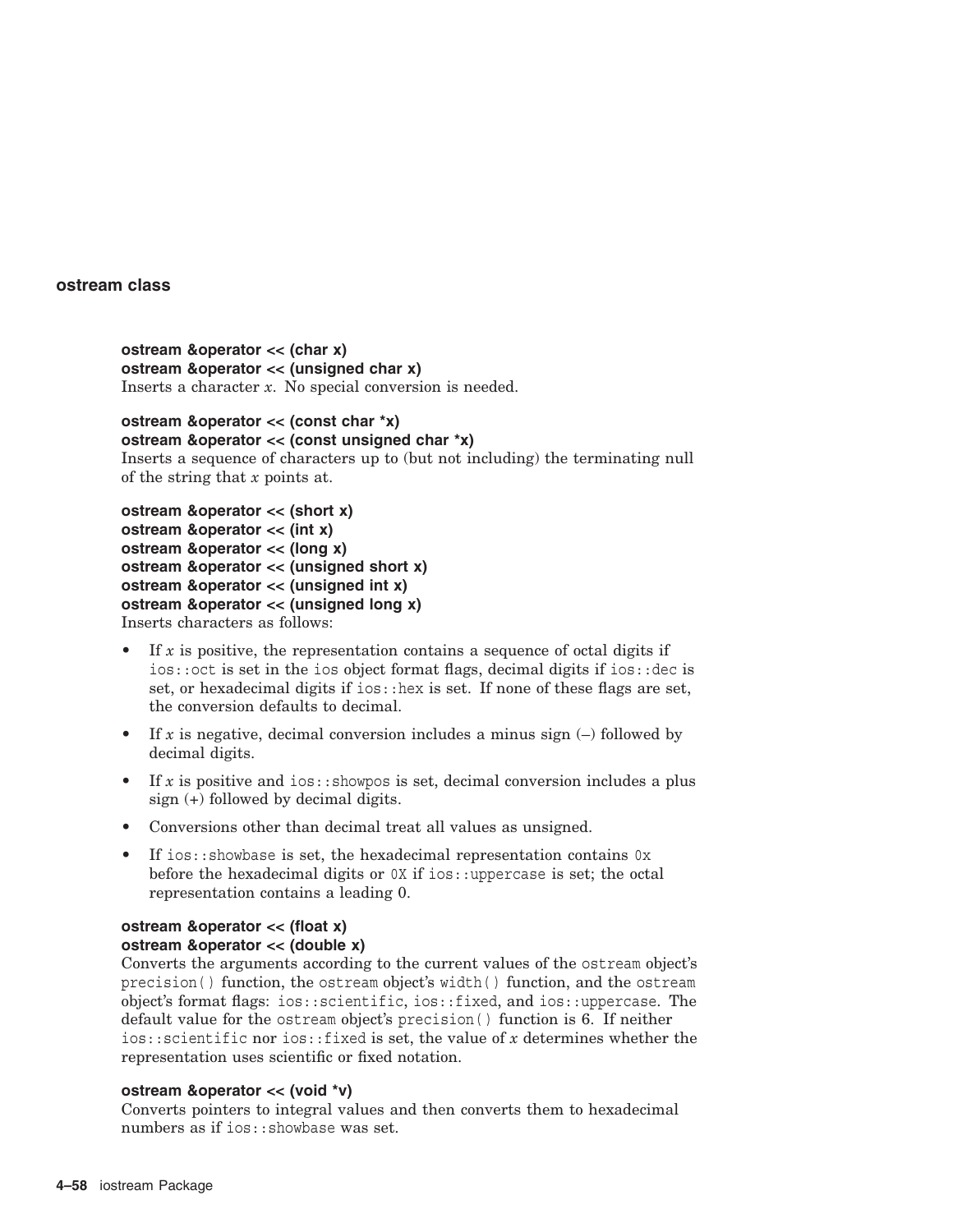### **ostream &operator << (streambuf \*sb)**

Given the expression *outs*  $\langle \cdot \rangle$  *sb*, inserts into *sb*.rdbuf() the sequence of characters that can be fetched from *sb*. When no more characters can be fetched from *sb*, insertion stops. This function does no padding. It always returns the ostream object.

#### **ostream &operator << (ios &(\*f)(ios &))**

Calls an ios object manipulator function *f* for an ostream object.

## **ostream &operator << (ostream &(\*f)(ostream &))**

Calls an ostream object manipulator function *f* for an ostream object.

# **Other Member Functions**

## **ostream &flush( )**

Calls the ostream object's rdbuf( )->sync( ) function to consume (that is, write to the external file) any characters that may have been stored into a streambuf object but are not yet consumed.

#### **int opfx( )**

Performs output prefix actions. If the error state of the ostream object is nonzero, it returns immediately. If the value of the ostream object's tie( ) function is not null, it is flushed. The function returns nonzero except when the error state of the ostream object is nonzero.

#### **void osfx( )**

Performs output suffix actions before returning from inserters. If ios::unitbuf is set, this function flushes the ostream object. If ios::stdio is set, the function flushes stdout and stderr. It is called by all predefined inserters, and should also be called by user-defined inserters after any direct manipulation of the streambuf object. It is not called by the binary output functions.

### **ostream &ostream::put(char c)**

Inserts *c* into the ostream object's rdbuf( ) function. It sets the error state if the insertion fails.

**ostream &seekp(streampos) ostream &seekp(streamoff, seek\_dir)** Repositions the put pointer of the ostream object's rdbuf( ) function.

#### **streampos tellp( )**

Returns the current position of the put pointer belonging to the ostream object's rdbuf( ) function.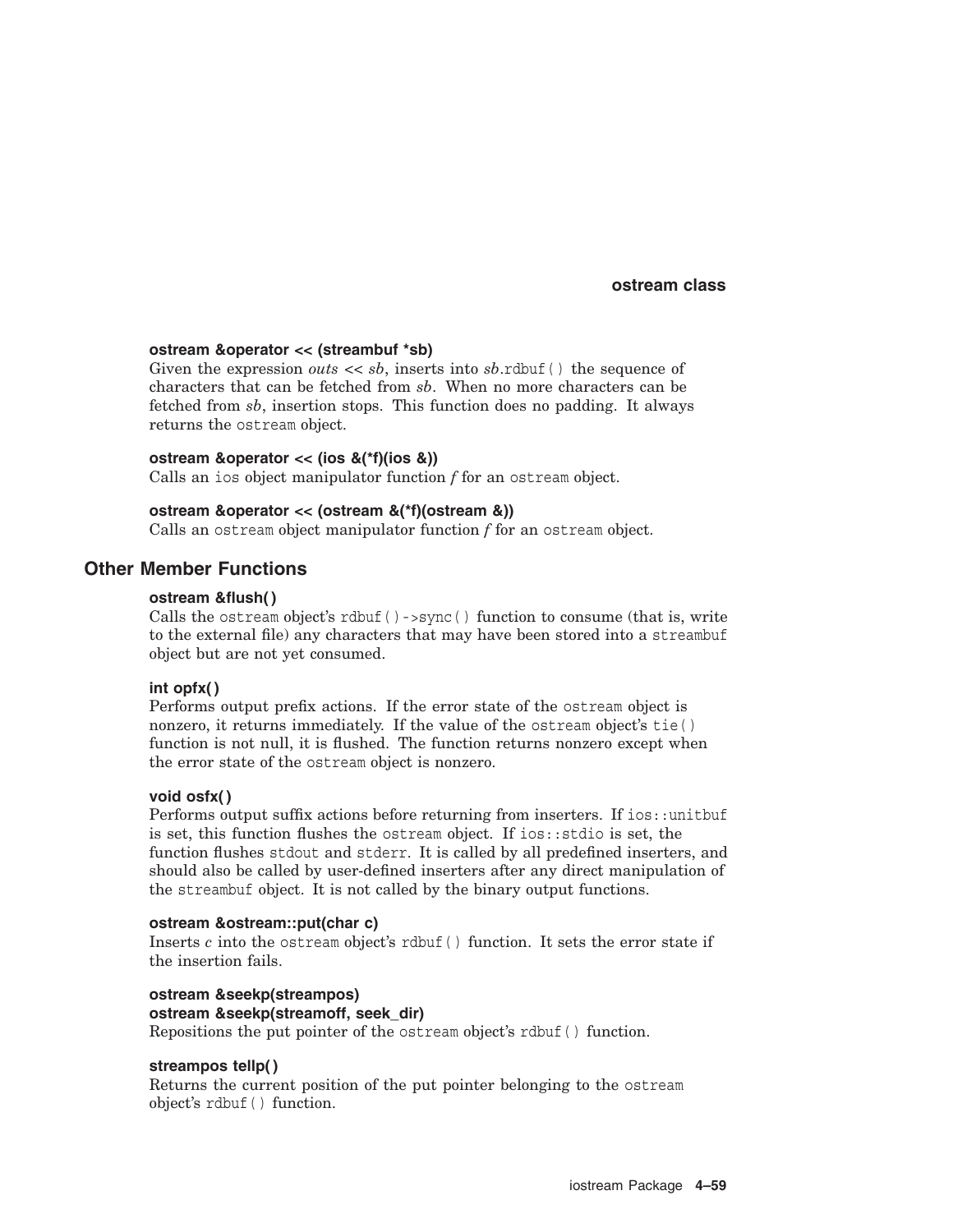**ostream &write(const char \*ptr, int n) ostream &write(const unsigned char \*ptr, int n)** Inserts the *n* characters starting at *ptr* into the ostream object's rdbuf( ) function. These characters may include zeros; that is, *ptr* need not be a null-terminated string.

# **Example**

char  $c = 'Z'$ ; cout.put(c);

Inserts a single character (Z) into cout.

## **See Also**

ostream\_withassign class ostrstream class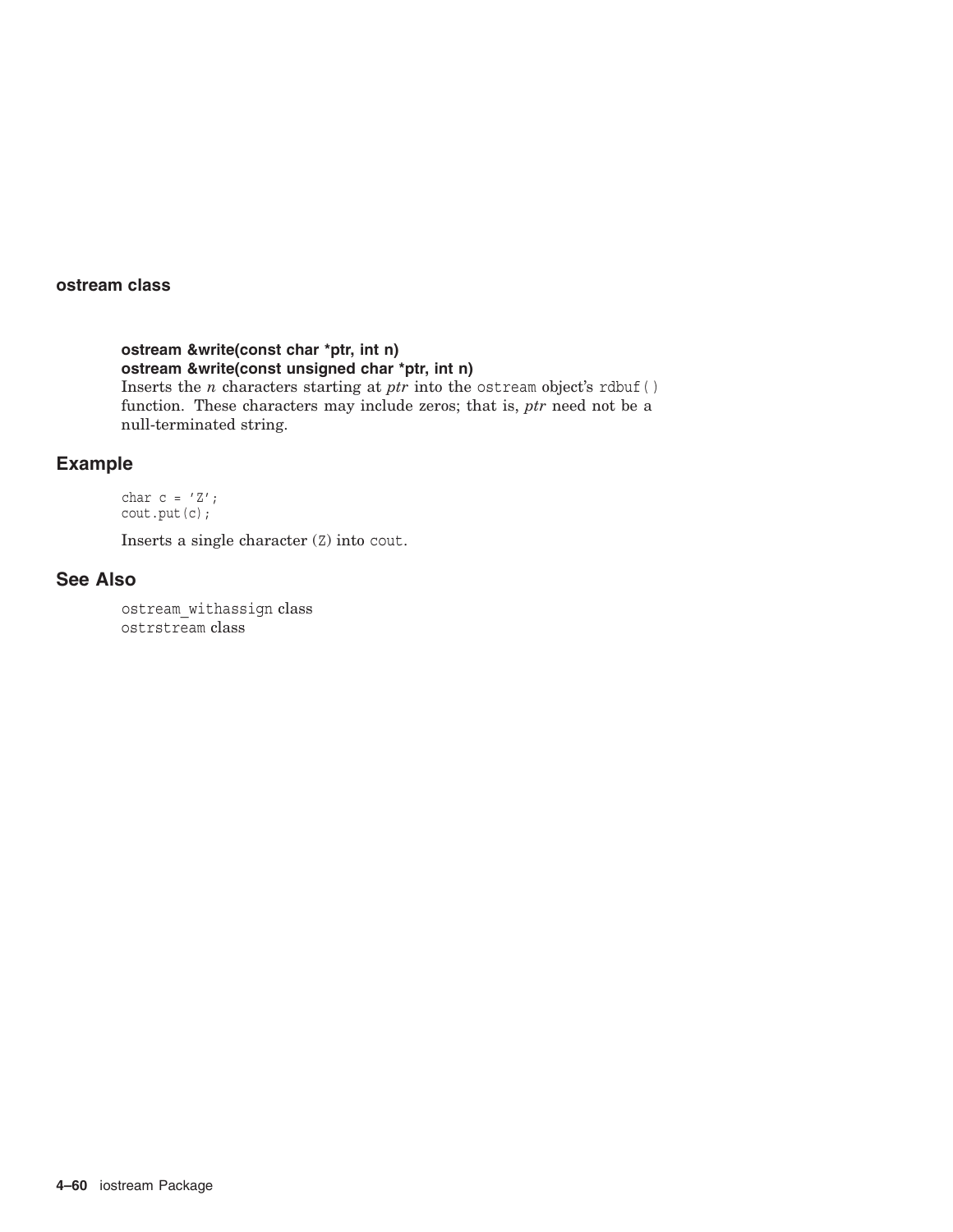## **ostream\_withassign class**

# **ostream\_withassign class**

Adds an assignment operator and a constructor with no operands to the ostream class.

## **Header File**

#include <iostream.hxx>

### **Alternative Header**

#include <iostream.h>

# **Declaration**

```
class ostream_withassign: public ostream
{
public:
                      ostream withassign();
   virtual \simostream withassign();
   ostream withassign &operator=(ostream &);
   ostream_withassign &operator=(streambuf *); };
```
# **Description**

This class adds an assignment operator and a constructor with no operands to the ostream class.

## **Constructors and Destructors**

```
ostream_withassign( )
```
Constructs an ostream\_withassign object; it does no initialization.

## **virtual ~ostream\_withassign( )**

Deletes an ostream\_withassign object; no user action is required.

## **Overloaded Operators**

## **ostream\_withassign &operator = (ostream &s)**

Associates *s*.rdbuf( ) with the ostream\_withassign object and initializes the entire state of that object.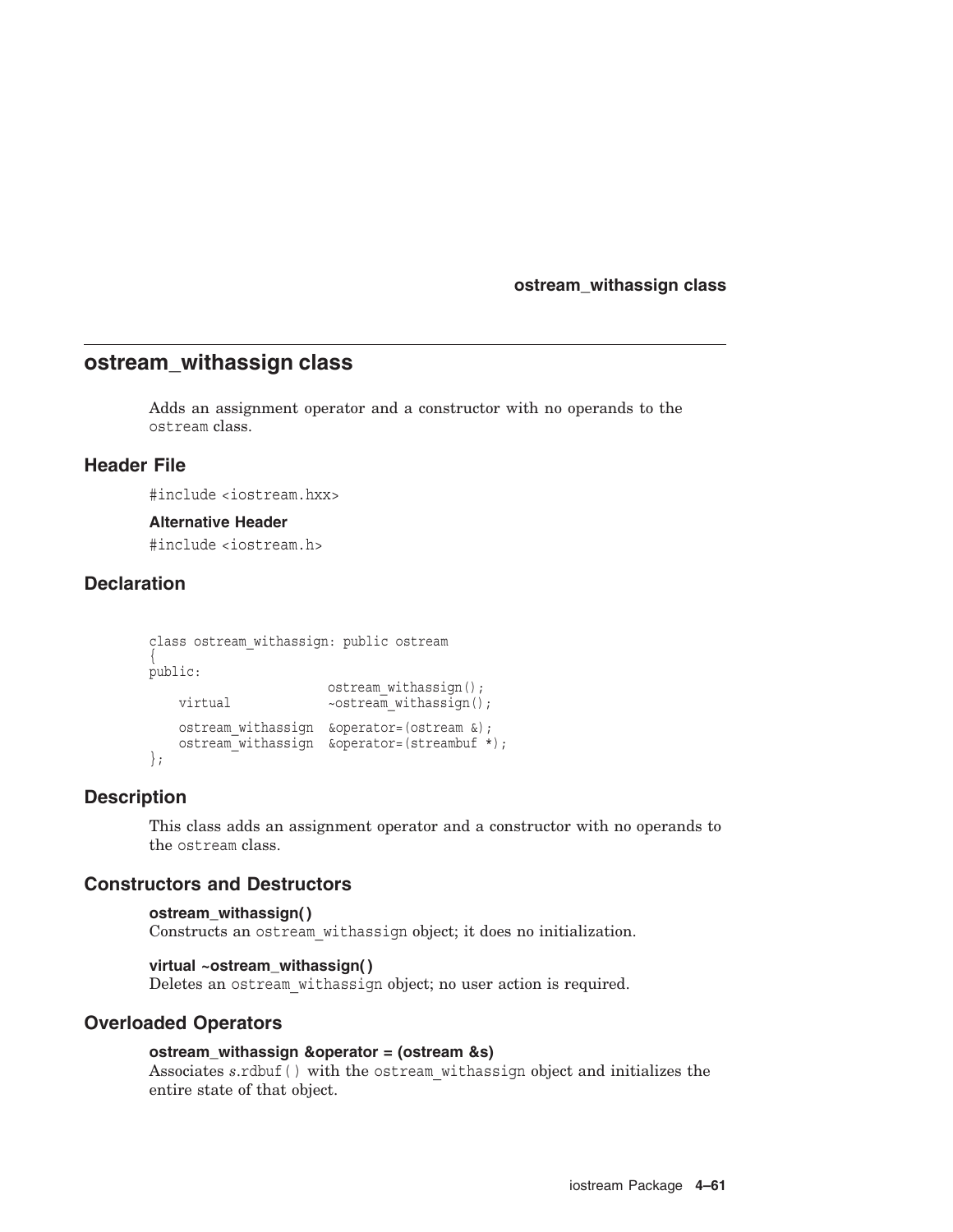# **ostream\_withassign class**

# **ostream\_withassign &operator = (streambuf \*sb)**

Associates *sb* with an ostream\_withassign object and initializes the entire state of that object.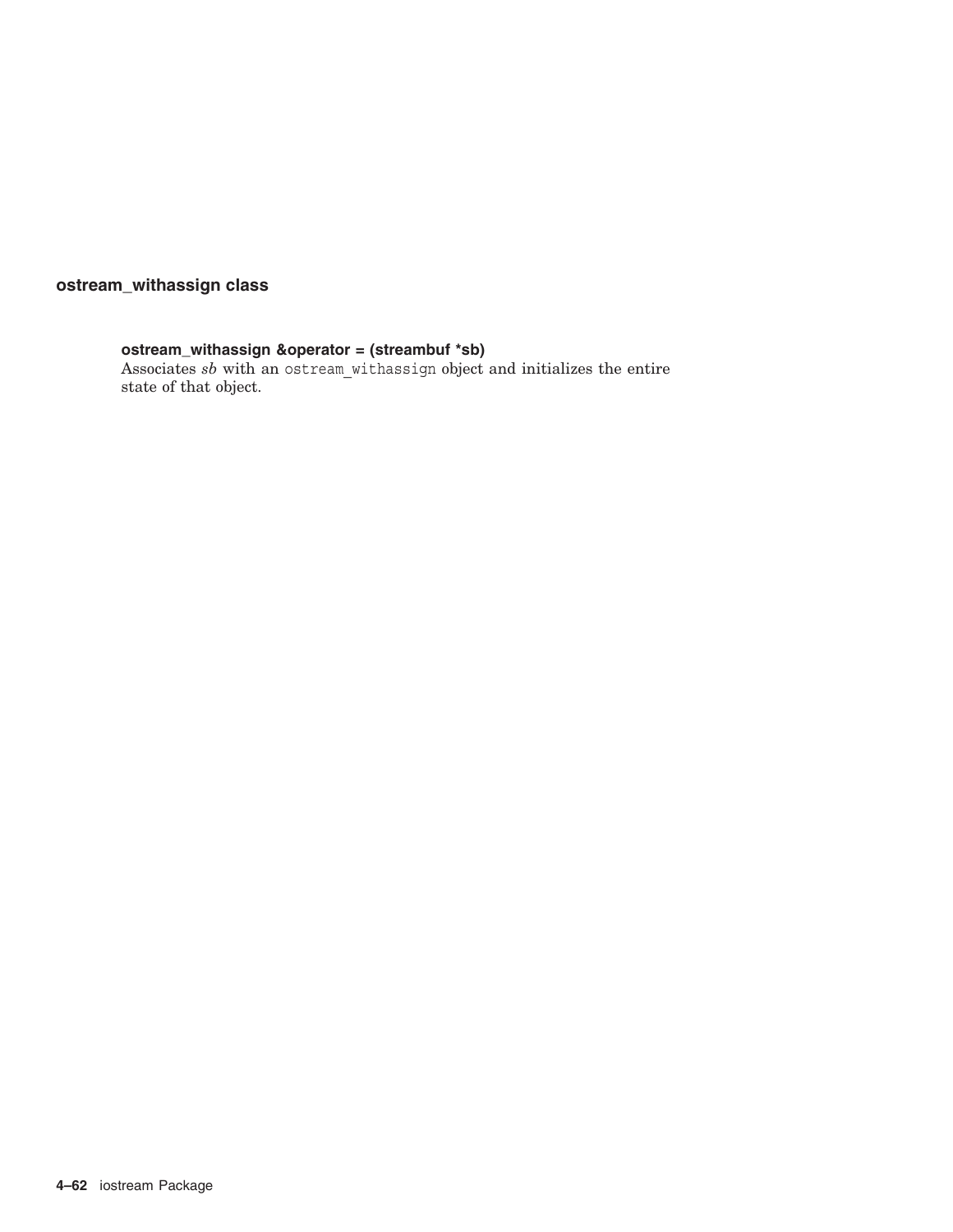**ostrstream class**

# **ostrstream class**

Supports the insertion of characters into arrays of bytes in memory.

## **Header File**

#include <strstream.hxx>

### **Alternative Header**

#include <strstream.h>

# **Declaration**

```
class ostrstream: public ostream
{
public:
                               ostrstream();
                               ostrstream(char *, int, int = ios::out);
                               ~ostrstream();
       int<br>strstreambuf \begin{array}{ll} 1, & \text{pcount}(x) \\ \text{strstreambut} & \text{rdbuf}(x) \end{array}strstreambuf
       char *str();
};
```
## **Description**

This class specializes the ostream class for in-core operations by providing members that insert characters into arrays of bytes in memory.

## **Constructors and Destructors**

## **ostrstream( )**

Constructs an ostrstream object and dynamically allocates space to hold stored characters.

## **ostrstream::ostrstream(char \*cp, int n, int mode)**

Constructs an ostrstream object and stores characters into the array starting at *cp* and continuing for *n* bytes. If ios::ate or ios::app is set in *mode*, the function takes *cp* to be a null-terminated string and it begins storing at the null character; otherwise, it begins storing at *cp*. Seeks are allowed anywhere in the array.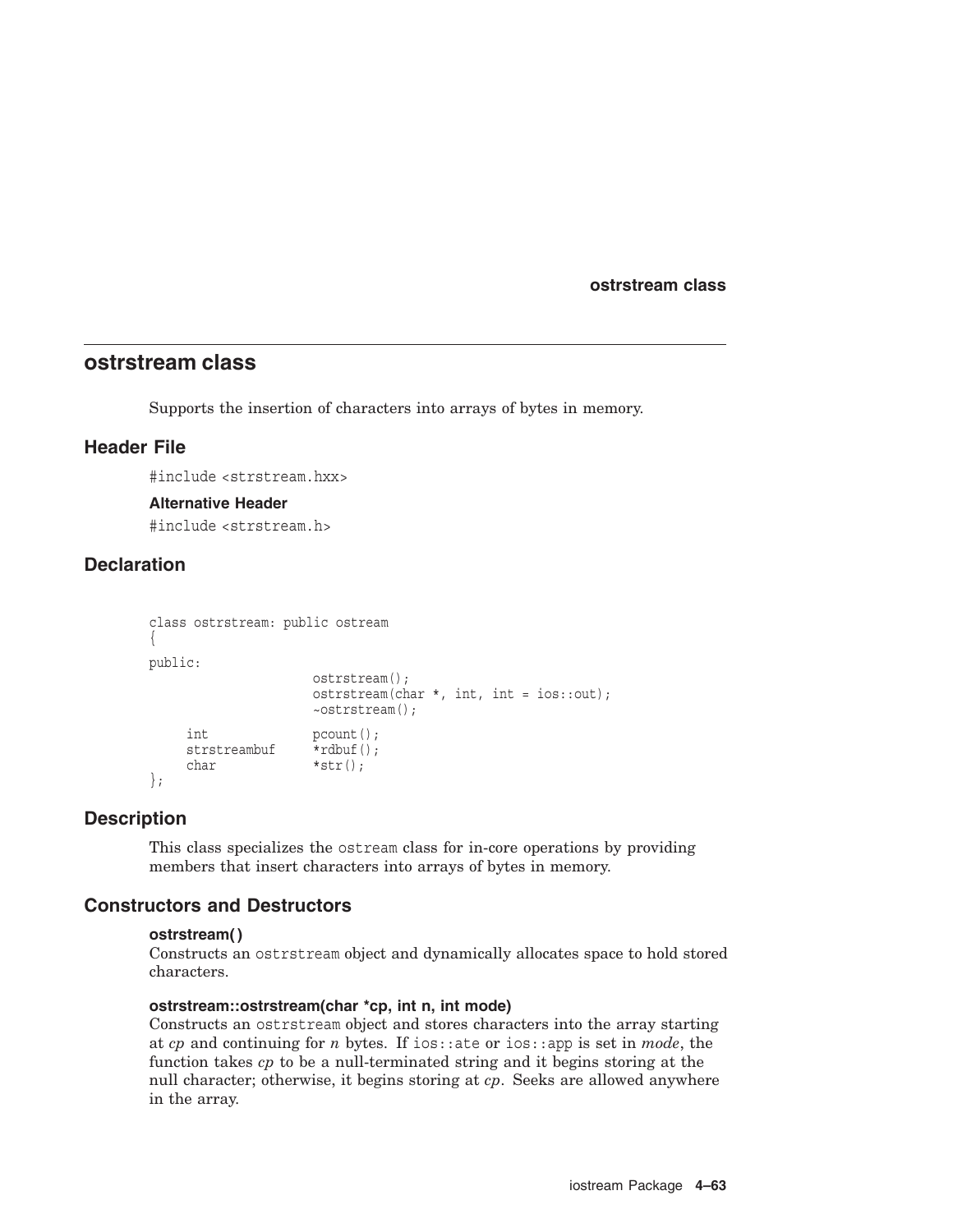## **ostrstream class**

### **~ostrstream( )**

Deletes an ostrstream object.

## **Member Functions**

## **int pcount( )**

Returns the number of bytes that have been stored into the buffer. This function is useful when binary data has been stored and the ostrstream object str( ) function does not point to a null-terminated string.

## **strstreambuf \*rdbuf( )**

Returns the strstreambuf associated with the ostrstream object.

### **char \*str( )**

Returns a pointer to the array being used and freezes the array. After str( ) has been called, the effect of storing more characters into the strstream object is undefined. If the strstream object was constructed with an explicit array, the function returns a pointer to the array; otherwise, it returns a pointer to a dynamically allocated area. Until str( ) is called, deleting the dynamically allocated area is the responsibility of the strstream object. After str( ) returns, dynamic allocation becomes the responsibility of the user program.

## **Example**

char  $*$ bptr =  $bf$ .str()

Initializes the variable *bptr* with the address of the array associated with the ostrstream object bf. This lets you manipulate the array through *bptr* just as you would any character array.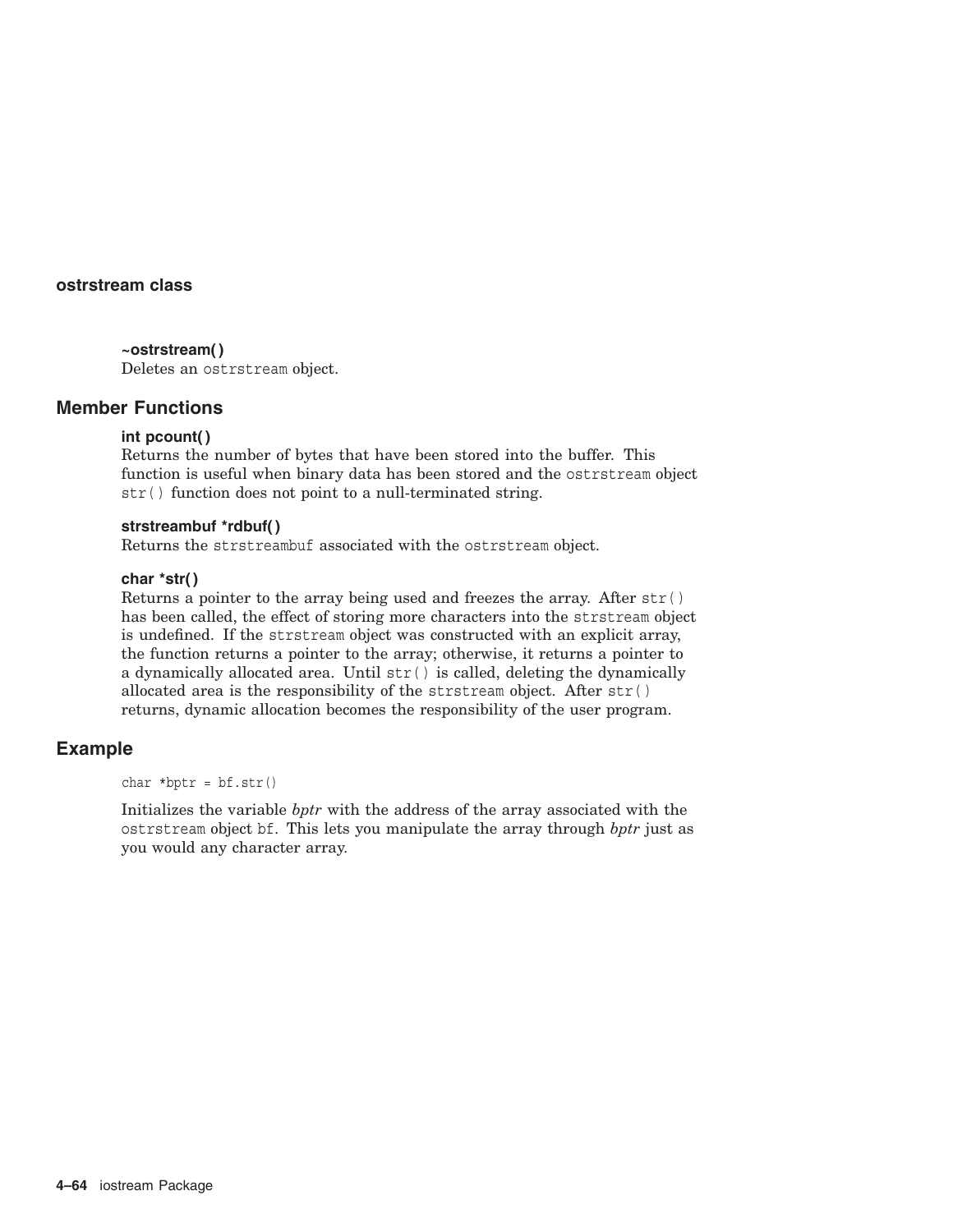# **SAPP(TYPE) class**

# **SAPP(TYPE) class**

Defines parameterized applicators for an ios object.

# **Header File**

#include <iomanip.hxx>

## **Alternative Header**

#include <iomanip.h>

# **Compile-Time Parameter**

*TYPE*—The type of the ios object. It must be an identifier.

# **Declaration**

```
class SAPP(TYPE)
{
public:
    SAPP(TYPE)(ios &(*f)(ios &, TYPE));
    SMANIP(TYPE) operator()(TYPE a);
};
```
# **Constructor**

**SAPP(TYPE)(ios &(\*f)(ios &, TYPE))** Creates an applicator.

## **Operator**

# **SMANIP(TYPE) operator ( ) (TYPE a)**

Casts an object of type *a* into a manipulator function for an istream or ostream object.

# **See Also**

SMANIP(TYPE) class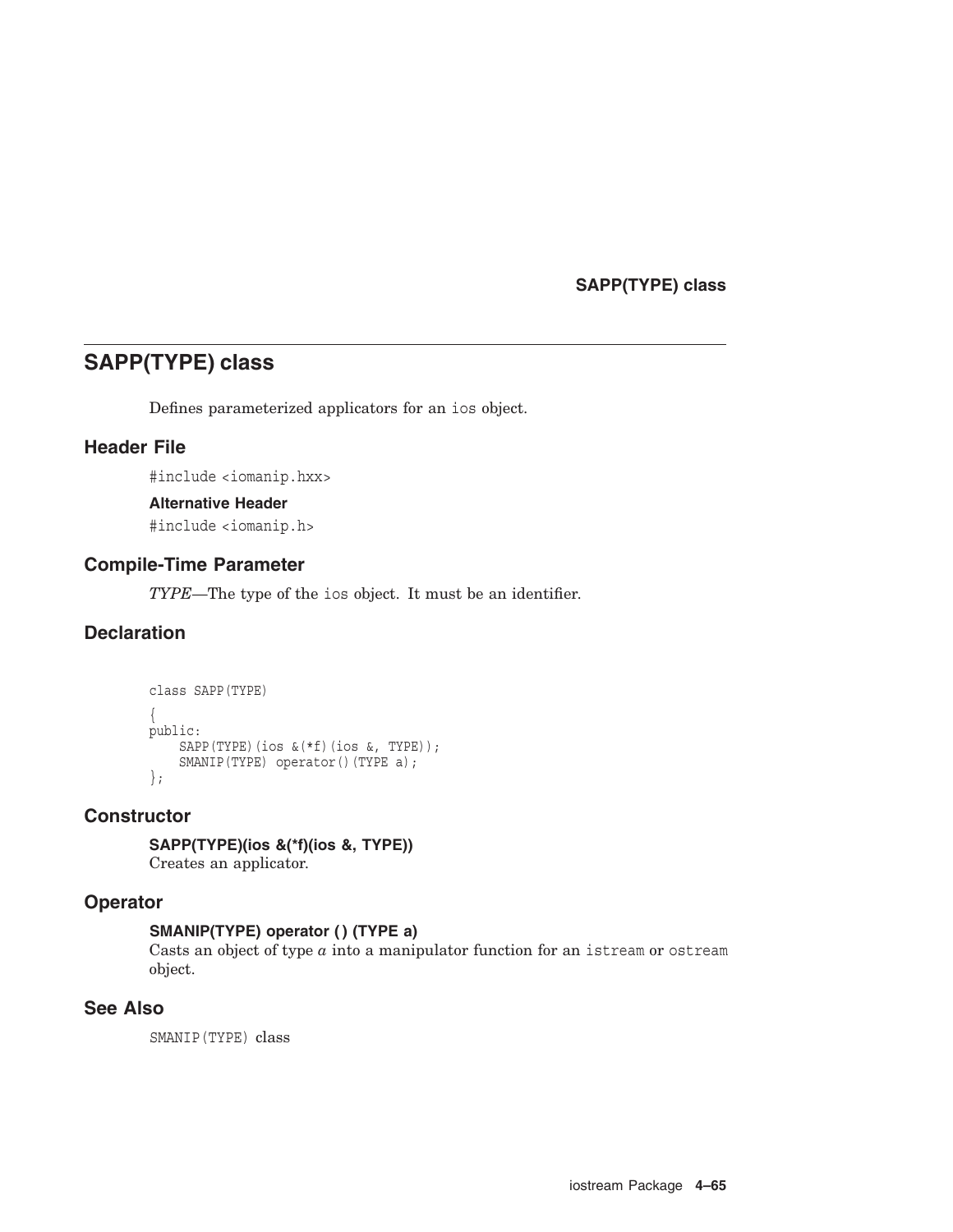## **SMANIP(TYPE) class**

# **SMANIP(TYPE) class**

Defines parameterized manipulators for an ios object.

# **Header File**

#include <iomanip.hxx>

## **Alternative Header**

#include <iomanip.h>

## **Compile-Time Parameter**

*TYPE*—The type of the ios object. It must be an identifier.

# **Declaration**

```
class SMANIP(TYPE)
{
public:
    SMANIP(TYPE)(ios &(*f)(ios &, TYPE), TYPE a);
    friend istream &operator>>(istream &i, SMANIP(TYPE) &m);
    friend ostream &operator<<(ostream &o, SMANIP(TYPE) &m);
};
```
# **Description**

These manipulators serve the ios class by producing some useful effect, such as embedding a function call in an expression containing a series of insertions and extractions. You also can use manipulators to shorten the long names and sequences of operations required by the ios class.

In its simplest form, a manipulator takes an ios& argument, operates on it in some way, and returns it.

# **Constructor**

```
SMANIP(TYPE)(ios &(*f)(ios &, TYPE), TYPE a)
Creates a manipulator.
```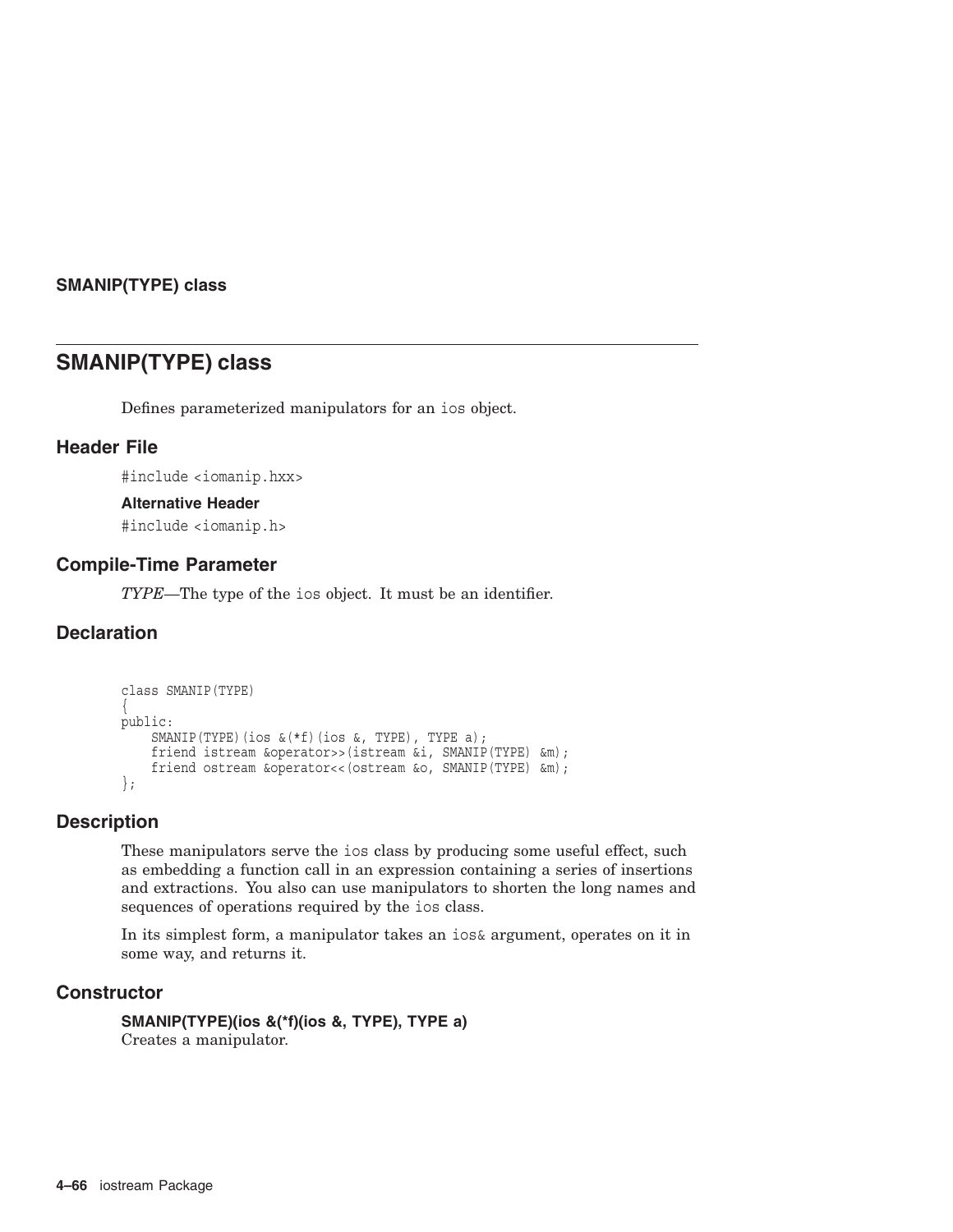**SMANIP(TYPE) class**

# **Operators**

**ostream &operator << (ostream &o, SMANIP(TYPE) &m)** Sends data to an ostream object.

**istream &operator >> (istream &i, SMANIP(TYPE) &m)** Takes data from an istream object.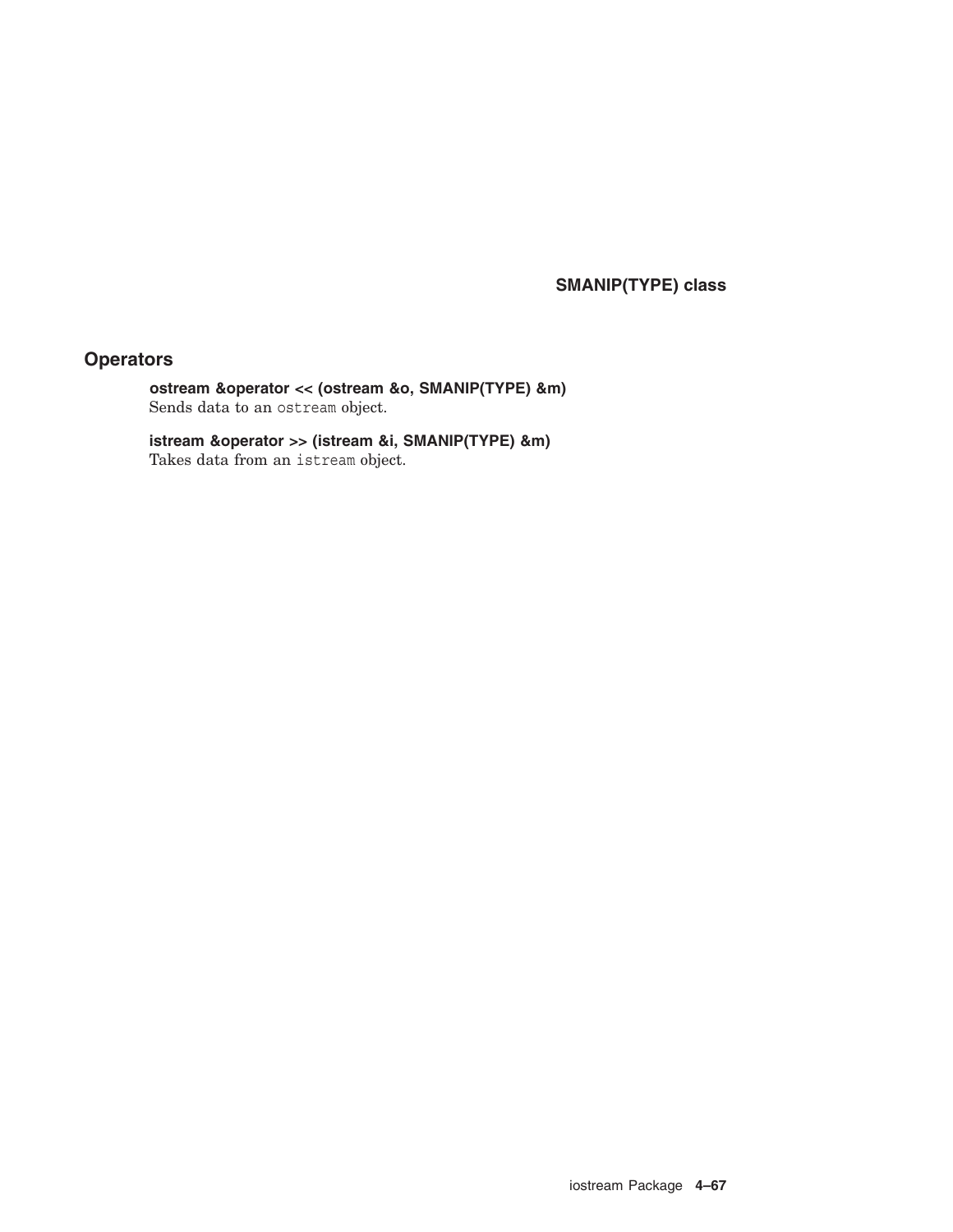# **stdiobuf class**

# **stdiobuf class**

Provides input/output facilities through stdio FILE.

# **Header File**

#include <stdiostream.hxx>

## **Alternative Header**

#include <stdiostream.h>

# **Declaration**

```
class stdiobuf: public streambuf
{
public:
                       stdiobuf(FILE *f);
   virtual int overflow(int = );
   virtual streampos seekoff(streamoff, seek dir, int mode);
   FILE *stdiofile();<br>virtual int sync();
   virtual int
   virtual int underflow();
};
```
# **Description**

This class specializes the streambuf class for stdio FILE. It uses unbuffered mode causing all operations to be reflected immediately in the stdio FILE.

## **Constructor**

## **stdiobuf(FILE \*f)**

Constructs an empty stdiobuf object and connects it to the stdio FILE that the argument *f* points to.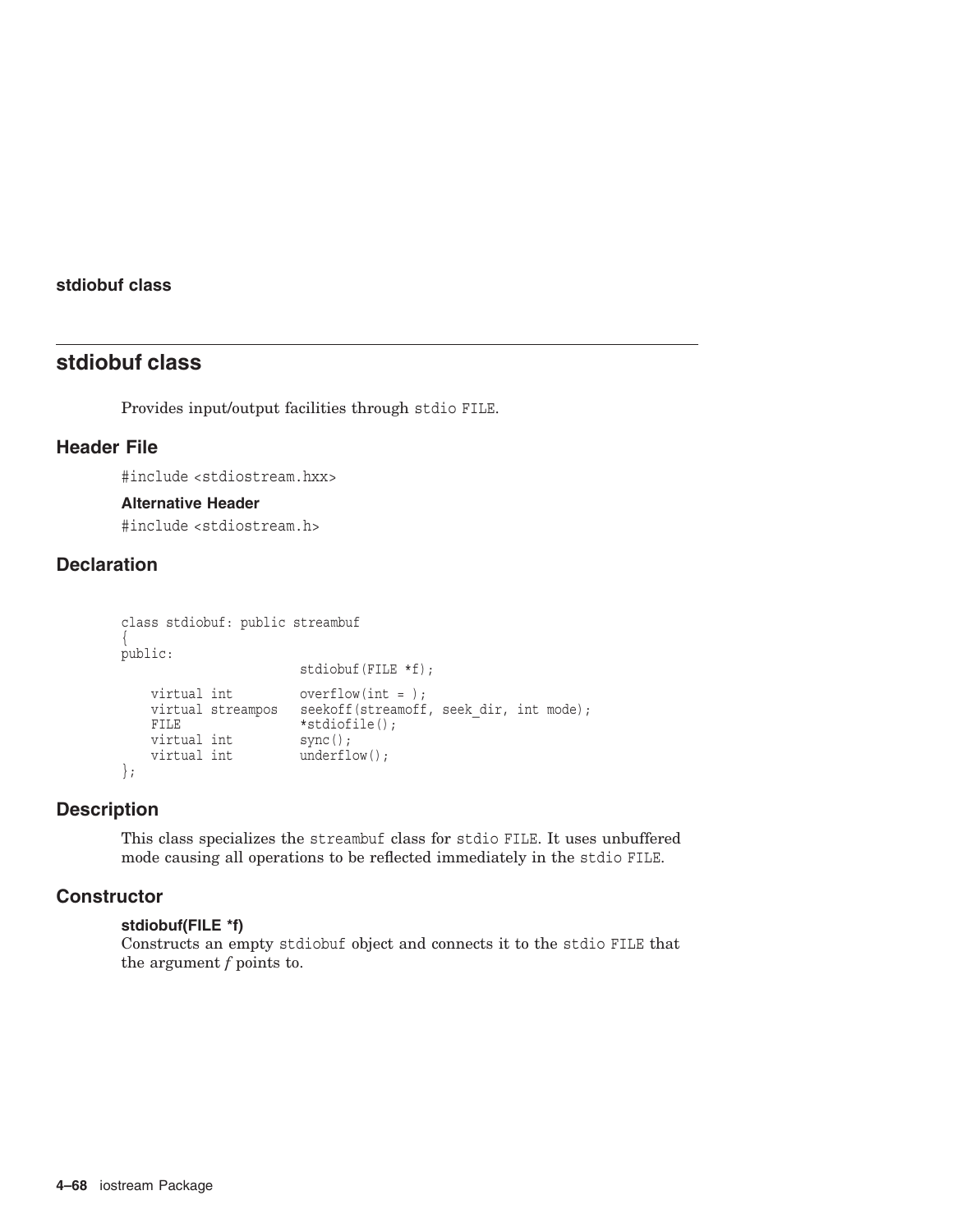## **stdiobuf class**

## **Member Functions**

## **virtual int overflow(int c)**

Called to consume characters. If *c* is not EOF, this function must also either save *c* or consume it. Although it can be called at other times, this function is usually called when the put area is full and an attempt is being made to store a new character. The normal action is to consume the characters between pbase( ) and pptr( ), call setp( ) to establish a new put area, and (if *c* != EOF) store *c* using sputc(). The overflow(c) function should return EOF to indicate an error; otherwise, it should return something else.

### **virtual streampos seekoff(streamoff off, seek\_dir dir, int mode)**

Repositions the abstract get and put pointers (not pptr( ) and gptr( )). *mode* specifies whether to modify the put pointer (ios::out bit set), the get pointer, or both (ios::in bit set). *off* is interpreted as a byte offset. For the meanings of *dir*, see the explanation of the enumerated type seek dir in class ios.

A class derived from streambuf is not required to support repositioning. If the derived class does not, then seekoff( ) should return EOF. If the derived class does support repositioning, seekoff( ) should return the new position or EOF on error.

### **FILE \*stdiofile( )**

Returns a pointer to the stdio FILE associated with the stdiobuf object.

### **virtual int sync( )**

Should consume any characters stored into the put area and, if possible, give back to the source any characters in the get area that have not been fetched. When sync( ) returns, there should be no unconsumed characters and the get area should be empty. If some kind of failure occurs, the function should return EOF.

## **virtual int underflow( )**

Called to supply characters for fetching; that is, to create a condition in which the get area is not empty. If this function is called when characters are in the get area, it should return the first character. If the get area is empty, it should create a nonempty get area and return the next character (which it should also leave in the get area). If no more characters are available, underflow( ) should return EOF and leave an empty get area.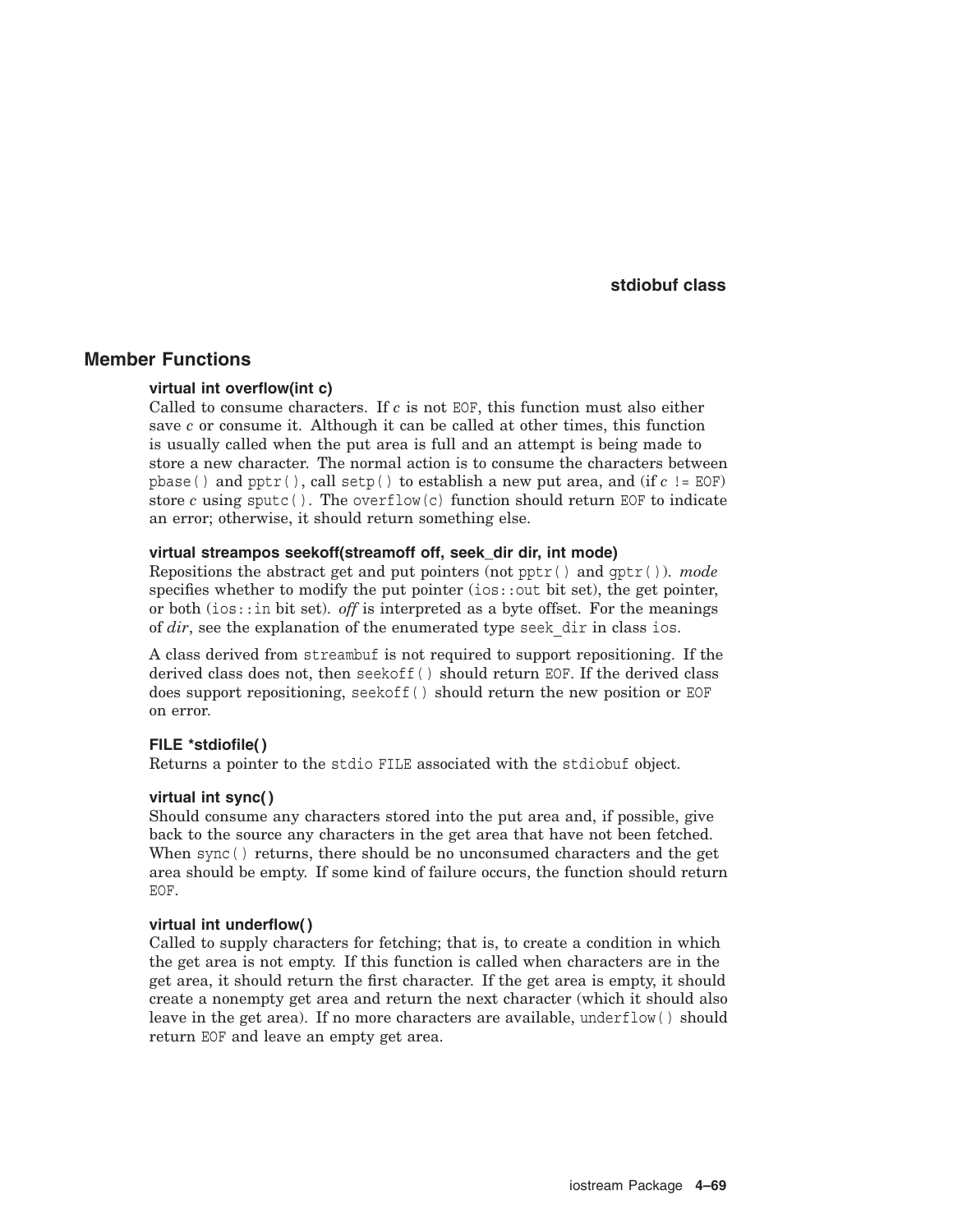## **stdiostream class**

# **stdiostream class**

Specializes the iostream class for stdio FILE.

# **Header File**

#include <stdiostream.hxx>

## **Alternative Header**

#include <stdiostream.h>

# **Declaration**

```
class stdiostream: public iostream
{
public:
                stdiostream(FILE *f);
                ~stdiostream();
    stdiobuf *rdbuf();
};
```
## **Description**

This class specializes the iostream class for stdio FILE, and causes that class to use a stdiobuf object as its associated streambuf object.

In most other existing implementations, the stdiostream class is derived directly from the ios class rather than from the iostream class. Deriving the stdiostream class from the ios class limits its usefulness and, therefore, can be considered a historical mistake. Nevertheless, for maximum portability, you should use only those stdiostream features that originate from the ios class and avoid the features supplied by the iostream class.

## **Constructors and Destructors**

## **stdiostream(FILE \*f)**

Constructs a stdiostream object whose stdiobuf object is associated with the FILE parameter that the *f* argument points to.

## **~stdiostream( )**

Deletes a stdiostream object and closes the associated stdiobuf object.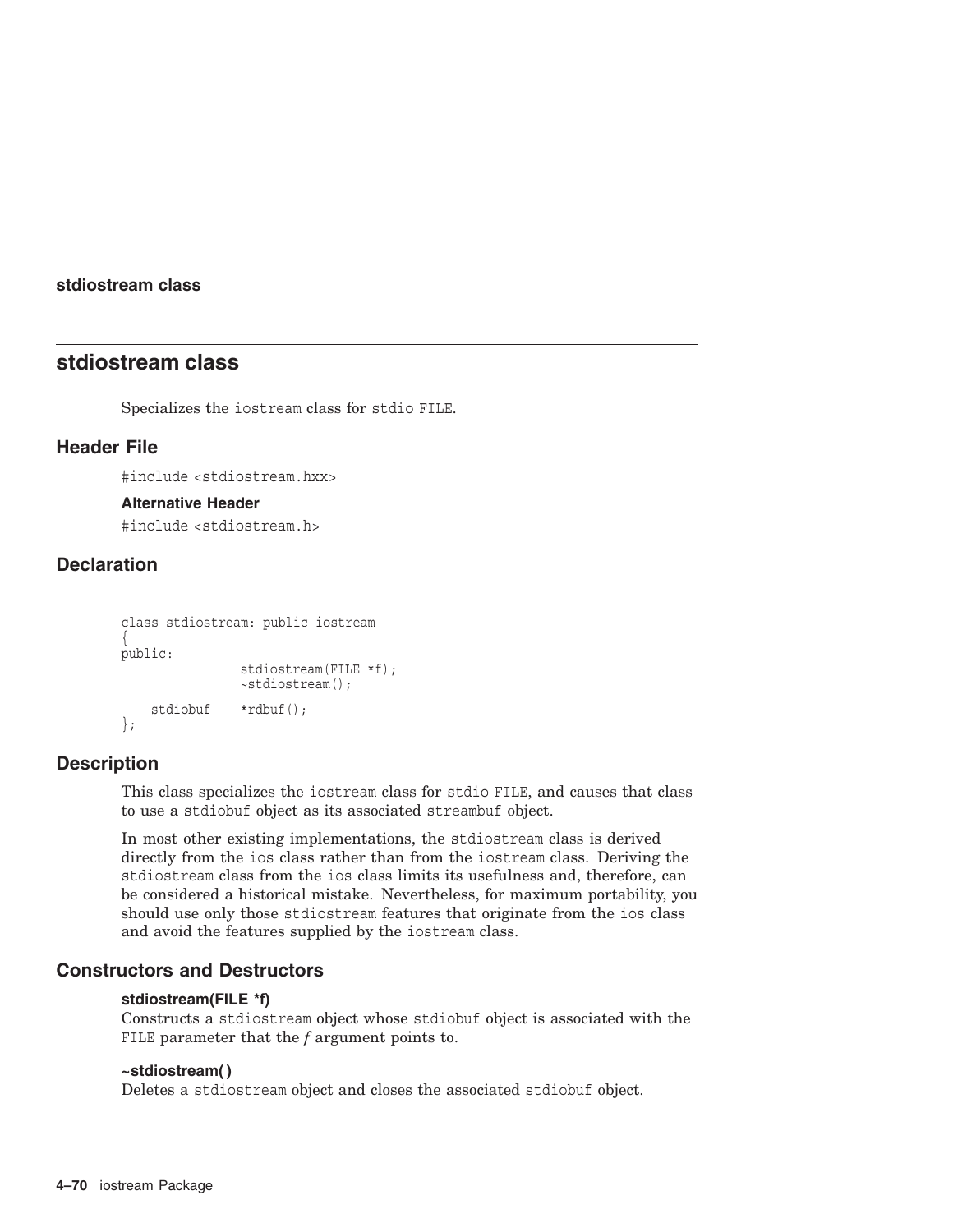**stdiostream class**

# **Member Function**

## **stdiobuf \*rdbuf( )**

Returns a pointer to the stdiobuf object associated with the stdiostream object.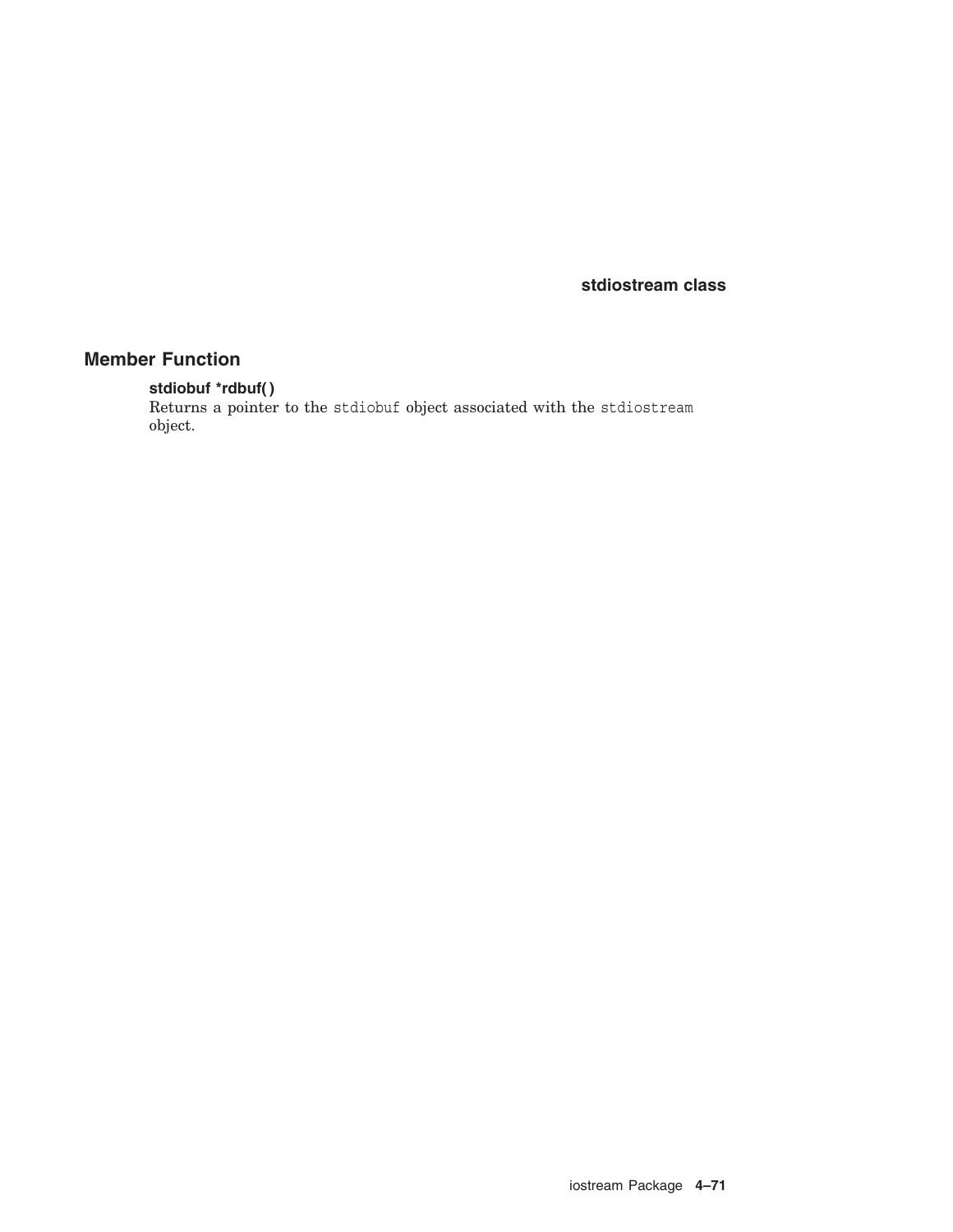# **streambuf class**

# **streambuf class**

Provides the buffer mechanism for streams.

# **Header File**

#include <iostream.hxx>

## **Alternative Header**

#include <iostream.h>

# **Declaration**

```
class streambuf
{
public:
                    streambuf();
                    streambuf(char *p, int len);
   virtual \simstreambuf();
   void dbp();
protected:
   int allocate();
   char *base();<br>int *blen();
                    blen();
   virtual int doallocate();
   char *eback();
   char *ebuf();<br>char *eqptr()
                    *eqptr();
   char *epptr();
   void gbump(int n);<br>char *qptr();
   char *gptr();<br>char *pbase()
                    *pbase();
   void pbump(int n);
   char *pptr();<br>void setb(cha
                    setb(char *b, char *eb, int a = 0);void setg(char *eb, char *g, char *eg);
   void setp(char *p, char *ep);
   int unbuffered();<br>void unbuffered(in
                    unbuffered(int n);
```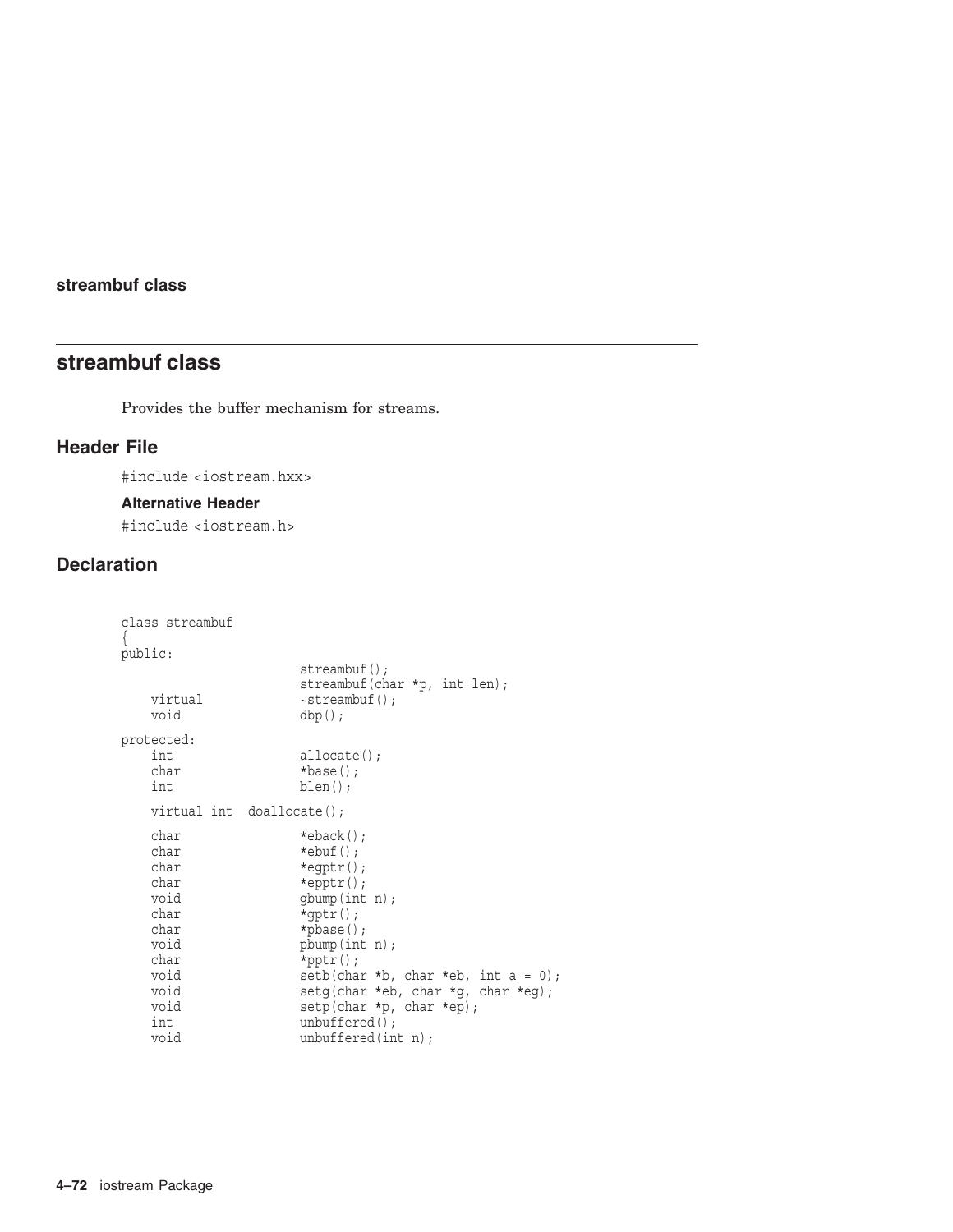## **streambuf class**

```
public:
  int fd();
  void fd(int);
  FILE *fp();
  void fp(FILE *);
  int in avail();
  int out waiting();
  virtual int overflow(int c = EOF);<br>virtual int bbackfail(int c);pbackfail(int c);int sbumpc();
  virtual streampos seekpos(streampos, int = ios::in
                  \vert ios::out);
  virtual streampos seekoff(streamoff, seek_dir, int = ios::in | ios::out);
  virtual streambuf *setbuf(char *ptr, int len);
  streambuf *setbuf(unsigned char *ptr, int len);
  streambuf *setbuf(char *ptr, int len, int i);
  int sqetc();
  int sgetn(char *ptr, int n);
  int snextc();
  int sputbackc(char c);
  int sputc(int c = EOF);
  int sputn(const char *s, int n);
  void stossc();
  virtual int sync();
  virtual int underflow();
```

```
};
```
# **Description**

This class supports buffers into which you can insert (put) or extract (get) characters. It contains only the basic members for manipulating the characters. Also, several of its member functions are virtual; to implement virtual functions, you typically use a class derived from the streambuf class.

The protected members of the streambuf class present an interface to derived classes organized around the get, put, and reserve areas (arrays of bytes), which are managed cooperatively by the base and derived classes.

The reserve area is a sequence of characters with an associated get pointer, put pointer, or both. This area serves mainly as a resource in which to allocate space for the put and get areas. As characters enter and exit the reserve area, the put and get areas change but the reserve area remains fixed. A collection of character pointer values defines the three areas. These pointers infer a boundary condition; therefore, it may be helpful to consider such pointers as pointing just before the byte, even though they point directly at it.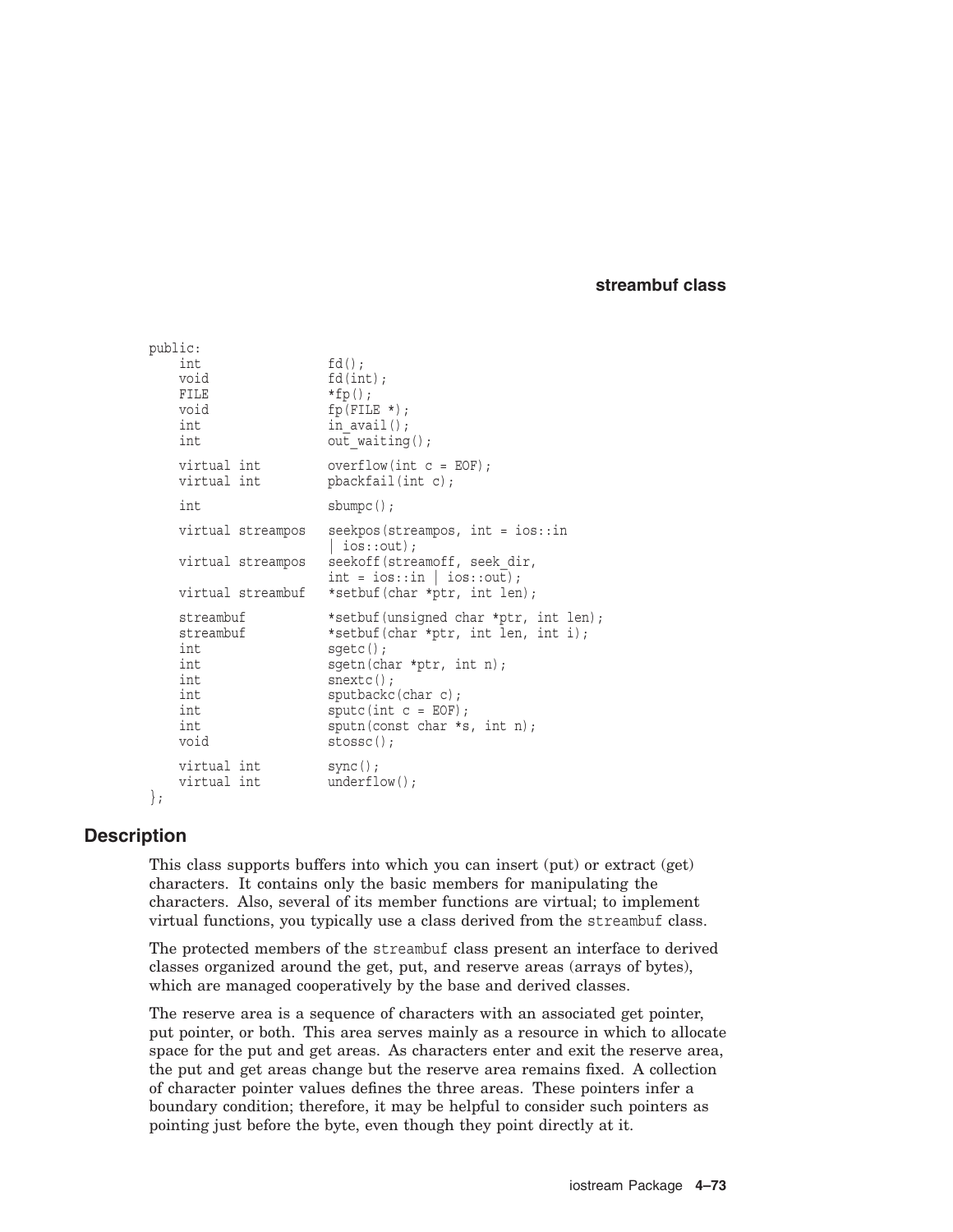## **streambuf class**

Classes derived from streambuf vary in their handling of the get and put pointers. The simplest are unidirectional buffers that permit only get and put operations. Such classes serve as producers and consumers of characters. Queue-like buffers (such as strstream and strstreambuf) have a put and a get pointer that move independently of each other. In such buffers, stored characters are queued until later fetched. File-like buffers (such as filebuf) allow both get and put operations but have their get and put pointers linked together, so that when one pointer moves so does the other.

You can call virtual functions to manage the collections of characters in the get and put areas. Services supplied by virtual functions include fetching more characters from an ultimate producer and flushing a collection of characters to an ultimate consumer.

If your program expects a buffer to be allocated when none was allocated, then the iostream package allocates a default buffer.

# **Data Member**

### **void dbp( )**

Writes directly on file descriptor 1 information in ASCII about the state of the buffer. It is intended for debugging and nothing is specified about the form of the output. What it prints out can be understood only in relation to the protected interface, but dbp( ) is a public domain function so that it can be called anywhere during debugging.

## **Constructors and Destructors**

#### **streambuf( )**

Constructs an empty buffer corresponding to an empty sequence.

### **streambuf(char\* base, int length)**

Constructs an empty buffer and then sets up the reserve area to be *length* bytes long starting at *base*.

#### **virtual ~streambuf( )**

Deletes the reserve area if one is allocated.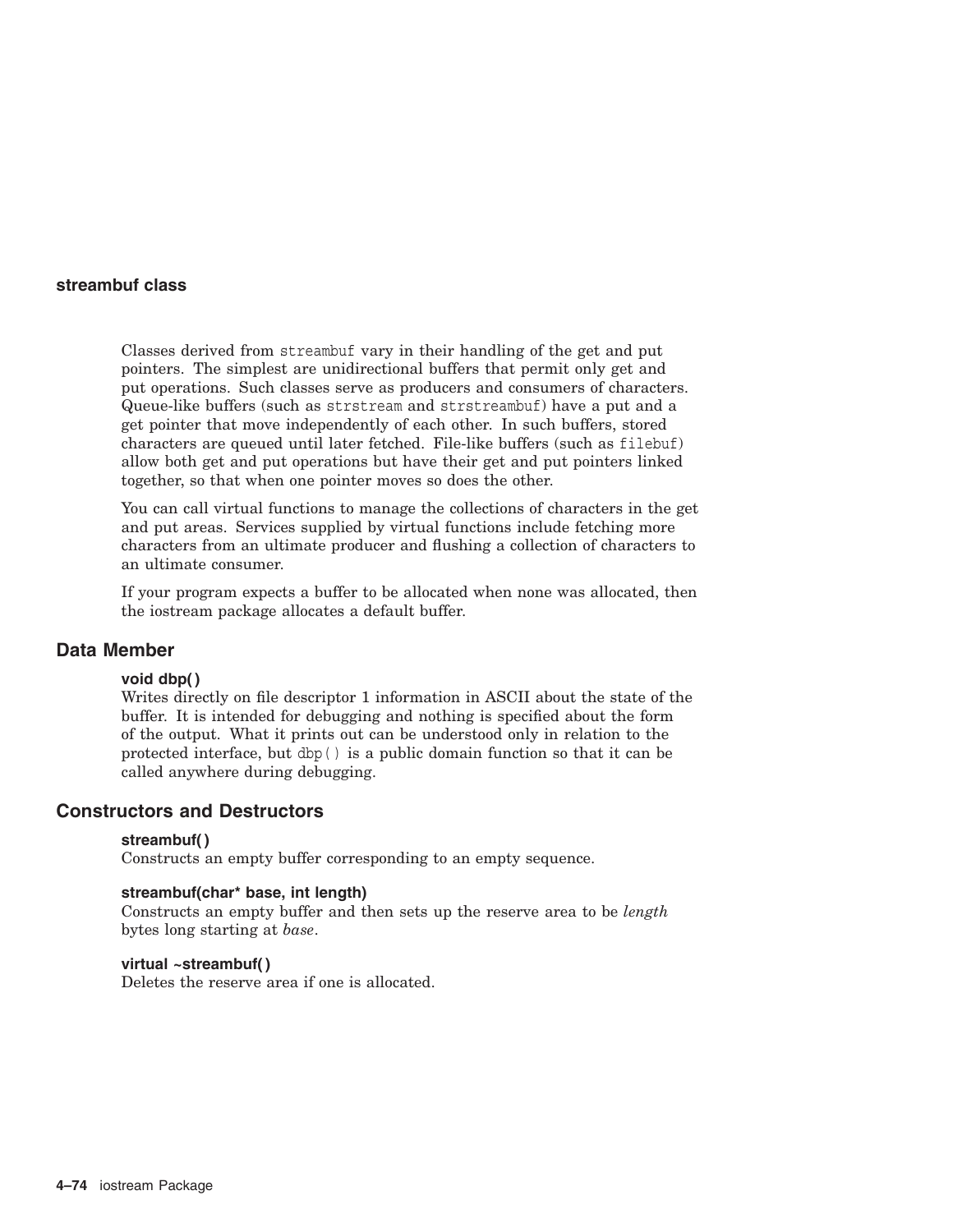## **Member Functions**

#### **int allocate( )**

Tries to set up a reserve area. If a reserve area already exists or is unbuffered, it returns 0 without doing anything. If the attempt to allocate space succeeds, allocate( ) returns 1; otherwise, it returns EOF. No nonvirtual member functions of streambuf call allocate( ).

#### **char \*base( )**

Returns a pointer to the first byte of the reserve area. The space between base() and ebuf() is the reserve area.

#### **int blen( )**

Returns the size, in type char, of the current reserve area.

#### **virtual int doallocate( )**

In streambuf, it tries to allocate a reserve area using the new operator.

In classes derived from streambuf, this function is called when allocate( ) determines that space is needed.  $\text{d}-\text{d}-\text{d}$  is required to call setb(), to provide a reserve area, or to return EOF if it cannot. It is called only if both unbuffered( ) and base( ) are 0.

#### **char \*eback( )**

Returns a pointer to a lower bound on  $gptr()$ . The space between eback() and gptr( ) is available for putback operations.

## **char \*ebuf( )**

Returns a pointer to the byte after the last byte of the reserve area.

#### **char \*egptr( )**

Returns a pointer to the byte after the last byte of the get area.

## **char \*epptr( )**

Returns a pointer to the byte after the last byte of the put area.

#### **int fd( )**

Returns the file descriptor associated with the streambuf object, if any; otherwise, it returns –1.

## **void fd(int f)**

Sets the file descriptor associated with the streambuf object to *f*.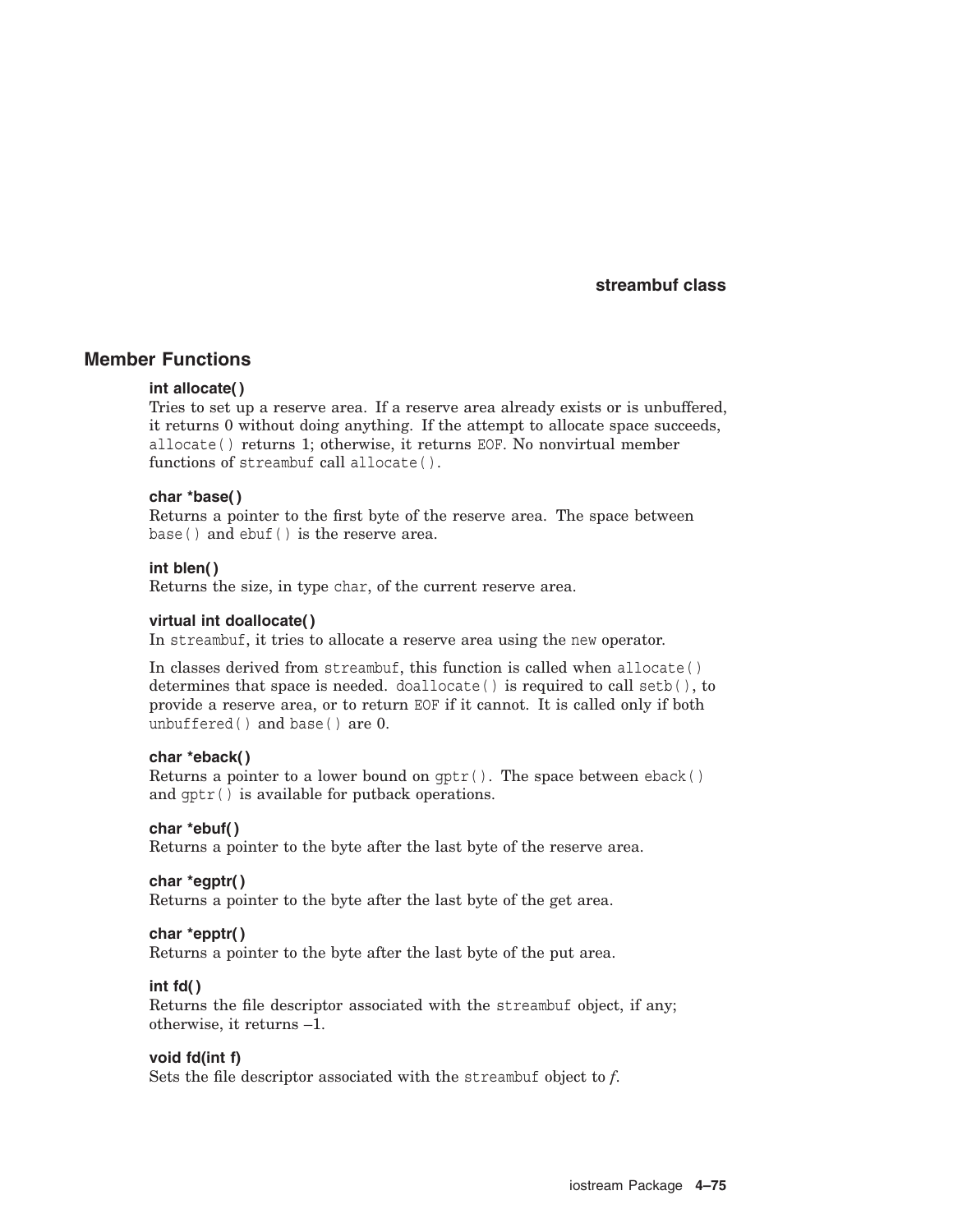## **FILE \*fp( )**

Returns the file pointer associated with the streambuf object, if any; otherwise, it returns 0.

## **void fp(FILE \*f)**

Sets the file pointer associated with the streambuf object to *f*.

## **void gbump(int n)**

Increments  $\text{qptr}(\cdot)$  by *n*, which can be a positive or a negative number. No checks are made on whether the new value of gptr( )is in bounds.

#### **char \*gptr( )**

Returns a pointer to the first byte of the get area. The characters available are those between gptr( ) and egptr( ). The next character fetched will be \*qptr() unless eqptr() is less than or equal to  $qptr()$ .

#### **int in\_avail( )**

Returns the number of characters immediately available in the get area for fetching. This number is the number of characters that can be fetched with confidence that an error will not be reported.

#### **int out\_waiting( )**

Returns the number of characters in the put area that have not been consumed (by the ultimate consumer).

## **virtual int overflow(int c)**

In streambuf, this function should be treated as if its behavior is undefined; classes derived from streambuf should always define it.

In classes derived from streambuf, it is called to consume characters. If *c* is not EOF, overflow(c) also must either save *c* or consume it. Although it can be called at other times, this function is usually called when the put area is full and an attempt is being made to store a new character. The normal action is to consume the characters between pbase () and  $pptr()$ , call setp() to establish a new put area, and (if *c* != EOF) store *c* using sputc( ). overflow(c) should return EOF to indicate an error; otherwise, it should return something else.

## **virtual int pbackfail(int c)**

In streambuf, this function always returns EOF.

In classes derived from streambuf, this function is called when eback( ) equals  $qptr()$  and an attempt has been made to put *c* back. If this situation can be managed (for example, by repositioning an external file), pbackfail(c) should return *c*; otherwise, it should return EOF.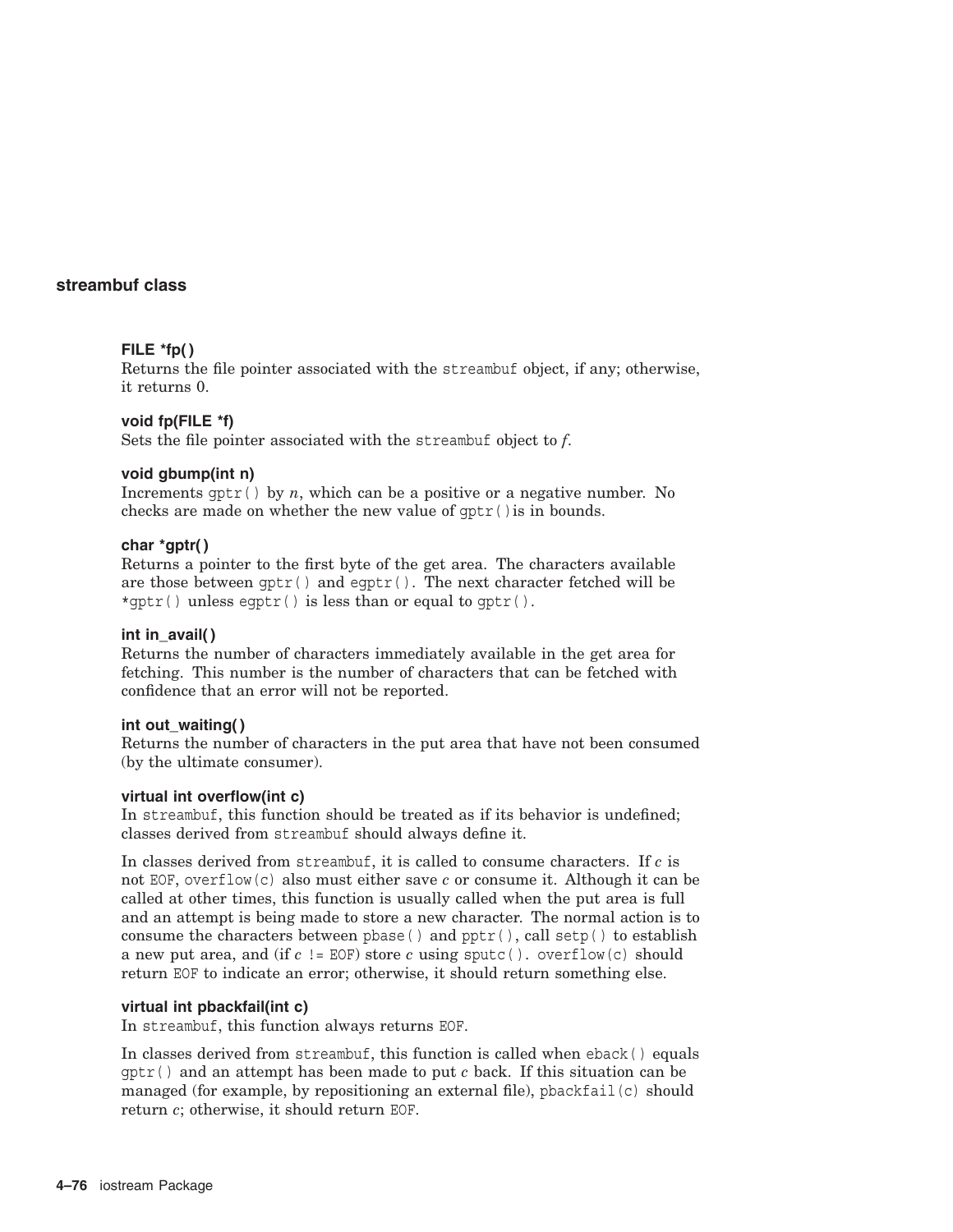## **char \*pbase( )**

Returns a pointer to the put area base. Characters between pbase( ) and pptr( ) are stored into the buffer but are not yet consumed.

#### **void pbump(int n)**

Increments  $pptr()$  by *n*, which can be positive or negative. No checks are made on whether the new value of pptr( ) is in bounds.

#### **char \*pptr( )**

Returns a pointer to the first byte of the put area. The space between pptr( ) and epptr( ) is the put area.

#### **int sbumpc( )**

Moves the get pointer forward one character and returns the character it moved past. The function returns EOF if the get pointer is currently at the end of the sequence.

#### **virtual streampos seekoff(streamoff off, (ios::)seek\_dir dir, int mode)**

In streambuf, this function returns EOF.

In classes derived from streambuf, it repositions the abstract get and put pointers (not pptr( ) and gptr( )). *mode* specifies whether to modify the put pointer (ios::out bit set) or the get pointer (ios::in bit set) or both pointers. *off* is interpreted as a byte offset (it is a signed value). For the meanings of *dir*, see the explanation of the enumerated type seek dir in class ios.

A class derived from streambuf is not required to support repositioning. If the derived class does not, then seekoff( ) should return EOF. If the derived class does support repositioning, seekoff( ) should return the new position or EOF on error.

#### **virtual streampos seekpos(streampos pos, int mode)**

In streambuf, this function returns seekoff (streamoff(pos),  $ios::beq$ , mode). To define seeking in a derived class, you can often define seekoff( ) and use the inherited streambuf::seekpos.

In classes derived from streambuf, this function repositions the streambuf get pointer, put pointer, or both, to *pos*. *mode* specifies the affected pointers. seekpos( ) returns the argument *pos* or EOF if the class does not support repositioning or if an error occurs. streampos(0) signifies the beginning of the file; streampos(EOF) indicates an error.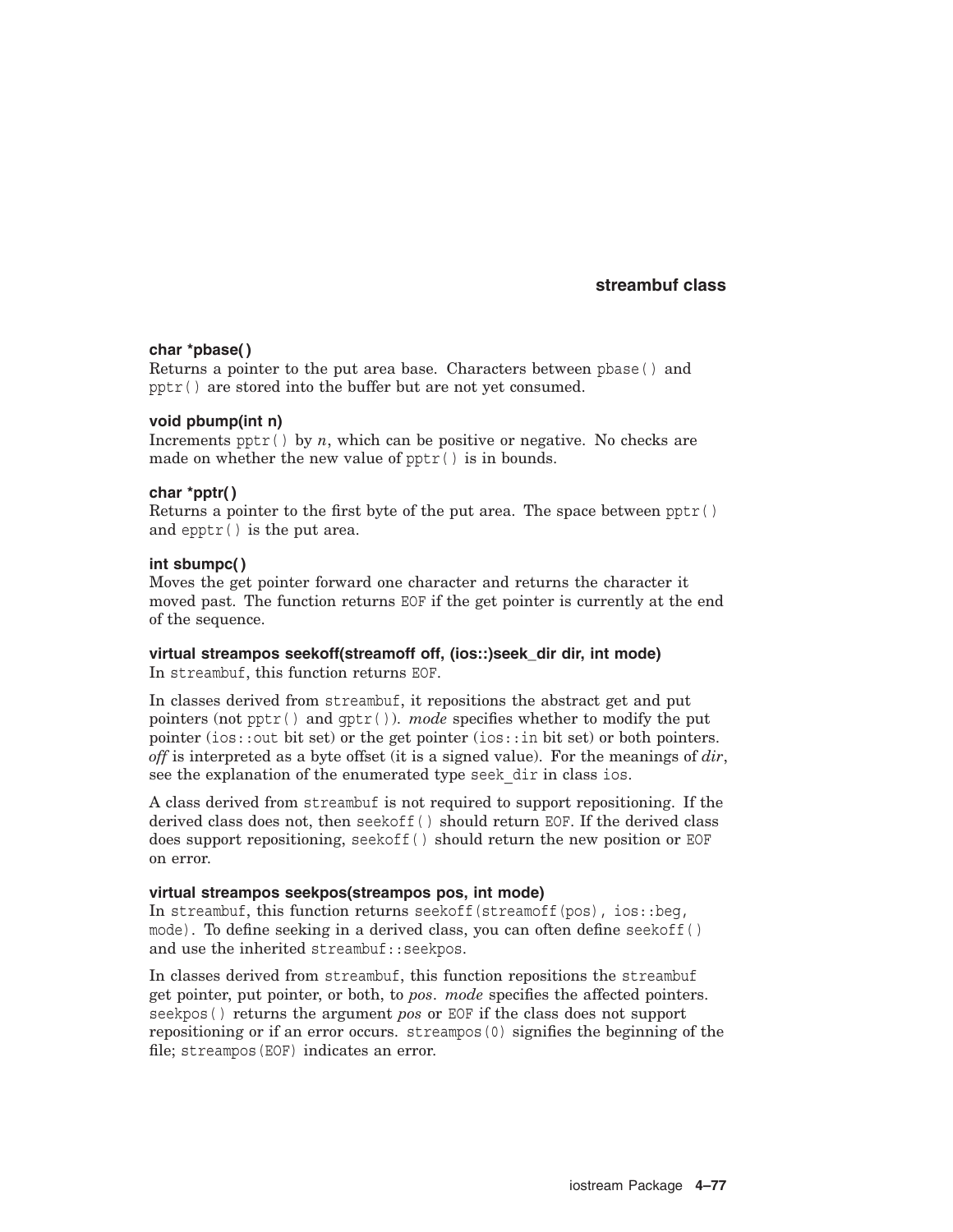## **void setb(char \*b, char \*eb, int a)**

Sets base( ) to *b* and ebuf( ) to *eb*. The *a* argument controls whether the reserve area will be subject to automatic deletion. If *a* is nonzero, then *b* will be deleted when base() is changed by another call to setb(), or when the destructor is called for the streambuf object. If *b* and *eb* are both null, then the reserve area effectively does not exist. If *b* is nonnull, a reserve area exists even if *eb* is less than *b* (in which case the reserve area has 0 length).

## **virtual streambuf \*setbuf(char \*ptr, int len) streambuf \*setbuf(unsigned char \*ptr, int len)**

In streambuf, this function honors the request for a reserve area if there is none.

In classes derived from streambuf, this function offers for use as a reserve area the array at *ptr* with *len* bytes. Normally, if *ptr* or *len* is 0, the action is interpreted as a request to make the streambuf object unbuffered. The derived class has the choice of using or not using this area by accepting or ignoring the request. setbuf( ) should return a reference to the streambuf object if the derived class honors the request; otherwise, it should return 0.

#### **streambuf \*setbuf(char \*ptr, int len, int i)**

Offers the *len* bytes starting at *ptr* as the reserve area. If *ptr* is null, or *len* is 0 or negative, then the function requests an unbuffered state. Whether the offered area is used or a request for an unbuffered state is honored depends on details of the derived class. setbuf( ) normally returns a reference to the streambuf object, but if the derived class does not accept the offer or honor the request, setbuf( ) returns 0.

## **void setg(char \*eb, char \*g, char \*eg)**

Sets eback( ) to *eb*, gptr( ) to *g*, and egptr( ) to *eg*.

#### **void setp(char \*p, char \*ep)** Sets base( ) and pptr( ) to *p* and epptr( ) to *ep*.

#### **int sgetc( )**

Returns the character after the get pointer; it does not move the get pointer. It returns EOF if no character is available.

#### **int sgetn(char \*ptr, int n)**

Fetches *n* characters following the get pointer and copies them to the area starting at *ptr*. If fewer than *n* characters occur before the end of the sequence, sgetn( ) fetches the characters that remain. It repositions the get pointer after the fetched characters and returns the number of characters fetched.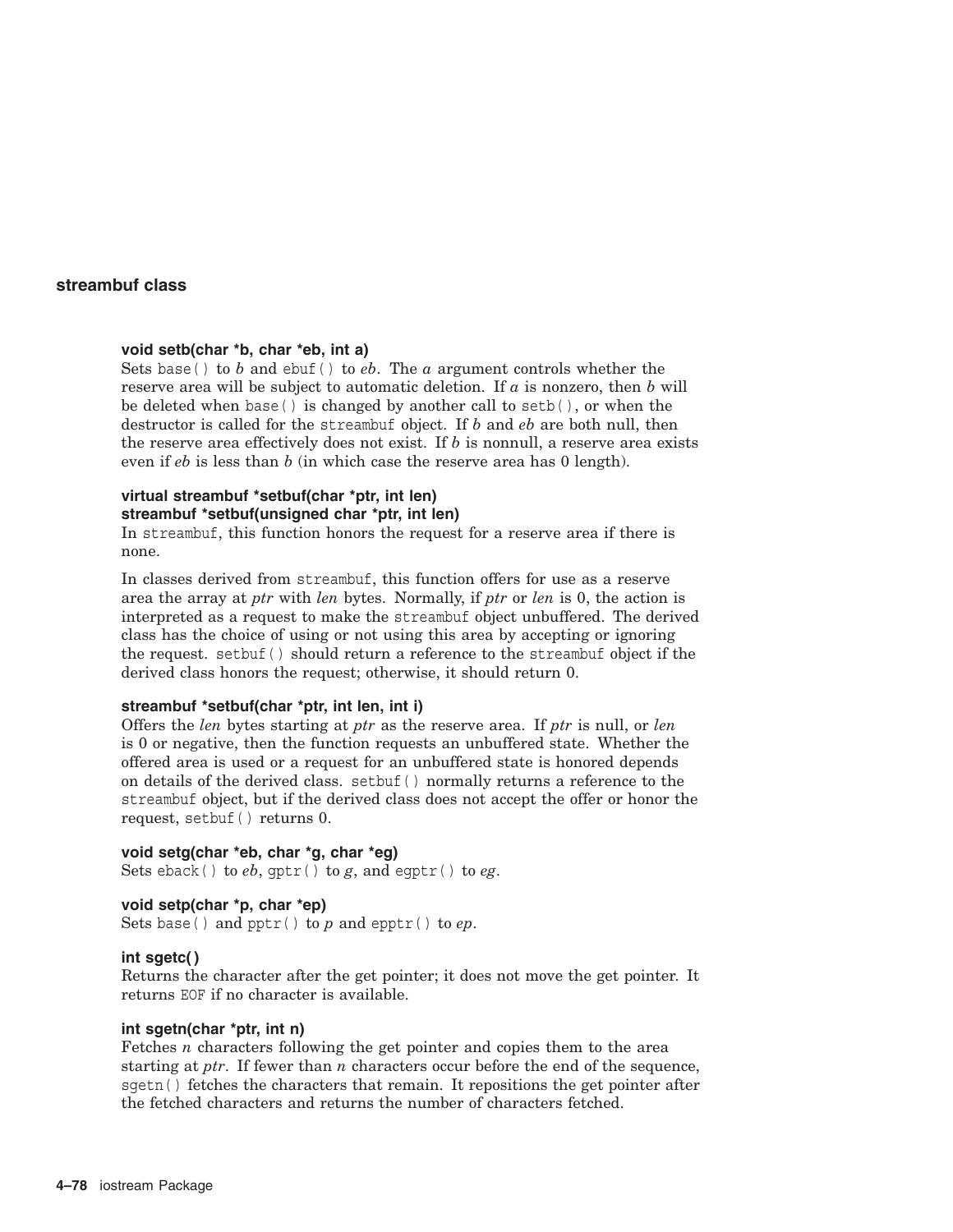#### **int snextc( )**

Moves the get pointer forward one character and returns the character after the new position. If the pointer is at the end of the sequence, either before or after moving forward, the function returns EOF.

#### **int sputbackc(char c)**

Moves the get pointer back one character. *c* must be the current content of the sequence just before the get pointer. The underlying mechanism may back up the get pointer or may rearrange its internal data structures so that *c* is saved. The effect is undefined if *c* is not the character before the get pointer. The function returns EOF, by calling phackfail( $)$ , when it fails. The conditions under which it can fail depend on the details of the derived class.

#### **int sputc(int c)**

Stores *c* after the put pointer and moves the put pointer past the stored character (usually this extends the sequence). The function returns EOF when an error occurs. Conditions that can cause errors depend on the derived class.

#### **int sputn(const char \*s, int n)**

Stores after the put pointer the *n* characters starting at *s*, and moves the put pointer past them. It returns the number of characters successfully stored. Normally *n* characters are successfully stored, but fewer characters may be stored when errors occur.

#### **void stossc( )**

Moves the get pointer ahead one character. If the pointer started at the end of the sequence, stossc( ) has no effect.

#### **virtual int sync( )**

In streambuf this function returns 0 if the get area is empty and no unconsumed characters are present; otherwise, it returns EOF.

In classes derived from streambuf, this function is called to let derived classes examine the state of the put, get, and reserve areas, and to synchronize these areas with any external representation. Normally sync( ) should consume any characters stored into the put area and, if possible, give back to the source any characters in the get area that have not been fetched. When sync( ) returns, no unconsumed characters should remain and the get area should be empty. If some kind of failure occurs, sync( ) should return EOF.

#### **int unbuffered( )**

Returns the current buffering state flag, which is independent of the actual allocation of a reserve area. This function's primary purpose is to find out if a reserve area is being allocated automatically by allocate ().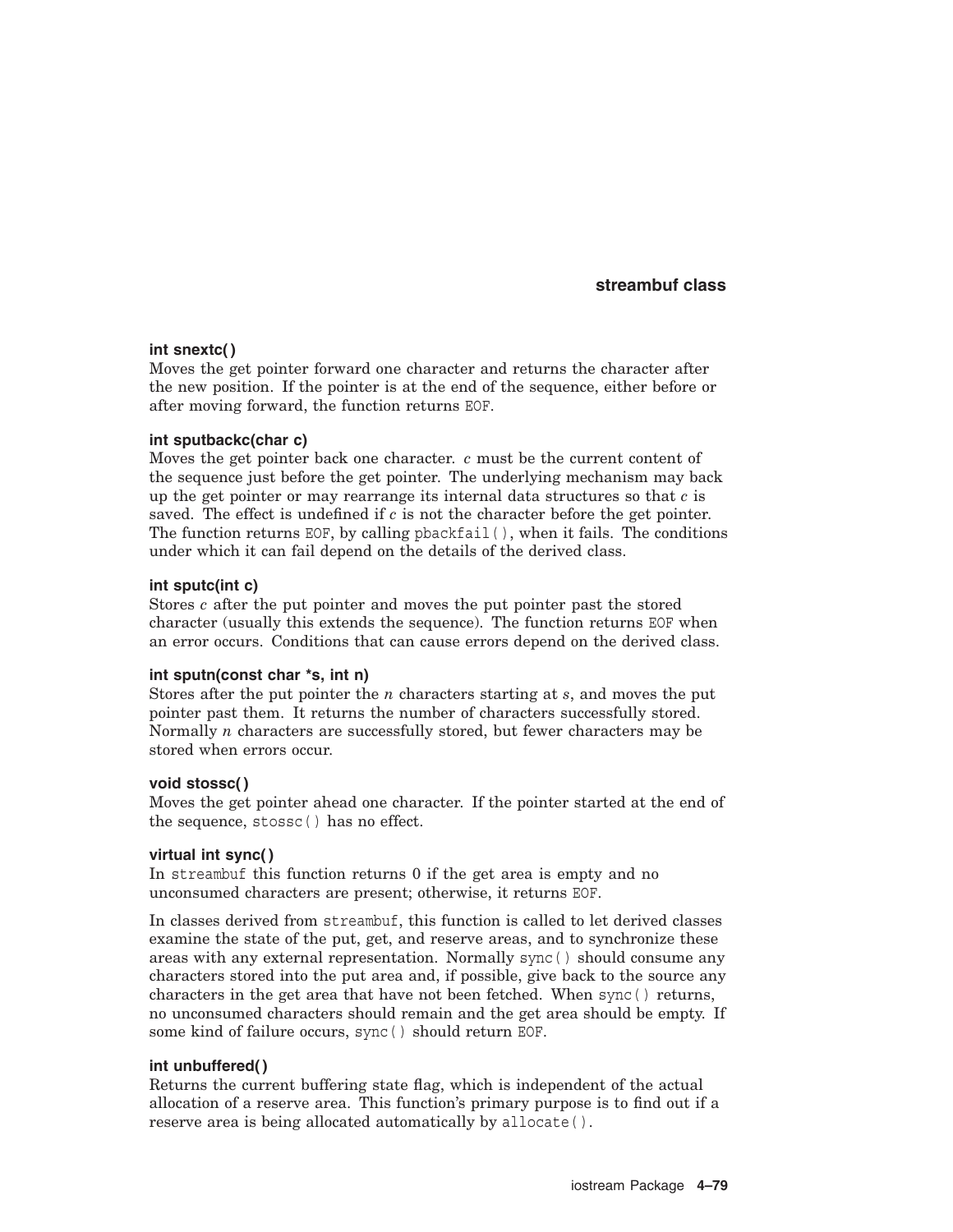#### **void unbuffered(int n)**

Sets the value of the current buffering state flag. If *n* equals 0, then the streambuf object is buffered; otherwise it is unbuffered. This function's primary purpose is to control whether a reserve area is allocated automatically by allocate( ).

#### **virtual int underflow( )**

In streambuf, this function should be treated as if its behavior is undefined; classes derived from streambuf must define it.

In classes derived from streambuf, it is called to supply characters for fetching; that is, to create a condition in which the get area is not empty. If this function is called when characters are in the get area, it should return the first character. If the get area is empty, it should create a nonempty get area and return the next character (which it should also leave in the get area). If no more characters are available, underflow( ) should return EOF and leave an empty get area.

## **Example**

```
static const int bufsize = 1024;
char buf[bufsize] ;
int p, g ;
do {
        in->sgetc() ; 1
        g = \text{in-sin } \text{avail}( ) ; 2
        if (g > bufsize) g = bufsize ; 3
        g = \overline{in}->sgetn(buf,g);
        p = out-sput(buf,q);
        out->sync() ; 4
        if (p!=g) error("output error");
        } while (q > 0)
```
Provides a way to pass characters into the in and out arrays as soon as the characters become available (as when someone types them from a terminal) as follows:

- **1** Ensures at least one character is immediately available in the in array (unless the get pointer is at the end of the sequence).
- **2** Returns the number of characters immediately available.
- **3** Checks that chunks in which the characters become available are less than bufsize, and that they fit into the arrays.
- **4** Sends characters put into the out array to the ultimate consumer.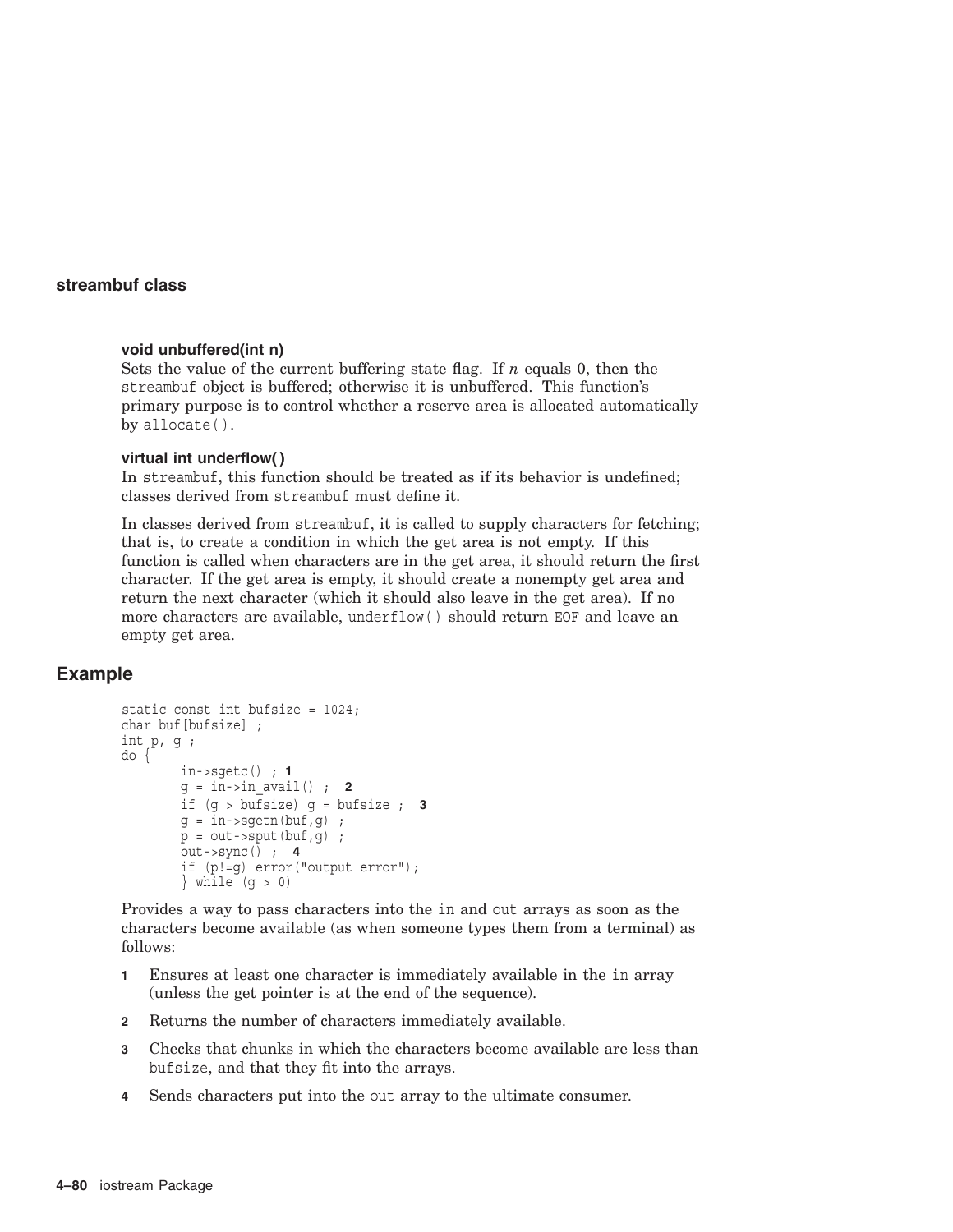**strstream class**

## **strstream class**

Specializes the iostream class for storing in and fetching from arrays of bytes.

## **Header File**

#include <strstream.hxx>

#### **Alternative Header**

#include <strstream.h>

## **Declaration**

```
class strstream: public iostream
{
public:
                  strstream();
                  strstream(char *, int, int);
   strstreambuf *rdbuf();
   char *str();
};
```
## **Description**

This class specializes the iostream class for storing in and fetching from arrays of bytes. It handles all predefined data types, and provides an extensive set of options for performing input and output on these data types.

## **Constructors and Destructors**

#### **strstream( )**

Constructs an strstream object and dynamically allocates space to hold stored characters.

## **strstream(char \*cp, int n, int mode)**

Constructs an strstream object. It stores characters into the array starting at *cp* and continuing for *n* bytes. If ios::ate or ios::app is set in *mode*, *cp* is presumed to be a null-terminated string and storing begins at the null character; otherwise, storing begins at *cp*. Seeks are permitted anywhere in the array.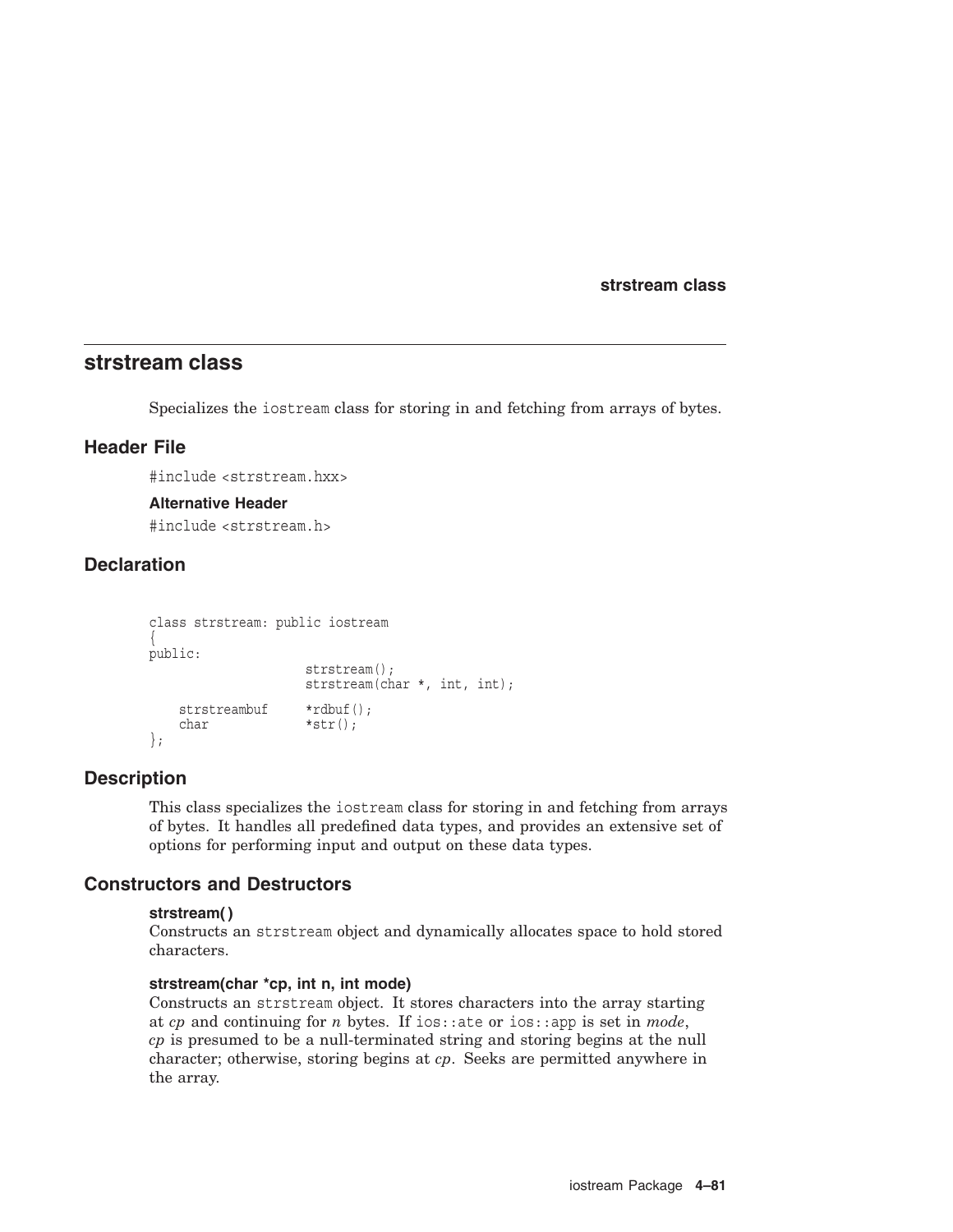## **strstream class**

## **Member Functions**

## **strstreambuf \*rdbuf( )**

Returns a pointer to the strstreambuf object associated with a strstream object.

#### **char \*str( )**

Returns a pointer to an explicit array, to be used as the associated strstreambuf object, if the strstream object was constructed with such an array; otherwise, it returns a pointer to a dynamically allocated area. Until str( ) is called, deleting the dynamically allocated area is the responsibility of the strstream object. After str( ) returns, dynamic allocation becomes the responsibility of the user program. After  $str()$  has been called, the effect of storing more characters into the strstream object is undefined.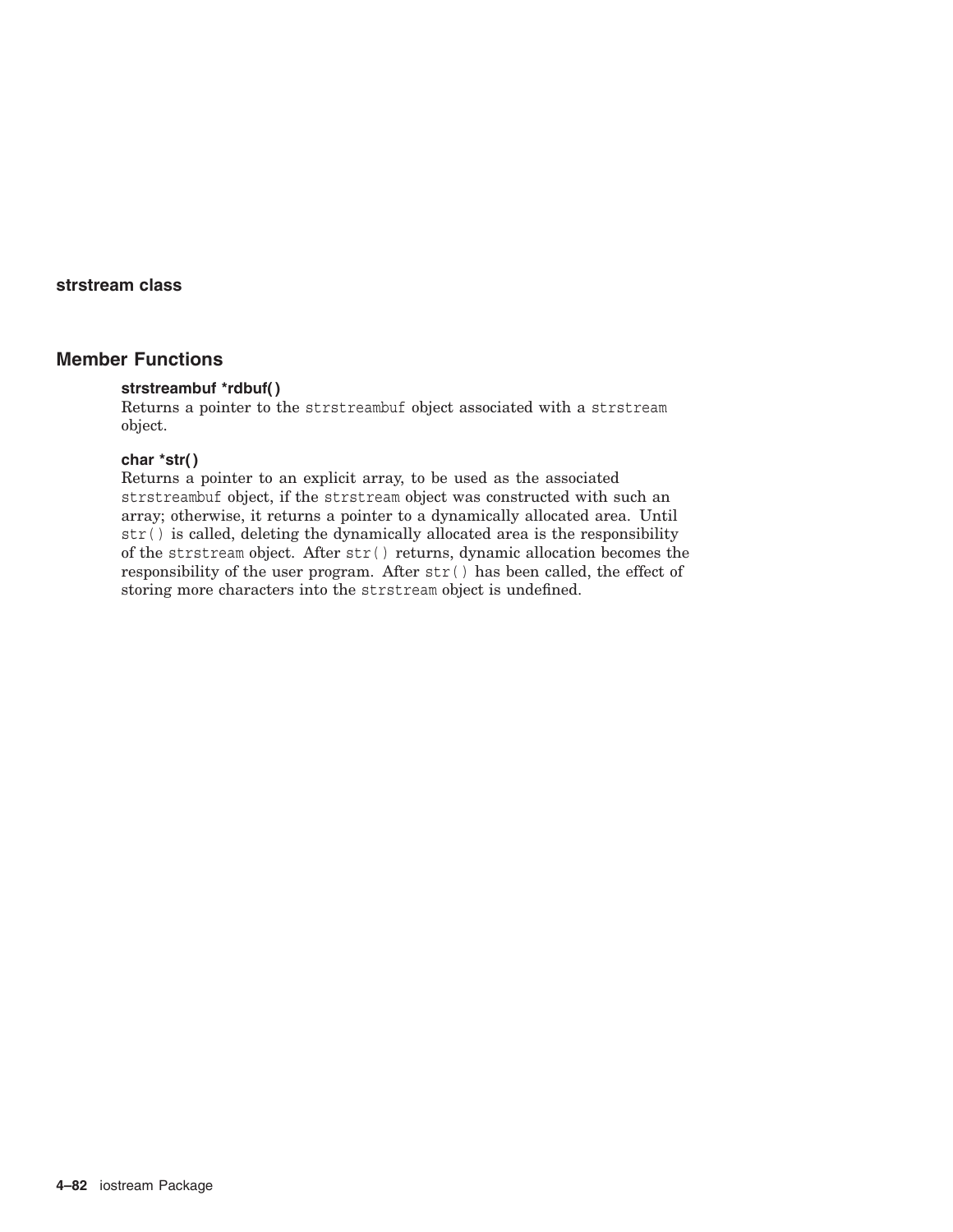## **strstreambuf class**

Specializes the streambuf class for input and output performed on arrays of bytes in memory.

## **Header File**

#include <strstream.hxx>

#### **Alternative Header**

#include <strstream.h>

## **Declaration**

```
class strstreambuf: public streambuf
{
public:
                       strstreambuf();
                      strstreambuf(char *, int, char *);
                      strstreambuf(int);
                       strstreambuf(unsigned char *, int,
                      unsigned char *);
                       strstreambuf(void *(*a)(long),
                      void (*f)(void *));
    void freeze(int n = 1);
    virtual int overflow(int);
   virtual streambuf *setbuf(char *, int);
   char *str();<br>virtual int *str();
                     underflow();
};
```
#### **Description**

Objects of this class let you use an array of bytes (a string of characters) in memory as a streambuf object for stream input/output operations on various kinds of data. Mapping between abstract get and put pointers and char \* pointers is direct in the sense that a char \* is interpreted as logically pointing immediately ahead of the char it actually points to. Moving the pointers corresponds to incrementing and decrementing the char \* values.

To accommodate the need for strings of arbitrary length, this class supports a dynamic mode. When a strstreambuf object is in dynamic mode, space for the character is allocated as needed. When the sequence is extended too far, it is copied to a new array.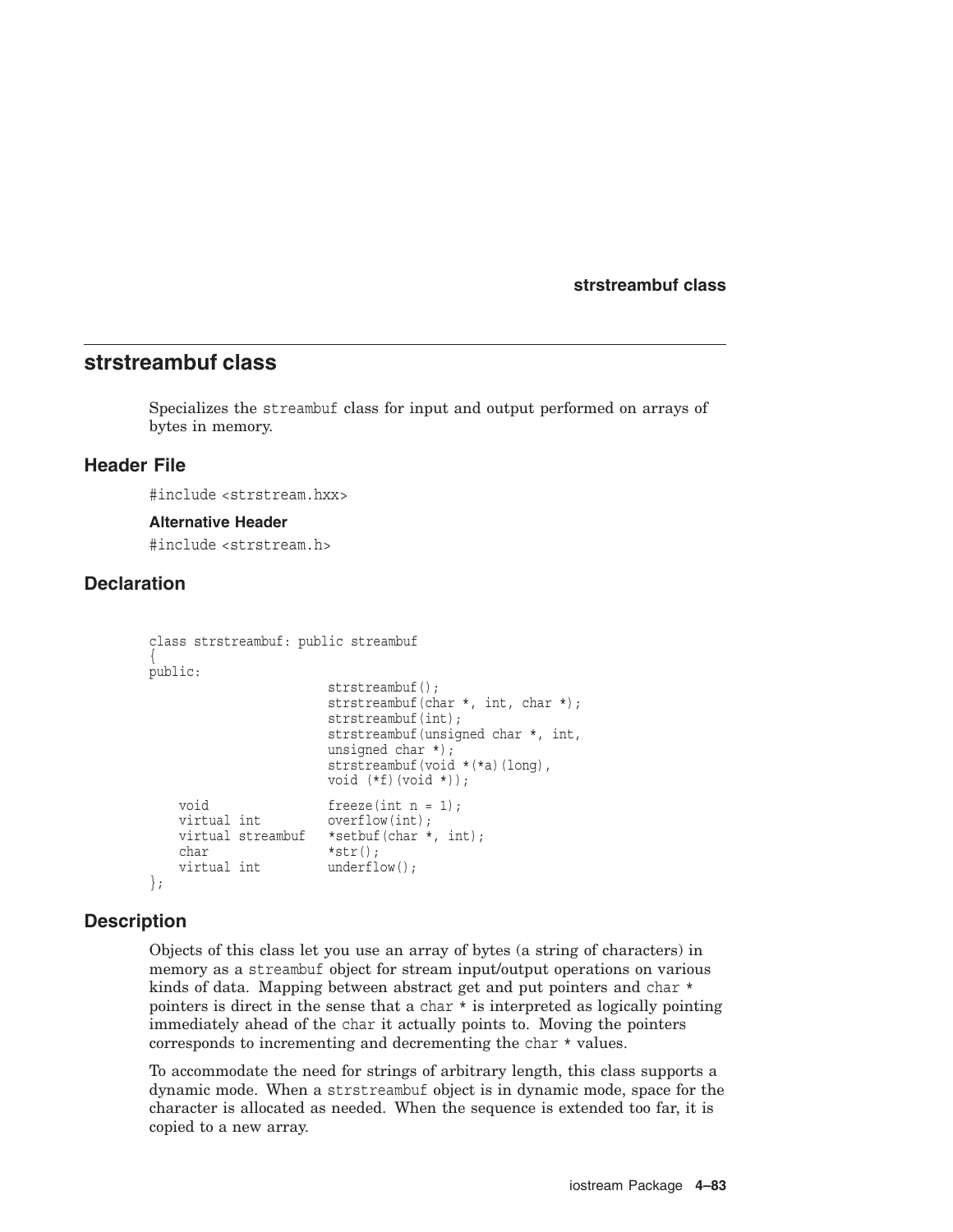If your program expects a buffer to be allocated when none was allocated, then the iostream package allocates a default buffer, with a length specified by BUFSIZ as defined in stdio.h. The package then issues the following warning:

Warning; a null pointer to streambuf was passed to ios::init()

## **Constructors and Destructors**

#### **strstreambuf( )**

Constructs an empty strstreambuf object in dynamic mode. This means that space is automatically allocated to accommodate characters put into the strstreambuf object (using the new and delete operators). Because this may require copying the original characters, programs that have many characters to insert should use setbuf( ) to inform the strstreambuf object about the needed allocation of space, or to use one of the constructors that follow.

#### **strstreambuf(int n)**

Constructs an empty strstreambuf object in dynamic mode. The initial allocation of space is at least *n* bytes.

#### **strstreambuf(char \*ptr, int n, char \*pstart) strstreambuf(unsigned char \*ptr, int n, unsigned char \*pstart)**

Constructs a strstreambuf object to use the bytes starting at *ptr*. The strstreambuf object is in static mode; it does not grow dynamically. If *n* is positive, then the *n* bytes starting at *ptr* are used as the strstreambuf object. If *n* is 0, *ptr* is presumed to point to the beginning of a null-terminated string and the bytes of that string (not including the terminating null character) constitute the strstreambuf object. If *n* is negative, then the strstreambuf object is presumed to continue indefinitely.

The get pointer is initialized to *ptr*. The put pointer is initialized to *pstart*. If *pstart* is not null, then the initial sequence for fetching (the get area) consists of the bytes between *ptr* and *pstart*. If *pstart* is null, then storing operations are treated as errors and the initial get area consists of the entire array.

#### **strstreambuf(void \*(\*a)(long n), void (\*f)(void \*ptr))**

Constructs an empty strstreambuf object in dynamic mode. *a* is used as the allocator function in dynamic mode. The argument passed to *a* is a long denoting the number of bytes to be allocated. If the *a* argument is null, the new operator is used. *f* is used to free (or delete) get, put, or reserve areas returned by *a*. The argument to *f* becomes a pointer to the array allocated by *a*. If *f* is null, the delete operator is used.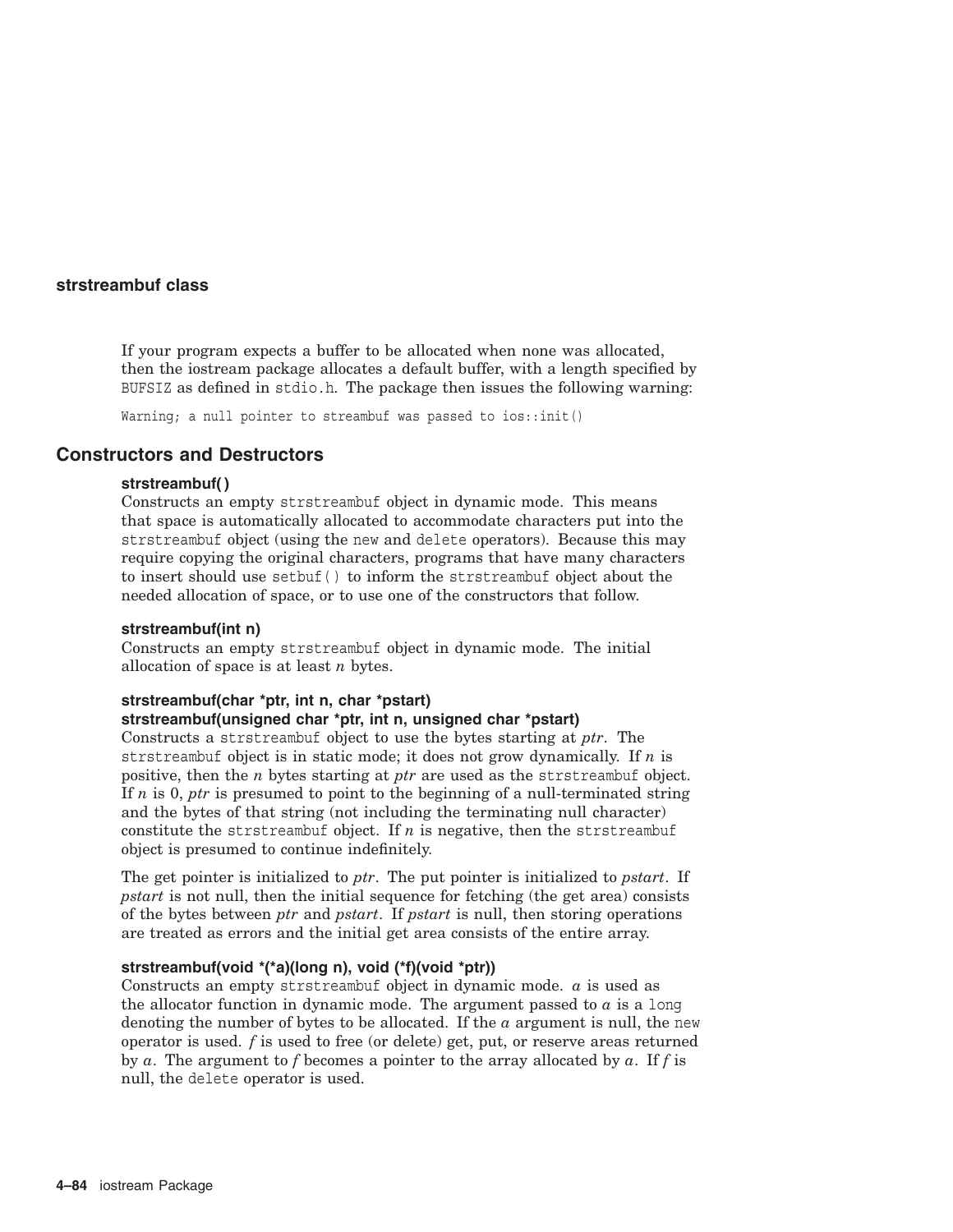## **Member Functions**

#### **void freeze(int n)**

Inhibits (freezes) automatic deletion of the current array if *n* is nonzero, or permits (unfreezes) automatic deletion if *n* is 0. Deletion normally occurs when more space is needed, or when the strstreambuf object is being destroyed. Only space obtained through dynamic allocation is free. Storing characters into a strstreambuf that was dynamically allocated and is now frozen causes an error (the effect is undefined). If you want to resume storing characters in such a strstreambuf object you can thaw (unfreeze) it.

#### **virtual int overflow(int c)**

In classes derived from streambuf, it is called to consume characters. If *c* is not EOF, overflow(c) also must either save *c* or consume it. Although it can be called at other times, this function is usually called when the put area is full and an attempt is being made to store a new character. The normal action is to consume the characters between pbase () and  $pptr()$ , call setp() to establish a new put area, and (if  $c$  != EOF) store  $c$  using sputc(). overflow(c) should return EOF to indicate an error; otherwise, it should return something else.

#### **virtual streambuf \*setbuf(char \*ptr, int n)**

Causes the strstreambuf object to remember *n* (if *ptr* is 0); this ensures that at least *n* bytes are allocated during the next dynamic mode allocation.

#### **char \*str( )**

Returns a pointer to the first character in the current array and freezes the strstreambuf object. If the strstreambuf object was constructed with an explicit array, the function returns a pointer to that array. If the strstreambuf object is in dynamic allocation mode but nothing has been restored yet, the returned pointer is null.

#### **virtual int underflow( )**

In classes derived from streambuf, it is called to supply characters for fetching; that is, to create a condition in which the get area is not empty. If this function is called when characters are in the get area, it should return the first character. If the get area is empty, it should create a nonempty get area and return the next character (which it should also leave in the get area). If no more characters are available, underflow( ) should return EOF and leave an empty get area.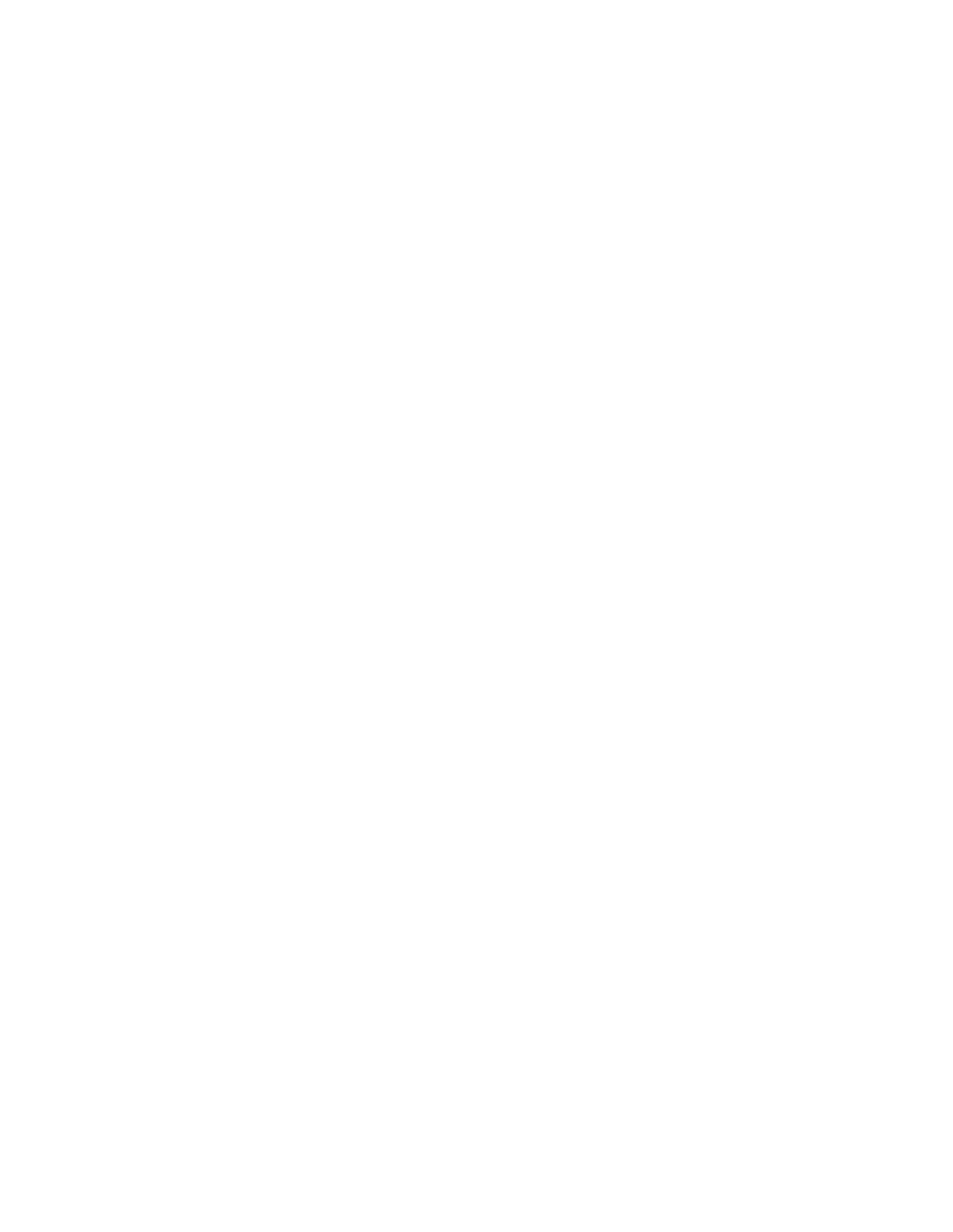# **5 Messages Package**

The Messages package provides a way to retrieve messages stored in a catalog or file that is separate from your program. It consists of a single class, Messages, that retrieves the text of a message.

Processing a message file on an OpenVMS system requires a message set number and a message number. A message set number is an OpenVMS message identification code, including a facility code (bits 16 through 27) and a facility-specific bit (bit 15); all other bits should be 0. A message number is an integer from 1 to 8191. To process the message file, use the OpenVMS Message Utility (see the *OpenVMS Message Utility Manual* for details) and link the resulting object code into one of the following:

- Your program
- A shareable image that your program is linked against
- A shareable image that is then specified with the set message command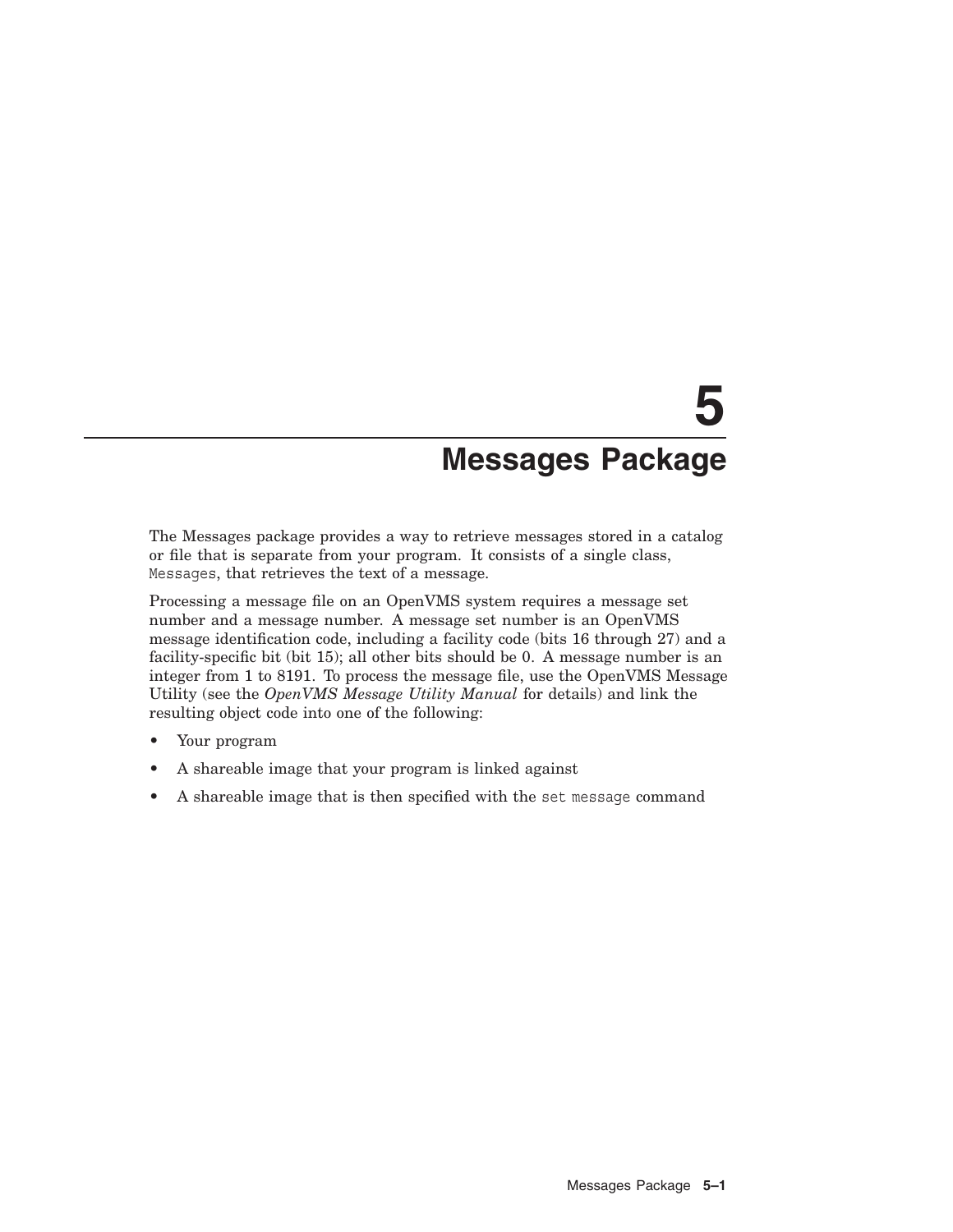## **Messages class**

## **Messages class**

Retrieves message text for a message number.

## **Header File**

#include <messages.hxx>

#### **Alternative Header**

None.

# **Declaration**

```
class Messages
{
public:
   Messages(const char *filename arg, int set arg = 0,
        const char *default file<sup>l</sup>ocation arg = (const char *)(NULL));
   ~Messages();
   const char *text(int msg arg, const char *fallback text arg,
         int set arg = 0);
};
```
## **Constructors and Destructors**

## **Messages(const char \*filename\_arg, int set\_arg, const char \*default\_file\_ location\_arg)**

Constructs a Messages object. *set\_arg* specifies the message number to set; a value of 0 specifies that the default set be used. *filename\_arg* and *default\_file\_ location\_arg* are ignored.

## **~Messages( )**

Deletes a Messages object.

## **Member Function**

## **const char \*text(int msg\_arg, const char \*fallback\_text\_arg, int set\_arg)** Returns the text of the message specified by the *msg\_arg* argument. The *fallback text arg* argument indicates the text to return if the message cannot be found. The *set\_arg* argument specifies the message set number; a value of 0 causes the system to use the set number provided to the constructor.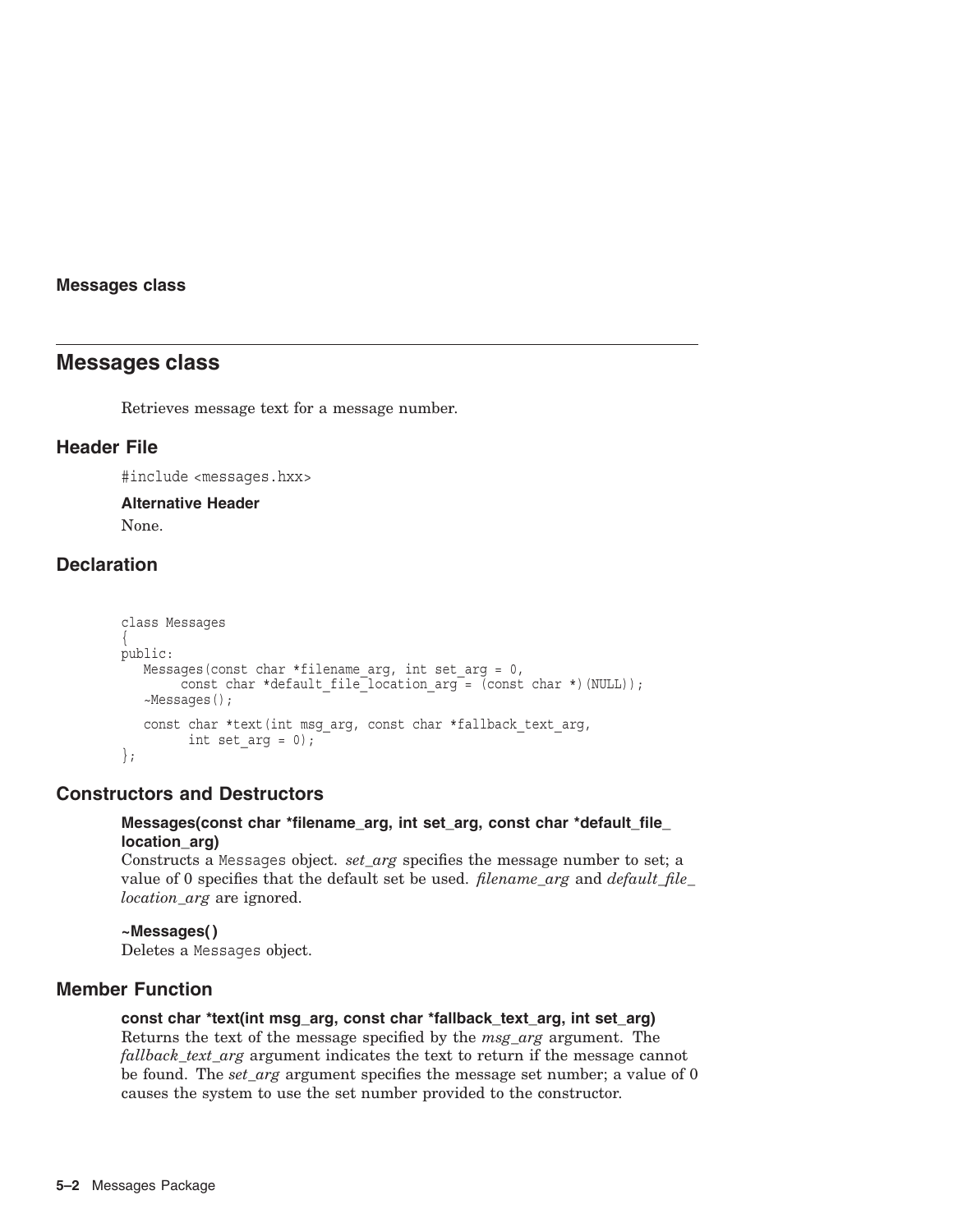#### **Messages class**

Depending on the process defaults, the facility, error severity, and message identification code may be appended to the beginning of the message (for example, \$CXXL-W-E\_ONEXT, prefixed to Can't delete an object that is on a list.).

## **Example**

The following is a sample message source file:

```
.TITLE MESSAGES_EXAMPLE_MSG Example messages -- VMS message catalog
.IDENT '1.0'
.FACILITY EXAMPLE, 1 /PREFIX=EXAMPLE_
.BASE 0
.SEVERITY WARNING ! we just want a 0 in the severity field
SET <> ! message set number
.SEVERITY ERROR
EXAMPLE ERROR <This is an example error message>
```
.END

Entering the following OpenVMS Message Utility commands set the appropriate options and compile this file:

```
$ set message/nofac/nosev/noid
$ message/lis MESSAGES EXAMPLE MSG
```
The following program retrieves the sample error message:

```
#include <iostream.hxx>
#include <messages.hxx>
const char *message file name = (const char *)(NULL);
const char *message_file_location = (const char *)(NULL);
#pragma __extern_model __save
#pragma extern model globalvalue
extern int EXAMPLE SET;
#pragma __extern_model __restore
int message set example = EXAMPLE SET;
Messages m example (message file name, message set example,
    message file location);
int main()
{
    cout <<
       "text of example message 1: " <<
        m example.text(1, "fallback message 1") <<
        \sqrt[m]{n} ;
```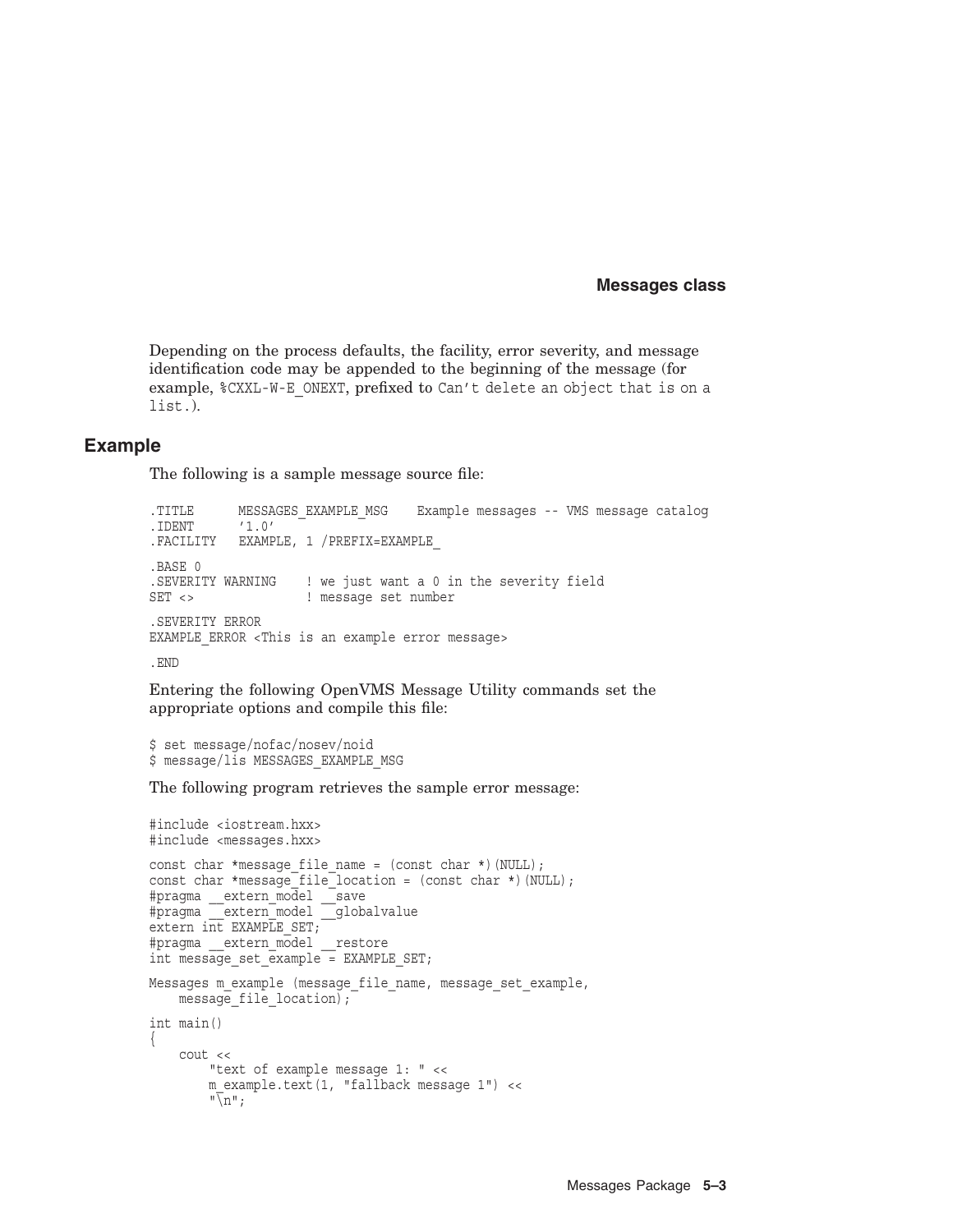## **Messages class**

}

```
cout <<
    "text of example message 2: " <<
    m_example.text(2, "fallback message 2") <<
    "\n\langle n";return 0;
```
The following compiler command compiles the program:

\$ cxx/lis MESSAGES\_EXAMPLE

Entering the following link and run sequence retrieves the text of the error message and displays the second fallback message:

 $$$  link MESSAGES EXAMPLE, MESSAGES EXAMPLE MSG

```
$ run/nodeb messages_example
text of example message 1: This is an example error message
text of example message 2: fallback message 2
```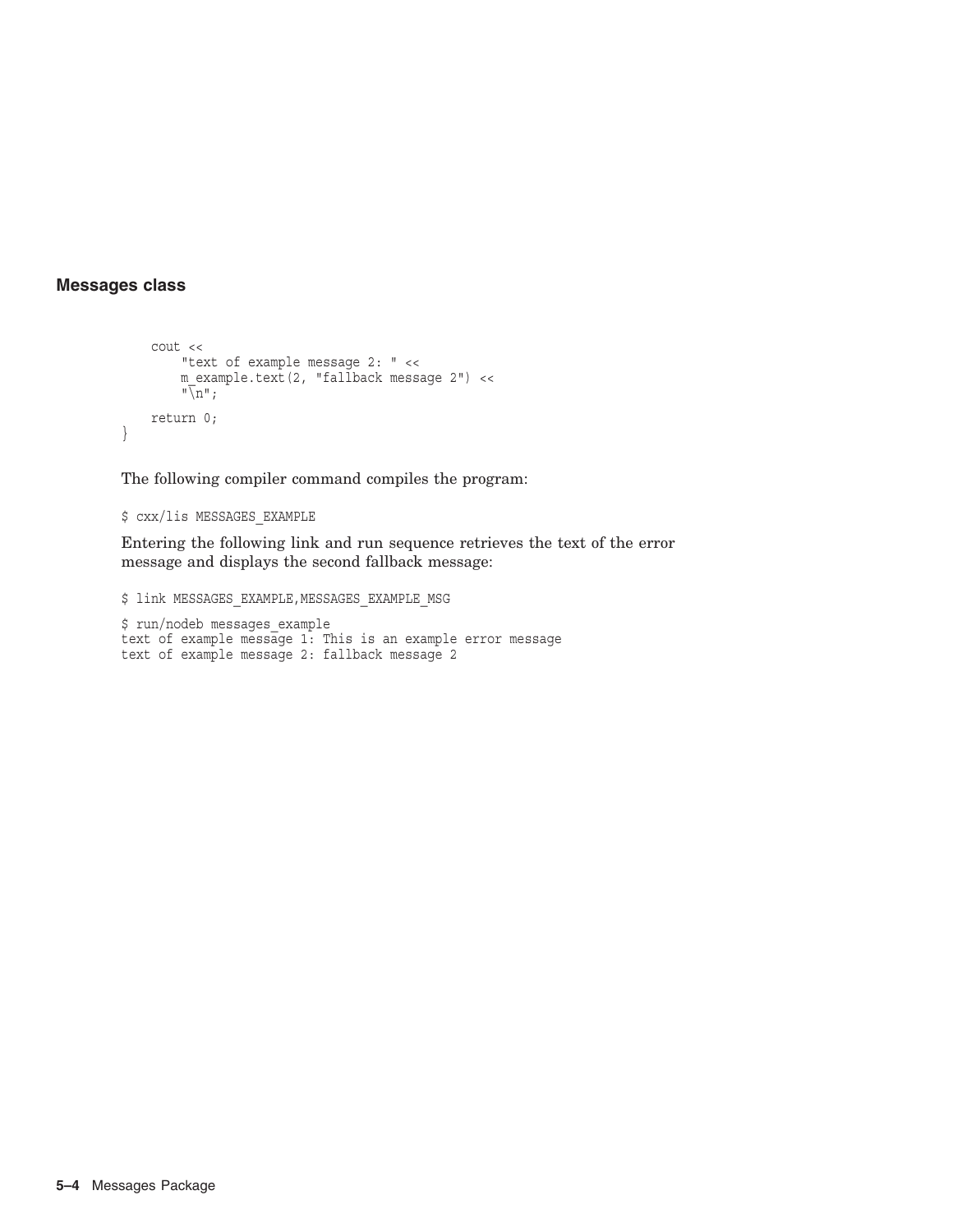# **6 Mutex Package**

The Mutex package provides a way to synchronize access to user-defined objects. It consists of a single class, Mutex, that manages the creation, locking and unlocking of Mutex objects.

Construction of a Mutex object creates a recursive mutex that users can lock and unlock using the appropriate member functions or parameterized manipulators. A **recursive mutex** is a mutex that can be locked many times by the same thread without causing the thread to enter a deadlock state. To completely unlock this kind of mutex, the thread must unlock the mutex the same number of times that the thread locked the mutex. For more information see the *Guide to DECthreads* manual.

\_\_ Note \_\_\_\_\_

User-defined objects are not automatically thread safe. Users must supply synchronization for such objects if they are shared between threads.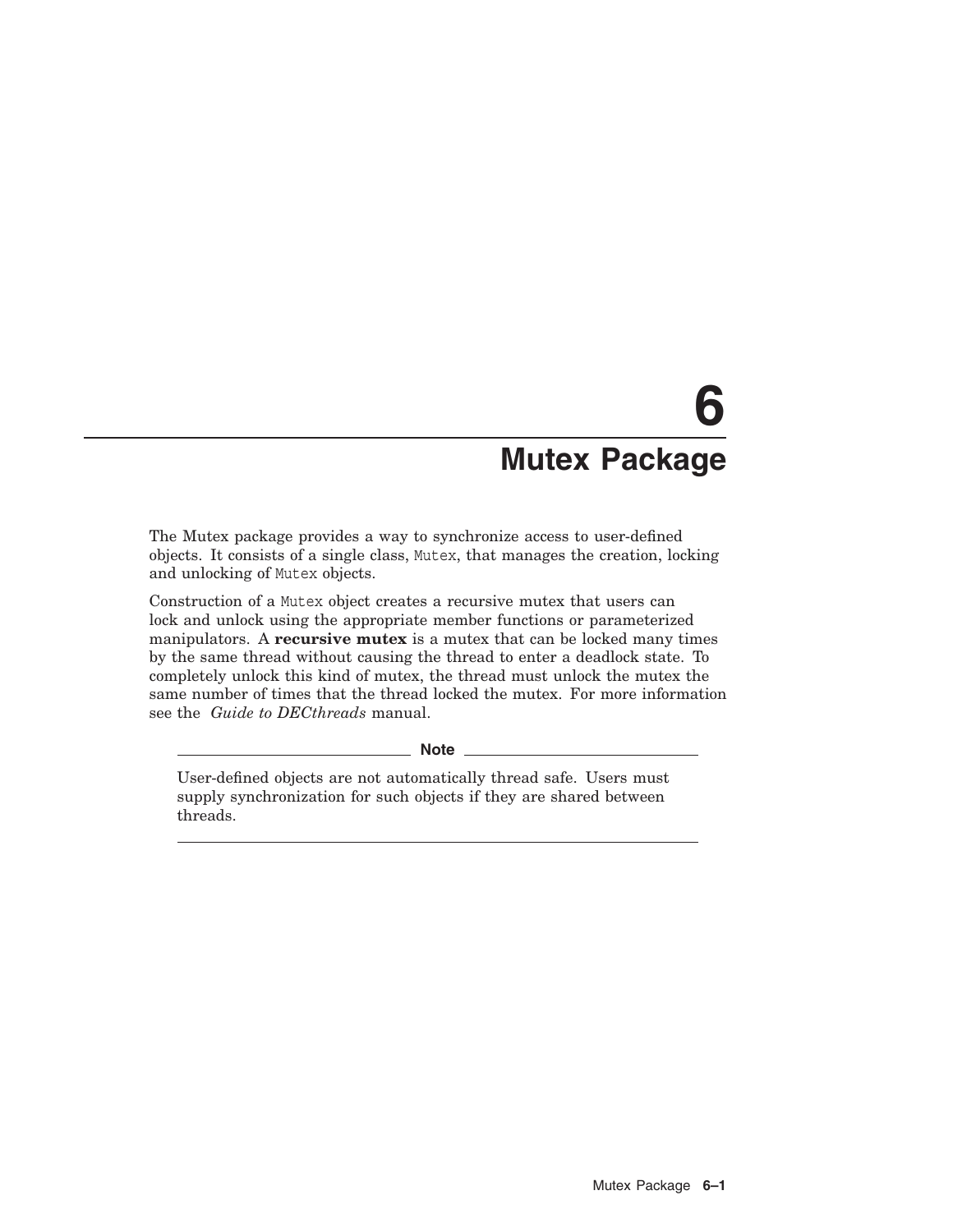## **Mutex class**

## **Mutex class**

Provides a means whereby users can synchronize access to user-defined objects.

## **Header File**

#include <mutex.hxx>

#### **Alternative Header**

#include <mutex.h>

# **Declaration**

```
class Mutex
{
public:
              Mutex();
              ~Mutex();
   void lock();
   void unlock();<br>int trylock()
              trylock();
};
```
## **Description**

The synchronization process consists of locking and unlocking Mutex objects associated with user-defined objects. HP recommends that users create a Mutex object for each user-defined object that needs to be synchronized between threads. Users are then responsible for locking and unlocking the Mutex object to coordinate access to the associated object.

To do the locking and unlocking, you can use the lock and unlock member functions (see Example). Alternatively, if a user-defined object is derived from the istream or ostream classes, you can use the lock and unlock parameterized manipulators, where the parameter is the Mutex object (see the Global Declarations section in Chapter 4).

## **Constructors and Destructors**

## **Mutex( )**

Constructs a Mutex object, in effect creating but not locking a recursive mutex.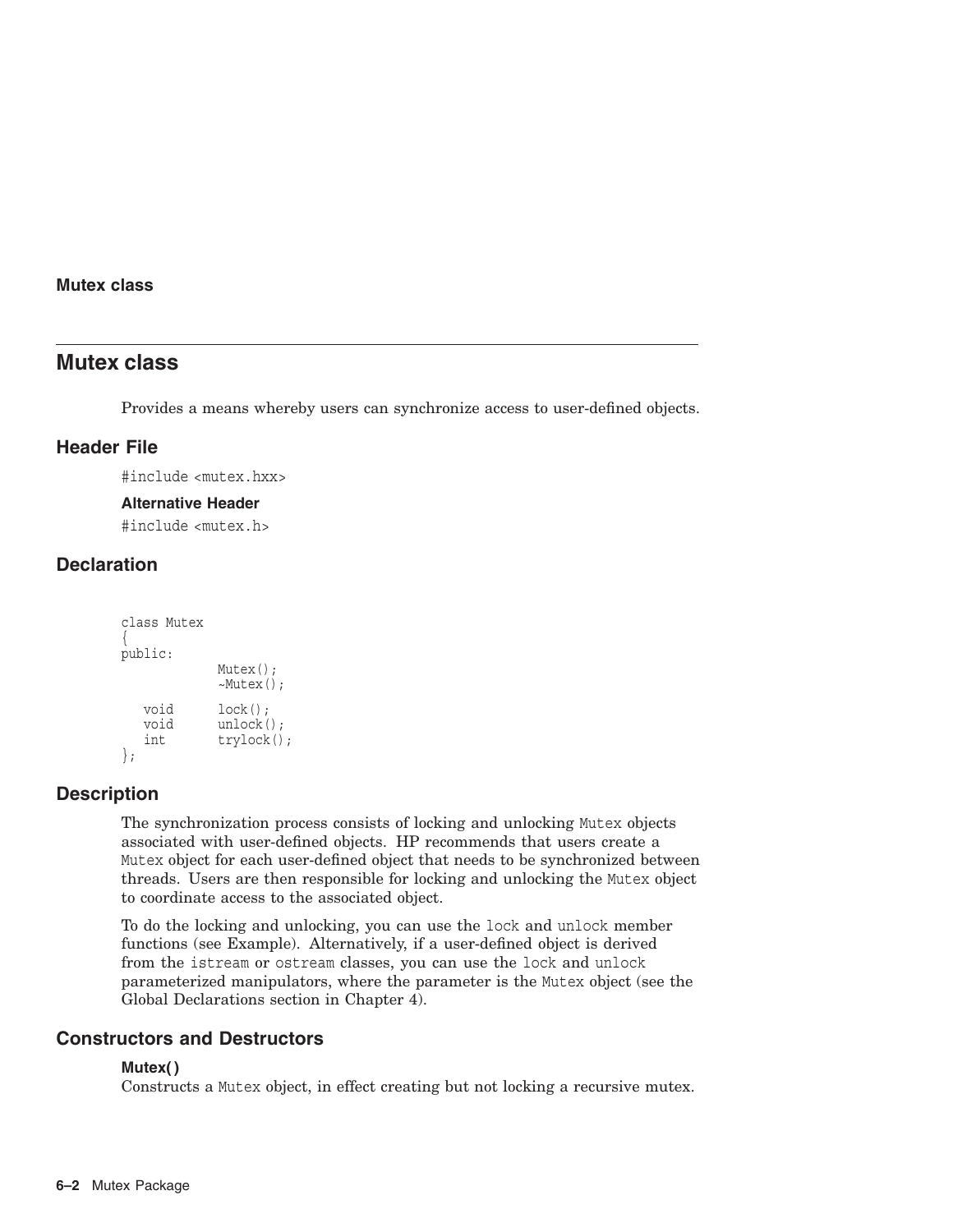**Mutex class**

## **~Mutex( )**

Deletes a Mutex object.

## **Member Functions**

## **void lock( )**

Locks a recursive mutex. If the mutex is locked by another thread, the current thread is blocked until the mutex becomes available.

#### **void unlock( )**

Unlocks a recursive mutex.

## **int trylock( )**

Immediately returns to the caller a value of 0 if the mutex is already locked by another thread. Otherwise, this function locks the mutex and returns a value of 1.

## **Example**

```
#include <string.hxx>
#include <mutex.hxx> .
   .
   . String string1;
Mutex string1 lock;
string1_lock.lock();
string1 = "Hello, ";string1 += "how are you?";
cout << string1;
string1_lock.unlock();
```
This example synchronizes a sequence of operations on a String object, using the lock( ) and unlock( ) member functions.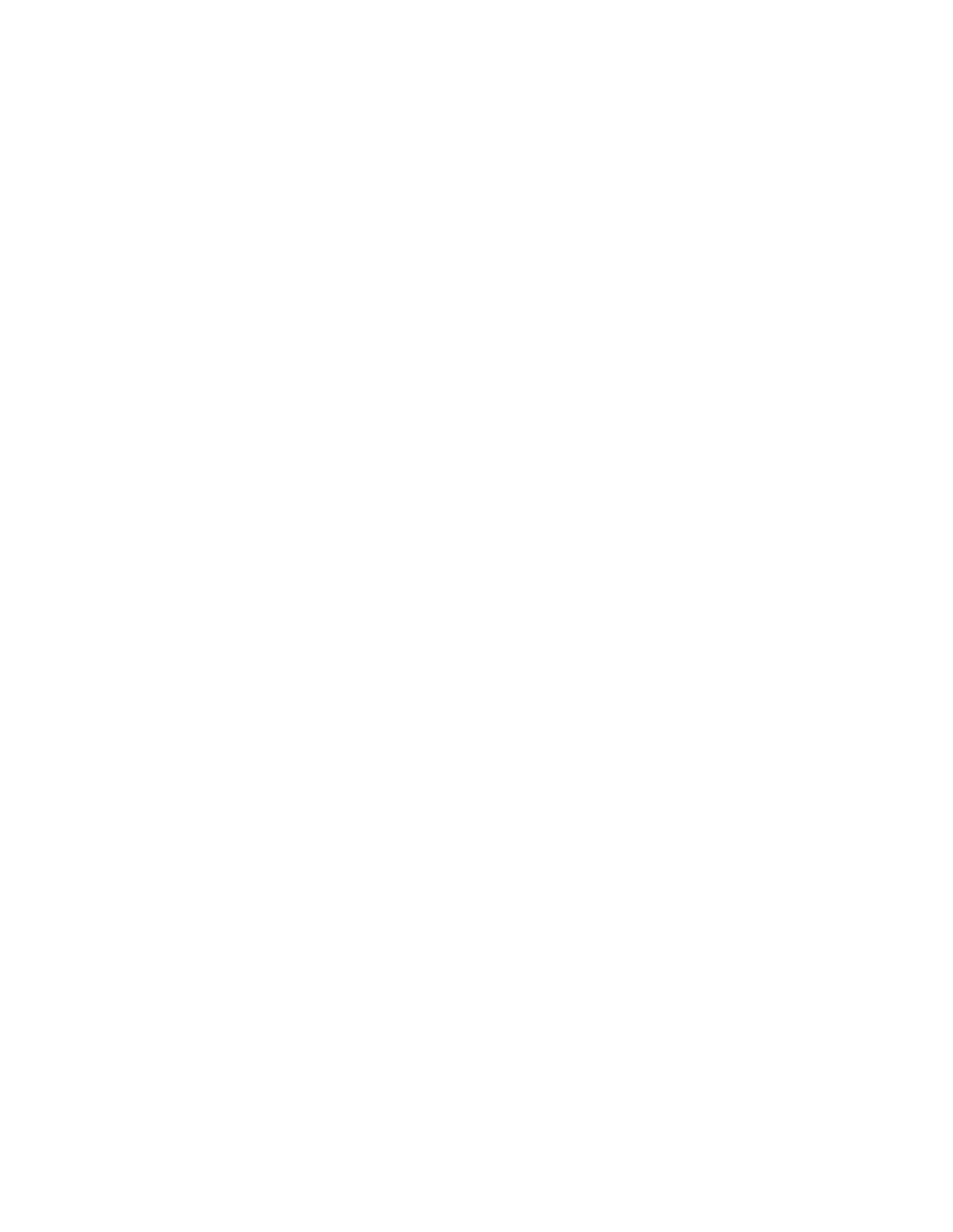# **7 Objection Package**

The Objection package provides a way to implement simple error handling. You can use this package to catch run-time errors encountered in using classes, and to change or restore actions associated with such errors.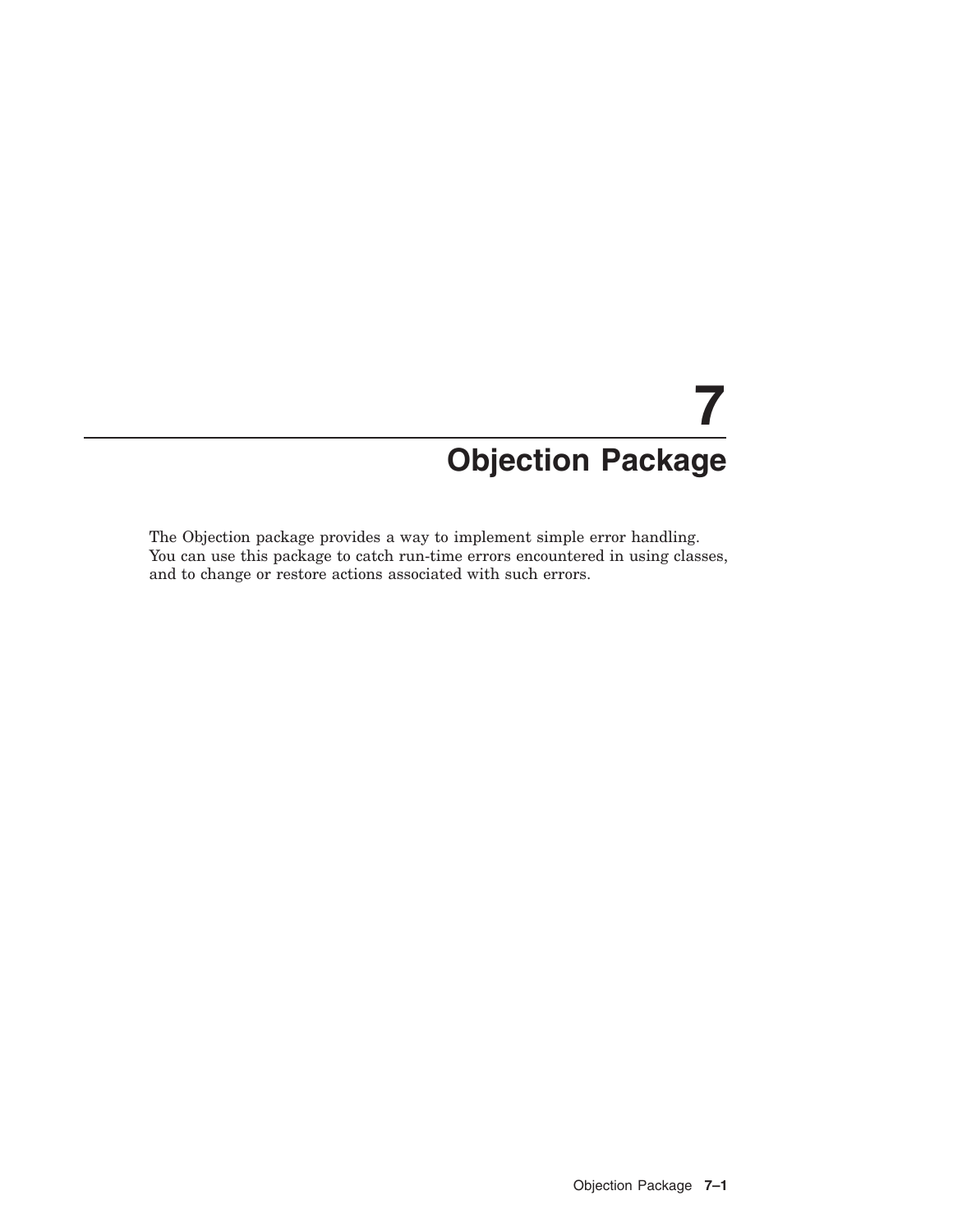## **Global Declaration**

# **Global Declaration**

This typedef is used by, but is not a member of, the Objection class.

## **Header**

#include <objection.hxx>

## **Alternative Header**

#include <Objection.h>

# **Declaration**

typedef int Objection\_action(const char\*);

# **Type**

## **Objection\_action**

Is the type of an action routine that can be called by the function Objection::raise.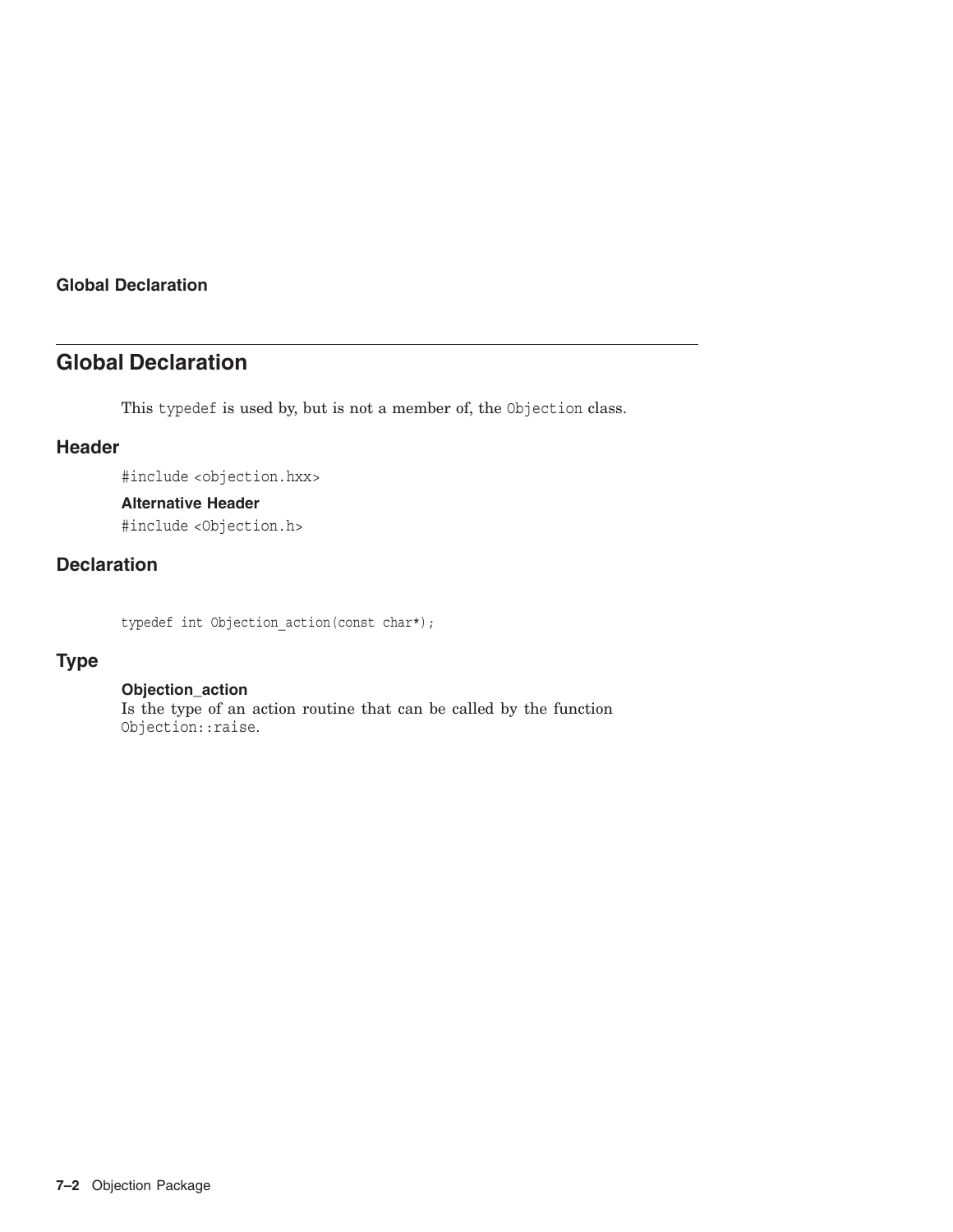**Objection class**

# **Objection class**

Provides the capability to handle and report errors.

## **Header**

#include <objection.hxx>

## **Alternative Header**

#include <Objection.h>

## **Declaration**

```
class Objection
{
public:
                    Objection();
                    Objection(Objection action *);
   int raise(const char * = "");
    Objection_action *appoint(Objection_action *);
    Objection action *appoint();
   Objection_action *ignore(); };
```
## **Description**

This class provides ways to handle objections. An **objection** is a potential error condition that your program can encounter. The user appoints an error-handling function. An Objection object's raise( ) function invokes the appointed function by passing it a character string that contains an error message. At any point in your program, you can appoint a new error-handling function, reappoint the original function, or specify that an objection be ignored.

## **Constructors**

## **Objection( )**

Constructs an Objection object with no default action (error handler).

## **Objection(Objection\_action \*new\_action)**

Constructs an Objection object with a pointer to the default error handler. The handler is a function that takes one parameter of type const char  $\ast$ msq and returns an int. See the raise( ) member function for more information.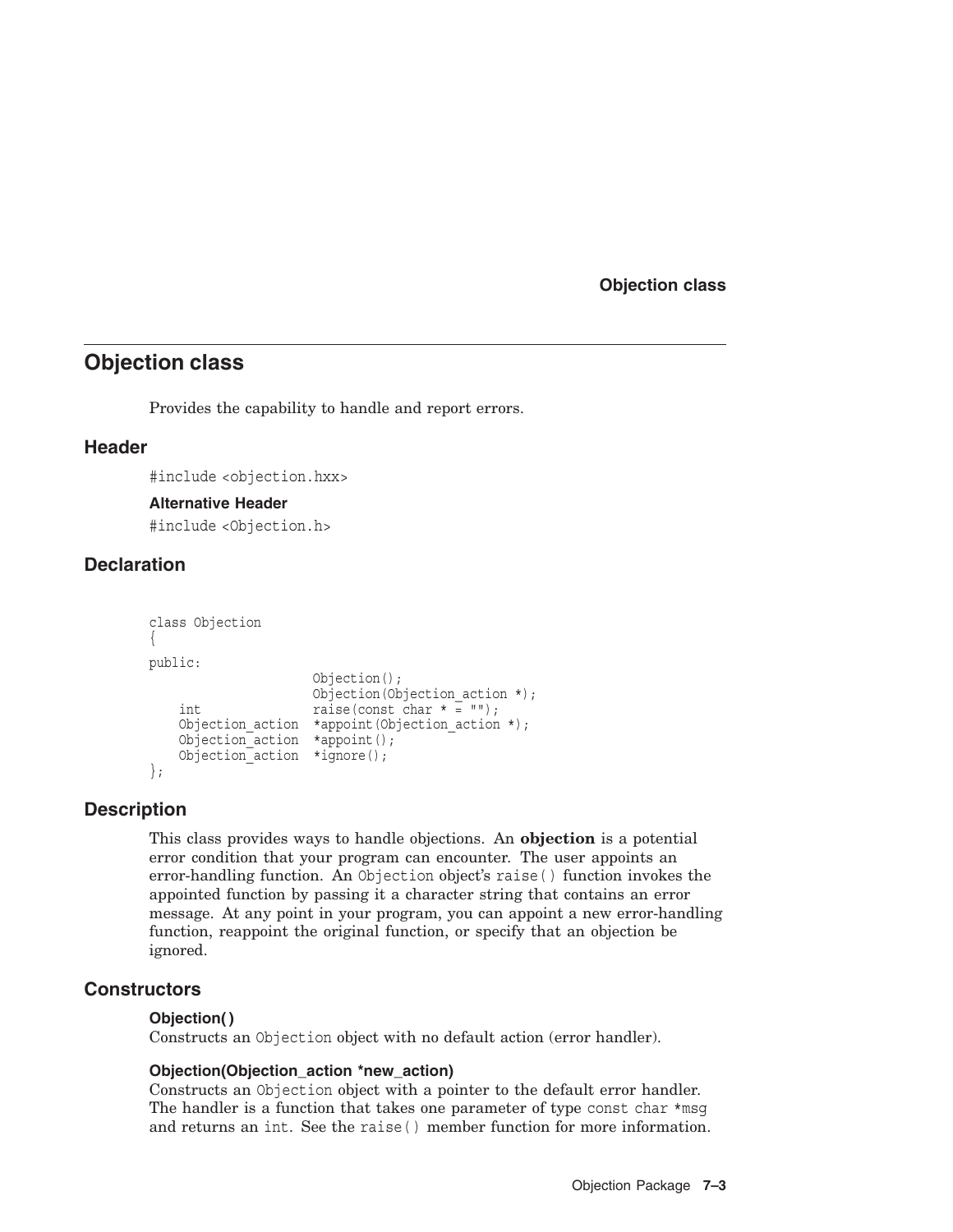## **Objection class**

## **Member Functions**

## **Objection\_action \*appoint( )**

Specifies that the handler for the objection is the default error handler (if one exists) and returns the previous action associated with the specified objection. Specifies that the objection not be ignored.

## **Objection\_action \*appoint(Objection\_action \*new\_action)**

Specifies a new handler for the objection and returns the previous action associated with the specified objection. Specifies that the objection not be ignored.

## **Objection\_action \*ignore( )**

Specifies that the objection be ignored (no error handler is invoked if the objection is raised). This function returns the previous action associated with the specified objection.

## **int raise(const char \*msg = "")**

Raises a specified objection, passing a string (error message) to an error handler (if one exists). If no handler exists, or if the handler returns a 0, the default handler is called. The raise function returns the value returned by the last handler it called.

If no default handler exists, then the function returns 0. A 0 is also returned if the objection is ignored. Generally, the return of a nonzero value means that the error handling succeeded, and the return of a 0 value means the error handling failed.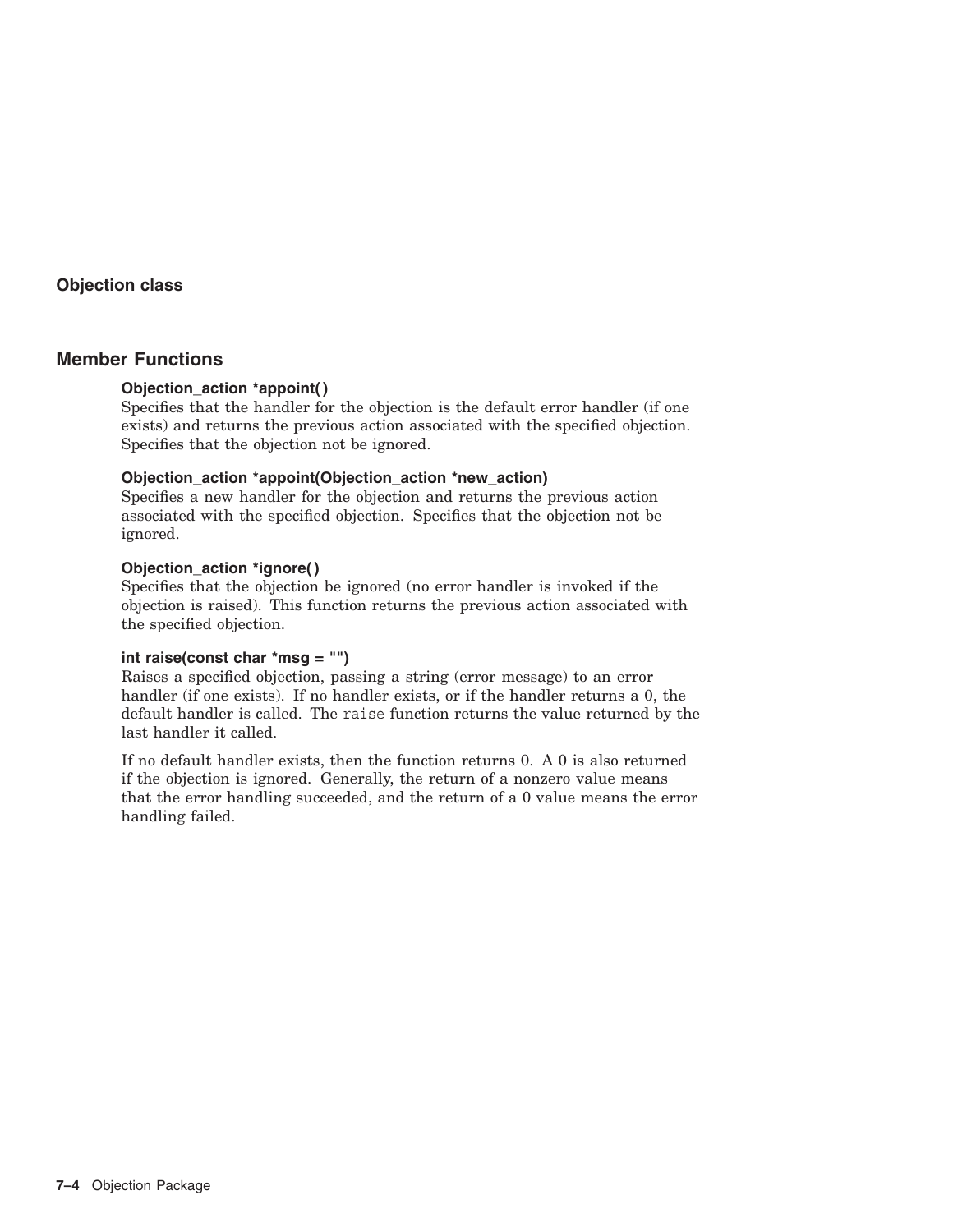## **Objection class**

```
The following example changes the default error handler for the
stack(int)::overflow error objection:
```

```
#include <stdlib.h>
#include <vector.hxx>
#include <objection.hxx>
vectordeclare(int)
stackdeclare(int)
vectorimplement(int)
stackimplement(int)
stack(int) s(10);
int error(const char *errmsg)
{
    cerr << "ERROR TRAPPED: " << errmsq << " -- ABORTING\n";
    cerr.flush();
    abort();
    return 0;
}
void main()
{
    Objection action *save action;
    save acti\overline{on} = stack(int)::overflow error.appoint(error);
    for(int i=0; i<100; i++) //push too many things onto stack
        s.push(i);
    stack(int)::overflow error.appoint(save action);
}
```
#### When this example executes, the following message prints out:

ERROR TRAPPED: Stack underflow -- ABORTING %SYSTEM-F-OPCCUS, opcode reserved to customer fault at PC=00010BE5, PSL=03C00000 %TRACE-F-TRACEBACK, symbolic stack dump follows module name routine name line rel PC abs PC 0000012D 00010BE5 0000000E 00009346 OBJECTION\_EXAMP error 5984 00000045 00003D29 CXXL OBJECTION Objection::raise 779 OBJECTION EXAMP main 60000005B 0000005B 00003D87 00000072 0002DB5E

#### **Note**

The message printed on your system differs somewhat from that shown here.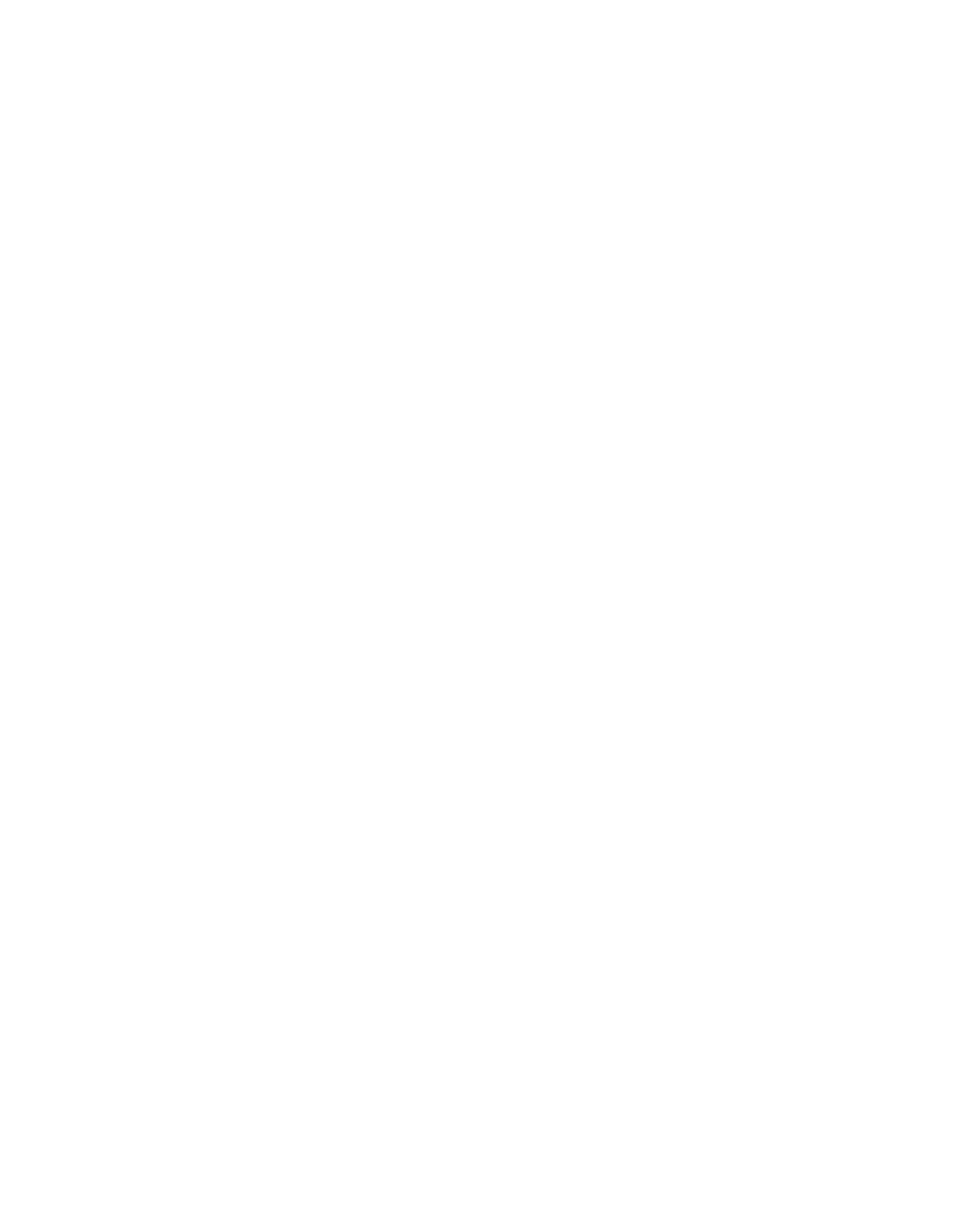# **8 Stopwatch Package**

The Stopwatch package provides ways to measure intervals of program execution time. The package consists of a single class, Stopwatch. Typically, you use this class during the performance-tuning phase of program development.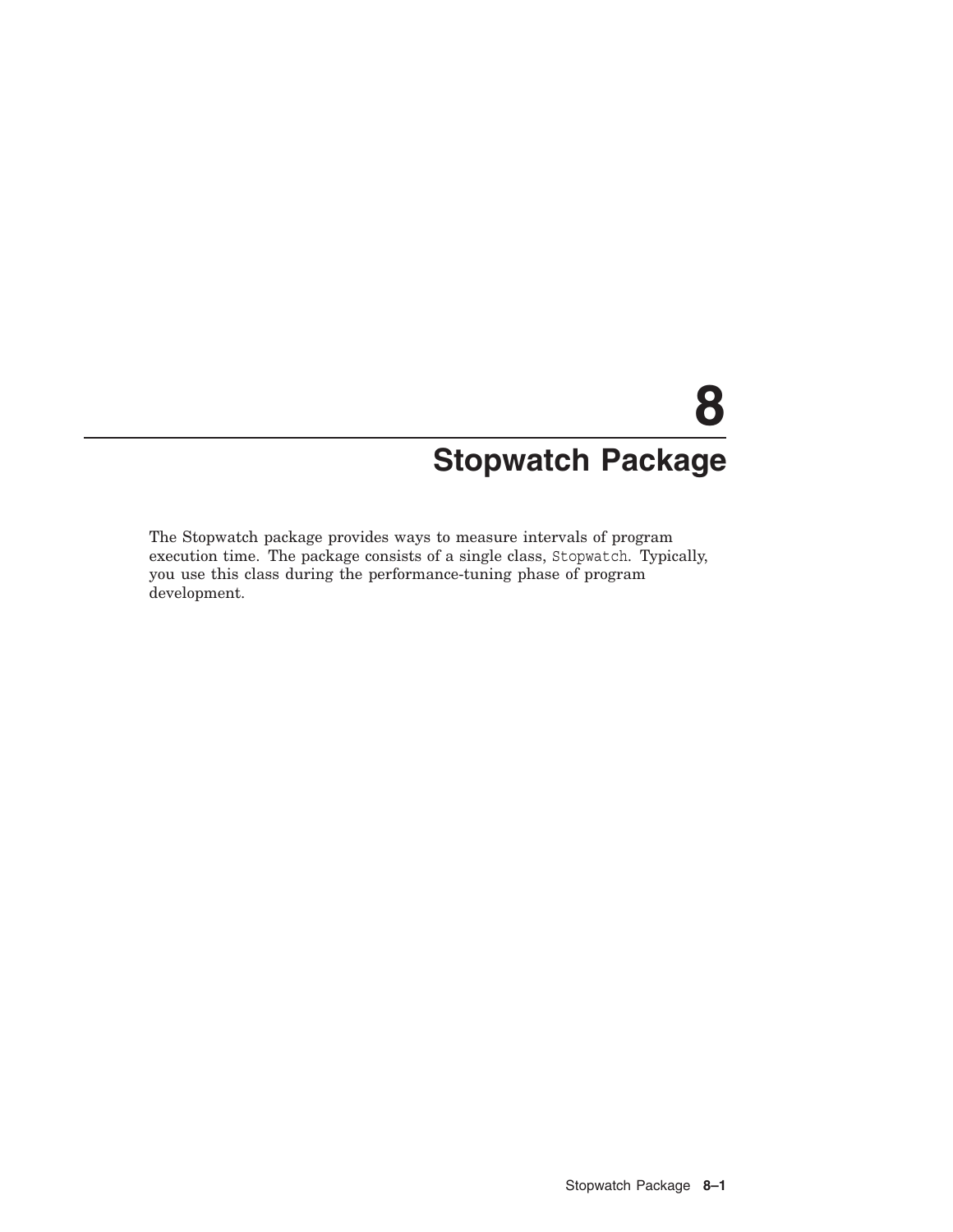## **Stopwatch class**

## **Stopwatch class**

Provides the means to measure intervals of time between specified program events.

## **Header**

#include <stopwatch.hxx>

#### **Alternative Header**

#include <Stopwatch.h>

## **Declaration**

```
class Stopwatch
{
public:
                   Stopwatch();
  void start();<br>void stop();
                  stop();
  void reset();
  int status() const;
  double system() const;
  double user() const;<br>double real() const;
                  real() const;static double resolution();
};
```
## **Description**

Objects of this class measure program execution time and return the result in floating-point seconds. The class includes the start, stop, and reset functions familiar to users of a mechanical stopwatch.

You can time the entire program or select certain portions of the program to time; for example, a specified loop or program module. You can create a different Stopwatch object for each independent program activity, and name each according to the activity you intend to measure.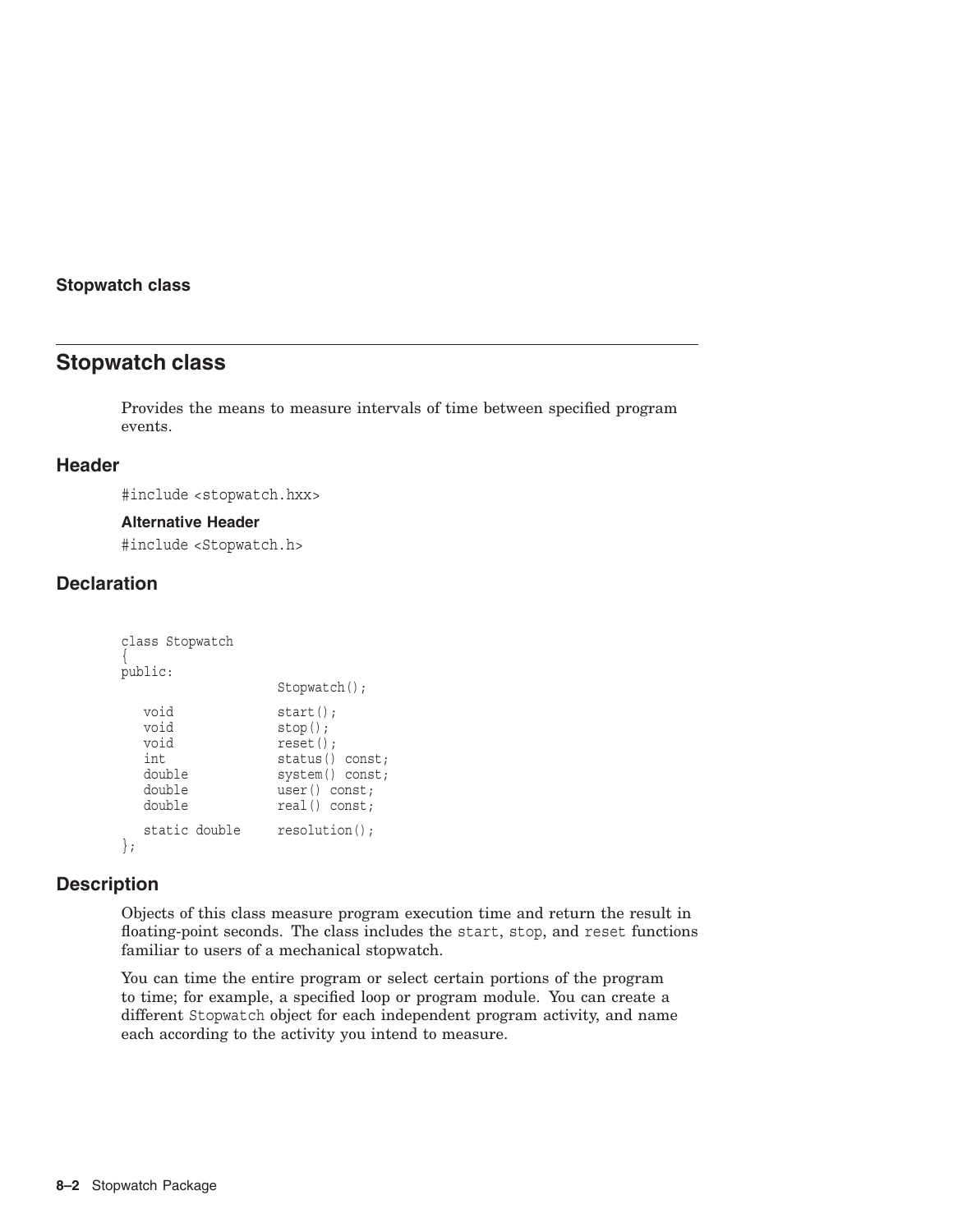**Stopwatch class**

## **Constructor**

## **Stopwatch( )**

Constructs a Stopwatch object with both time and running status initialized to 0.

## **Member Functions**

## **double real( ) const**

Returns real time (clock time) in double-precision, floating-point seconds. You can call this function while the stopwatch is running.

## **void reset( )**

Resets the current time measurement to 0 without affecting the value of status( ). If status( ) is initially nonzero, time measurement continues uninterrupted after resetting.

## **double resolution( )**

Returns the (system dependent) resolution of measured time in doubleprecision, floating-point seconds.

## **void start( )**

Begins measuring program execution time when status( ) is initially 0 (status( ) becomes nonzero as a consequence of the call). If status( )is initially nonzero, the call has no effect.

## **int status( ) const**

Indicates whether the stopwatch is running (returns a value of 1) or not running (returns a value of 0).

## **void stop( )**

Halts measurement of program execution time when status( ) is initially nonzero (status( ) becomes 0 as a consequence of the call). If status( )is initially 0, the call has no effect.

## **double system( ) const**

Returns the system CPU time in double-precision, floating-point seconds. You can call this function while the stopwatch is running.

#### **double user( ) const**

Returns the user CPU time in double-precision, floating-point seconds. You can call this function while the stopwatch is running.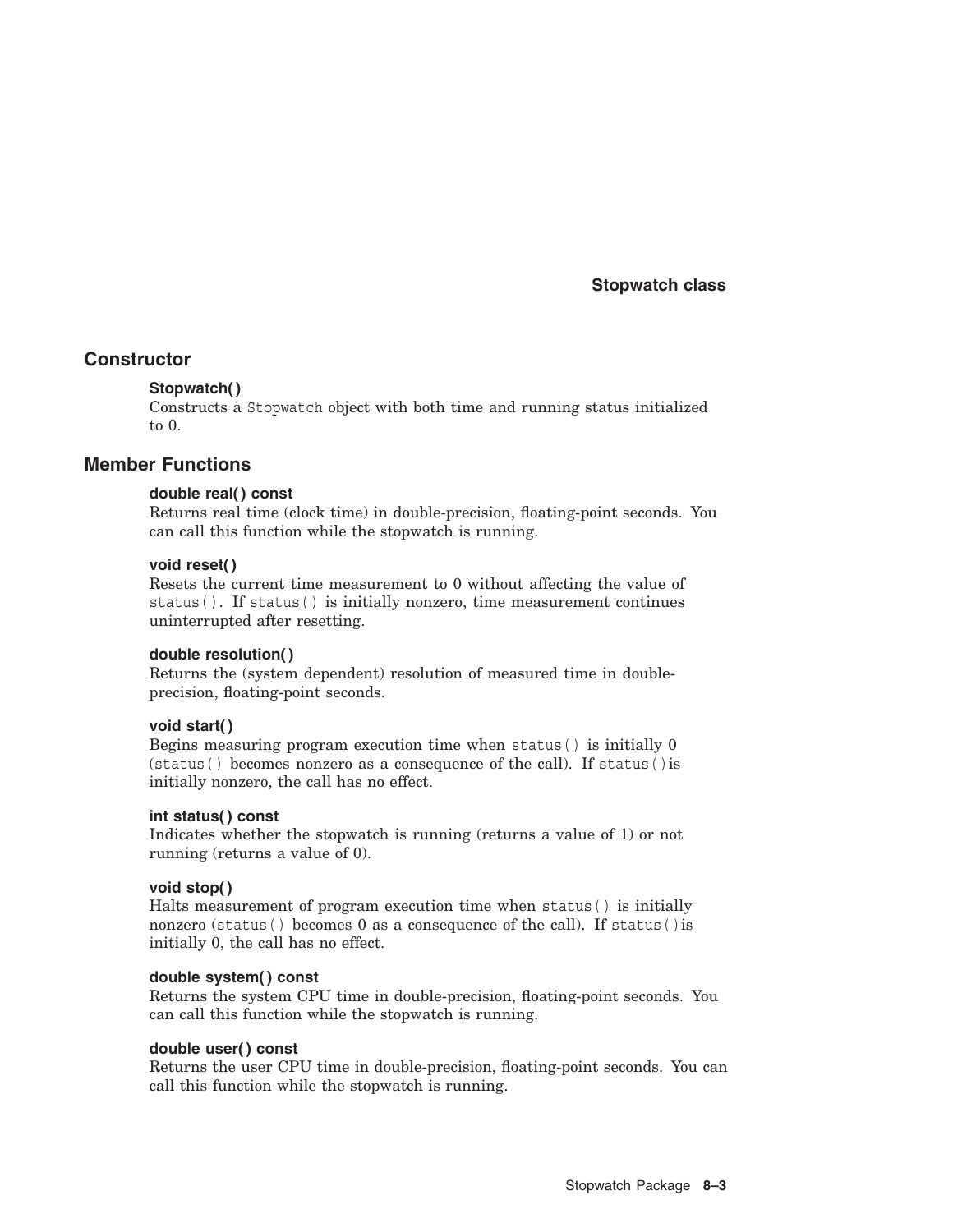## **Stopwatch class**

## **System Environment**

On OpenVMS systems, *user time* returns the total accumulated CPU time, and *system time* returns 0. Resolution is 1/100 second.

## **Example**

```
Stopwatch w ;
w.start() ;
// . . .
// some computation you want to time goes here
// . . .
w.\,\texttt{stop}() ;
cout << "elapsed time was " << w.user() << "\n";
```
Displays the number of seconds the computation takes to run. The result is a double-precision value.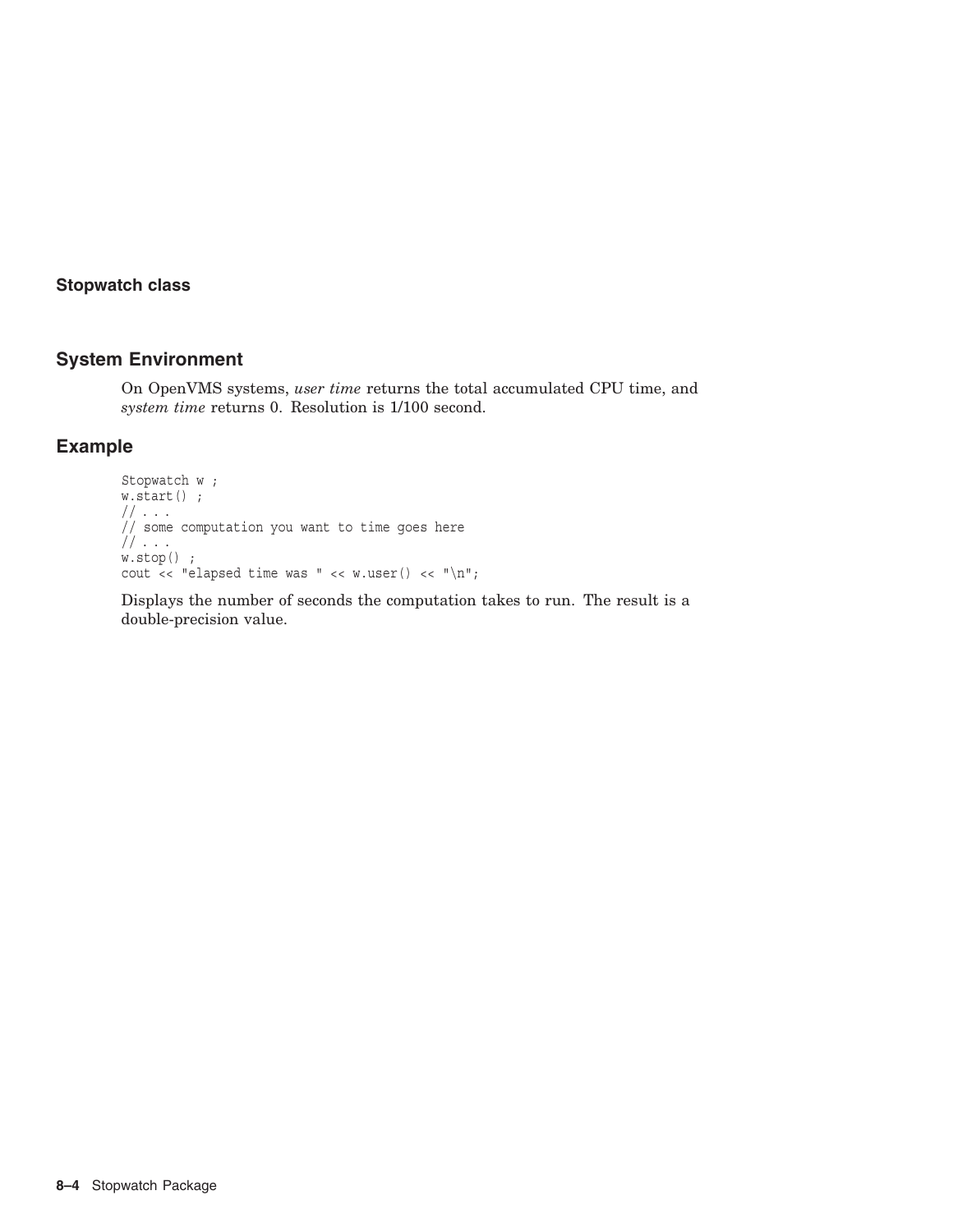# **9 String Package**

The String package consists of the single class String. This class provides ways to assign, concatenate, and compare character strings. This class also provides methods for substring creation and for vector access to a character string.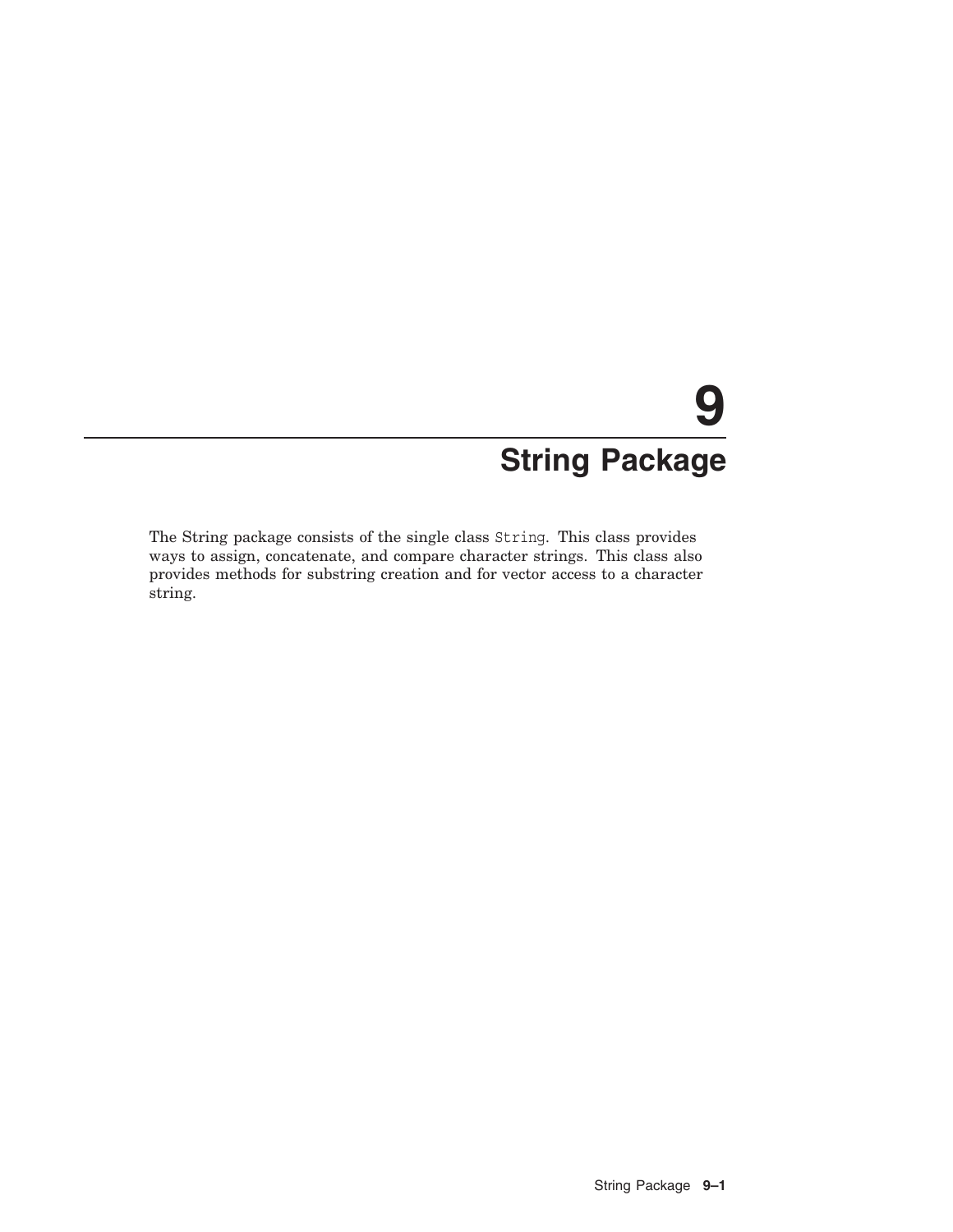# **String class**

Provides the capabilities for manipulating sequences of characters.

## **Header**

#include <string.hxx>

## **Alternative Header**

None.

# **Declaration**

| class String<br>$\{$                                                                                                                                                                                                                                                                                                                            |  |                                                                                                                                                                                                                                                                                                                                                                                                                                                                                                                                                                                                                                                                                                                                                                                                                                                                                                                                                                                                                |
|-------------------------------------------------------------------------------------------------------------------------------------------------------------------------------------------------------------------------------------------------------------------------------------------------------------------------------------------------|--|----------------------------------------------------------------------------------------------------------------------------------------------------------------------------------------------------------------------------------------------------------------------------------------------------------------------------------------------------------------------------------------------------------------------------------------------------------------------------------------------------------------------------------------------------------------------------------------------------------------------------------------------------------------------------------------------------------------------------------------------------------------------------------------------------------------------------------------------------------------------------------------------------------------------------------------------------------------------------------------------------------------|
| friend ostream<br>friend istream<br>friend int<br>friend int<br>friend int<br>friend int<br>friend int<br>friend int<br>friend int<br>friend int<br>friend int<br>friend int<br>friend int<br>friend int<br>friend int<br>friend int<br>friend int<br>friend int<br>friend int<br>friend int<br>friend String<br>friend String<br>friend String |  | $\&operator(\&operator>>(istream \&, String \&);operator==(const String \⊂>l, const String \⊂>l);operator==(const String \&, const char *);operator==(const char *, const String \&);operator!= (const String \⊂>0, const String \⊂>0;operator!=(const String \&, const char *);operator!= \left(\text{const char } *, \text{ const String } x\right);operator<(const String &, const String &);operator<(const String &, const char *);operator<(const char *, const String &);operator>(const String &, const String &);operator>(const String &, const char *);operator>(const char *, const String &);operator <= (const String &, const String &);operator <= (const String \⊂>l, const char *);operator <= (const char *, const String \&);operator>=(const String \&, const String \&);operator>=(const String \&, const char *);operator>=(const char *, const String \&);operator+(const String &, const String &);operator+(const String &, const char *);operator+(const char *, const String \&);$ |
| public:                                                                                                                                                                                                                                                                                                                                         |  |                                                                                                                                                                                                                                                                                                                                                                                                                                                                                                                                                                                                                                                                                                                                                                                                                                                                                                                                                                                                                |
|                                                                                                                                                                                                                                                                                                                                                 |  | $String()$ ;<br>String (const String $\&$ );<br>String (const char $\star$ );<br>String (const char $\&$ );<br>$\sim$ String();                                                                                                                                                                                                                                                                                                                                                                                                                                                                                                                                                                                                                                                                                                                                                                                                                                                                                |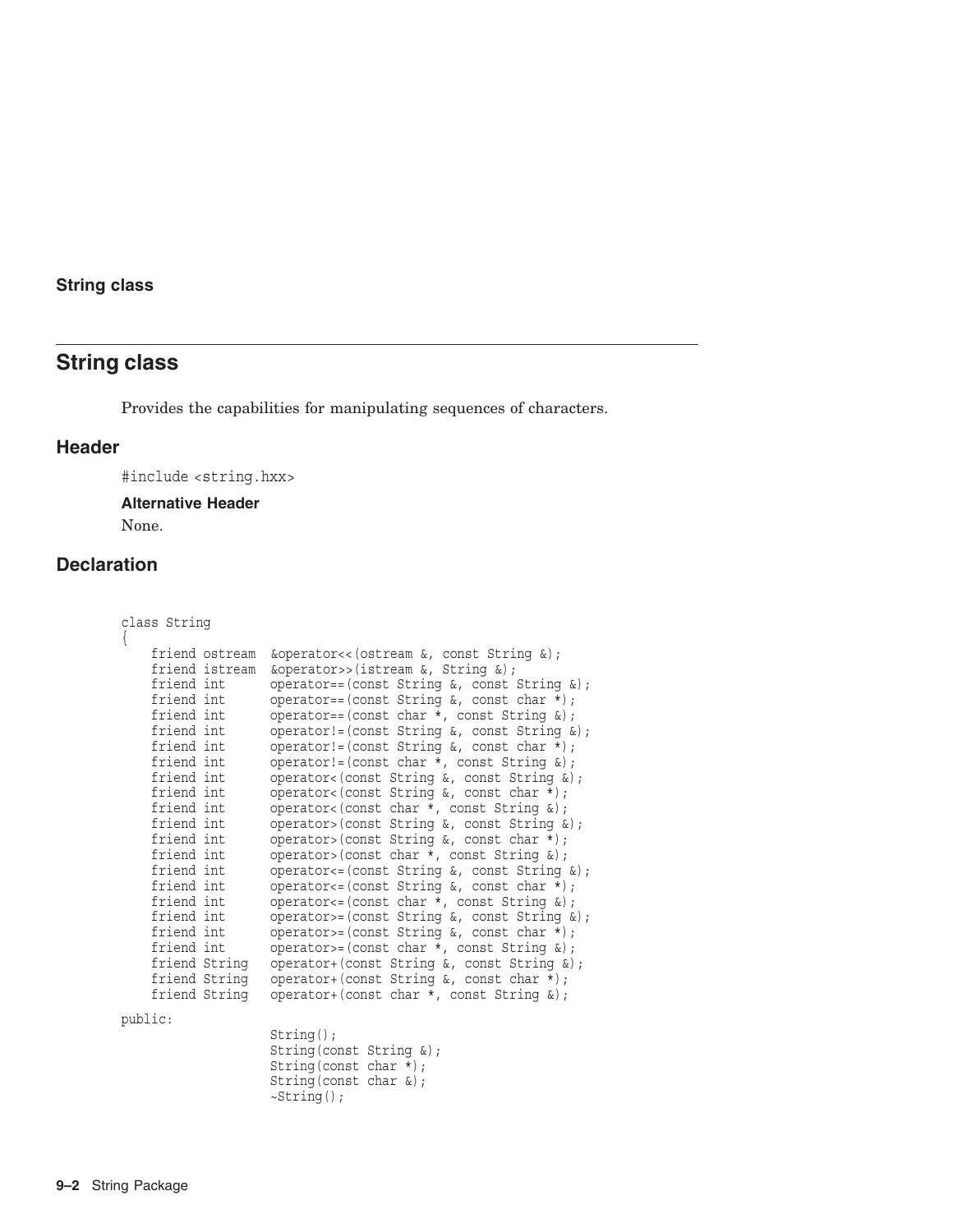```
String \&\text{operator=(const String }\&);String \&\text{operator=(const char *)};
              operator char * () const;
              operator const char * () const;
String \&\text{operator+=}(const String \&);String \&\text{operator+=}(const \text{ char } *);
String operator()(int, int) const;
unsigned int length() const;
String upper() const;
String lower() const;
int match(const String &) const;
int index(const String &) const;
char operator[](int) const;
char \&\text{operator}[] (int);
```

```
};
```
## **Description**

This class provides the means for manipulating sequences of characters, each of which is of the type char. For some applications, the services provided are like those provided by the traditional C string library (strcpy, strcmp, and so forth), but are more efficient and convenient in the context of C++. Overloaded operators provide ways to assign, concatenate, and compare strings. New operators provide simple notations for substring creation and vector access into the string.

All comparisons are lexicographic, with the ordering dependent on the character set in which the string is encoded.

An index value of 0 indicates the first character in a string object.

**Note**

The char  $*( )$  operator, which converts String to a pointer to char, is not supported on OpenVMS I64 systems. The const char \*( ) operator can be used instead.

## **Constructors and Destructors**

## **String( )**

Constructs a String object initialized to an empty string.

## **String(const char \*s)**

Constructs a String object and initializes it to the null-terminated sequence of characters.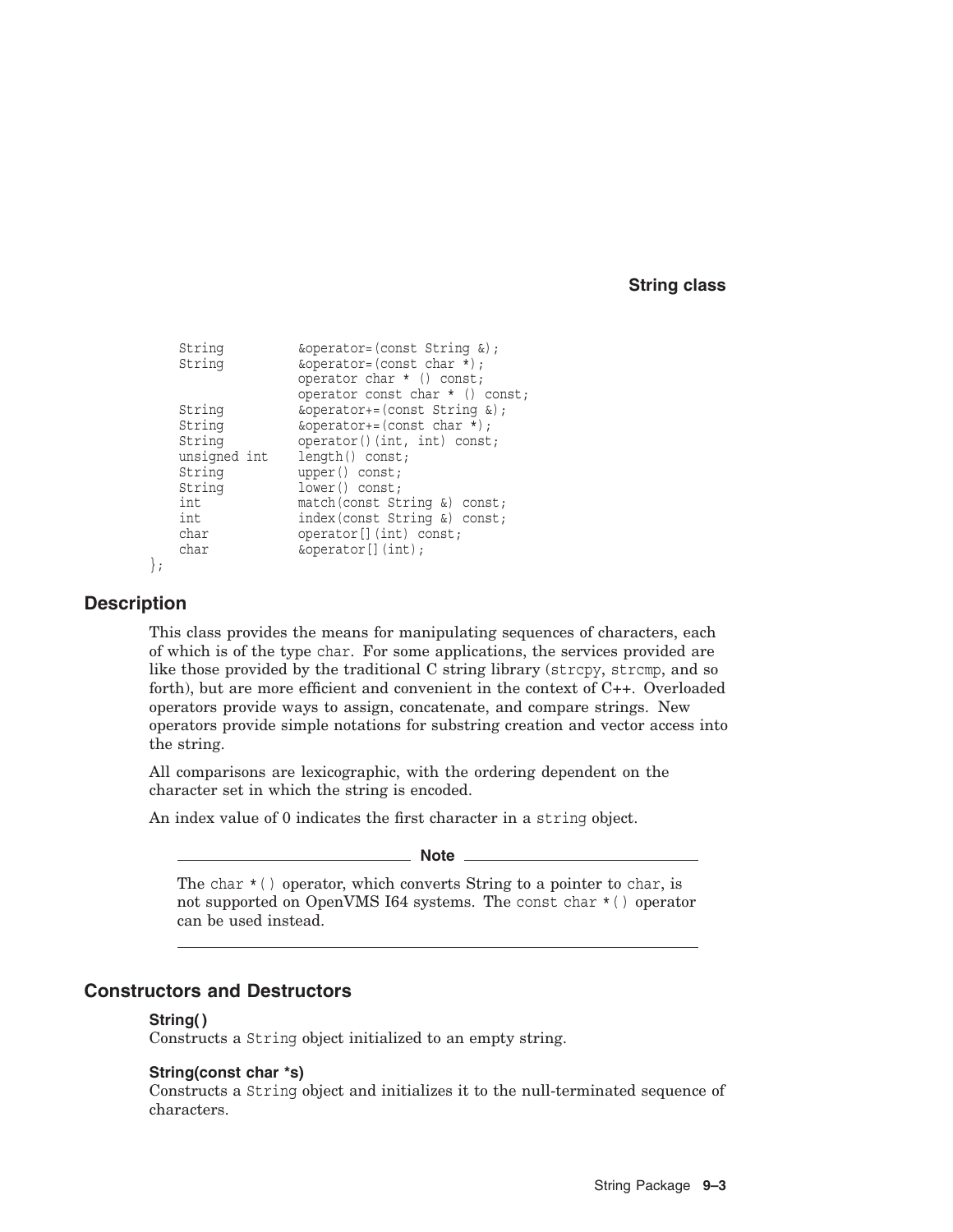## **String(const char &c)**

Constructs a String object with a reference to a char datum to initialize the string.

## **String(const String &x)**

Constructs a String object with a reference to another String to initialize the first String.

## **~String( )**

Deletes a String object; no user action is required.

## **Overloaded Operators**

# **String operator + (const char \*s, const String &x)**

Concatenates a null-terminated sequence of characters to a String object.

## **String operator + (const String &x, const char \*s)**

Concatenates a String object with a null-terminated sequence of characters.

## **String operator + (const String &x, const String &y)**

Concatenates a String object with another String object.

## **String &operator = (const char \*s)**

Assigns a String object to a null-terminated sequence of characters.

## **String &operator = (const String &x)**

Assigns a String object to another String object.

## **int operator < (const char \*s, const String &x)**

Tests if a null-terminated sequence of characters is less than a String object; if so, it returns 1. Otherwise, it returns 0.

## **int operator < (const String &x, const char \*s)**

Tests if a String object is less than a null-terminated sequence of characters; if so, it returns 1. Otherwise, it returns 0.

## **int operator < (const String &x, const String &y)**

Compares two String objects to determine if the first is less than the second; if so, it returns 1. Otherwise, it returns 0.

## **int operator > (const char \*s, const String &x)**

Tests if a null-terminated sequence of characters is greater than a String object; if so, it returns 1. Otherwise, it returns 0.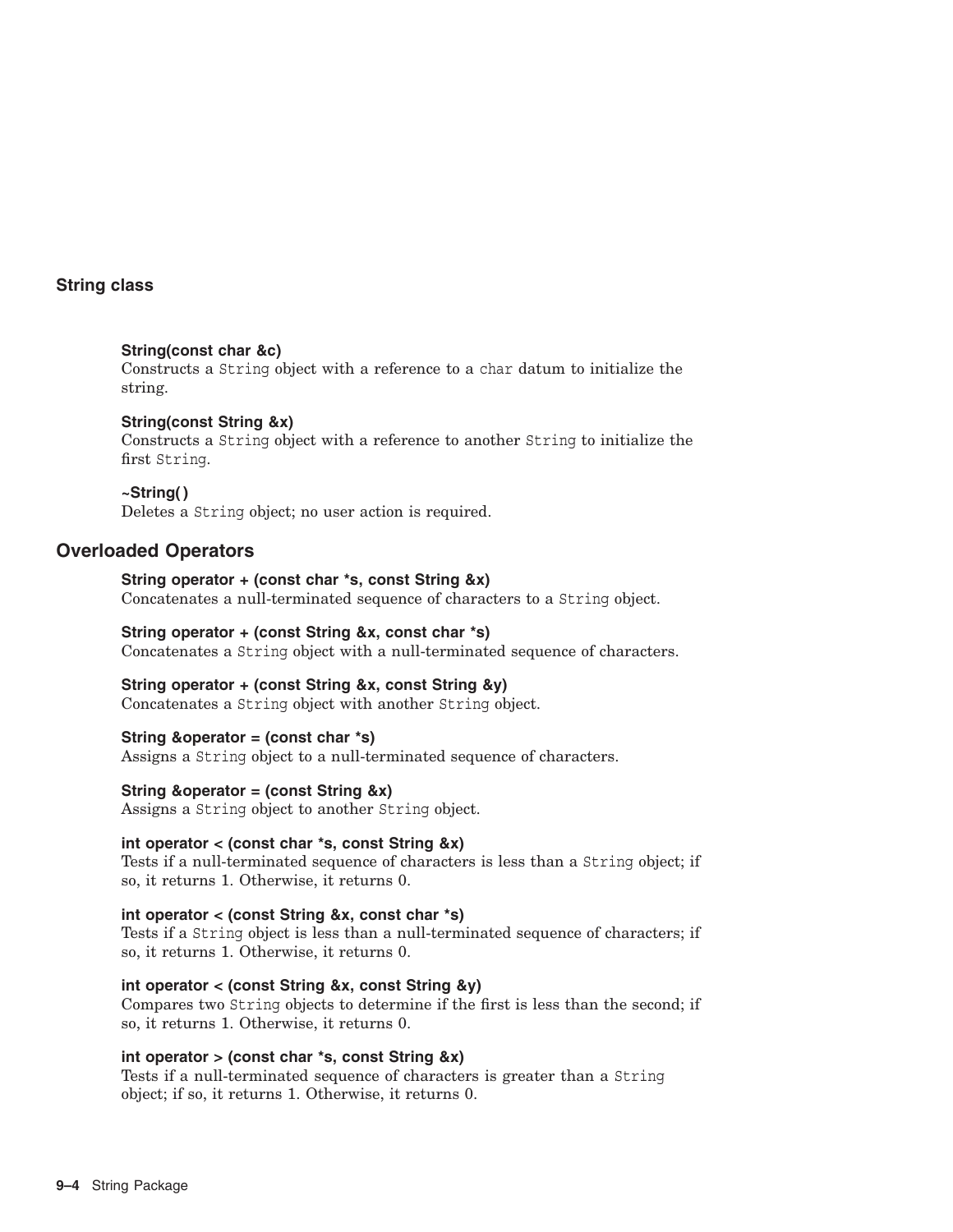#### **int operator > (const String &x, const char \*s)**

Tests if a String object is greater than a null-terminated sequence of characters; if so, it returns 1. Otherwise, it returns 0.

#### **int operator > (const String &x, const String &y)**

Compares two String objects to determine if the first is greater than the second; if so, it returns 1. Otherwise, it returns 0.

#### **String &operator += (const char \*st2)**

Concatenates a null-terminated sequence of characters to a String object.

#### **String &operator += (const String &st2)**

Concatenates a String object to another String object.

#### **ostream &operator << (ostream &s, const String &x)**

Inserts the sequence of characters represented by *x* into the stream *s*.

#### **istream &operator >> (istream &s, String &x)**

Extracts characters from *s* using the istream extraction operator, then stores characters in *x*, replacing the current contents of *x* and dynamically allocating *x* as necessary.

#### **int operator = = (const char \*s, const String &x)**

Tests if a null-terminated sequence of characters is equal to a String object; if so, it returns 1. Otherwise, it returns 0.

## int operator == (const String &x, const char \*s)

Tests if a String object is equal to a null-terminated sequence of characters; if so, it returns 1. Otherwise, it returns 0.

#### **int operator = = (const String &x, const String &y)**

Compares two String objects to determine equality. If one is equal to the other, it returns 1; otherwise, it returns 0.

#### **int operator != (const char \*s, const String &x)**

Tests if a null-terminated sequence of characters is not equal to a String object; if so, it returns 1. Otherwise, it returns 0.

#### **int operator != (const String &x, const char \*s)**

Tests if a String object is not equal to a null-terminated sequence of characters; if so, it returns 1. Otherwise, it returns 0.

#### **int operator != (const String &x, const String &y)**

Compares two String objects to determine inequality. If they are not equal, the function returns 1; otherwise, it returns 0.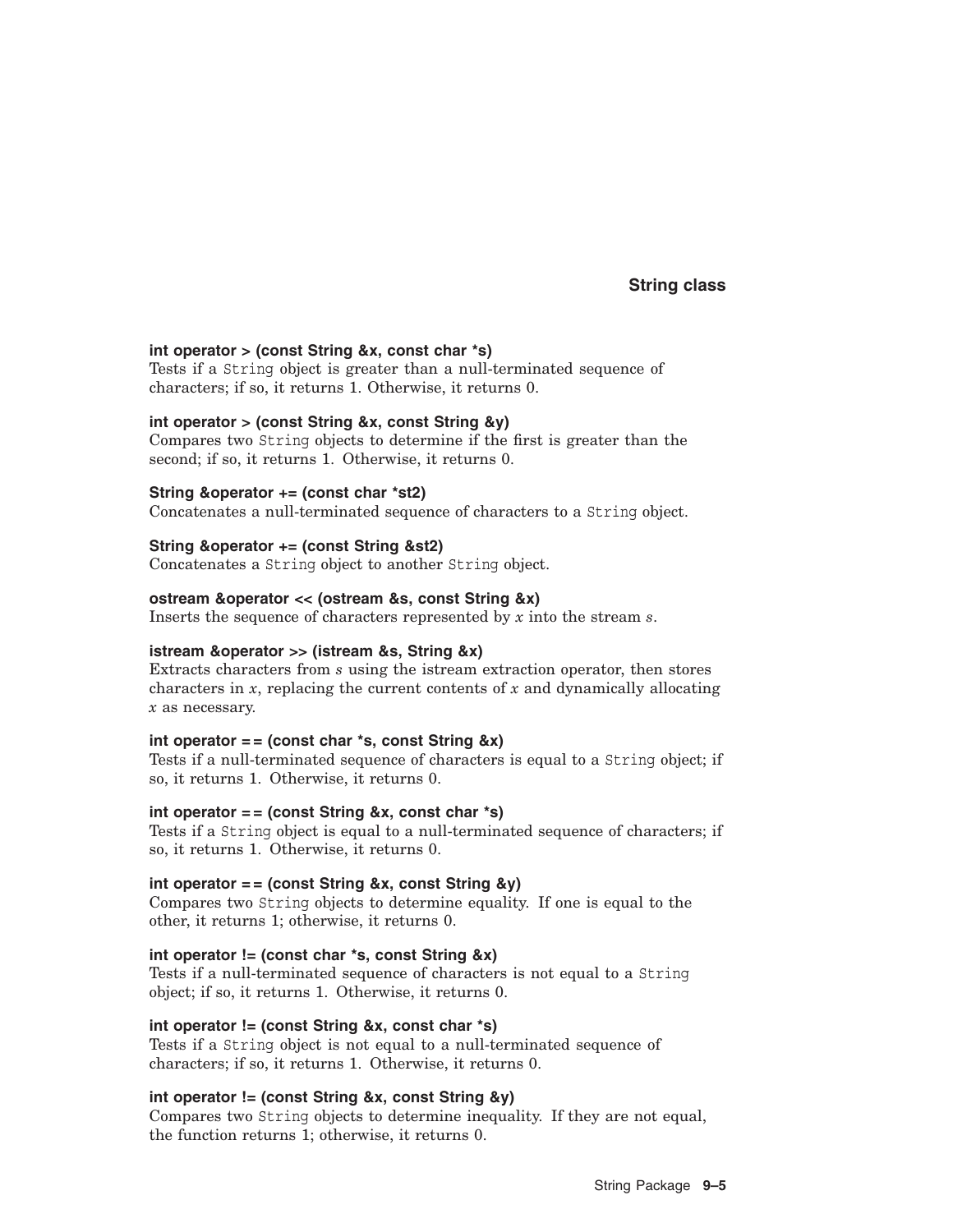## **int operator <= (const char \*s, const String &x)**

Tests if a null-terminated sequence of characters is less than or equal to a String object; if so, it returns 1. Otherwise, it returns 0.

#### **int operator <= (const String &x, const char \*s)**

Tests if a String object is less than or equal to a null-terminated sequence of characters; if so, it returns 1. Otherwise, it returns 0.

#### **int operator <= (const String &x, const String &y)**

Compares two String objects to determine if the first is less than or equal to the second; if so, it returns 1. Otherwise, it returns 0.

#### **int operator >= (const char \*s, const String &x)**

Tests if a null-terminated sequence of characters is equal to or greater than a String object; if so, it returns 1. Otherwise, it returns 0.

#### **int operator >= (const String &x, const char \*s)**

Tests if a String object is equal to or greater than a null-terminated sequence of characters; if so, it returns 1. Otherwise, it returns 0.

#### **int operator >= (const String &x, const String &y)**

Compares two String objects to determine if the first is equal to or greater than the second; if so, it returns 1. Otherwise, it returns 0.

## String operator () (int index, int count) const

Creates a new String object defined as a substring of the current String, with *index* as the starting character and *count* as the length of the substring.

#### **char operator [ ] (int position) const**

Returns the character at the requested position within the string. If the position is past the end of the string, it returns 0. If the position is negative, the results are undefined.

#### **char &operator [ ] (int position)**

Returns a reference to the character at the requested position within the string. This reference is potentially invalid after any subsequent call to a non-const member function for the object. If the position is past the end of the string or if the position is negative, the results are undefined.

## **Other Member Functions**

## **int index(const String &x) const**

Returns the index value of the first position where an element of a String object coincides with the value of *x*.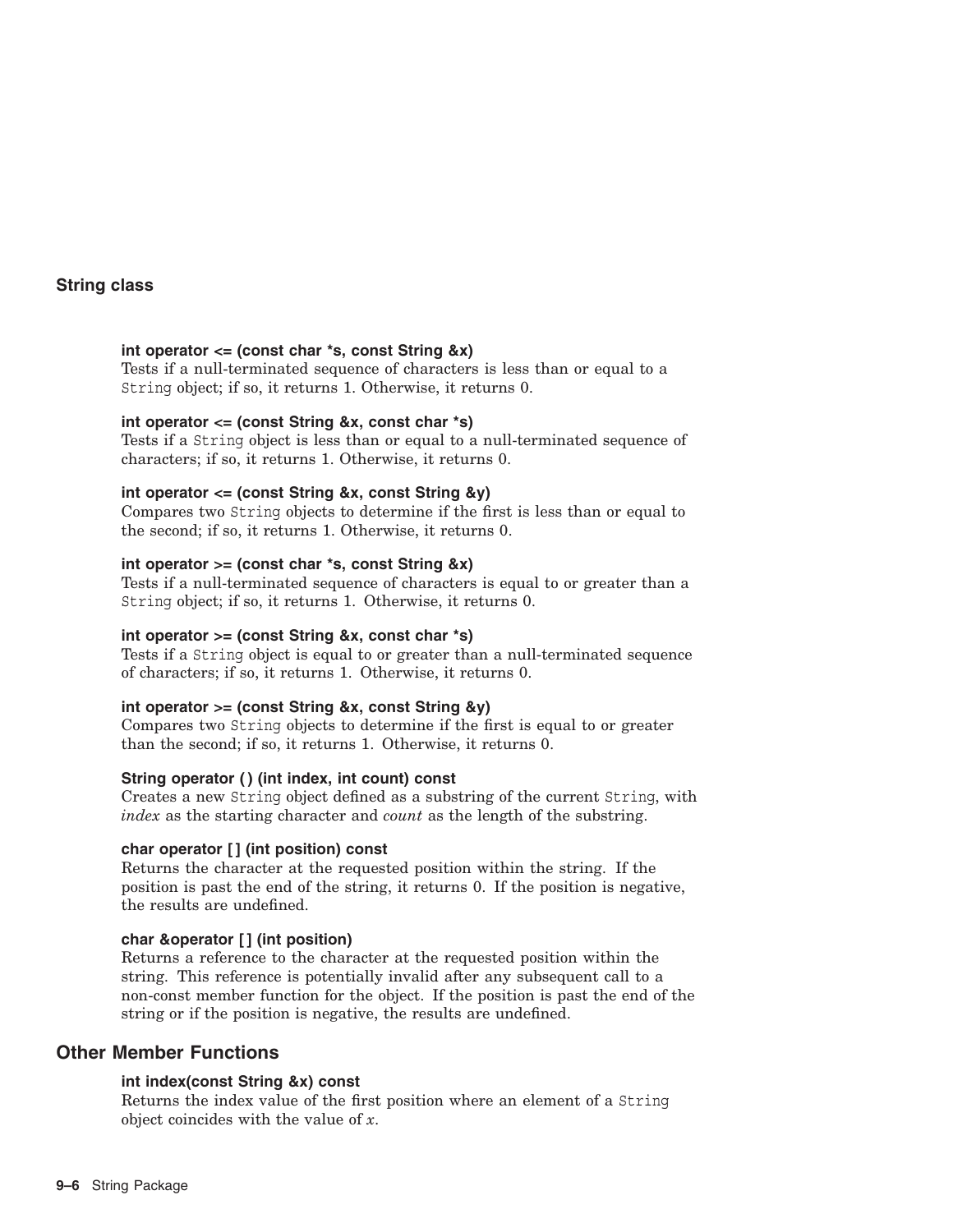## **String class**

#### **unsigned int length( ) const**

Returns the length (number of characters) in a String object.

## **String lower( ) const**

Returns a new String object constructed from a String except that every character is lowercase regardless of its original case.

#### **int match(const String &x) const**

Compares two strings and returns the first index position at which they differ; it returns –1 if the strings match completely. The String argument can be a character pointer.

#### **String upper( ) const**

Returns a new String constructed from a String except that every character is uppercase regardless of its original case.

## **Examples**

```
1. String x ("The Times of John Doe");
   char *y = "Pink Triangles";if (x := y) cout << "We have two different strings. \n";
   x = y;cout << x;
```
The first line of this example provides a character string to the constructor for initialization. The overloaded operators  $(!=, <,$  and  $=)$  accept either two String objects or a String and a null-terminate sequence of characters. The last line prints out the following character string:

Pink Triangles

2. String x ("The Times of John Doe");

String a  $(x(18,3))$ ; // Substring is "Doe" String b  $(x)$ ;  $//$  b contains all of x

In this example, the creation of object a provides a substring of object x to the constructor for object a. The substring begins at position 18 and has a length of 3 characters. The next line creates the object b and initializes it to contain the same value as x.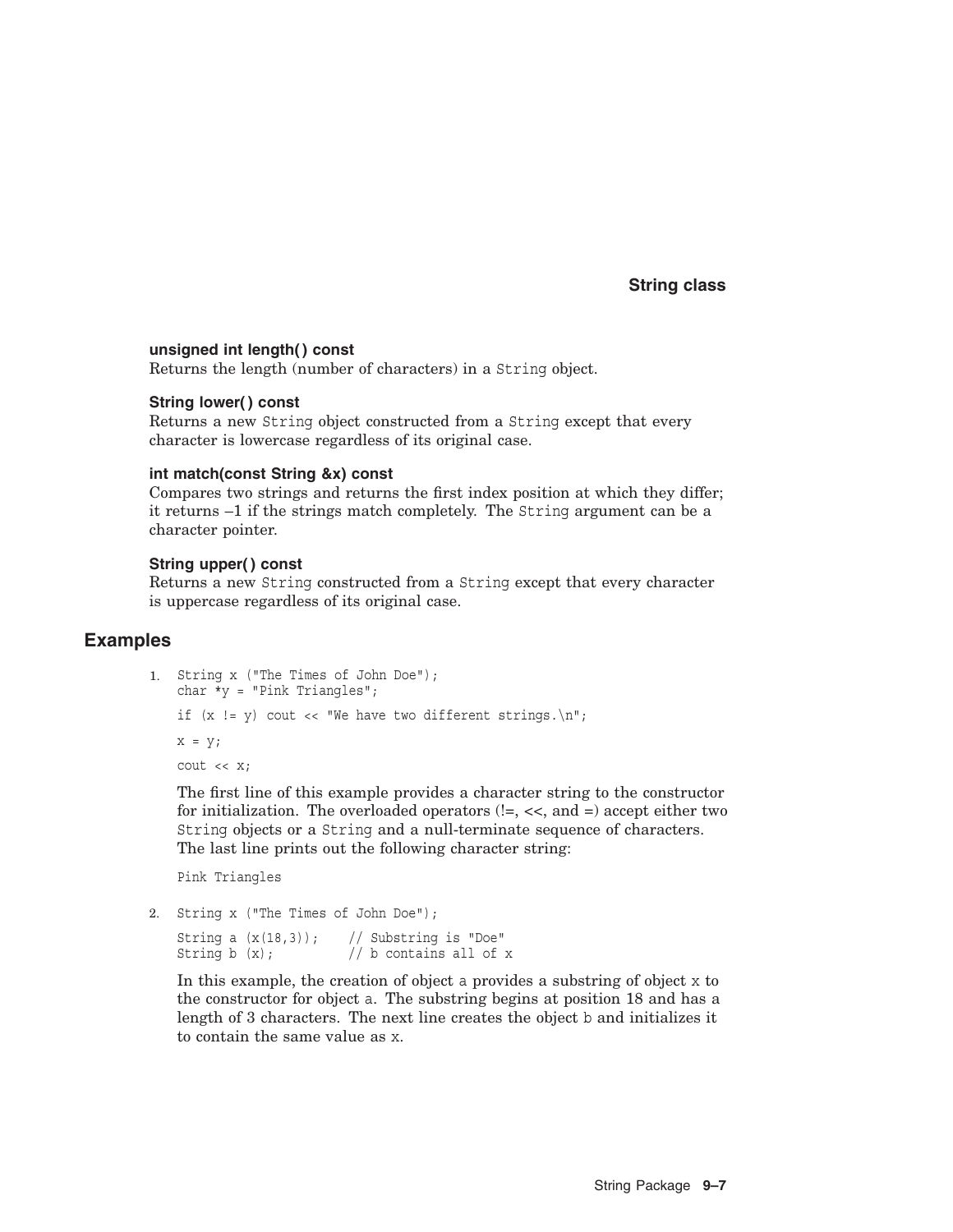# **String class**

```
3. String x ("World");
   String y;
    y = "Hello";
    y += ", " + x + ".\n";
   cout << y;
```
This example shows string concatenation. The last line prints out the following message:

Hello, World.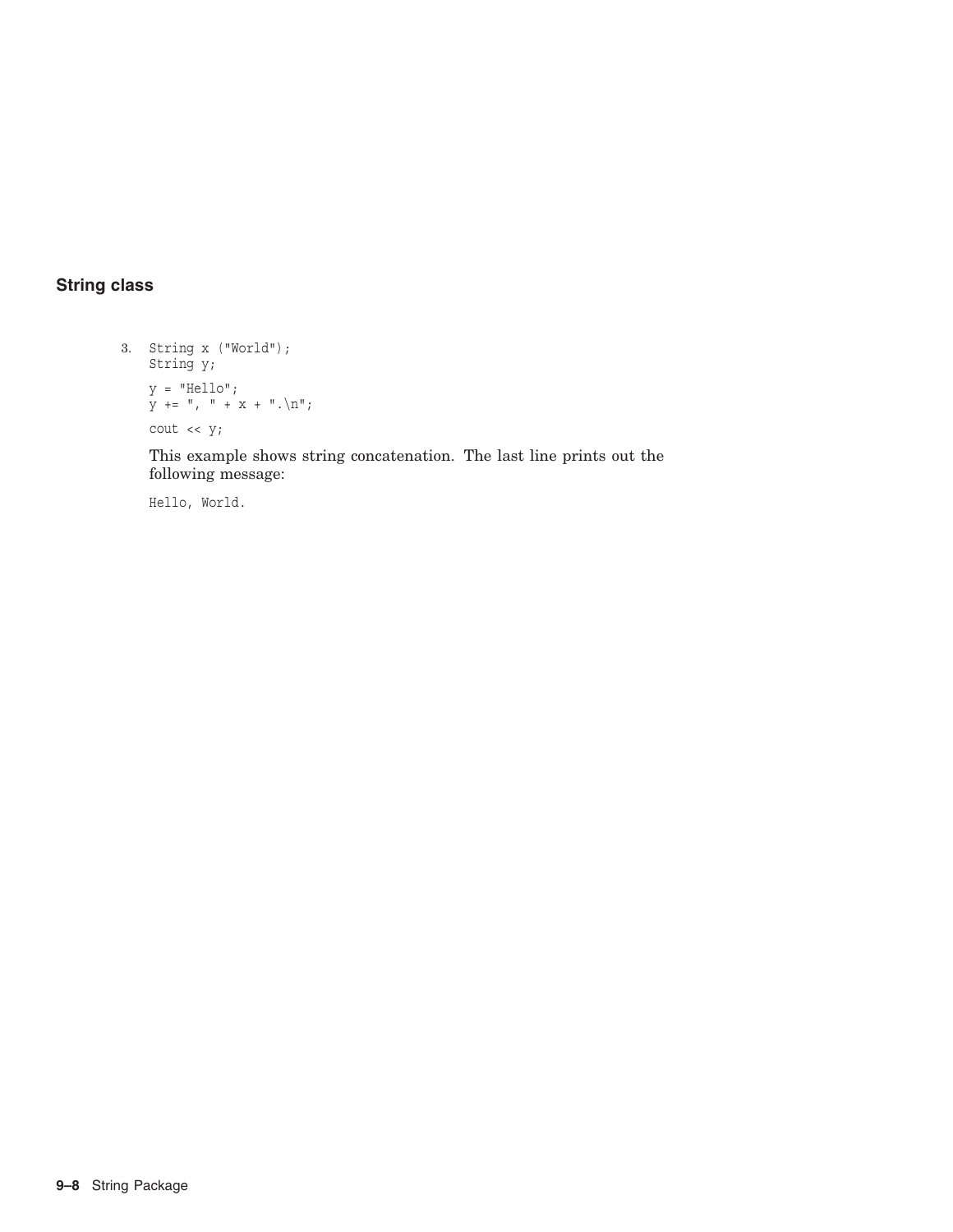# **10 task Package**

#### **Note**

The task package is supported on VAX and Alpha platforms. It is not supported on the Linux Alpha platform or on OpenVMS I64 systems. The recommended replacement is the set of pthreads routines from the C++ standard library.

The task package provides coroutine support. A **coroutine**, or **task**, is a subroutine that can suspend execution to allow other tasks to run. Static data is shared among all tasks; automatic and register data is allocated separately for each task. Only one task can execute at a time, even on a multiprocessor system.

Programming with tasks can be particularly appropriate for simulations or other applications that can be reasonably represented as sets of concurrent activities.

This package includes the object and randint classes, the subclasses derived from these classes, and the histogram class.

Figure 10–1 shows the inheritance structure of the task package.

Also note the following:

- The sched and task classes are intended for use only as base classes.
- The task package makes use of the threads library.
- The task package is not thread safe. You cannot create tasks simultaneously from different threads.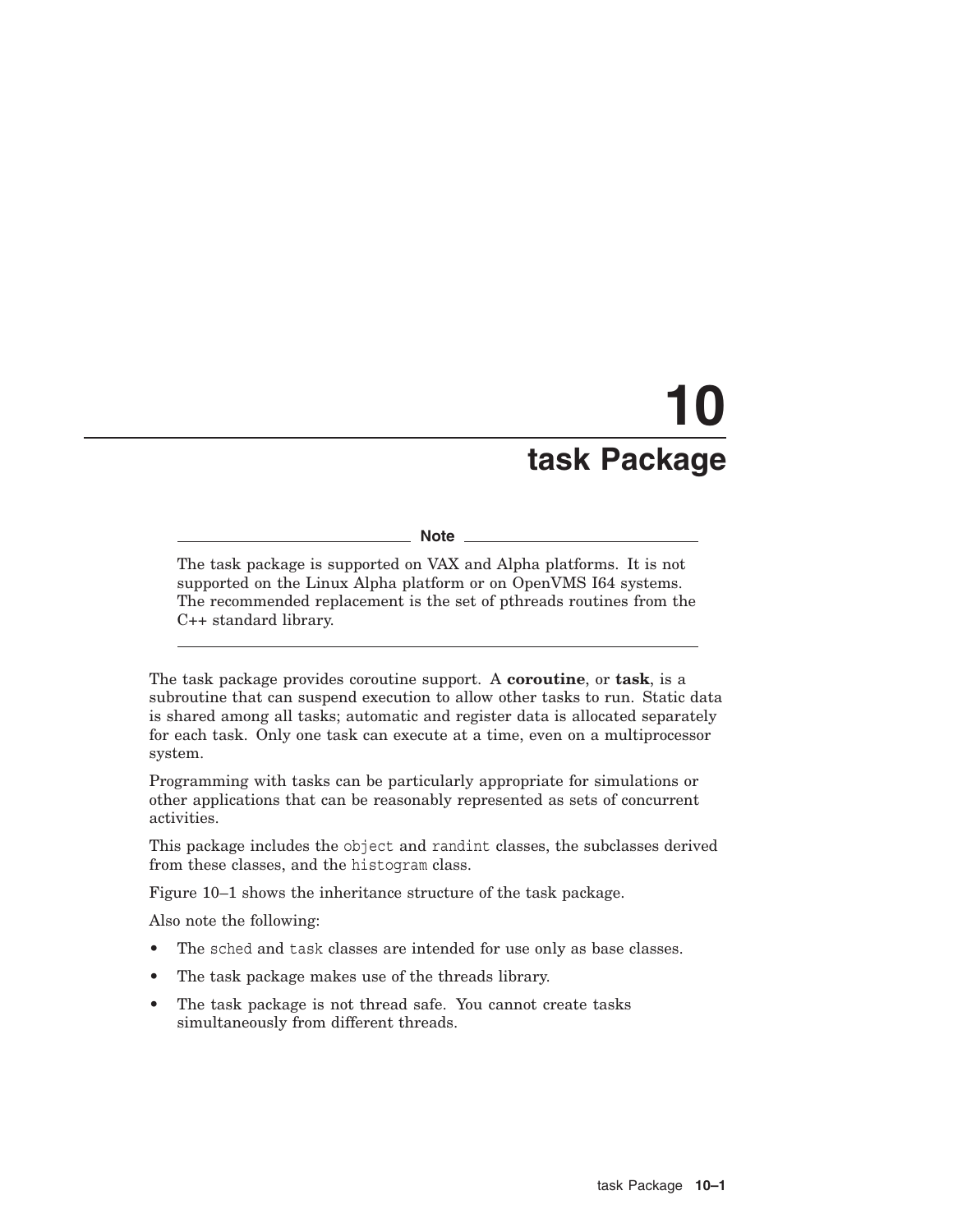

**Figure 10–1 Inheritance Diagram for the task Package**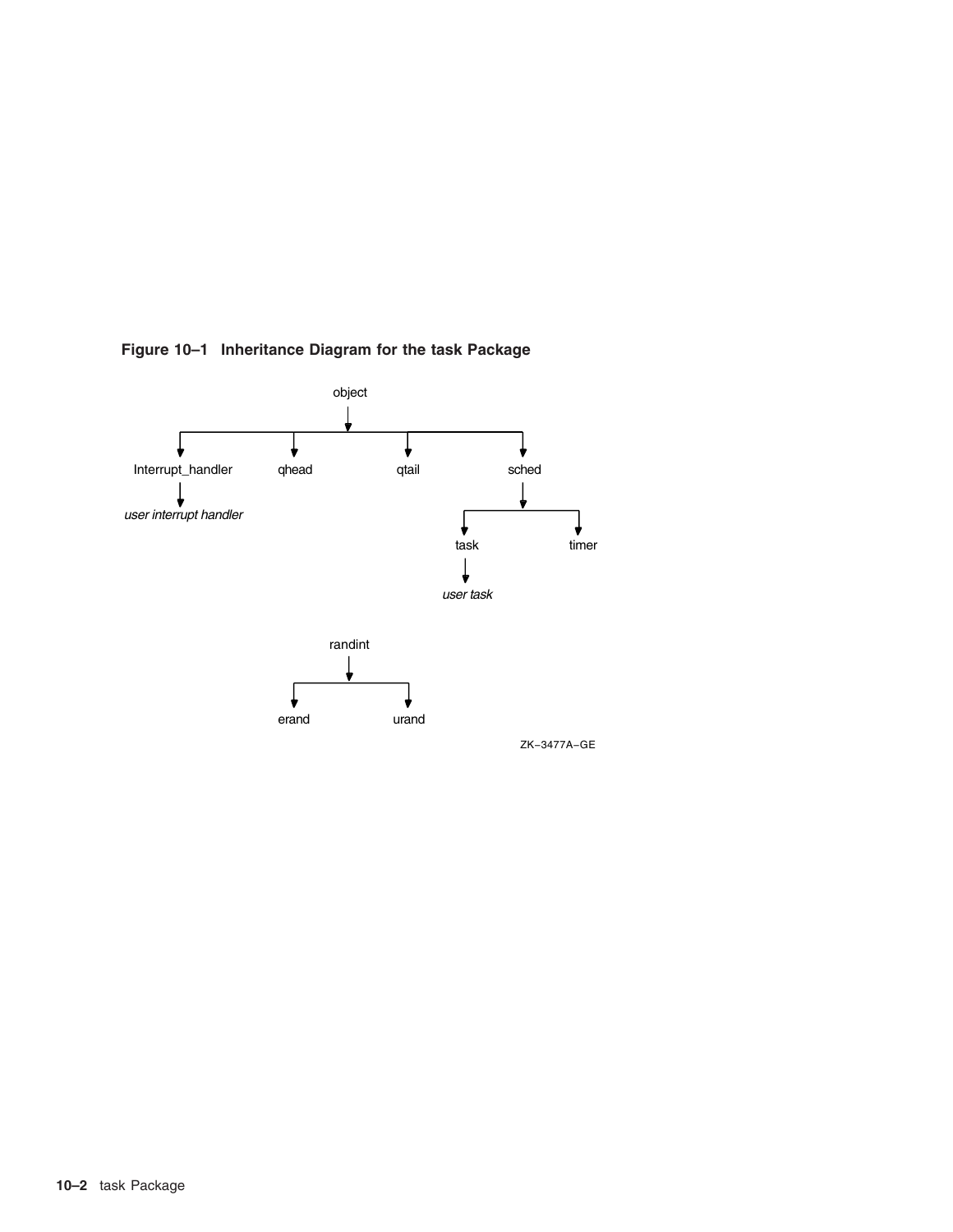# **Global Declarations**

The typedef, enum, and extern declarations are used by one or more classes in the task package but they are not members of any particular class.

## **Header**

#include <task.hxx>

#### **Alternative Header**

#include <task.h>

# **Declaration**

```
typedef int(*PFIO)(int, object*);
typedef void(*PFV)();
enum
{
    VERBOSE = 1 \lt\lt 0,CHAIN = 1 \leq 1,STACK = 1 \leq 2,};
enum qmodetype
{
    EMODE,
    WMODE,
    ZMODE
};
```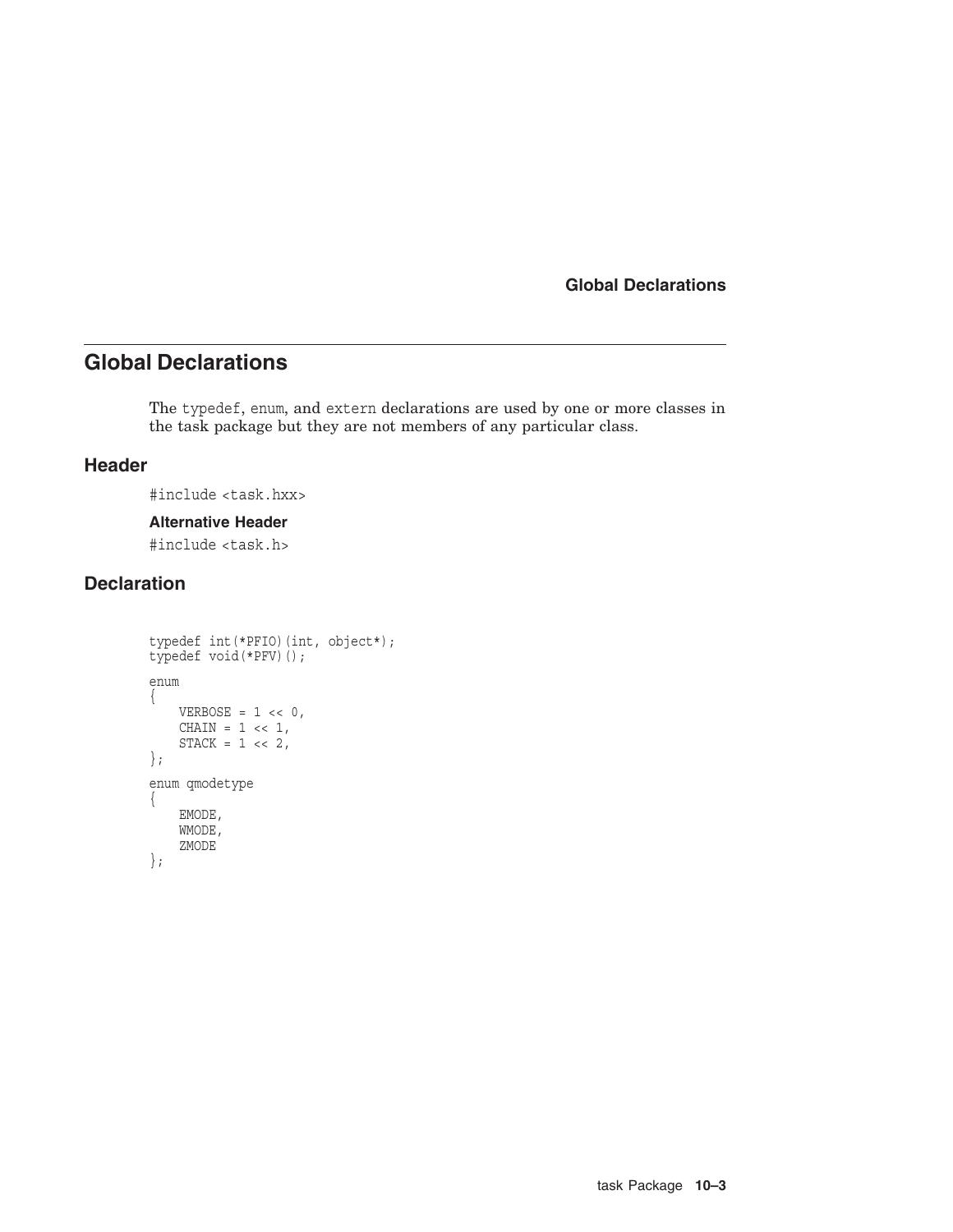```
enum
\left\{ \right.E OLINK = 1,
    E[ONEXT = 2,E<sup>GETEMPTY = 3,</sup>
    E^-PUTOBJ = 4,
    EPUTFULL = 5,
    EBACKOBJ = 6,
    EBACKFULL = 7,
    E_SETCLOCK = 8,
    E CLOCKIDLE = 9,E RESTERM = 10,
    E<sup>-</sup>RESRUN = 11,
    E<sup>-</sup>NEGTIME = 12,
    ERESOBJ = 13,
    EHISTO = 14,
    ESTACK = 15,
    ESTORE = 16,
    E TASKMODE = 17,
    E TASKDEL = 18,
    E TASKPRE = 19,
    E<sup>T</sup>IMERDEL = 20,
    ESCHTIME = 21,
    ESCHOBJ = 22,
    EQDEL = 23,
    ERESULT = 24,
    E\WAIT = 25,
    E_FUNCS = 26,
    E FRAMES = 27,
    EREGMASK = 28,
    E FUDGE SIZE = 29,
    E<sup>NO</sup> HNDLR = 30,
    EBADSIG = 31,
    ELOSTHNDLR = 32,
    E_TASKNAMEOVERRUN = 33 };
extern int _hwm;
```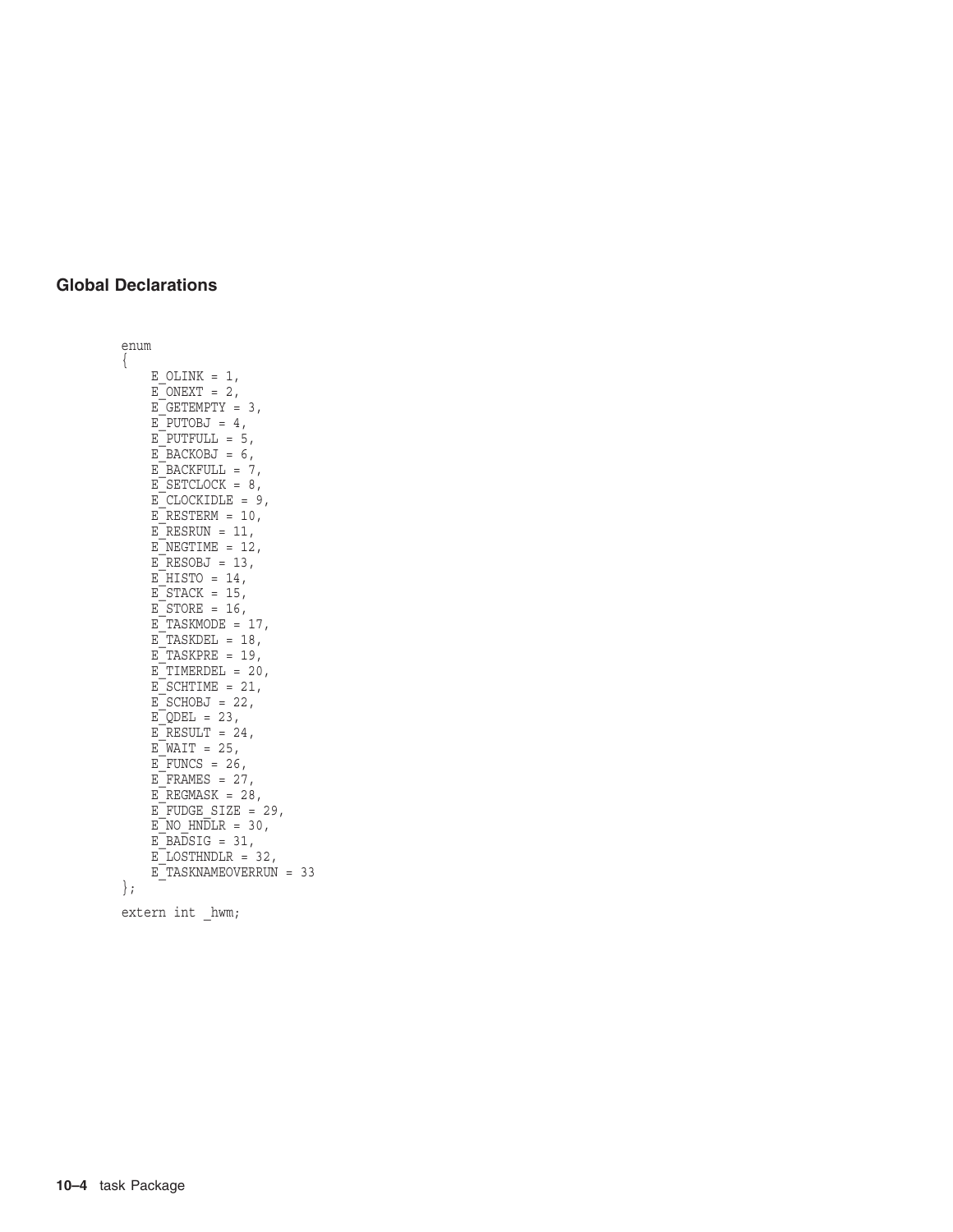# **Types**

#### **enum Print Function Arguments**

The *verbosity* argument to print member functions uses the following values:

| <b>Value</b>   | <b>Explanation</b>                                                                                                       |
|----------------|--------------------------------------------------------------------------------------------------------------------------|
| $\Omega$       | Requests a brief report                                                                                                  |
| CHAIN          | Requests information about tasks on the object's remember<br>chain, and about other objects on the object's o next chain |
| STACK          | Requests information about the run-time stack                                                                            |
| <b>VERBOSE</b> | Requests detailed information on the class object                                                                        |

To combine several requests, use the bitwise inclusive operator ( | ). For example:

p->print(VERBOSE|CHAIN);

## **enum qmodetype**

The following values are used by the qhead and qtail classes for managing queues:

| <b>Value</b> | <b>Explanation</b>                                                   |
|--------------|----------------------------------------------------------------------|
| EMODE        | Generates a run-time error if full on enqueue or empty on<br>dequeue |
| WMODE        | Suspends task execution if full on enqueue or empty on dequeue       |
| ZMODE        | Returns NULL if full on enqueue or empty on dequeue                  |

## **enum Exception Codes**

Descriptions of the E\_ codes are given in the Exception Handling sections of the appropriate classes.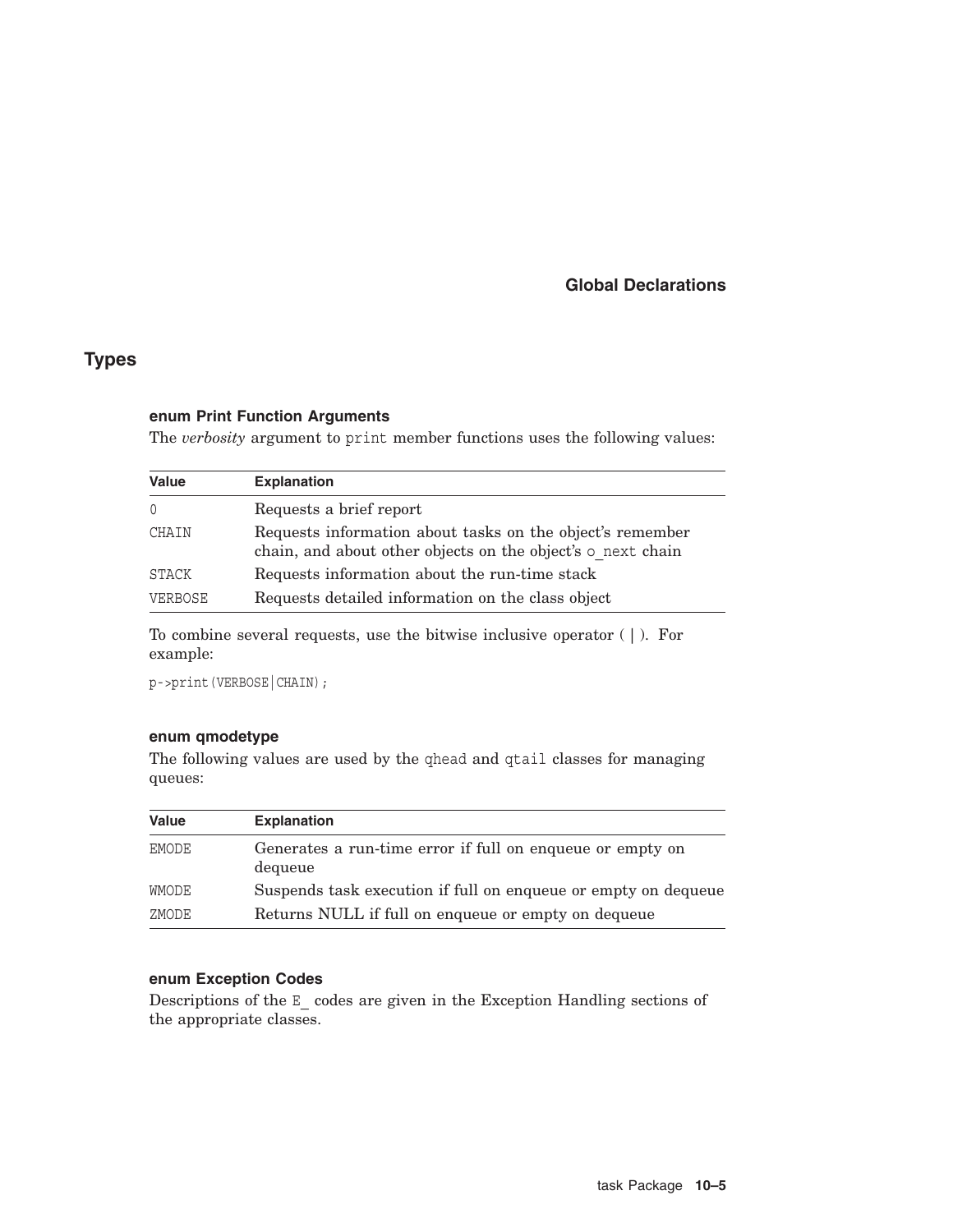## **PFIO**

Is a pointer to a function returning int, which takes arguments of the types int and object \*.

## **PFV**

Is a pointer to a function returning void, which takes no arguments.

## **Other Data**

#### **extern int \_hwm**

Can be set to a nonzero value before creation of the first task to keep track of the maximum stack size ("high water mark"). The maximum stack size can be printed by the task::print( ) function.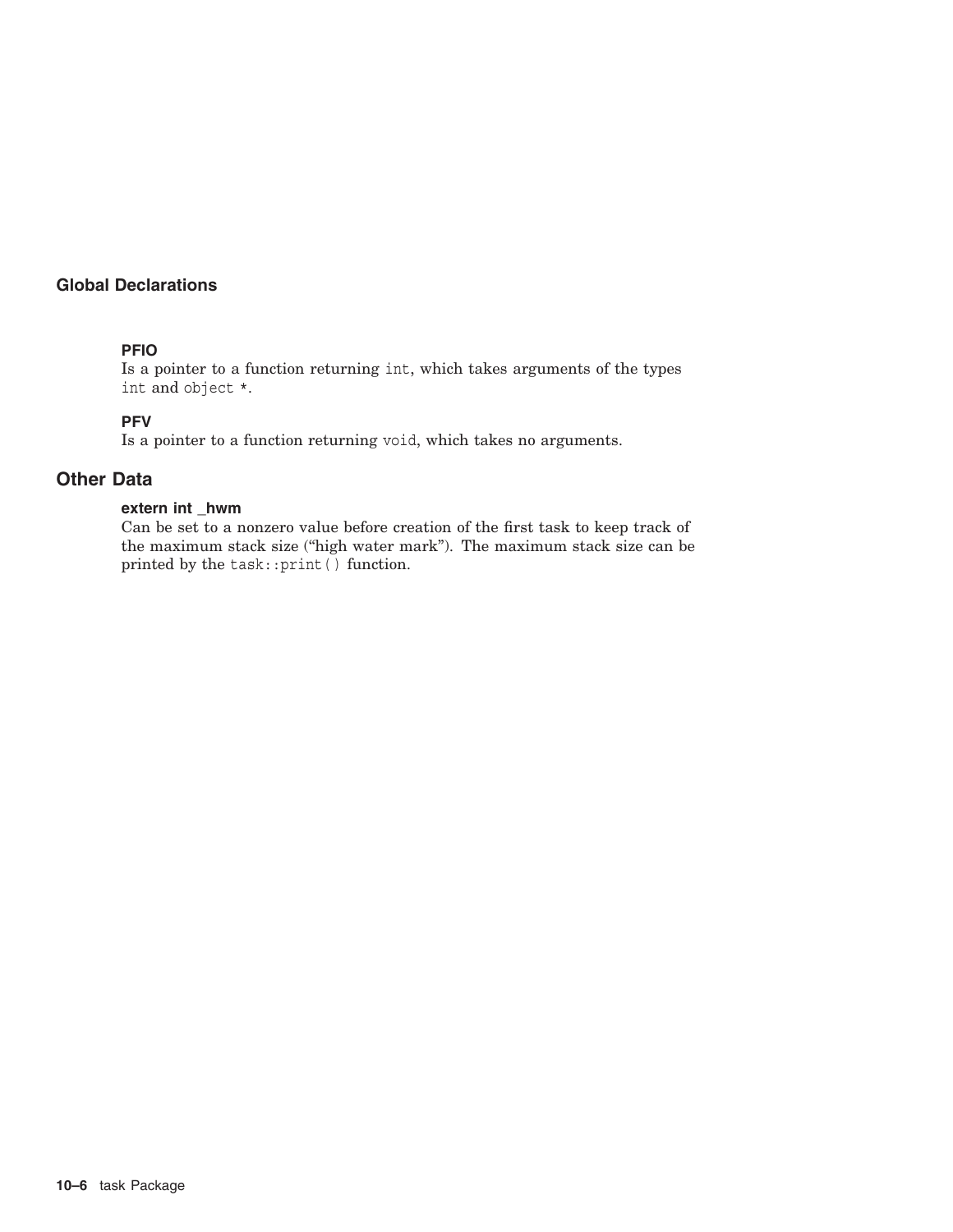**erand class**

# **erand class**

Objects of the erand class are generators of exponentially distributed random numbers.

## **Header**

#include <task.hxx>

#### **Alternative Header**

#include <task.h>

# **Declaration**

```
class erand: public randint
\{public:
   int mean;
        erand(int m);
    int draw();
};
```
## **Member Data**

## **int mean**

Is the mean of the generated random numbers.

## **Constructor**

## **erand(int m)**

Constructs an erand object with  $m$  as the mean for the generated random numbers.

# **Member Function**

# **int draw( )**

Returns the next random integer generated by the object.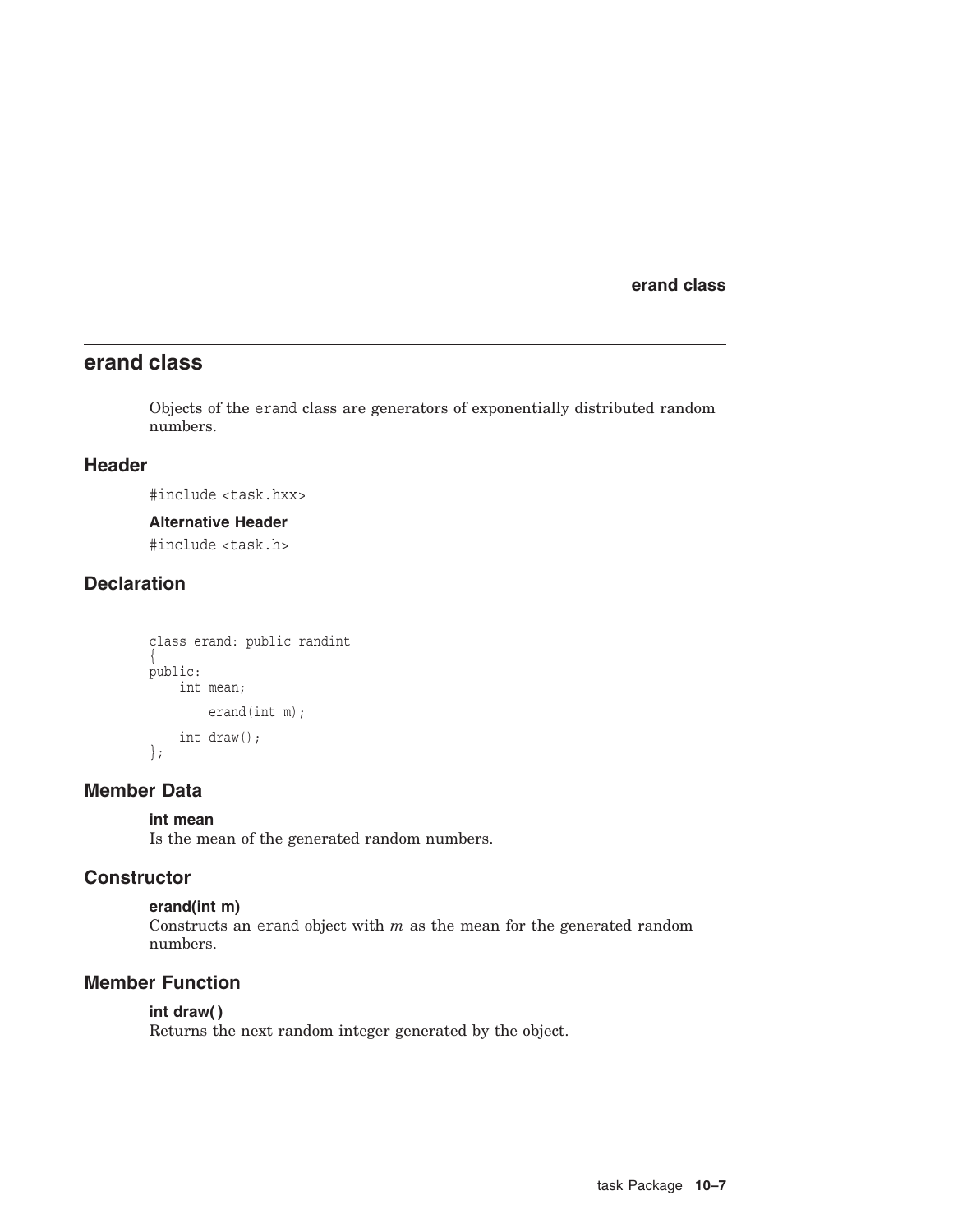# **erand class**

# **See Also**

randint class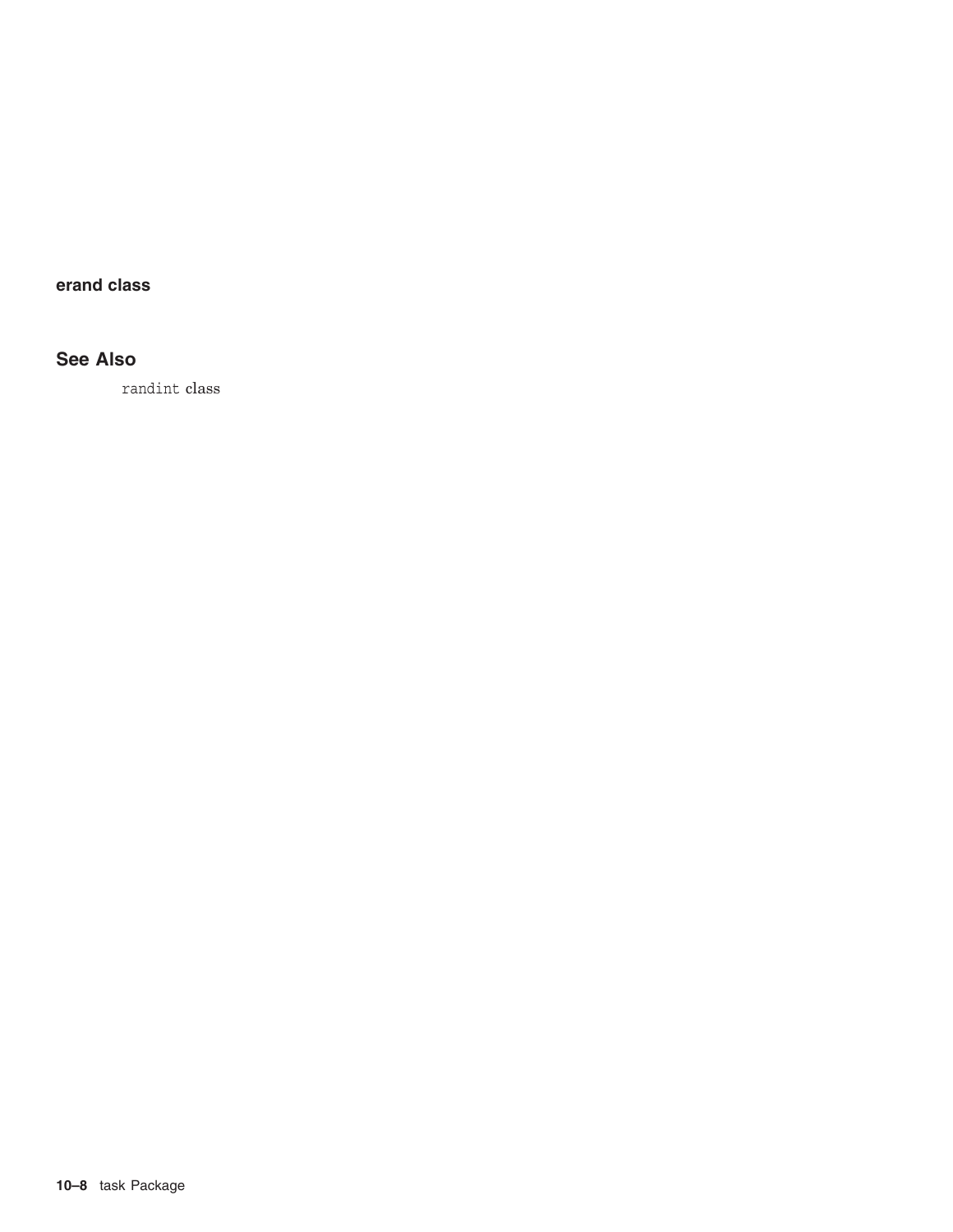**histogram class**

# **histogram class**

Objects of the histogram class are generators of histograms.

## **Header**

#include <task.hxx>

#### **Alternative Header**

#include <task.h>

# **Declaration**

```
class histogram
\{public:
   int l;
    int r;
    int binsize;
    int nbin;
    int *h;
   long sum;
   long sqsum;
         histogram(int n_bins = 16, int left = 0, int right = 16);
         ~histogram();
   void add(int sample);
   void print();
};
```
## **Description**

Objects of this class generate histograms. Each such object has nbin bins, spanning a range from l to r.

## **Exception Handling**

When a run-time error occurs, the following error code is passed to the object::task\_error( ) function: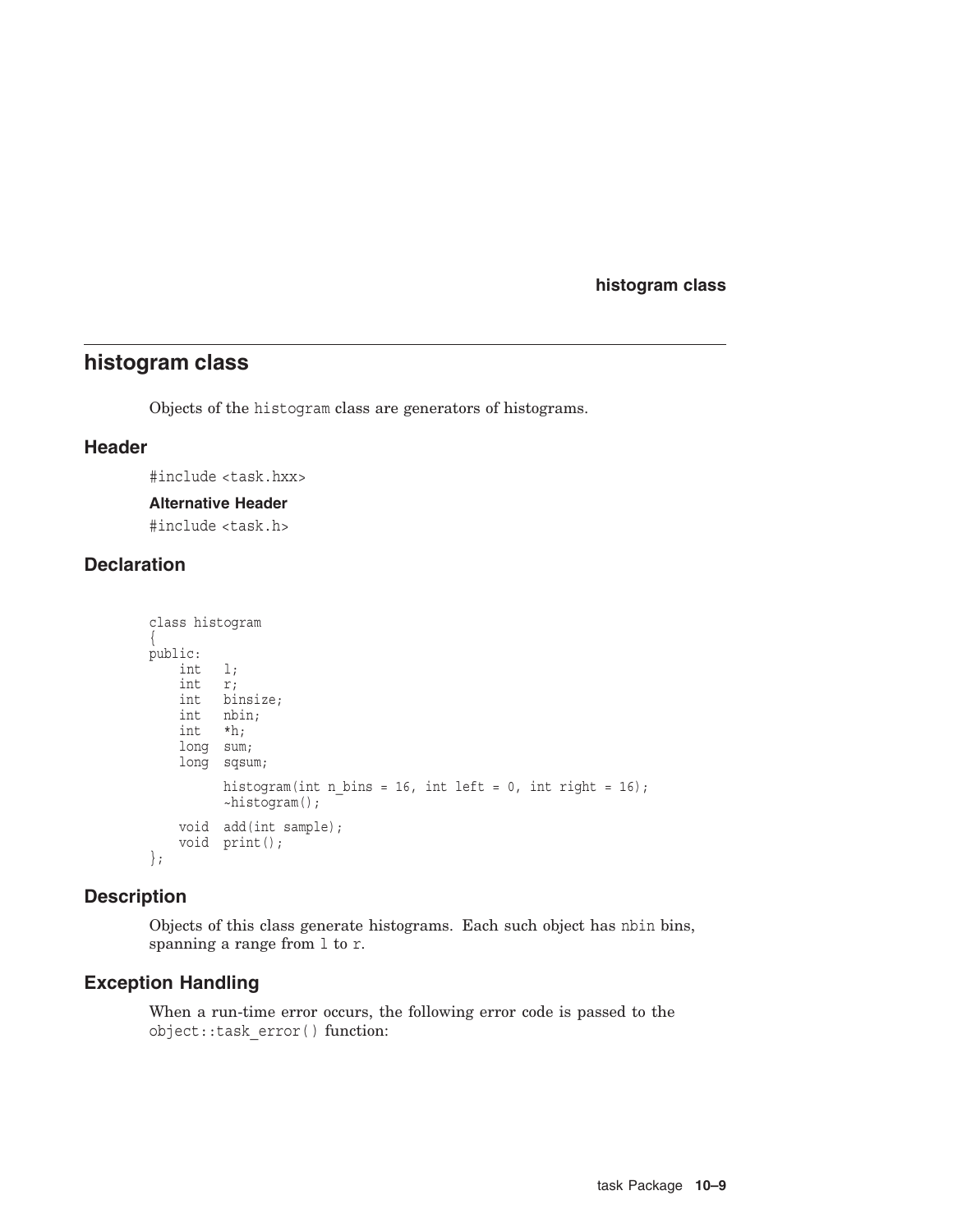## **histogram class**

| <b>Value</b> | <b>Error Description</b>                                                                    |
|--------------|---------------------------------------------------------------------------------------------|
| E HISTO      | Cannot construct a histogram with less than 1 bucket or<br>the left not less than the right |

## **Member Data**

## **int binsize**

Is the size of the range covered by an individual bin.

#### **int \*h**

Is a pointer to a vector of nbin integers. Each element of the vector is the number of samples placed into that bin by the add( ) function.

**int l**

Is the lower (left) end of the range of samples.

#### **int nbin**

Is the total number of bins.

#### **int r**

Is the higher (right) end of the range of samples.

#### **long sqsum**

Is the sum of the squares of the integers added to a bin by the add( ) function.

#### **long sum**

Is the sum of the integers added to a bin by the add( ) function.

## **Constructors and Destructors**

## histogram(int  $n_b$  bins = 16, int left = 0, int right = 16)

Constructs a histogram object. The arguments are all optional: *n\_bins* specifies the number of bins, *left* specifies the initial left end of the range and *right* specifies the initial right end of the range. At instantiation, the member data are initialized as follows:

The count in each bin is set to 0. The value of l is *left* the value of r is *right* nbin is set to *n\_bins* The values of sqsum and sum are 0.

## **~histogram( )**

Deletes a histogram object.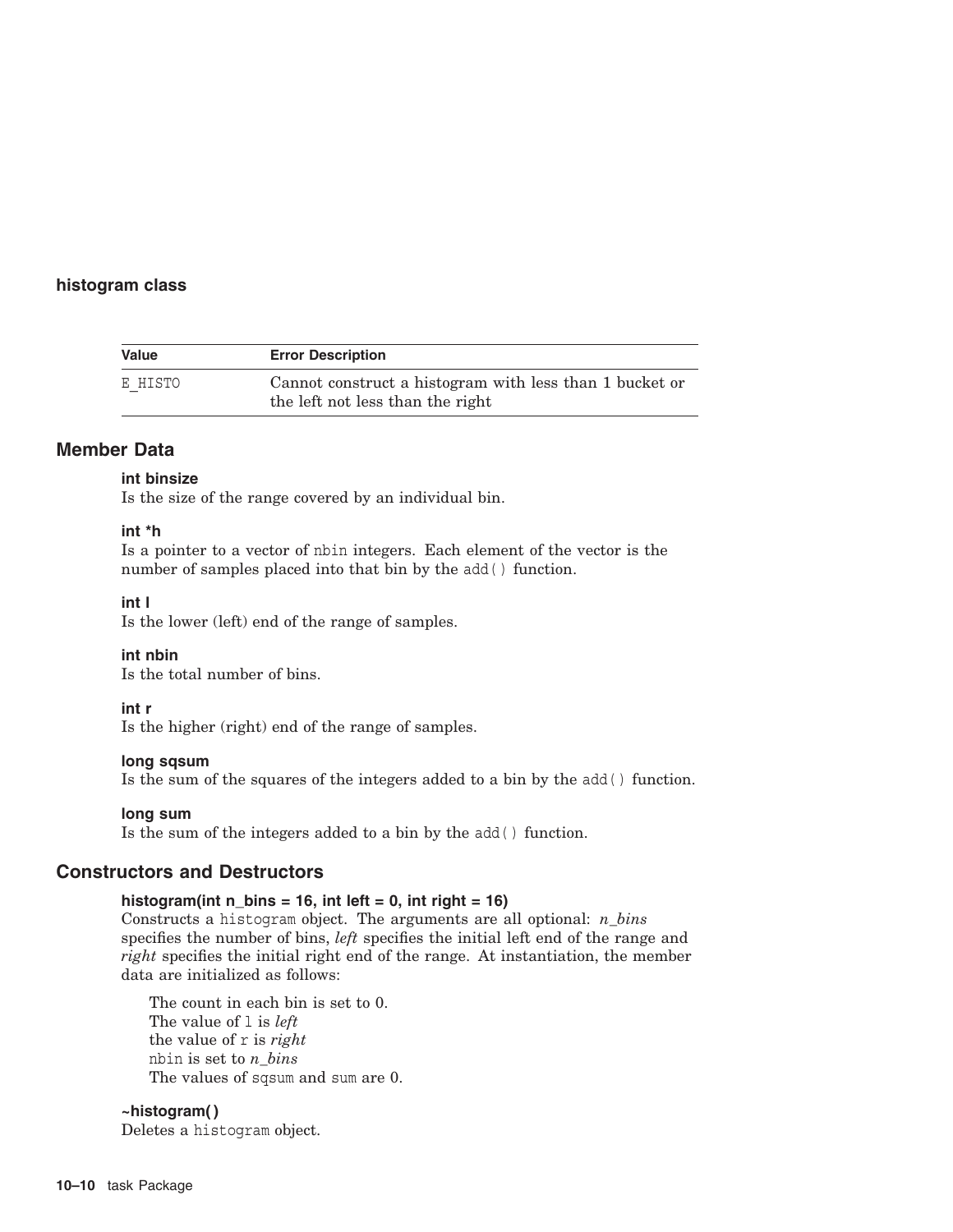**histogram class**

## **Member Functions**

## **void add(int sample)**

Adds one to the bin specified by *sample*. If *sample* is outside the range of l to r, the range expands by either decreasing l or increasing r; however, nbin remains constant. Thus, the range covered by one bin doubles if the total histogram doubles.

#### **void print( )**

Prints on cout the number of entries for each nonempty bin.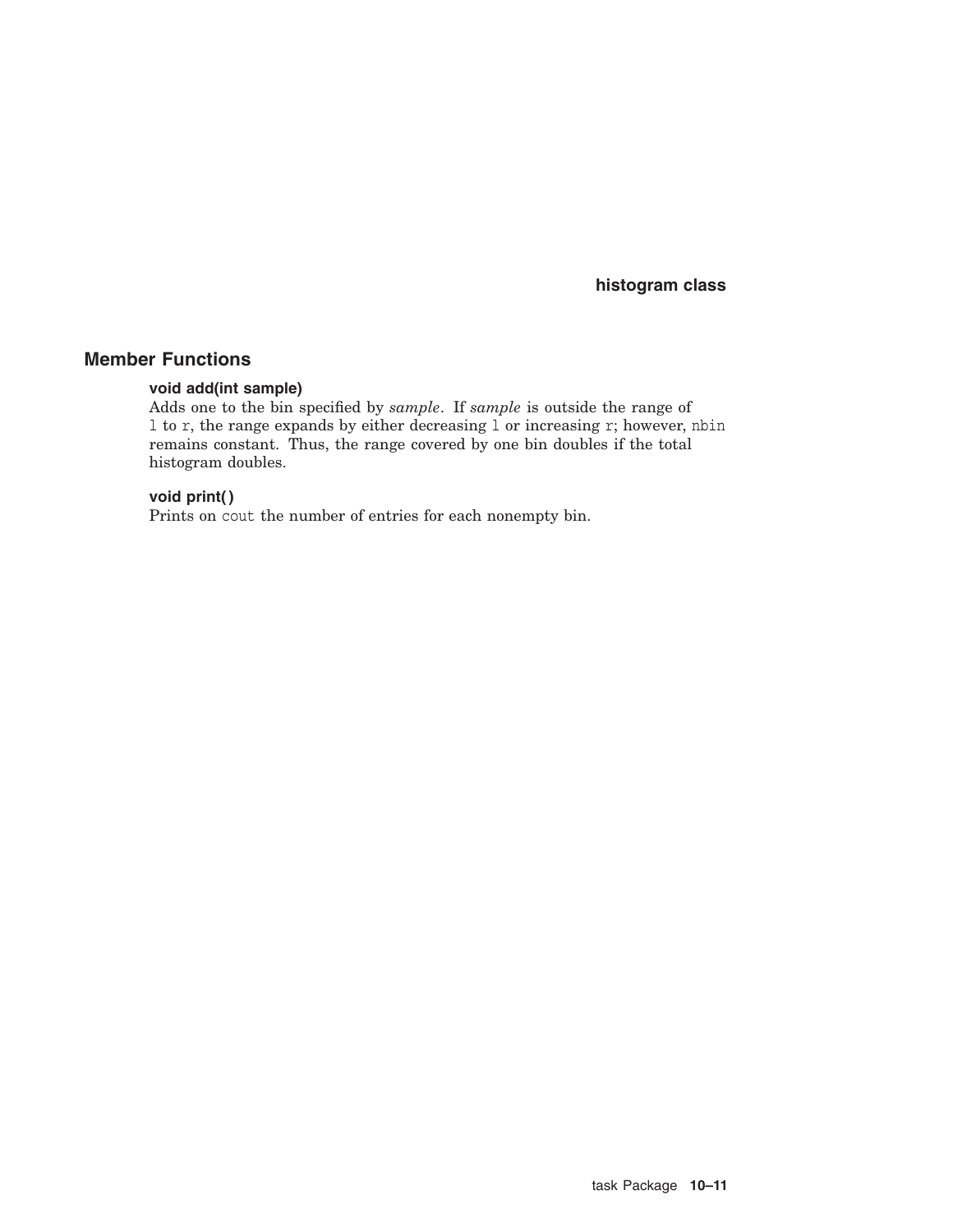#### **Interrupt\_handler class**

## **Interrupt\_handler class**

Interrupt handlers let tasks wait for external events (system signals), and allow the declaration of handler functions for these events.

#### **Header**

#include <task.hxx>

#### **Alternative Header**

#include <task.h>

## **Declaration**

```
class Interrupt_handler: public object
\{public:
                    Interrupt handler(int);
                    ~\simInterrupt handler();
   virtual void print(int verbosity, int internal use = 0);
   virtual int pending();
   virtual objtype o type();
private:
   virtual void interrupt();
};
```
#### **Description**

Interrupt handlers allow tasks to wait for signals. You can use classes derived from the Interrupt handler class to overload the interrupt() function. When the signal is raised, the task package immediately calls the interrupt () function. The task package then schedules its own internal interrupt alerter task for execution. Control returns to the task (if any) that was running when the signal was raised. When control returns to the scheduler, the interrupt alerter runs and schedules for execution those tasks that were waiting for the interrupt handler.

If the run chain (see the sched class) is empty, the scheduler does not cause the program to exit if there are any interrupt handlers that have been created but not yet destroyed.

If an interrupt() function is not needed, you can use the Interrupt handler class without deriving another class from it.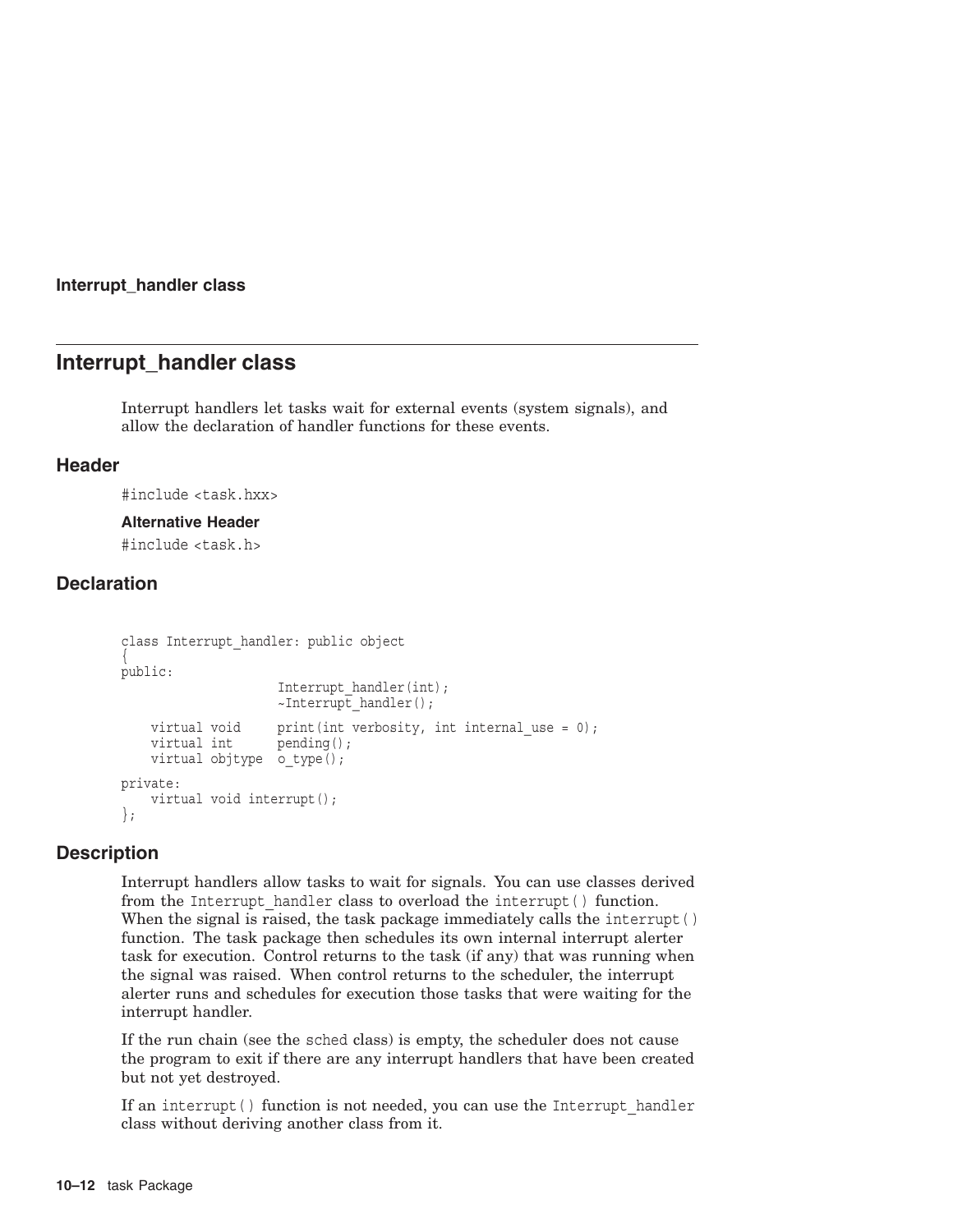## **Interrupt\_handler class**

For more information on signals, see the *C Run-Time Library Reference Manual*.

## **Exception Handling**

When a run-time error occurs, the appropriate error code from the following table is passed to the object::task error() function:

| <b>Value</b> | <b>Error Description</b>                                                                    |
|--------------|---------------------------------------------------------------------------------------------|
| E NO HNDLR   | Cannot handle a signal for which there is no handler                                        |
| E BADSIG     | Cannot handle a signal with an invalid signal number                                        |
| E LOSTHNDLR  | Cannot delete an Interrupt_handler that is not on the<br>stack of them for the given signal |

## **Constructors and Destructors**

#### **Interrupt\_handler(int signal\_to\_catch)**

Constructs a new Interrupt\_handler object that waits for a specified signal.

#### **~Interrupt\_handler( )**

Deletes an Interrupt\_handler object.

## **Member Functions**

#### **virtual void interrupt( )**

Does nothing but lets classes derived from the Interrupt\_handler class overload this function to specify actions. Because it is private, you cannot call it directly.

#### **virtual objtype o\_type( )**

Returns object::INTHANDLER.

#### **virtual int pending( )**

Returns 0 on the first call after the signal is raised; otherwise, it returns a nonzero value.

#### **virtual void print(int verbosity, int internal\_use = 0)**

Prints information about the interrupt handler. The *verbosity* argument specifies the information to be printed. For more information, see the enum Print Function Arguments section under Global Declarations for the task package. Do not supply a value for the *internal\_use* parameter.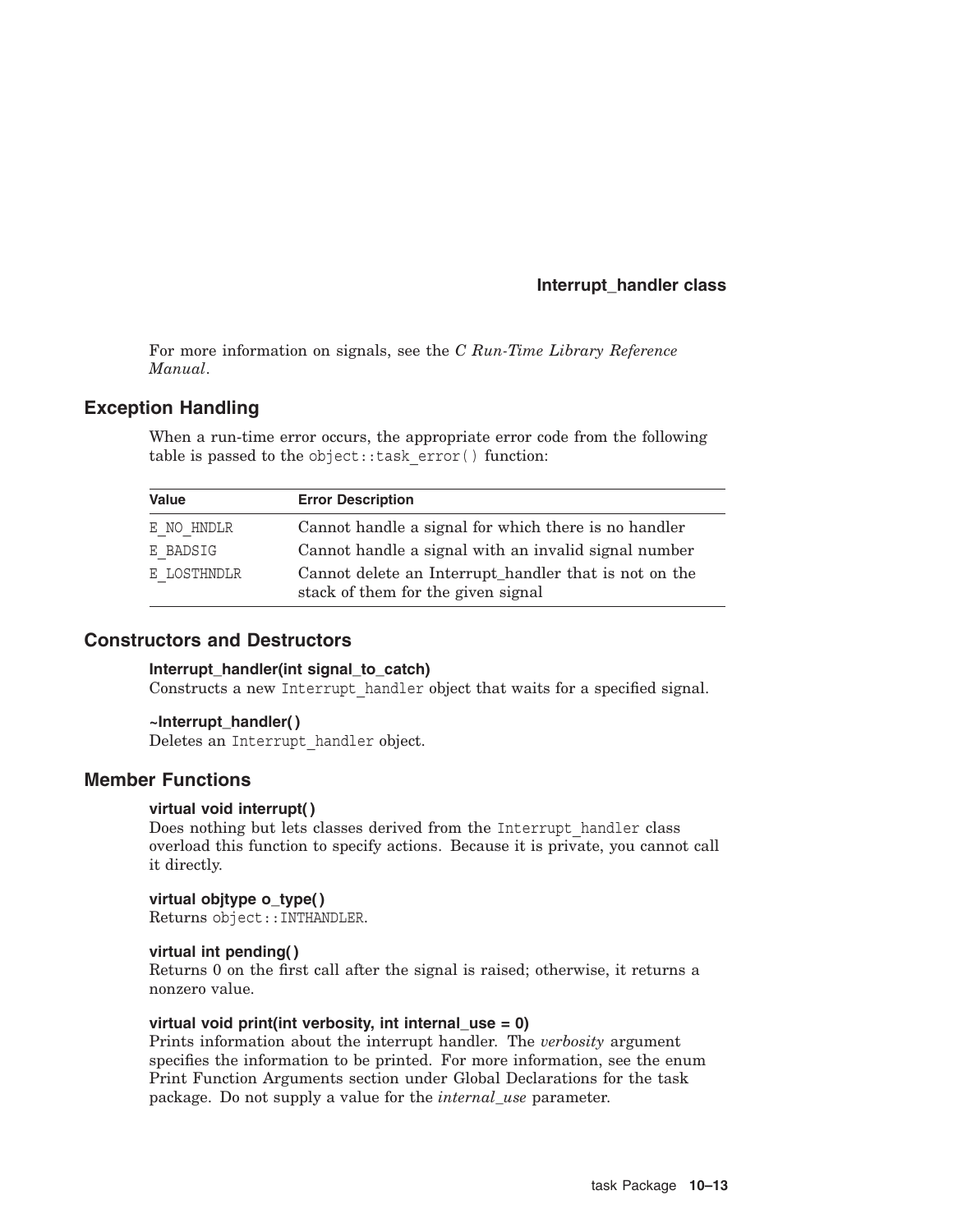#### **Interrupt\_handler class**

# **System Environment**

The thread system exception handling uses OpenVMS conditions and does not interact directly with signals.

## **Example**

```
extern "C" {
#include <stdlib.h>
}
#include <signal.h>
#include <task.hxx>
#include <iostream.hxx>
class floating exception: public Interrupt handler
{
    virtual void interrupt();
public:
    floating exception(): Interrupt handler(SIGFPE) \{\};
};
void floating_exception::interrupt()
{
    cout << "In floating_exception::interrupt --
    Floating exception caught! \n\n";
    cout.flush();
}
int main()
\{floating exception sigfpe handler;
    raise(SIGFPE);
    return EXIT_SUCCESS; }
```
This example prints out the following message:

In floating exception::interrupt -- Floating exception caught!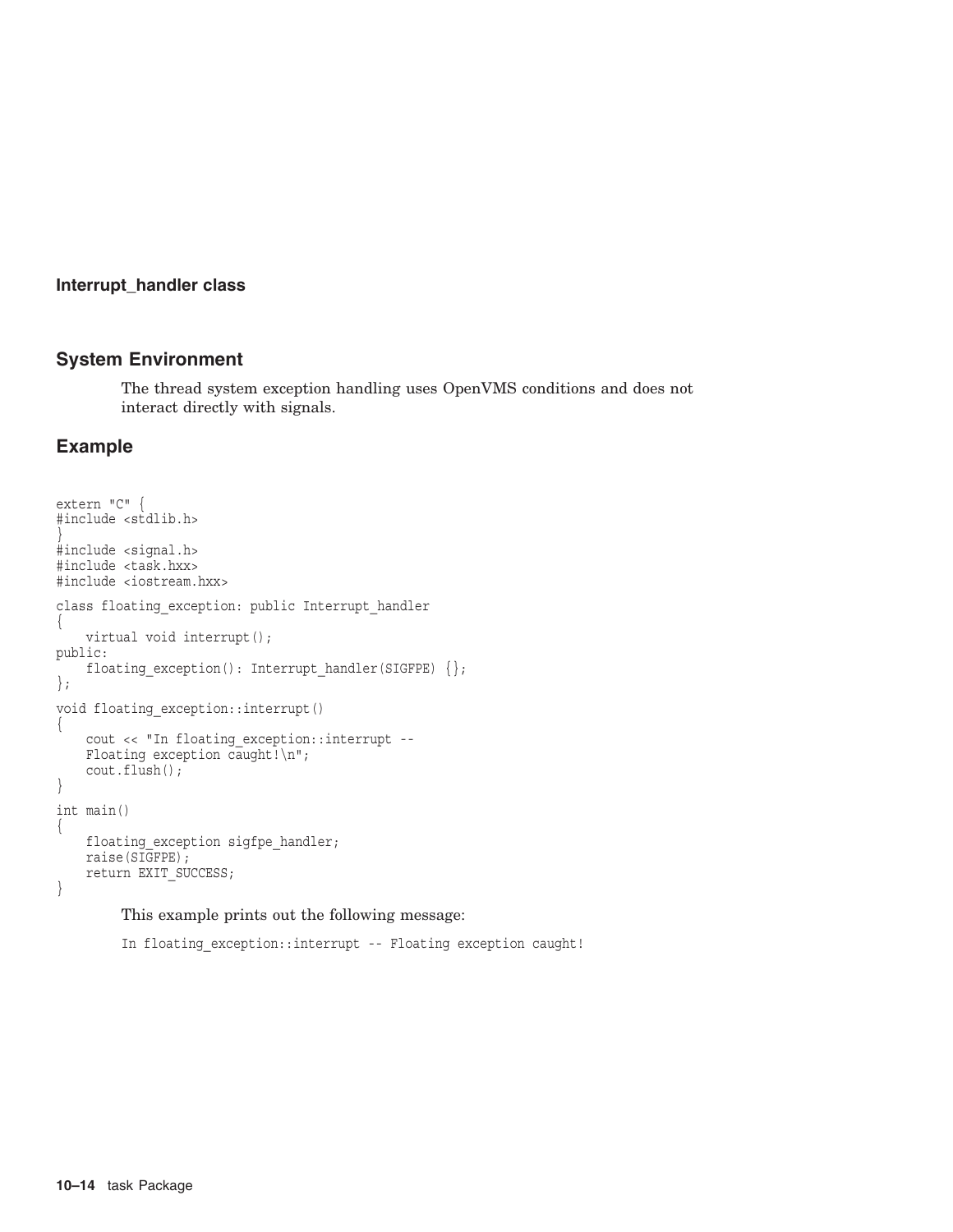# **object class**

Base class for other classes in the task package and for user-defined classes of objects to be placed in queues (see the qhead and qtail classes).

## **Header**

#include <task.hxx>

#### **Alternative Header**

#include <task.h>

## **Declaration**

```
class object
{
public:
    enum objtype
    {
        OBJECT, // class object
        TIMER, // class timerTASK, \frac{1}{2} // class task
        QHEAD, // class qhead
        QTAIL, // class qtail
        INTHANDLER // class Interrupt_handler };
    object *o_next;
    static PFIO error fct;
            object();
            ~object();
    void alert();
    void forget(task *p_task_to_forget);<br>void remember(task *p_task);
            remember(task \overline{\ast}p task);
    int task_error(int error_code);
    virtual objtype o type();
    virtual int pending();
    virtual void print(int verbosity, int internal use = 0);
    static int task error(int error code, object *object with problem);
    static task *th\overline{1}s_task();
};
```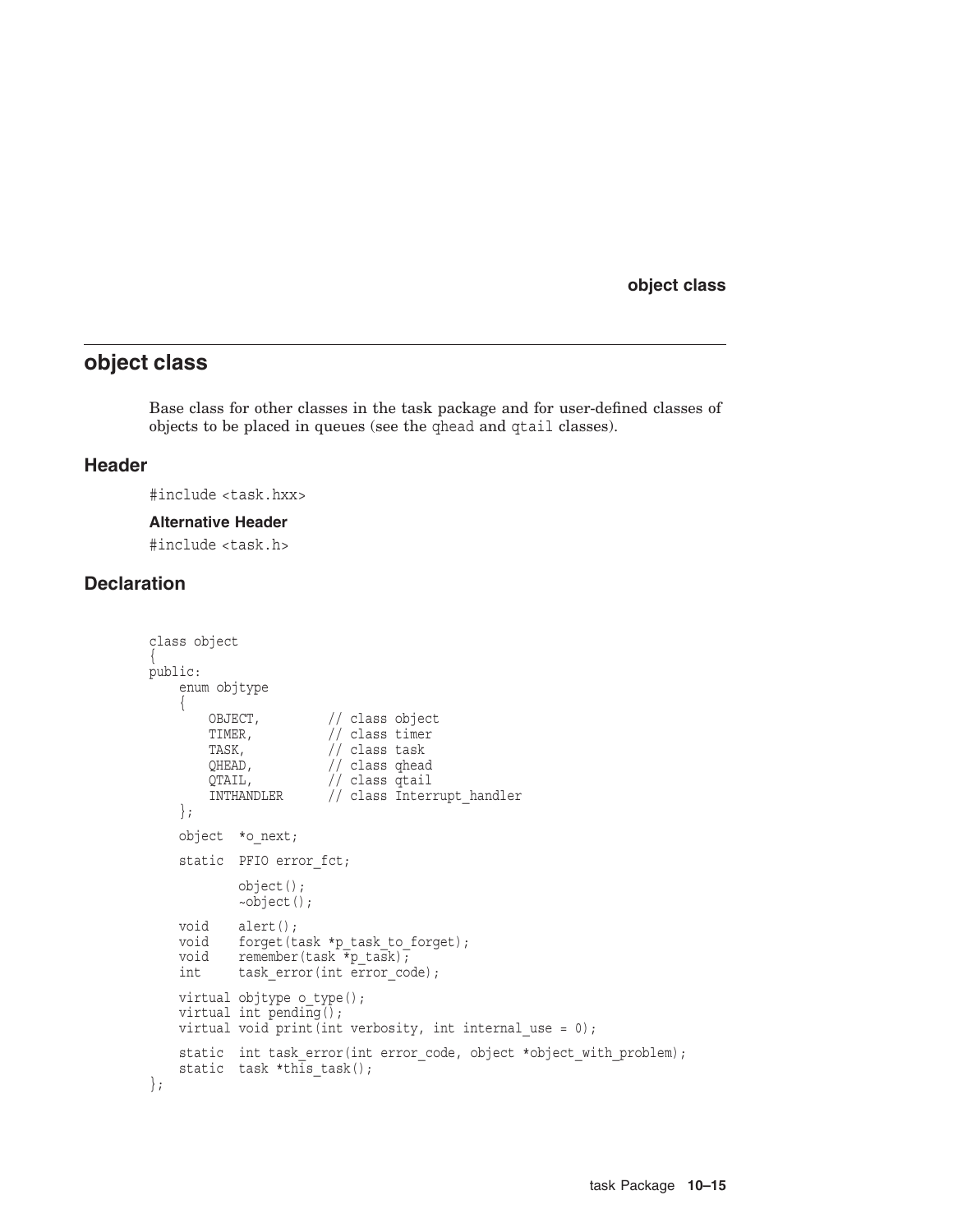## **Description**

This class is a base class for many other classes within the task package. You also can use it to derive user classes to be placed in the task package's queues and so forth. All objects derived from the object class can declare the virtual function object::pending( ), which the scheduler uses to determine if an object is ready or not ready. You can provide each kind of object with its own method of determining its state of readiness. Each pending object contains a list (the remember chain) of the waiting task objects.

## **Exception Handling**

When a run-time error occurs, the appropriate error code from the following table is passed to the object::task\_error( ) function:

| Value   | <b>Error Description</b>                       |  |
|---------|------------------------------------------------|--|
| E OLINK | Cannot delete an object with a remembered task |  |
| E ONEXT | Cannot delete an object that is on a list      |  |
| E STORE | Cannot allocate more memory                    |  |

## **Member Data**

#### **PFIO error\_fct**

Points to a function to be called by the task\_error function. For more information, see the task\_error function.

#### **object \*o\_next**

Points to the next object in the queue or run chain.

## **Constructors and Destructors**

## **object( )**

Constructs an object object.

#### **~object( )**

Deletes an object object.

## **Member Functions**

## **void alert( )**

Changes the state of all task objects remembered by the object from IDLE to RUNNING, puts the task objects on the scheduler's run chain, and removes the task objects from the remembering object's remember chain. You must call the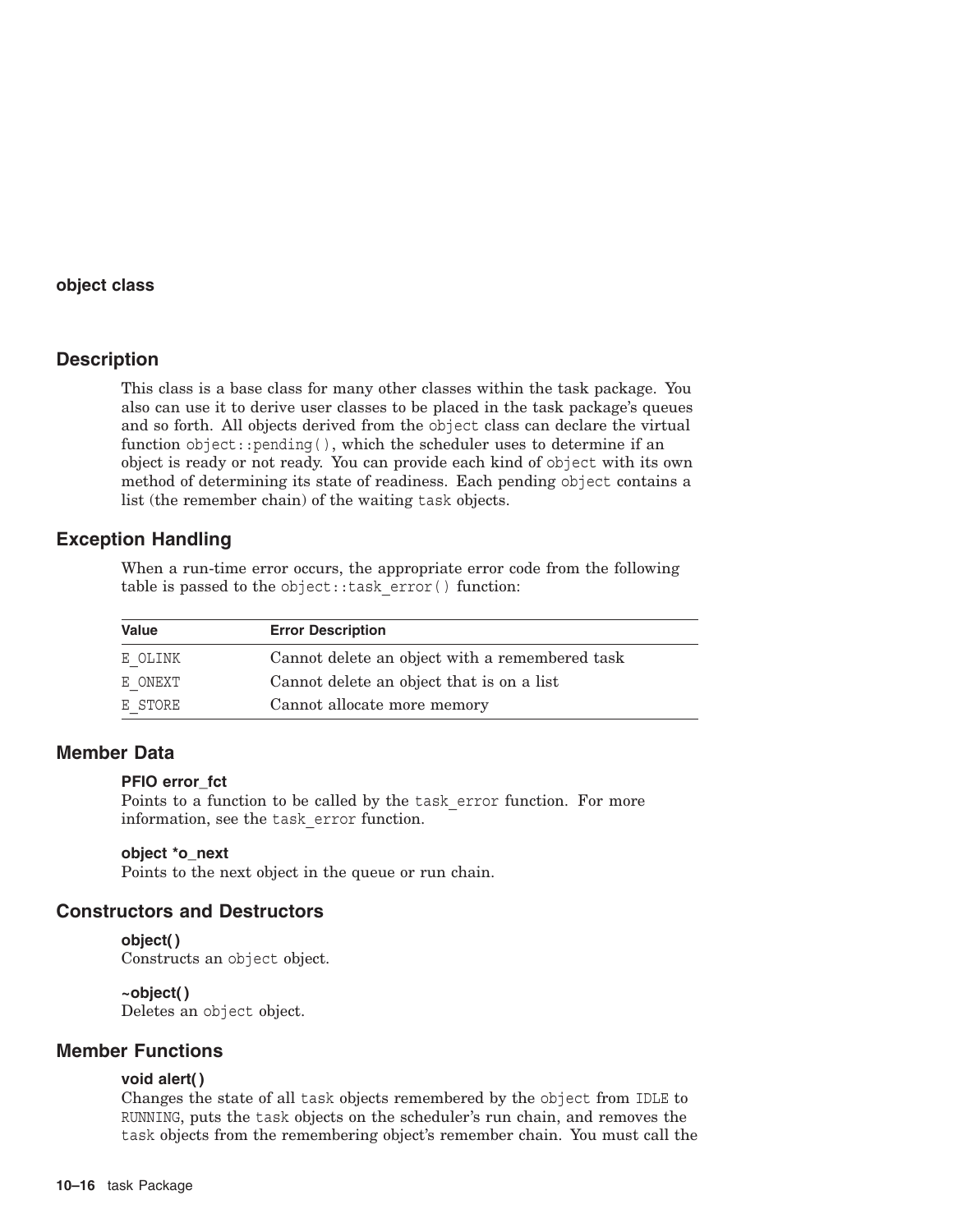object::alert function for the object when the state of an object changes from pending to ready.

#### **void forget(task \*p\_task\_to\_forget)**

Removes, from the remembering object object's remember chain, all occurrences of the task, denoted by the *p\_task\_to\_forget* argument.

#### **virtual objtype o\_type( )**

Returns object::OBJECT.

#### **virtual int pending( )**

Always returns a nonzero value.

In classes derived from object, pending( ) returns the ready status of an object: 0 if an object object is ready and a nonzero value if the object object is pending. Classes derived from the object class must define pending( ) if waiting is instituted. By default, object::pending returns a nonzero value.

#### **virtual void print(int verbosity, int internal\_use = 0)**

Prints an object on cout. The *verbosity* argument specifies the information to be printed. For more information, see the enum Print Function Arguments section under Global Declarations for the task package. Do not supply a value for the *internal\_use* parameter.

#### **void remember(task \*p\_task)**

Puts a task for a pending object on the remember chain and suspends the task, when that task attempts an operation on the pending object. Remembered task objects are alerted when an object of the object class becomes ready.

#### **int task\_error(int error\_code)**

Is obsolete. Calling p->task\_error(e) is equivalent to calling object::task\_error(e,p).

#### static int task error(int error code, object \*object with problem)

Called when a run-time error occurs. The *error\_code* argument represents the error number and the *object\_with\_problem* argument represents a pointer to the object that called task  $error()$ . The object::task  $error()$  function examines the variable error\_fct and calls this function if it is not NULL. If the function returns 0, task error() returns to its caller, which may retry the operation. (An infinite loop may result if no appropriate recovery is made.) If the function returns a nonzero value, task\_error( ) calls exit(error code). Otherwise, task error() gives the error number as an argument to print error(), which prints an error message on cout and task error() calls exit(error code).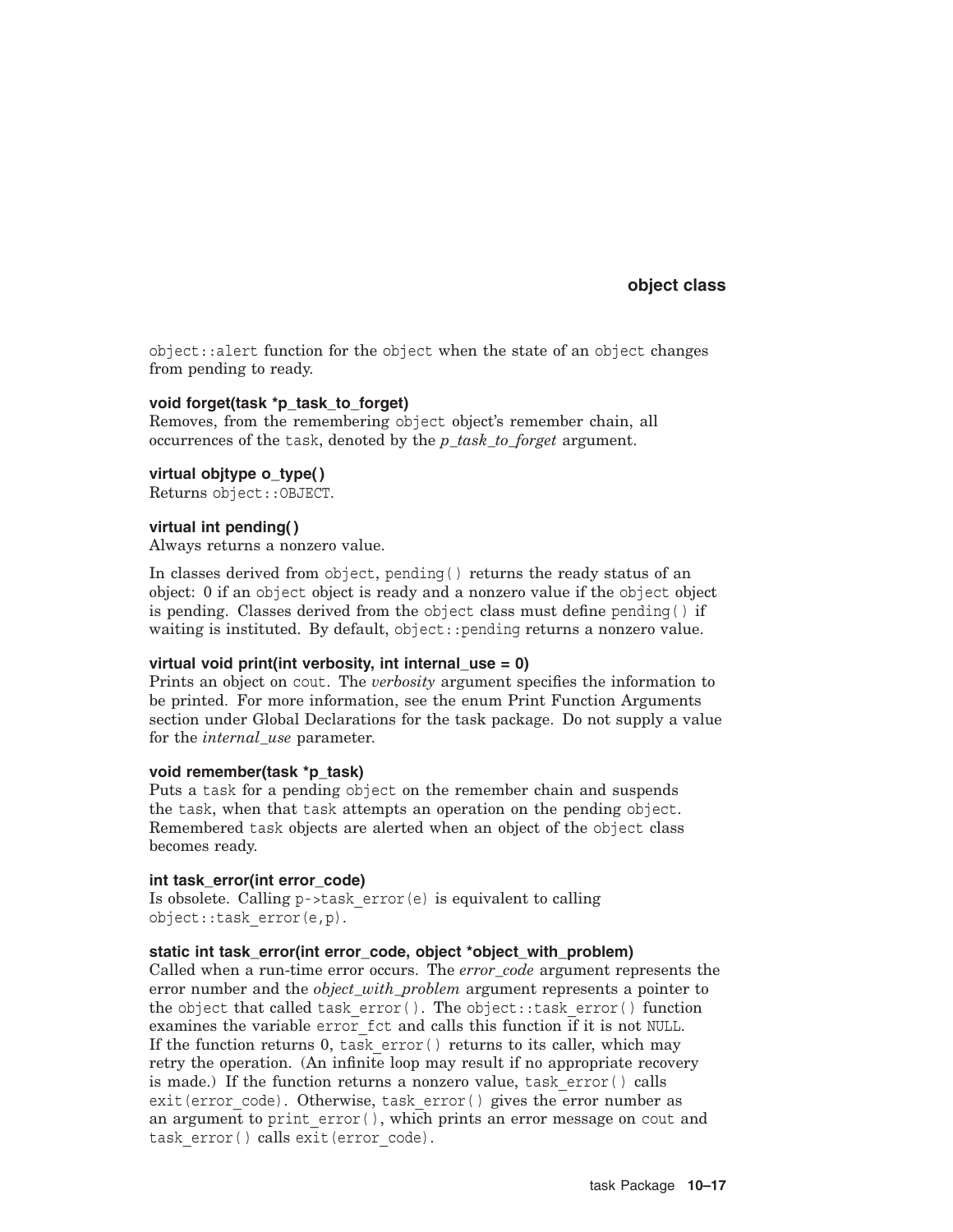The *object\_with\_problem* argument may be NULL if no particular object can be associated with the error.

**static task \*this\_task( )**

Returns a pointer to the task object currently running.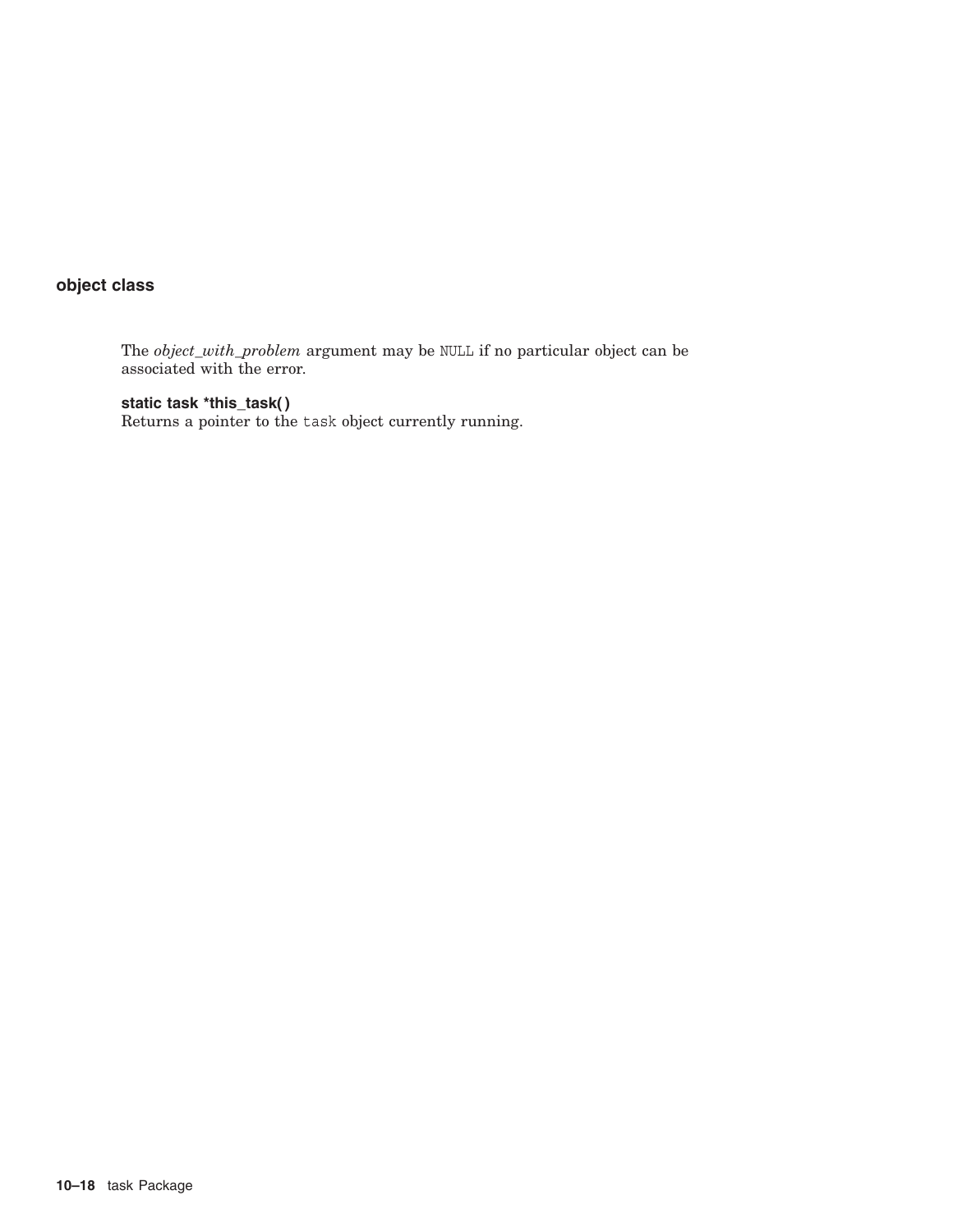## **qhead class**

Abstraction for the head of a list of items arranged in a first-in, first-out singly linked list.

#### **Header**

#include <task.hxx>

#### **Alternative Header**

#include <task.h>

## **Declaration**

```
class qhead: public object
{
public:
            qhead(qmodetype modetype = WMODE, int size = 10000);
            ~\simqhead();
   qhead *cut();
   object *qet();
   int putback(object *new queue element);
   int rdcount();
   int rdmax();
   qmodetype rdmode();
   void setmode(qmodetype modetype);
   void setmax(int size);
   void splice(qtail *delete tail);
   qtail *tail();
   int pending();
   void print(int verbosity, int internal use = 0);
   objtype o_type(); };
```
## **Description**

This class provides facilities for taking objects off a queue. A queue is a data structure with an associated list of objects of the object class, or a class derived from the object class in first-in, first-out order. All access to a queue is through either the attached qhead or attached qtail object. You create a queue by creating either a qhead or a qtail object. The other end of the queue is created automatically. You can then obtain a pointer to the tail with the qhead::tail function.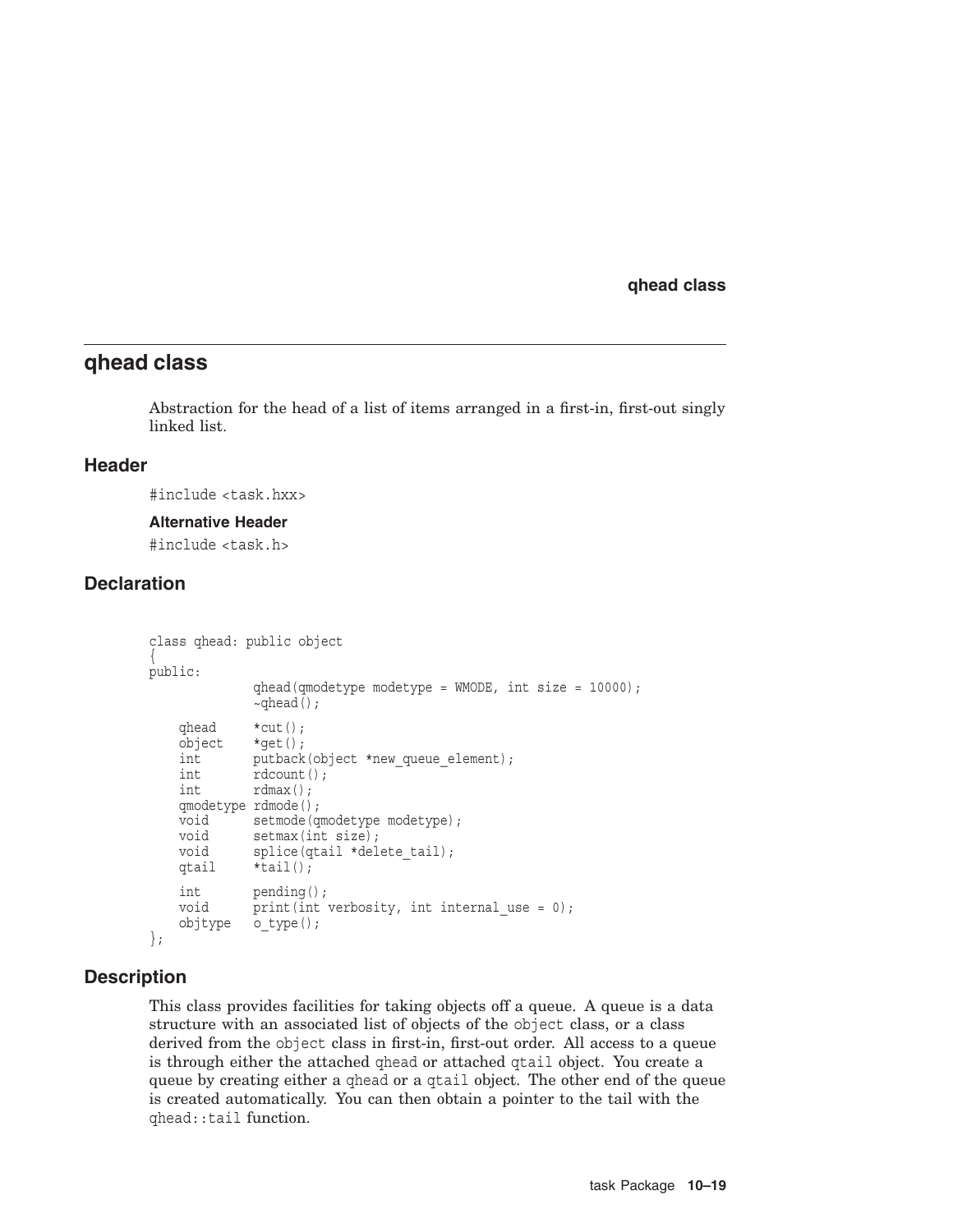Objects have definitions for when they are ready and pending (not ready). The qhead objects are ready when the queue is not empty and pending when the queue is empty.

## **Exception Handling**

When a run-time error occurs, the appropriate error code from the following table is passed to the object::task\_error( ) function:

| <b>Value</b> | <b>Error Description</b>                                                    |
|--------------|-----------------------------------------------------------------------------|
| E BACKFULL   | Cannot put back an object into a full queue                                 |
| E BACKOBJ    | Cannot put back an object into a queue if the object is on<br>another queue |
| E GETEMPTY   | Cannot get an object from an empty queue                                    |
| E QDEL       | Cannot delete a queue that has an object in the queue                       |
| E STORE      | Cannot allocate more memory                                                 |

## **Constructors and Destructors**

#### **qhead(qmodetype modetype = WMODE, int size = 10000)**

Constructs a qhead object. The *modetype* argument determines what happens when an object of the ghead class is pending. The choices are WMODE (wait mode), EMODE (error mode), or ZMODE (0 mode); the default is WMODE (see the get( ) function for more information). The *size* argument sets the maximum length of the queue attached to a qhead object; the default is 10,000.

The maximum size of the queue does not affect the amount of memory occupied by the queue when the queue is empty.

**~qhead( )** Deletes a qhead object.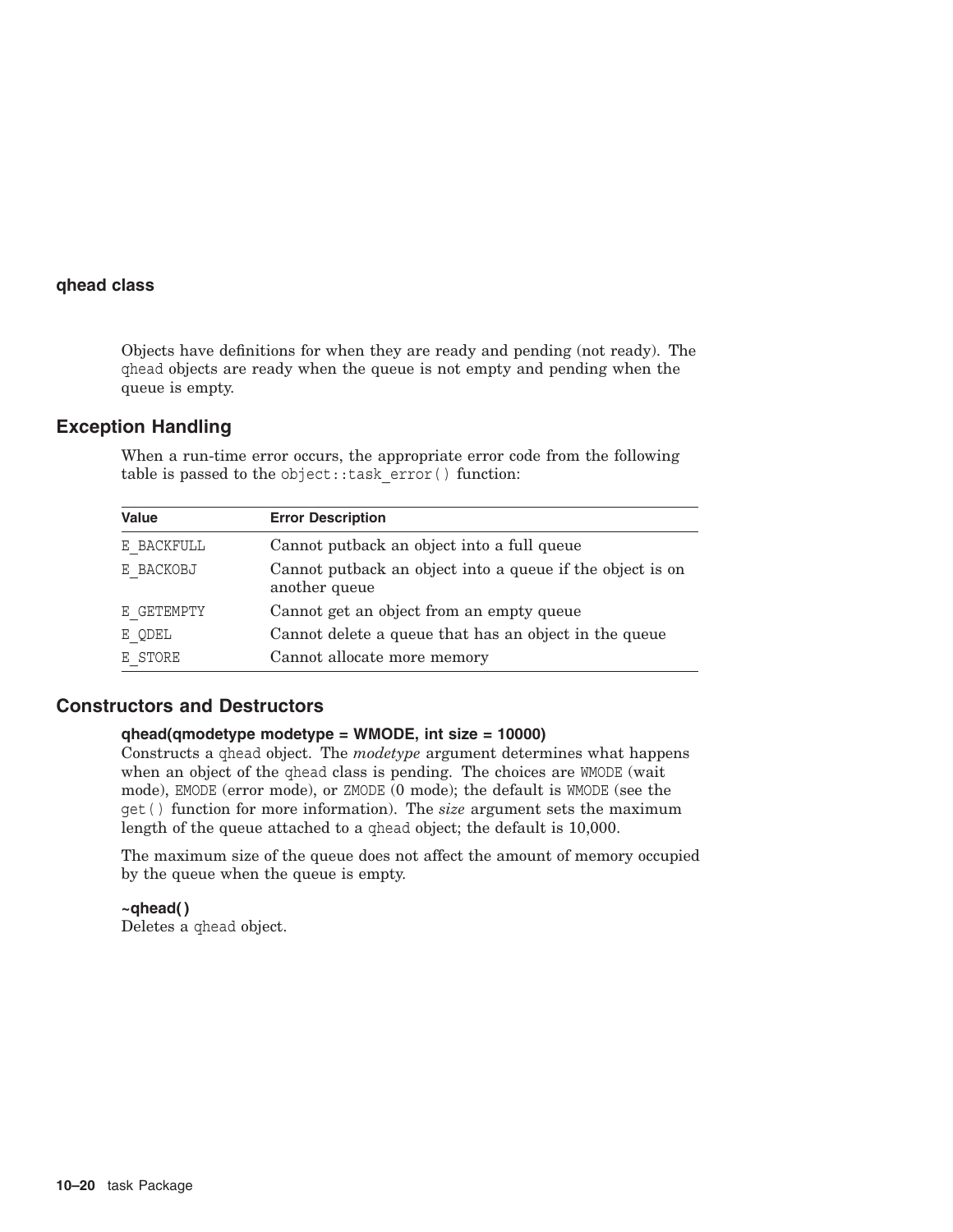## **Member Functions**

#### **qhead \*cut( )**

Splits a queue into two queues. One queue has a new qhead object, which the return value points to, and the original qtail object; it contains the objects from the original queue. The other queue has the original qhead object and a new qtail object; this queue is empty. You can use this function to insert a filter into an existing queue without changing the queue's appearance to functions that access the ends of the queue, and without halting the flow through the queue of objects.

#### **object \*get( )**

Returns a pointer to the object at the head of the queue when the queue is not empty. The object is removed from the queue. If the queue is empty, behavior depends on the mode of the qhead object. In WMODE, a task that executes  $qhead$ :: $qet$  () on an empty queue suspends until that queue is not empty. In EMODE, executing  $qhead$ :  $qet()$  on an empty queue causes a run-time error. In WMODE, executing qhead::get( ) on an empty queue returns the NULL pointer instead of a pointer to an object.

#### **virtual objtype o\_type( )**

Returns object::QHEAD.

#### **int pending( )**

Specifies that get operations on a queue must wait until an object is put in the queue. It returns a nonzero value if the queue attached to a qhead object is empty; otherwise, it returns 0.

#### **void print (int verbosity, int internal\_use = 0)**

Prints a qhead object on cout. The *verbosity* argument specifies the information to be printed. For more information, see the enum Print Function Arguments section under Global Declarations for the task package. Do not supply a value for the *internal\_use* parameter.

#### **int putback(object \*new\_queue\_element)**

Inserts at the head of the queue the object that the *new\_queue\_element* argument points to, and returns a value of 1 on success. This lets the qhead object operate as a stack (hence, the name putback). Space must be available in the queue for it to succeed. Calling  $q$ head:: $p$ utback() for a full queue causes a run-time error in both EMODE and WMODE and returns NULL in ZMODE.

#### **int rdcount( )**

Returns the current number of objects in the queue attached to a qhead object.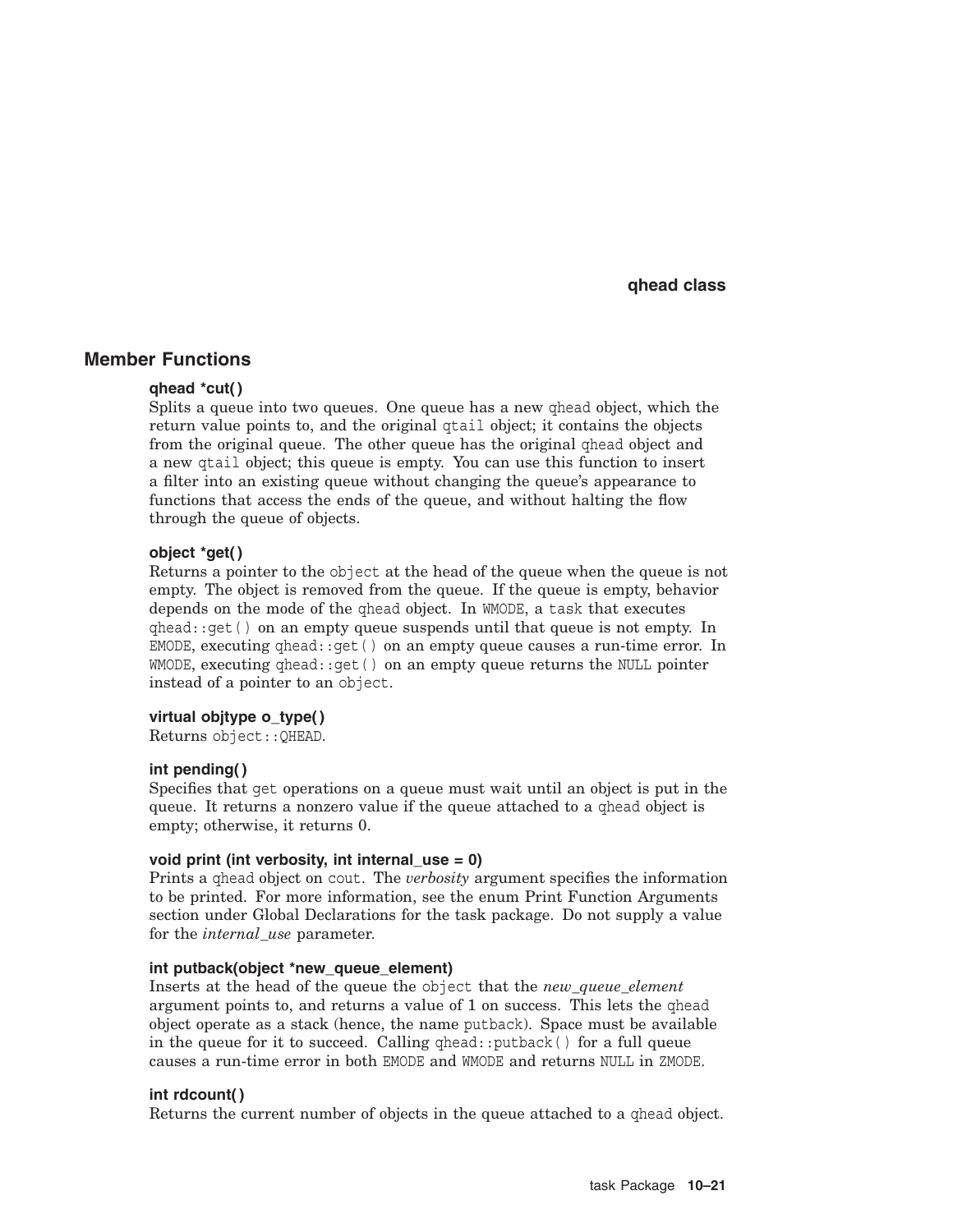#### **int rdmax( )**

Returns the maximum length of the queue.

## **qmodetype rdmode( )**

Returns the current mode of a qhead object, which can be EMODE, WMODE, or ZMODE.

#### **void setmode(qmodetype modetype)**

Sets the mode of a qhead object to *modetype*, which can be EMODE, WMODE, or ZMODE.

#### **void setmax(int size)**

Sets *size* as the maximum length of the queue attached to a qhead object. You can set *size* to a number less than the current number of objects of the object class, but that means you cannot put any more objects of the object class on the queue until the length of the queue has been reduced below the limit you set.

#### **void splice(qtail \*delete\_tail)**

Forms a single queue by appending a queue attached to a qhead object onto the queue referenced in the argument. Typically, this reverses the action of a previous qhead::cut( ) function. The extra qhead and qtail objects are deleted. Waiting tasks resume execution if merging the two creates a nonempty queue (if the task was trying to get) or an empty queue (if the task was trying to put).

#### **qtail \*tail( )**

Creates a qtail object for the queue attached to a qhead object (if none exists) and returns a pointer to the new qtail object.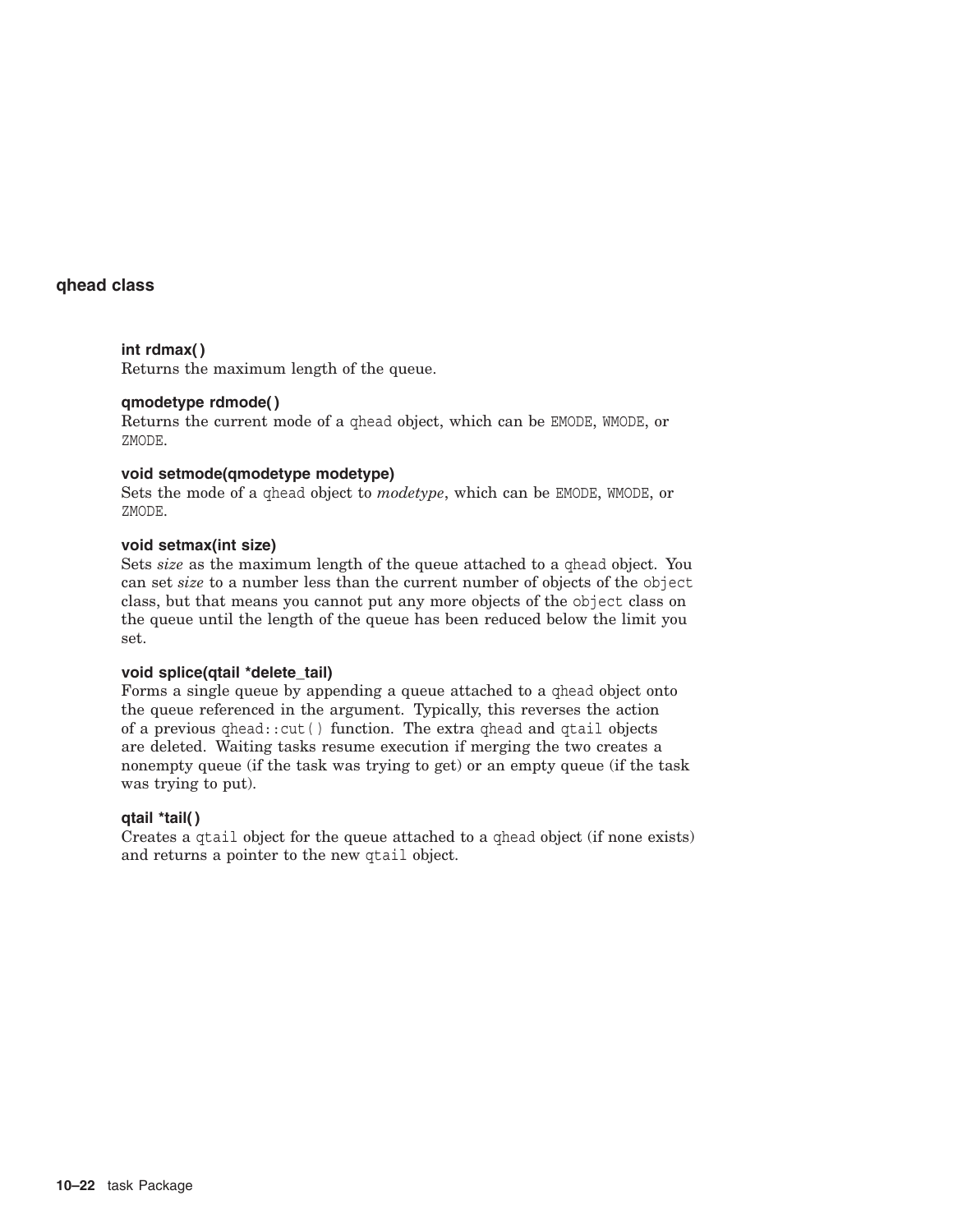# **qtail class**

Abstraction for the tail of a list of items in a first-in, first-out singly linked list.

## **Header**

#include <task.hxx>

#### **Alternative Header**

#include <task.h>

# **Declaration**

```
class qtail: public object
{
   friend class qhead;
public:
            qtail(qmodetype modetype = WMODE, int size = 10000);
             ~\simqtail();
   qtail *cut();
   qhead *head();
   int put (object *new queue element);
   int rdspace();
   int rdmax();
   qmodetype rdmode();
   void setmode(qmodetype modetype);
   void setmax(int size);
   void splice(qhead *delete head);
   int pending();
   void print(int verbosity, int internal use = 0);
   objtype o_type(); };
```
# **Description**

This class provides facilities for putting objects into a queue. A queue is a data structure with an associated list of objects of the object class, or a class derived from the object class in first-in, first-out order. All access to a queue is through either the attached qhead or qtail object. You create a queue by creating either a qhead or a qtail object. The other end of the queue is created automatically. You can then obtain a pointer to the head with the qtail::head function.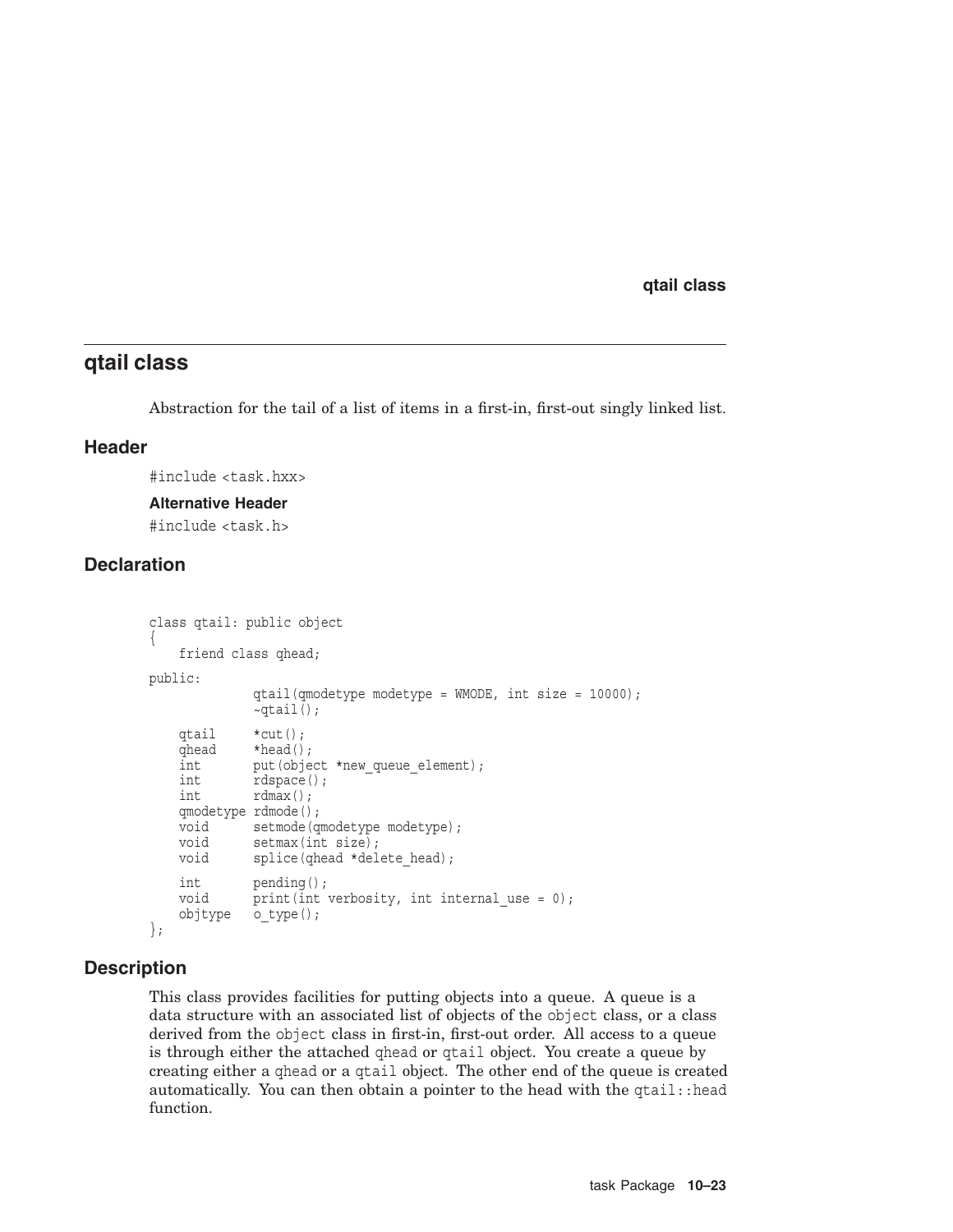Objects have definitions for when they are ready and pending (not ready). The qtail objects are ready when the queue is not full and pending when the queue is full.

## **Exception Handling**

When a run-time error occurs, the appropriate error code from the following table is passed to the object::task\_error( ) function:

| <b>Value</b> | <b>Error Description</b>                                             |
|--------------|----------------------------------------------------------------------|
| E PUTFULL    | Cannot put an object into a full queue                               |
| E PUTOBJ     | Cannot put an object into queue if the object is on another<br>queue |
| E QDEL       | Cannot delete a queue that has an object in the queue                |
| E STORE      | Cannot allocate more memory                                          |

## **Constructors and Destructors**

#### **qtail(qmodetype modetype = WMODE, int size = 10000)**

Constructs a qtail object. The *modetype* argument specifies the mode (set by the constructor) that controls what happens when an object of the qtail class is pending. The choices are WMODE (wait mode), EMODE (error mode), or ZMODE (0 mode); WMODE is the default. (See the put( ) function for more information.) The *size* argument specifies the maximum length of the queue attached to a qhead object; the default is 10,000.

The maximum size of the queue does not affect the amount of memory occupied by the queue when the queue is empty.

**~qtail( )** Deletes a qtail object.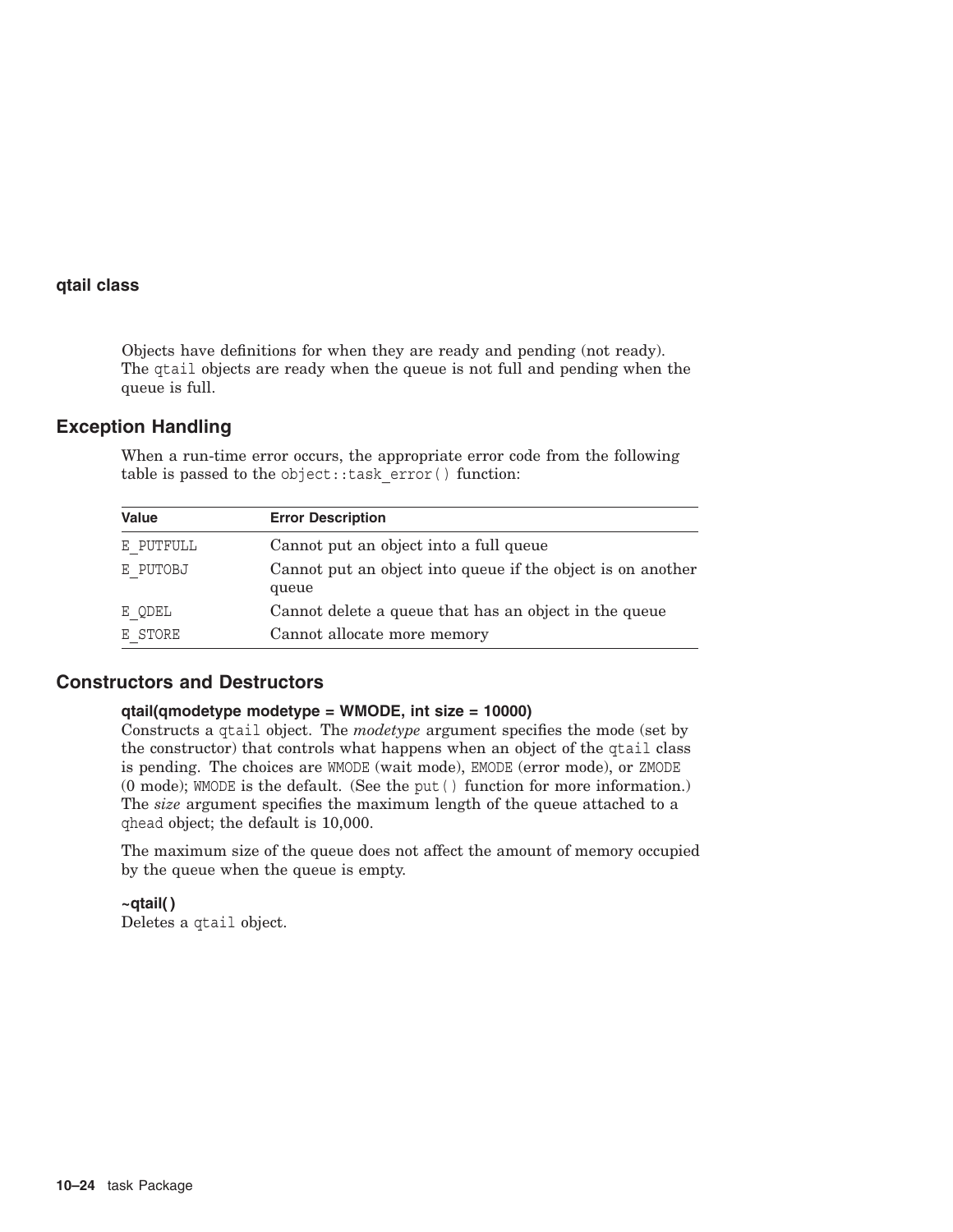## **Member Functions**

#### **qtail \*cut( )**

Splits a queue into two queues. One queue has a new qtail object (to which the return value points) and the original qhead object; it contains the objects from the original queue. The other queue has the original qtail object and a new qhead object; this queue is empty. You can use this function to insert a filter into an existing queue, without changing the queue's appearance to functions that access the ends of the queue, and without halting the flow through the queue of objects.

#### **qhead \*head( )**

Creates a qhead object for the queue attached to a qtail object (if none exists) and returns a pointer to the new qhead object.

#### **virtual objtype o\_type( )**

Returns object::QTAIL.

#### **int pending( )**

Specifies that get operations on a queue must wait until an object is put in the queue. It returns a nonzero value if the queue is empty; otherwise, it returns 0.

#### **virtual void print(int verbosity, int internal\_use = 0)**

Prints a qtail object on cout. The *verbosity* argument specifies the information to be printed. For more information, see the enum Print Function Arguments section under Global Declarations for the task package. Do not supply a value for the *internal\_use* parameter.

#### **int put(object \*new\_queue\_element)**

Adds the object denoted by the *new\_queue\_element* argument to the tail of the queue attached to a qtail object; returns a value of 1 on success. If the queue is full, the behavior depends on the mode of the qtail object. In WMODE, an object of class task that executes qhead::put( ) on a full queue suspends until that queue is not full. Calling  $qhead$ : : put () for a full queue causes a run-time error in EMODE and returns NULL in ZMODE.

#### **int rdspace( )**

Returns the number of object objects that can be inserted into the queue before it becomes full.

#### **int rdmax( )**

Returns the maximum length of the queue.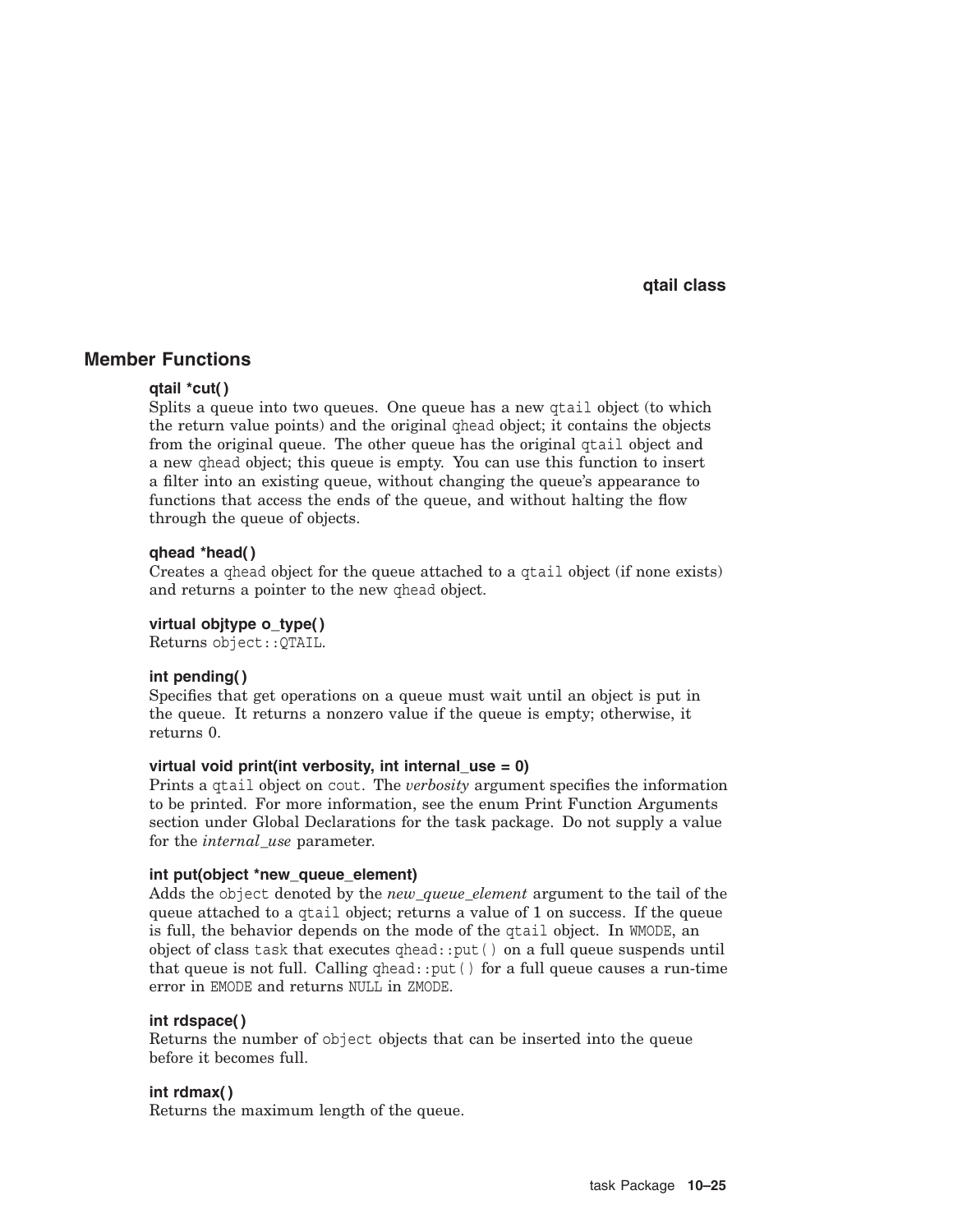## **qmodetype rdmode( )**

Returns the current mode of a qtail object, which can be EMODE, WMODE, or ZMODE.

## **void setmode(qmodetype modetype)**

Sets the mode of a qtail object to *modetype*, which can be EMODE, WMODE, or ZMODE.

#### **void setmax(int size)**

Sets *size* as the maximum length of the queue. You can set *size* to a number less than the current number of objects of the object class, but that means you cannot put any more objects of the object class on the queue until the length of the queue has been reduced below the limit you set.

#### **void splice(qhead \*delete\_head)**

Forms a single queue by appending a queue attached to a qtail onto the queue referenced in the argument. Typically, this reverses the action of a previous qtail::cut( ). The extra qhead and qtail objects are deleted. Waiting tasks resume execution if merging the two queues creates a nonempty queue (if the task was trying to get) or an empty queue (if the task was trying to put).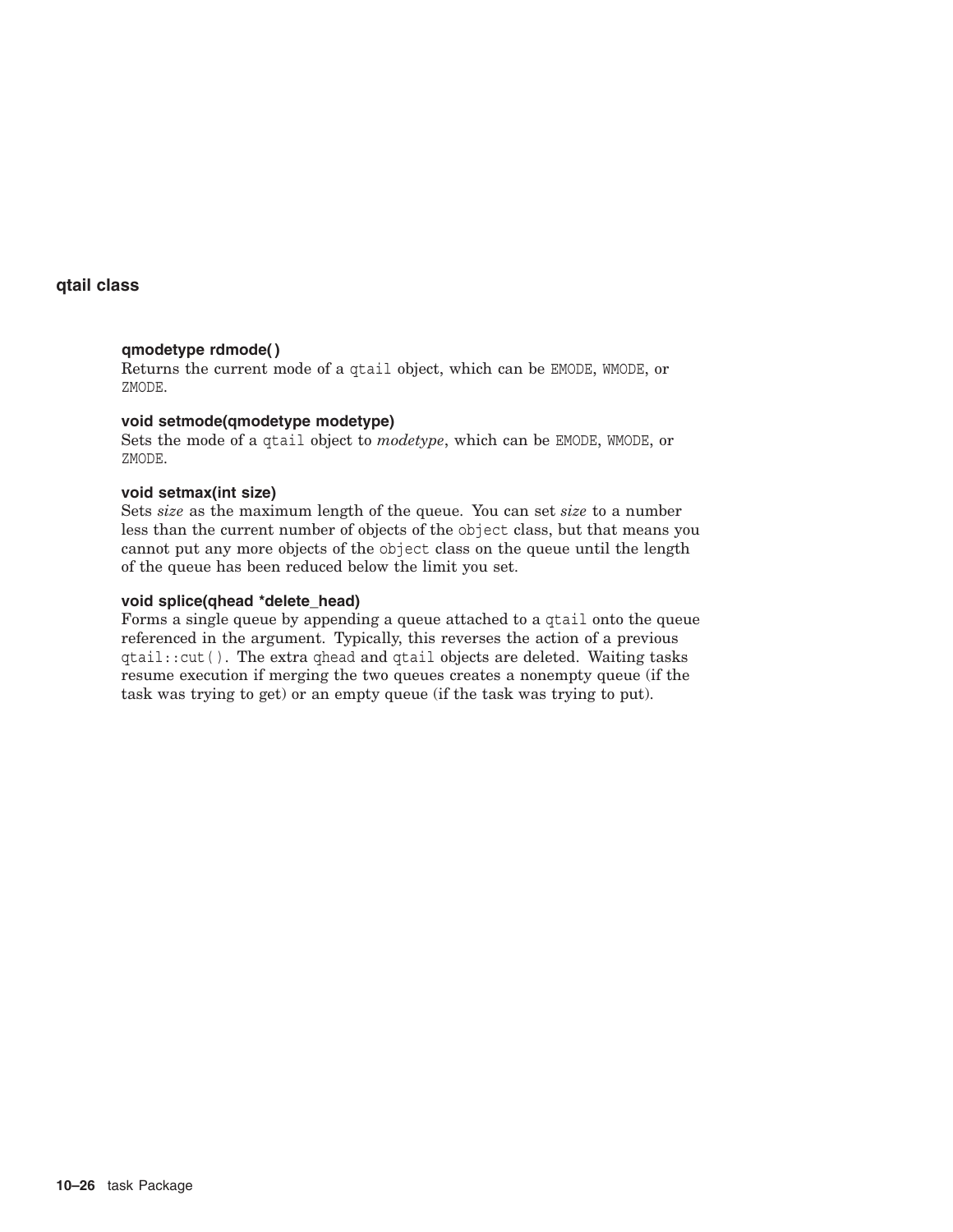**randint class**

# **randint class**

Objects of the randint class generate uniformly distributed random numbers.

## **Header**

#include <task.hxx>

#### **Alternative Header**

#include <task.h>

# **Declaration**

```
class randint
{
public:
          randint(long seed=0);
    int draw();
    float fdraw();
   void seed(long seed);
};
```
## **Description**

Objects of this class generate uniformly distributed random numbers. Each random-number generator object produces a sequence that is independent of other random-number generator objects.

## **Constructor**

#### **randint(long seed)**

Constructs an object of the randint class. The *seed* argument is used as the seed and is optional. Different seeds produce different sequences of generated numbers; not all seeds produce useful sequences.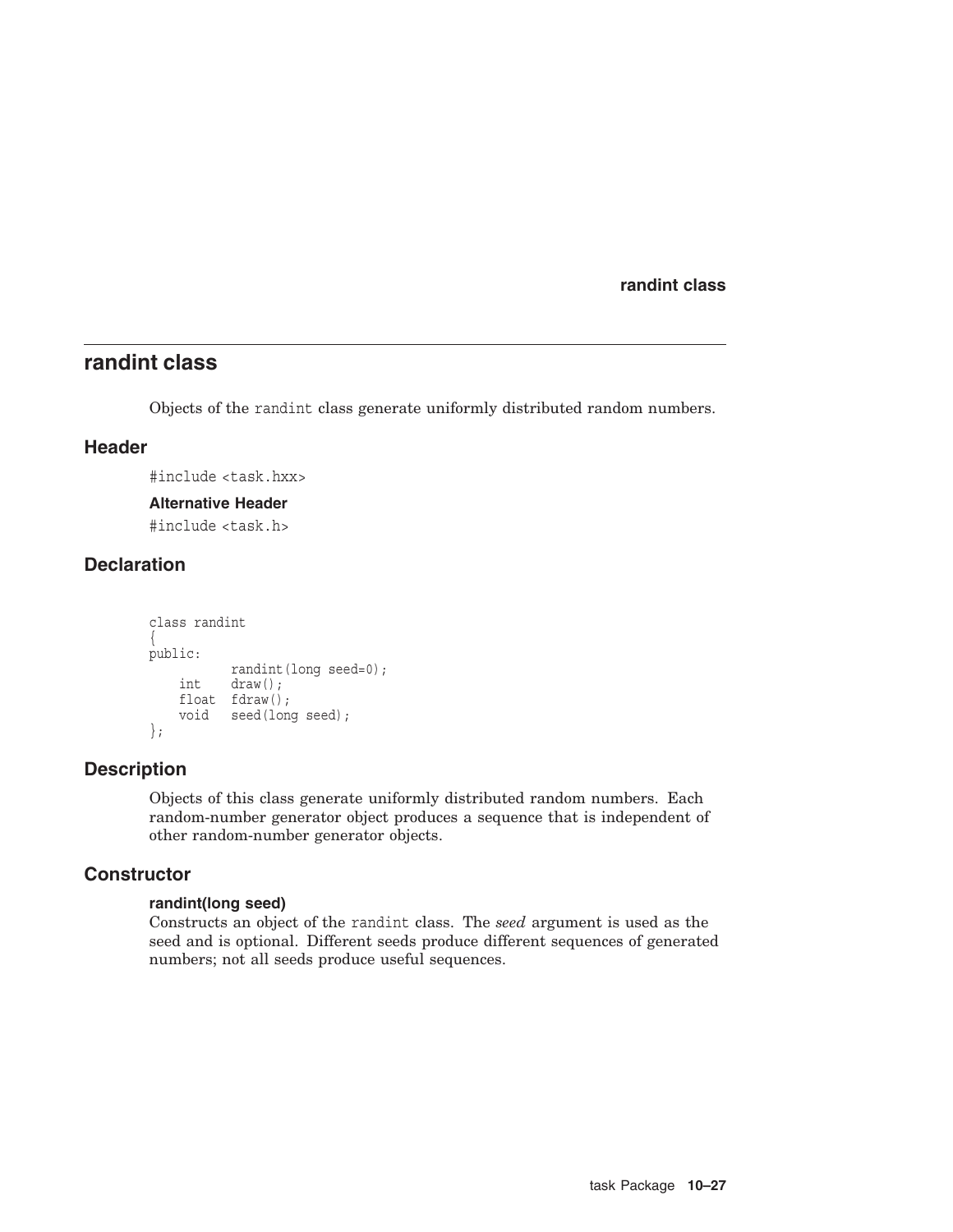## **randint class**

# **Member Functions**

#### **float fdraw( )**

Returns the next random number generated by the object. The number is a floating-point value in the range 0 to 1.

#### **int draw( )**

Returns the next random number generated by the object. The number is an integer value in the range from 0 to RAND\_MAX, which is defined in the ANSI C header, stdlib.h.

#### **void seed(long seed)**

Reinitializes the object with the seed *seed*.

## **Example**

```
extern "C" {
#include <stdlib.h>
}
#include <task.hxx>
#include <iostream.hxx>
main()
{
    randint gen;
    int i=0;
    float sum;
    for (i=0; i<1000; i++)
          sum += gen.fdraw();
     cout<<"Average is " << \text{sum}/1000. << "\n";
     return EXIT_SUCCESS; }
```
This example prints the average of 1000 floating-point random numbers.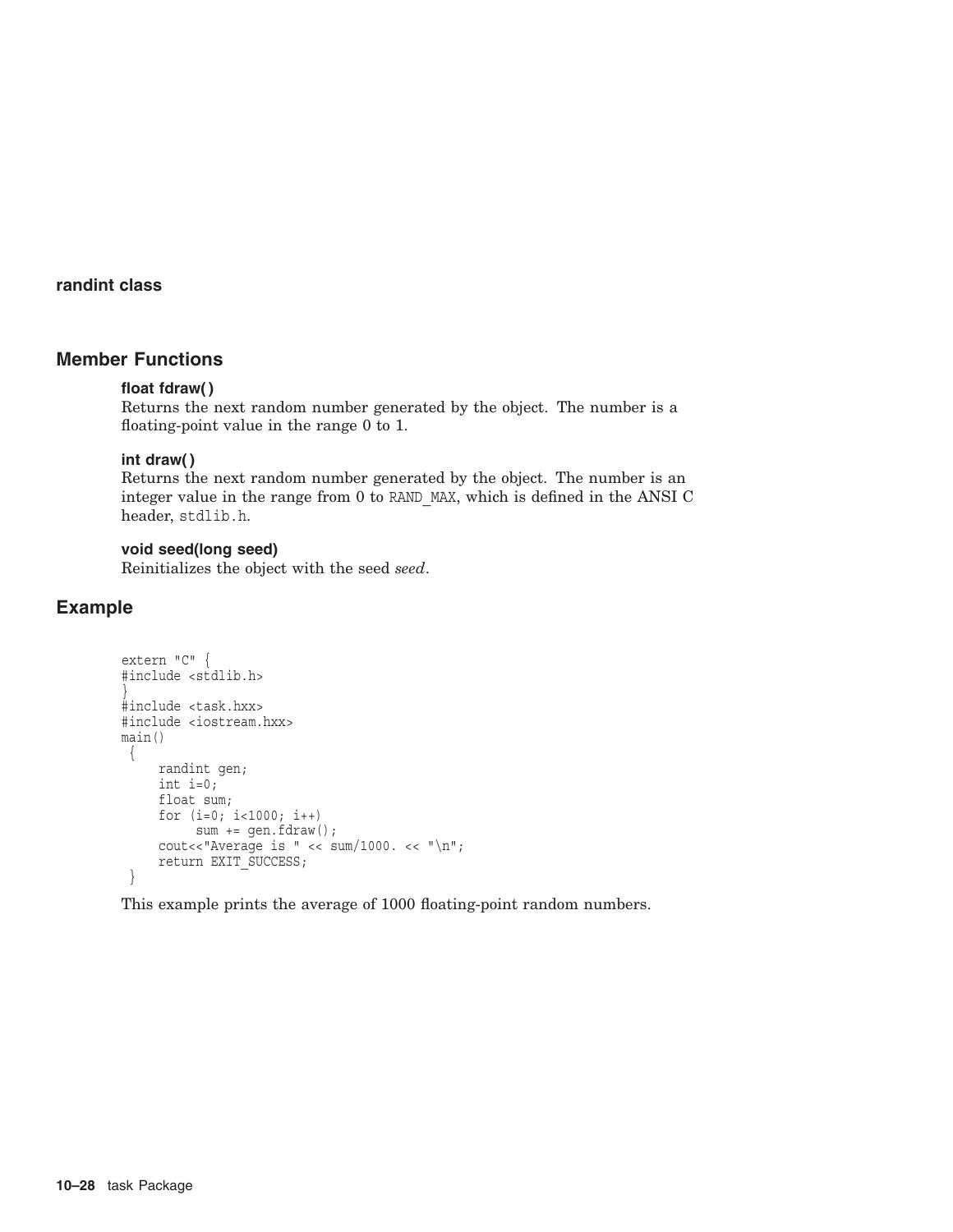# **sched class**

Responsible for scheduling and for the functionality common to task and timer objects.

## **Header**

#include <task.hxx>

#### **Alternative Header**

#include <task.h>

## **Declaration**

```
class sched: public object
{
public:
   enum statetype
    {
       IDLE = 1,RUNNING = 2,
       TERMINATED = 4};
protected:
                sched();
public:
    static task *clock_task;
    static PFV exit fct;
   void cancel(int result);
   int dont wait();
   sched *get_priority_sched();
   int keep\overline{\hspace{1mm}}\text{waiting}(\overline{)}\,;statetype rdstate();
   long rdtime();
   int result();
   int pending();
   virtual void print(int verbosity, int internal use = 0);
   virtual void setwho(object *alerter);
    static long get clock();
    static sched *get run chain();
    static int get exit status();
    static void set exit status(int);
   static void set{clock(long)};
};
```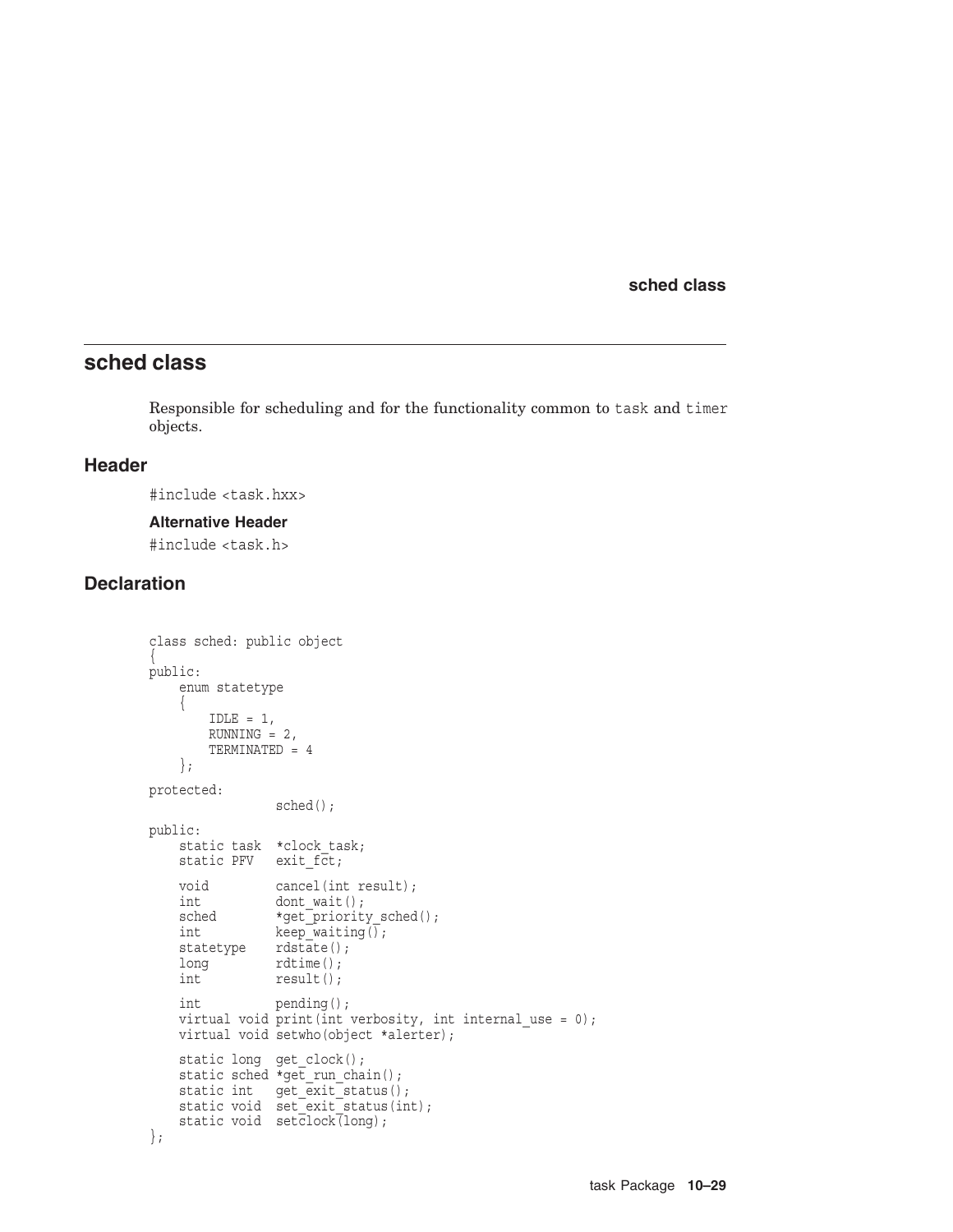```
#ifdef CXXL_DEFINE_CLOCK
#define clock (sched::get_clock())
#endif
#define run_chain (sched::get_run_chain())
```
## **Description**

This class provides facilities for checking on the state of a task, manipulating the simulated clock, canceling a task, and checking on the result of a task.

You can create instances of classes derived from the sched class, but you cannot create instances of the sched class itself.

## **Exception Handling**

When a run-time error occurs, the appropriate error code from the following table is passed to the object::task\_error( ) function:

| <b>Value</b> | <b>Error Description</b>                                                 |
|--------------|--------------------------------------------------------------------------|
| E CLOCKIDLE  | Cannot advance the clock when the clock_task is RUNNING<br>or TERMINATED |
| E NEGTIME    | Cannot delay a negative amount of time                                   |
| E RESOBJ     | Cannot resume a task or timer if it is already on another<br>queue       |
| E RESRUN     | Cannot resume a RUNNING task                                             |
| E RESTERM    | Cannot resume a TERMINATED task                                          |
| E SCHOBJ     | Cannot use class sched other than as a base class                        |
| E SCHTIME    | Cannot execute something at a time that has already<br>passed            |
| E SETCLOCK   | Cannot set the clock after it has advanced past 0                        |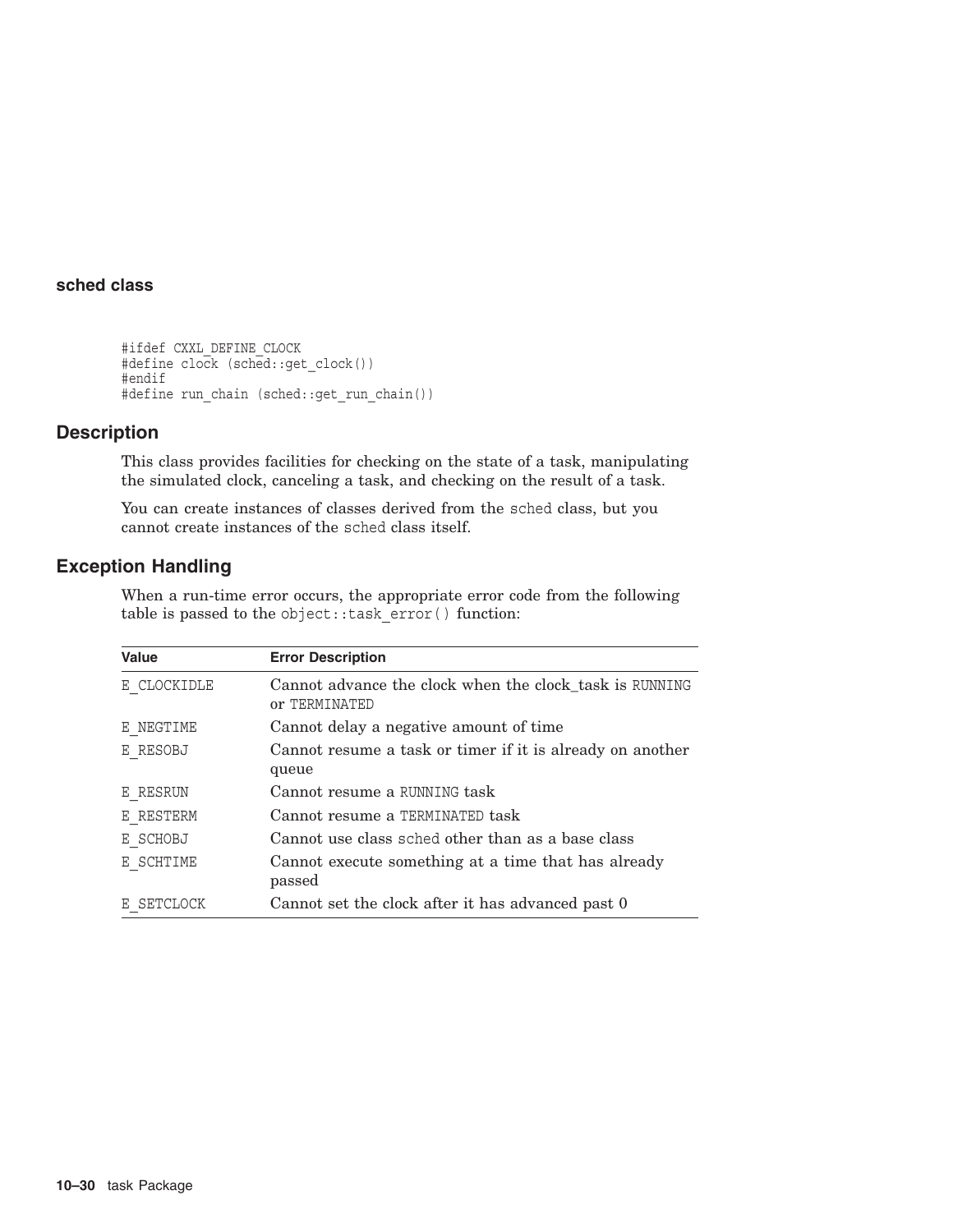## **Member Data**

**static task \*clock\_task** Points to the task clock if one exists.

**static PFV exit\_fct** Points to the exit function if one exists.

## **Constructor**

## **sched( )**

Constructs a sched object initialized to the IDLE state and delay 0.

## **Member Functions**

#### **void cancel(int result)**

Puts an object into the TERMINATED state without suspending the caller (that is, without invoking the scheduler); sets the result of the object to *result*.

#### **int dont\_wait( )**

Returns the number of calls to keep\_waiting( ), minus the number of calls to the dont wait() function, excluding the current call. The return value of this function should equal the number of objects of the object class waiting for external events before the current dont wait() call.

#### **long get\_clock( )**

Returns the value of the clock in simulated time units.

#### **int get\_exit\_status( )**

Returns the exit status of the task program. When a task program terminates successfully (without calling task error), the program calls exit(i) where  $i$  is the value passed by the last caller of  $s$ ched:: $set$ exit  $s$ tatus().

#### **sched \*get\_priority\_sched( )**

Returns a pointer to a system task's interrupt\_alerter if the system gets an awaited signal. If no interrupt occurs, this function returns 0.

#### **sched \*get\_run\_chain( )**

Returns a pointer to the run chain, the linked list of ready objects belonging to classes derived from the sched class (task and timer objects).

#### **int keep\_waiting( )**

Keeps the scheduler from exiting when no tasks exist that can be run (an external event could enable an IDLE task to be run). This function should be called when the user program creates an object that waits for an external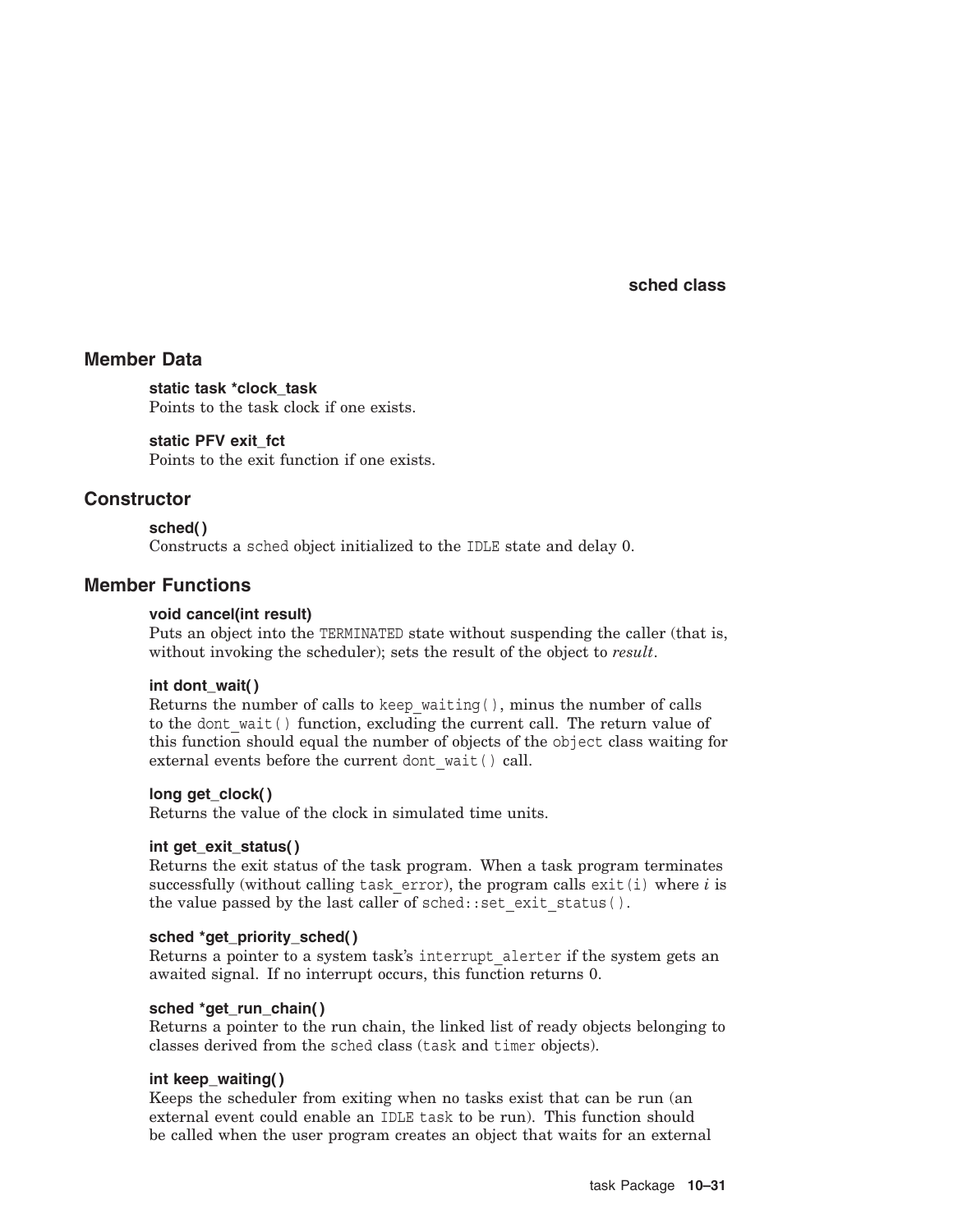event. Afterward, when such an object destructs, a call should go to the dont wait() function. The keep waiting() function returns the number of calls (not counting the current call) minus the number of calls to the dont wait() function.

#### **int pending( )**

Returns 0 if the object is in the TERMINATED state; otherwise, it returns a nonzero value.

#### **virtual void print(int verbosity, int internal\_use = 0)**

Prints a sched object on cout. The *verbosity* argument specifies the information to be printed. For more information, see the enum Print Function Arguments section under Global Declarations for the task package. Do not supply a value for the *internal\_use* parameter.

#### **statetype rdstate( )**

Returns the state of the object: RUNNING, IDLE, or TERMINATED.

#### **long rdtime( )**

Returns the simulated clock time at which to run the object.

#### **int result( )**

Returns the result of a sched object (as set by the  $task::resultis()$ , task::cancel( ), or sched::cancel( ) function). If the object is not yet TERMINATED, the calling task suspends and waits for the object to terminate. A task calling result( ) for itself causes a run-time error.

#### **void setclock(long new\_clock)**

Initializes the simulated clock to a time specified by the *new\_clock* argument. You can use this function once before the simulated clock has advanced without causing a run-time error. To advance the clock after the initial setting, call the task::delay function.

#### **void set\_exit\_status(int new\_exit\_status)**

Sets the exit status of the task program. When a task program terminates successfully (without calling task error), the program calls  $exit(i)$ , where  $i$ is the value passed by the last caller of sched::set exit status().

## **virtual void setwho(object \*alerter)**

Records which object alerted the object. The *alerter* argument should represent a pointer to the object that caused the task package to alert the sched.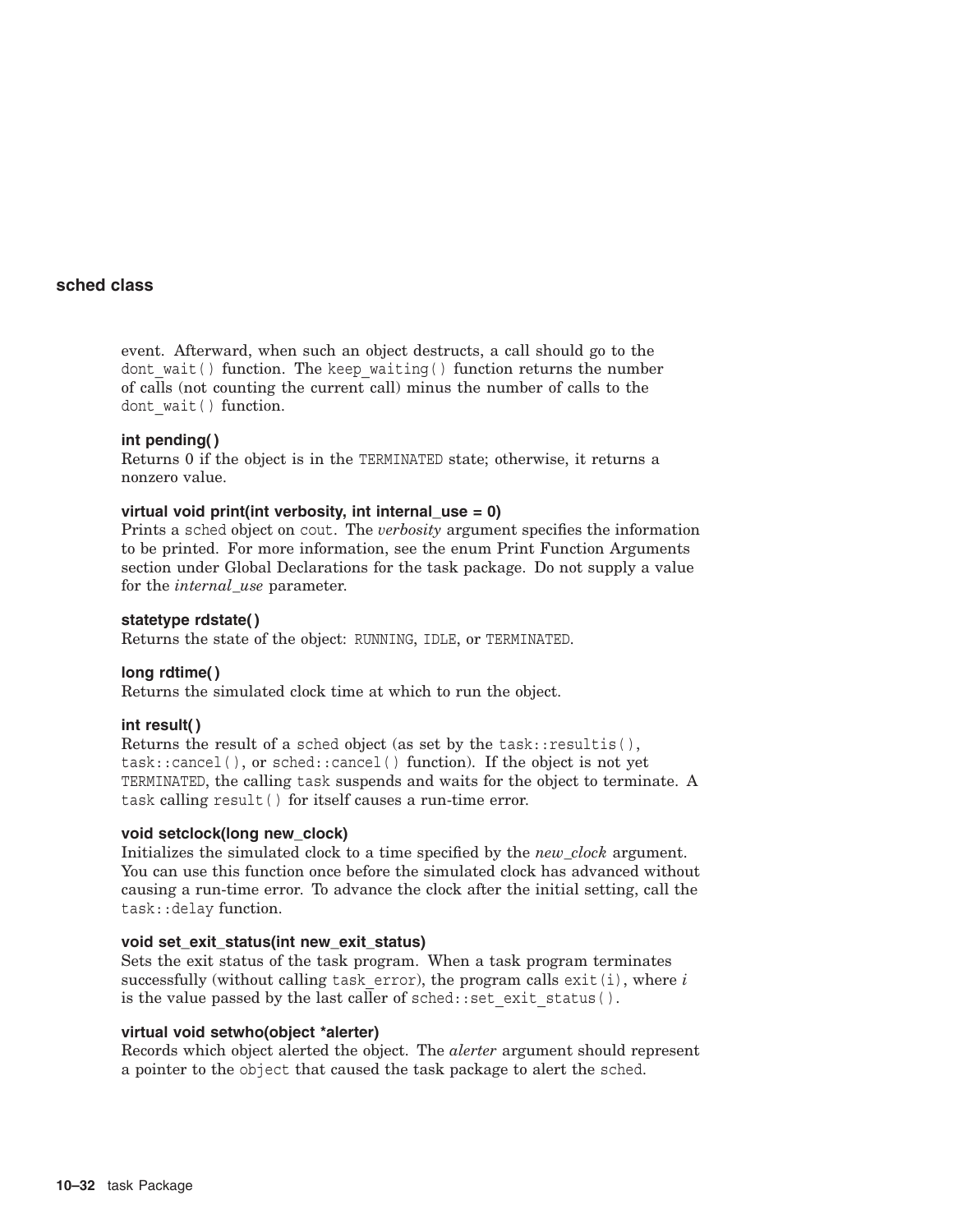## **Macros**

The C++ Class Library supplies the following macros for compatibility with older C++ class library implementations:

## **clock**

Calls sched::get clock(). For this macro to be defined, you must define CXXL\_DEFINE\_CLOCK on the command line when invoking the compiler, or in your source code before including the task package header.

# **run\_chain**

Calls sched::get\_run\_chain( ).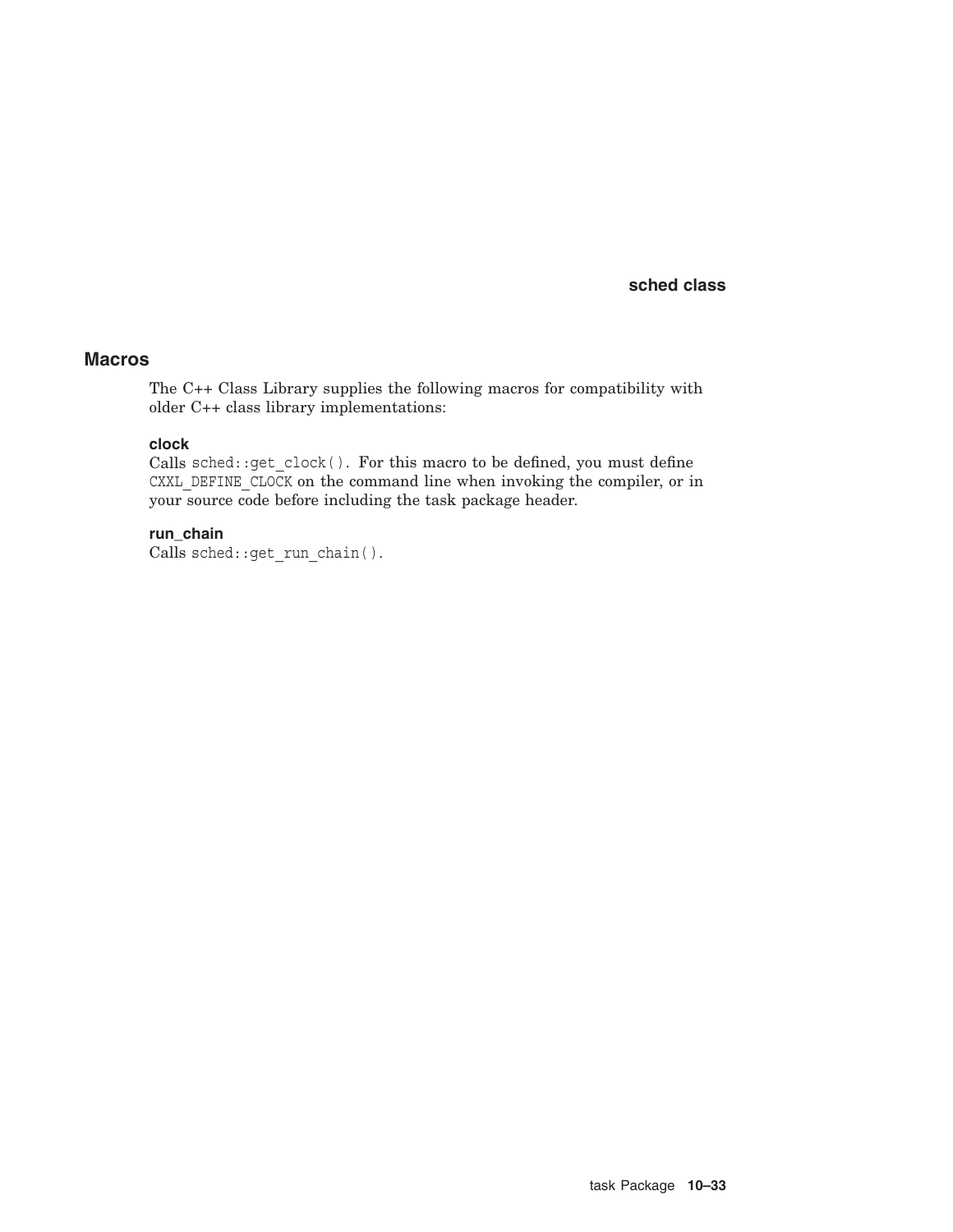## **task class**

# **task class**

Serves as the basis for coroutines.

#### **Header**

#include <task.hxx>

#### **Alternative Header**

#include <task.h>

# **Declaration**

```
class task: public sched
{
public:
   enum modetype
   {
       DEDICATED = 1,
      SHARED = 2};
protected:
                 task(char *name = (char *)NULL,
                   modetype mode = DEFAULT MODE, int stacksize = 0);
public:
   task *t next;
   char *t_name;
                 \simtask();
   void cancel(int);
   void delay(long);
   long preempt();
   void resultis(int);
   void setwho(object *);
   void sleep(object *object_waiting_for = (object *)NULL);<br>void wait(object *);
                 wait(object *);
   int waitlist(object * ...);
   int waitvec(object **);
   object *who alerted me();
   virtual void print(int verbosity, int internal use = 0);
   virtual objtype o_type();
   static task *get_task_chain();
};
```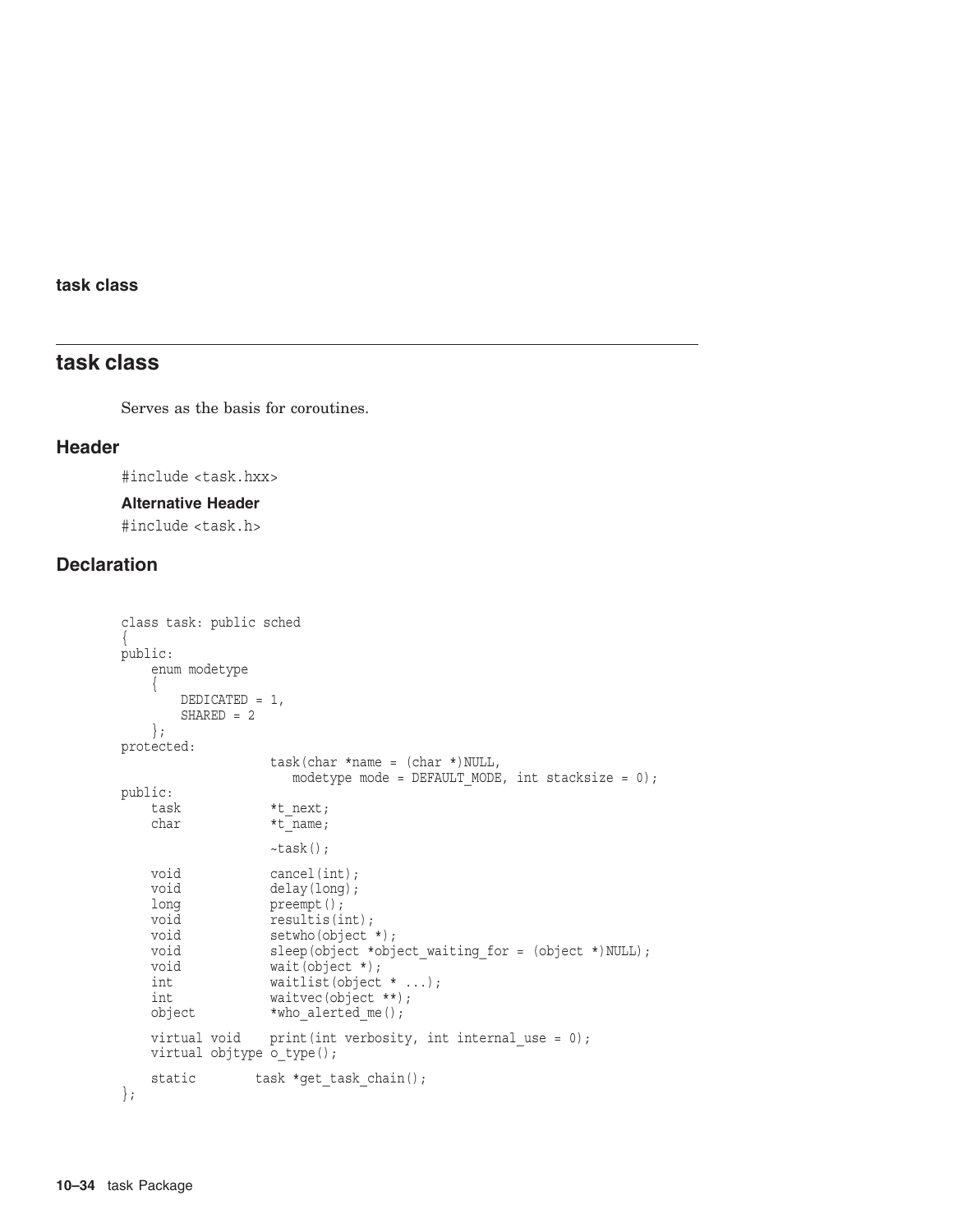### **Description**

This class is used only as a base class; all coroutine classes are derived from it. All work for an object of a given coroutine type occurs within the constructor for that type. The coroutine class must be exactly one level of derivation from the task class. When the object is created, the constructor takes control and runs until halted by one of the following functions: wait( ), waitlist( ), waitvec( ), sleep( ), or resultis( ).

When a task executes a blocking function on an object that is ready, the operation succeeds immediately and the task continues running; if the object is pending, the task waits. Control then returns to the scheduler, which selects the next task from the ready list or run chain. When a pending object becomes ready, the system puts any task waiting for that object back on the run chain.

A task can be in one of the following states:

| RUNNING    | Running or ready to run                                                    |
|------------|----------------------------------------------------------------------------|
| IDLE       | Waiting for a pending object                                               |
| TERMINATED | Completed; not able to resume running (but you can retrieve<br>the result) |

# **Exception Handling**

When a run-time error occurs, the appropriate error code from the following table is passed to the object::task\_error( ) function:

| <b>Value</b>      | <b>Error Description</b>                                           |
|-------------------|--------------------------------------------------------------------|
| E RESULT          | Cannot call result () on thistask                                  |
| E STACK           | Cannot extend stack                                                |
| E STORE           | Cannot allocate more memory                                        |
| E TASKDEL         | Cannot delete a task that is IDLE or RUNNING                       |
| E TASKMODE        | Cannot create a task with a mode other than<br>DEDICATED or SHARED |
| E TASKNAMEOVERRUN | Internal error: data overrun when building default<br>task name    |
| E TASKPRE         | Cannot preempt a task that is IDLE or TERMINATED                   |
| E WAIT            | Cannot call wait () on thistask                                    |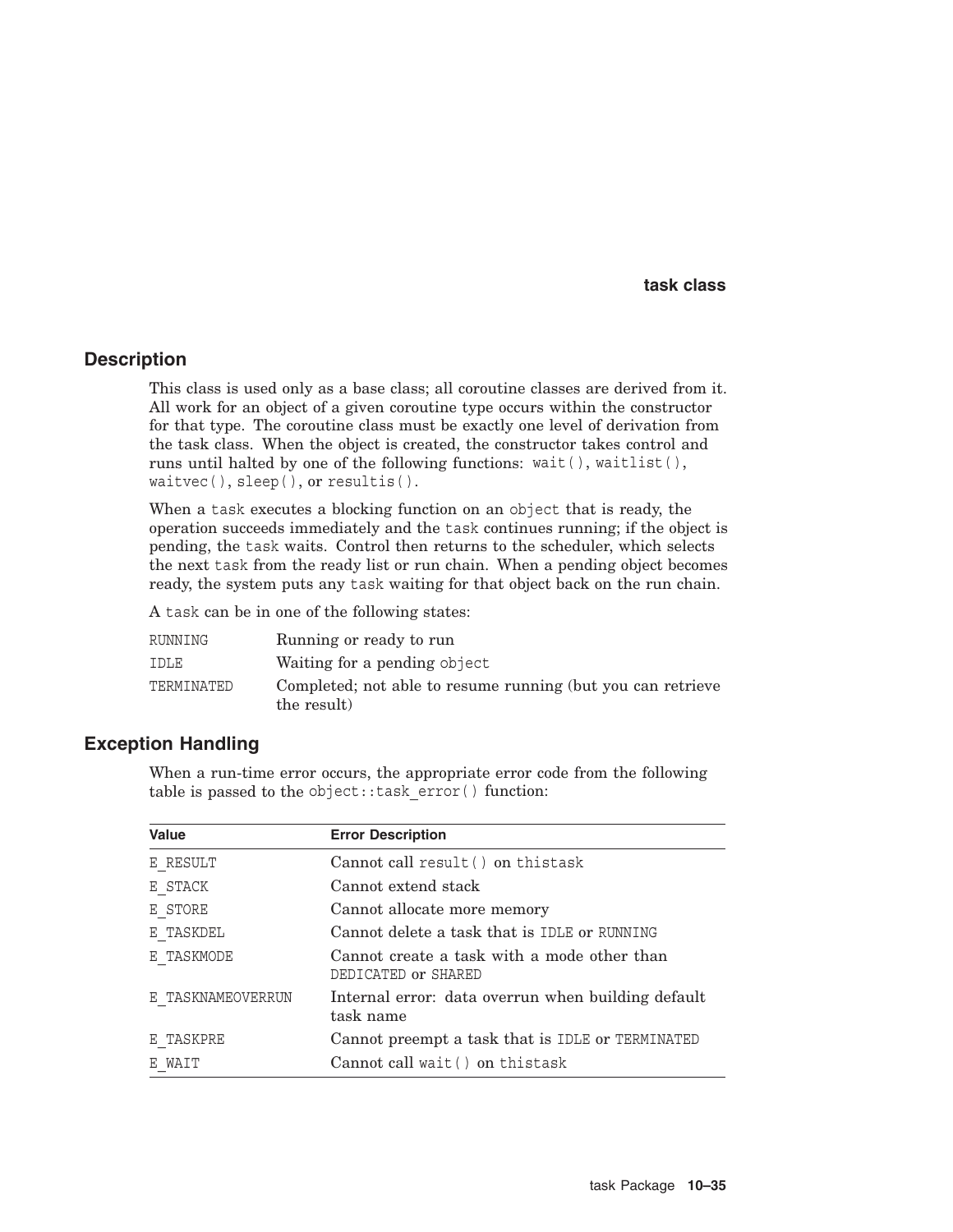# **Member Data**

#### **task \*t\_next**

Points to the text task on the chain of all task objects; it is equal to NULL if there are no more tasks.

#### **char \*t\_name**

Points to the null-terminated task name passed to the constructor. If no name was passed to the constructor, then the constructor creates a unique name (and *t\_name* points to it). If the constructor created the name, then the destructor deletes the name.

# **Constructors and Destructors**

#### **task(char \*name = (char \*)NULL, modetype mode = DEFAULT\_MODE, int stacksize = 0)**

Constructs a task object. All three arguments are optional and have default values. If you supply a character pointer, *name* is used as the task object's name. The argument *mode* must be DEDICATED or SHARED (or omitted) but only DEDICATED is implemented; thus, the *mode* argument has no effect. The argument *stacksize* specifies the minimum size of the task object's stack. By default, the stack size is the same as the default for the underlying thread system.

#### **Note** \_\_

With DEDICATED stacks, the addresses of parameters to a constructor derived from the task class change. This change occurs between the time when the base class (task) constructor is called by the derived class constructor and when the first statement in the derived class constructor begins executing.

Constructors for the task class and the classes derived from the task class cannot be inlined. These classes perform actions that start up a child task (in a new thread) and then resume execution of the parent task. On OpenVMS systems, the C++ compiler automatically prevents inlining of constructors for classes derived from task; that is, functions that (implicitly) call task::task (char  $* = 0$ , modetype = DEFAULTMODE,  $int = SIZE$ .

#### **~task( )**

Deletes an object of the task class. It deletes the task name if the constructor created the name.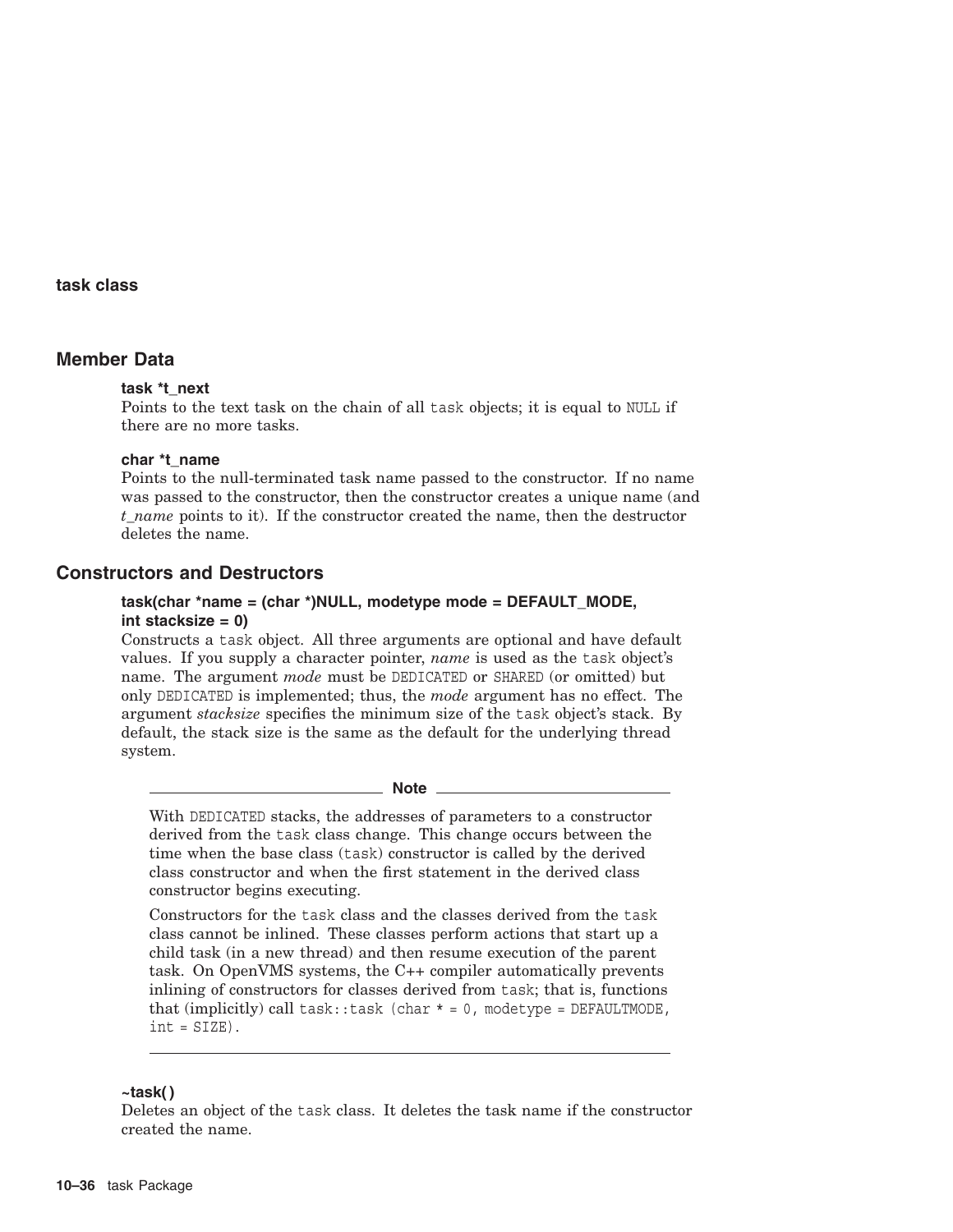### **Member Functions**

#### **void cancel(int result)**

Puts a task object into the TERMINATED state without suspending the calling task (that is, without invoking the scheduler); sets the result of the object to *result*.

#### **void delay(long delay)**

Suspends a task object for the time specified by *delay*. A delayed task is in the RUNNING state. The task object resumes at the current time on the system clock, plus the time specified by  $delay$ . Only calling delay(), or waiting for a timer, advances the clock.

#### **task \*get\_task\_chain( )**

Returns a pointer to the first task on the list of all task objects linked by next\_t pointers.

#### **virtual objtype o\_type( )**

Returns object::TASK.

#### **long preempt( )**

Suspends a RUNNING object of the task class making it IDLE. Returns the number of time units left in the task's delay. Calling this function for an IDLE or TERMINATED task causes a run-time error.

#### **virtual void print(int verbosity, int internal\_use = 0)**

Prints a task object on cout. The *verbosity* argument specifies the information to be printed. For more information, see the enum Print Function Arguments section under Global Declarations for the task package. Do not supply a value for the *internal\_use* parameter.

#### **void resultis(int result)**

Sets the return value of a task object to be the value of *result*; it puts the task object in the TERMINATED state. To examine the result, call the sched::result() function. The constructor for a class derived from task must not return by any of the following actions:

- Executing a return statement
- Throwing an exception
- Not catching an exception thrown by a subroutine

The end of a constructor for a class derived from the task class and the main function must call the result is  $( )$  function. A task is pending until its stage changes to TERMINATED. For more information, see sched::pending( ).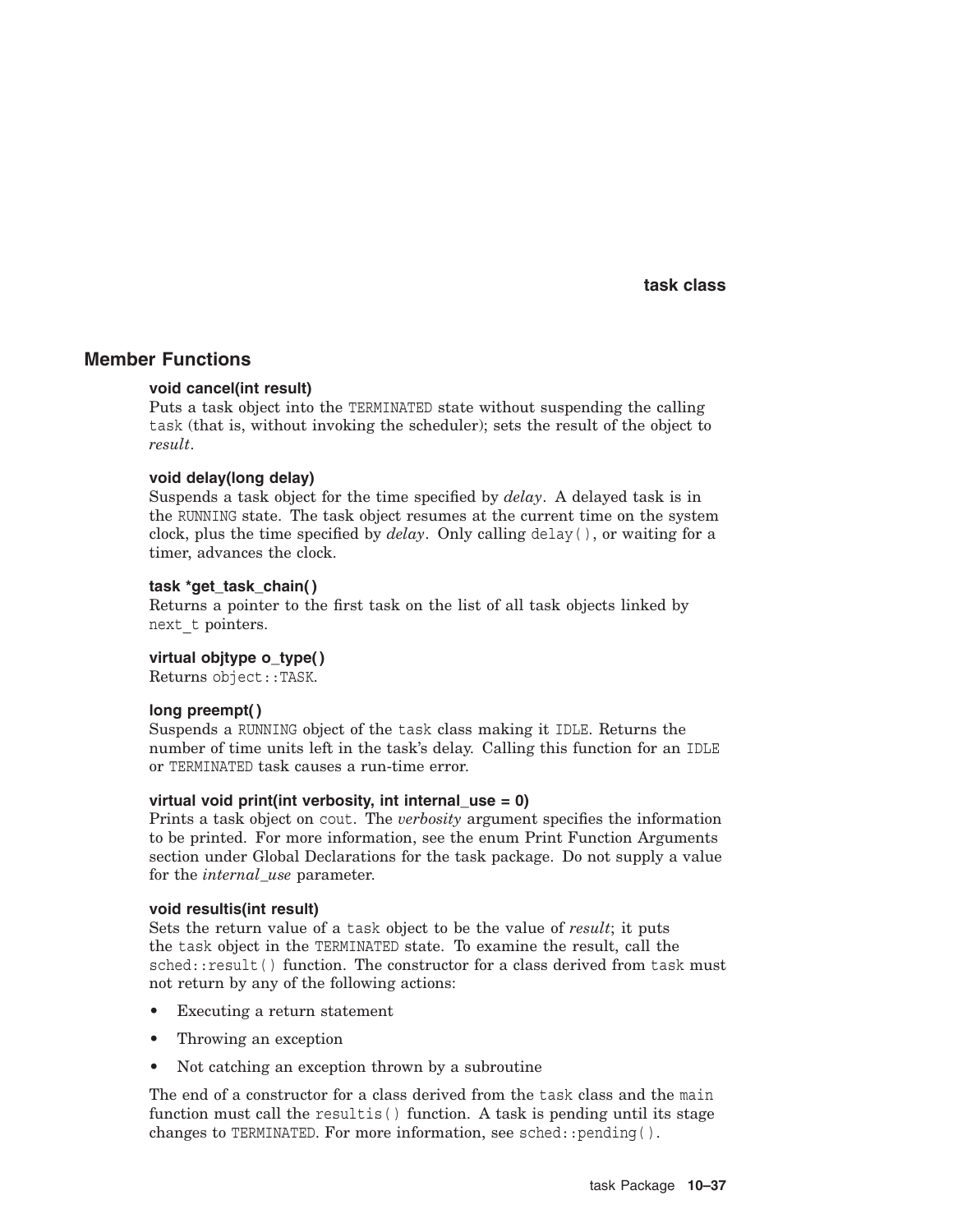#### **void setwho(object \*alerter)**

Keeps track of which object alerted the object. The *alerter* argument should represent a pointer to the object that caused the task package to alert the task.

#### **void sleep(object \*object\_waiting\_for)**

Suspends a task object unconditionally (that is, it puts the task object in the IDLE state). The argument *object\_waiting\_for* is optional; if it is pointing to a pending object, the object remembers the task. When the object is no longer pending, the task is rescheduled. If you do not supply an argument, the event that causes the task object to resume remains unspecified.

#### **void wait(object \*object\_waiting\_for)**

Suspends a task object (it puts the task object in the IDLE state) until that object is ready, if *object\_waiting\_for* points to an object that is pending. If *object\_waiting\_for* points to an object that is ready (not pending), then task::wait does not suspend the task object.

### **int waitlist(object \*first\_object\_waiting\_for ...)**

Suspends a task object to wait for one of a list of objects to become ready. The waitlist() function takes a list of object pointers linked by  $\circ$  next and terminated by a NULL argument. If any of the arguments point to a ready object, then the task object is not suspended. When one of the objects pointed to in the argument list is ready, waitlist( ) returns the position in the list of the object that caused the return; position numbering starts at 0.

#### **int waitvec(object \*\*object\_waiting\_for\_vector)**

Differs from waitlist( ) only in that waitvec( ) takes as an argument the address of a vector holding a list of pointers to objects and terminating NULL. When one of the objects pointed to in the argument vector is ready, waitvec () returns the position in a vector of the object that caused the return; position numbering starts at 0.

#### **object \*who\_alerted\_me( )**

Returns a pointer to the object whose state change, from pending to ready, caused a task to be put back on the run chain (put in the RUNNING state).

# **Example**

long  $t = \text{sched}$ : get clock; delay(10000);

Delays a task so that it resumes executing at *t*+10,000.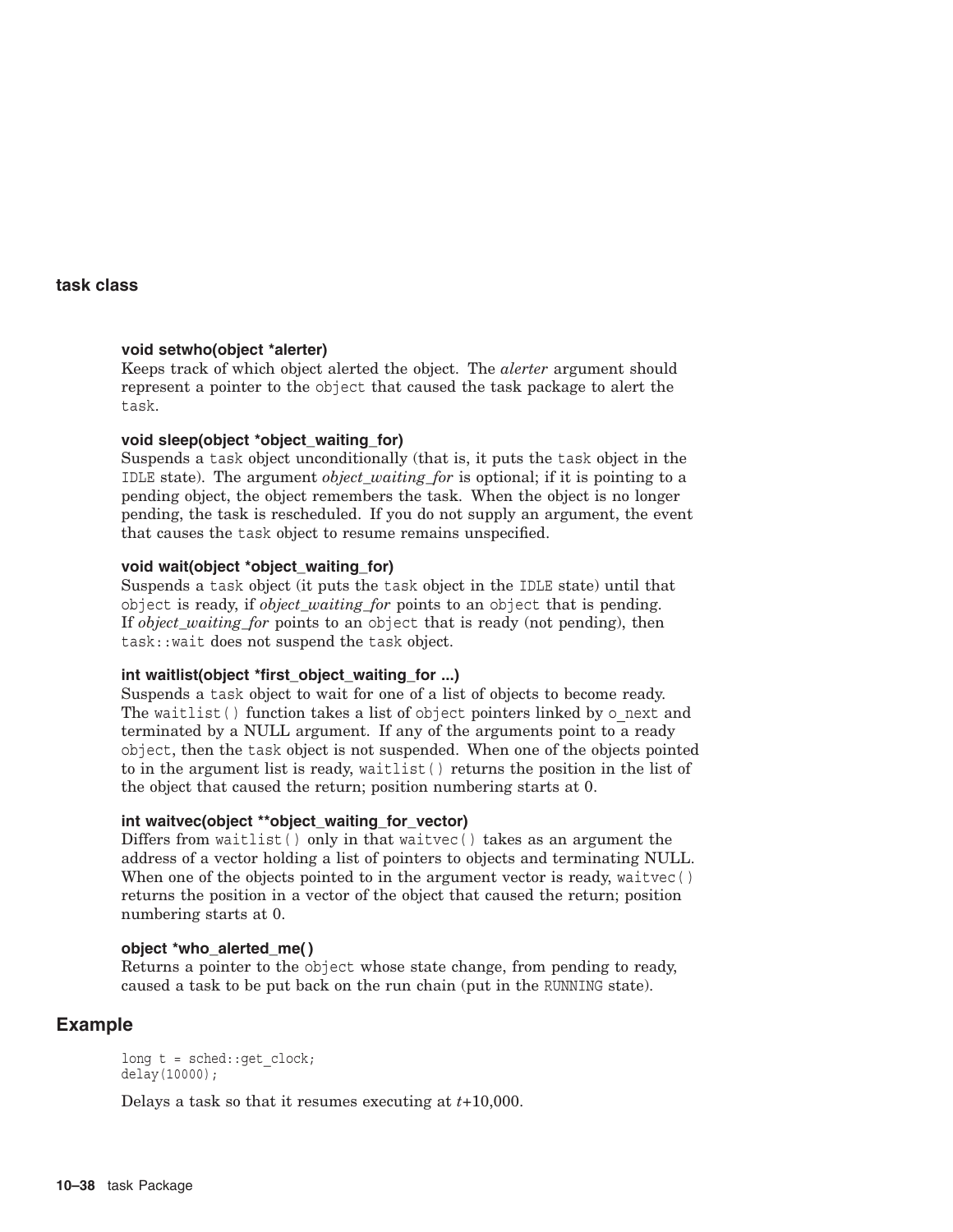**timer class**

# **timer class**

A timer delays for a specified amount of simulated time.

# **Header**

#include <task.hxx>

#### **Alternative Header**

#include <task.h>

# **Declaration**

```
class timer: public sched
{
public:
                  timer(long delay);
                 ~timer();
   void reset(long delay);
   void setwho(object *alerter);
   virtual void print(int verbosity, int internal use = 0);
   virtual objtype o_type();
};
```
### **Description**

Objects of this class are timers. When a timer is created its state is RUNNING, and it is scheduled to change its state to TERMINATED after a specified number of time units. When the timer becomes TERMINATED, tasks waiting for it are scheduled to resume execution.

# **Exception Handling**

When a run-time error occurs, the following error code is passed to the object::task\_error( ) function:

| Value      | <b>Error Description</b>                      |
|------------|-----------------------------------------------|
| E TIMERDEL | Cannot delete a timer that is IDLE or RUNNING |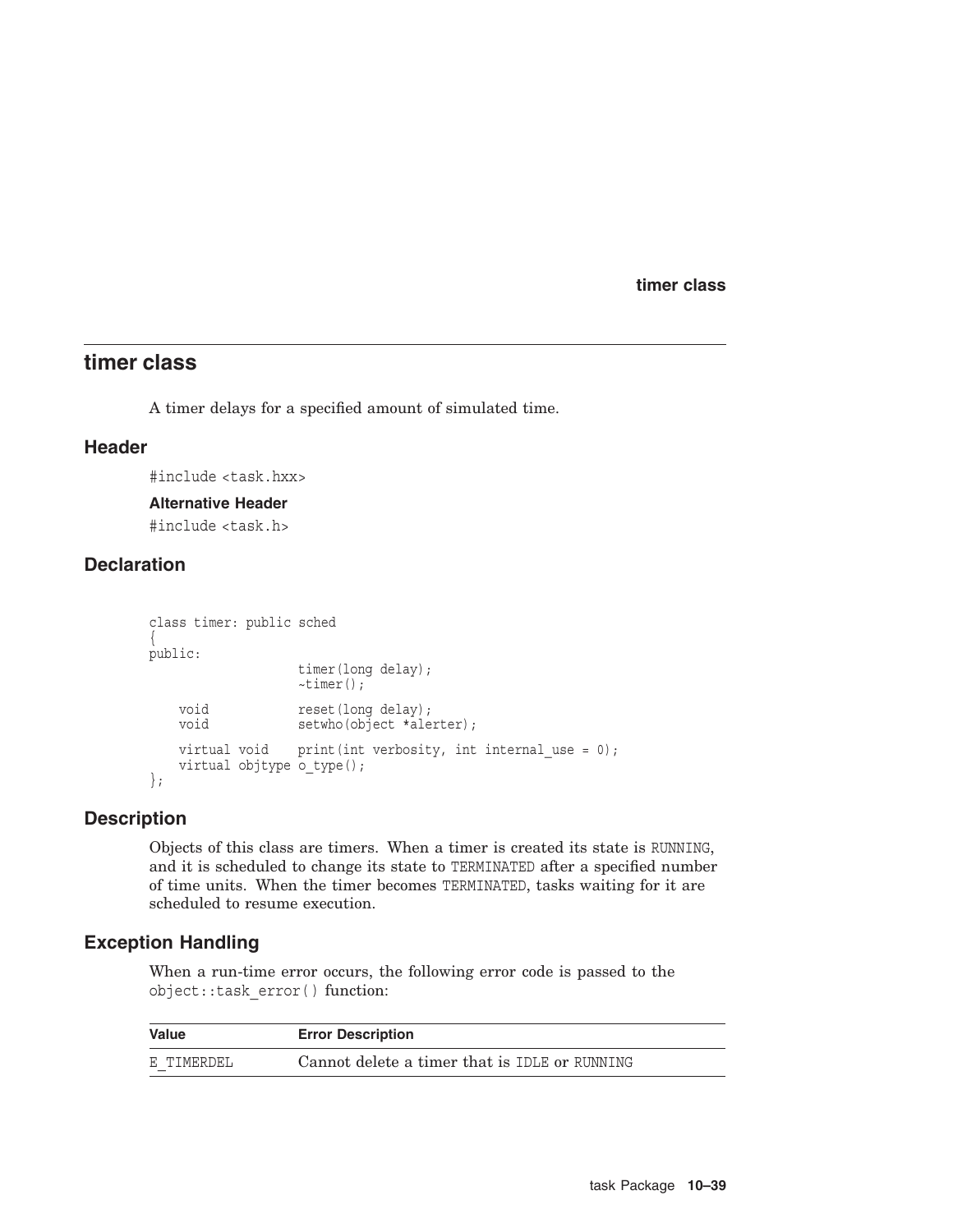#### **timer class**

# **Constructors and Destructors**

#### **timer(long delay)**

Constructs an object of the timer class and schedules it for *delay* time units after the current clock time.

#### **~timer( )**

Deletes an object of the timer class; the timer's state must be TERMINATED.

#### **Member Functions**

#### **virtual objtype o\_type( )**

Returns object::TIMER.

#### **virtual void print(int verbosity, int internal\_use = 0)**

Prints a timer object on cout. The *verbosity* argument specifies the information to be printed. For more information, see the enum Print Function Arguments section under Global Declarations for the task package. Do not supply a value for the *internal\_use* parameter.

#### **void reset(long delay)**

Sets the state of the timer to RUNNING (even if it was TERMINATED) and reschedules it to terminate after the specified delay from the current simulated time.

#### **void setwho(object \*alerter)**

Returns NULL.

# **Example**

```
extern "C" {
#include <stdlib.h>
}
#include <task.hxx>
#include <iostream.hxx>
class DelayTask: public task
\{public:
    DelayTask(char *, long);
};
```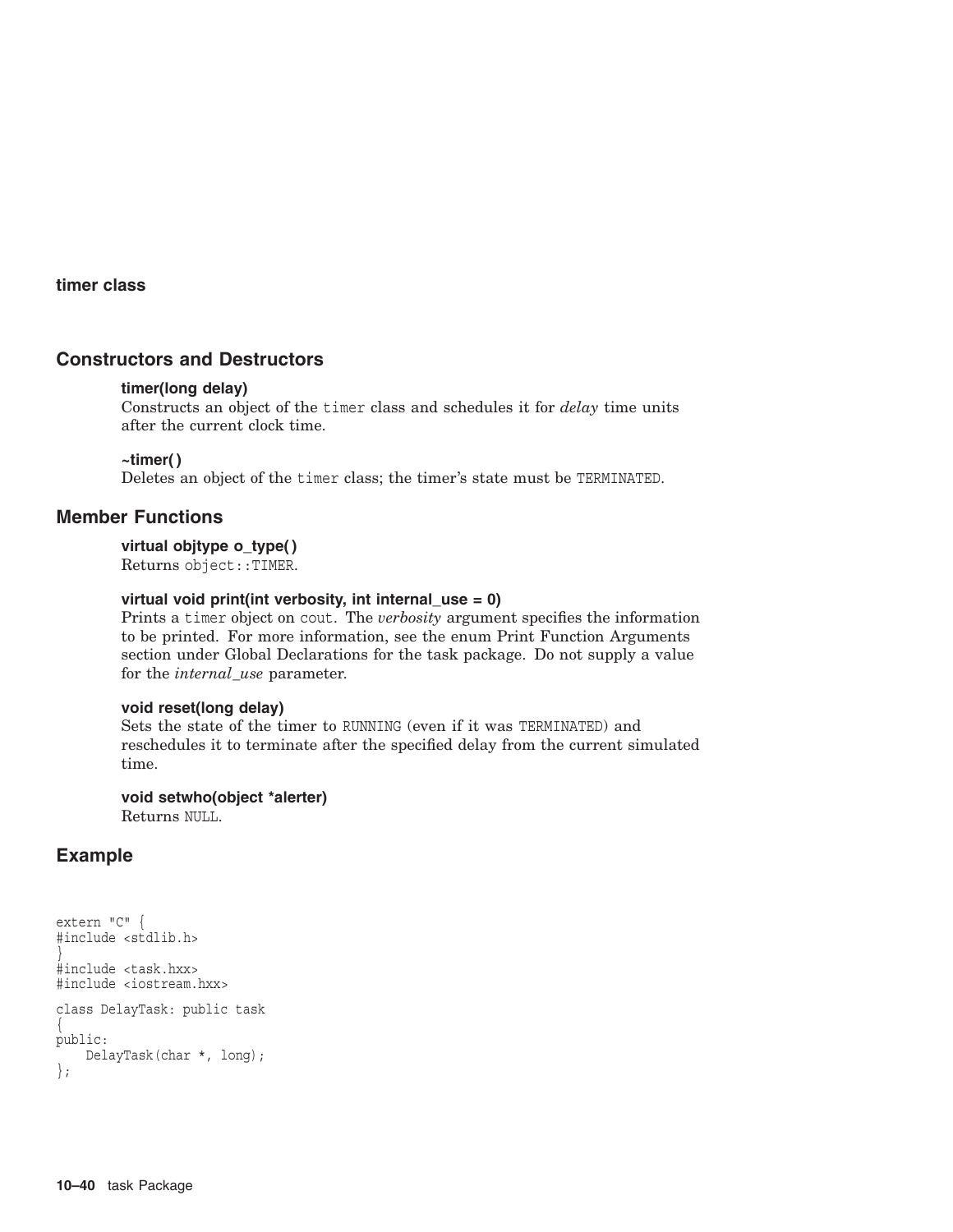**timer class**

```
// This task just does a delay, much like a timer.
DelayTask::DelayTask(char *task_name, long delay_length):
           task(task_name) {
    cout << "at beginning of DelayTask, clock is "
         << sched::get clock() << "\n";
    delay(delay_length);
    cout << "at end of DelayTask, clock is "
        \langle sched::get clock() \langle "\n";
    thistask->resultis(0);
}
int main()
{
   cout << "at beginning of main\n";
    cout << "creating task\n";
   DelayTask delay task1("delay task1", 100);
   cout << "creating timer\n";
    timer *pt1 = new timer(10);
    cout << "waiting for timer\n";
   thistask->wait(pt1);
   cout << "clock is " << sched::get clock() << "\n";
   cout << "resetting timer\n";
   pt1->reset(1000);
   cout << "waiting for timer\n";
   thistask->wait(pt1);
   cout << "clock is " << sched::get clock() << "\n";
   cout \langle \cdot \rangle "at end of main\n";
   thistask->resultis(0);
   return EXIT_SUCCESS; }
```
#### This code generates the following output:

```
at beginning of main
creating task
at beginning of DelayTask, clock is 0
creating timer
waiting for timer
clock is 10
resetting timer
waiting for timer
at end of DelayTask, clock is 100
clock is 1010
at end of main
```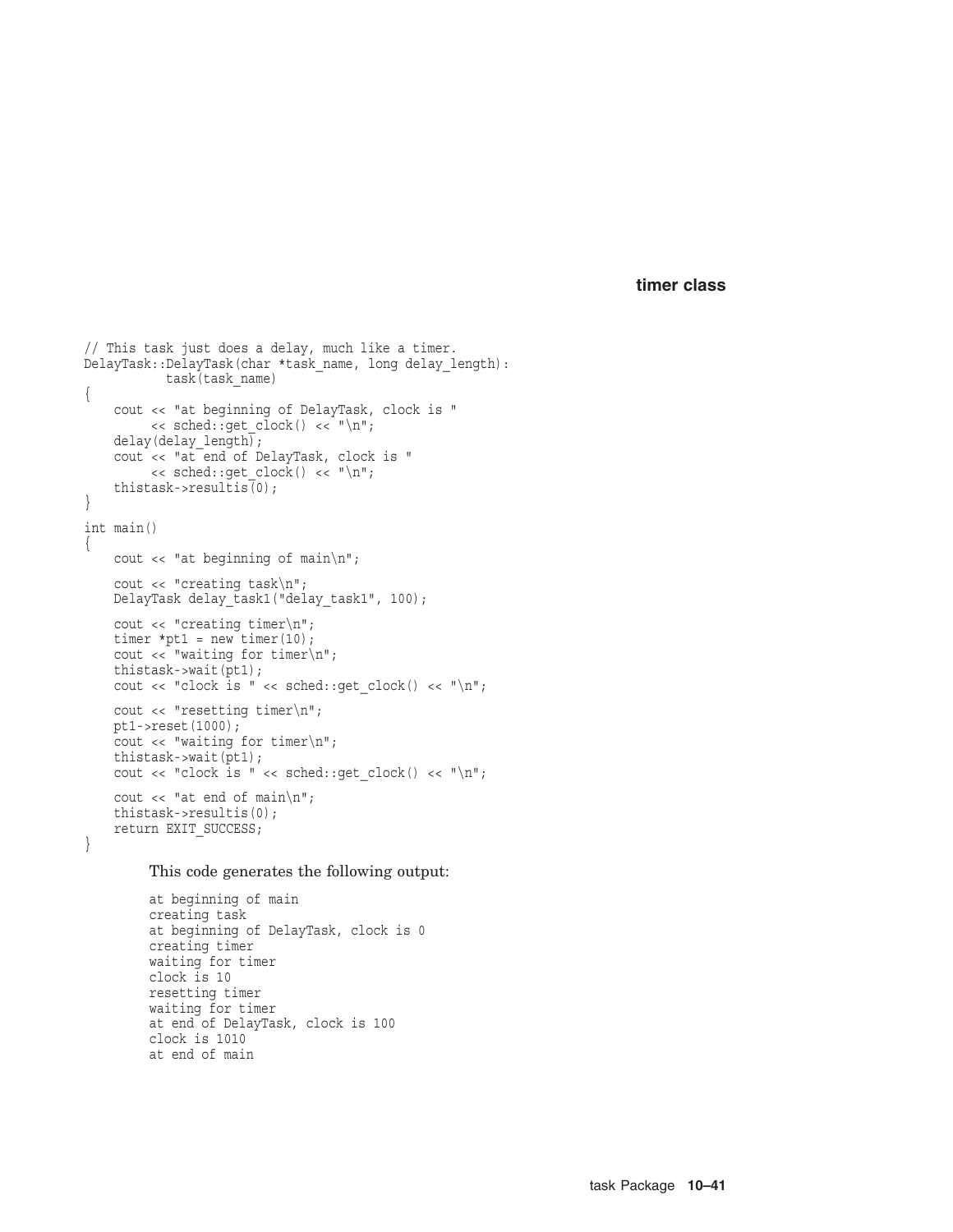### **urand class**

# **urand class**

Objects of the urand class generate uniformly distributed random integers within a given range from a low to a high value.

### **Header**

#include <task.hxx>

### **Alternative Header**

#include <task.h>

# **Declaration**

```
class urand: public randint
\left\{ \right.public:
    int low;
    int high;
          urand(int arg_low, int arg_high);
    int draw();
};
```
# **Data Members**

#### **int low**

Is the lower bound of the range of generated random numbers.

### **int high**

Is the upper bound of the range of generated random numbers.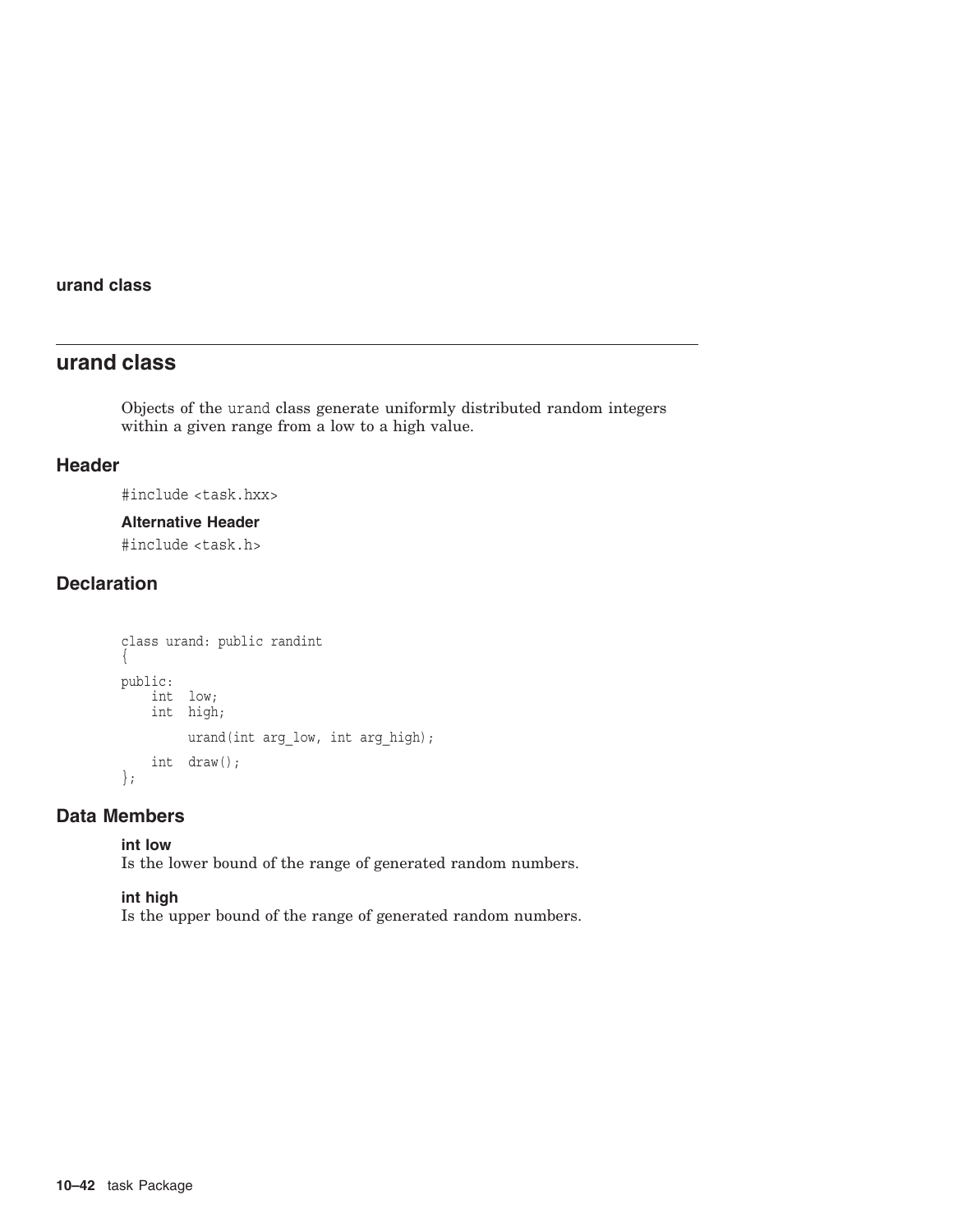**urand class**

# **Constructor**

# **urand(int arg\_low, int arg\_high)**

Constructs an object of the urand class. Generated random numbers are uniformly distributed from *arg\_low* to *arg\_high*.

# **Member Function**

# **int draw( )**

Returns the next random integer generated by the object.

# **See Also**

randint class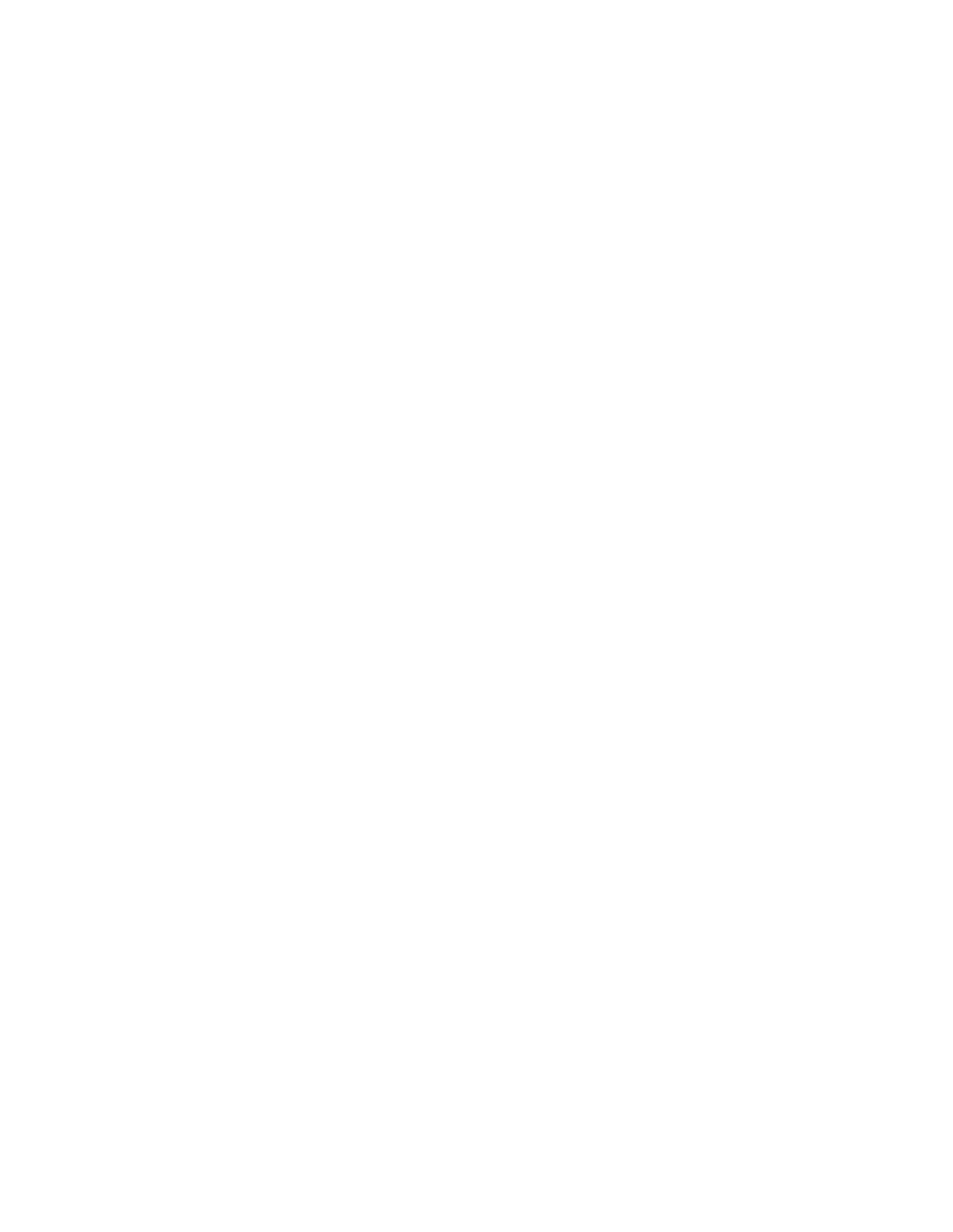# **11 vector Package**

The vector package provides ways to define vectors or stacks of objects of any type by using the macro expansion capability of the C++ preprocessor.

To declare a generic vector:

1. Include the header <vector.hxx> in your program and declare the vector class as follows:

declare(vector, TYPE)

*TYPE* may be any valid C++ type name. Make sure you define the declare macro in every file that references this new vector data type.

2. Expand the implementation of all function bodies as follows:

implement(vector, TYPE)

This implement macro must appear once in a program.

3. Declare objects of type vector and *TYPE* and use the index operator to reference these objects. The following is an example of declaration and referencing:

```
class MyType \{/* . . . . */\};declare(vector,MyType)
implement(vector,MyType)
vector(MyType) vec1(100), vec2(5);
MyType x,y;
// \ldotsif(vec2[4] == y) vec1[98] = x;
```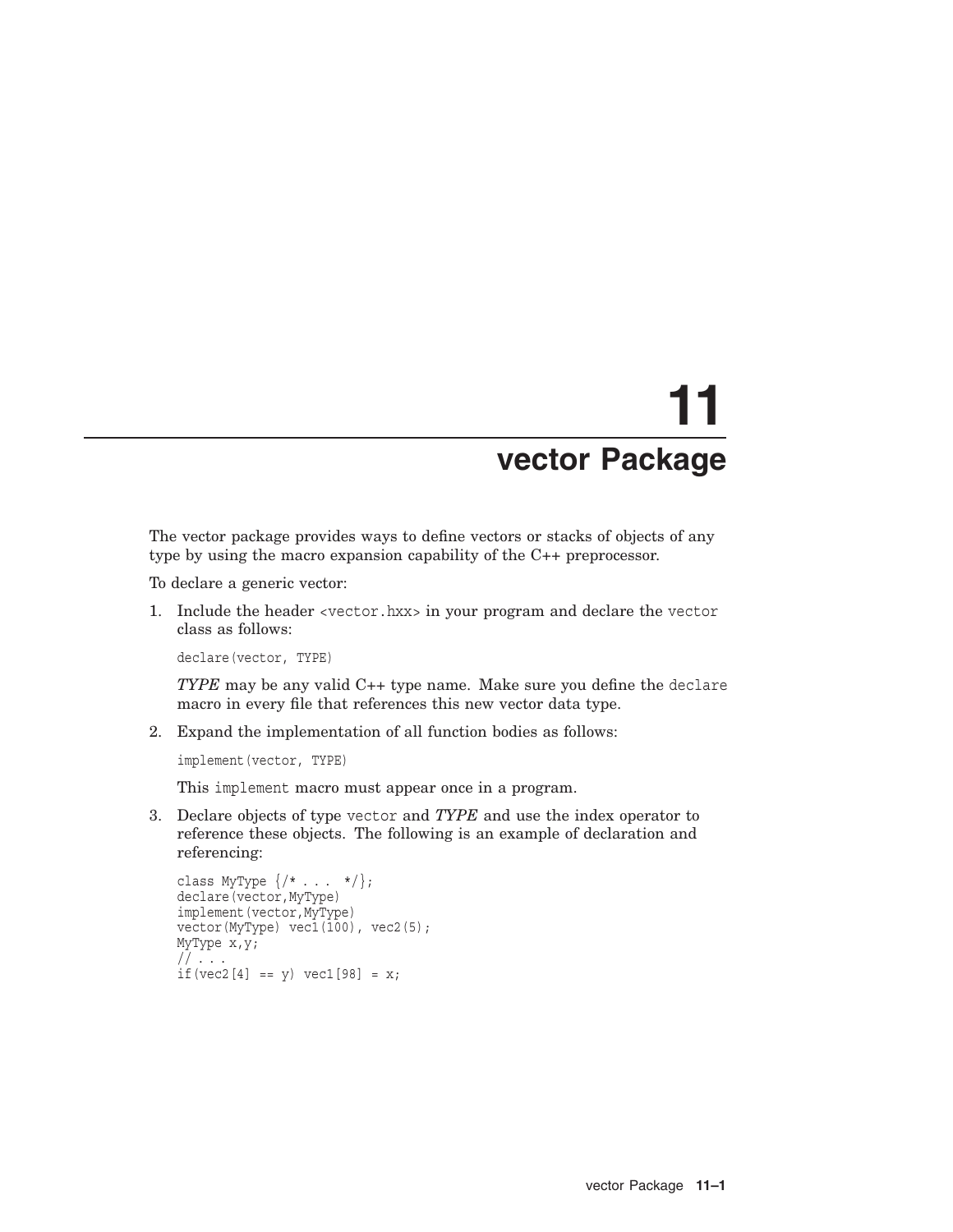The *TYPE* parameter must be an identifier. If it is not a class name, a fundamental type, or a type name, create a name for the type using a typedef declaration. For example:

```
typedef char *PCHAR;
declare(vector, PCHAR)
implement(vector, PCHAR)
implement(vector, PCHAR)
void f()
\{vector(PCHAR) ptrvec(10);
    char *p = "Text";ptrvec[0] = p;
    // \ldots}
```
### **Thread Safety**

The generation of error messages within the vector package is not thread safe; the package relies on static members to handle the current error message and there is no synchonization between threads. If this creates a problem for your application, HP recommends that you define a single Mutex object to synchronize all use of the vector package. For more information on synchronizing access to user-defined objects, see Chapter 6.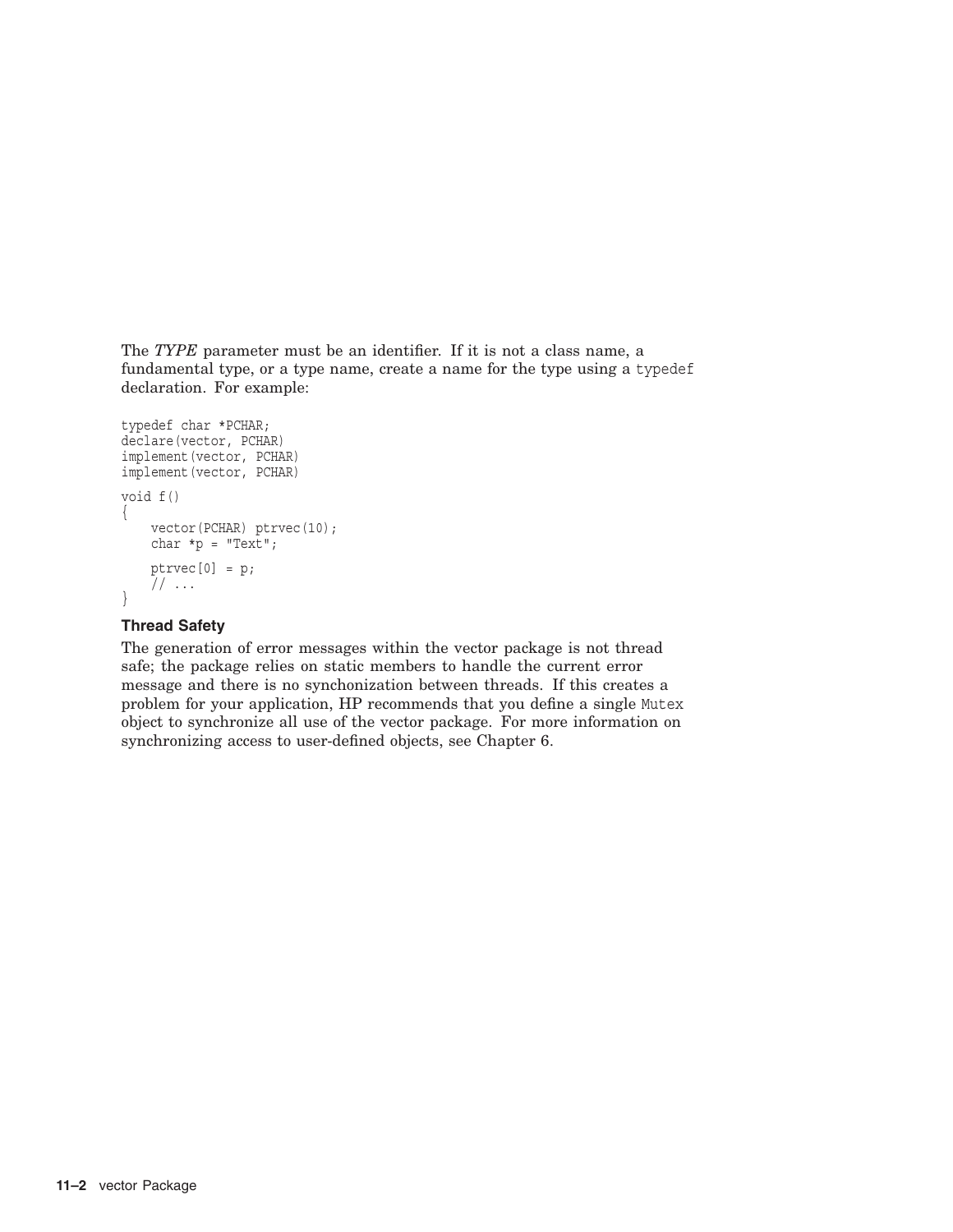**stack(TYPE) class**

# **stack(TYPE) class**

Provides a generic (parameterized) data abstraction for a fixed-sized stack of objects of some given type.

### **Header**

#include <vector.hxx>

#### **Alternative Header**

#include <vector.h>

### **Compile-Time Parameter**

*TYPE*—The type of the objects in the stack. It must be an identifier.

# **Declaration**

```
class stack(TYPE): private vector(TYPE)
{
public:
                      stack(TYPE)(int); // objection size_error
                      stack(TYPE)(stack(TYPE) &);
    void push(TYPE); // objection overflow_error<br>
TYPE pop(): // objection underflow error
    TYPE \begin{array}{ccc} \text{pop}(); & // objection underflow_error \\ \text{step}(); & // objection no top error \end{array}\&top(); // objection no top error
    int full();
    int empty();
    int size();
    int size_used();
    static Objection overflow error;
    static Objection underflow error;
    static Objection no top error;
};
```
### **Description**

This class provides a generic (parameterized) data abstraction for a fixed-sized stack of objects of some given type.

Before a stack object can be declared or implemented, the base class, a vector object with the same type parameter, must also be declared and implemented. To declare a stack object you need to both declare and implement the base vector class and the stack class.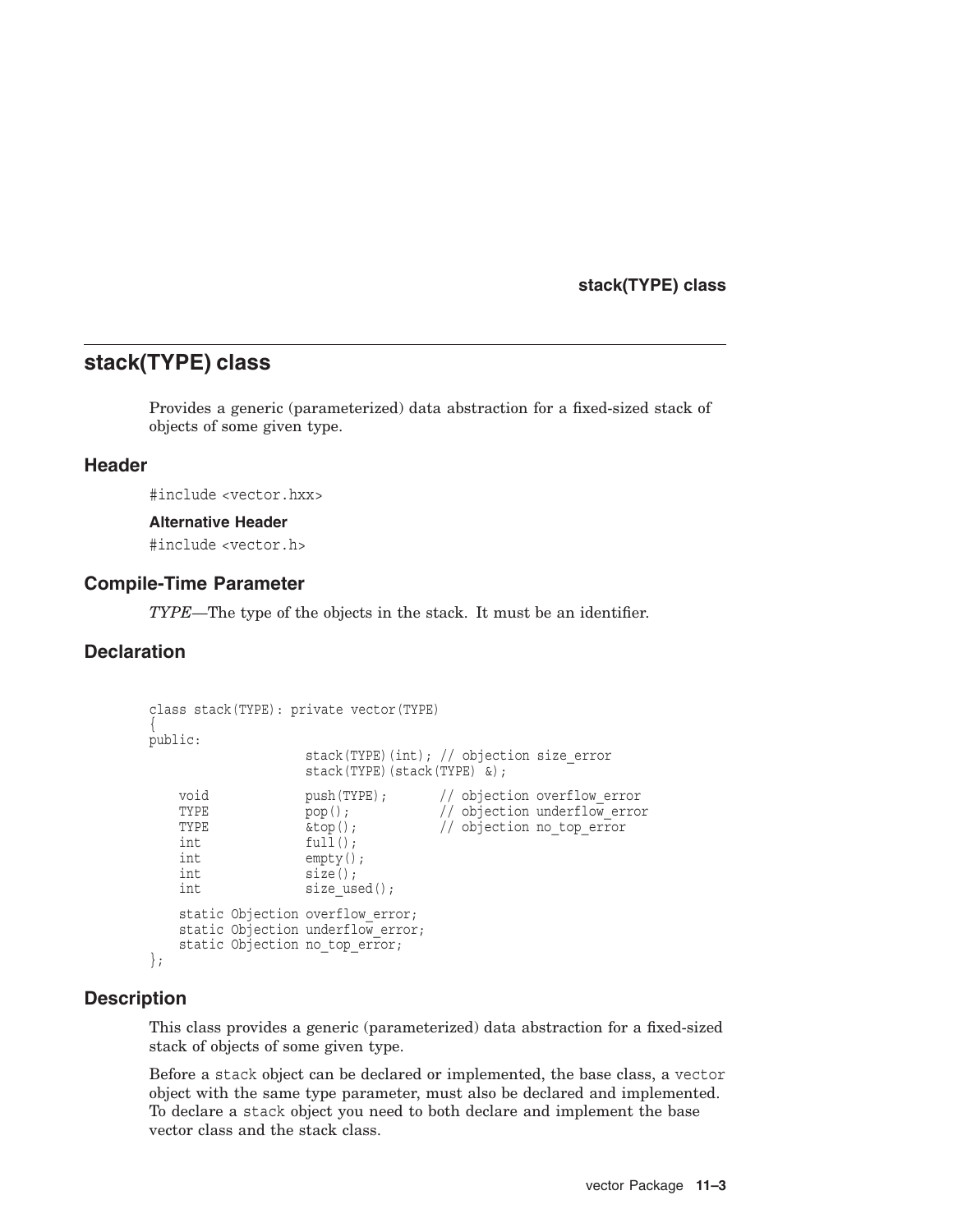### **stack(TYPE) class**

### **Exception Handling**

Exceptions are implemented with the Objection package. The initial action function for all objections prints an error message on cerr and calls abort ().

# **Constructors**

#### **stack(TYPE)(int size)**

Constructs a stack object with room for *size* elements in the stack. If *size* is less than or equal to 0, the objection vector(TYPE): : size error is raised.

#### **stack(TYPE)(stack(TYPE) &src)**

Constructs a stack object that takes the initial values of the elements from another stack object of the same type and size.

### **Member Data**

The following objections are raised for the stack errors described.

#### **static Objection no\_top\_error**

Attempted to reference the top of an empty stack.

#### **static Objection overflow\_error**

Attempted to push too many elements onto the stack.

#### **static Objection underflow\_error**

Attempted to pop an empty stack.

#### **Member Functions**

#### **int empty( )** Returns TRUE if the stack is empty; otherwise, it returns FALSE.

#### **int full( )**

Returns TRUE if the stack is full; otherwise, it returns FALSE.

#### **TYPE pop( )**

Pops an element off the top of the stack. If the stack underflows, the objection stack(TYPE): : underflow error is raised.

#### **void push(TYPE new\_elem)**

Pushes an element onto the stack. If the stack overflows, the objection stack(TYPE):: overflow error is raised.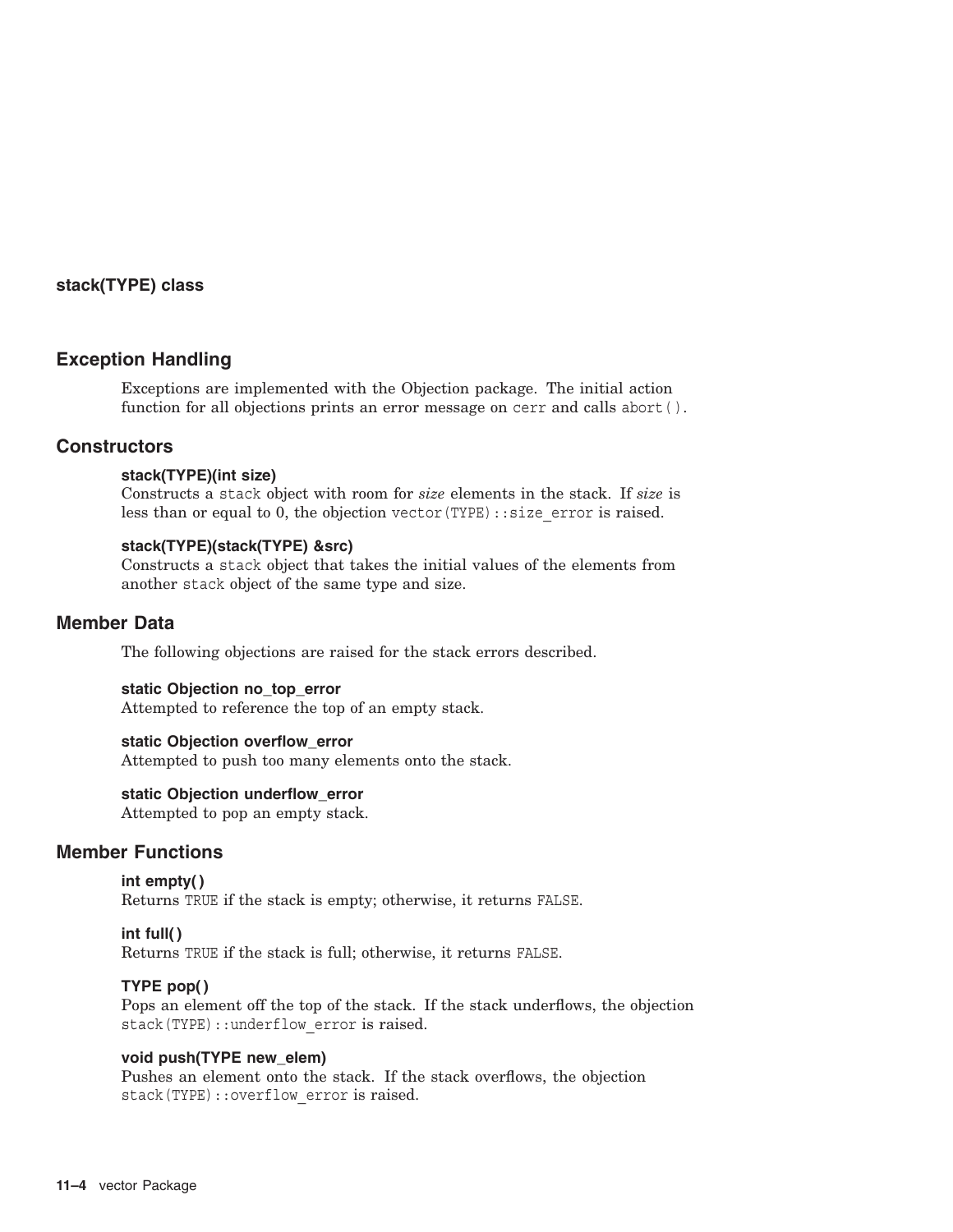**stack(TYPE) class**

#### **int size( )**

Returns the maximum number of elements in the stack.

### **int size\_used( )**

Returns the number of elements currently used in a generic stack.

### **TYPE &top( )**

Returns a reference to the element on the top of the stack. If the stack is empty, the objection stack (TYPE): : no\_top\_error is raised.

# **Example**

```
declare(vector, int)
implement(vector, int)
declare(stack, int)
implement(stack, int)
void f()
{
    stack(int) st(20);
    st.push(17);
    // ...
}
```
This example shows the four steps required to declare and implement the base vector class and to declare and implement the stack class.

### **See Also**

Objection Package (see Chapter 7) generic Package (see Chapter 3) vector(TYPE) class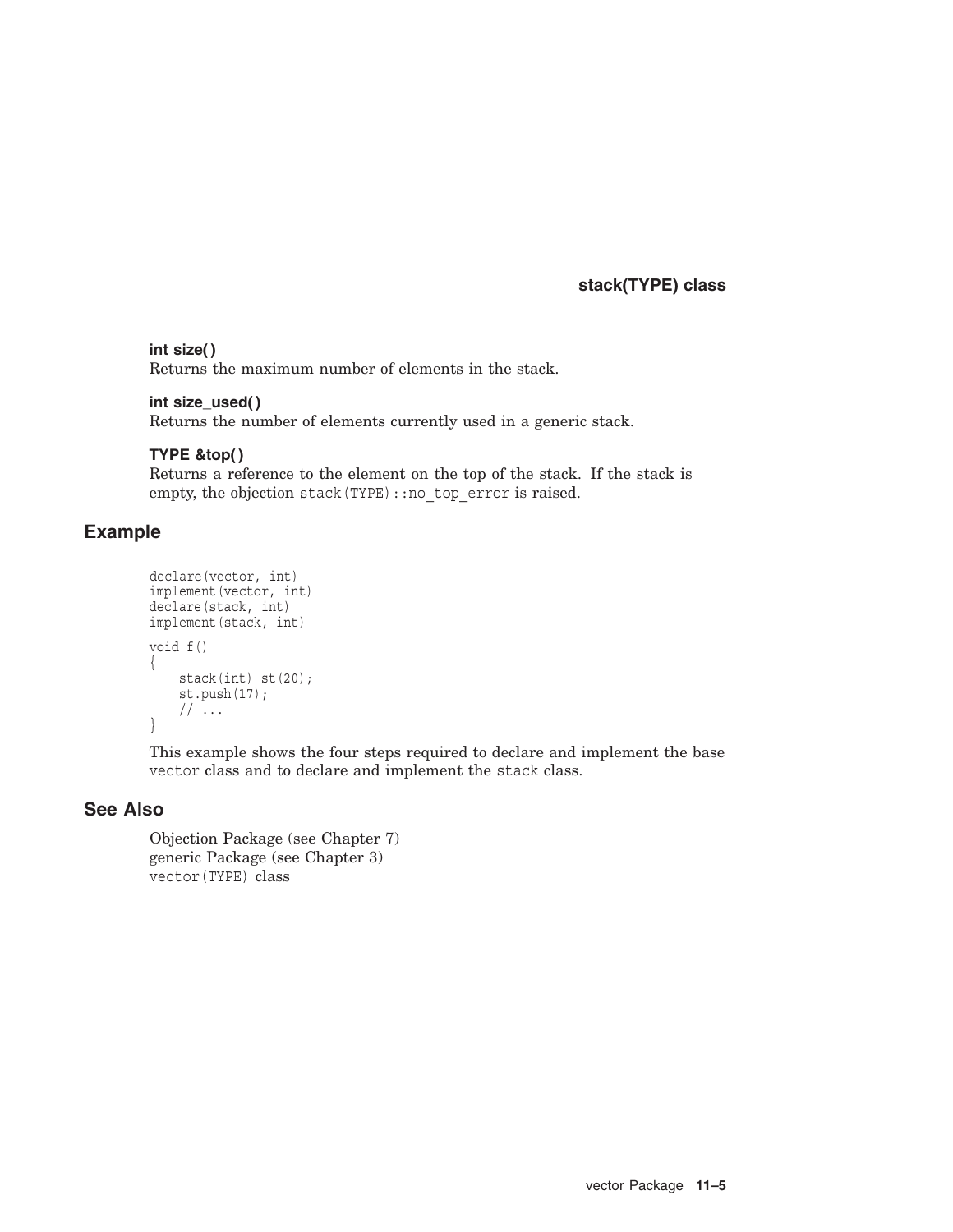### **vector(TYPE) class**

# **vector(TYPE) class**

Provides the (parameterized) data abstraction for a fixed-sized vector of objects of some given type.

# **Header**

#include <vector.hxx>

#### **Alternative Header**

#include <vector.h>

### **Compile-Time Parameter**

*TYPE*—The type of the objects in the vector. It must be an identifier.

# **Declaration**

```
class vector(TYPE)
{
public:
                      // objection size_error
                      vector(TYPE)(int);
                      vector(TYPE)(vector(TYPE) &);
                      ~vector(TYPE)();
                      // objection copy_size_error
    vector(TYPE) \&\text{operator='vector}(\text{vector}[TYPE] \&);<br>TYPE \&\text{element}(int);\&elem(int);
                      // objection index_error
    TYPE \&\text{operator}[](\text{int});int size();
    void set size(int);
    static Objection size error;
    static Objection copy size error;
    static Objection index error;
};
```
# **Description**

This class provides the (parameterized) data abstraction for a fixed-sized vector of objects of some given type.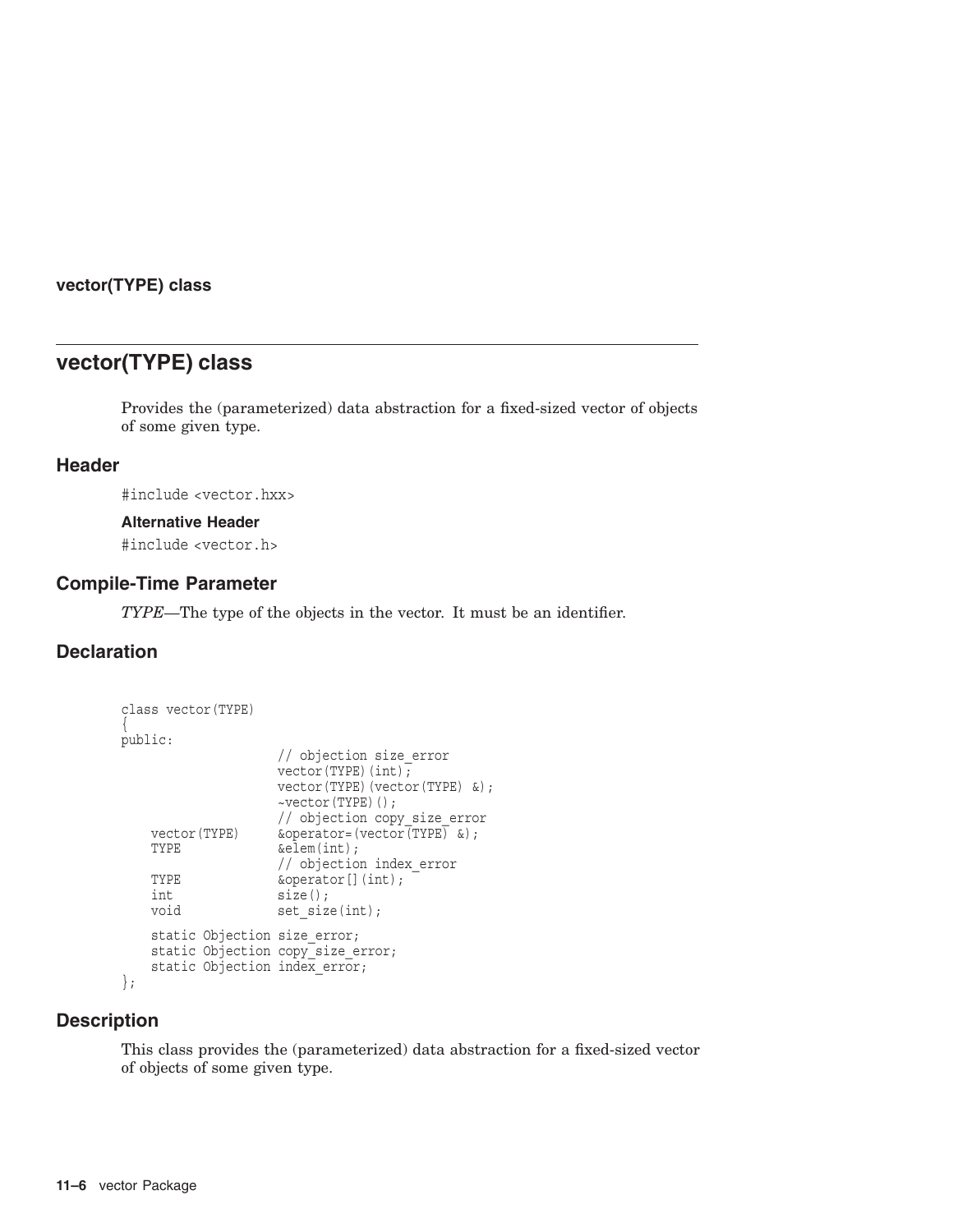**vector(TYPE) class**

### **Exception Handling**

Exceptions are implemented with the Objection package. The initial action function for all objections prints an error message on cerr and calls abort ().

# **Constructors and Destructors**

#### **vector(TYPE)(int new\_size)**

Constructs a vector object with the integer argument representing the number of elements in the vector. If the number of elements is less than or equal to 0, the objection vector(TYPE)::size\_error is raised.

#### **vector(TYPE)(vector(TYPE) &src)**

Constructs a vector object that takes initial values of the elements from another vector object of the same type and size.

#### **~vector(TYPE)( )**

Deletes a vector object.

### **Member Data**

The following objections are raised for the vector errors described.

#### **static Objection copy\_size\_error**

Attempted to assign a vector to another vector that has a different number of elements.

#### **static Objection index\_error**

Attempted to reference a vector element with a subscript out of range.

#### **static Objection size\_error**

Attempted to create a vector with less than one element in it.

### **Overloaded Operators**

#### **vector(TYPE) &operator = (vector(TYPE) &src)**

Assigns a vector to another vector. If the sizes of the vectors are different, the objection vector(TYPE)::copy\_size\_error is raised.

#### **TYPE &operator [ ] (int i)**

Returns a reference to the *i*th element in the vector. The value of *i* has a range from 0 to size( $)$ –1. If the subscript is out of bounds, the objection vector(TYPE):: index error is raised.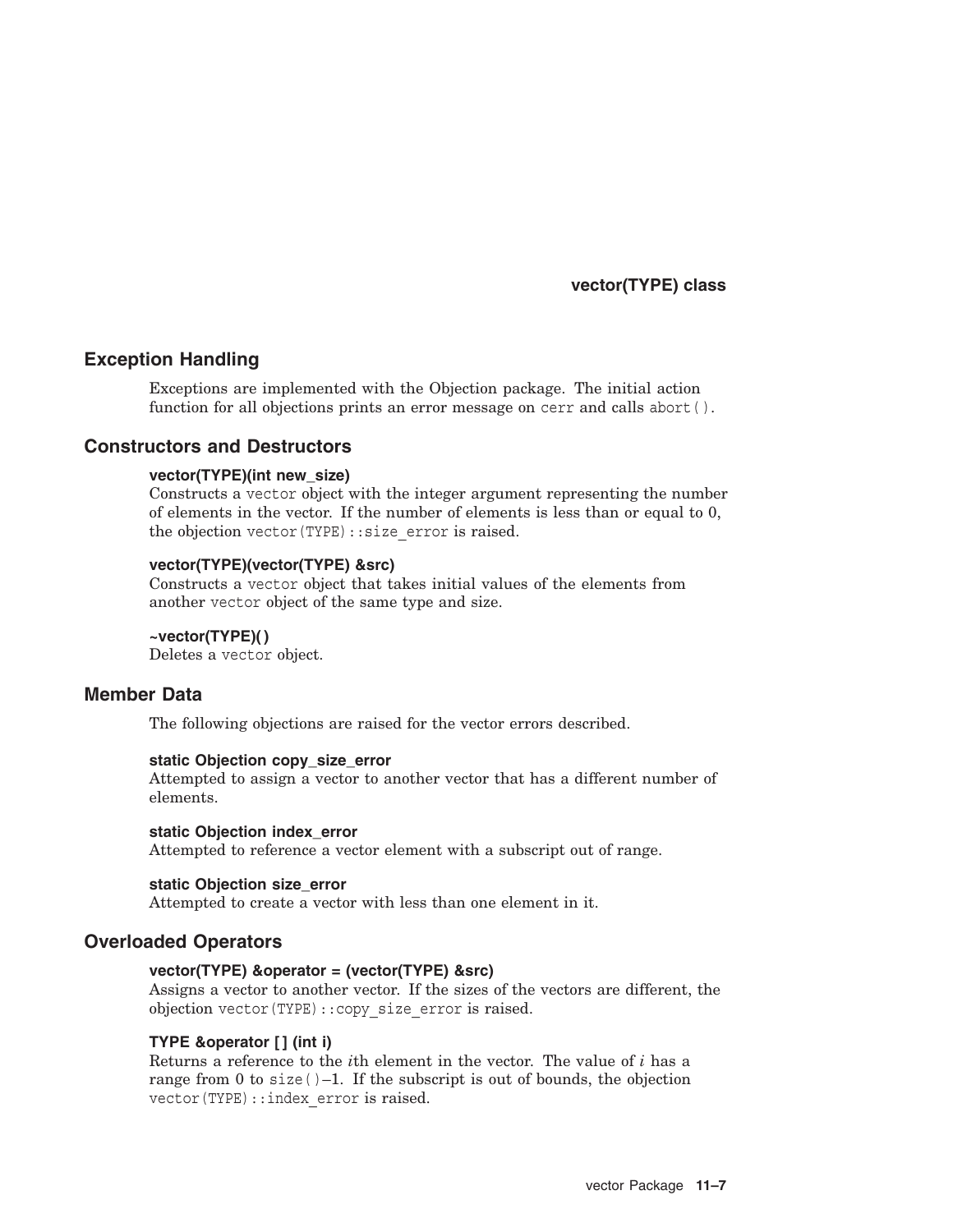# **vector(TYPE) class**

# **Other Member Functions**

### **TYPE &elem(int i)**

Behaves like operator [ ] but without bounds checking.

# **void set\_size(int new\_size)**

Changes the size of the vector.

### **int size( )**

Returns the number of elements in the vector.

# **See Also**

Objection Package generic Package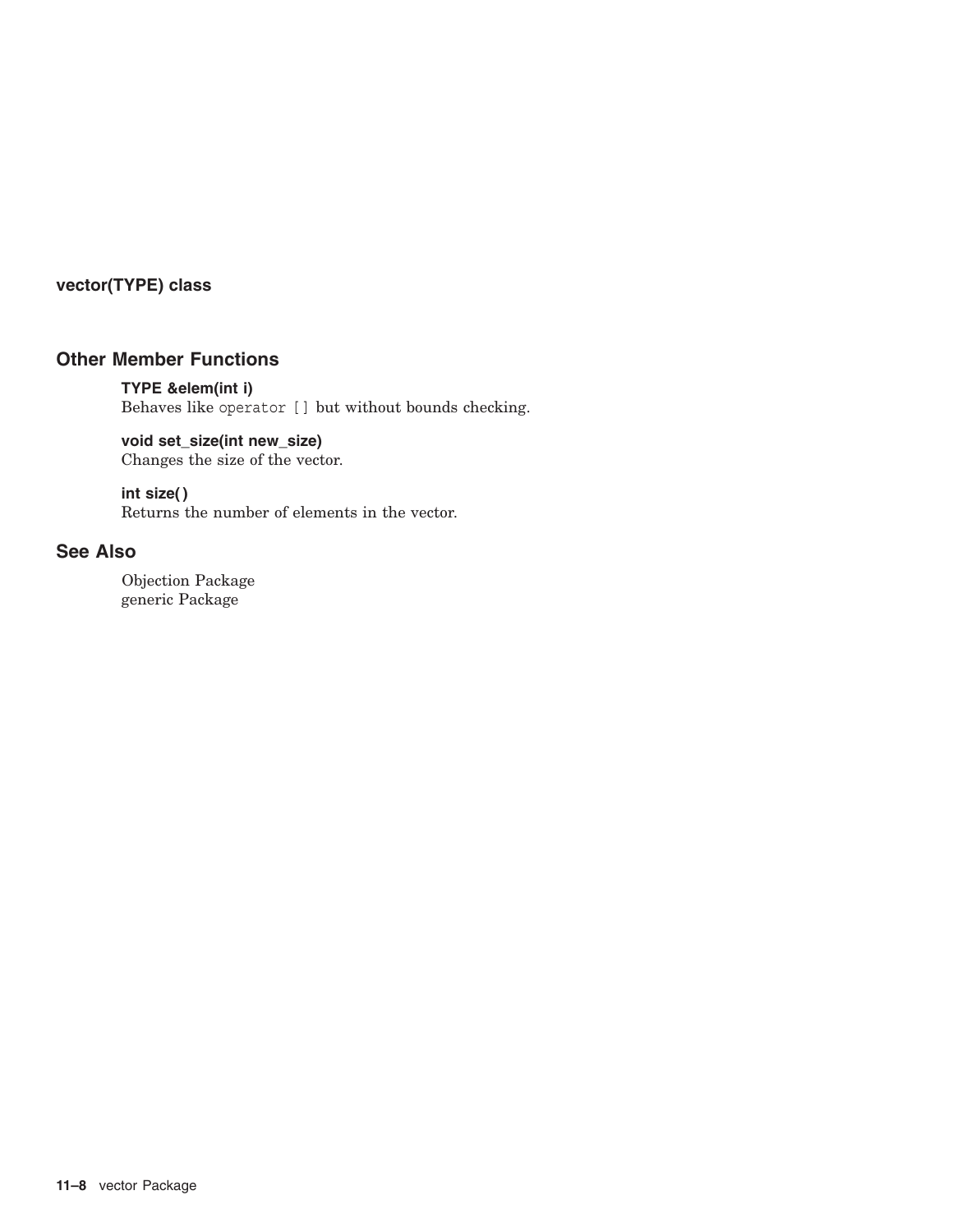# **Index**

# **A**

abs, 2–6 add, 10–11 adjustfield, 4–30 alert, 10–16 allocate, 4–75 appoint, 7–4 arg, 2–6 arg1, 2–6 attach filebuf class, 4–12 fstream class, 4–16 ifstream class, 4–20 ofstream class, 4–52

# **B**

bad, 4–31 base, 4–75 basefield, 4–30 binsize, 10–10 bitalloc, 4–31 blen, 4–75

# **C**

callerror macro, 3–4 cancel sched class, 10–31 task class, 10–37 cerr stream object, 4–1 cin stream object, 4–1 Class complex, 2–3 to 2–8 c exception,  $2-9$  to  $2-11$ erand, 10–7 to 10–8 filebuf, 4–11 to 4–14 fstream, 4–15 to 4–17 histogram, 10–9 to 10–11 IAPP(TYPE), 4–18 ifstream, 4–19 to 4–21 IMANIP(TYPE), 4–22 to 4–23 Interrupt\_handler, 10–12 to 10–14 IOAPP(TYPE), 4–24 IOMANIP(TYPE), 4–25 to 4–26 ios, 4–27 to 4–36 iostream, 4–37 iostream\_withassign, 4–38 to 4–39 istream, 4–40 to 4–45 istream\_withassign, 4–46 to 4–47 istrstream, 4–48 to 4–49 Messages, 5–2 to 5–4 Mutex, 6–2 to 6–3 OAPP(TYPE), 4–50 object, 10–15 to 10–18 Objection, 7–3 to 7–5 ofstream, 4–51 to 4–53 OMANIP(TYPE), 4–54 to 4–55 ostream, 4–56 to 4–60 ostream\_withassign, 4–61 to 4–62 ostrstream, 4–63 to 4–64 qhead, 10–19 to 10–22 qtail, 10–23 to 10–26 randint, 10–27 to 10–28 SAPP(TYPE), 4–65 sched, 10–29 to 10–33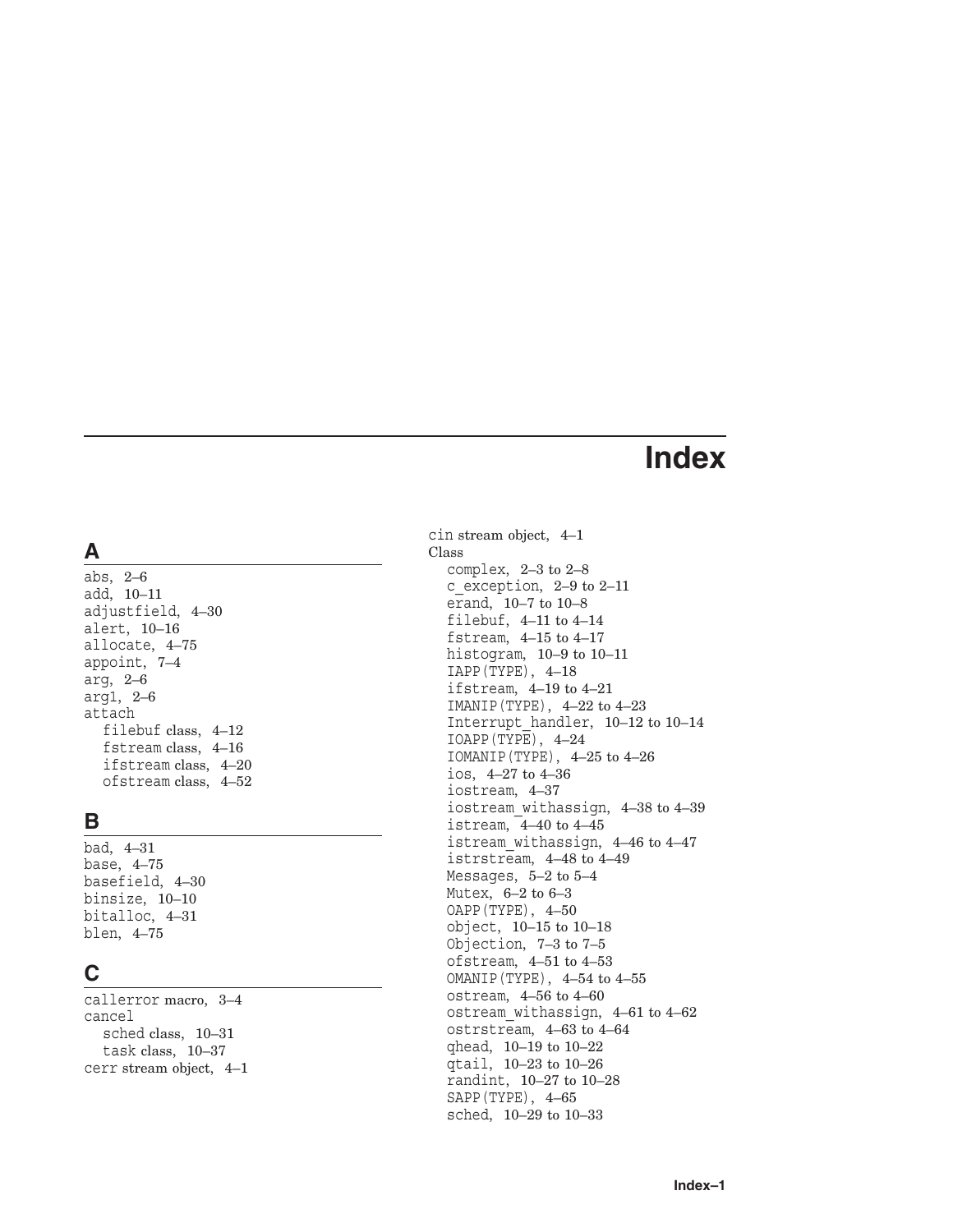Class (cont'd) SMANIP(TYPE), 4–66 to 4–67 stack(TYPE), 11–3 to 11–5 stdiobuf, 4–68 to 4–69 stdiostream, 4–70 to 4–71 Stopwatch, 8–2 to 8–4 streambuf, 4–72 to 4–80 String, 9–2 to 9–8 strstream, 4–81 to 4–82 strstreambuf, 4–83 to 4–85 task, 10–34 to 10–38 timer, 10–39 to 10–41 urand, 10–42 to 10–43 vector(TYPE), 11–6 to 11–8 clear, 4–32 clog stream object, 4–1 close filebuf class, 4–13 fstream class, 4–16 ifstream class, 4–20 ofstream class, 4–52 complex class exception handling, 2–4 complex class, 2–3 to 2–8 complex package, 2–1 to 2–11 global declarations, 2–2 complex\_error, 2–10 conj, 2–6 Consumer classes, 4–74 copy\_size\_error, 11–7 Coroutine, definition of, 10–1 cos, 2–6 cosh, 2–6 cout stream object, 4–1 cut qhead class, 10–21 qtail class, 10–25 c\_exception class, 2–9 to 2–11

# **D**

declare2 macro, 3–4 declare macro, 3–4

dec manipulator, 4–5 delay, 10–37 Deriving a user class from ios, 4–3 doallocate, 4–75 dont\_wait, 10–31 draw erand class, 10–7 randint class, 10–28 urand class, 10–43

# **E**

eback, 4–75 ebuf, 4–75 egptr, 4–75 elem, 11–8 empty, 11–4 endl manipulator, 4–5 ends manipulator, 4–5 enum Exception codes, 10–5 print function arguments, 10–5 qmodetype, 10–5 eof, 4–32 epptr, 4–75 erand class, 10–7 to 10–8 errorhandler macro, 3–4 error fct, 10–16 Exception codes, 10–5 Exception handling complex class, 2–4 exp, 2–6 Extraction manipulators, 4–5 to 4–10 Extraction operator used with cin, 4–2

# **F**

fail, 4–32 fd filebuf class, 4–13 streambuf class, 4–75 fdraw, 10–28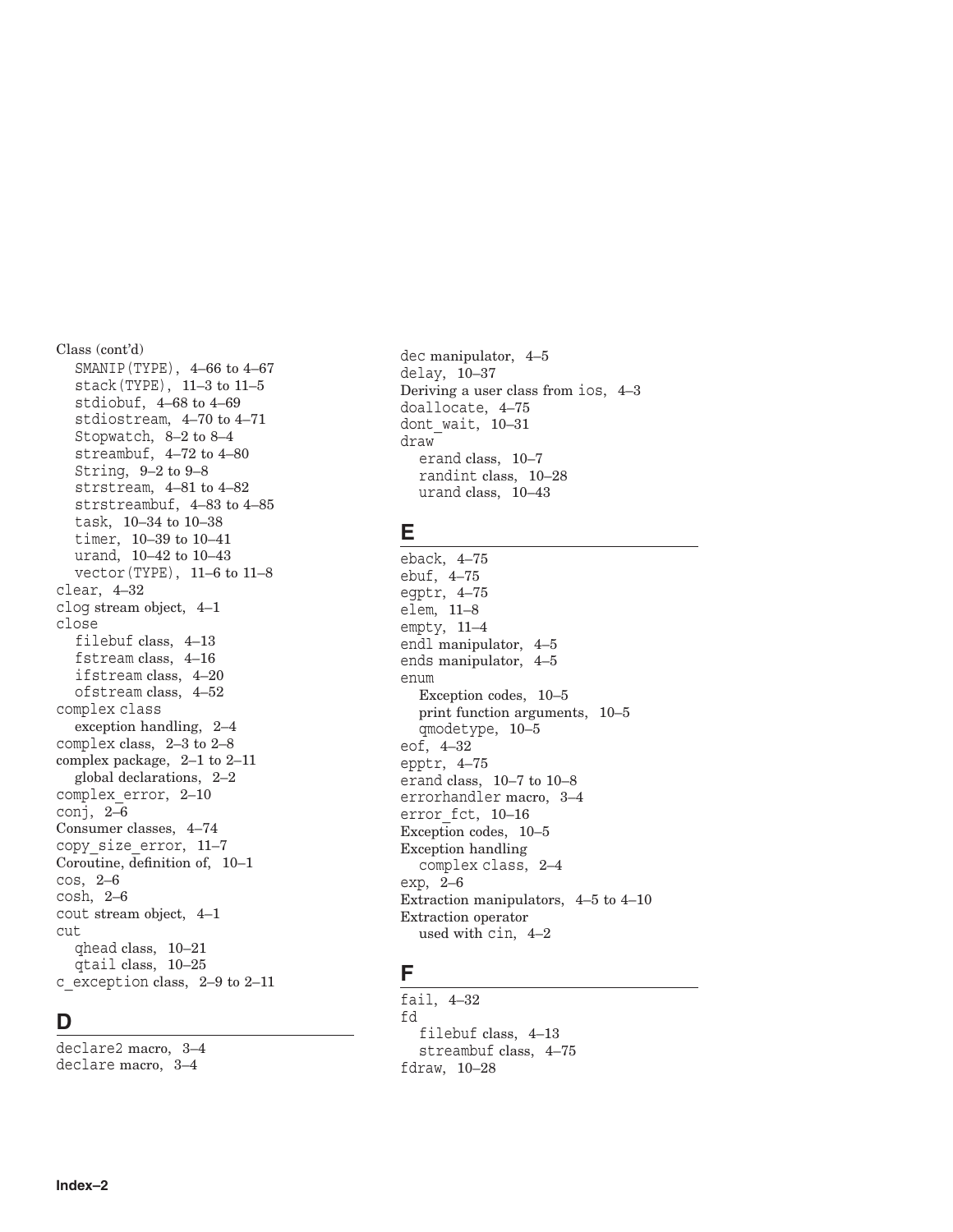filebuf class, 4–11 to 4–14 fill, 4–32 flags, 4–32 floatfield, 4–30 flush, 4–59 flush manipulator, 4–5 forget, 10–17 fp, 4–76 freeze, 4–85 fstream class, 4–15 to 4–17 full, 11–4 Functions pointers to, 10–5

# **G**

gbump, 4–76 gcount, 4–43 Generic macros, 3–3 to 3–5 callerror, 3–4 declare, 3–4 declare2, 3–4 errorhandler, 3–4 implement, 3–4 implement2, 3–4 name2, 3–5 name3, 3–5 name4, 3–5 set handler, 3–5 generic package, 3–1 to 3–7 global declarations, 3–3 to 3–7 macros, 3–3 to 3–5 get istream class, 4–43 qhead class, 10–21 get area, 4–73 getline, 4–44 get\_clock, 10–31 get\_exit\_status, 10–31 get\_priority\_sched, 10–31 get\_run\_chain, 10–31  $get$ <sup>-</sup>task<sup>chain, 10-37</sup> Global declarations complex package, 2–2 generic package, 3–3 to 3–7

Global declarations (cont'd) iostream package, 4–4 to 4–10 Objection package, 7–2 task package, 10–3 to 10–6 good, 4–33 gptr, 4–76

# **H**

h, 10–10 head, 10–25 hex manipulator, 4–5 high, 10–42 histogram class, 10–9 to 10–11 \_hwm, 10–6

# **I**

IAPP(TYPE) class, 4–18 Identifiers beginning with cxxl\_ or CXXL\_, 1–1 ifstream class, 4–19 to 4–21 ignore istream class, 4–44 Objection class, 7–4 imag, 2–7 IMANIP(TYPE) class, 4–22 to 4–23 implement2 macro, 3–4 implement macro, 3–4 index, 9–6 index\_error, 11–7 init, 4–34 Insertion manipulators, 4–5 to 4–10 Insertion operator used with cout, 4–1 interrupt, 10–13 Interrupt\_handler class, 10–12 to 10–14 in\_avail, 4–76 IOAPP(TYPE) class, 4–24 IOMANIP(TYPE) class, 4–25 to 4–26 IOMANIPdeclare macro, 4–26 ios class, 4–27 to 4–36 deriving user class from, 4–3 iostream class, 4–37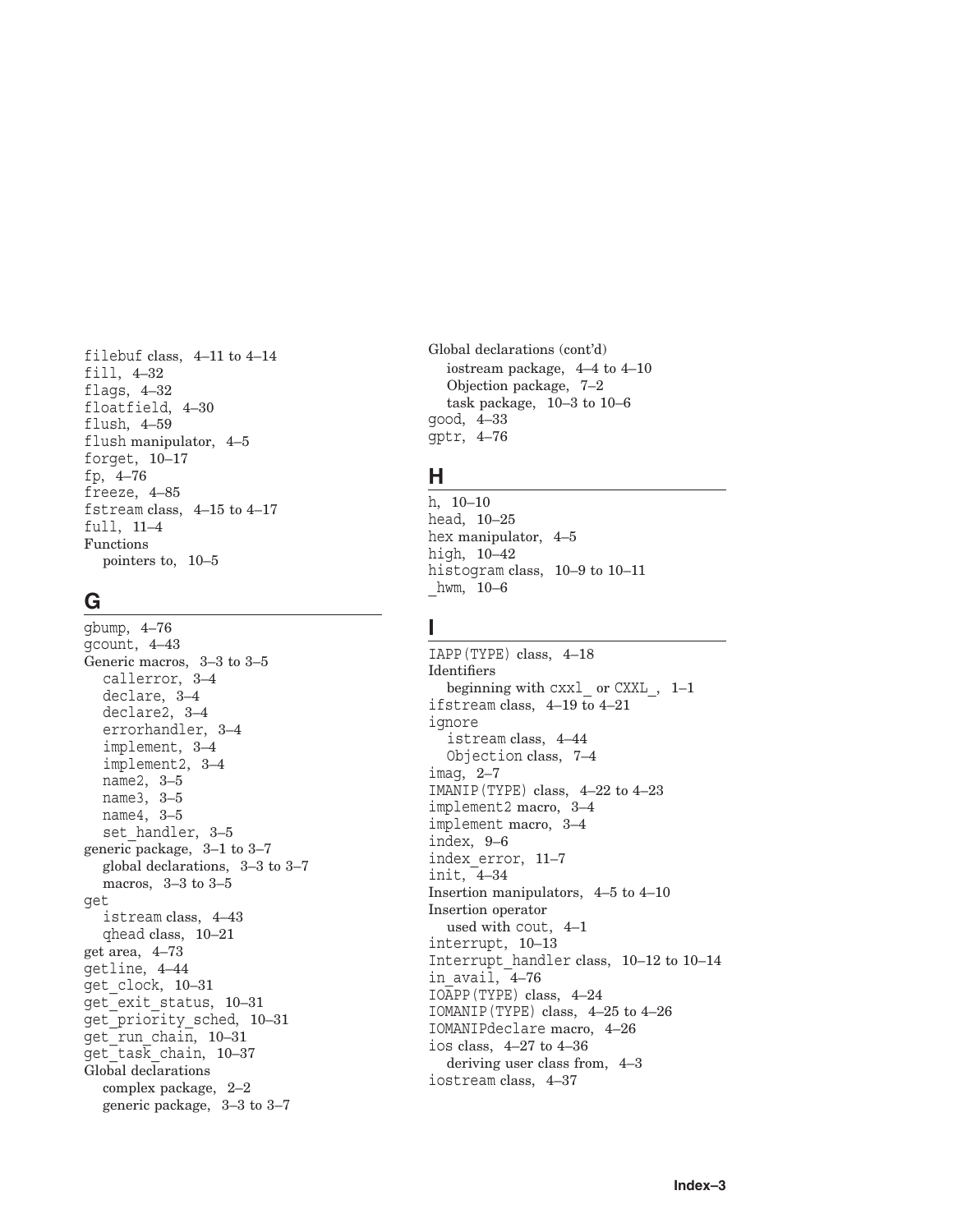iostream package, 4–1 to 4–85 global declarations, 4–4 to 4–10 iostream\_withassign class, 4–38 to 4–39 io\_state, 4–28 ipfx, 4–44 isfx, 4–44 istream class, 4–40 to 4–45 istream\_withassign class, 4–46 to 4–47 istrstream class, 4–48 to 4–49 is\_open, 4–13 iword, 4–34

# **K**

keep\_waiting, 10–31

# **L**

l, 10–10 length, 9–7 lock, 6–3 log, 2–7 low, 10–42 lower, 9–7

# **M**

Macros callerror, 3–4 declare, 3–4 declare2, 3–4 errorhandler, 3–4 generic, 3–3 to 3–5 implement, 3–4 implement2, 3–4 name2, 3–5 name3, 3–5 name4, 3–5 set handler, 3-5 Manipulator macros IMANIP(TYPE), 4–22 IOMANIP(TYPE), 4–26 OMANIP(TYPE), 4–54 SMANIP(TYPE), 4–66

Manipulators dec, 4–5 endl, 4–5 ends, 4–5 extraction, 4–5 to 4–10 flush, 4–5 hex, 4–5 insertion, 4–5 to 4–10 oct, 4–5 ws, 4–5 match, 9–7 mean, 10–7 Messages class, 5–2 to 5–4 Messages package, 5–1 to 5–4 Mutex class, 6–2 to 6–3 Mutex package, 6–1 to 6–3

# **N**

name2 macro, 3–5 name3 macro, 3–5 name4 macro, 3–5 nbin, 10–10 norm, 2–7 no\_top\_error, 11–4

# **O**

OAPP(TYPE) class, 4–50 object class, 10–15 to 10–18 Objection class, 7–3 to 7–5 Objection package, 7–1 to 7–5 global declarations, 7–2 Objection\_action, 7–2 oct manipulator, 4–5 ofstream class, 4–51 to 4–53 OMANIP(TYPE) class, 4–54 to 4–55 open filebuf class, 4–13 fstream class, 4–16 ifstream class, 4–20 ofstream class, 4–52 open\_mode, 4–29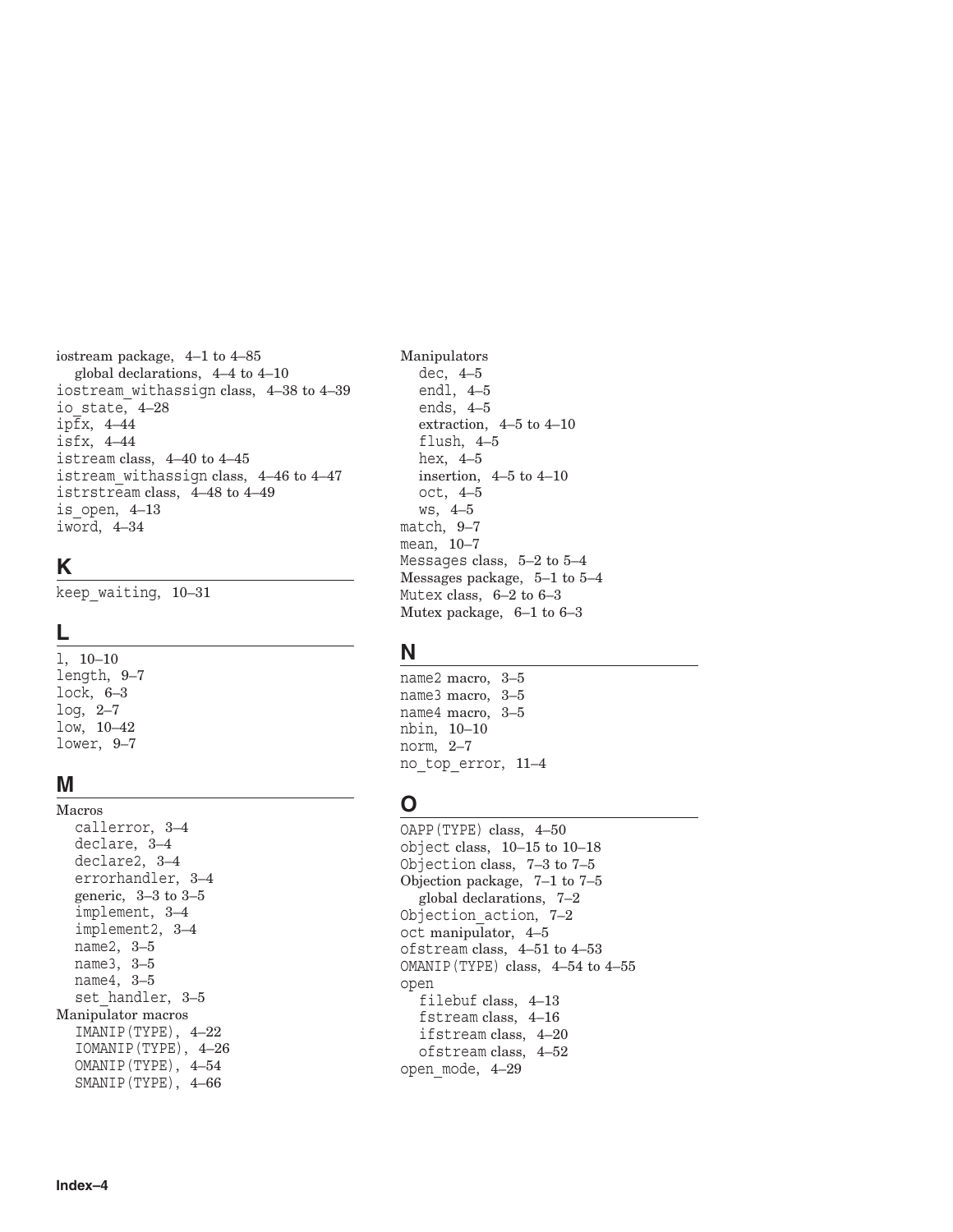operator complex class, 2–5 operator != complex class, 2–6 String class, 9–5 operator \* complex class, 2–5 operator \*= complex class, 2–5 operator + complex class, 2–5 String class, 9–4 operator += complex class, 2–5 String class, 9–5 operator / complex class, 2–5 operator /= complex class, 2–5 operator ( ) IMANIP(TYPE) class, 4–18 IOMANIP(TYPE) class, 4–24 OMANIP(TYPE) class, 4–50 SMANIP(TYPE) class, 4–65 String class, 9–6 operator = = complex class, 2–6 String class, 9–5 operator [ ] vector(TYPE) class, 11–7 operator < String class, 9–4 operator << complex class, 2–5 IOMANIP(TYPE) class, 4–26 OMANIP(TYPE) class, 4–55 ostream class, 4–58 SMANIP(TYPE) class, 4–67 String class, 9–5 operator <= String class, 9–6 operator = iostream\_withassign class, 4–38 istream\_withassign class, 4–46 ostream\_withassign class, 4–61

operator = (cont'd) String class, 9–4 vector(TYPE) class, 11–7 operator -= complex class, 2–5 operator > String class, 9–4 operator >= String class, 9–6 operator >> complex class, 2–5 IMANIP(TYPE) class, 4–23 IOMANIP(TYPE) class, 4–26 istream class, 4–42 SMANIP(TYPE) class, 4–67 String class, 9–5 opfx, 4–59 osfx, 4–59 ostream class, 4–56 to 4–60 ostream\_withassign class, 4–61 to 4–62 ostrstream class, 4–63 to 4–64 out waiting, 4–76 overflow filebuf class, 4–13 stdiobuf class, 4–69 streambuf class, 4–76 strstreambuf class, 4–85 overflow\_error, 11–4 o next,  $10-16$ o\_type Interrupt\_handler class, 10–13 object class, 10–17 qhead class, 10–21 qtail class, 10–25 task class, 10–37 timer class, 10–40

# **P**

Package, definition of, 1–1 pbackfail, 4–76 pbase, 4–77 pbump, 4–77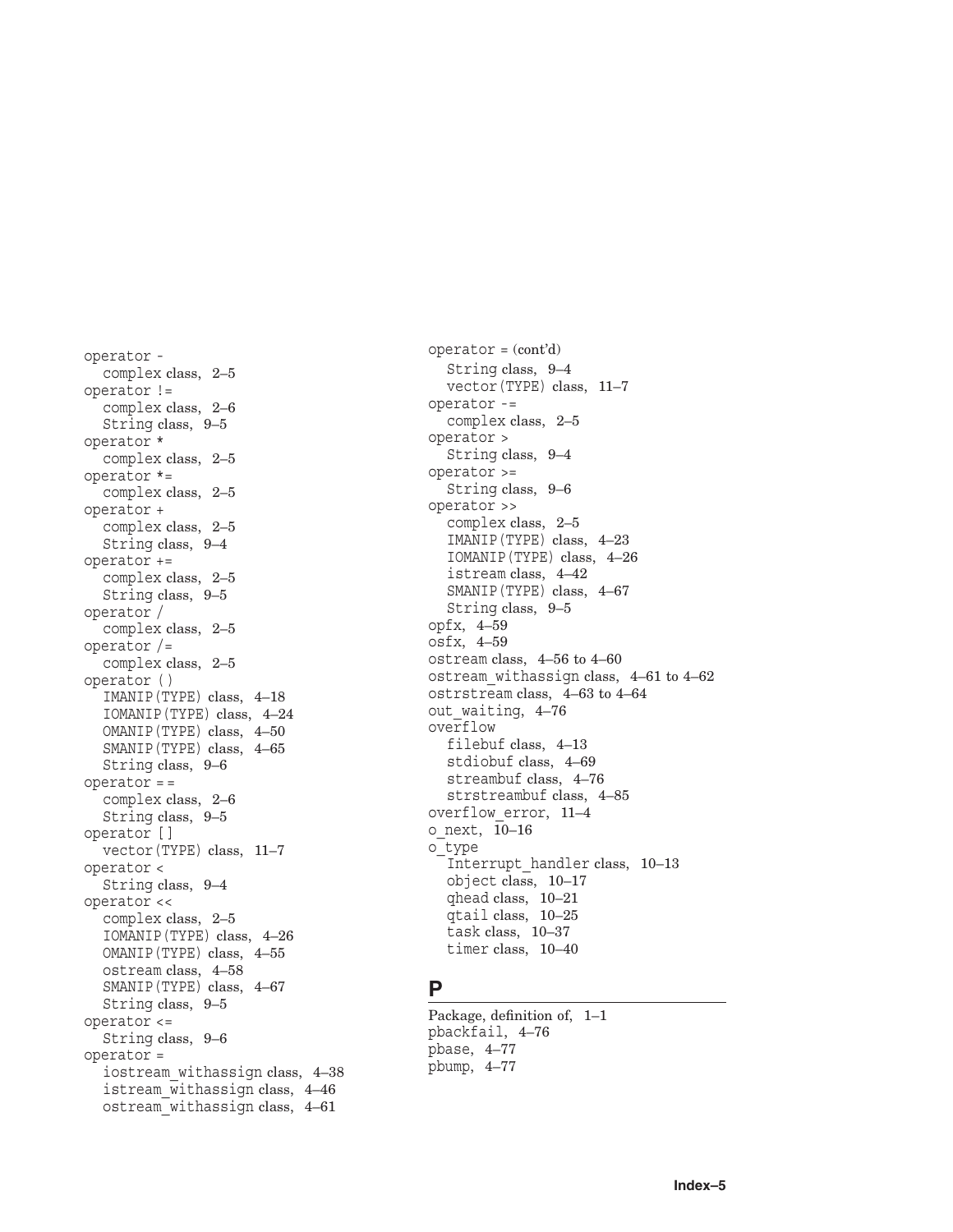pcount, 4–64 peek, 4–44 pending Interrupt\_handler class, 10–13 object class, 10–17 qhead class, 10–21 qtail class, 10–25 sched class, 10–32 PFIO, 10–6 PFV, 10–6 Pointers to functions, 10–5 polar, 2–7 pop, 11–4 pow, 2–7 pptr, 4–77 precision, 4–34 Predefined stream objects cerr, 4–1 cin, 4–1 clog, 4–1 cout, 4–1 preempt, 10–37 print histogram class, 10–11 Interrupt\_handler class, 10–13 object class, 10–17 qhead class, 10–21 qtail class, 10–25 sched class, 10–32 task class, 10–37 timer class, 10–40 Print function arguments, 10–5 Producer classes, 4–74 push, 11–4 put ostream class, 4–59 qtail class, 10–25 put area, 4–73 putback ostream class, 4–44 qhead class, 10–21 pword, 4–34

# **Q**

qhead class, 10–19 to 10–22 qmodetype, 10–5 qtail class, 10–23 to 10–26

# **R**

r, 10–10 raise, 7–4 randint class, 10–27 to 10–28 rdbuf fstream class, 4–17 ifstream class, 4–21 ios class, 4–34 istrstreambuf class, 4–49 ofstream class, 4–53 ostrstream class, 4–64 stdiostream class, 4–71 strstream class, 4–82 rdcount, 10–21 rdmax qhead class, 10–22 qtail class, 10–25 rdmode qhead class, 10–22 qtail class, 10–26 rdspace, 10–25 rdstate ios class, 4–34 sched class, 10–32 rdtime, 10–32 read, 4–45 real complex class, 2–7 Stopwatch class, 8–3 remember, 10–17 reserve area, 4–73 reset Stopwatch class, 8–3 timer class, 10–40 resetiosflags, 4–8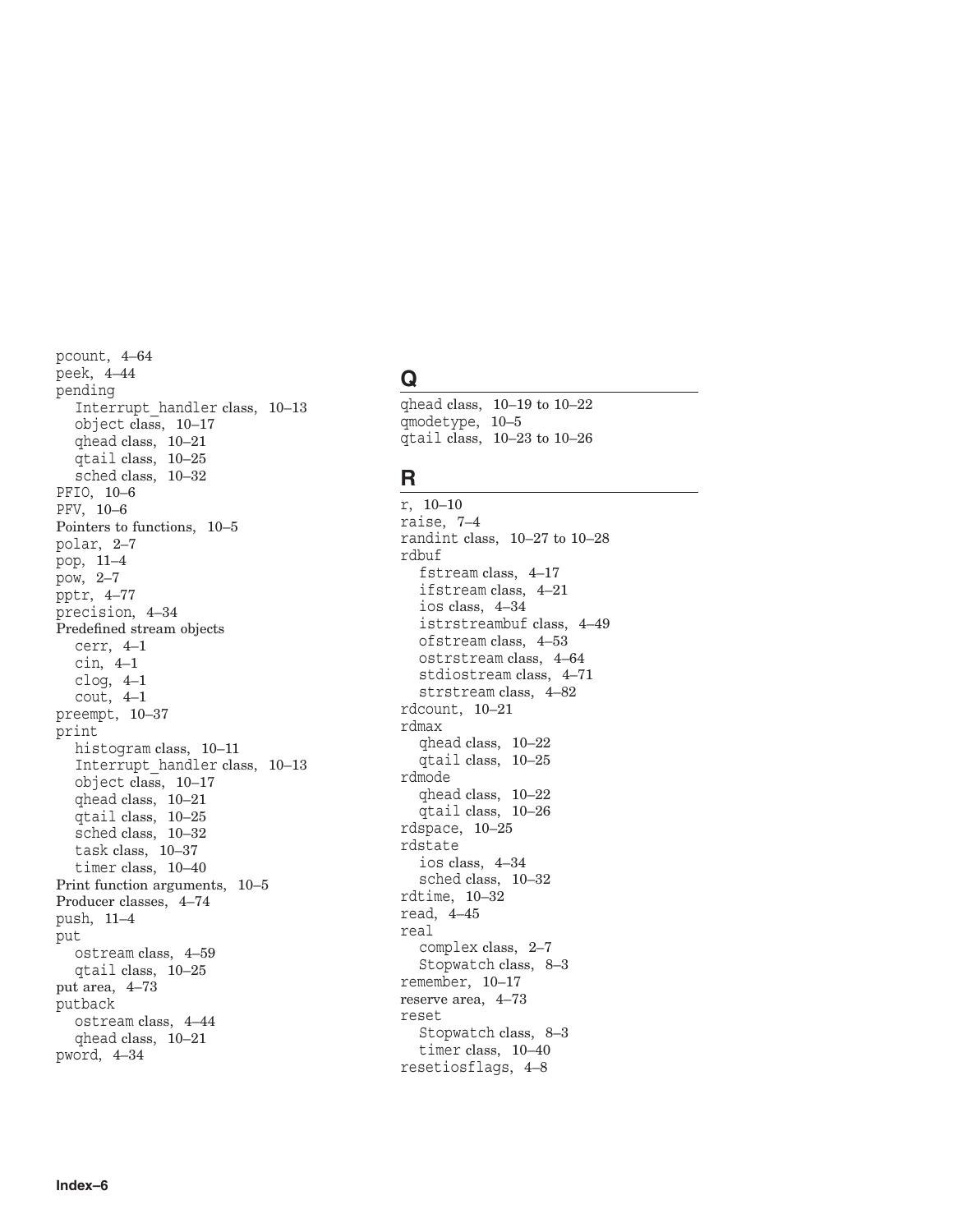resolution, 8–3 result, 10–32 resultis, 10–37 retval, 2–10

# **S**

SAPP(TYPE) class, 4–65 sbumpc, 4–77 sched class, 10–29 to 10–33 seed, 10–28 seekg, 4–45 seekoff filebuf class, 4–13 stdiobuf class, 4–69 streambuf class, 4–77 seekp, 4–59 seekpos filebuf class, 4–14 streambuf class, 4–77 seek\_dir, 4–30 setb, 4–78 setbuf filebuf class, 4–14 fstream class, 4–17 ifstream class, 4–21 ofstream class, 4–53 streambuf class, 4–78 strstreambuf class, 4–85 setclock, 10–32 setf, 4–30, 4–34 setfill, 4–8 setg, 4–78 setiosflags, 4–8, 4–30 setmax qhead class, 10–22 qtail class, 10–26 setmode qhead class, 10–22 qtail class, 10–26 setp, 4–78 setprecision, 4–8 setstate, 4–35

setw, 4–9 setwho sched class, 10–32 task class, 10–38 timer class, 10–40 set complex error, 2-2 set<sup>-</sup>exit status, 10–32 set handler macro, 3–5 set size, 11-8 sgetc, 4–78 sgetn, 4–78 sin, 2–7 sinh, 2–7 sizestack(TYPE) class, 11–5 sizevector(TYPE) class, 11–8 size error, 11–7 size<sup>-used</sup>, 11-5 skipwhite, 4–45 sleep, 10–38 SMANIP(TYPE) class, 4–66 to 4–67 snextc, 4–79 splice qhead class, 10–22 qtail class, 10–26 sputbackc, 4–79 sputc, 4–79 sputn, 4–79 sqr, 2–7 sqrt, 2–7 sqsum, 10–10 stack(TYPE) class, 11–3 to 11–5 Standard Library using RMS attributes with iostreams, 1–2 Standard Template Library using RMS attributes with iostreams, 1–2 start, 8–3 status, 8–3 stdiobuf class, 4–68 to 4–69 stdiofile, 4–69 stdiostream class, 4–70 to 4–71 stop, 8–3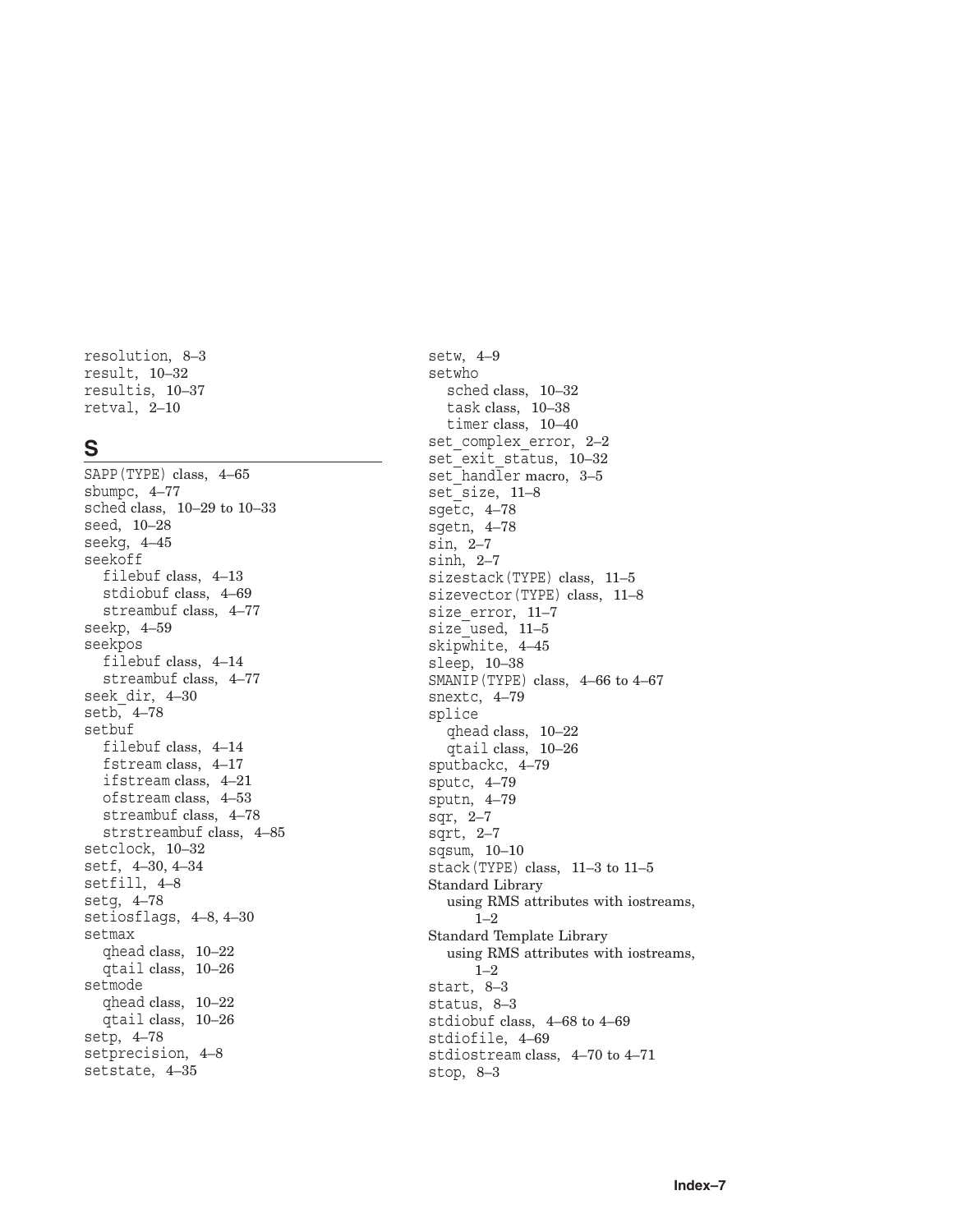Stopwatch class, 8–2 to 8–4 Stopwatch package, 8–1 to 8–4 stossc, 4–79 str ostrstream class, 4–64 strstreambuf class, 4–85 strstream class, 4–82 streambuf class, 4–72 to 4–80 Stream objects, predefined cerr, 4–1 cin, 4–1 clog, 4–1 cout, 4–1 Stream objects, sychronizing access predefined, 4–5 user-defined, 4–9 String class, 9–2 to 9–8 String Library iostreams using RMS attributes with, 1–2 String package, 9–1 to 9–8 strstreambuf class, 4–83 to 4–85 strstream class, 4–81 to 4–82 sum, 10–10 sync filebuf class, 4–14 istream class, 4–45 stdiobuf class, 4–69 streambuf class, 4–79 Synchronizing access to predefined stream objects, 4–5 to user-defined stream objects, 4–9 sync with stdio, 4–35 system, 8–3

# **T**

tail, 10–22 tan, 2–8 tanh, 2–8 Task, definition of, 10–1 task class, 10–34 to 10–38 task package, 10–1 to 10–43

task\_error, 10–17 tellg, 4–45 tellp, 4–59 text, 5–2 this\_task, 10–18 Thread safety, 1–1, 4–3, 11–2 tie, 4–35 timer class, 10–39 to 10–41 top, 11–5 trylock, 6–3

# **U**

unbuffered, 4–79 underflow filebuf class, 4–14 stdiobuf class, 4–69 streambuf class, 4–80 strstreambuf class, 4–85 underflow\_error, 11–4 unlock, 6–3 unsetf, 4–35 upper, 9–7 urand class, 10–42 to 10–43 user, 8–3

# **V**

Vector how to declare generic, 11–1 vector(TYPE) class, 11–6 to 11–8 vector package, 11–1 to 11–8

# **W**

wait, 10–38 waitlist, 10–38 waitvec, 10–38 who alerted me, 10–38 width,  $4-35$ write, 4–60 ws manipulator, 4–5